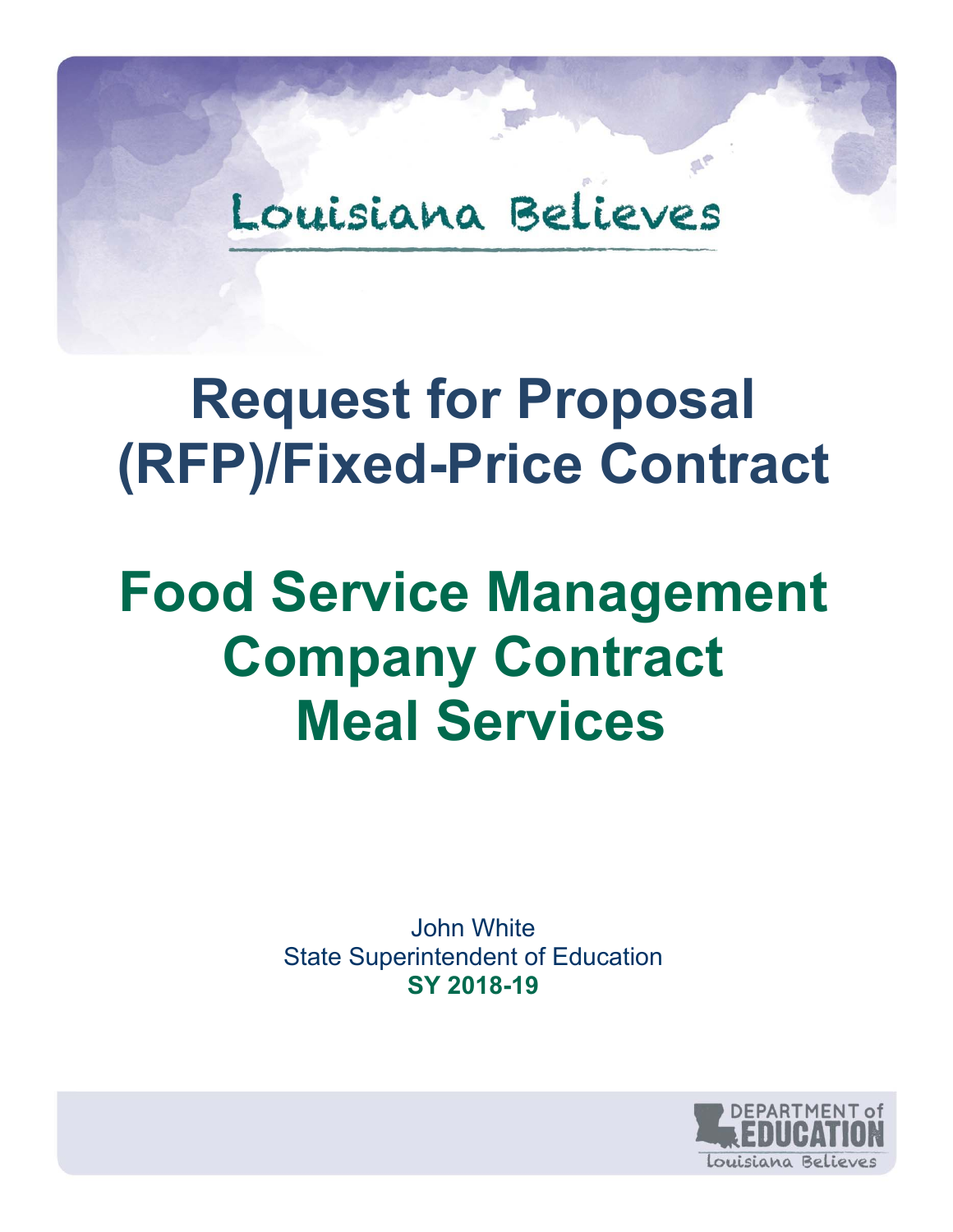# State Board of Elementary and Secondary Education

**Mr. James D. Garvey, Jr.**  1<sup>st</sup> BESE District

**Dr. Holly Boffy**  *Vice President*  7th BESE District

**Ms. Kira Orange Jones**  2<sup>nd</sup> BESE District

**Ms. Sandy Hollaway**  3rd BESE District

**Mr. Tony Davis**  4th BESE District

**Dr. Gary Jones**  *President*  5th BESE District **Ms. Kathy Edmonston**  6<sup>th</sup> BESE District

**Ms. Jada Lewis**  *Secretary/Treasurer*  8<sup>th</sup> BESE District

**Mr. Thomas Roque**  Member-at-Large

**Dr. Lurie Thomason**  Member-at-Large

**Ms. Doris Voitier**  Member-at-Large

For further information, please contact Dr. Judy Stracener, Office Federal Programs Support, Division of Nutrition Support at (225) 342-3720 or send email to judy.stracener@la.gov or cyndi.nobles@la.gov.

The Louisiana Department of Education (LDOE) does not discriminate on the basis of sex in any of the education programs or activities that it operates, including employment and admission<br>related to such programs and activities. The LDOE is required by Title IX of the Education<br>Amendments of 1972 (Title IX) and its discrimination. LDOE's Title IX Coord. is Chris Fruge, Attorney, Legal Services, LDOE, Exec.<br>Office of the Supt.; P.O. Box 94064, Baton Rouge, LA 70804-9064; 877-453-2721 or<br><u>customerservice@la.gov</u>. All inquiries pertaini based on sex or to the requirements of Title IX and its implementing regulations can be directed to Chris Fruge or to the USDE, Asst. Sec. for Civil Rights.

This public document was published at a cost of \$246.00. This document was printed by the Louisiana Department of Education, Office of Federal Programs Support, Division of Nutrition Support; P.O. Box 94064; Baton Rouge, LA 70804-9064. This material was printed in accordance with the standards for printing by State agencies established pursuant to R. S. 43:31.

In accordance with Federal civil rights law and U.S. Department of Agriculture (USDA) civil rights regulations and policies, the USDA, its Agencies, offices, and employees, and institutions participating in or administering USDA programs are prohibited from discriminating based on race, color, national origin, sex, disability, age, or reprisal or retaliation for prior civil rights activity in any program or activity conducted or funded by USDA.

Persons with disabilities who require alternative means of communication for program information (e.g. Braille, large print, audiotape, American Sign Language, etc.), should contact the Agency (State or local) where they applied for benefits. Individuals who are deaf, hard of hearing or have speech disabilities may contact USDA through the Federal Relay Service at (800) 877-8339. Additionally, program information may be made available in languages other than English.

To file a program complaint of discrimination, complete the USDA Program Discrimination Complaint Form, (AD-3027) found online at: http://www.ascr.usda.gov/complaint\_filing\_cust.html, and at any USDA office, or write a letter addressed to USDA and provide in the letter all of the information requested in the form. To request a copy of the complaint form, call (866) 632-9992.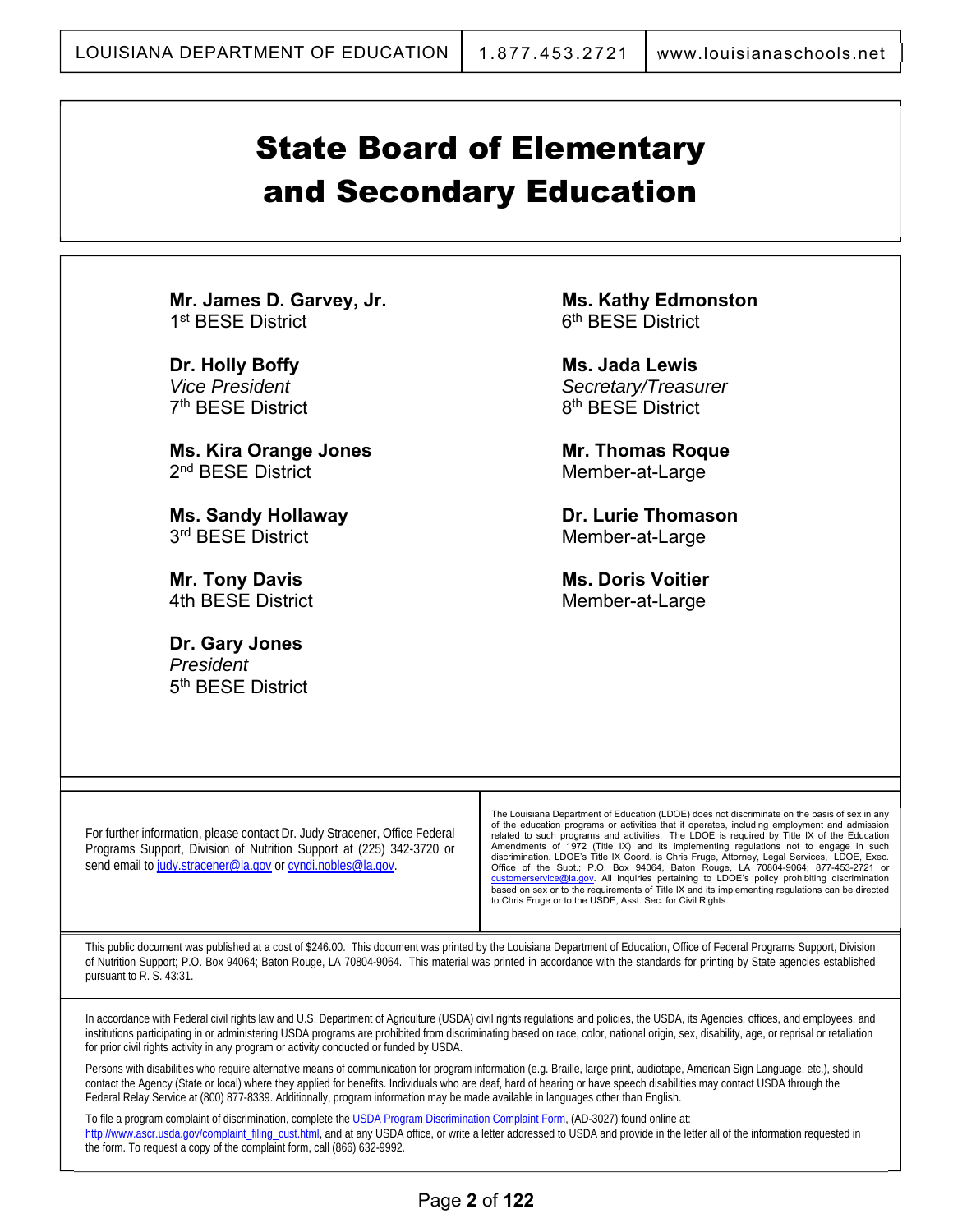# Table of Contents

| L.    |                                                                                                 |  |
|-------|-------------------------------------------------------------------------------------------------|--|
|       |                                                                                                 |  |
|       |                                                                                                 |  |
|       |                                                                                                 |  |
| Ш.    |                                                                                                 |  |
| III.  |                                                                                                 |  |
| IV.   |                                                                                                 |  |
| V.    |                                                                                                 |  |
| VI.   |                                                                                                 |  |
| VII.  |                                                                                                 |  |
| VIII. |                                                                                                 |  |
| IX.   |                                                                                                 |  |
| Х.    |                                                                                                 |  |
| XI.   |                                                                                                 |  |
| XII.  |                                                                                                 |  |
| XIII. |                                                                                                 |  |
| XIV.  |                                                                                                 |  |
| XV.   |                                                                                                 |  |
| XVI.  |                                                                                                 |  |
|       |                                                                                                 |  |
|       | XVII. Terms and Termination (To be reviewed and approved by the SFA's School Board Attorney) 28 |  |
|       |                                                                                                 |  |
| XIX.  |                                                                                                 |  |
| XX.   |                                                                                                 |  |
| XXI.  |                                                                                                 |  |
|       |                                                                                                 |  |
|       |                                                                                                 |  |
|       |                                                                                                 |  |
|       |                                                                                                 |  |
|       |                                                                                                 |  |
|       |                                                                                                 |  |
|       |                                                                                                 |  |
|       |                                                                                                 |  |
|       |                                                                                                 |  |
|       | ATTACHMENT E: SFA WORK SHEET ON LUNCH AVERAGE DAILY PARTICIPATION (ADP)  41                     |  |
|       | ATTACHMENT F: SFA WORK SHEET ON BREAKFAST AVERAGE DAILY PARTICIPATION (ADP)  42                 |  |
|       | ATTACHMENT G: SFA WORK SHEET ON SNACK AVERAGE DAILY PARTICIPATION (ADP) 43                      |  |
|       | ATTACHMENT H: SFA/SPONSOR WORK SHEET ON SFSP AVERAGE DAILY PARTICIPATION (ADP)                  |  |
|       | 44                                                                                              |  |
|       | ATTACHMENT I: SFA/SPONSOR WORKSHEET-CACFP AVERAGE DAILY PARTICIPATION (ADP). 45                 |  |
|       | ATTACHMENT J: SFA/SPONSOR SITE/BUILDING LISTING - GENERAL DATA  46                              |  |
|       | ATTACHMENT K: SFA/SPONSOR SITE/BUILDING LISTING - SERVICES TO BE PROVIDED 47                    |  |
|       | ATTACHMENT L: BUY AMERICAN PROVISION CERTIFICATION FORM FOR FOOD PURCHASES. 49                  |  |
|       | ATTACHMENT M: MEAL PATTERN REQUIREMENTS AND NUTRITION STANDARDS 50                              |  |
|       |                                                                                                 |  |
|       |                                                                                                 |  |
|       |                                                                                                 |  |
|       |                                                                                                 |  |
|       |                                                                                                 |  |
|       | Attachment M6 - Final Rule "Nutrition Standards in School Breakfast Program" Jan. 2012 61       |  |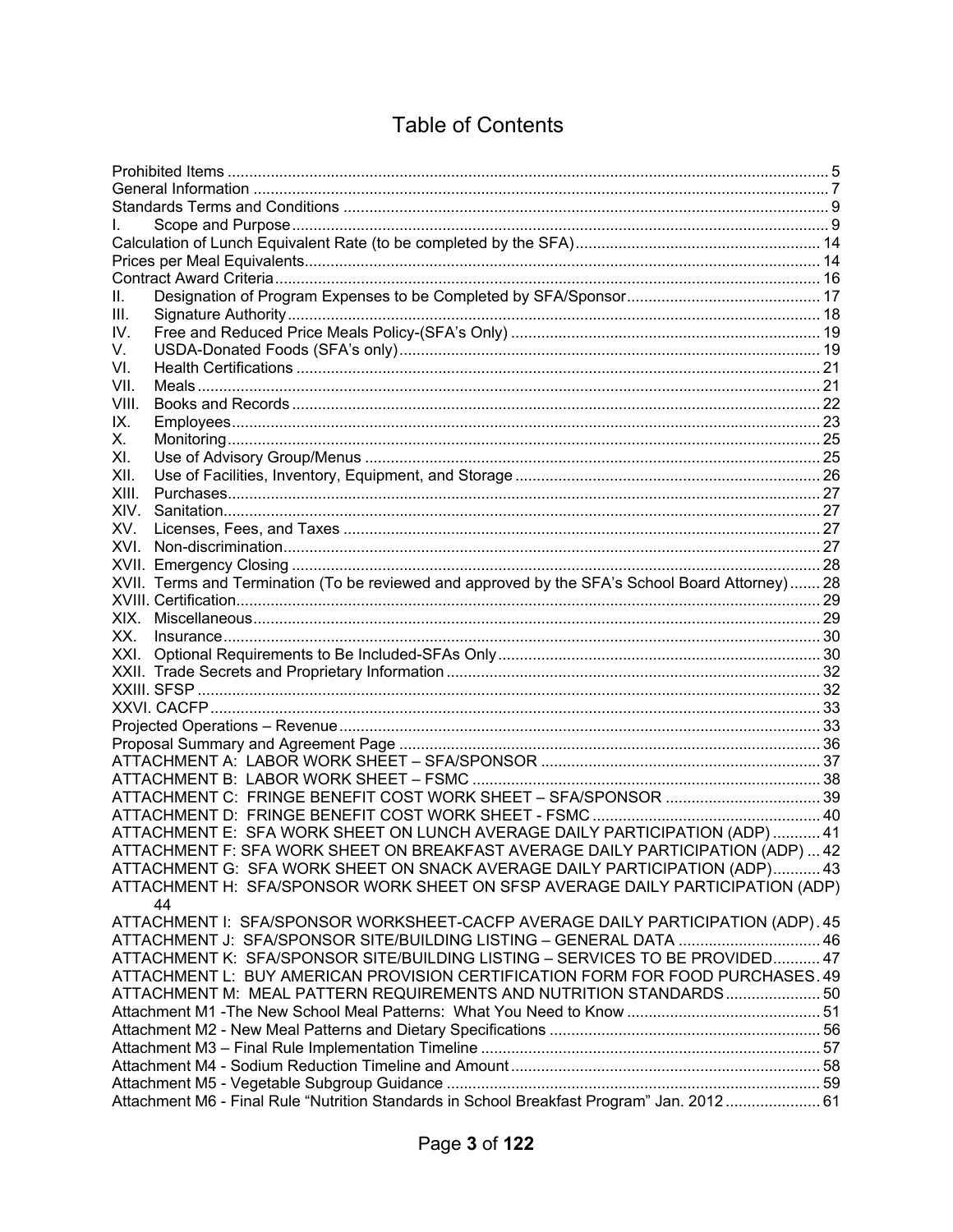| Attachment N12 - Prototype Lunch Menus Grades 9-12 Week 2 of 21-Day Cycle 81       |  |
|------------------------------------------------------------------------------------|--|
| Attachment N13 - Prototype Lunch Menus Grades 9-12 Week 3 of 21-Day Cycle 82       |  |
| 83. Attachment N14 - Prototype Lunch Menus Grades 9-12 Week 4 of 21-Day Cycle      |  |
| Attachment N15 - Prototype Lunch Menus Grades 9-12 Week 5 of 21-Day Cycle 84       |  |
|                                                                                    |  |
| Attachment O1 - Prototype Breakfast Menus Grades K-5 Week 1 of 21-Day Cycle 86     |  |
| Attachment O2 - Prototype Breakfast Menus Grades K-5 Week 2 of 21-Day Cycle 87     |  |
| Attachment O3 - Prototype Breakfast Menus Grades K-5 Week 3 of 21-Day Cycle88      |  |
| Attachment O4 - Prototype Breakfast Menus Grades K-5 Week 4 of 21-Day Cycle89      |  |
| Attachment O5 - Prototype Breakfast Menus Grades K-5 Week 5 of 21-Day Cycle 90     |  |
| Attachment O6 - Prototype Breakfast Menus Grades 6-8 Week 1 of 21-Day Cycle  91    |  |
| Attachment O7 - Prototype Breakfast Menus Grades 6-8 Week 2 of 21-Day Cycle  92    |  |
| Attachment O8 - Prototype Breakfast Menus Grades 6-8 Week 3 of 21-Day Cycle  93    |  |
| Attachment O9 - Prototype Breakfast Menus Grades 6-8 Week 4 of 21-Day Cycle  94    |  |
| Attachment O10 - Prototype Breakfast Menus Grades 6-8 Week 5 of 21-Day Cycle  95   |  |
| Attachment O11 - Prototype Breakfast Menus Grades 9-12 Week 1 of 21-Day Cycle  96  |  |
| Attachment O12 - Prototype Breakfast Menus Grades 9-12 Week 2 of 21-Day Cycle  97  |  |
| Attachment O13 - Prototype Breakfast Menus Grades 9-12 Week 3 of 21-Day Cycle  98  |  |
| Attachment O14 - Prototype Breakfast Menus Grades 9-12 Week 4 of 21-Day Cycle  99  |  |
| Attachment O15 - Prototype Breakfast Menus Grades 9-12 Week 5 of 21-Day Cycle  100 |  |
|                                                                                    |  |
|                                                                                    |  |
|                                                                                    |  |
|                                                                                    |  |
|                                                                                    |  |
|                                                                                    |  |
|                                                                                    |  |
|                                                                                    |  |
| ATTACHMENT S-2 - MEAL PATTERN-CACFP AT-RISK AFTER SCHOOL SNACK 109                 |  |
|                                                                                    |  |
|                                                                                    |  |
|                                                                                    |  |
|                                                                                    |  |
|                                                                                    |  |
|                                                                                    |  |
|                                                                                    |  |
|                                                                                    |  |
| ATTACHMENT Y: COMPLETION OF DISCLOSURE OF LOBBYING ACTIVITIES FORM 118             |  |
|                                                                                    |  |
|                                                                                    |  |
|                                                                                    |  |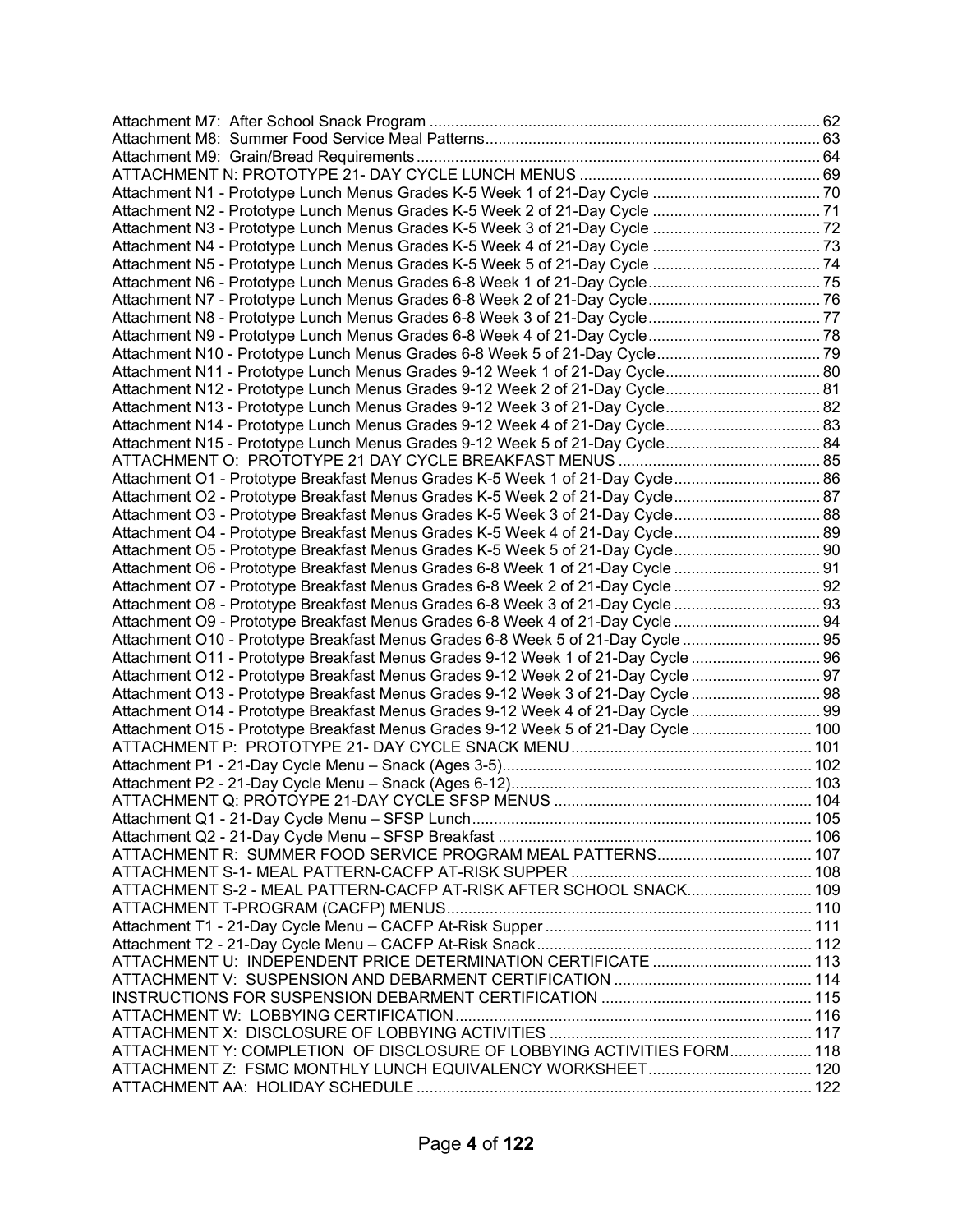# **Prohibited Items**

1. No firm, corporation, or individual shall blacklist or require a letter of relinquishment or publish or cause to be published or blacklisted any employee, mechanic, or laborer, discharged from or voluntarily leaving the service of such company, corporation, or individual, with intent and for the purpose of preventing such employee, mechanic, or laborer from engaging in or securing similar or other employment from any other corporation, company, or individual.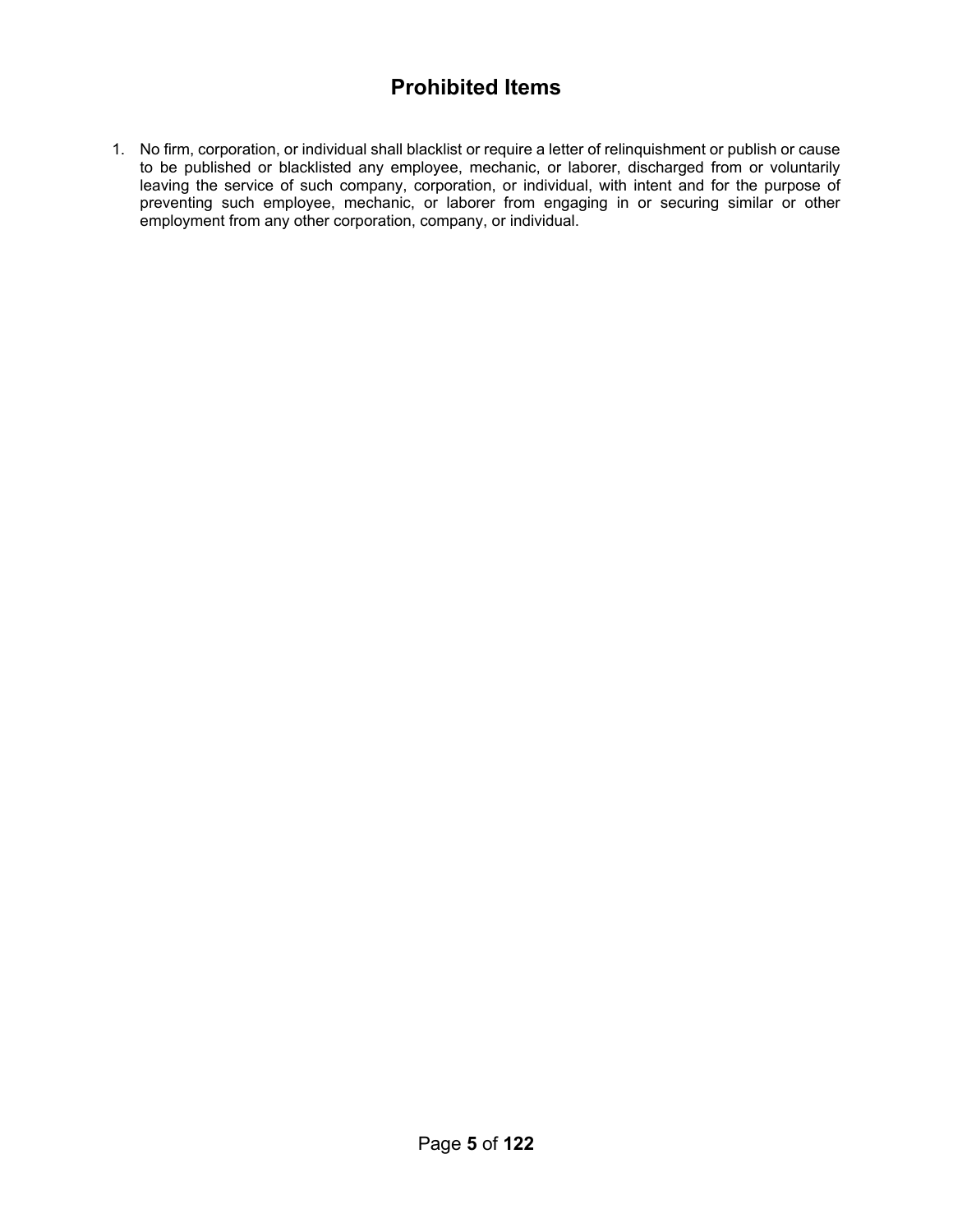# **Request for Proposal (RFP)/Fixed-Price**

# **Contract**

# **Food Service Management Company**

# **Contract Meal Services**

# **FirstLine Schools, Inc.**

"The program applicant hereby agrees that it will comply with Title VI of the Civil Rights Act of 1964 (42 U.S.C. § 2000d et seq.), Title IX of the Education Amendments of 1972 (20 U.S.C. § 1681 et seq.), Section 504 of the Rehabilitation Act of 1973 (29 U.S.C. § 794), the Age Discrimination Act of 1975 (42 U.S.C. § 6101 et seq.); all provisions required by the implementing regulations of the Department of Agriculture; Department of Justice Enforcement Guidelines, 28 CFR Part SO.3 and 42; and FNS directives and guidelines, to the effect that, no person shall, on the grounds of race, color, national origin, sex, age, or disability, be excluded from participation in, be denied benefits of, or otherwise be subject to discrimination under any program or activity for which the program applicant receives Federal financial assistance from FNS; and hereby gives assurance that it will immediately take measures necessary to effectuate this agreement."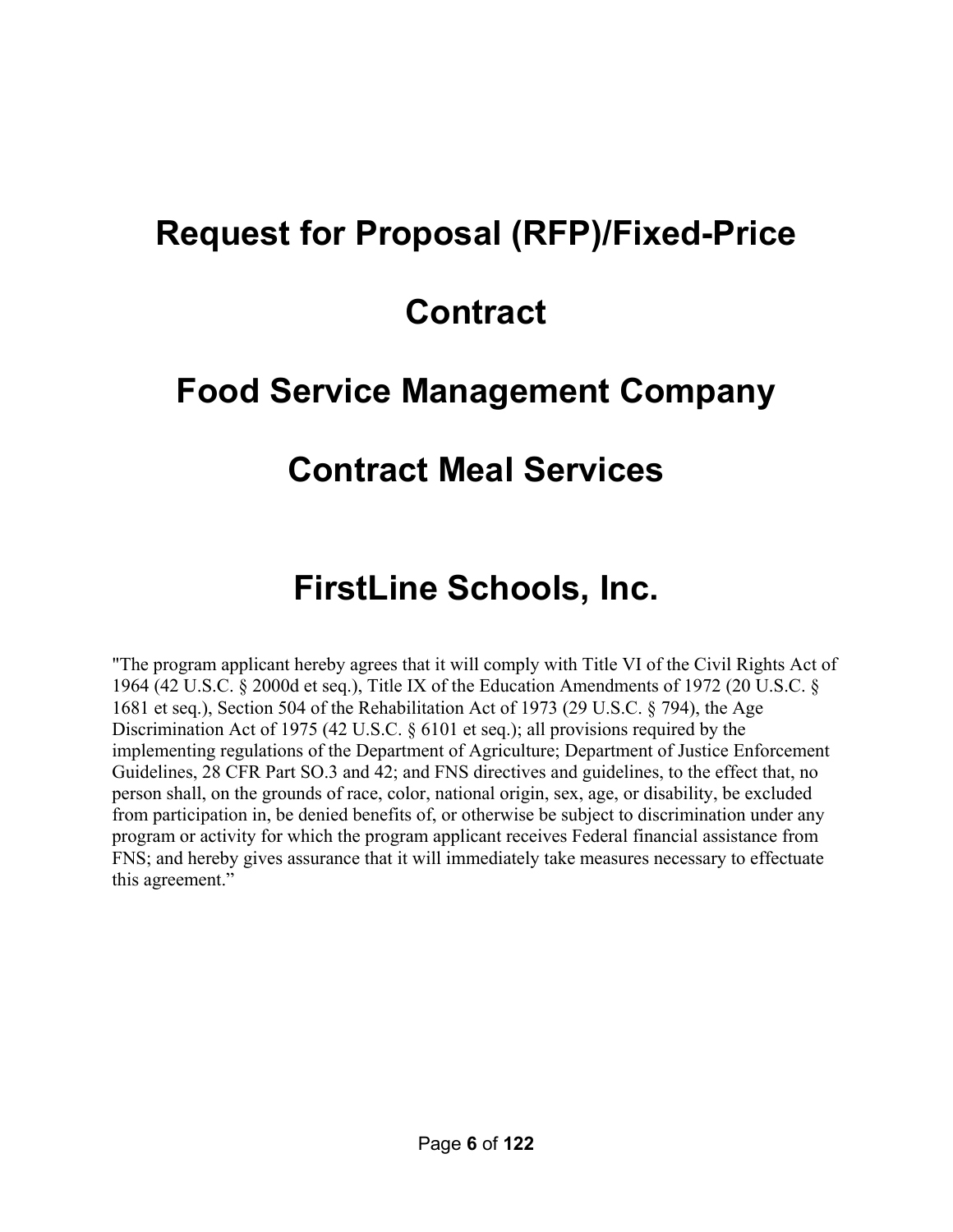# **General Information**

#### A. Intent

This Request for Proposal is for the purpose of entering into a contract for the operation of a food service program for FirstLine Schools, Inc., hereinafter referred to as the *School Food Authority (SFA)/Sponsor.*

The offeror or Food Service Management Company (FSMC) will be referred to as the *FSMC*, and the contract will be between the FSMC and the SFA/Sponsor.

#### B. Procurement Method:

Procurement shall be executed through competitive proposals. Competitive proposals involve the use of a solicitation document known as a Request for Proposal (RFP).

All procurement transactions shall be conducted in a manner that provides maximum open and free competition consistent with 2 CFR Part 200.319.

C. Pre-bid Meeting

A meeting with interested offerers to review the specifications, to clarify any questions, and for a walk-through of the facilities with school officials will be on April 19, 2018 (Date) at 9:00 AM (Location): 300 N Broad St. Suite 2017, New Orleans, LA 70119

Attendance is ☒**required** ☐**optional**. Vendor presentations ☐**will** ☒**will not** be scheduled at this time.

D. Proposal Submission and Award

SFAs/Sponsors must use the prototype FSMC Request for Proposal/Contract to be approved. An SFA/Sponsor not completing the required procurement procedures cannot be approved for participation in a reimbursement program.

Federal regulations allow contracts to be of duration no longer than one year with the option of yearly renewals not to exceed four additional years (7 CFR Part 210.16). If the SFA/Sponsor chooses to renew the contract, the Attestation/Agreement Amendment document must be submitted to the state agency. This document can be found on the Louisiana Child Nutrition Program website.

1. Proposals are to be submitted to: Name of Agency: FirstLine Schools, Inc. Mailing Address: 300 N Broad St., Suite 207 Physical Address: 300 N Broad St., Suite 207 City: New Orleans State/Zip: LA, 70119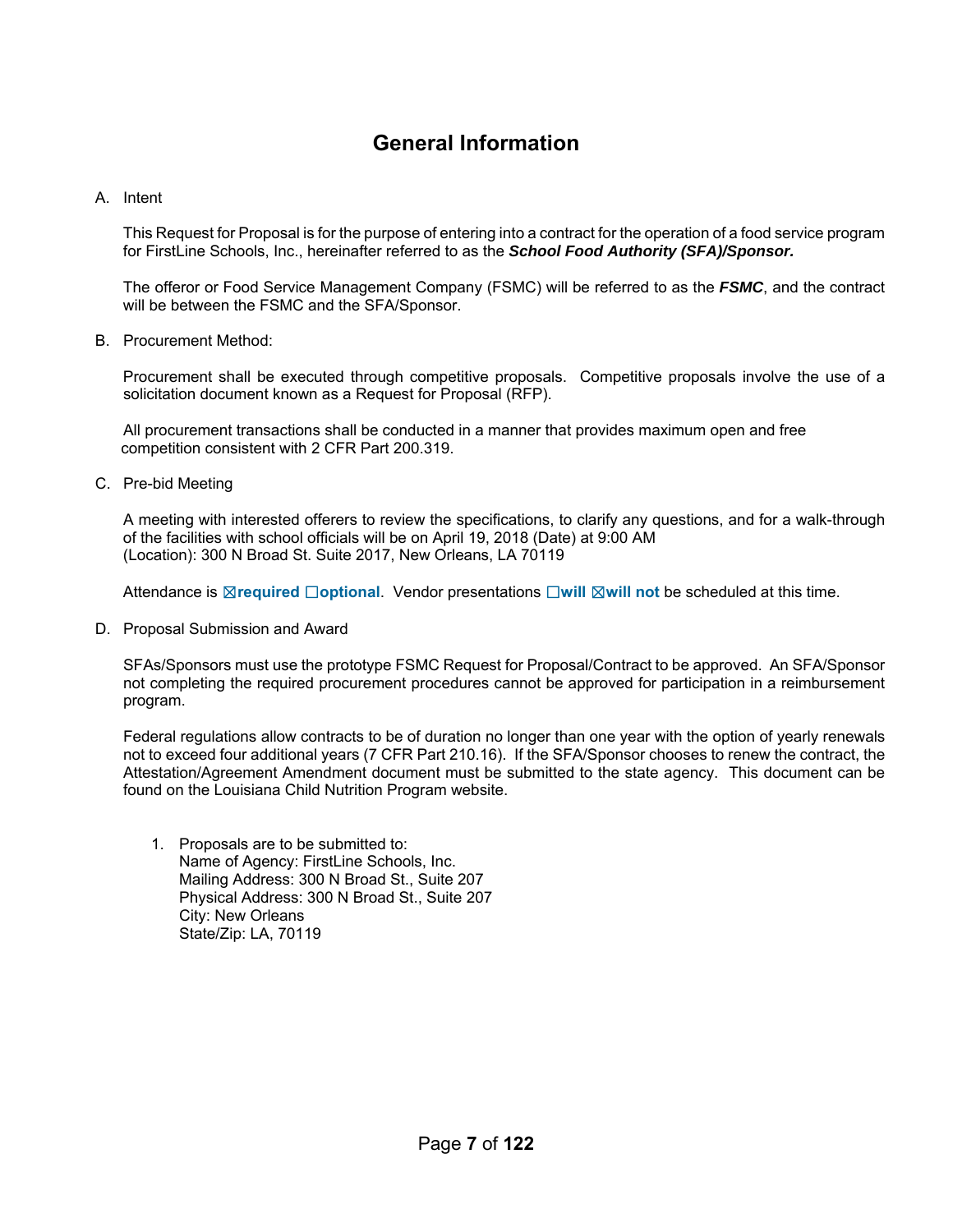The public opening will be on: **(Date)** May 2, 2018  **(Address)** 300 N Broad St.  **(Time)** 10:00 AM (CST)

Proposals will not be accepted after this time. The proposal is to be submitted in a sealed envelope marked *Food Service Management Proposal.* 

- 2. The SFA/Sponsor reserves the right to reject any or all proposals when there are sound documented reasons to do so.
- 3. To be considered, each offerer must submit a complete response to this solicitation *using the forms provided.* No other documents submitted with the Request for Proposal/Contract will affect the contract provisions, and there may be no modification to the Request for Proposal/Contract language.
- 4. Award shall be made to the qualified and responsible offerer whose proposal is responsive to this solicitation. A responsible offerer is one who's financial, technical, and other resources indicate an ability to perform the services required by this solicitation.
- 5. Offerers or their authorized representatives are expected to fully educate themselves as to the conditions, requirements and specifications before submitting proposals; failure to do so will be at the offerer's own risk, and he or she cannot secure relief on the plea of error. The SFA/Sponsor is not liable for any cost incurred by the offerer prior to the signing of a contract by all parties. Paying the FSMC from the Child Nutrition Program (CNP) funds is prohibited until the contract is signed.
- 6. If additional information is required, please contact:

Name: Rebekah Cain (rcain@firstlineschools.org) Telephone Number: (504)267-9038

E. Late Proposals

Any proposal received after the exact time specified for receipt will not be considered.

F. Proposal Protests

Any action which diminishes open and free competition seriously undermines the integrity of the procurement process and may subject an SFA/Sponsor to protests. SFAs/Sponsors are responsible for properly responding to protests and concerns raised by potential contractors. Pursuant to 2 CFR Part 200.318(k), SFAs/Sponsors must have protest procedures in place to handle and resolve disputes relating to their procurements and must in all instances disclose information regarding a protest to the Louisiana Department of Education.

G. Final Contract

The complete contract includes all documents included by the SFA/Sponsor in the Request for Proposal/Contract, and all documents submitted by the FSMC that have been mutually agreed upon by both parties (i.e., work sheets, and attachments).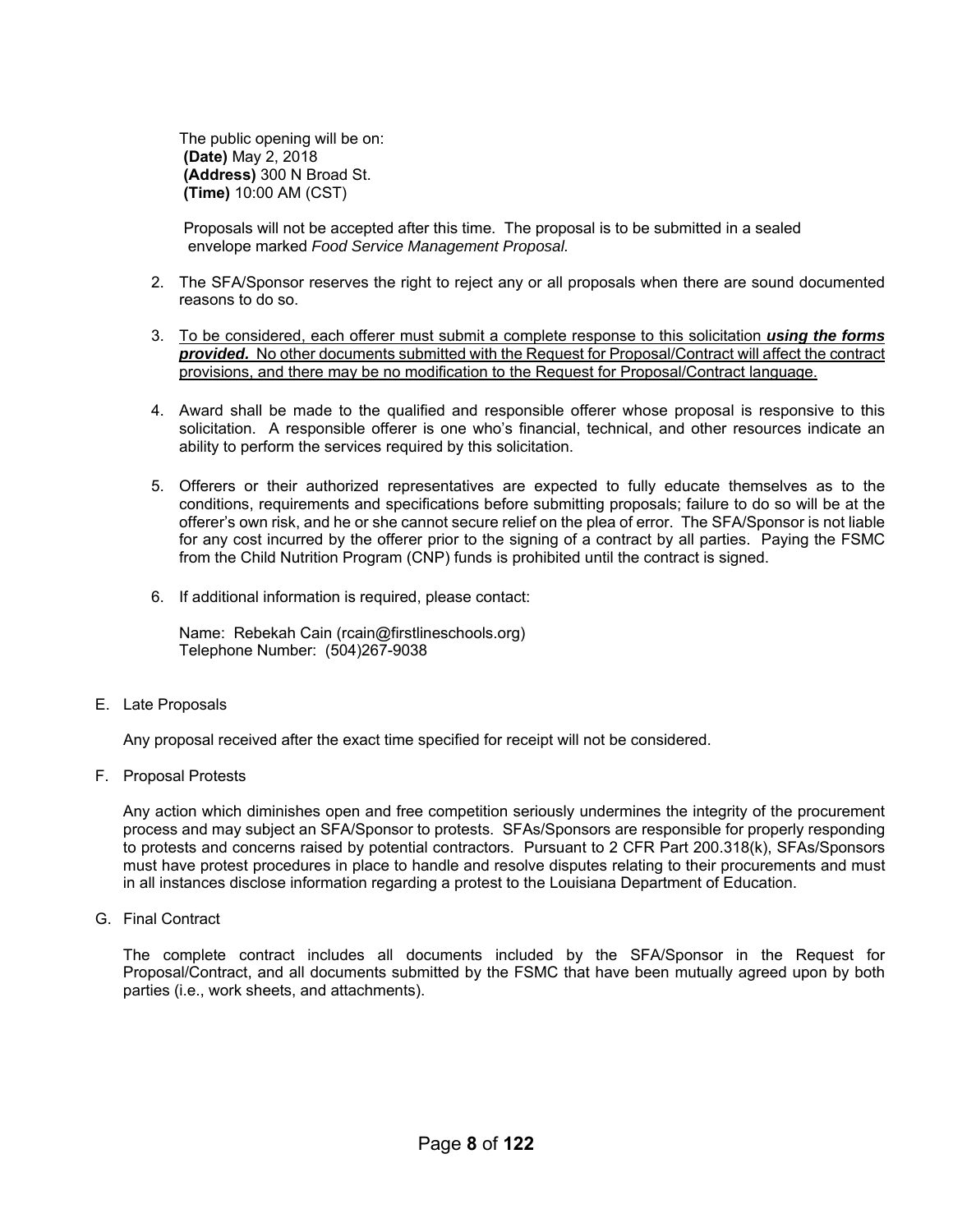# **Standards Terms and Conditions**

### **I. Scope and Purpose**

- A. *Duration of Contract.* The effective date may be different than July 1, but the termination date must be June 30<sup>th</sup> (SFA's only). Keep in mind that the effective date may not occur prior to the date on which the contract is signed and approved by the state agency. This contract shall be for a period of up to one year, beginning on August 1, 2018, and ending on June 30, 2019, with up to four 1-year renewals with mutual agreement between the SFA/Sponsor and the FSMC (7 CFR Part 210.16(d)).
- B. The FSMC shall operate in conformance with the SFA/Sponsor agreement with the Louisiana State Department of Education, Division of Nutrition Support.

The SFA/Sponsor must check only the program(s) to operate. The programs listed here should agree with those listed in Attachment K. If a program is added later (i.e., a breakfast program), the appropriate procurement procedures must be followed.

| $\boxtimes$ National School Lunch Program (NSLP)      | $\boxtimes$ Extra Sales       |
|-------------------------------------------------------|-------------------------------|
| $\boxtimes$ School Breakfast Program (SBP)            | $\boxtimes$ Adult Meals       |
| <b>After School Snack Program (ASSP-NSLP)</b>         | $\boxtimes$ Catering          |
| ⊠Summer Food Service Program                          | $\boxtimes$ Contract Meals    |
| $\boxtimes$ Fresh Fruit and Vegetable Program         | $\Box$ Vending/Concessions    |
| $\boxtimes$ Child and Adult Care Food Program (CACFP) | $\Box$ Farm to School Program |

C. The FSMC, as an independent contractor, shall have the exclusive right to operate the above program(s) at the sites specified by the SFA/Sponsor in Attachment K. The SFA/Sponsor may request of the FSMC additional programs. Any additional food service **cannot** constitute a material change to the contract. If a material change will occur, the contract would need to be rebid. (USDA's *Contracting with Food Service Management Companies – Guidance for School Food Authorities-May, 2016*).

A material change is defined as:

 Any change made to a contract after it has been awarded that alters the terms and conditions of that contract substantially enough that had other respondents known of these changes in advance, they could have proposed differently and more competitively (USDA Contracting with FSMC – Guidance for SFAs p. 8-1).

- D. The FSMC shall be an independent contractor and not an employee of the SFA/Sponsor. The employees of the FSMC are not employees of the SFA/Sponsor.
- E. The food service provided shall be operated and maintained as a benefit to the SFA's students, faculty, and staff.
- F. All prospective FSMC's must completely inspect the facilities and equipment prior to the proposal due date and prior to submitting a proposal. Failure to do so will not relieve the successful offeror from the necessity of furnishing and installing any material and equipment, performing any labor, or making structural changes without additional cost to the SFA/Sponsor, that may be required to carry out the intent of the resulting contract.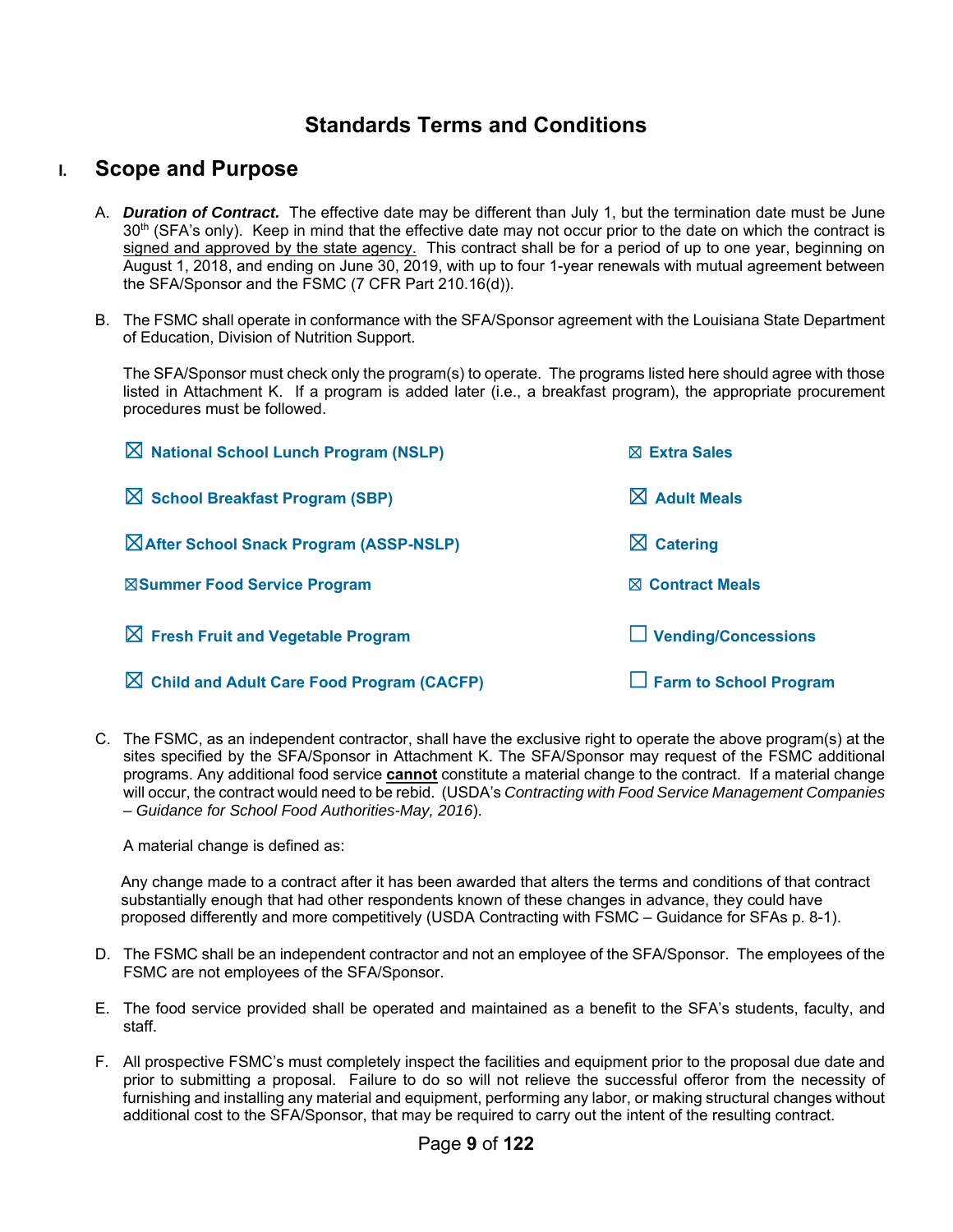- G. All income accruing as a result of payments by children and adults, federal reimbursements, and all other income from sources such as donations, special functions, catering, extra sales, vending, concessions, contract meals, grants, and loans shall be deposited daily in the SFA's/Sponsor's food service account. Any profit or guaranteed return shall remain in the SFA's/Sponsor's food service account. The SFA/Sponsor and the FSMC agree that this contract is neither a *cost-plus-a-percentage-of-income* nor a *cost-plus-a-percentage-of-cost* contract which are both prohibited, as required under United States Department of Agriculture (USDA) Regulations 7 CFR Part 210.16(c).
- H. The SFA/Sponsor shall be legally responsible for the conduct of the food service program and shall supervise the food service operations in such manner as will ensure compliance with the rules and regulations of the state agency and USDA regarding each of the Child Nutrition Programs covered by this contract 7 CFR Part 210.16(a)(2).
- I. The SFA/Sponsor shall retain control of the CNP food service account and overall financial responsibility for the CNP contract 7 CFR Part 210.16(a)(4).
- J. SFAs/Sponsors shall retain control and establish all selling prices, including price adjustments, for all reimbursable and non-reimbursable meals/milk and extra sales (including vending, adult meals, contract meals, and catering) prices. Exception: non-pricing programs need not establish a selling price for reimbursable meals/milk 7 CFR Part 210.16(a)(4).
- K. (SFA's only) If the FSMC is responsible for providing the SFA with non-program foods, the FSMC will provide written documentation of food costs and revenues to the SFA on a monthly basis. The information must include food cost for reimbursable meals, food cost for non-program foods, revenue from non-program foods, and total revenue. Non-program foods include: adult meals, a la carte, catering, vending, and student stores operated, or any other sales generated through the non-profit school food service account not already described. This information is required to determine compliance with revenue from non-program foods 7 CFR Part 210.14(f) and Memo SP 20-2016.
- L. (SFAs only)The FSMC shall provide additional food service such as banquets, parties, and refreshments for meetings as requested by the SFA. The SFA will be charged the meal equivalent rate. USDA commodities shall not be used for these special functions unless a School Food Authority's students will be the primary beneficiaries. (Memo FD-080 Guidance in Crediting for, and use of, Donated Foods in Contracts with Food Service Management Companies)
- M. (SFAs only) SFAs may request of the FSMC additional food service programs; however, the SFA reserves the right, at its sole discretion, to sell or dispense any food or beverage before or after the SFA's regularly scheduled lunch or breakfast periods, provided such is not prohibited by state or federal program regulations.
- N. (SFAs only)The FSMC shall cooperate with the SFA in promoting nutrition education and coordinating the SFA's food service with classroom instruction.
- O. The FSMC shall comply with the rules, regulations, policies, and instructions of the state agency and USDA and any additions or amendments thereto, including USDA regulations 7 CFR Parts 210, 215, 220, 245, 250, 7 CFR Part 225 (SFSP), if applicable, 7 CFR Part 226 (CACFP), if applicable, and 2 CFR Part 200 and 2 CFR Part 220.
- P. The FSMC shall comply with Title VI of the Civil Rights Act of 1964, as amended; USDA regulations implementing Title IX of the Education Amendments; Section 504 of the Rehabilitation Act of 1973; Age Discrimination Act of 1975; 7 CFR Parts 15, 15a, and 15b; and FNS Instruction 113-1, *Civil Rights Compliance and Enforcement – Nutrition Programs and Activities*, and any additions or amendments.
- Q. Clean Air Act (42 U.S.C. 7401-7671q.) and the Federal Water Pollution Control Act (33 U.S.C. 1251-1387), as amended—Contracts and subgrants of amounts in excess of \$150,000 must contain a provision that requires the non-Federal award to agree to comply with all applicable standards, orders or regulations issued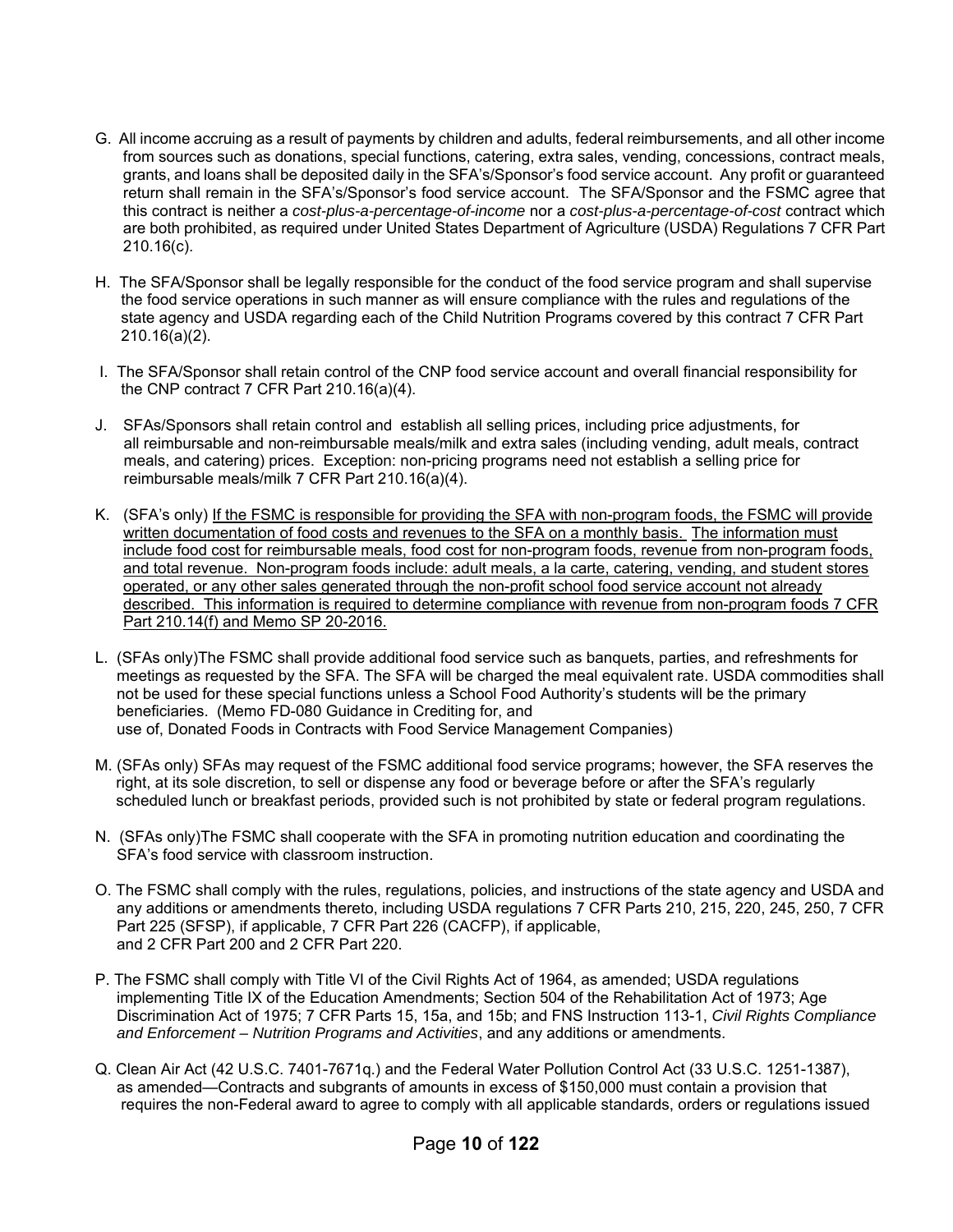pursuant to the Clean Air Act (42 U.S.C. 7401-7671q) and the Federal Water Pollution Control Act as amended (33 U.S.C. 1251-1387). Violations must be reported to the Federal awarding agency and the Regional Office of the Environmental Protection Agency (EPA) (Appendix ll of 2 CFR Part 200(G)).

- R. Byrd Anti-Lobbying Amendment (31 U.S.C. 1352)—Contractors that apply or bid for an award exceeding \$100,000 must file the required certification. Each tier certifies to the tier above that it will not and has not used Federal appropriated funds to pay any person or organization for influencing or attempting to influence an officer or employee of any agency, a member of Congress, officer or employee of Congress, or an employee of a member of Congress in connection with obtaining any Federal contract, grant or any other award covered by 31 U.S.C. 1352. Each tier must also disclose any lobbying with non-Federal funds that takes place in connection with obtaining any Federal award. Such disclosures are forwarded from tier to tier up to the non- Federal award. (Appendix ll of 2 CFR Part 200(l)).
- S. Contract Work Hours and Safety Standards Act (40 U.S.C. 3701-3708). Where applicable, all contracts awarded by the non-Federal entity in excess of \$100,000 that involve the employment of mechanics or laborers must include a provision for compliance with 40 U.S.C. 3702 and 3704, as supplemented by Department of Labor regulations (29 CFR Part 5). Under 40 U.S.C. 3702 of the Act, each contractor must be required to compute the wages of every mechanic and laborer on the basis of a standard work week of 40 hours. Work in excess of the standard work week is permissible provided that the worker is compensated at a rate of not less than one and a half times the basic rate of pay for all hours worked in excess of 40 hours in the work week. The requirements of 40 U.S.C. 3704 are applicable to construction work and provide that no laborer or mechanic must be required to work in surroundings or under working conditions which are unsanitary, hazardous or dangerous. These requirements do not apply to the purchases of supplies or materials or articles ordinarily available on the open market, or contracts for transportation or transmission of intelligence Appendix II of 2 CFR Part 200(E).
- T. Equal Employment Opportunity. Except as otherwise provided under 41 CFR Part 60, all contracts that meet the definition of "federally assisted construction contract" in 41 CFR Part 60-1.3 must include the equal opportunity clause provided under 41 CFR 60-1.4(b), in accordance with Executive Order 11246, "Equal Employment Opportunity" (30 FR 12319, 12935, 3 CFR Part, 1964-1965 Comp., p. 339), as amended by Executive Order 11375, "Amending Executive Order 11246 Relating to Equal Employment Opportunity," and implementing regulations at 41 CFR part 60, "Office of Federal Contract Compliance Programs, Equal Employment Opportunity, Department of Labor." Appendix II of 2 CFR Part 200(C)
- U. The FSMC shall comply with the Copeland "Anti-Kickback" Act (40 U.S.C. 3145), as supplemented by Department of Labor regulations (29 CFR Part 3, "Contractors and Subcontractors on Public Building or Public Work Financed in Whole or in Part by Loans or Grants from the United States"). The Act provides that each contractor or subrecipient must be prohibited from inducing, by any means, any person employed in the construction, completion, or repair of public work, to give up any part of the compensation to which he or she is otherwise entitled. The non-Federal entity must report all suspected or reported violations to the Federal awarding agency (Appendix II of 2 CFR Part 200 (D)).
- V. The FSMC shall comply with the Davis-Bacon Act, as amended (40 U.S.C. 3141-3148). When required by Federal program legislation, all prime construction contracts in excess of \$2,000 awarded by non-Federal entities must include a provision for compliance with the Davis-Bacon Act (40 U.S.C. 3141-3144, and 3146- 3148) as supplemented by Department of Labor regulations (29 CFR Part 5, "Labor Standards Provisions Applicable to Contracts Covering Federally Financed and Assisted Construction"). In accordance with the statute, contractors must be required to pay wages to laborers and mechanics at a rate not less than the prevailing wages specified in a wage determination made by the Secretary of Labor. In addition, contractors must be required to pay wages not less than once a week. The non-Federal entity must place a copy of the current prevailing wage determination issued by the Department of Labor in each solicitation. The decision to award a contract or subcontract must be conditioned upon the acceptance of the wage determination. The non- Federal entity must report all suspected or reported violations to the Federal awarding agency. The contracts must also include a provision for compliance with the Copeland "Anti-Kickback" Act (40 U.S.C. 3145), as supplemented by Department of Labor regulations (29 CFR Part 3, "Contractors and Subcontractors on Public Building or Public Work Financed in Whole or in Part by Loans or Grants from the United States"). The Act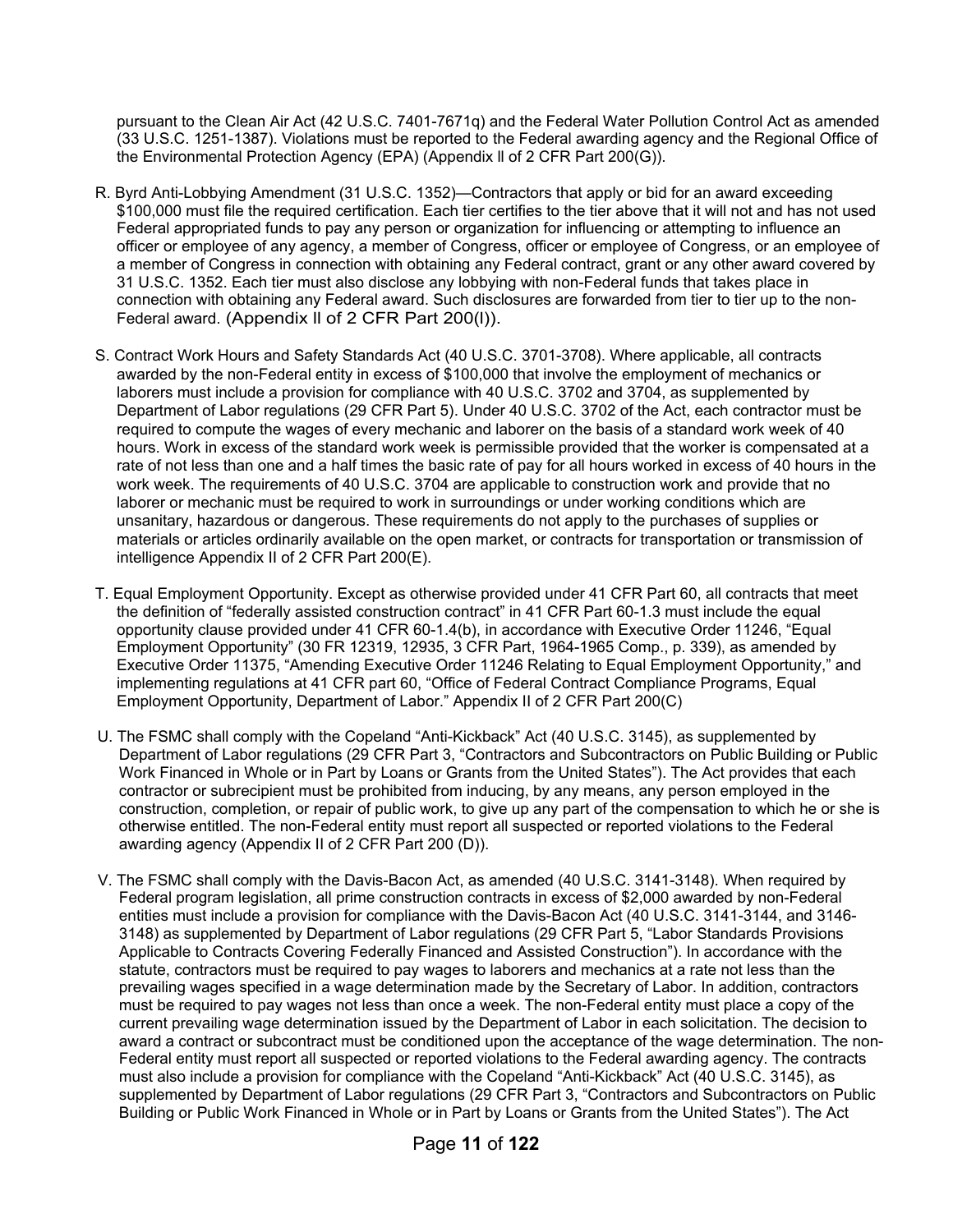provides that each contractor or subrecipient must be prohibited from inducing, by any means, any person employed in the construction, completion, or repair of public work, to give up any part of the compensation to which he or she is otherwise entitled. The non-Federal entity must report all suspected or reported violations to the Federal awarding agency (Appendix II of 2 CFR Part 200 (D)).

W. The FSMC shall comply with the *Buy American Provision* for contracts that involve the purchase of food, USDA Regulation (7 CFR Part 250 and 7 CFR Part 210). The FSMC is required to purchase, to the maximum extent practicable, domestic commodities and products.

 The SFA participates in the National School Lunch Program and School Breakfast Program and is required to use the nonprofit food service funds, to the maximum extent practical, to buy domestic commodities or products for Program meals. A "domestic commodity or product" is defined as one that is either produced in the U.S. or is processed in the U.S. substantially using agricultural commodities that are produced in the U.S. as provided in 7 CFR Part 210.21(d). Section 12(n) of the National School Lunch Act defines "domestic commodity or product" as an agricultural commodity that is produced in the U.S. and a food product that is processed in the U.S. Substantially means over 51% of the final processed product (by weight or volume) must consist of agricultural commodities that were grown domestically. The Buy American provision must be followed in all procurements where funds are used from the nonprofit food service account, whether directly by an SFA or on its behalf.

 Exceptions to the Buy American provision should be used as a last resort; however, an alternative or exception may be approved upon request. To be considered for the alternative or exception, the request must be submitted in writing to a designated official, a minimum of day 14 days in advance of delivery. The request must include the:

A. Alternative substitute (s) that are domestic and meet the required specifications:

1. The product is not produced or manufactured in the U.S. in sufficient and reasonably available quantities of a satisfactory quality; or

2. Competitive bids reveal the costs of a U.S. product are significantly higher than the non-domestic product.

 The FSMC will include the "**BUY AMERICAN PROVISION CERTIFICATION FORM FOR FOOD PURCHASES** with their bid. The FSMC must identify all food products bid by the Company that do not meet the definition of "domestic" on this document. In the event the SFA receives a proposal from an FSMC that does not include this Information, the SFA is to consider the proposal non-responsive.

- X. The FSMC must take all necessary affirmative steps to assure that minority businesses, women's business enterprises, and labor surplus area firms are used when possible (2 CFR Part 200.321)
- Y. Rights to Inventions Made Under a Contract or Agreement. If the Federal award meets the definition of "funding agreement" under 37 CFR §401.2 (a) and the recipient or subrecipient wishes to enter into a contract with a small business firm or nonprofit organization regarding the substitution of parties, assignment or performance of experimental, developmental, or research work under that "funding agreement," the recipient or subrecipient must comply with the requirements of 37 CFR Part 401, "Rights to Inventions Made by Nonprofit Organizations and Small Business Firms Under Government Grants, Contracts and Cooperative Agreements," and any implementing regulations issued by the awarding agency (Appendix II of 2 CFR Part 200 (F)).
- Z. Debarment and Suspension (Executive Orders 12549 and 12689)—A contract award (see 2 CFR 180.220) must not be made to parties listed on the government-wide exclusions in the System for Award Management (SAM), in accordance with the OMB guidelines at 2 CFR 180 that implement Executive Orders 12549 (3 CFR part 1986 Comp., p. 189) and 12689 (3 CFR part 1989 Comp., p. 235), "Debarment and Suspension." SAM Exclusions contains the names of parties debarred, suspended, or otherwise excluded by agencies, as well as parties declared ineligible under statutory or regulatory authority other than Executive Order 12549.

AA. In the event that the FSMC provides management services for the Child and Adult Care Food Program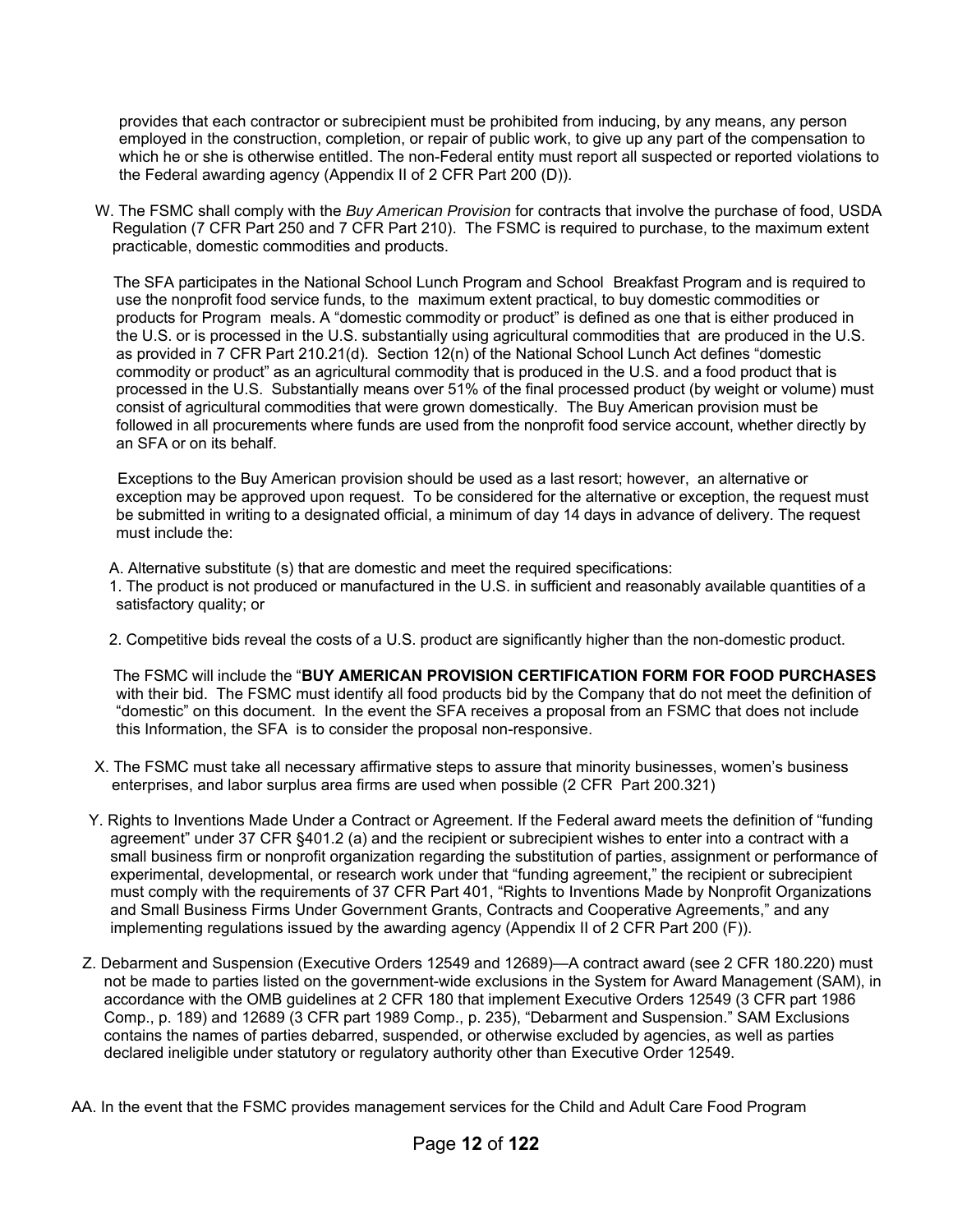(CACFP) at any of the SFA's/Sponsor Food Service locations, SFA/Sponsor and FSMC agree to comply with all regulations set forth in 7 CFR Part 226, Child and Adult Care Food Program Regulations, Louisiana Food and Nutrition Programs, Policies of Operation, and all other Federal and State laws (including IRS), regulations, policies, instructions and requirements established for this Program (Appendix II of 2 CFR Part 200  $(H)$ ).

BB. (SFAs only) In the event that the FSMC provides management services for the Fresh Fruit and Vegetable Program (FFVP) at any of the SFA's Food Service Locations, SFA and FSMC agree to operate the FFVP in accordance with the requirements of Section 19 of the National School Lunch Act, all applicable regulations and policies, and the FFVP Handbook for Schools (applies to School Food Authorities only) SFA and FSMC further agree that not more than 10% of the total funds expended to the school and/or schools for operation of the FFVP may be used for administrative expenses. All administrative costs (non-food costs such as labor, supplies, management of the program, and equipment) must be used by the SFA to support planning and managing the program. The FSMC must provide the SFA with full documentation of allowable costs. This documentation must clearly outline the allocation of costs charged to the FFVP program (i.e., amounts charged for labor, administrative fees, and actual costs of fresh fruits and vegetables, etc.). Labor costs must be minimal in both the "operating and administrative" category, and must be reported in a manner that clearly identifies the actual time allocated to the FFVP. If a proposal includes a fixed fee component, the SFA shall assess each proposal to determine the allowability of the fees charged by the FSMC.

The FSMC shall:

- Be completely apprised of all FFVP policies and rules to guarantee the program is operated in compliance with FNS Standards.
- Cooperate with the SFA in monitoring the FSMC operation of the FFVP.
- Document and track FFVP expenses separately from all other program expenses and provide the documentation to the SFA by the 5<sup>th</sup> day of the month following the month the expenses were incurred.
- Not charge labor or benefits incurred by the FSMC employees during normally contracted work hours.
- If applicable, claim only labor and benefits incurred by FSMC employees above and beyond normally contracted work (these costs must be minimal).

The SFA shall:

- Provide a cycle menu, including portion sizes (the menu must be based on FNS guidance).
- CC. *Geographic preference.* A school food authority participating in the Program, may apply a geographic preference when procuring unprocessed locally grown or locally raised agricultural products. When utilizing the geographic preference to procure such products. the school food authority has the discretion to determine the local area to which the geographic preference option will be applied.
	- If requested by the SFA and included in this contract, the FSMC shall engage in LA's Farm to School program in an effort to connect schools (K - 12) with LA / local farms in order to serve healthy meals using locally-produced foods.
	- The FSMC, as the agent of the SFA, will maximize the use of LA grown/locally grown products, including but not limited to, fruits, vegetable and dairy products, whenever possible, and when purchased by the SFA directly, such fruits, vegetables, and dairy products must be used by the FSMC in the SFA's Food Service Program.
	- The FSMC shall produce a quarterly report which documents the procurement of LA grown / locally grown products including the local farm source, the product(s) purchased and the value of the products purchased on behalf of the LEA.
- DD. Computation of Lunch Equivalency Rate and Lunch Equivalents. Lunch Equivalency Rate: The rate is the sum of the total reimbursement received for each lunch meal served and claimed. The Lunch Equivalent rate is used **by the SFA** to convert sales from second meals, a-la-carte, vending, extra sales, and catering to a meal equivalent.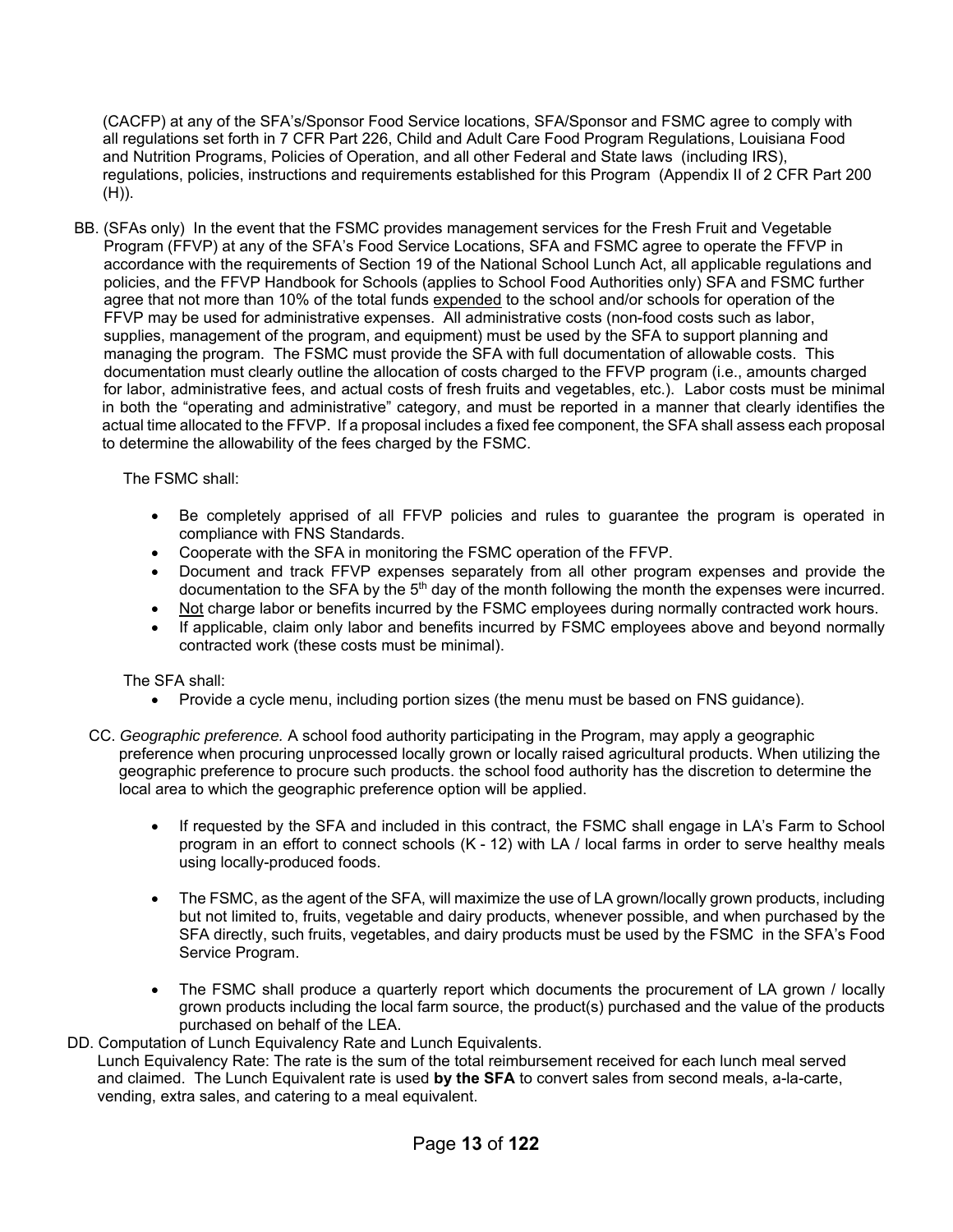# **Calculation of Lunch Equivalent Rate (to be completed by the SFA)**

Current Year Federal Free Rate of Reimbursement: \$3.29 Current Year Value of USDA Entitlement Donated Foods: \$0.23 Current Year Value of USDA Bonus Donated Foods: **Total Lunch Equivalent Rate: \$3.52**

- EE. The FSMC shall provide staff to manage the food service operations and supervise all employees employed therein.
- FF. The charge to the SFA/Sponsor for FSMC's fee is to be clearly identified in the proposal.
- GG. Procurement/Payment Terms/Method: The FSMC shall invoice the SFA/Sponsor at the end of each month for amounts due based on on-site records. The SFA/Sponsor shall make payments within thirty (30) business days of receipt of the invoice. Upon termination of the Agreement, all outstanding amounts shall immediately become due and payable. This prototype specifies the meal fee structure as a maximum flat fee per reimbursable meal served to a student (not number of meals delivered). The maximum flat fee per meal includes the allowable direct costs of the preparation and service of the reimbursable meals including food, labor, and other expenses. The flat fee proposed for meals served under the NSLP, SBP, and CACFP must include the cost of serving milk. The flat fee proposed for meals served under SFSP must be unitized with or without milk or juice. No other fees may be charged to the SFA/Sponsor.

Federal regulations allow contracts to be of a duration no longer than one year with the option of yearly renewals not to exceed four additional years (7CFR 210.16(d)).

The FSMC will be paid at a fixed rate per lunch equivalent. An SFA must determine the existence of the proper pass-through value of the donated commodities; i.e., credits or reductions on the invoice in the month of utilization. The values are to be based on the values at the point the SFA receives the commodities from the Louisiana Department of Agriculture and Forestry and on USDA commodity prices pertinent to the time period and shall include both the basic commodities allocation as well as any bonus commodities (7 CFR Part 250.51).

# **Prices per Meal Equivalents**

#### *To be completed by the FSMC:*

Fixed Price per Lunch Equivalent: \$

Fixed Price per Breakfast Equivalent \$ (1/2 Fixed Price per Lunch Equivalent)

Fixed Price per Snack Equivalent \$ (1/5 Fixed Price per Lunch Equivalent)

The fixed price per meal/lunch equivalent will be subject to an annual escalator provision, made at the time of contract renewal, based on the CPI for Food Away from Home. The specific CPI used will be the CPI for All Urban consumers as of February of the current year (rounded down to the nearest cent). The prices above must be the same as the contract price for reimbursable meals.

HH. Procurement of recovered materials.

A non-Federal entity that is a state agency or agency of a political subdivision of a state and its contractors must comply with section 6002 of the Solid Waste Disposal Act, as amended by the Resource Conservation and Recovery Act. The requirements of Section 6002 include procuring only items designated in guidelines of the Environmental Protection Agency (EPA) at 40 CFR part 247 that contain the highest percentage of recovered materials practicable, consistent with maintaining a satisfactory level of competition, where the purchase price of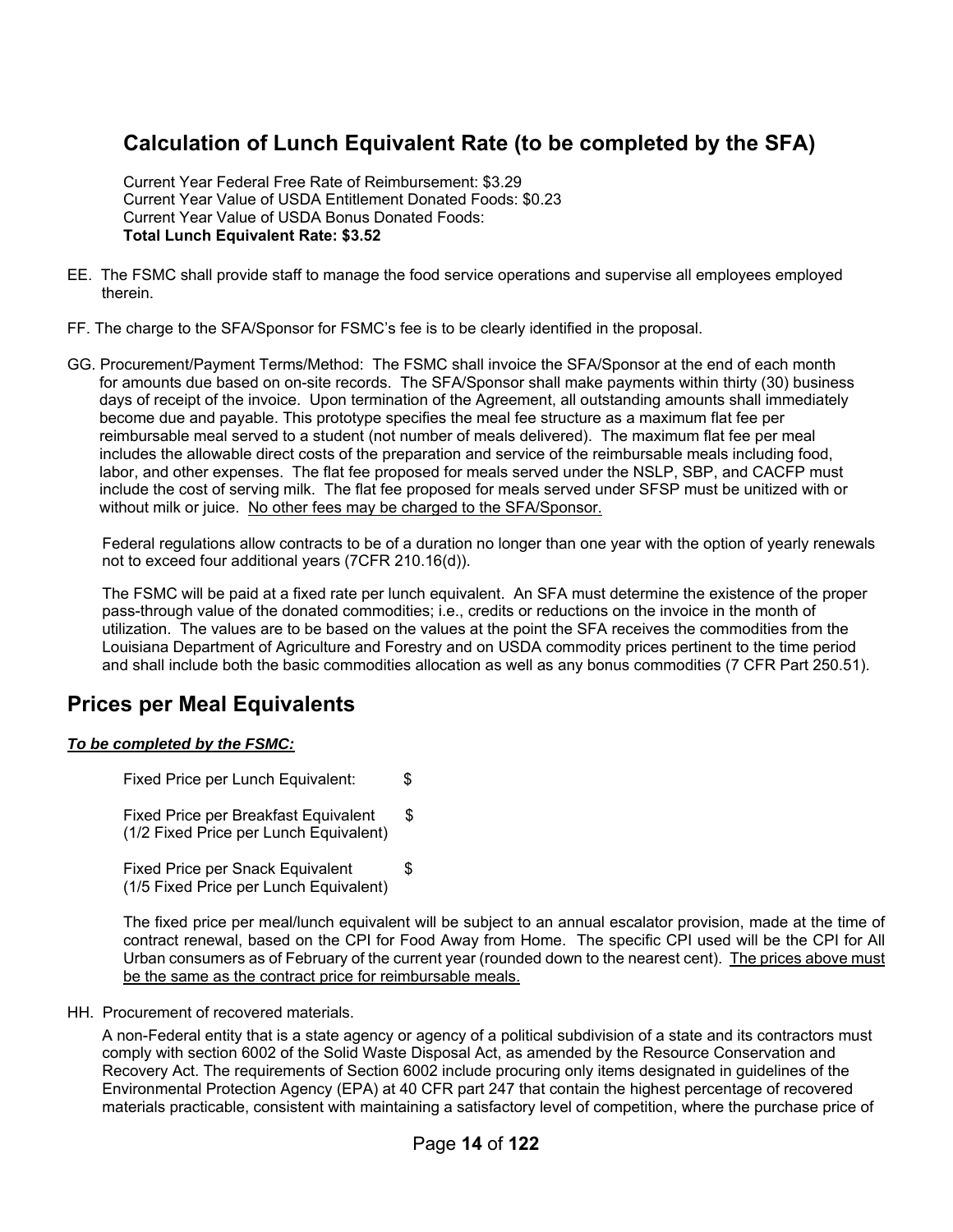the item exceeds \$10,000 or the value of the quantity acquired during the preceding fiscal year exceeded \$10,000; procuring solid waste management services in a manner that maximizes energy and resource recovery; and establishing an affirmative procurement program for procurement of recovered materials identified in the EPA guidelines (2 CR Part 200.322).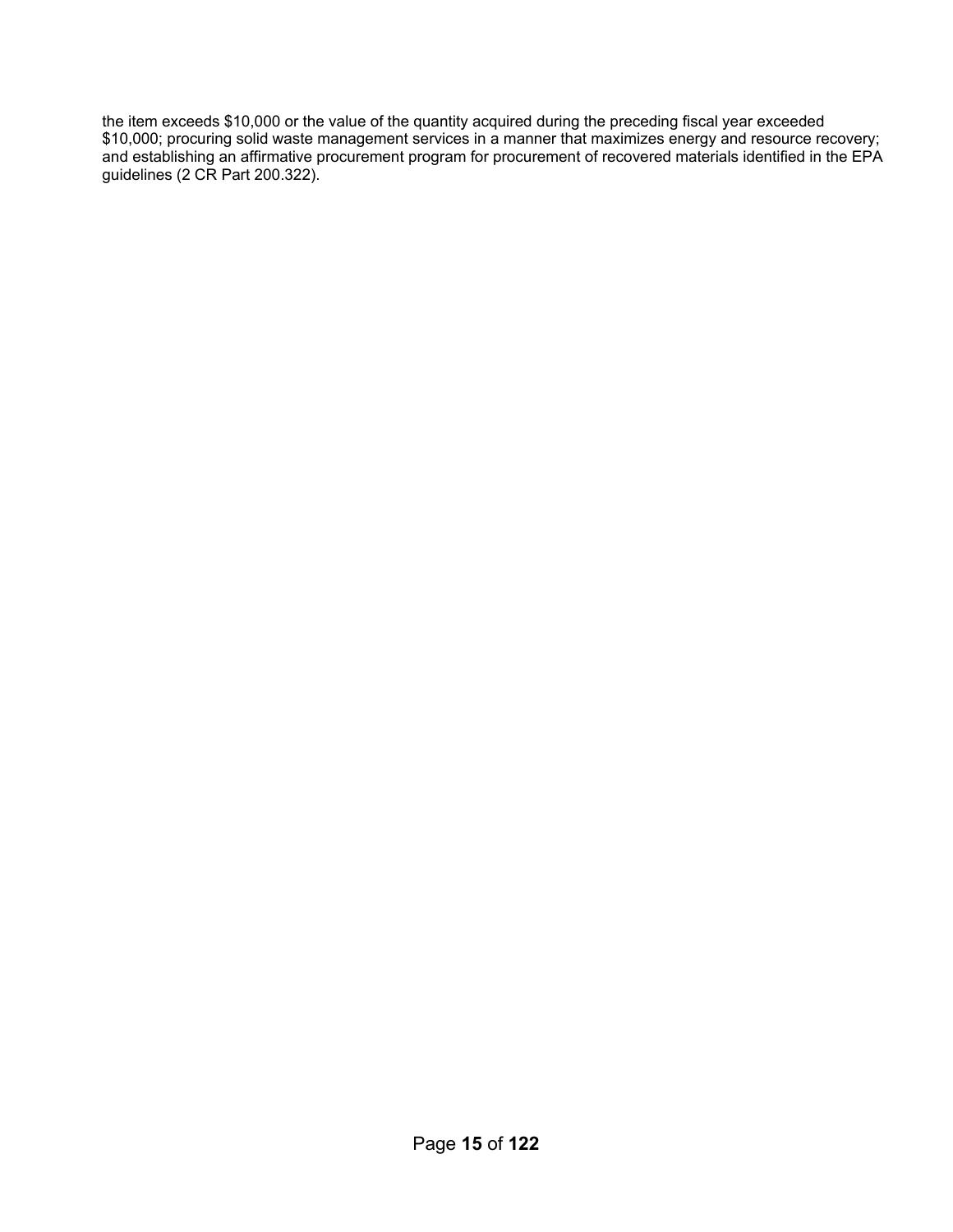# **Contract Award Criteria**

Proposals will be evaluated by a committee against the following criteria with assigned weights in the following categories. Each area of the award criteria must be addressed in detail in the proposal. **After proposals are received from vendors,** score each proposal according to the predetermined weight of each criteria.

The SFA must require the FSMC to use OMB-approved government wide standard information collections when providing financial and performance information (2 CFR Part 200.301).

Selection of the successful offeror is made principally on the basis of price (2 CFR Part 200.320). Price must be the primary factor. The contract is awarded to the proposal that is most advantageous to the program (2 CFR Part 200.320(d)(4)

| Maximum |        | Criteria                                                                      |                                                                                |  |  |  |  |
|---------|--------|-------------------------------------------------------------------------------|--------------------------------------------------------------------------------|--|--|--|--|
| Points  |        |                                                                               |                                                                                |  |  |  |  |
| 30      | points |                                                                               | Cost (FSMC with the lowest price receives the maximum points. The other        |  |  |  |  |
|         |        |                                                                               | vendors receive points equal to the lowest price divided by their meal price x |  |  |  |  |
|         |        | maximum points. Do not round).                                                |                                                                                |  |  |  |  |
| 25      | points | Service Capability Plan                                                       |                                                                                |  |  |  |  |
| 10      | points | Years of Experience in working with Child Nutrition Programs                  |                                                                                |  |  |  |  |
|         |        | 10+ years=10 points<br>5 years=5 points                                       |                                                                                |  |  |  |  |
|         |        | 9 years=9 points<br>4 years=4 points                                          |                                                                                |  |  |  |  |
|         |        | 8 years=8 points<br>3 years=3 points                                          |                                                                                |  |  |  |  |
|         |        | 7 years=7 points                                                              | 2 years=2 points                                                               |  |  |  |  |
|         |        | 6years=6 points<br>1 year=1 point                                             |                                                                                |  |  |  |  |
| 15      | points | Financial Conditions/Stability, Business Practices                            |                                                                                |  |  |  |  |
| 10      | points | Accounting and Reporting Systems                                              |                                                                                |  |  |  |  |
| 10      | points | Promotion of the Child Nutrition Program (FSMCs should be very specific as to |                                                                                |  |  |  |  |
|         |        | their plans for promoting the Child Nutrition Programs. The SFA will rate the |                                                                                |  |  |  |  |
|         |        | FSMC based on the specific plan proposed).                                    |                                                                                |  |  |  |  |
| 100     | points | <b>Total Points</b>                                                           |                                                                                |  |  |  |  |

GG.The FSMC shall make substitutions in the food components of the meal pattern for students with disabilities when their disability restricts their diet as stated in the students' *Individual Educational Plans (IEPs)* or 504 Plans and those non-disabled students who are unable to consume regular meals because of medical or other special dietary needs. Substitutions shall be made on a case-by-case basis when supported by a statement of the need for substitutes that includes recommended alternative foods, unless otherwise exempted by USDA. Such statement shall be signed by a medical doctor or a recognized medical authority. There will be no additional charge to the student for such substitutions.

HH.The SFA/Sponsor will make the final determination of the opening and closing dates of all sites, if applicable.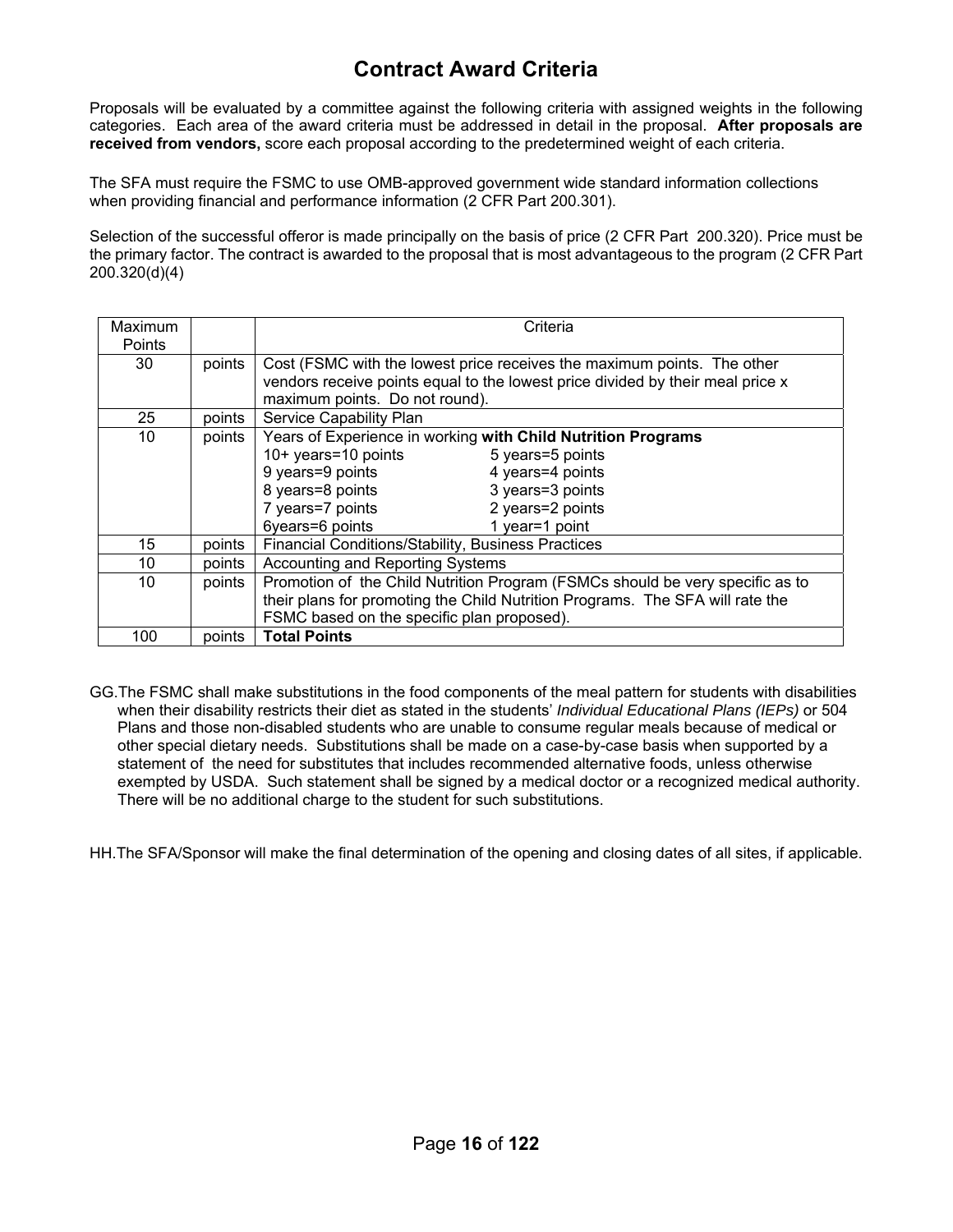# **II. Designation of Program Expenses to be Completed by SFA/Sponsor**

1. The FSMC guarantees to the SFA/Sponsor that the proposal meal rate for each reimbursable school meal shall include the expenses as designated with an "X" or a " $\checkmark$ " under Column 1. The FSMC shall be responsible for negotiating/paying all employee fringe benefits, employee expenses, and accrued vacation and sick pay for staff on their payroll.

| <b>DESCRIPTION</b>                                   | <b>COLUMN I</b><br>(FSMC) | <b>COLUMN II</b><br>(SFA/SPONSOR) |
|------------------------------------------------------|---------------------------|-----------------------------------|
| LABOR:                                               |                           |                                   |
| Payroll, managers and/or supervisors                 | X                         |                                   |
| Payroll, full and part-time workers                  | $\overline{\mathsf{X}}$   |                                   |
| Payroll, Monitors                                    | $\overline{\mathsf{x}}$   |                                   |
| Life Insurance                                       | $\overline{\mathsf{X}}$   |                                   |
| Medical/Dental Insurance                             | $\overline{\mathsf{x}}$   |                                   |
| <b>Retirement Plans</b>                              | $\overline{\mathsf{x}}$   |                                   |
| <b>Social Security</b>                               | $\overline{\mathsf{x}}$   |                                   |
| Vacation                                             | X                         |                                   |
| <b>Sick Leave</b>                                    | X                         |                                   |
| <b>Holiday Pay</b>                                   | $\overline{\mathsf{x}}$   |                                   |
| Uniforms                                             | X                         |                                   |
| <b>Tuition Reimbursement</b>                         | $\overline{\mathsf{X}}$   |                                   |
| <b>Labor Relations</b>                               | X                         |                                   |
| <b>Unemployment Compensation</b>                     | X                         |                                   |
| <b>Workers Compensation</b>                          | X                         |                                   |
| Processing and Payment of Payroll                    | $\overline{\mathsf{x}}$   |                                   |
| FOOD:                                                | $\overline{\mathsf{x}}$   |                                   |
| <b>OTHER EXPENSES:</b>                               |                           |                                   |
| Accounting                                           | X                         | Χ                                 |
| <b>Bank Charges</b>                                  | $\overline{\mathsf{X}}$   | $\overline{\mathsf{x}}$           |
| Data Processing                                      | $\overline{\mathsf{x}}$   | $\overline{\mathsf{x}}$           |
| Recordkeeping                                        | $\overline{\mathsf{X}}$   | $\overline{\mathsf{x}}$           |
| Processing and Payment of invoices                   | X                         | $\overline{\mathsf{x}}$           |
| Equipment - Major                                    |                           |                                   |
| <b>Original Purchase</b>                             |                           | Χ                                 |
| <b>Routine Maintenance</b>                           | X                         | X                                 |
| <b>Major Repairs</b>                                 | X                         | X                                 |
| Replacement                                          | X                         | X                                 |
| Equipment – Expendable (Trays, tableware, glassware, | X                         |                                   |
| utensils)                                            |                           |                                   |
| <b>Original Purchase</b>                             | X                         |                                   |
| Replacement                                          | $\overline{\mathsf{x}}$   |                                   |
| <b>Cleaning/Janitorial Supplies</b>                  | X                         |                                   |
| Insurance                                            | X                         |                                   |
| Liability Insurance                                  | X                         |                                   |

2. The SFA/Sponsor shall pay those expenses as designated with an "X" or a " $\checkmark$ " under Column II.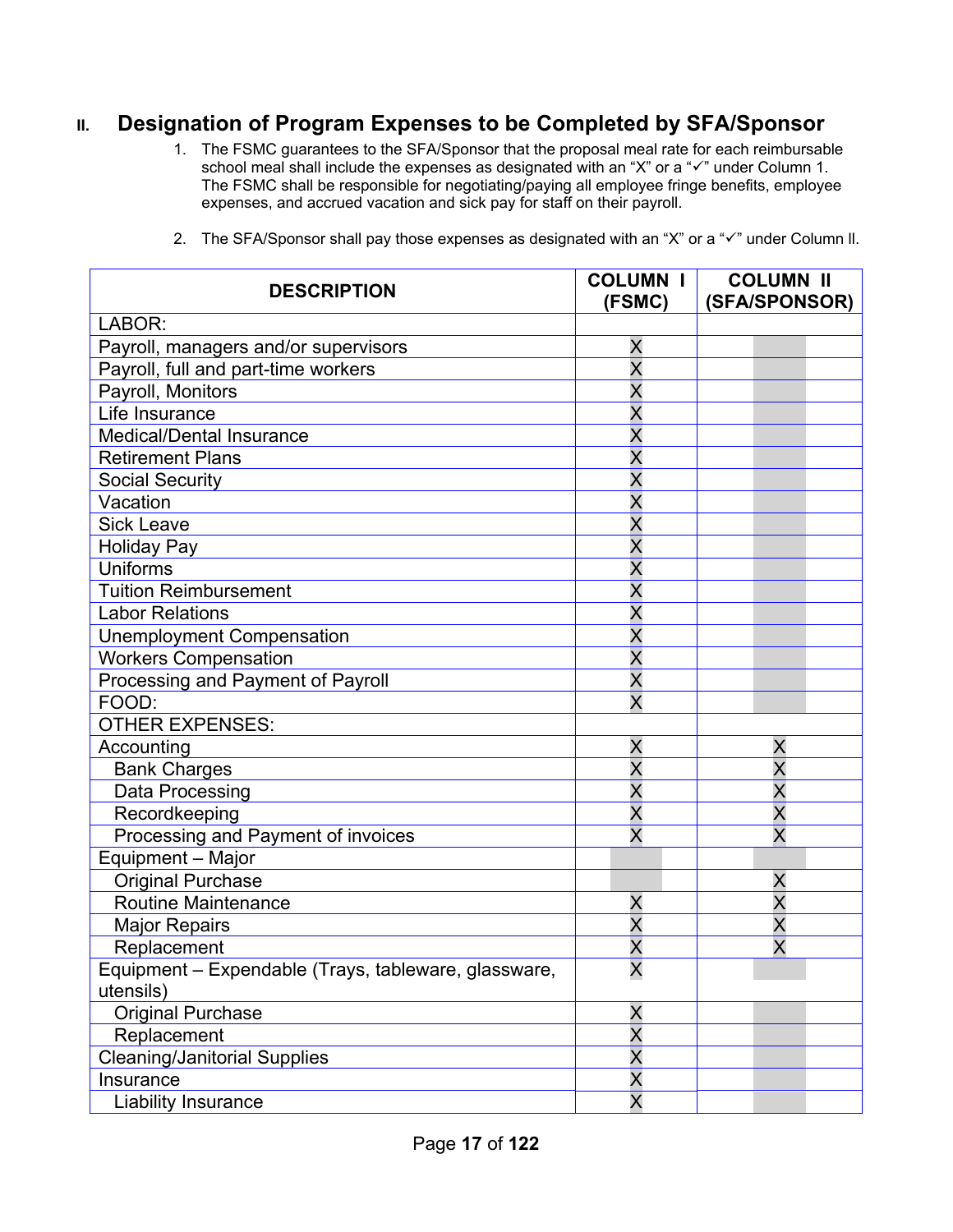| <b>DESCRIPTION</b>                                | <b>COLUMN I</b><br>(FSMC) | <b>COLUMN II</b><br>(SFA/SPONSOR) |  |  |  |
|---------------------------------------------------|---------------------------|-----------------------------------|--|--|--|
| Insurance on Supplies/Inventory                   | Χ                         |                                   |  |  |  |
| Laundry and Linen                                 | X                         |                                   |  |  |  |
| <b>Office Materials</b>                           | X                         |                                   |  |  |  |
| Paper/Disposable Supplies                         | $\overline{\mathsf{x}}$   |                                   |  |  |  |
| <b>Pest Control</b>                               |                           | X                                 |  |  |  |
| Postage                                           | Χ                         |                                   |  |  |  |
| Printing                                          | X                         |                                   |  |  |  |
| <b>Product Testing</b>                            | $\overline{\mathsf{x}}$   |                                   |  |  |  |
| <b>Promotional Materials</b>                      | $\overline{\mathsf{x}}$   |                                   |  |  |  |
| <b>Taxes and License</b>                          | $\overline{\mathsf{x}}$   |                                   |  |  |  |
| Telephone                                         | $\overline{\mathsf{x}}$   |                                   |  |  |  |
| Local                                             | $\overline{\mathsf{x}}$   | X                                 |  |  |  |
| Long Distance                                     | $\overline{\mathsf{x}}$   |                                   |  |  |  |
| Medium of Exchange for point of service counts    |                           | X                                 |  |  |  |
| including student payments                        |                           |                                   |  |  |  |
| Training                                          | Χ                         |                                   |  |  |  |
| <b>Transportation of meals</b>                    | $\overline{\mathsf{X}}$   |                                   |  |  |  |
| <b>Trash Removal</b>                              |                           |                                   |  |  |  |
| From Kitchen                                      | X                         |                                   |  |  |  |
| <b>From School Premises</b>                       |                           | X                                 |  |  |  |
| Travel                                            |                           |                                   |  |  |  |
| Required                                          | X                         |                                   |  |  |  |
| Requested                                         | $\overline{\mathsf{x}}$   | Χ                                 |  |  |  |
| <b>Utilities</b>                                  |                           | X                                 |  |  |  |
| Vehicles                                          | X                         |                                   |  |  |  |
| Fresh Fruit and Vegetable Program (if applicable) |                           |                                   |  |  |  |
| Purchase of food items                            | Χ                         |                                   |  |  |  |
| Preparation (if needed)                           | X                         |                                   |  |  |  |
| Packaging (if needed)                             | X                         |                                   |  |  |  |
| Serving                                           | $\vee$<br>V               |                                   |  |  |  |
| Purchase of Supplies (i.e. containers,            | X                         |                                   |  |  |  |
| paper, etc.)                                      |                           |                                   |  |  |  |
| Cleaning                                          | X                         |                                   |  |  |  |
| <b>Nutrition Education</b>                        | $\overline{\mathsf{x}}$   |                                   |  |  |  |
| Documentation of Expenses                         | X                         |                                   |  |  |  |

# **III.** Signature Authority

A. (SFA only) The SFA shall retain signature authority for the application/agreement, free and reduced-price policy statement, and programs indicated in Section I, Item B on page 9 and the monthly claim for reimbursement. (Reference 7 CFR Part 210.9{a} and {b} and 7 CFR Part 210.16{a}{5})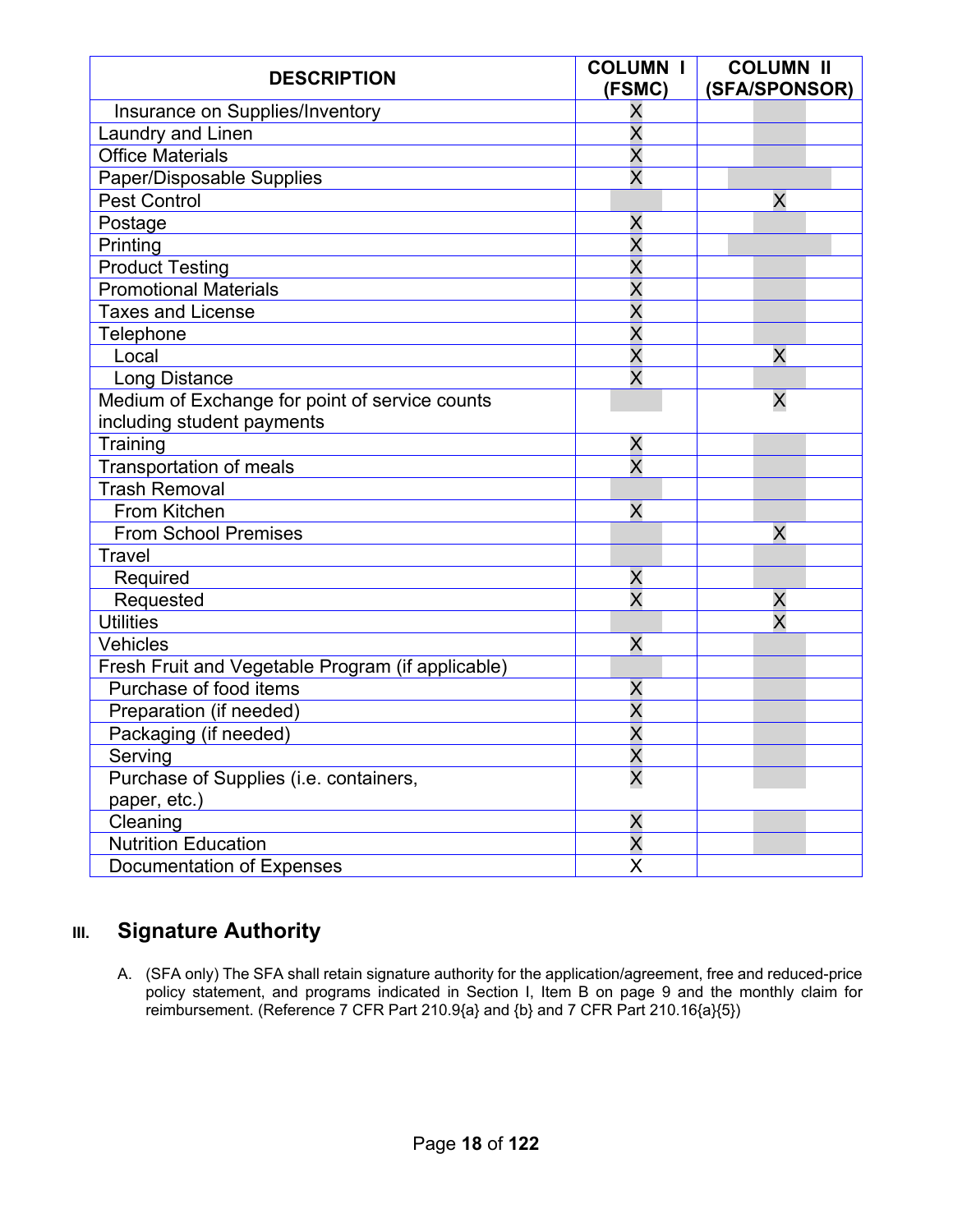# **IV. Free and Reduced Price Meals Policy-(SFA's Only)**

- A. The SFA shall be responsible for the establishment and maintenance of the free and reduced price meals eligibility roster.
- B. The FSMC shall implement an *accurate point of service* count using the counting system submitted by the SFA in its application to participate in the CNP and approved by the state agency for the programs listed in Item B on page 9, as required under USDA regulations. Such a counting system must eliminate the potential for the overt identification of free and reduced price eligible students under USDA Regulation 7 CFR Part 245.8.
- C. The SFA shall be responsible for the development and distribution of the parent letter and Application for Free and Reduced Price Meals and participating in Direct Certification. The SFA shall be responsible for the determination of eligibility for free or reduced price meals.
- D. The SFA shall be responsible for conducting any hearings related to determinations regarding eligibility for free or reduced price meals.
- E. The SFA shall be responsible for verifying Applications for Free and Reduced Price Meals as required by USDA regulations.
- F. It will be the joint responsibility of the SFA and the FSMC to protect the anonymity of all children receiving free or reduced price meals, and methods for ensuring anonymity shall be jointly agreed upon, providing that nothing in this paragraph shall be construed to relieve the FSMC of its independent obligation to protect the anonymity of all children receiving free and reduced price meals.

# **V. USDA-Donated Foods (SFA's only)**

- A. The SFA must determine the existence of the proper pass-through value of the donated commodities, i.e., credits or reductions on the invoice in the month of utilization. The values are to be based on the values at the point the SFA receives the commodities from the Louisiana Department of Agriculture and Forestry and on USDA commodity prices pertinent to the time period and shall include both the basic commodities allocation as well as any bonus commodities 7 CFR Part 250.51.
- B. The FSMC must credit the recipient agency for the value of all donated foods received for use in the recipient agency's meal service in the school year or fiscal year (including both entitlement and bonus foods), and including the value of donated foods contained in processed end products, in accordance with the contingencies in §250.51(a). Any USDA-donated foods received by the SFA and made available to the FSMC must accrue solely to the benefit of the SFA's nonprofit child nutrition program and SFSP program, if applicable, and shall be fully utilized therein.
- C. The FSMC must subtract from the SFA's monthly bill/invoice the current market value of all USDAdonated commodities received during each Contract Term as the commodities are used in the SFA's food service. **The FSMC must credit the SFA for all USDA-donated commodities received for use in the SFA's food service each Contract Term whether the USDA-donated commodities have been used or not. Such credit shall be issued in full prior to the expiration of each Contract Term.**
- D. Credit issued by the FSMC to the SFA for USDA-donated commodities received during each Contract Term and used in the SFA's food service shall be recorded on the monthly bill/invoice as a separate line item entry and shall be clearly identified and labeled. Attached to the invoice shall be a detailed list identifying each received USDA-donated food item used in the SFA's food service and each USDAdonated food item credit issued for unused commodities, along with the current market value as issued by the Louisiana Department of Agriculture and Forestry.
- E. The FSMC shall have records maintained and available to substantiate the receipt, use, storage, and inventory of USDA-donated commodities. The FSMC must submit to the SFA monthly inventory reports showing all transactions for processed and non-processed USDA-donated commodities.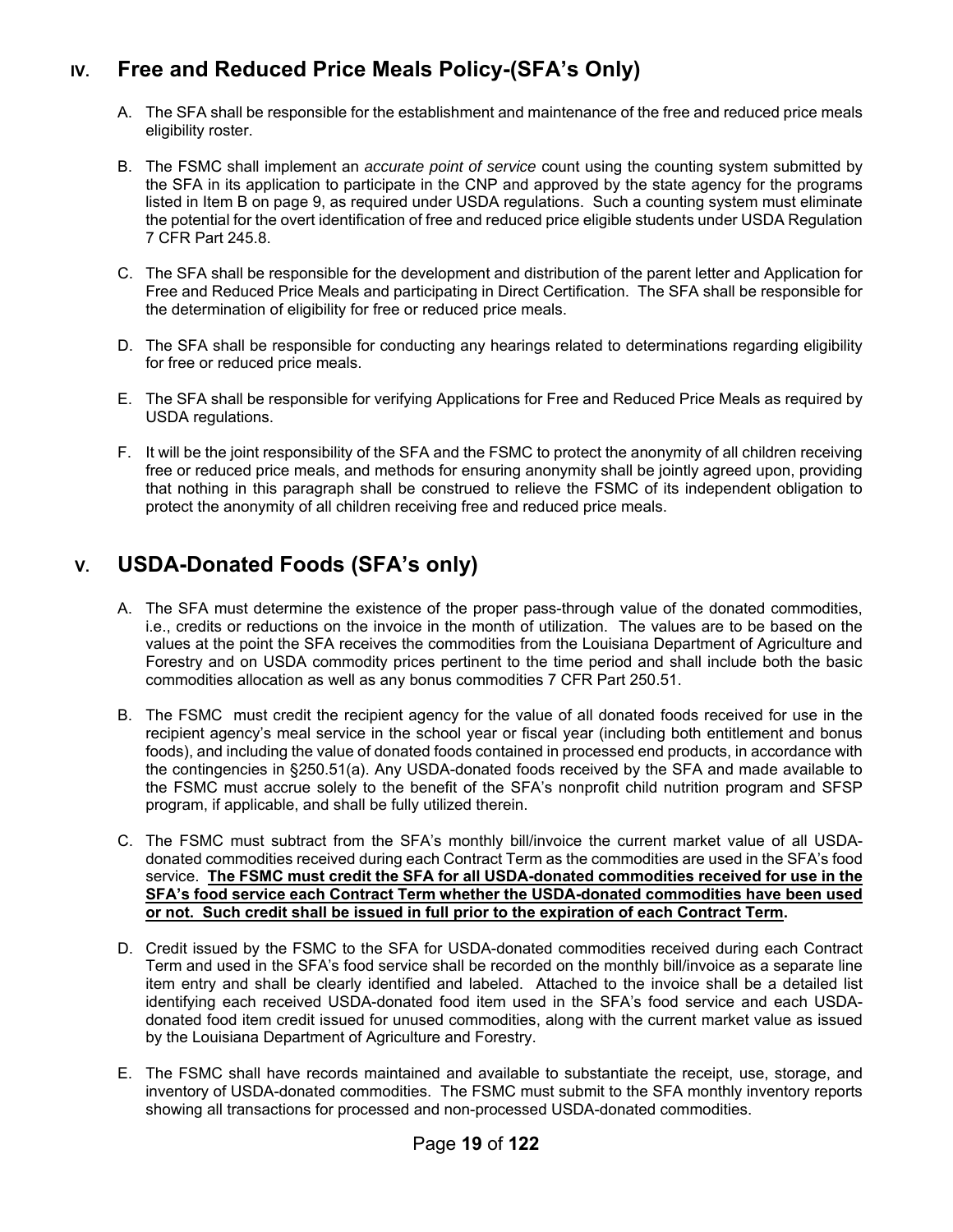- F. At the end of each Contract Term and upon expiration or termination of the Contract, reconciliation shall be conducted by the SFA to ensure and verify correct and proper credit has been received for the full value of all USDA-donated commodities received by the FSMC during each Contract Term for use in the SFA's food service.
- G. The FSMC will use all donated ground beef and ground pork products, and all processed end products, in the recipient agency's food service. Commercially-purchased foods shall not be substituted for these foods. The FSMC will use all other donated foods, or will use commercially purchased foods of the same generic identity, of U.S. origin, and of equal or better quality than the donated foods, in the recipient agency's food service.

The FSMC shall return all unused USDA donated ground beef products, ground pork products, and processed end products to the SFA upon termination, expiration, or non-renewal of the Contract.

- H. At the discretion of the SFA, the FSMC may be required to return other unused USDA-donated commodities to the SFA upon termination, expiration, or non-renewal of the Contract.
- I. The SFA shall retain title to all USDA-donated foods.
- J. The procurement of processed end products on behalf of the recipient agency, as applicable, will assure compliance with the requirements in subpart C of 7 CFR Part 250 and with the provisions of the distributing or recipient agency processing agreements and will ensure crediting of the recipient agency for the value of donated foods contained in such end products at the processing agreement value 7 CFR 250.50(d).
- K. The FSMC is prohibited from entering into any processing contracts utilizing USDA-donated foods on behalf of the SFA as required in subpart C of 7 CFR Part 250. All refunds received from processors must be retained by the nonprofit school food service account. The FSMC shall pay all related processing fees and costs.( 7 CFR 250.50(d).
- L. Any activities related to donated foods that the FSMC will be responsible for will be in accordance with 7 CFR Part 250.50(d). Such activities will be performed in compliance with the applicable requirements in 7 CFR Part 250.
- M. The FSMC shall accept liability for any negligence on its part that results in any loss of, improper use of, or damage to USDA-donated foods.
- N. The FSMC shall accept and use USDA-donated foods in as large quantities as may be efficiently utilized in the SFA's nonprofit food service, subject to approval of the SFA. The SFA shall consult with the FSMC in the selection of commodities; however, the final determination as to the acceptance of commodities must be made by the SFA.
- O. The FSMC will comply with the storage and inventory requirements for donated foods in accordance with the contingencies in §250.52. The FSMC shall account for all USDA-donated foods separately from purchased foods. The FSMC is required to maintain accurate and complete records with respect to the receipt, use/disposition, storage, and inventory of USDA-donated foods. Failure by the FSMC to maintain the required records under this contract shall be considered prima facie evidence of improper distribution or loss of USDA- donated foods.
- P. The FSMC shall have records available to substantiate that the full value of all USDA-donated foods is used solely for the benefit of the SFA.
- Q. The FSMC will maintain all necessary records to document its compliance with requirements relating to donated foods, in accordance with §250.54(b).
- R. The distributing agency, sub-distributing agency, or recipient agency, the Comptroller General, the Department of Agriculture, or their duly authorized representatives, may perform onsite reviews of the food service operation, including the review of records, to ensure compliance with requirements for the management and use of donated foods.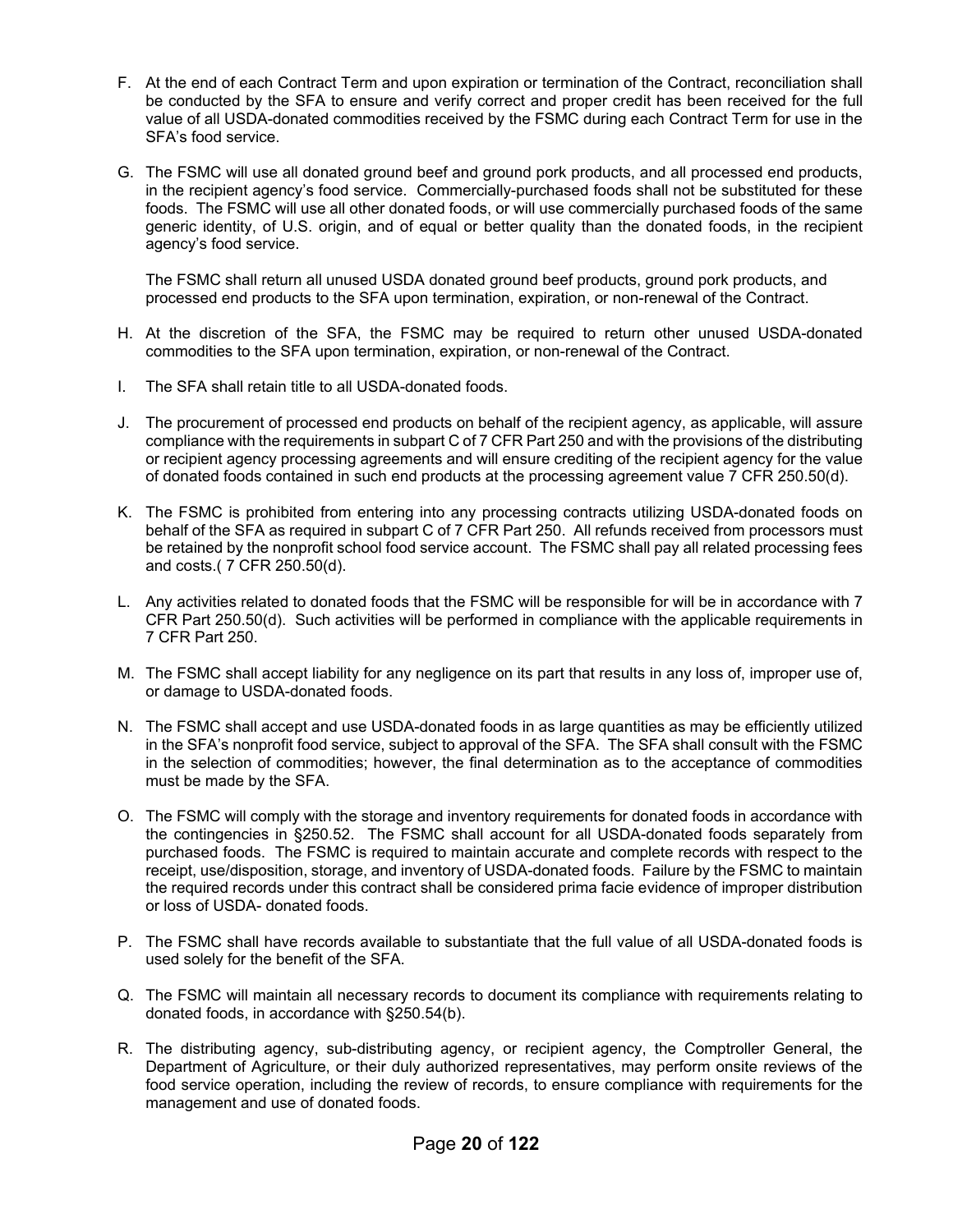S. Extensions or renewals of the contract, if applicable are contingent upon the fulfillment of all contract provisions relating to donated foods.

# **VI. Health Certifications**

- A. The SFA/Sponsor shall maintain all applicable health certifications on its facilities and shall ensure that all state and local regulations are being met by the FSMC preparing or serving meals at any SFA/Sponsor facility (7 CFR Part 210.16(a)(7).
- B. The FSMC shall maintain state and/or local health certifications for any facility outside the SFA/Sponsor facility in which it proposes to prepare meals and shall maintain this health certification for the duration of the contract as required under USDA Regulations 7 CFR Part 210.16(c) (2).
- C. (SFSP Only) The FSMC must ensure that meals are inspected periodically to determine bacteria levels present in the meals and that the bacteria levels found to be present in the meals conform with the standards set by local health authorities. The results of the inspections must be submitted promptly to the sponsor and to the State agency.

#### **VII. Meals**

- A. The FSMC shall serve meals on such days and at such times as requested by the SFA/Sponsor.
- B. Meals must meet meal pattern requirements and nutrition standards as specified in the attachments for the programs included in thisproposal.
- C. If reimbursement is denied as a direct result of the failure of the FSMC to comply with the provisions of this Contract, the FSMC shall assume the responsibility for the amount denied.
- D. The SFA/Sponsor shall retain control of the quality, extent, and general nature of the food service (7 CFR Part 210.16(a) (4)).
- E. The Request for Proposal contains a 21-day cycle menu developed in accordance with the provisions of 7 CFR Part 210.10, to be used as a standard for the purpose of basing proposals or estimating average cost per meal. A school food authority with no capability to prepare a cycle menu may, with written state agency approval, require that each food service management company include a 21-day cycle menu, developed in accordance with the provisions of 7 CFR Part 210.10, with its proposal. The food service management company must adhere to the cycle menu for the first 21 days of meal service. Changes thereafter may be made with the approval of the school food authority (7 CFR Part 210.16(b)(1)). The FSMC shall adhere to the 21-day cycle menus and portion sizes specified by the SFA/Sponsor in Attachments N1-N15, O1-O15, P1-P2, Q1-Q2, S1-S2, and T1-T2..
- F. (SFA's Only) In order for the FSMC to offer extra sales/a la carte food service, the FSMC must offer free, reduced price, and full price reimbursable meals to all eligible children (7 CFR Part 210.16(a).
- G. (SFA's Only) The FSMC shall provide meals that meet the regulatory requirements as set forth in the Final Rule on Nutrition Standards in the National School Lunch and School Breakfast Programs, published on January 26, 2012.
- H. The FSMC shall promote maximum participation in the CNP.
- I. The FSMC shall provide the specified types of service in the schools/sites listed in Attachment K, which is a part of this contract.
- J. (SFA's Only) The FSMC shall sell on the premises only those foods and beverages authorized by the SFA and only at the times and places designated by the SFA.
- K. No payment will be made to the FSMC for meals that are spoiled or unwholesome at the time of delivery, do not meet detailed specifications as developed by the SFA/Sponsor for each food component in the meal pattern, or do not otherwise meet the requirements of this Contract. Specifications shall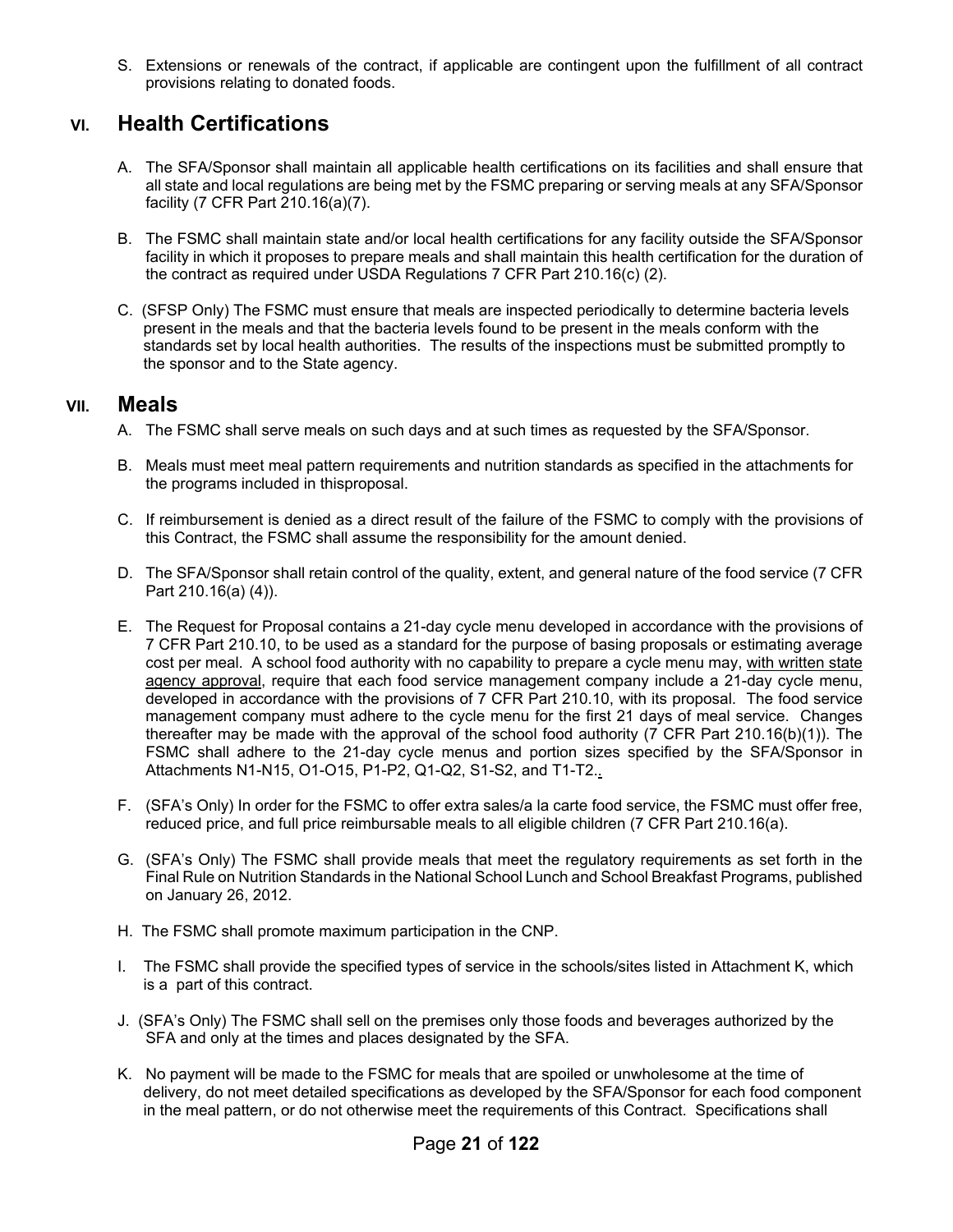cover items such as grade, purchase units, style, condition, weight, ingredients, formulations, and delivery time (7 CFR Part 210.16(c)(3).

- L. The following requirements apply when meals are delivered from a central kitchen:
	- (SFAs Only) The vendor shall provide the SFA with a completed production record that includes all information except for the number of meals served, leftovers, dispensation of leftovers, and temperature of food upon receipt. All information from the LDOE prototype SFS-6 report must be included in the production record. The meals served, leftovers, dispensation of leftovers, and ending temperature shall be completed at the end of meal service and provided to the SFA.
	- The FSMC will provide the SFA/Sponsor with all CN Labels, ingredient labels, and recipes used in the preparation of meals. The SFA will maintain these records on site at all times.
	- The vendor shall provide a delivery slip with the date and the number of meals delivered. The SFA/Sponsor authorized representative or his/her designee must sign the delivery slip and verify the condition of the meals received.
	- Meals must be delivered in closed-topped, sanitary vehicles.
	- Meals must be delivered in clean, sanitary transporting containers that maintain the proper temperatures of food and are food-grade containers approved by the local or state health departments.
	- When an emergency prevents the vendor from delivering meals, the vendor shall notify the SFA/Sponsor-authorized representative or his/her designee immediately by phone indicating the reasons for the need for substitution.
	- The SFA/Sponsor reserves the right to inspect and determine the quality of food delivered. The SFA/Sponsor may reject and not pay for any meals or components that are unwholesome, judged as poor quality, damaged, incomplete either due to inadequate portion sizes or missing number of meal components, or delivered in unsanitary conditions such as incorrect temperatures.
	- The SFA/Sponsor will obtain meals from other sources if meals are rejected or if an insufficient number of meals are delivered. The SFA/Sponsor will contact the vendor immediately regarding the reasons for rejected meals or if an inadequate number of meals is delivered. If the vendor cannot replace meals in time for meal service, then the SFA/Sponsor can obtain meals from another source and deduct the actual cost of such meals from the monthly bill of the vendor. The vendor is responsible for the costs of replacement meals.
	- The SFA/Sponsor will not pay for deliveries made later than the regularly scheduled lunch or breakfast periods as listed in Attachment J, or as otherwise stated in this contract.
	- Meals shall be delivered with the following items: condiments, straws for milk, napkins, single service ware and serving utensils. Vendor shall insert non-food items that are necessary for the meal to be eaten.
	- All refrigerated foods shall be delivered at an internal temperature of  $41^{\circ}$ F or below.
	- All frozen food shall be delivered at  $0^{\circ}$ F or below. Frozen products should show no evidence of thawing and re-freezing, freezer burn, or any off color or odors.
	- All hot food shall be delivered with an internal temperature of 135°F or above.
	- (SFSP Only) All meals prepared by a FSMC shall be unitized, with or without milk or juice (based on the contract).
	- (SFSP Only) FSMCs may not subcontract for the total meal, with or without milk, or for the assembly of the meal.

### **VIII. Books and Records**

- A. The FSMC shall maintain such records (supported by invoices, receipts, or other evidence) as the SFA/Sponsor will need to meet monthly reporting responsibilities and shall submit monthly operating statements in a format approved by the SFA/Sponsor no later than the tenth calendar day succeeding the month in which services were rendered. Participation records, including claim information by eligibility category, shall be submitted no later than the fifth working day succeeding the month in which services were rendered. (SFA's Only) The SFA shall perform edit checks on the participation records provided by the FSMC prior to the preparation and submission of the claim for reimbursement 7 CFR Part 210.16(c)(1).
- B. All records relating to the Contract, including subsequent renewal Terms, if applicable, are the property of the SFA/Sponsor and shall be maintained in original form on SFA/Sponsor premises for the duration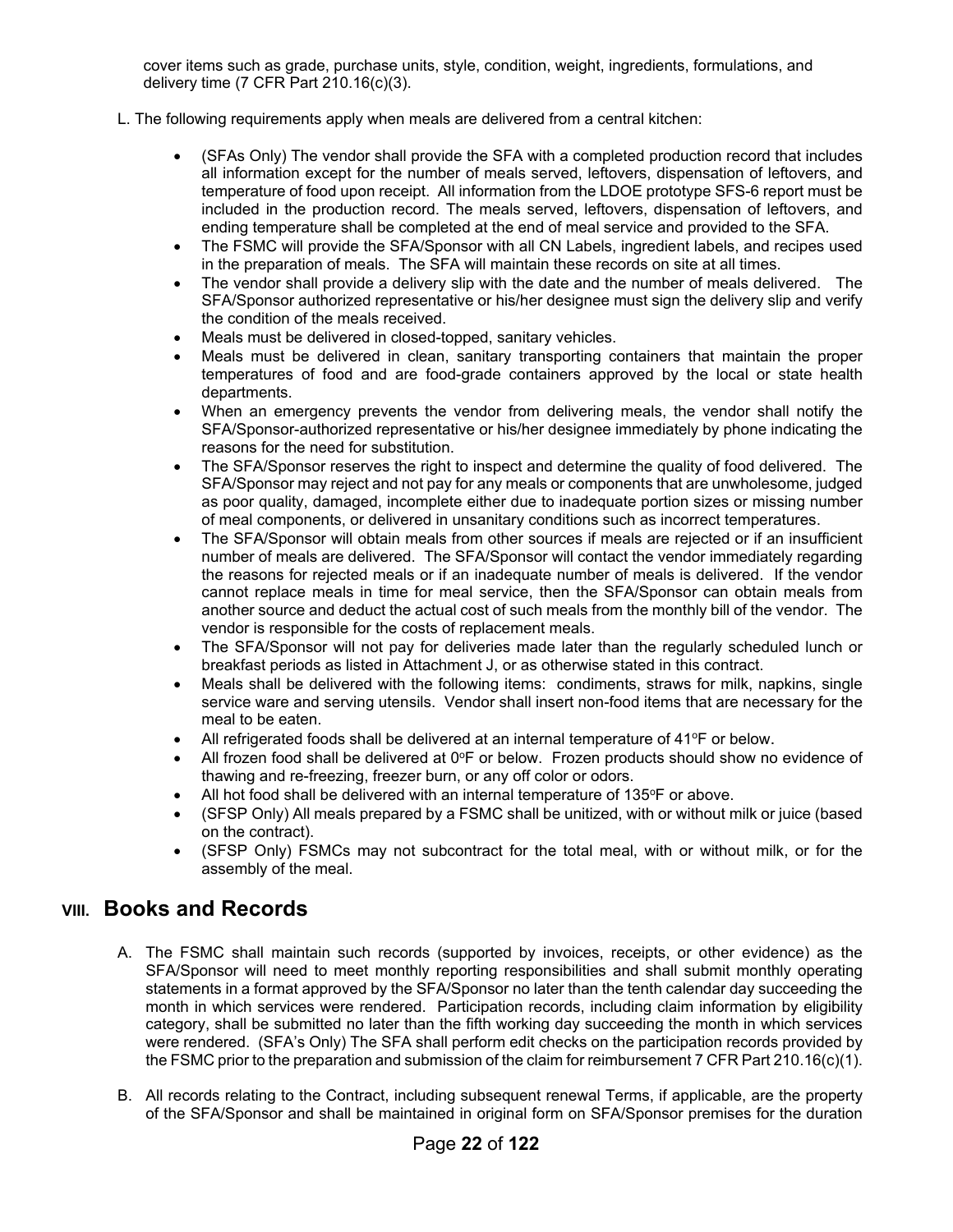of the Contract. At any time during the Contract, the SFA/Sponsor reserves the right to require the FSMC to surrender all records relating to the Contract to the SFA/Sponsor within 30 days of such request 7 CFR Part 210.16(c)(1).

Such records shall include, but are not limited to:

- All data materials, and products created by the FSMC on behalf of the SFA/Sponsor and in furtherance of the Services
- Production records, including quantities and amounts of food used in preparation of each meal and food component of menus
- Standardized recipes and yields from recipes
- Processed product nutritional analysis
- Dates of preparation of meals
- Number of meals and locations where meals were delivered
- Signed delivery slips
- Nutritional content of individual food items and meals as delivered
- Bills charged to SFA/Sponsor for meals delivered under this contract including the credit of USDA commodities where applicable
- Inventory records
- Food and proposal specifications
- All documents and records as noted in this *Request for Proposal and Contract*
- C. Completed participation records, including claim information, shall be submitted to the SFA/Sponsor no later than the third working day succeeding the week in which services were rendered. SFA's must receive participation records and claim information by eligibility category.
- D. (SFAs Only) The SFA shall perform edit checks on the participation records provided by the FSMC no later than the fifth working day succeeding the week in which services were rendered.
- E.Upon expiration or termination of the Contract, the FSMC shall surrender all records as noted above, relating to the initial Contract and all subsequent renewal Terms, if applicable, to the SFA/Sponsor within 30 days of the Contract expiration or termination.
- F. The SFA/Sponsor shall retain all records relating to the initial Contract and all subsequent renewal Terms for a period of three years either from the date the final Contract renewal Term has expired, receipt of the final payment under the contract is recorded, or after the SFA/Sponsor submits the final Claim for Reimbursement for the final fiscal year of the contract (7 CFR Part 210.23 (c)).
- G. The FSMC shall provide the SFA(Sponsor) with a year-end statement.
- H. The SFA/Sponsor shall conduct an internal audit of food, labor, meal requirements, meal equivalent calculations and other large expense items quarterly as well as performing random audits on smaller expense categories.
- I. The SFA/Sponsor and the FSMC must provide all documents as necessary for the independent auditor to conduct the SFA's/Sponsor's single audit.
- J. The FSMC will make all records available to the SFA upon request; and retain all records for a period of three (3) years after the SFA submits the final Claim for Reimbursement for the fiscal year for inspection and audit by representatives of the SFA, State agency, USDA and Comptroller General. In instances where audit findings have not been resolved, the records must be retained beyond the 3-year period until resolution of the issues raised by the audit. 2 CFR Part 210.23(c) and 2 CFR Part 200.333(a)."
- K. The FSMC shall not remove federally required records from SFA/Sponsor premises upon contract termination.

# **IX. Employees**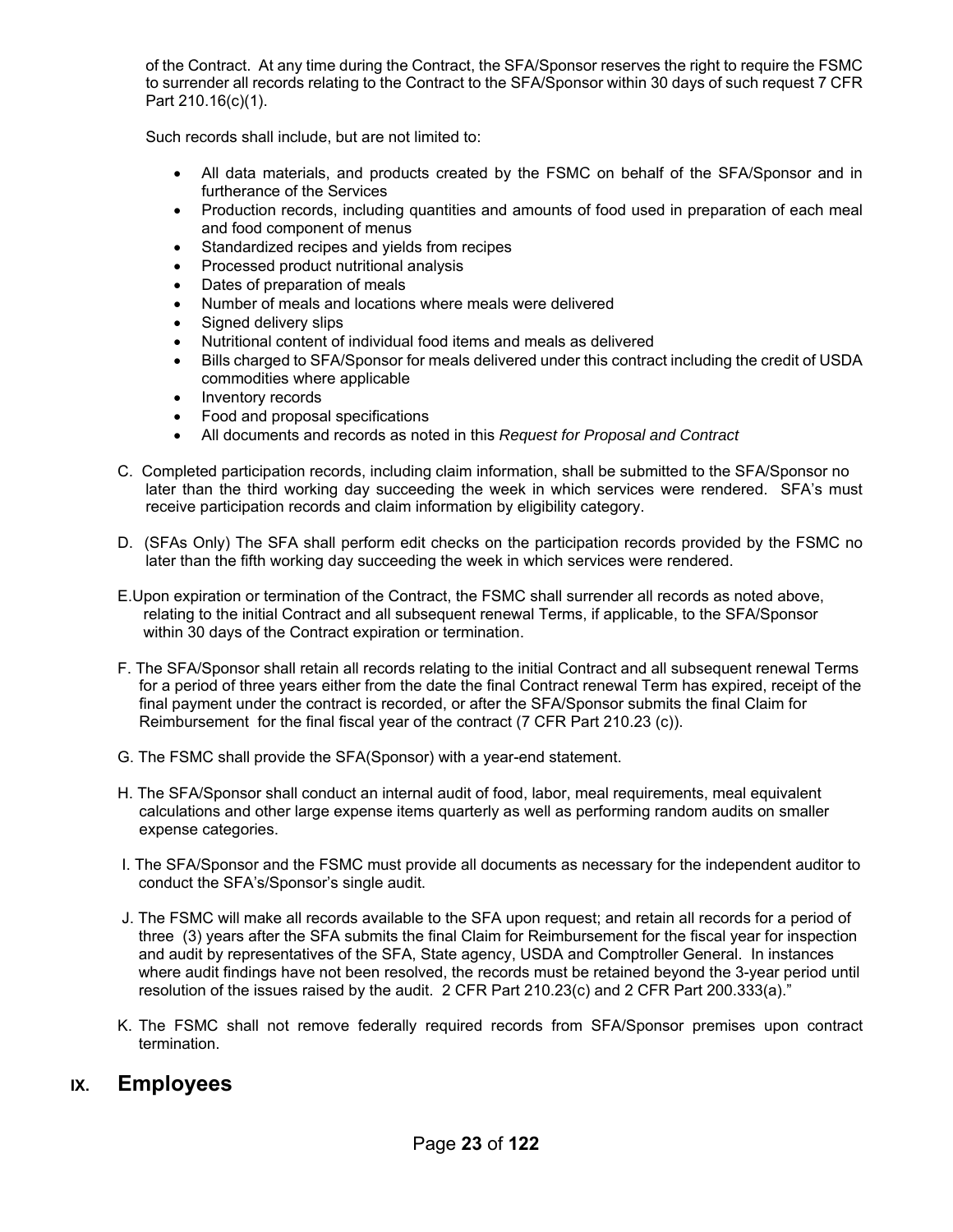A. The SFA/Sponsor must designate if *CURRENT* SFA/Sponsor employees, including site and area managers as well as any other staff, will be retained by the SFA/Sponsor or be subject to employment by the FSMC. This must agree with the information reported on Attachment A and Attachment B. Employees retained by:

#### ☐ **SFA/Sponsor (See Attachment A)**

#### ☒ **FSMC (See Attachment B)**

#### ☐ **Both SFA/Sponsor and FSMC**

- B. The FSMC shall provide the SFA/Sponsor with a schedule of employees, positions, assigned locations, salaries, and hours to be worked as part of the proposal on Attachment B. Specific locations and assignments will be provided to the SFA/Sponsor two full calendar weeks prior to the commencement of operation.
- C. The SFA/Sponsor shall have final approval regarding the hiring and terminating of the FSMC's site manager, if applicable.
- D. The FSMC shall comply with all wage and hours of employment requirements of federal and state laws. The FSMC shall be responsible for supervising and training personnel, including SFA/Sponsor-employed staff. Supervision activities include employee and labor relations, personnel development, and hiring and termination of FSMC management staff, except the site manager. The FSMC shall also be responsible for the hiring and termination of non-management staff who are employees of the FSMC.

The FSMC shall be responsible for training all employees prior to active employment. The topics must include but are not limited to the following::

- Menu Pattern Requirements for applicable programs
- Offer Versus Serve
- Recordkeeping (as applicable to the employee)
- HACCP Plan
- Meal Counting and Claiming

The FSMC shall be responsible for providing the agenda and sign-in sheet to the SFA upon hire of new employees and annually for all employees.

- E. The FSMC shall provide Workers' Compensation coverage for all its employees.
- F. The FSMC shall instruct its employees to abide by the policies, rules, and regulations with respect to use of SFA's/Sponsors premises as established by the SFA/Sponsor and which are furnished in writing to the FSMC.
- G. Staffing patterns, except for the site manager, shall be mutually agreed upon.
- H. The FSMC shall not be responsible for hiring employees in excess of the number required for efficient operation.
- I. The SFA/Sponsor shall provide sanitary toilet and hand washing facilities for the employees of the FSMC.
- J. The SFA/Sponsor may request in writing the removal of any employee of the FSMC who violates health requirements or conducts himself or herself in a manner that is detrimental to the well-being of the students, provided such request is not in violation of any federal, state, or local employment laws.
- K. In the event of the removal or suspension of any such employee, the FSMC shall immediately restructure the food service staff without disruption of service.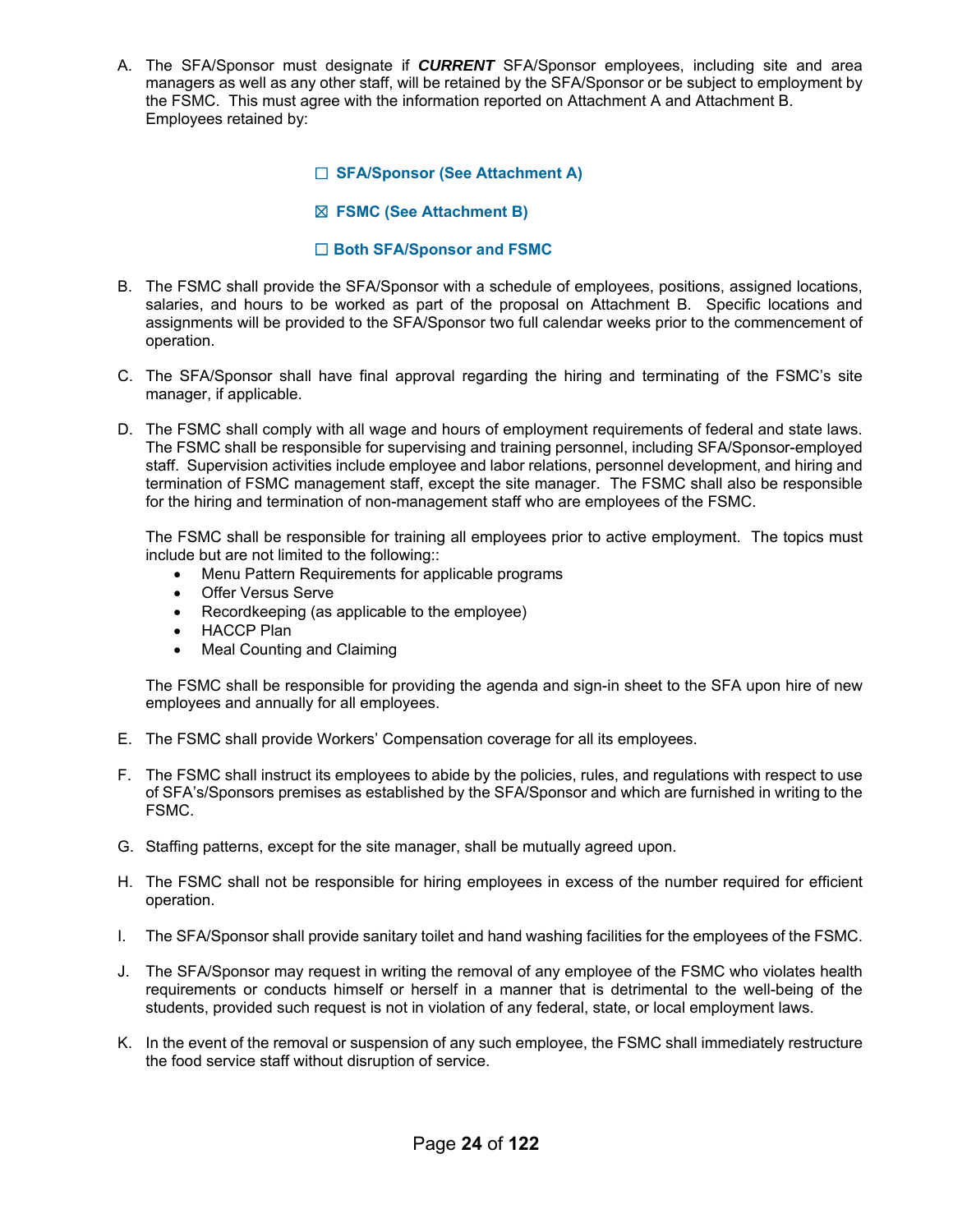- L. All SFA, Sponsor, and/or FSMC personnel assigned to the food service operation in each school shall be instructed in the use of all emergency valves, switches, and fire safety devices in the kitchen and cafeteria areas.
- M. The FSMC shall conduct civil rights training for all food service employees, including front-line staff, upon hire, and on an at least an annual basis. Civil rights training must include:
	- Collection and use of data,
	- **Effective public notification systems,**
	- Complaint procedures
	- Compliance review techniques,
	- Resolution of noncompliance,
	- Requirements for reasonable accommodation of persons with disabilities
	- Requirements for language assistance
	- Conflict resolution, and
	- Customer service.
- N. The FSMC shall conduct a security check on each prospective employee working with the program prior to employment of such person. The security check must include submission of the prospective employees fingerprints in a form acceptable to the Louisiana Bureau of Criminal Identification and Information (Reference R.S. 17.15 (B).

# **X. Monitoring**

- A. (SFAs only) The SFA shall monitor the food service operation of the FSMC through periodic on-site visits to ensure that the food service is in conformance with USDA program regulation 7 CFR Part 210.16(a)(3). Further, if there is more than one site, there is an additional requirement that the SFA conduct an on-site review of the counting and claiming system no later than February 1 of each year. . Each on-site review shall ensure that the school's claim is based on the counting system authorized by the State agency under 7 CFR Part 210.7(c) of this part and that the counting system, as implemented, yields the actual number of reimbursable free, reduced price and paid lunches, respectively, served for each day. Each on-site review shall ensure that the school's claim is based on the counting system authorized by the State agency under §210.7(c) of this part and that the counting system, as implemented, yields the actual number of reimbursable free, reduced price and paid lunches, respectively, served for each day of operation 7 CFR Part 210.8(a)(1).
	- i. (SFAs only)The records necessary for the SFA to complete the required monitoring activities must be maintained by the FSMC under this contract and must be made available to the Auditor General, USDA, the state agency, and the SFA upon request for the purpose of auditing, examination, and review.
	- ii. The SFA/Sponsor as a SFSP sponsor, is responsible for conducting and documenting the required SFSP site visits of all sites for preapproval and during operation of the program.

# **XI. Use of Advisory Group/Menus**

- A. (SFAs Only) The SFA shall establish and the FSMC shall participate in the formation, establishment, and periodic meetings of the SFA advisory board composed of student, teachers, and parents to assist in menu planning. The SFA shall approve the menus no later than two weeks prior to service. (Reference 7 CFR Part 210.16{a}{8})
- B. (SFAs Only) The FSMC must comply with the food specifications (Attachments L, and M1-M-9) developed by the SFA for the NSLP. The FSMC must also comply with the 21-day menu cycles as specified by the SFA/Sponsor for the NSLP, SBP, ASSP, SFSP, CACFP, and included in Request for Proposal/Contract.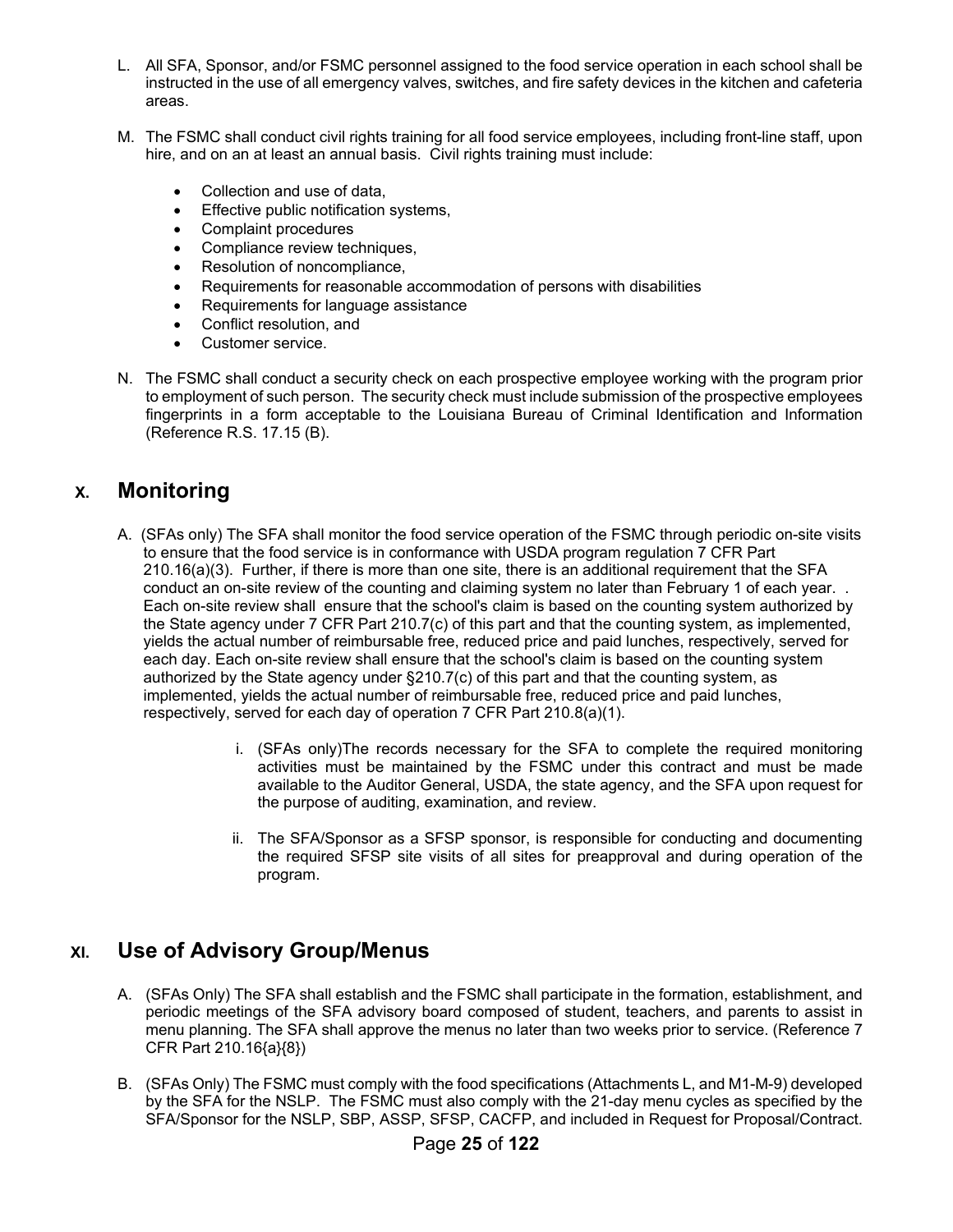Any changes made by the FSMC after the first initial menu cycle for the NSLP, SBP, SFSP,CACFP, and/or ASSP may be made only with the approval of the SFA.

# **XII. Use of Facilities, Inventory, Equipment, and Storage**

- A. The SFA/Sponsor will make available, without any cost or charge to the FSMC, area(s) of the premises agreeable to both parties in which the FSMC shall render its services.
- B. **The ⊠ SFA/Sponsor or □FSMC** shall provide all equipment to hold and serve the meals.
- C. The SFA/Sponsor reserves the right, at its sole discretion, to sell or dispense food or beverages, provided such use does not interfere with the operation of the CNP.
- D. The FSMC and the SFA/Sponsor shall inventory the equipment owned by the SFA/Sponsor at the beginning of the school year, including (but not limited to) silverware, trays, chinaware, glassware, and/or kitchen utensils. The FSMC will be responsible for correcting any discrepancies that are not the result of normal wear and tear within 30 days of the end-of-the-school-year inventory.
- E. The FSMC shall maintain the inventory of silverware, chinaware, kitchen utensils, and other operating items necessary for the food service operation and at the inventory level as specified by the SFA/Sponsor.
- F. The SFA/Sponsor will replace expendable equipment and replace, repair, and maintain nonexpendable equipment except when damages result from the use of less than reasonable care by the employees of the FSMC.
- G. The FSMC shall maintain adequate storage procedures, inventory, and control of USDA donated foods (SFAs Only) in conformance with the SFA's agreement with the state agency.
- H. The FSMC shall provide the SFA/Sponsor with one set of keys for all food service areas secured with locks.
- I. (SFAs Only) The SFA shall provide the FSMC with local telephone service.
- J. The SFA/Sponsor shall furnish and install any equipment and/or make any structural changes needed to comply with federal, state, or local laws, ordinances, rules, and regulations.
- K. (SFAs Only) The SFA shall be responsible for any losses, including USDA donated foods, which may arise due to equipment malfunction or loss of electrical power not within the control of the FSMC.
- L. All food preparation and serving equipment owned by the SFA/Sponsor shall remain on the premises of the SFA/Sponsor.
- M. The SFA/Sponsor shall not be responsible for loss or damage to equipment owned by the FSMC and located on the SFA/Sponsor premises.
- N. The FSMC shall notify the SFA/Sponsor of any equipment belonging to the FSMC on the SFA/Sponsor premises within 10 days of its placement on the premises.
- O. The SFA/Sponsor shall have access, with or without notice, to all of the SFA's/Sponsor's facilities used by the FSMC for the purposes of inspection and audit.
- P. The FSMC shall not use the SFA's/Sponsor's facilities to produce food, meals, or services for other organizations without the approval of the SFA/Sponsor. If such usage is mutually acceptable, there shall be a signed agreement which stipulates the fees to be paid by the FSMC to the SFA/Sponsor for such facility usage.
- Q. (SFAs Only) The SFA, on the termination or expiration of the contract, shall conduct a physical inventory of all equipment and commodities owned by the SFA.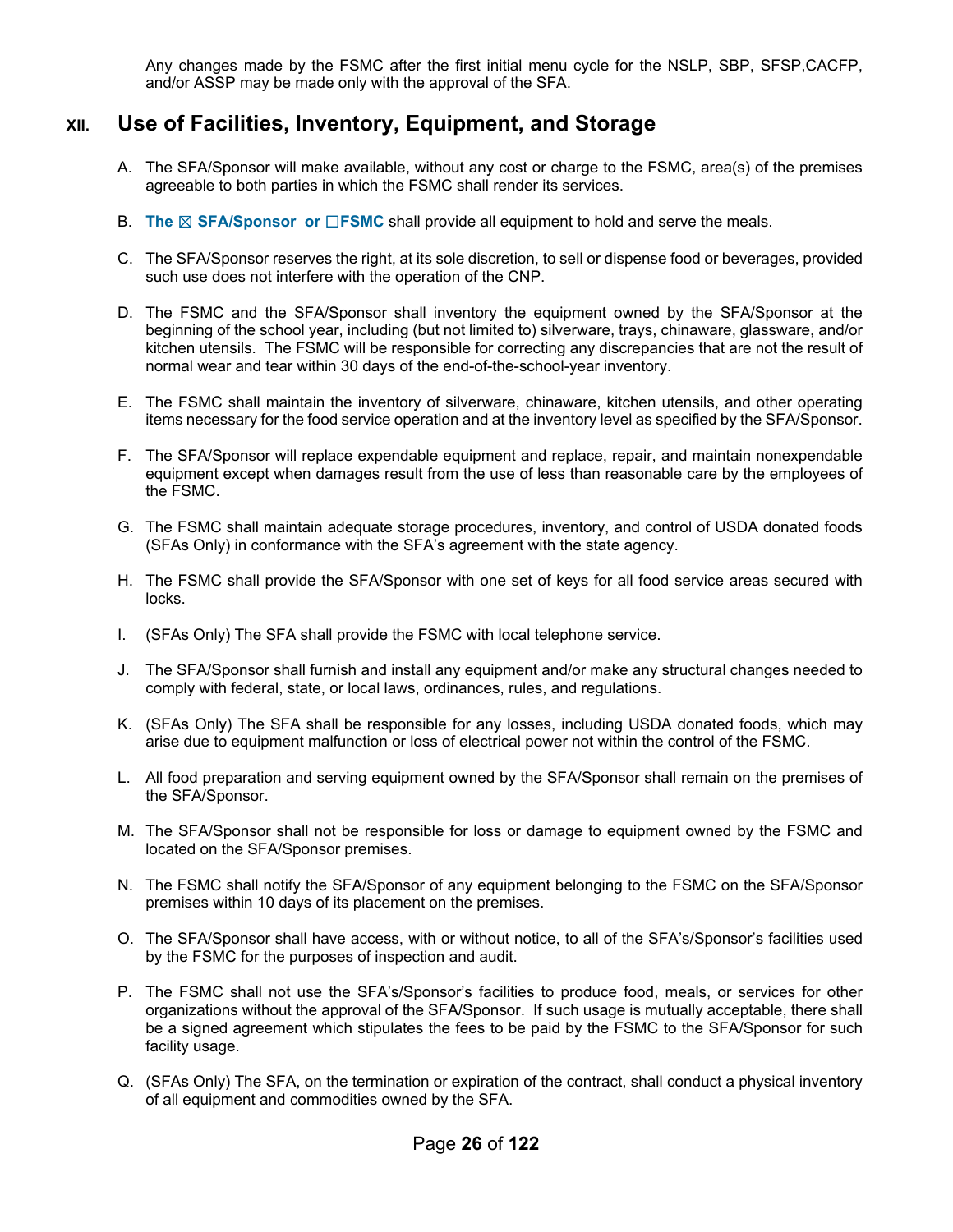R. The FSMC shall surrender to the SFA(Sponsor), upon termination of the contract, all equipment and furnishings in good repair and condition, reasonable wear and tear excepted.

#### **XIII. Purchases**

If the FSMC is procuring goods or services which are being charged to the SFA/Sponsor under the contract outside of the fixed price per meal (i.e. equipment), the FSMC is acting as an agent for the SFA/Sponsor and must follow the same procurement rules under which the SFA/Sponsor must operate and the FSMC may not serve as a vendor. Any rebates, discounts, and applicable credits associated in any manner with purchases must be returned to the nonprofit school food service account. Only net costs may be charged to the SFA/Sponsor.

Any purchase of food must meet the specifications listed in Attachment L.

(SFAs Only) The FSMC will buy the beginning inventory, exclusive of commodities, from the SFA.

### **XIV. Sanitation**

- A. The FSMC shall place garbage and trash in containers in designated areas as specified by the SFA/Sponsor.
- B. The SFA/Sponsor shall remove all garbage and trash from the designated areas.
- C. The FSMC shall clean the kitchen and dining room areas as indicated in Attachment J.
- D. The FSMC shall operate and care for all equipment and food service areas in a clean safe, and healthy condition in accordance with the standards acceptable to the SFA/Sponsor and comply with all applicable laws, ordinances, regulations, and rules of federal, state, and local authorities, including laws related to recycling.
- E. The SFA/Sponsor shall clean ducts and hoods above the filter line.
- F. The SFA/Sponsor shall provide extermination services as needed.
- G. The FSMC shall comply with all local and state sanitation requirements in the preparation of food.
- H. The FSMC shall prepare a sample plate that includes all potentially hazardous foods served. The sample shall be maintained under refrigeration for 48 hours at the school site.

### **XV. Licenses, Fees, and Taxes**

- A. The FSMC shall be responsible for paying all applicable taxes and fees, including (but not limited to) excise tax, state and local income tax, payroll and withholding taxes, for FSMC employees; the FSMC shall hold the SFA/Sponsor harmless for all claims arising from payment of such taxes and fees.
- B. The FSMC shall obtain and post all licenses and permits as required by federal, state, and/or local law.
- C. The FSMC shall comply with all SFA/Sponsor building rules and regulations.

#### **XVI. Non-discrimination**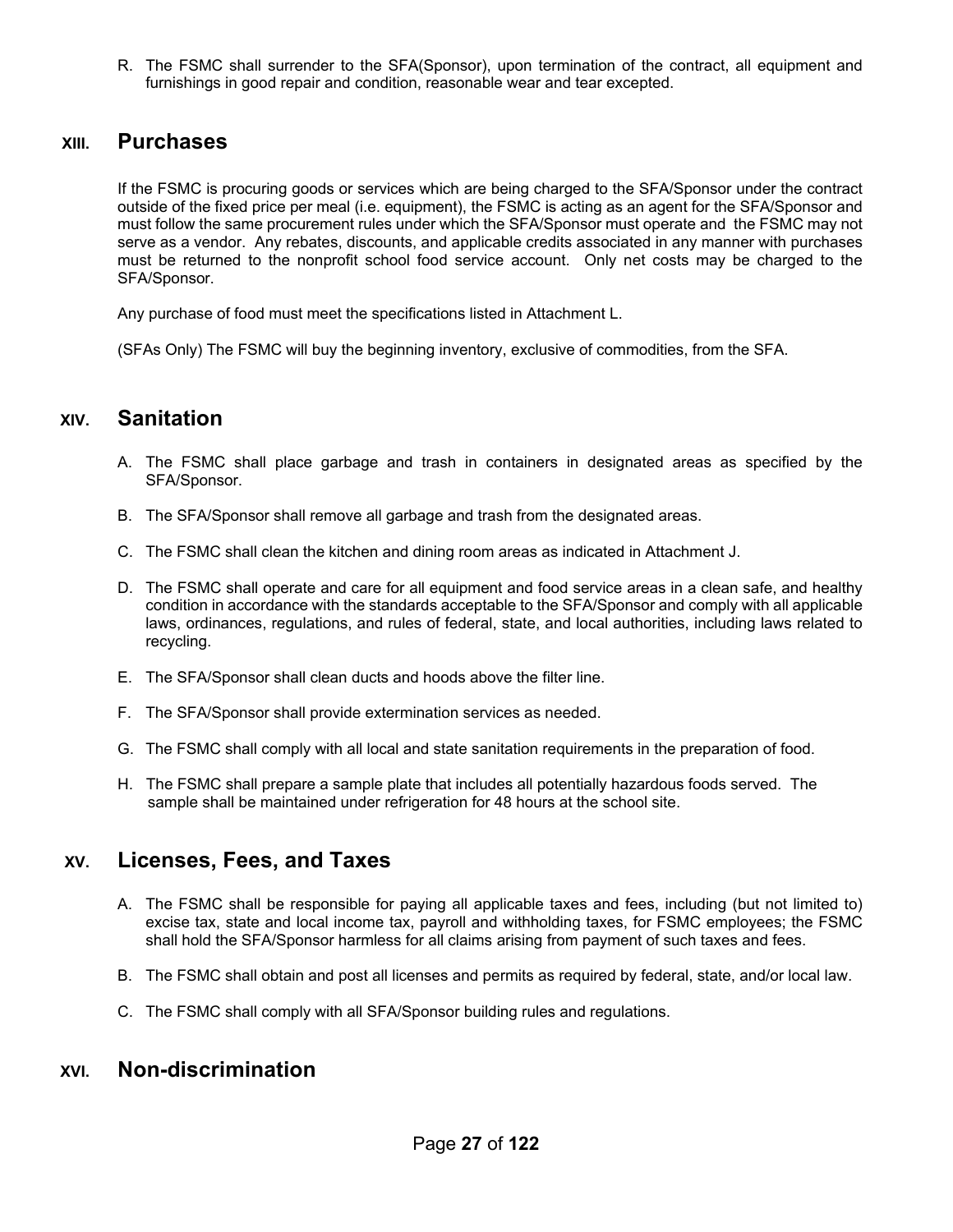Both the SFA/Sponsor and the FSMC agree that no child who participates in the NSLP, SBP. ASSP, CACFP, or SFSP program will be discriminated against on the basis of race, color, national origin, age, disability, sex gender identity, religion, reprisal, and where applicable, political beliefs, marital status, familial or parental status, sexual orientation, or all or part of an individual's income is derived from any public assistance program, or protected genetic information.

# **XVII. Emergency Closing**

- A. The SFA/Sponsor shall notify the FSMC of any interruption in utility service of which it has knowledge.
- B. (SFAs Only) The SFA shall notify the FSMC of any delay in the beginning of the school day or the closing of school(s) due to snow or other emergency conditions.

# **XVII. Terms and Termination (To be reviewed and approved by the SFA's School Board Attorney)**

A. The contract between a school food authority and food service management company shall be of a duration of no longer than 1 year; and options for the yearly renewal of a contract signed after February 16, 1988, may not exceed 4 additional years. Either party may cancel for cause with 60-day notification (7 CFR Part 210.16(d), Appendix II of 2 CFR Part 200 (B).

#### Non-Performance/Breach of Contract

 In the event of the FSMC's nonperformance under this contract and/or the violation or breach of the contract terms, the SFA/Sponsor shall have the right to pursue all administrative, contractual, and legal remedies against the FSMC and shall have the right to seek all sanctions and penalties as may be appropriate (Appendix II of 2 CFR Part 200(A).

 In the event either party commits a material breach, the nonbreaching party may terminate this agreement for cause by giving 60 days written notice. If the breach is remedied prior to the proposed termination date, the nonbreaching party may elect to continue this agreement.

If through any cause, the FSMC shall fail to fulfill in a timely and proper manner, the obligations under this agreement, the SFA shall there upon have the right to terminate this Contract by giving written notice to the Contractor and specifying the effective date thereof.

The FSMC shall pay the SFA/Sponsor the full amount of any meal over claims which are attributable to the FSMC's negligence, including those over claims based on reviews or audit findings that occurred during the effective dates of original and renewal contracts. The SFA/Sponsor may terminate this contract for breach/neglect as determined by the SFA/Sponsor with written notification to the FSMC for failure of the FSMC to maintain accurate records (7 CFR Part 210.16 (d).

Notwithstanding the breaching provision above, the SFA/Sponsor may terminate this contract for breach/neglect as determined by the SFA/Sponsor with written notification to the FSMC when considering such items as failure to maintain and enforce required standards of sanitation, failure to maintain proper insurance coverage as outlined by the contract, failure to provide required information/statements in the required time frame outlined in this RFP, or failure to maintain quality of service at a level satisfactory to the SFA/Sponsor. The SFA/Sponsor is the responsible authority without recourse to FNS or the state agency to the settlement and satisfaction of all contractual and administrative issues arising from the transaction. Such authority includes, but is not limited to, source evaluation, protests, disputes, claims, or other matters of contractual nature. Matters concerning violations of the law will be referred to local, state, or federal authority that has proper jurisdiction.

At any time, because of circumstances beyond the control of the SFA/Sponsor as well as the FSMC, the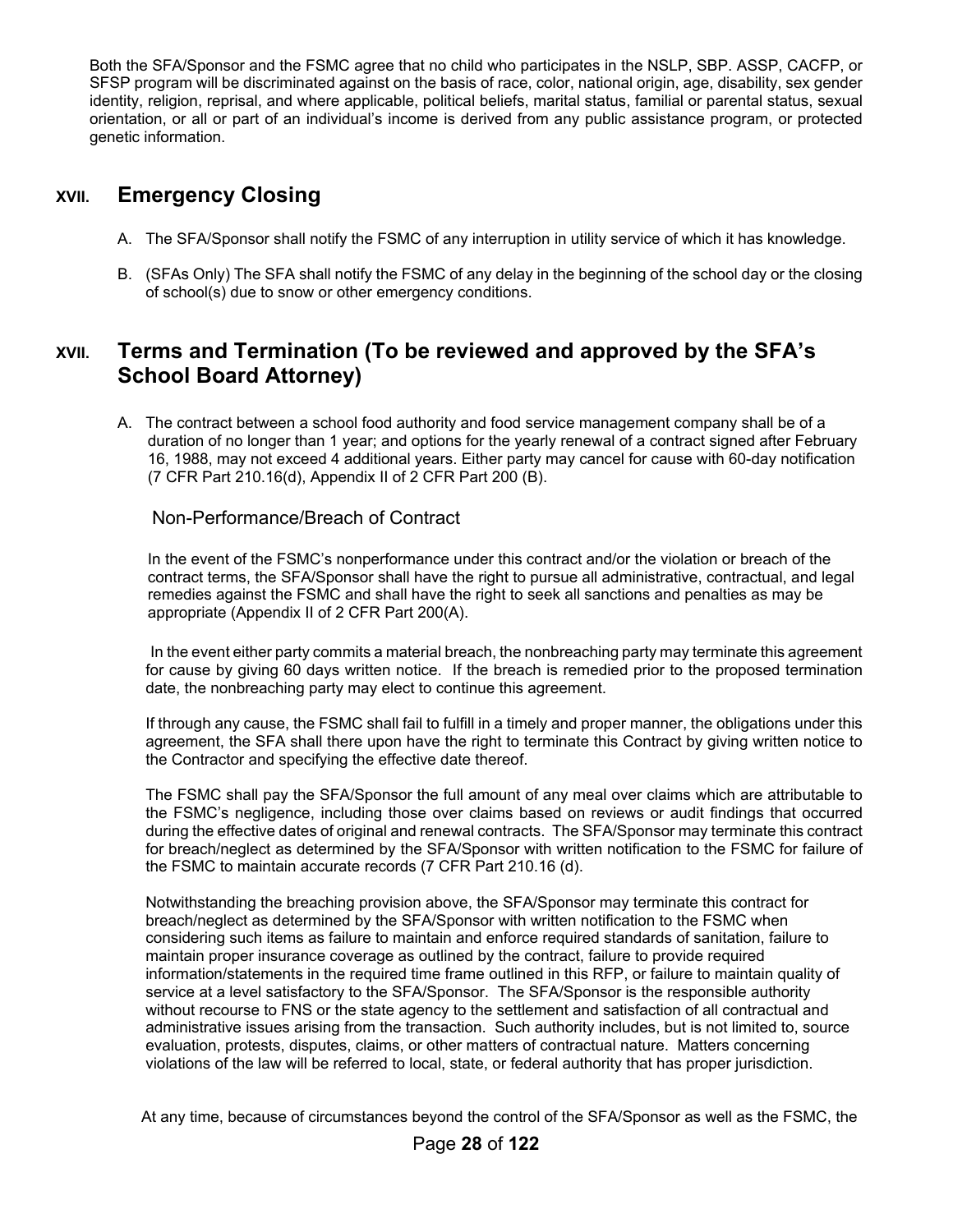FSMC or the SFA/Sponsor may terminate the contract by giving **30 days** written notice to the other party.

 Neither the FSMC nor the SFA/Sponsor shall be responsible for any losses resulting if the fulfillment of the terms of the contract shall be delayed or prevented by wars, acts of public enemies, strikes, fires, flood, acts of God, or for any acts not within the control of the FSMC or the SFA/Sponsor, respectively, and which, by the exercise of due diligence, it was unable to prevent.

### **XVIII. Certification**

- A. The FSMC has signed the *Certification of Independent Price Determination*, Attachment U, which was attached to the FSMC's proposal and which is incorporated herein by reference and made a part of this contract.
- B. The FSMC has signed the *Certification Regarding Debarment, Suspension, Ineligibility, and Voluntary Exclusion*, Attachment V, which was attached to the FSMC's proposal and is incorporated and made a part of this contract. This is required of contracts of \$25,000 or more. (Appendix II of 2 Part CFR 200 (H).
- C. The FSMC shall comply with all applicable standards, orders, or requirements issued under Section 306 of the Clean Air Act (42 U.S.C. 1857{h}), Section 508 of the Clean Air Act (33 U.S.C. 1368), Executive Order 11738, and Environmental Protection Agency (EPA) regulations (40 CFR Part 15), (Appendix II of 2 Part CFR 200 (G).
- D. Byrd Anti-Lobbying Amendment (31 U.S.C. 1352)—Contractors that apply for an award exceeding \$100,000 must file the required certification. Each tier certifies to the tier above that it will not and has not used Federal appropriated funds to pay any person or organization for influencing or attempting to influence an officer or employee of any agency, a member of Congress, officer or employee of Congress, or an employee of a member of Congress in connection with obtaining any Federal contract, grant or any other award covered by 31 U.S.C. 1352. Each tier must also disclose any lobbying with non-Federal funds that takes place in connection with obtaining any Federal award. Such disclosures are forwarded from tier to tier up to the non-Federal award (Appendix II of 2 Part CFR 200 (I)).

The FSMC has signed the Lobbying Certification, Attachment W which is attached to the FSMC's proposal and which is incorporated and made a part of this contract. If applicable, the FSMC has also completed and submitted Standard Form-LLL, *Disclosure Form to Report Lobbying*, (Attachment X, or will complete and submit as required in accordance with its instructions included in Attachment Y).

# **XIX. Miscellaneous**

- A. The FSMC shall comply with the provisions of the proposal specifications, which are hereby in all respects made a part of this contract.
- B. (SFAs Only) No provision of this contract shall be assigned or subcontracted without prior written consent of the SFA.
- C. No waiver of any default shall be construed to be or constitute a waiver of any subsequent claim.
- D. Any silence, absence, or omission from the contract specifications concerning any point shall be regarded as meaning that only the best commercial practices are to prevail and that only materials (e.g., food, supplies, etc.) and workmanship of a quality that would normally be specified by the SFA/Sponsors are to be used.
- E. Payments on any claim shall not preclude the SFA/Sponsor from making a claim for adjustment on any item found not to have been in accordance with the provisions of this contract and proposal specifications.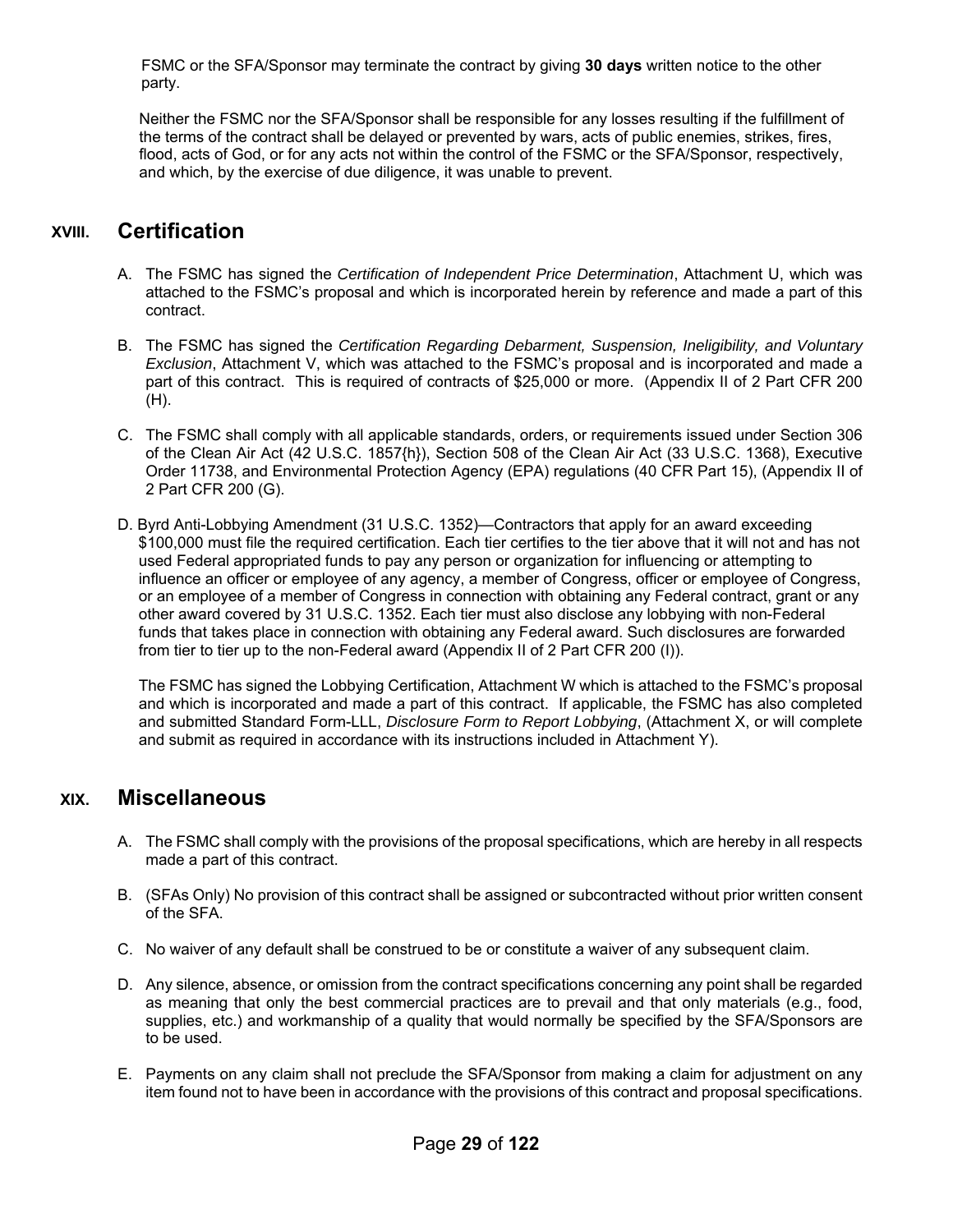- F. The SFA/Sponsor shall be responsible for ensuring the resolution of program review and audit findings.
- G. This contract is subject to review and approval by the state agency.

#### **XX. Insurance**

- A. The FSMC shall maintain the insurance coverage set forth below for each accident provided by insurance companies authorized to do business in the state of Louisiana. **A Certificate of Insurance of the FSMC's insurance coverage indicating these amounts must be submitted at the time of the award.** The information below must be completed by the SFA/Sponsor.
- B. Comprehensive General Liability includes coverage for:
	- 1. Premises Operations
	- 2. Products Completed Operations
	- 3. Contractual Insurance
	- 4. Broad Form Property Damage
	- 5. Independent Contractors
	- 6. Personal Injury

\$1,000,000 Combined Single Limit

- C. Automobile Liability: \$1,000,000 Combined Single Limit
- D. Workers' Compensation Statutory; Employer's Liability \$100,000
- E. Excess Umbrella Liability: \$10,000,000 Combined Single Unit
- F. The SFA/Sponsor shall be named as additional insured on General Liability, Automobile, and Excess Umbrella. The FSMC must provide a waiver of subrogation in favor of the SFA/Sponsor for General Liability, Automobile, Workers' Compensation, and Excess Umbrella.
- G. The contract of insurance shall provide for notice to the SFA/Sponsor of cancellation of insurance policies 30 days before such cancellation is to take effect.

# **XXI. Optional Requirements to Be Included-SFAs Only**

To be completed by the SFA

A. The following provisions ⊠will □will not apply to FSMC investment (to be completed by the SFA):

1. **The FSMC** ☒**may or** ☐**may not** purchase equipment for the food service program in an amount **not to exceed \$250,000**. The FSMC shall be subject to the same procurement requirements to which the district is subject in any procurement action and may not serve as a vendor when procuring on behalf of the school food service. The district shall repay at the rate specified when the equipment was purchased, which shall be charged to the district as an Operating Expense of the food service program. Ownership of the investment will vest in the district upon full payment of the purchase price to the FSMC. Upon such payment, the FSMC shall deliver a Bill of Sale evidencing transfer of title to the equipment to the district. Any equipment costing \$2,500 or more must be approved by the state agency.

If the Agreement expires or is terminated prior to the complete repayment of the investment, the district shall, on the expiration date, or within five days after receipt by either party of any notice of termination under this Agreement, either (SFA must mark appropriate box):

- a. ☐ **Reimburse the FSMC the unpaid portion of the investment**
	- **OR**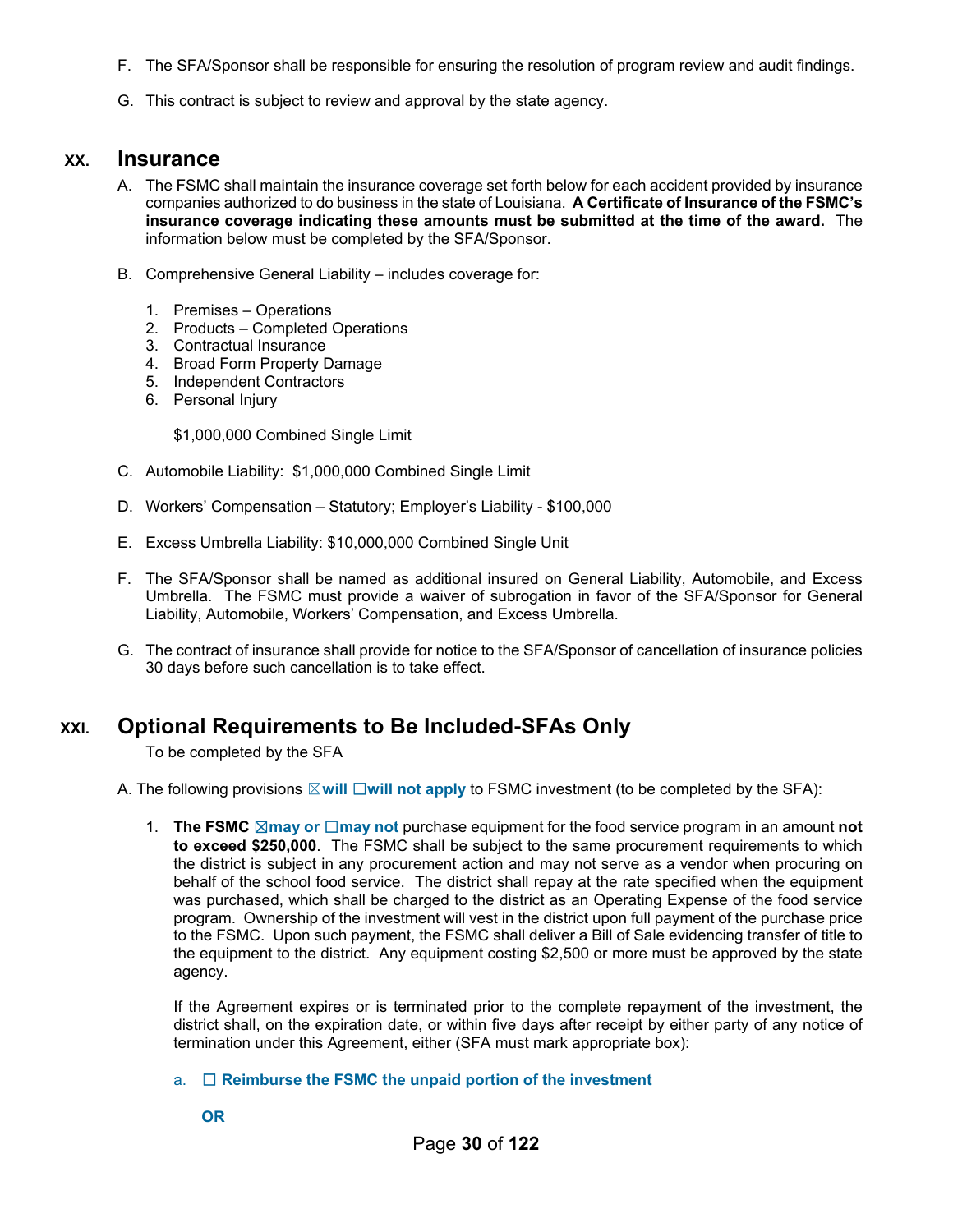b. ☐ **Deliver the equipment or other items funded by the investment to the FSMC**

**OR** 

- c. ☒ **Lease purchase the equipment or other items funded by the investment from the FSMC and continue to pay the FSMC a monthly payment in the amount specified when the equipment was purchased until the balance of the investment is repaid. In this event, the district's obligation under the Lease Purchase Agreement with the FSMC shall be subject to the district's ratification of the rental agreement for each ensuing fiscal year.**
- B. Except as otherwise expressly provided in this contract, the FSMC will defend, indemnify, and hold the SFA/Sponsor harmless from and against all claims, liability, loss and expense, including reasonable collection expenses, attorneys' fees and court costs that may rise because of the sole negligence, misconduct, or other fault of the FSMC, its agents or employees in the performance of its obligations under this contract, except to the extent any such claims or actions result from the negligence of the SFA/Sponsor, its employees or agents. This clause shall survive termination of the Agreement.
- C. The SFA/Sponsor and the FSMC shall work together to ensure a financially sound operation.
- D. Assumptions. Financial terms of the Agreement are based upon existing conditions and the following assumptions. If there is a material change in conditions, including, without limitations, changes to the following assumptions, the contract (1) may be terminated at the end of the current term or (2) continue under the same terms as written, whichever is mutually agreed upon.
	- The district's policies, practices and service requirements shall remain materially consistent throughout the contract term and any subsequent contract renewals.
	- Legislation, regulations, and reimbursement rates that create changes in the program shall remain materially consistent throughout the year.
	- (SFA's Only)-Usable commodities, of adequate quality and variety required for the menu cycle, valued at an amount as set forth by USDA per pattern meal for the contract year will continue to be available.
	- The government reimbursement rates in effect shall remain materially consistent throughout the year.
	- Meal components and quantities required by the program (NSLP, SBP, ASP, SFSP, CACFP) remain consistent with prior years.
	- Service hours, service requirements, and type or number of facilities selling food and/or beverages on the SFA/Sponsor premises shall remain materially consistent throughout the year.
	- The state or federal minimum wage rate and taxes in effect shall remain materially consistent throughout the year.
	- **The projected number of full feeding days are: 180 at FirstLine Schools, and 200 at the NET.**
	- Revenue credited to the food service program shall include all state and federal amounts received specifically for child nutrition operations.

The term materially consistent shall mean that a change does not (1) materially increase FSMC's cost of providing management service or (2) materially decreases the net revenue derived from the food service operations.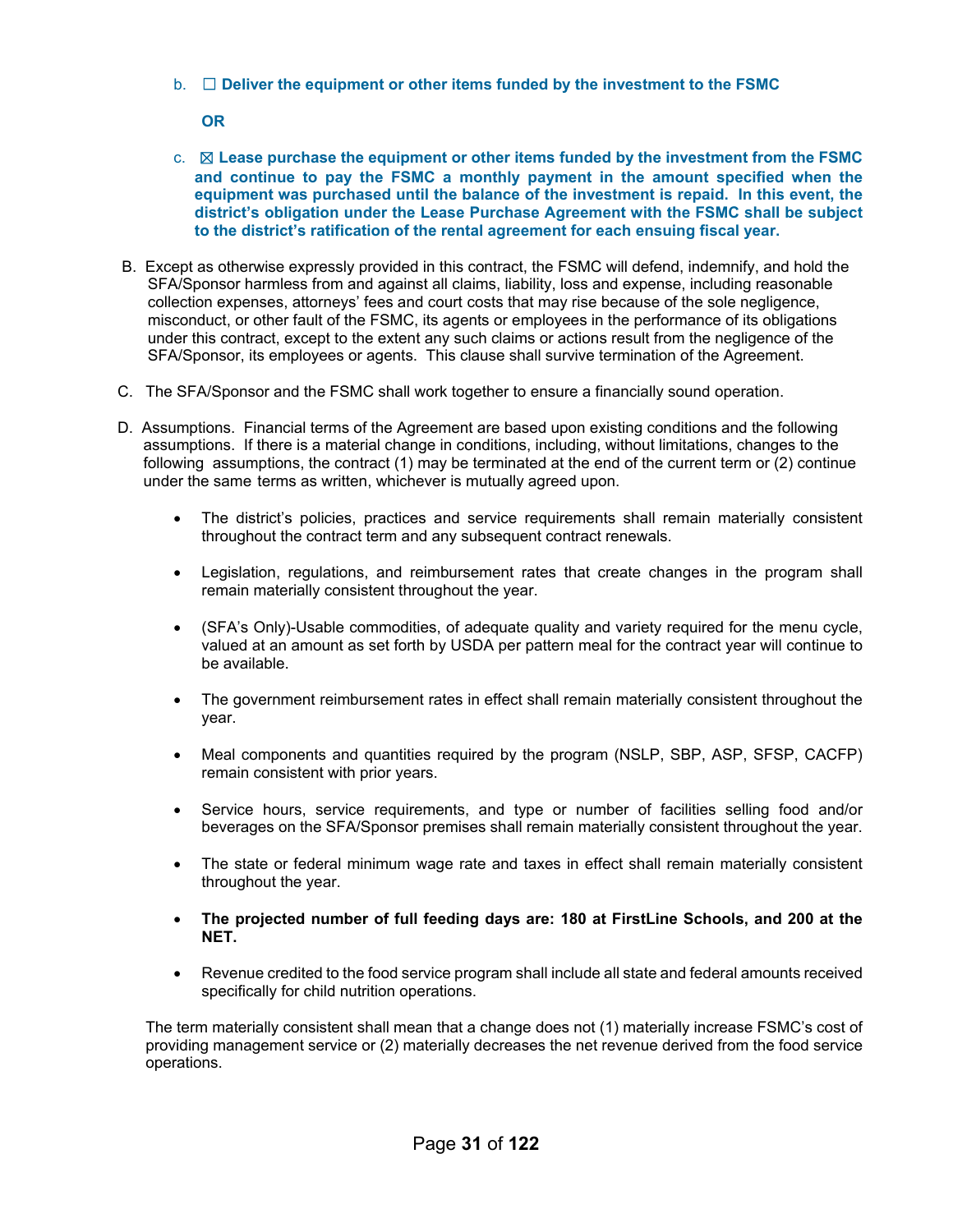# **XXII. Trade Secrets and Proprietary Information**

- A. During the term of the Agreement, the FSMC may grant to the SFA/Sponsor a nonexclusive right to access certain proprietary materials of the FSMC, including menus, recipes, signage, food service surveys and studies, management guidelines and procedures, operating manuals, software (both owned by and licensed by the FSMC), and similar compilations regularly used in FSMC's business operations (trade secrets). The SFA/Sponsor shall not disclose any of the FSMC's trade secrets or other confidential information, directly or indirectly, during or after the term of the Agreement. The district shall not photocopy or otherwise duplicate any such material without the prior written consent of the FSMC. All trade secrets and other confidential information shall remain the exclusive property of the FSMC and shall be returned to the FSMC immediately upon termination of the Agreement. The district shall not use any confusingly similar names, marks, systems, insignia, symbols, procedures, and methods. Without limiting the foregoing and except for software provided by the SFA/Sponsor, the SFA/Sponsor specifically agrees that all software associated with the operation of the food service, including without limitation, menu systems, food production systems, accounting systems, and other software, are owned by or licensed to the FSMC and not the SFA/Sponsor. Furthermore, the district's access or use of such software shall not create any right, title interest, or copyright in such software and the SFA/Sponsor shall not retain such software beyond the termination of the Agreement. In the event of any breach of this provision, the FSMC shall be entitled to equitable relief, including an injunction or specific performance, in addition to all other remedies otherwise available. The SFA/Sponsor's obligations under this section are subject to its obligations under the Louisiana Open Records Act. This provision shall survive the termination of the Agreement.
- B. Any discovery, invention, software, or programs paid for by the SFA/Sponsor shall be the property of the SFA/Sponsor to which the state agency and USDA shall have unrestricted rights.

# **XXIII. SFSP**

- A. In the event that the FSMC provides management services for the Summer Food Service Program (SFSP) at any of the SFA's/Sponsor Food Service locations, SFA/Sponsor and FSMC agree to comply with all regulations set forth in 7 CFR Part 225, Summer Food Service Program Regulations, and all other Federal and State laws (including IRS), regulations, policies, instructions and requirements established for this Program.
- B. The SFA/Sponsor shall immediately correct any problems found as a result of a health inspection and Shall submit written documentation of the corrective action implemented within two weeks of the citation.
- C. The FSMC must comply with the 21-day menu cycle developed by the SFA/Sponsor for the SFSP (Attachments Q1-Q2) and include it in the RFP unless SFA authorizes FSMCs to provide a menu with The proposal. The SFA/Sponsor shall approve any changes in the menus no later than two weeks prior to service after the initial cycle has been used. The SFA/Sponsor shall inform the state agency of menu changes for the SFSP.
- D. Bonding Requirements for the SFSP Program:

**Bid Guarantee**-If FSMCs submit a bid over \$150,000, they must submit a bid bond/guarantee in an amount of 5% (not less than 5 percent and no more than 10 percent of the value of the contract for which the bid is made, as determined by the sponsor) and specified in the IFB. FSMCs are prohibited from posing any alternative forms of bid bonds (SFSP Memorandum 132014: *Procurement Thresholds in the Summer Food Service Program,*  January 10, 2014). Cash, certified checks, letters of credit, and escrow accounts, are not acceptable substitutes for bid bonds. The bond must be from one of the surety companies listed in the most recent issue of the United States Department of Treasury (TRE) Circular 570.

**Performance Guarantee-**When an FSMC and a sponsor enter into one or more contracts totaling over \$150,000, the company must obtain a performance bond from a surety company listed in the current United States TRE Circular 570. (SFSP Memorandum 132014: *Procurement Thresholds in the Summer Food Service*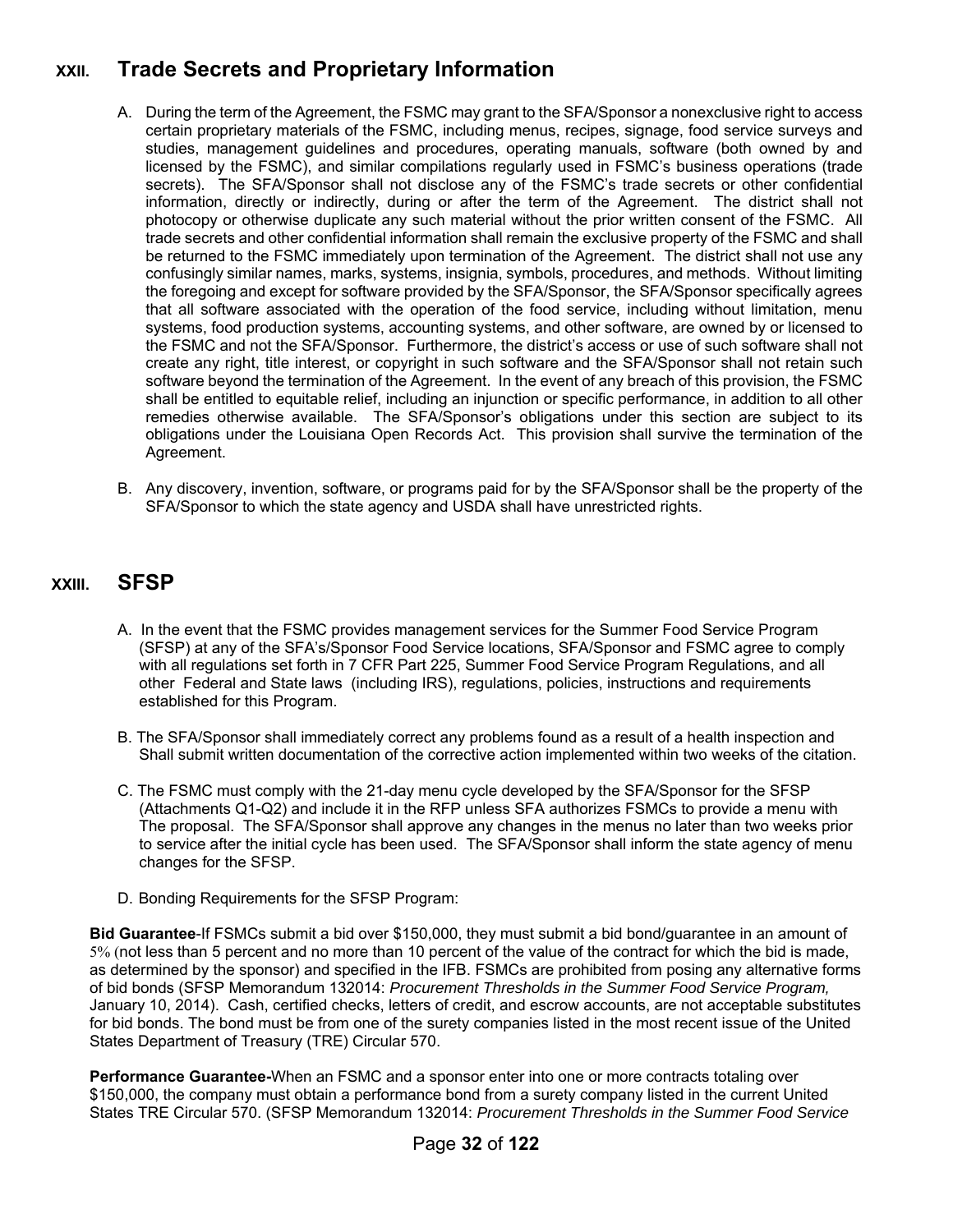*Program*, January 10, 2014). The amount of the bond must be of 10% (ten (10) percent of the value of the contract, FSMCs are prohibited from posing any alternative forms of performance bonds. Cash, certified checks, letters of credit, and escrow accounts are not acceptable substitutes for performance bonds. The FSMC must furnish a copy of the bond to the sponsor within 10 days of the contract's award.

# **XXVI. CACFP**

- A. In the event that the FSMC provides management services for the Child and Adult Care Food Program (CACFP) at any of the SFA's/Sponsor Food Service locations, SFA/Sponsor and FSMC agree to comply with all regulations set forth in 7 CFR Part 226, Child and Adult Care Food Program Regulations, and all other Federal and State laws (including IRS), regulations, policies, instructions and requirements established for this Program.
- B. The FSMC must comply with the 21-day menu cycle developed by the SFA/Sponsor for the SFSP (Attachments S1-S2) and included in the RFP unless the SFA authorizes the FSMC to include a menu in the proposal. The SFA/Sponsor shall approve any changes in the menus no later than two weeks prior to service after the initial cycle has been used.

# **Projected Operations – Revenue For Programs and Sites to be Contracted (To be completed by SFA/Sponsor) In-School Revenue from Meal Payments**

#### **Based on 180Days of Service**

| Breakfast:                   |      | <b>Meals</b> |   | <b>Student Price</b> |          | <b>Total</b> |     |
|------------------------------|------|--------------|---|----------------------|----------|--------------|-----|
| <b>Elementary Full Price</b> | #    |              | X |                      | $=$      | \$           |     |
| Secondary Full Price         | #    |              | X |                      | $=$      | \$           |     |
| <b>Reduced Price</b>         | #    |              | X |                      | $=$      | \$           |     |
| Adult                        | $\#$ |              | X |                      | $=$      | \$           |     |
| Contract                     | #    |              | X |                      | $\equiv$ | \$           |     |
| <b>Subtotal Breakfast</b>    |      |              |   |                      |          |              | \$0 |
| Lunches:                     |      |              |   |                      |          |              |     |
| <b>Elementary Full Price</b> | #    |              | X |                      | $=$      | \$           |     |
| Secondary Full Price         | #    |              | X |                      | $=$      | \$           |     |
| <b>Reduced Price</b>         | #    |              | X |                      | $=$      | \$           |     |
| Adult                        | #    |              | X |                      | $=$      | \$           |     |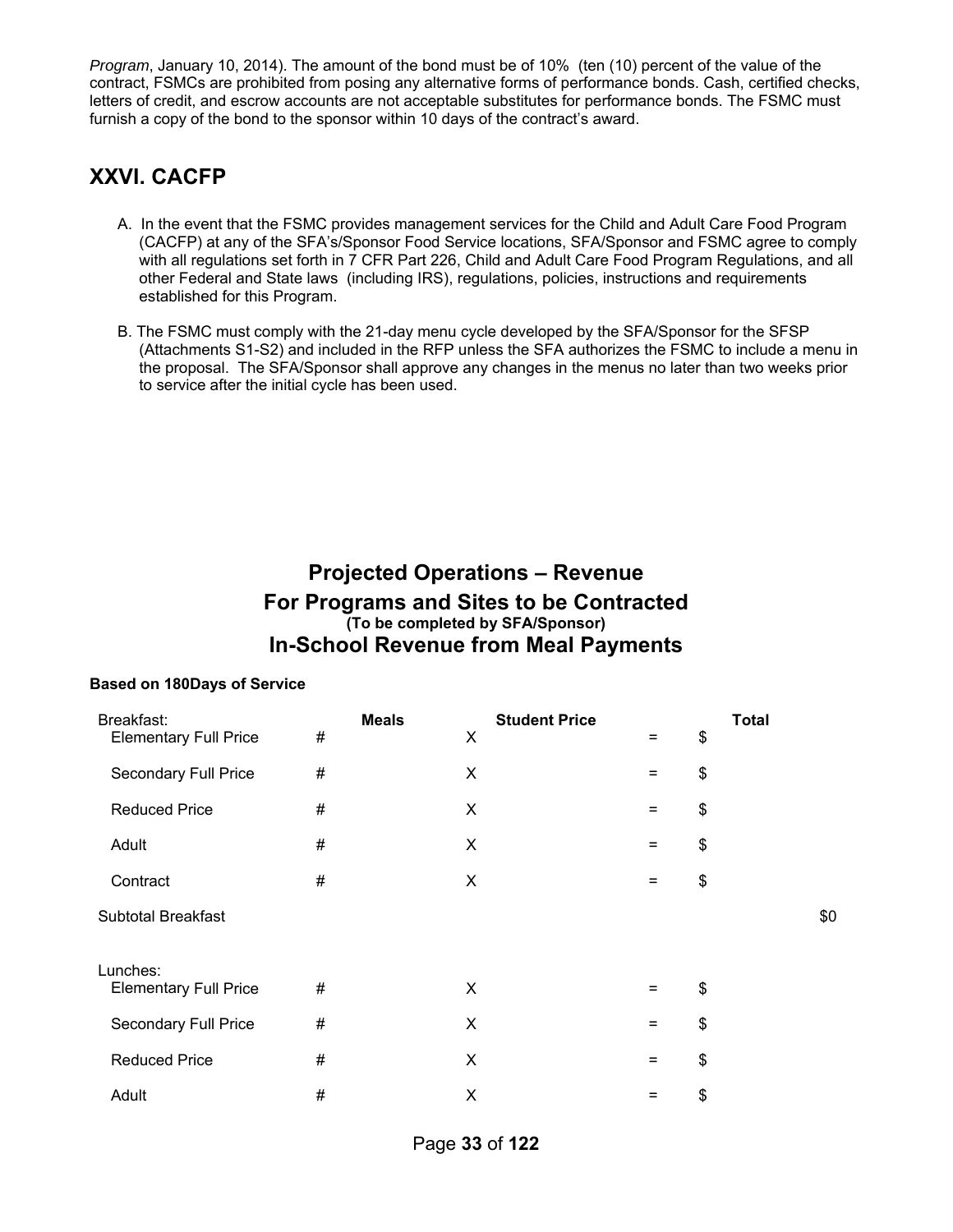| Contract                                      | #    |   | X |                         | =   | \$  |     |     |
|-----------------------------------------------|------|---|---|-------------------------|-----|-----|-----|-----|
| Subtotal Lunches                              |      |   |   |                         |     |     |     | \$0 |
| After School Snack-NSLP:<br><b>Full Price</b> | #    |   | X |                         | $=$ | \$  |     |     |
| <b>Reduced Price</b>                          | #    |   | X |                         | $=$ | \$  |     |     |
| Adult                                         | $\#$ |   | X |                         | $=$ | \$  |     |     |
| Contract                                      | #    |   | X |                         | $=$ | \$  |     |     |
| <b>Subtotal Snack</b>                         |      |   |   |                         |     |     |     | \$0 |
| Special Functions (Catering)                  | #    | X | = |                         |     |     | \$0 |     |
| Extra sales, if applicable                    |      |   |   |                         |     |     | \$0 |     |
| Concession Revenue, if applicable             |      |   |   |                         |     |     | \$0 |     |
| Vending Machine Sales Total Revenue           |      |   |   |                         |     |     | \$0 |     |
|                                               |      |   |   | TOTAL IN-SCHOOL REVENUE |     | $=$ | \$0 |     |

### **Projected Operations - Revenue, Page 2 (To be completed by SFA/Sponsor)**

# **Federal Reimbursement**

# **Based on 180 Days of Service**

| Breakfast:                       | <b>Meals</b> | Rate           |                   | <b>Total</b> |             |
|----------------------------------|--------------|----------------|-------------------|--------------|-------------|
| Free                             | #            | X              | $=$               | \$           |             |
| Free, Severe Need                | #490,196     | X 2.09         | $\equiv$          | \$1,024,510  |             |
| <b>Reduced Price</b>             | #            | X              | $\equiv$          | \$           |             |
| <b>Reduced Price Severe Need</b> | #            | X              | $=$               | \$           |             |
| <b>Full Price</b>                | #            | X              | $=$               | \$           |             |
| <b>Total Breakfast</b>           |              |                |                   |              | \$1,024,510 |
| Lunch:                           |              |                |                   |              |             |
| Free                             | #545,099     | X 3.31         | $\equiv$          | \$1,804,278  |             |
| <b>Reduced Price</b>             | $\#$         | $\pmb{\times}$ | $\qquad \qquad =$ | \$           |             |
| <b>Full Price</b>                | #            | $\pmb{\times}$ | $\qquad \qquad =$ | \$           |             |
| <b>Total Lunch</b>               |              |                |                   |              | \$1,804,278 |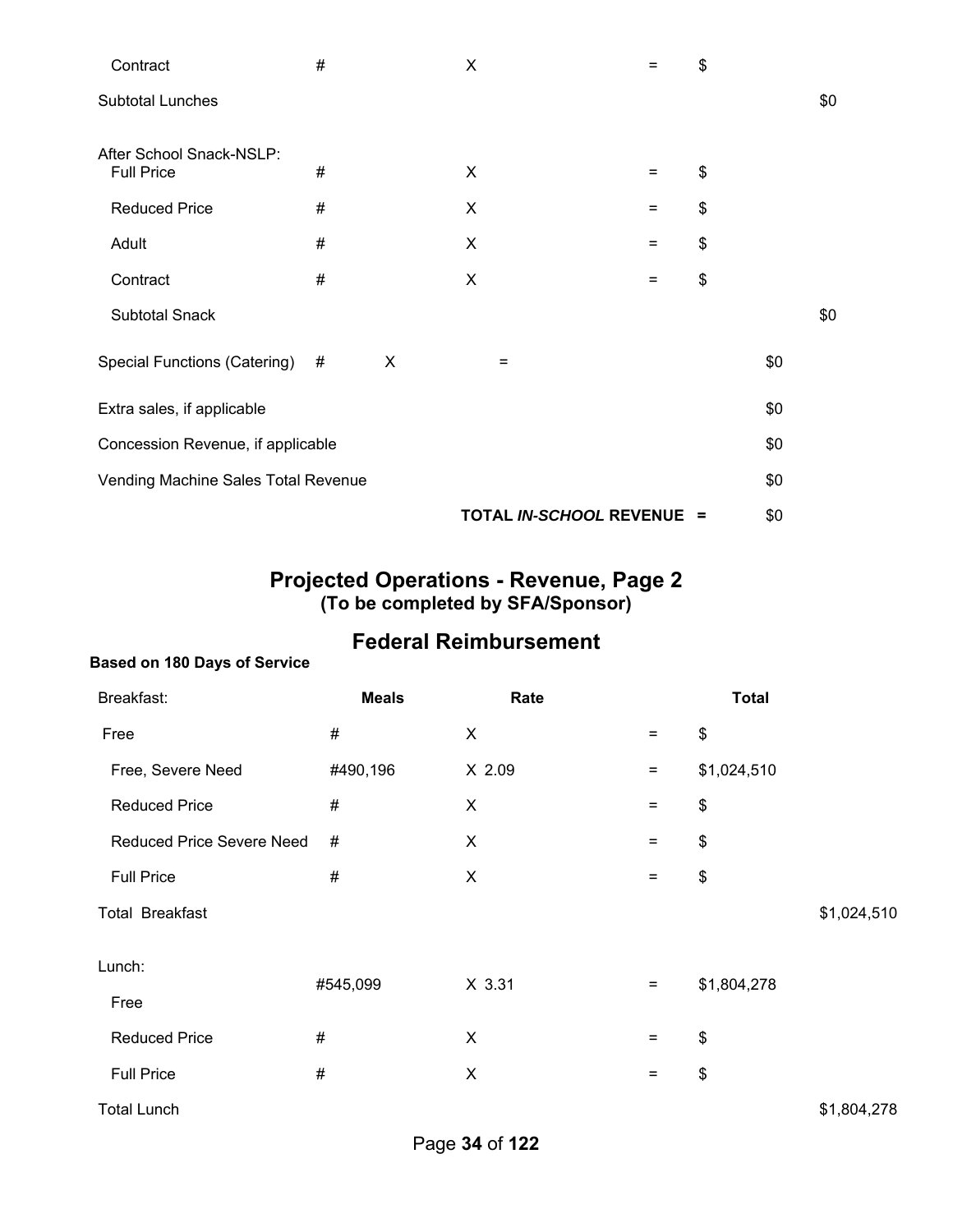| After-School Snack Program:       |          |        |          |             |             |
|-----------------------------------|----------|--------|----------|-------------|-------------|
| Free                              | #488,717 | X .88  | $\equiv$ | \$430,071   |             |
| <b>Reduced Price</b>              | $\#$     | X      | $\equiv$ | \$          |             |
| <b>Full Price</b>                 | #        | X      | $=$      | \$          |             |
| <b>Total Snacks</b>               |          |        |          |             | \$430,071   |
| <b>CACFP At-Risk Supper:</b>      |          | X 3.46 |          |             |             |
| Free                              | #488,717 |        | $=$      | \$1,690,961 |             |
| <b>Reduced Price</b>              | #        | X      | $=$      | \$          |             |
| <b>Full Price</b>                 | #        | X      | $\equiv$ | \$          |             |
| <b>Total CACFP At-Risk Supper</b> |          |        |          |             | \$1,690,961 |

|                   | <b>Meals</b> | Rate     |                   | <b>Total</b> |           |
|-------------------|--------------|----------|-------------------|--------------|-----------|
| <b>Breakfast</b>  | #17,800      | $X$ 2.19 | $\qquad \qquad =$ | \$38,982     |           |
| Lunch/Supper      | #17,800      | X 3.8575 | $\equiv$          | \$68,663     |           |
| Snacks            | #            | X        | $\equiv$          | \$           |           |
| <b>Total SFSP</b> |              |          |                   |              | \$107,645 |

| TOTAL FEDERAL REIMBURSEMENT | \$5,057,464 |
|-----------------------------|-------------|
|-----------------------------|-------------|

| <b>TOTAL IN-SCHOOL REVENUE</b>     |          | \$0         |  |
|------------------------------------|----------|-------------|--|
| <b>TOTAL FEDERAL REIMBURSEMENT</b> | $\equiv$ | \$5,057,464 |  |
| <b>TOTAL STATE REIMBURSEMENT</b>   |          | S           |  |
| <b>TOTAL REVENUE</b>               |          | \$5,057,464 |  |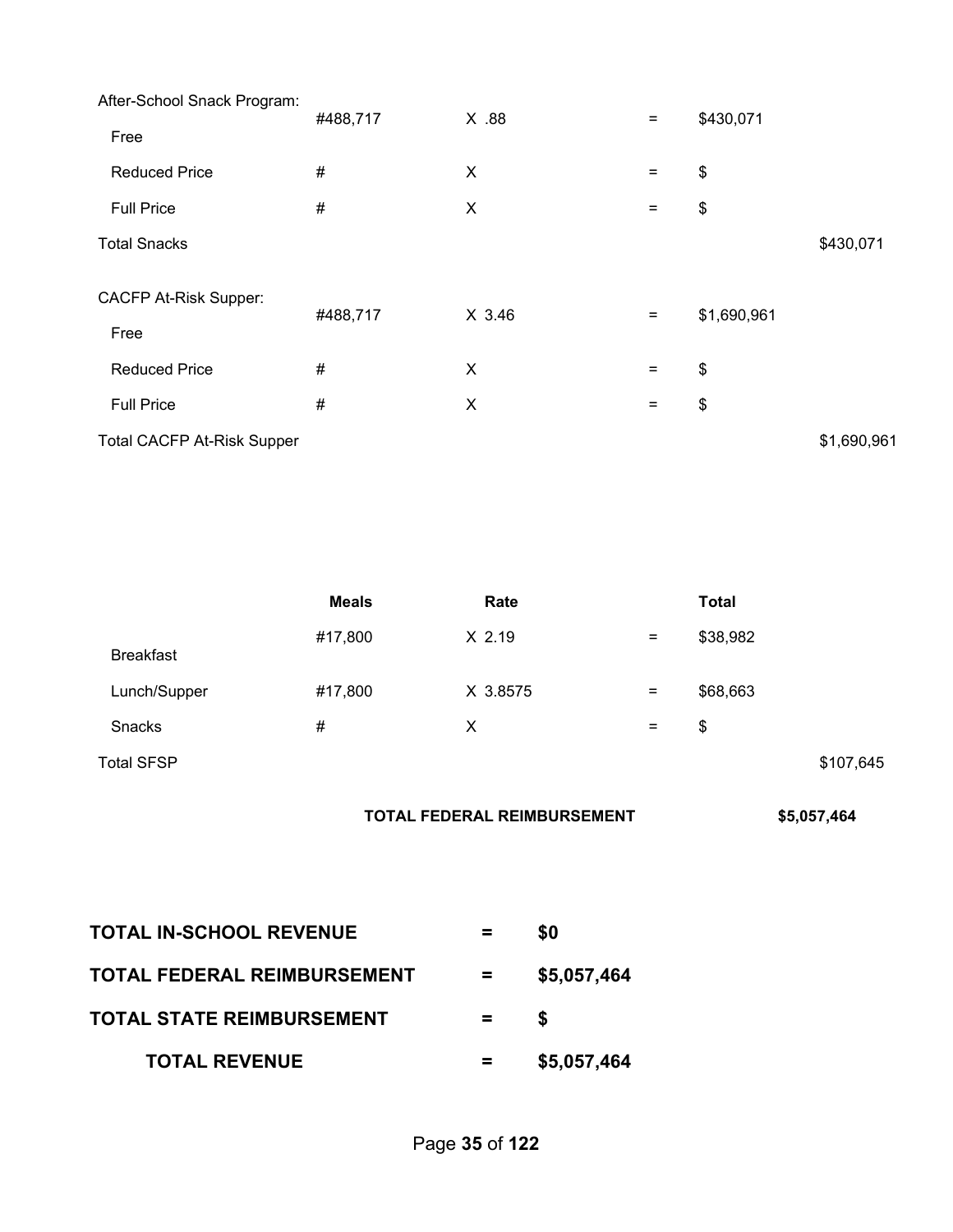# **Proposal Summary and Agreement Page**

FirstLine Schools, Inc.

This document contains a solicitation for the furnishing of meals for a nonprofit food service program for the period beginning (Date) July 1, 2018, and ending (Date) June 30, 2019, and sets forth the terms and conditions applicable to the proposed procurement. Upon acceptance, this document shall constitute the Contract between the offeror and the school food authority (SFA)/Sponsor.

The offerer certifies that all terms and conditions within the proposal shall be considered a part of the contract as of incorporated therein.

This Agreement shall be in effect for one year and may be renewed by mutual agreement for four additional one-year periods.

The offeror shall not plead misunderstanding or deception because of such estimate of quantities, or of the character, location, or other conditions pertaining to the solicitation/Contract.

#### **PER MEAL PRICES MUST BE QUOTED AS IF NO USDA COMMODITIES WILL BE RECEIVED**

| <b>MEAL</b>                                                 | UNITS(1) | RATE(2) | TOTAL(3) |
|-------------------------------------------------------------|----------|---------|----------|
| Reimbursable Lunch                                          | 545,099  |         |          |
| Reimbursable Breakfasts (price is 1/2 the price of lunch)   | 490,196  |         |          |
| Reimbursable After-School Snack (price is 1/5 the price of  | 488,717  |         |          |
| Reimbursable Summer Lunches/Suppers (equal to               |          |         |          |
| reimbursable lunch)                                         | 17,800   |         |          |
| Reimbursable Summer Breakfasts (price is 1/2 the price of   | 17,800   |         |          |
| Reimbursable Summer Snack (price is 1/5 the price of lunch) |          |         |          |
| Reimbursable CACFP Snack (price is 1/5 the price of lunch)  |          |         |          |
| Reimbursable CACFP Supper (equal to reimbursable lunch)     | 488,717  |         |          |
| Estimated Extra Sale Revenue/Total Lunch Equivalent Rate    |          |         |          |
| (does not include sale of adult meals)                      |          |         |          |
| TOTAL ESTIMATED AMOUNT OF PROPOSAL                          |          |         |          |

<sup>2</sup> All rates to be completed by FSMC

<sup>3</sup> To be completed by FSMC - all totals must be carried out to the second decimal place and must not be rounded

\*No items sold to the SFA by the FSMC can be charged a rate other than the rates on this Proposal Agreement Page

Name of the FSMC<sup>2</sup>

Street Address <sup>2</sup>

City <sup>2</sup> State2 Zip Code2 By submission of this proposal, the offeror certifies that in the event the offeror receives an award under this solicitation, the FSMC shall operate in accordance with all current applicable state and federal regulations.

Date <sup>2</sup> Signature of FSMC's Authorized Representative <sup>2</sup> Title <sup>2</sup>

\_\_\_\_\_\_\_\_\_\_\_\_\_ \_\_\_\_\_\_\_\_\_\_\_\_\_\_\_\_\_\_\_\_\_\_\_\_\_\_\_\_\_\_\_\_\_\_\_\_\_\_\_ \_\_\_\_\_\_\_\_\_\_\_\_\_\_\_\_\_\_\_\_\_

**ACCEPTANCE OF THE CONTRACT:**

Name of School Food Authority/Sponsor<sup>1</sup>

Date <sup>1</sup> 5ignature of Authorized SFA/Sponsor Representative <sup>1</sup> Title

**STATE AGENCY APPROVAL:**

Date **Date and Contract Contract Contract Contract Contract Contract Contract Contract Contract Contract Contract Contract Contract Contract Contract Contract Contract Contract Contract Contract Contract Contract Contract**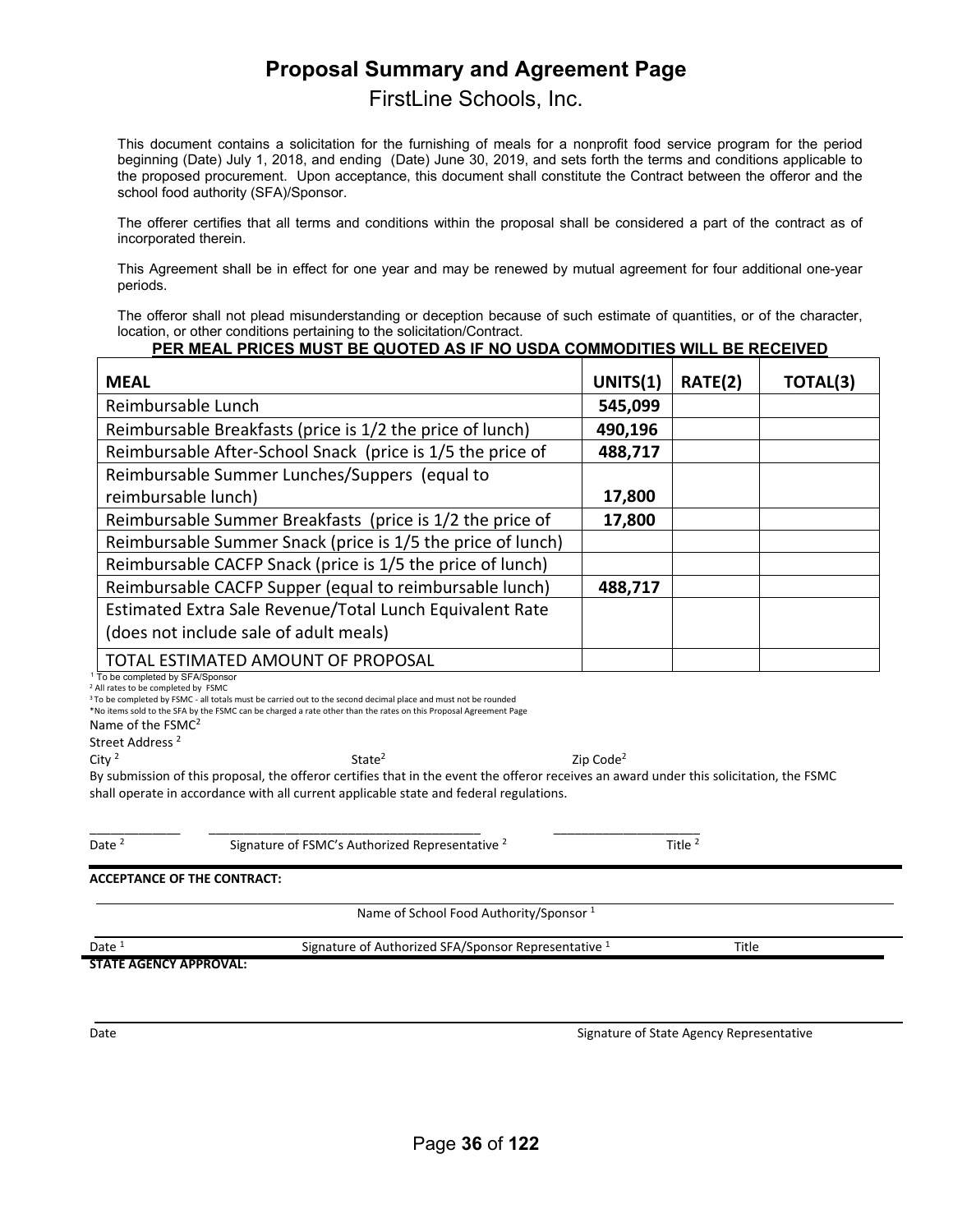## **ATTACHMENT A: LABOR WORK SHEET – SFA/SPONSOR**

 **(Current Labor Rates being provided by existing FSMC) Pay rates for the year 2017 - 2018** 

| SITE OR SCHOOL    | <b>EMPLOYEE</b> | <b>JOB TITLE</b> | <b>HOURLY</b> | <b>WEEKLY</b>     | <b>NUMBER</b>  | <b>TOTAL</b>  |
|-------------------|-----------------|------------------|---------------|-------------------|----------------|---------------|
|                   |                 |                  | <b>RATE</b>   | <b>HOURS</b>      | <b>OF DAYS</b> | <b>ANNUAL</b> |
|                   |                 |                  |               |                   | <b>PAID</b>    | <b>WAGE</b>   |
| Ashe              |                 | Lead             | 15.07         | 40                |                |               |
| Ashe              |                 | <b>FSW</b>       | 10.26         | 37.5              |                |               |
| Ashe              |                 | <b>FSW</b>       | 10.26         | 40                |                |               |
| Ashe              |                 | <b>FSW</b>       | 9.6           | 37.5              |                |               |
| Ashe              |                 | <b>FSW</b>       | 10.26         | 37.5              |                |               |
| Ashe              |                 | <b>FSW</b>       | 13.58         | 37.5              |                |               |
| Ashe              |                 | <b>FSW</b>       | 10.26         | $\overline{37.5}$ |                |               |
| Ashe              |                 | <b>FSW</b>       | 12.82         | 37.5              |                |               |
| Ashe              |                 | <b>FSW</b>       | 9.72          | 35.75             |                |               |
| Ashe              |                 | <b>FSW</b>       | 9.72          | 32.5              |                |               |
| Ashe              |                 | <b>FSW</b>       | 10.26         | 32.5              |                |               |
| Ashe              |                 | <b>FSW</b>       | 10.26         | 33.75             |                |               |
| Green             |                 | <b>FSW</b>       | 9.6           | 25                |                |               |
| Green             |                 | Lead             | 12.88         | 40                |                |               |
| Green             |                 | <b>FSW</b>       | 10.8          | 37.5              |                |               |
| Green             |                 | <b>FSW</b>       | 9.72          | 37.5              |                |               |
| Green             |                 | <b>FSW</b>       | 14.08         | 40                |                |               |
| Green             |                 | <b>FSW</b>       | 9.6           | $\overline{35}$   |                |               |
| Green             |                 | <b>FSW</b>       | 9.6           | 32.5              |                |               |
| Hughes            |                 | Lead             | 17.85         | 40                |                |               |
| Hughes            |                 | <b>FSW</b>       | 10.26         | 40                |                |               |
| Hughes            |                 | <b>FSW</b>       | 9.72          | 37.5              |                |               |
| Hughes            |                 | <b>FSW</b>       | 13.11         | 20                |                |               |
| Hughes            |                 | <b>FSW</b>       | 10.26         | 37.5              |                |               |
| Hughes            |                 | <b>FSW</b>       | 10.26         | 37.5              |                |               |
| Hughes            |                 | <b>FSW</b>       | 10.48         | 25                |                |               |
| Hughes            |                 | <b>FSW</b>       | 9.6           | 37.5              |                |               |
| Hughes            |                 | <b>FSW</b>       | 9.6           | 37.5              |                |               |
| Hughes            |                 | <b>FSW</b>       | 9.72          | 37.5              |                |               |
| Hughes            |                 | <b>FSW</b>       | 9.6           | 37.5              |                |               |
| Hughes            |                 | <b>FSW</b>       | 9.6           | 37.5              |                |               |
| Hughes            |                 | <b>FSW</b>       | 9.6           | 37.5              |                |               |
| Hughes            |                 | <b>FSW</b>       | 9.6           | 30                |                |               |
| Wheatley          |                 | Lead             | 14.42         | 40                |                |               |
| Wheatley          |                 | <b>FSW</b>       | 10.45         | 37.5              |                |               |
| Wheatley          |                 | <b>FSW</b>       | 9.91          | 37.5              |                |               |
| Wheatley          |                 | <b>FSW</b>       | 13.86         | 37.5              |                |               |
| Wheatley          |                 | <b>FSW</b>       | 10.26         | 37.5              |                |               |
| Wheatley          |                 | <b>FSW</b>       | 10.26         | 37.5              |                |               |
| Wheatley          |                 | <b>FSW</b>       | 16.09         | 37.5              |                |               |
| Wheatley          |                 | <b>FSW</b>       | 10.26         | 37.5              |                |               |
| Wheatley          |                 | <b>FSW</b>       | 13.35         | 37.5              |                |               |
| Wheatley          |                 | <b>FSW</b>       | 9.6           | 37.5              |                |               |
| The NET           |                 | Lead             | 13.86         | 40                |                |               |
| The NET: Gentilly |                 | Lead             | 15.06         | 40                |                |               |
| The NET: Gentilly |                 | <b>Driver</b>    | 18.03         | 40                |                |               |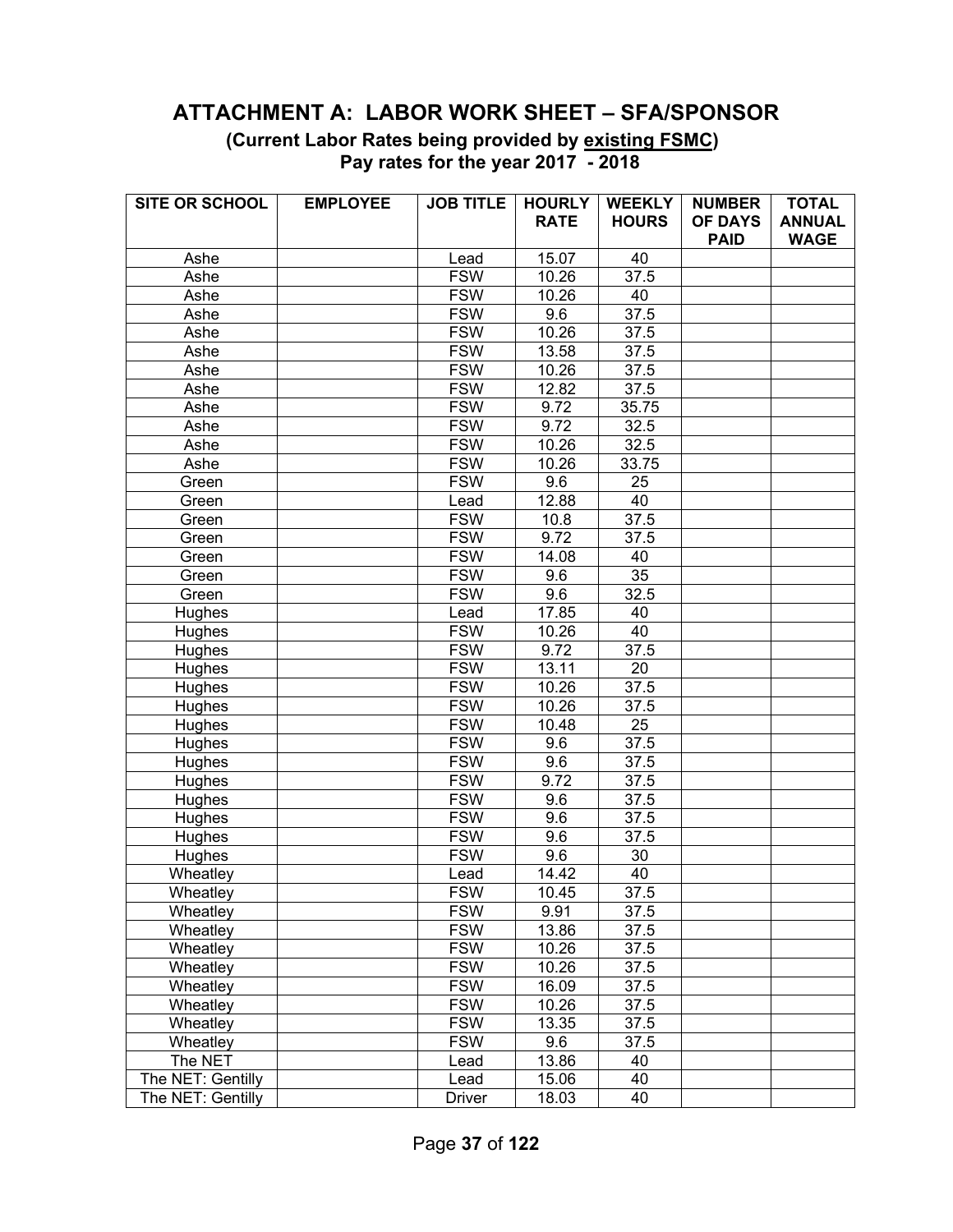## **ATTACHMENT B: LABOR WORK SHEET – FSMC**

**To be completed by the FSMC for FSMC employees Pay rates for the year 2017 - 2018** 

| <b>SITE OR SCHOOL</b> | <b>EMPLOYEE</b> | <b>JOB TITLE</b> | <b>HOURLY</b><br><b>RATE</b><br>\$) | <b>DAILY</b><br><b>HOURS</b> | <b>NUMBER</b><br><b>OF DAYS</b><br><b>PAID</b> | <b>TOTAL</b><br><b>ANNUAL</b><br><b>WAGE</b><br>$($)$ |  |  |  |
|-----------------------|-----------------|------------------|-------------------------------------|------------------------------|------------------------------------------------|-------------------------------------------------------|--|--|--|
|                       |                 |                  |                                     |                              |                                                |                                                       |  |  |  |
|                       |                 |                  |                                     |                              |                                                |                                                       |  |  |  |
|                       |                 |                  |                                     |                              |                                                |                                                       |  |  |  |
|                       |                 |                  |                                     |                              |                                                |                                                       |  |  |  |
|                       |                 |                  |                                     |                              |                                                |                                                       |  |  |  |
|                       |                 |                  |                                     |                              |                                                |                                                       |  |  |  |
|                       |                 |                  |                                     |                              |                                                |                                                       |  |  |  |
|                       |                 |                  |                                     |                              |                                                |                                                       |  |  |  |
|                       |                 |                  |                                     |                              |                                                |                                                       |  |  |  |
|                       |                 |                  |                                     |                              |                                                |                                                       |  |  |  |
|                       |                 |                  |                                     |                              |                                                |                                                       |  |  |  |
|                       |                 |                  |                                     |                              |                                                |                                                       |  |  |  |
|                       |                 |                  |                                     |                              |                                                |                                                       |  |  |  |
|                       |                 |                  |                                     |                              |                                                |                                                       |  |  |  |
|                       |                 |                  |                                     |                              |                                                |                                                       |  |  |  |
|                       |                 |                  |                                     |                              |                                                |                                                       |  |  |  |
|                       |                 |                  |                                     |                              |                                                |                                                       |  |  |  |
|                       |                 |                  |                                     |                              |                                                |                                                       |  |  |  |
|                       |                 |                  |                                     |                              |                                                |                                                       |  |  |  |
|                       |                 |                  |                                     |                              |                                                |                                                       |  |  |  |
|                       |                 |                  |                                     |                              |                                                |                                                       |  |  |  |
|                       |                 |                  |                                     |                              |                                                |                                                       |  |  |  |
|                       |                 |                  |                                     |                              |                                                |                                                       |  |  |  |
|                       |                 |                  |                                     |                              |                                                |                                                       |  |  |  |
|                       |                 |                  |                                     |                              |                                                | $\overline{\bullet}$                                  |  |  |  |
| <b>TOTAL LABOR</b>    |                 |                  |                                     |                              |                                                |                                                       |  |  |  |
| Retirement            |                 |                  |                                     |                              |                                                | $\overline{\$}$                                       |  |  |  |
| <b>Substitute Pay</b> |                 |                  |                                     |                              |                                                | $\overline{\boldsymbol{\mathsf{s}}}$                  |  |  |  |

*NOTE: Use actual rates for FSMC; do not use a prorated statewide average benefit rate.*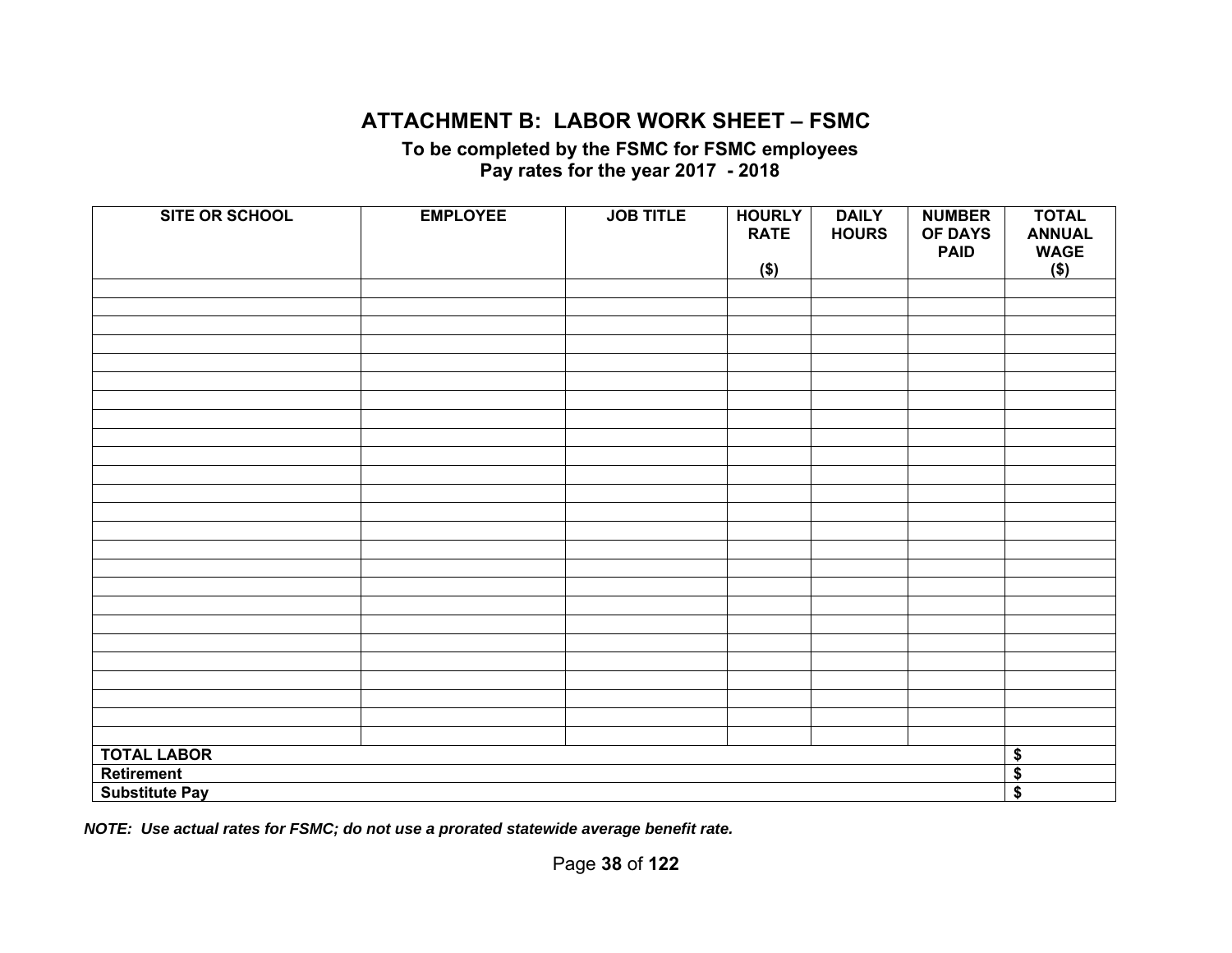# **ATTACHMENT C: FRINGE BENEFIT COST WORK SHEET – SFA/SPONSOR**

**(To be completed by the SFA/Sponsor for the SFA/Sponsor employees.** ☒ **NA (Check if not applicable)** 

List Annual Cost for the Year -

| <b>EMPLOYEE NAME</b> | <b>HOSPITALIZATION</b><br>(Medical) | <b>DENTAL</b> | <b>VISION</b> | <b>LONGEVITY</b><br><b>OR ANNUITY</b> | <b>LIFE</b> | <b>RETIRE-</b><br><b>MENT</b> | <b>OTHER</b> | <b>TOTAL</b> |
|----------------------|-------------------------------------|---------------|---------------|---------------------------------------|-------------|-------------------------------|--------------|--------------|
|                      | \$                                  | \$            | \$            | \$                                    | \$          | \$                            | \$           | \$           |
|                      |                                     |               |               |                                       |             |                               |              |              |
|                      |                                     |               |               |                                       |             |                               |              |              |
|                      |                                     |               |               |                                       |             |                               |              |              |
|                      |                                     |               |               |                                       |             |                               |              |              |
|                      |                                     |               |               |                                       |             |                               |              |              |
|                      |                                     |               |               |                                       |             |                               |              |              |
|                      |                                     |               |               |                                       |             |                               |              |              |
|                      |                                     |               |               |                                       |             |                               |              |              |
|                      |                                     |               |               |                                       |             |                               |              |              |
|                      |                                     |               |               |                                       |             |                               |              |              |
|                      |                                     |               |               |                                       |             |                               |              |              |
|                      |                                     |               |               |                                       |             |                               |              |              |
|                      |                                     |               |               |                                       |             |                               |              |              |
|                      |                                     |               |               |                                       |             |                               |              |              |
|                      |                                     |               |               |                                       |             |                               |              |              |
|                      |                                     |               |               |                                       |             |                               |              |              |
|                      |                                     |               |               |                                       |             |                               |              |              |
|                      |                                     |               |               |                                       |             |                               |              |              |
|                      |                                     |               |               |                                       |             |                               |              |              |
|                      |                                     |               |               |                                       |             |                               |              |              |
|                      |                                     |               |               |                                       |             |                               |              |              |
|                      |                                     |               |               |                                       |             |                               |              |              |
|                      |                                     |               |               |                                       |             |                               |              |              |
|                      |                                     |               |               |                                       |             |                               |              |              |
|                      |                                     |               |               |                                       |             |                               |              |              |
| <b>TOTAL COSTS</b>   | \$                                  | \$            | \$            | \$                                    | \$          | \$                            | \$           | \$           |

If Workers' Compensation cost is charged to food service, what is percentage? \_\_\_\_\_%

*NOTE: Use actual rates for SFA/Sponsor; do not use a prorated statewide average benefit rate.*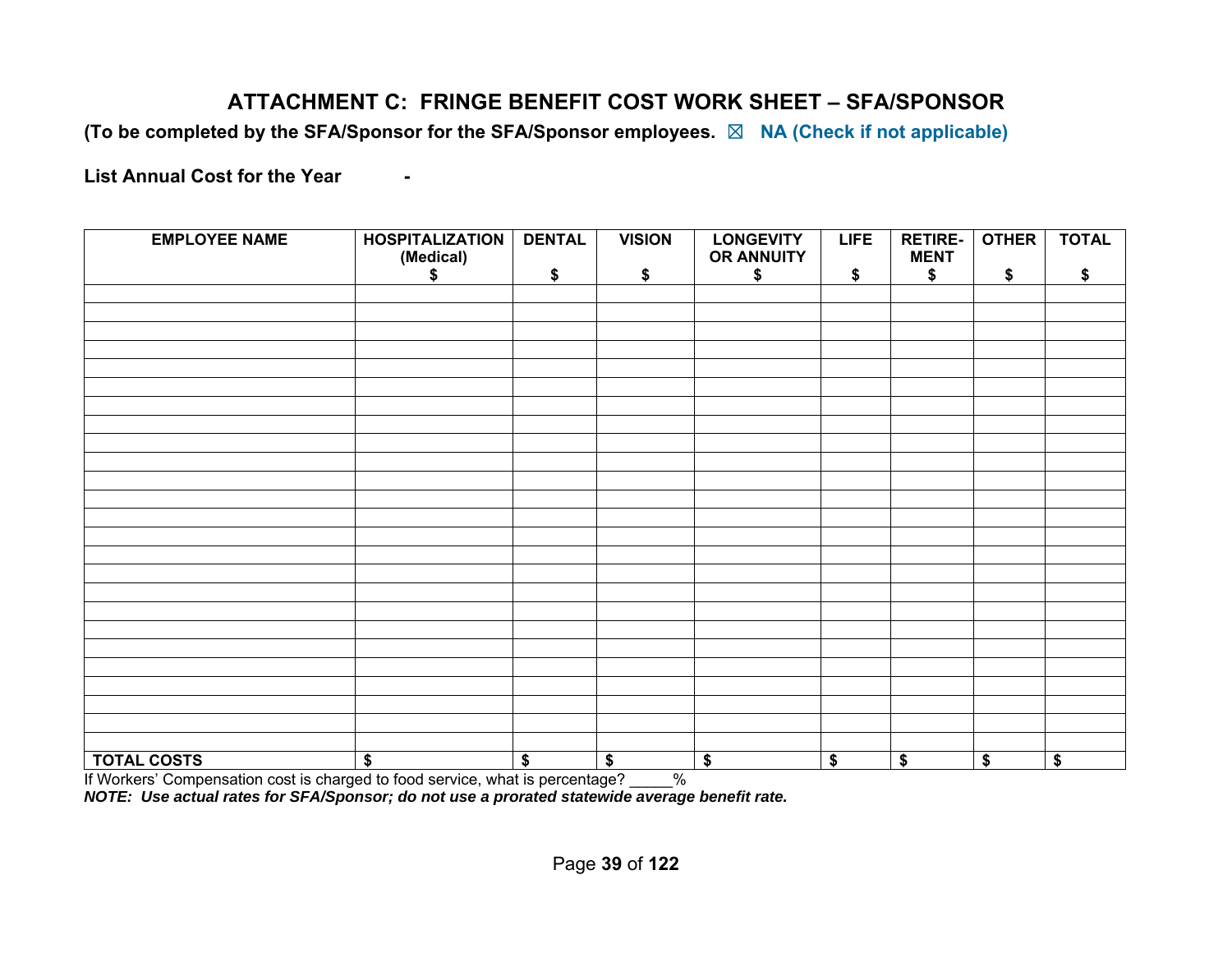# **ATTACHMENT D: FRINGE BENEFIT COST WORK SHEET - FSMC**

**(To be completed by the FSMC for the FSMC employees. List Annual Cost for the Year 2017 - 2018** 

| <b>EMPLOYEE NAME</b> | <b>HOSPITALIZATION</b><br>(Medical)<br>\$ | <b>DENTAL</b><br>\$ | <b>VISION</b><br>\$ | <b>LONGEVITY</b><br>OR ANNUITY<br>\$ | <b>LIFE</b><br>\$    | <b>RETIRE-</b><br><b>MENT</b><br>\$ | <b>OTHER</b><br>\$ | <b>TOTAL</b><br>\$ |
|----------------------|-------------------------------------------|---------------------|---------------------|--------------------------------------|----------------------|-------------------------------------|--------------------|--------------------|
|                      |                                           |                     |                     |                                      |                      |                                     |                    |                    |
|                      |                                           |                     |                     |                                      |                      |                                     |                    |                    |
|                      |                                           |                     |                     |                                      |                      |                                     |                    |                    |
|                      |                                           |                     |                     |                                      |                      |                                     |                    |                    |
|                      |                                           |                     |                     |                                      |                      |                                     |                    |                    |
|                      |                                           |                     |                     |                                      |                      |                                     |                    |                    |
|                      |                                           |                     |                     |                                      |                      |                                     |                    |                    |
|                      |                                           |                     |                     |                                      |                      |                                     |                    |                    |
|                      |                                           |                     |                     |                                      |                      |                                     |                    |                    |
|                      |                                           |                     |                     |                                      |                      |                                     |                    |                    |
|                      |                                           |                     |                     |                                      |                      |                                     |                    |                    |
|                      |                                           |                     |                     |                                      |                      |                                     |                    |                    |
|                      |                                           |                     |                     |                                      |                      |                                     |                    |                    |
|                      |                                           |                     |                     |                                      |                      |                                     |                    |                    |
|                      |                                           |                     |                     |                                      |                      |                                     |                    |                    |
|                      |                                           |                     |                     |                                      |                      |                                     |                    |                    |
|                      |                                           |                     |                     |                                      |                      |                                     |                    |                    |
|                      |                                           |                     |                     |                                      |                      |                                     |                    |                    |
|                      |                                           |                     |                     |                                      |                      |                                     |                    |                    |
|                      |                                           |                     |                     |                                      |                      |                                     |                    |                    |
|                      |                                           |                     |                     |                                      |                      |                                     |                    |                    |
|                      |                                           |                     |                     |                                      |                      |                                     |                    |                    |
|                      |                                           |                     |                     |                                      |                      |                                     |                    |                    |
|                      |                                           |                     |                     |                                      |                      |                                     |                    |                    |
|                      |                                           |                     |                     |                                      |                      |                                     |                    |                    |
| <b>TOTAL COSTS</b>   | $\overline{\bullet}$                      | \$                  | \$                  | \$                                   | $\overline{\bullet}$ | \$                                  | \$                 | \$                 |

If Workers' Compensation cost is charged to food service, what is percentage? \_\_\_\_\_% *NOTE: Use actual rates for FSMC; do not use a prorated statewide average benefit rate.*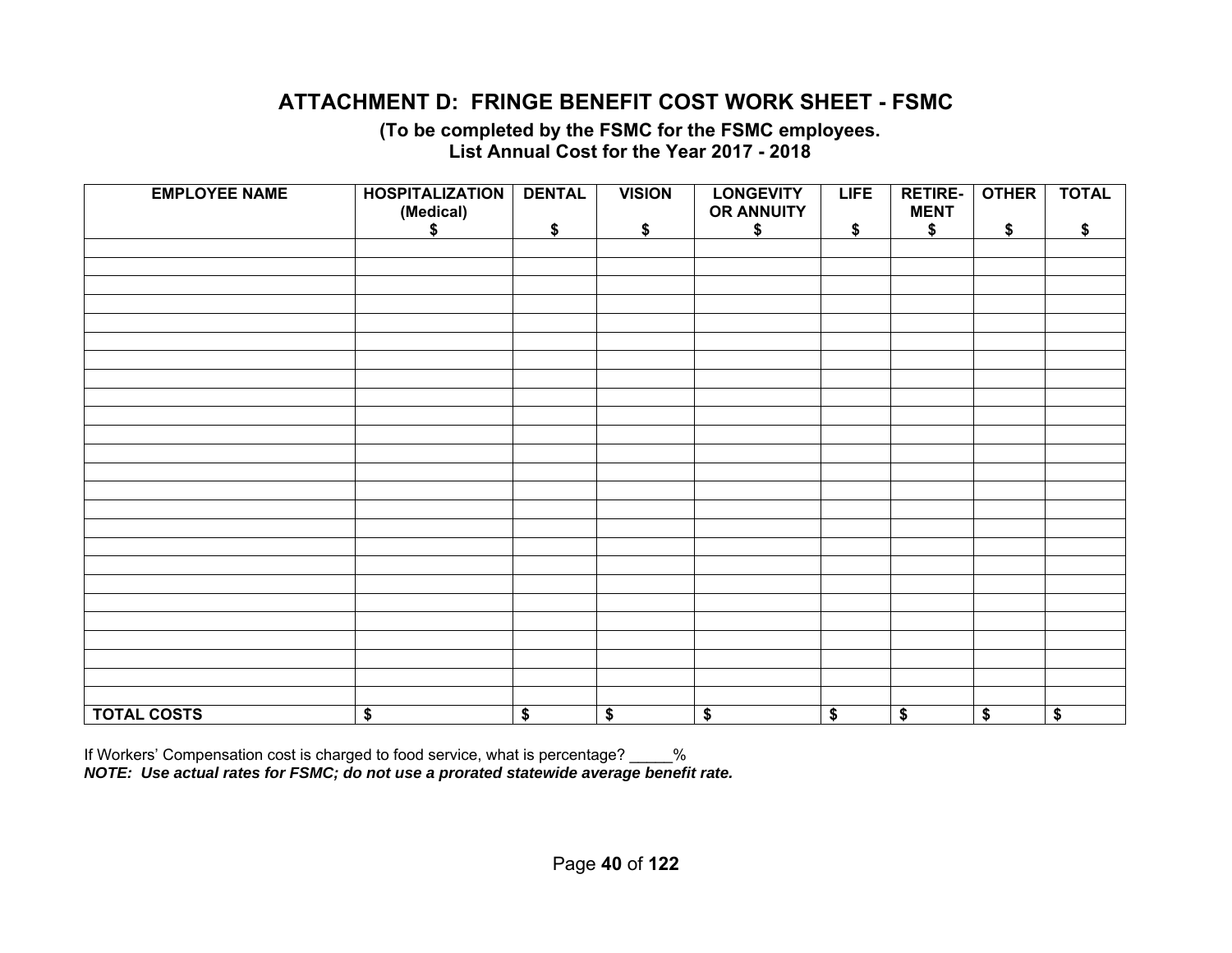# **ATTACHMENT E: SFA WORK SHEET ON LUNCH AVERAGE DAILY PARTICIPATION (ADP)**

| <b>SITE OR SCHOOL</b>                       | <b>ENROLL-</b><br><b>MENT</b> |                             |                 | PROJECTED REIMBURSABLE MEALS<br>Average Daily number of meals by category | <b>SELLING PRICE</b> |              | <b>CONTRACT MEALS</b>  |              | <b>ALL CASH SALES</b><br><b>EXCEPT REIMBURSABLE</b>                                                                                   |  |  |  |
|---------------------------------------------|-------------------------------|-----------------------------|-----------------|---------------------------------------------------------------------------|----------------------|--------------|------------------------|--------------|---------------------------------------------------------------------------------------------------------------------------------------|--|--|--|
|                                             |                               | <b>FULL</b><br><b>PRICE</b> | <b>FREE</b>     | <b>REDUCED</b><br><b>PRICE</b>                                            | <b>STUDENT</b>       | <b>ADULT</b> | # OF<br><b>LUNCHES</b> | <b>RATE</b>  | <b>LUNCHES</b><br>(I.E., MILK, ADULT,<br><b>EXTRA SALES,,</b><br><b>CATERING), VENDING/</b><br><b>CONCESSIONS</b><br>(IF APPLICABLE)* |  |  |  |
| <b>Arthur Ashe Charter</b><br>School        | 800                           | 0                           | 664             | $\mathbf 0$                                                               | 0                    | \$4.00       | $\mathbf 0$            | $\mathbf 0$  | \$0                                                                                                                                   |  |  |  |
| Samuel J Green Charter<br>School            | 500                           | $\mathbf 0$                 | 425             | $\mathbf 0$                                                               | $\mathbf 0$          | \$4.00       | $\mathbf 0$            | $\mathbf{0}$ | $\overline{50}$                                                                                                                       |  |  |  |
| Langston Hughes<br>Academy                  | 800                           | 0                           | 656             | $\mathbf 0$                                                               | $\mathbf 0$          | \$4.00       | $\mathbf 0$            | $\mathbf 0$  | \$0                                                                                                                                   |  |  |  |
| Live Oak Facility                           | 630                           | $\mathbf 0$                 | 515             | $\mathbf 0$                                                               | $\mathbf 0$          | \$4.00       | $\mathbf 0$            | $\mathbf 0$  | \$0                                                                                                                                   |  |  |  |
| Phillis Wheatley<br><b>Community School</b> | 790                           | $\mathbf{0}$                | 608             | $\mathbf 0$                                                               | $\mathbf 0$          | \$4.00       | 0                      | $\mathbf 0$  | $\overline{30}$                                                                                                                       |  |  |  |
| The NET Charter High<br>School              | 160                           | 0                           | $\overline{72}$ | $\mathbf 0$                                                               | $\mathbf 0$          | \$4.00       | $\mathbf 0$            | $\mathbf 0$  | \$0                                                                                                                                   |  |  |  |
| The NET: Gentilly                           | 160                           | $\mathbf{0}$                | 72              | $\mathbf 0$                                                               | $\mathbf 0$          | \$4.00       | $\mathbf 0$            | $\mathbf 0$  | \$0                                                                                                                                   |  |  |  |
|                                             |                               |                             |                 |                                                                           |                      |              |                        |              | \$                                                                                                                                    |  |  |  |
|                                             |                               |                             |                 |                                                                           |                      |              |                        |              | \$                                                                                                                                    |  |  |  |
|                                             |                               |                             |                 |                                                                           |                      |              |                        |              | \$                                                                                                                                    |  |  |  |
|                                             |                               |                             |                 |                                                                           |                      |              |                        |              | \$                                                                                                                                    |  |  |  |
|                                             |                               |                             |                 |                                                                           |                      |              |                        |              | \$                                                                                                                                    |  |  |  |
|                                             |                               |                             |                 |                                                                           |                      |              |                        |              | \$                                                                                                                                    |  |  |  |
|                                             |                               |                             |                 |                                                                           |                      |              |                        |              | \$                                                                                                                                    |  |  |  |
|                                             |                               |                             |                 |                                                                           |                      |              |                        |              | \$                                                                                                                                    |  |  |  |
|                                             |                               |                             |                 |                                                                           |                      |              |                        |              | \$<br>\$                                                                                                                              |  |  |  |
|                                             |                               |                             |                 |                                                                           |                      |              |                        |              | \$                                                                                                                                    |  |  |  |
| <b>TOTAL</b>                                | 3840                          | 0                           | 3012            | $\mathbf 0$                                                               | $\mathbf 0$          |              | $\mathbf 0$            | $\mathbf{0}$ | \$0                                                                                                                                   |  |  |  |

#### **LUNCH PROGRAM (To be completed by SFA)**

\*Do not include Special Functions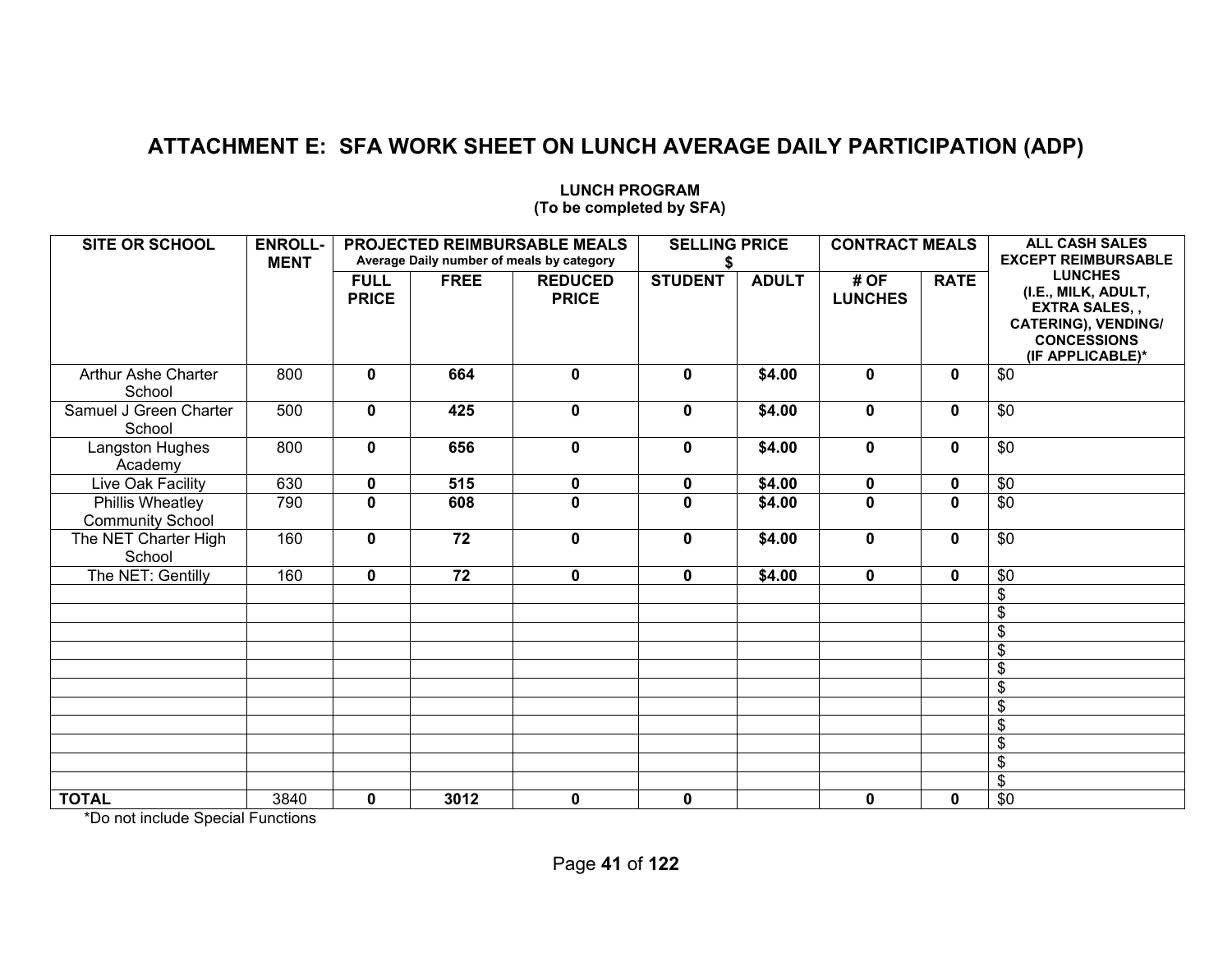# **ATTACHMENT F: SFA WORK SHEET ON BREAKFAST AVERAGE DAILY PARTICIPATION (ADP)**

| <b>SITE OR SCHOOL</b>                       | <b>ENROLL-</b><br><b>MENT</b> |                             |                 | PROJECTED REIMBURSABLE MEALS<br>Average Daily number of meals by category | <b>SELLING PRICE</b><br>S |              | <b>CONTRACT MEALS</b>                |              | <b>ALL CASH SALES</b><br><b>EXCEPT REIMBURSABLE</b>                                                                                                 |  |  |
|---------------------------------------------|-------------------------------|-----------------------------|-----------------|---------------------------------------------------------------------------|---------------------------|--------------|--------------------------------------|--------------|-----------------------------------------------------------------------------------------------------------------------------------------------------|--|--|
|                                             |                               | <b>FULL</b><br><b>PRICE</b> | <b>FREE</b>     | <b>REDUCED</b><br><b>PRICE</b>                                            | <b>STUDENT</b>            | <b>ADULT</b> | #OF<br><b>BREAK-</b><br><b>FASTS</b> | <b>RATE</b>  | <b>BREAKFASTS</b><br>(I.E., MILK, ADULT,<br><b>EXTRA SALES,</b><br><b>CATERING), VENDING/</b><br><b>CONCESSIONS</b><br>(IF APPLICABLE) <sup>1</sup> |  |  |
| Arthur Ashe Charter<br>School               | 800                           | $\mathbf 0$                 | 648             | $\mathbf 0$                                                               | $\mathbf 0$               | \$4.00       | $\mathbf 0$                          | $\mathbf 0$  | \$0                                                                                                                                                 |  |  |
| Samuel J Green Charter<br>School            | 500                           | $\mathbf 0$                 | 320             | $\mathbf 0$                                                               | $\mathbf 0$               | \$4.00       | $\mathbf 0$                          | $\mathbf 0$  | \$0                                                                                                                                                 |  |  |
| Langston Hughes<br>Academy                  | 800                           | $\mathbf 0$                 | 584             | $\mathbf 0$                                                               | $\mathbf 0$               | \$4.00       | $\mathbf 0$                          | $\mathbf 0$  | \$0                                                                                                                                                 |  |  |
| Live Oak Facility                           | 630                           | $\mathbf 0$                 | 461             | $\mathbf 0$                                                               | $\mathbf 0$               | \$4.00       | $\mathbf 0$                          | $\mathbf 0$  | \$0                                                                                                                                                 |  |  |
| Phillis Wheatley<br><b>Community School</b> | 790                           | $\mathbf 0$                 | 593             | $\mathbf 0$                                                               | $\bf{0}$                  | \$4.00       | 0                                    | $\mathbf{0}$ | \$0                                                                                                                                                 |  |  |
| The NET Charter High<br>School              | 160                           | $\mathbf 0$                 | $\overline{53}$ | $\mathbf 0$                                                               | $\mathbf 0$               | \$4.00       | $\mathbf 0$                          | $\mathbf 0$  | $\overline{50}$                                                                                                                                     |  |  |
| The NET: Gentilly                           | 160                           | $\pmb{0}$                   | 53              | $\mathbf 0$                                                               | $\mathbf 0$               | \$4.00       | $\mathbf 0$                          | $\mathbf 0$  | \$0                                                                                                                                                 |  |  |
|                                             |                               |                             |                 |                                                                           |                           |              |                                      |              | \$                                                                                                                                                  |  |  |
|                                             |                               |                             |                 |                                                                           |                           |              |                                      |              | \$                                                                                                                                                  |  |  |
|                                             |                               |                             |                 |                                                                           |                           |              |                                      |              | \$                                                                                                                                                  |  |  |
|                                             |                               |                             |                 |                                                                           |                           |              |                                      |              | \$                                                                                                                                                  |  |  |
|                                             |                               |                             |                 |                                                                           |                           |              |                                      |              | \$                                                                                                                                                  |  |  |
|                                             |                               |                             |                 |                                                                           |                           |              |                                      |              | \$                                                                                                                                                  |  |  |
|                                             |                               |                             |                 |                                                                           |                           |              |                                      |              | \$                                                                                                                                                  |  |  |
|                                             |                               |                             |                 |                                                                           |                           |              |                                      |              | \$                                                                                                                                                  |  |  |
|                                             |                               |                             |                 |                                                                           |                           |              |                                      |              | \$                                                                                                                                                  |  |  |
|                                             |                               |                             |                 |                                                                           |                           |              |                                      |              | \$                                                                                                                                                  |  |  |
|                                             |                               |                             |                 |                                                                           |                           |              |                                      |              | \$                                                                                                                                                  |  |  |
|                                             |                               |                             |                 |                                                                           |                           |              |                                      |              | \$                                                                                                                                                  |  |  |
|                                             |                               |                             |                 |                                                                           |                           |              |                                      |              | \$                                                                                                                                                  |  |  |
| <b>TOTAL</b>                                | 3840                          | $\mathbf 0$                 | 2712            | $\mathbf 0$                                                               | $\mathbf 0$               |              | $\mathbf 0$                          | $\mathbf 0$  | $\overline{50}$                                                                                                                                     |  |  |

## **BREAKFAST PROGRAM**

**(To be completed by SFA)** 

<sup>1</sup> Do not include Special Functions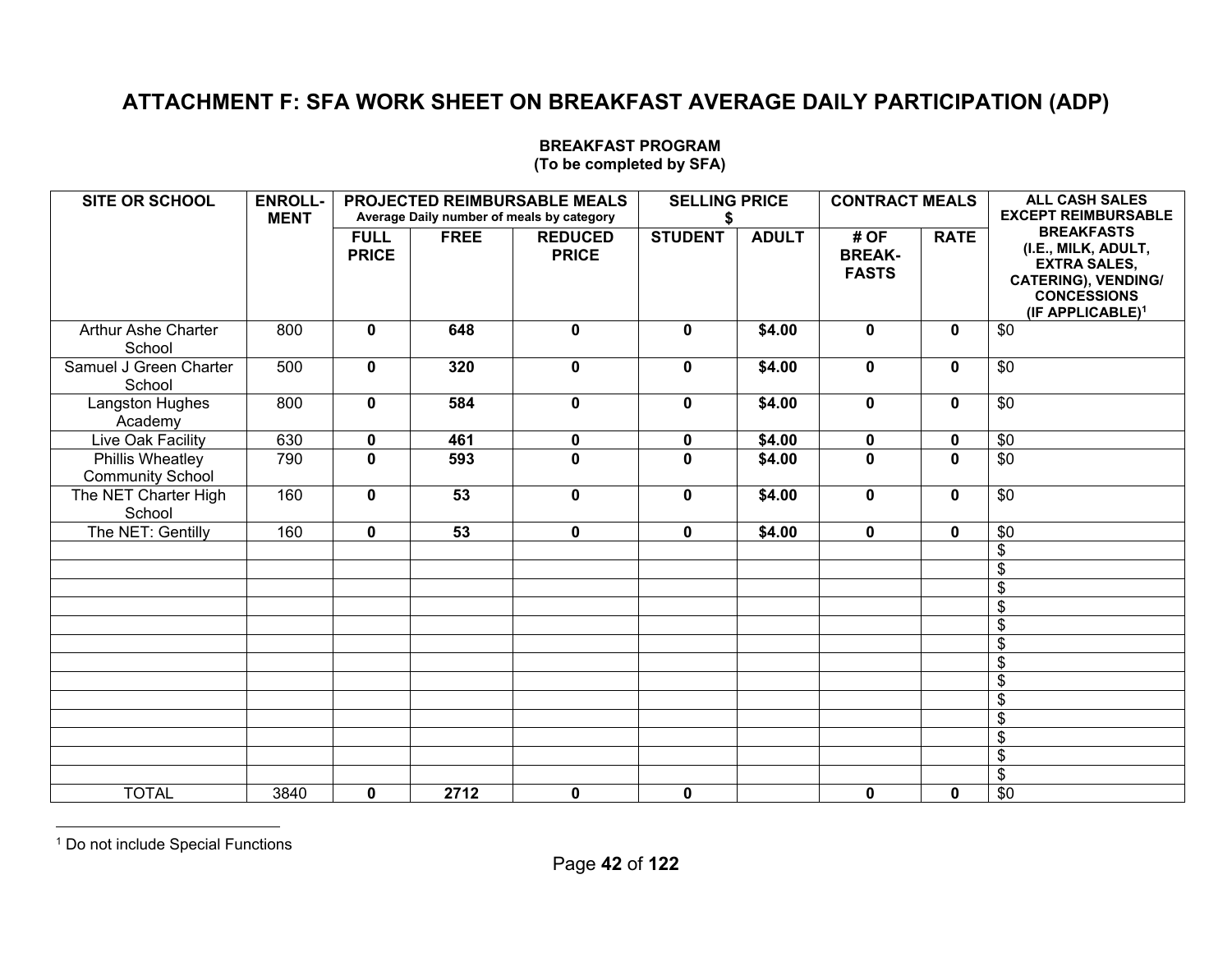# **ATTACHMENT G: SFA WORK SHEET ON SNACK AVERAGE DAILY PARTICIPATION (ADP)**

 **AFTER SCHOOL SNACK PROGRAM** ☐ **NA (Check if not applicable)**

**(To be completed by SFA)** 

| <b>SITE OR SCHOOL</b>                       | <b>ENROLL-</b><br><b>MENT</b> |                             |             | PROJECTED REIMBURSABLE MEALS<br>Average Daily number of meals by category | <b>SELLING PRICE</b>    |              | <b>CONTRACT MEALS</b>   |              | <b>ALL CASH SALES</b><br><b>EXCEPT REIMBURSABLE</b>                                                                                             |  |  |
|---------------------------------------------|-------------------------------|-----------------------------|-------------|---------------------------------------------------------------------------|-------------------------|--------------|-------------------------|--------------|-------------------------------------------------------------------------------------------------------------------------------------------------|--|--|
|                                             |                               | <b>FULL</b><br><b>PRICE</b> | <b>FREE</b> | <b>REDUCED</b><br><b>PRICE</b>                                            | <b>STUDENT</b>          | <b>ADULT</b> | # OF<br><b>SNACKS</b>   | <b>RATE</b>  | <b>SNACKS</b><br>(I.E., MILK, ADULT,<br><b>EXTRA SALES,</b><br><b>CATERING), VENDING/</b><br><b>CONCESSIONS</b><br>(IF APPLICABLE) <sup>1</sup> |  |  |
| Arthur Ashe Charter<br>School               | 800                           | 0                           | 744         | $\mathbf 0$                                                               | 0                       | \$1.00       | $\mathbf 0$             | 0            | \$0                                                                                                                                             |  |  |
| Samuel J Green Charter<br>School            | 500                           | 0                           | 125         | $\bf{0}$                                                                  | 0                       | \$1.00       | $\mathbf{0}$            | $\mathbf{0}$ | \$0                                                                                                                                             |  |  |
| Langston Hughes<br>Academy                  | 800                           | 0                           | 640         | $\mathbf 0$                                                               | 0                       | \$1.00       | $\mathbf 0$             | $\mathbf{0}$ | \$0                                                                                                                                             |  |  |
| Live Oak Facility                           | 630                           | 0                           | 450         | 0                                                                         | 0                       | \$1.00       | 0                       | 0            | \$0                                                                                                                                             |  |  |
| Phillis Wheatley<br><b>Community School</b> | 790                           | $\overline{\mathbf{0}}$     | 695         | $\mathbf{0}$                                                              | $\overline{\mathbf{0}}$ | \$1.00       | $\overline{\mathbf{0}}$ | $\mathbf{0}$ | $\overline{50}$                                                                                                                                 |  |  |
| The NET Charter High<br>School              | 160                           | 0                           | 27          | $\mathbf{0}$                                                              | $\mathbf 0$             | \$1.00       | $\mathbf 0$             | $\mathbf 0$  | \$0                                                                                                                                             |  |  |
| The NET: Gentilly                           | 160                           | $\mathbf 0$                 | 27          | $\mathbf 0$                                                               | 0                       | \$1.00       | $\mathbf 0$             | $\mathbf 0$  | \$0                                                                                                                                             |  |  |
|                                             |                               |                             |             |                                                                           |                         |              |                         |              | \$                                                                                                                                              |  |  |
|                                             |                               |                             |             |                                                                           |                         |              |                         |              |                                                                                                                                                 |  |  |
|                                             |                               |                             |             |                                                                           |                         |              |                         |              | \$                                                                                                                                              |  |  |
|                                             |                               |                             |             |                                                                           |                         |              |                         |              | \$                                                                                                                                              |  |  |
|                                             |                               |                             |             |                                                                           |                         |              |                         |              | \$                                                                                                                                              |  |  |
|                                             |                               |                             |             |                                                                           |                         |              |                         |              | \$                                                                                                                                              |  |  |
|                                             |                               |                             |             |                                                                           |                         |              |                         |              | \$                                                                                                                                              |  |  |
|                                             |                               |                             |             |                                                                           |                         |              |                         |              | \$                                                                                                                                              |  |  |
|                                             |                               |                             |             |                                                                           |                         |              |                         |              | \$                                                                                                                                              |  |  |
|                                             |                               |                             |             |                                                                           |                         |              |                         |              | \$                                                                                                                                              |  |  |

<sup>&</sup>lt;sup>1</sup> Do not include Special Functions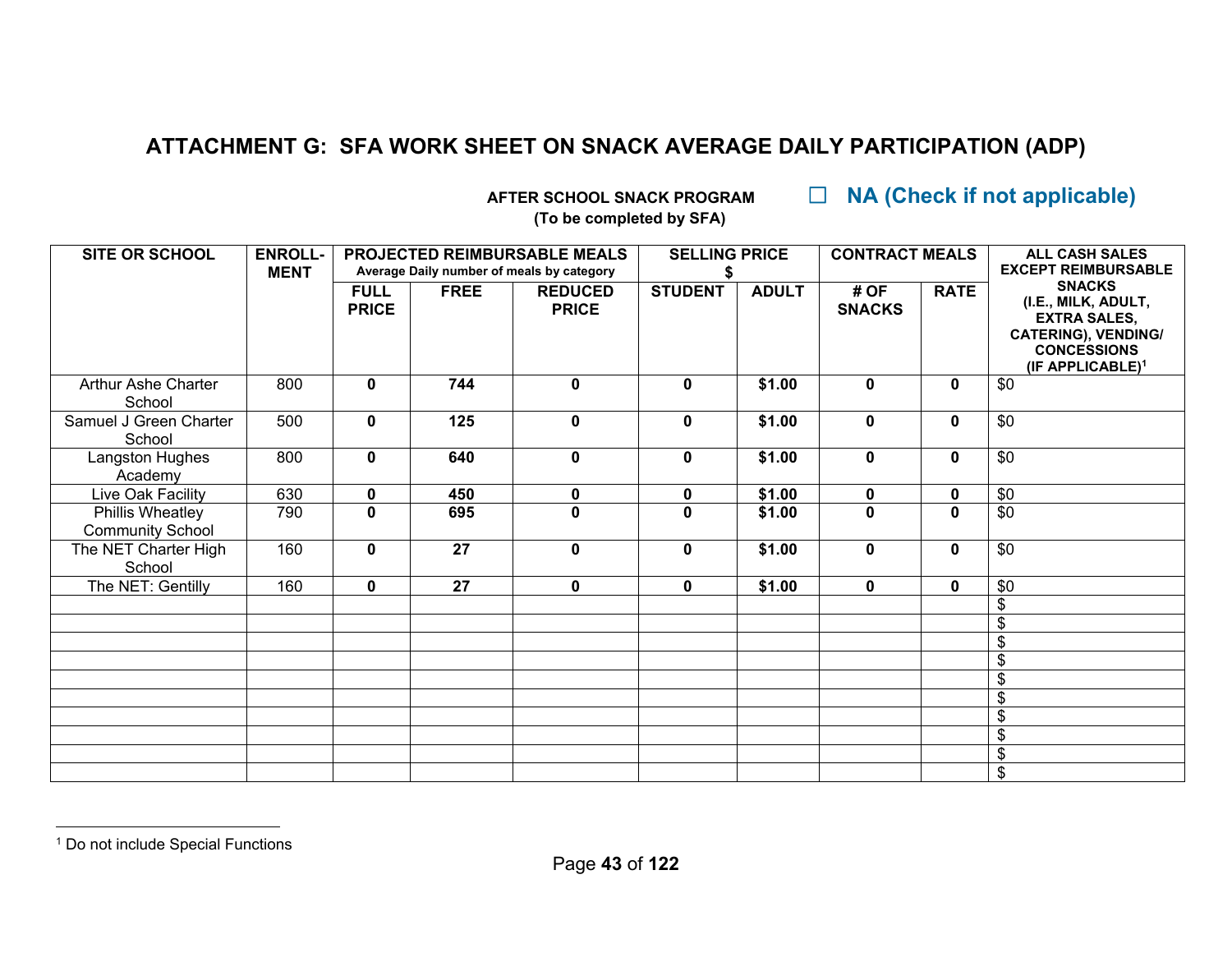# **ATTACHMENT H: SFA/SPONSOR WORK SHEET ON SFSP AVERAGE DAILY PARTICIPATION (ADP)**

**(Total number of meals by category served in the previous summer divided by the total operating days for the summer) Projected Average Number of Meals by Category** 

 **SUMMER FOOD SERVICE PROGRAM** ☐ **NA (Check if not applicable)**

| <b>SITE OR SCHOOL</b>                       | <b>REIMBURSABLE</b><br><b>BREAKFASTS</b> | <b>REIMBURSABLE</b><br><b>LUNCHES</b> | <b>REIMBURSABLE</b><br><b>SNACKS</b> | <b>REIMBURSABLE</b><br><b>SUPPERS</b> |
|---------------------------------------------|------------------------------------------|---------------------------------------|--------------------------------------|---------------------------------------|
| Arthur Ashe Charter School                  | 90                                       | 90                                    |                                      |                                       |
| Samuel J Green Charter<br>School            | 200                                      | 200                                   |                                      |                                       |
| Langston Hughes Academy                     | 200                                      | 200                                   |                                      |                                       |
| Live Oak Facility                           | 200                                      | 200                                   |                                      |                                       |
| <b>Phillis Wheatley Community</b><br>School | 200                                      | 200                                   |                                      |                                       |
|                                             |                                          |                                       |                                      |                                       |
|                                             |                                          |                                       |                                      |                                       |
|                                             |                                          |                                       |                                      |                                       |
|                                             |                                          |                                       |                                      |                                       |
|                                             |                                          |                                       |                                      |                                       |
|                                             |                                          |                                       |                                      |                                       |
|                                             |                                          |                                       |                                      |                                       |
|                                             |                                          |                                       |                                      |                                       |
|                                             |                                          |                                       |                                      |                                       |
|                                             |                                          |                                       |                                      |                                       |
|                                             |                                          |                                       |                                      |                                       |
|                                             |                                          |                                       |                                      |                                       |
|                                             |                                          |                                       |                                      |                                       |
|                                             |                                          |                                       |                                      |                                       |
|                                             |                                          |                                       |                                      |                                       |
|                                             |                                          |                                       |                                      |                                       |
|                                             |                                          |                                       |                                      |                                       |
| <b>TOTALS</b>                               | 890                                      | 890                                   |                                      |                                       |

**(To be completed by the SFA/SPONSOR)**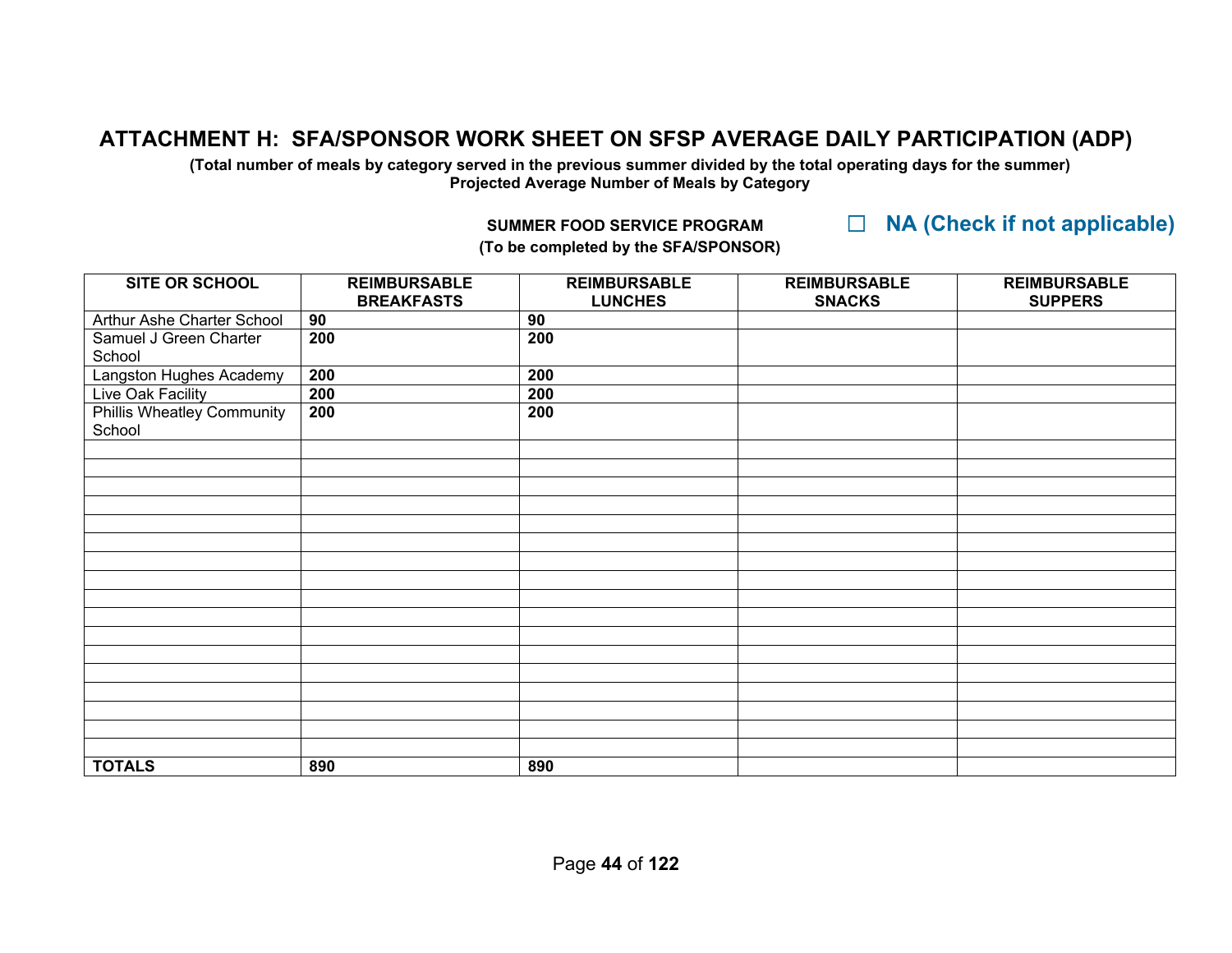## **ATTACHMENT I: SFA/SPONSOR WORKSHEET-CACFP AVERAGE DAILY PARTICIPATION (ADP)**

**(Total number of meals by category served in the previous summer divided by the total operating days) Projected Average Number of Meals by Category** 

 **CACFP PROGRAM** ☐ **NA (Check if not applicable)**

**(To be completed by the SFA/SPONSOR)** 

| <b>SITE OR SCHOOL</b>                    | <b>REIMBURSABLE SNACKS</b> | <b>REIMBURSABLE SUPPERS</b> |
|------------------------------------------|----------------------------|-----------------------------|
| Arthur Ashe Charter School               | $\bf{0}$                   | 744                         |
| Samuel J Green Charter School            | $\pmb{0}$                  | 125                         |
| Langston Hughes Academy                  | $\mathbf 0$                | 640                         |
| Live Oak Facility                        | $\mathbf 0$                | 450                         |
| <b>Phillis Wheatley Community School</b> | $\pmb{0}$                  | 695                         |
| The NET Charter High School              | $\mathbf 0$                | 27                          |
| The NET: Gentilly                        | $\pmb{0}$                  | $\overline{27}$             |
|                                          |                            |                             |
|                                          |                            |                             |
|                                          |                            |                             |
|                                          |                            |                             |
|                                          |                            |                             |
|                                          |                            |                             |
|                                          |                            |                             |
|                                          |                            |                             |
|                                          |                            |                             |
|                                          |                            |                             |
|                                          |                            |                             |
|                                          |                            |                             |
|                                          |                            |                             |
|                                          |                            |                             |
|                                          |                            |                             |
|                                          |                            |                             |
|                                          |                            |                             |
|                                          |                            |                             |
|                                          |                            |                             |
| <b>TOTALS</b>                            | $\pmb{0}$                  | 2708                        |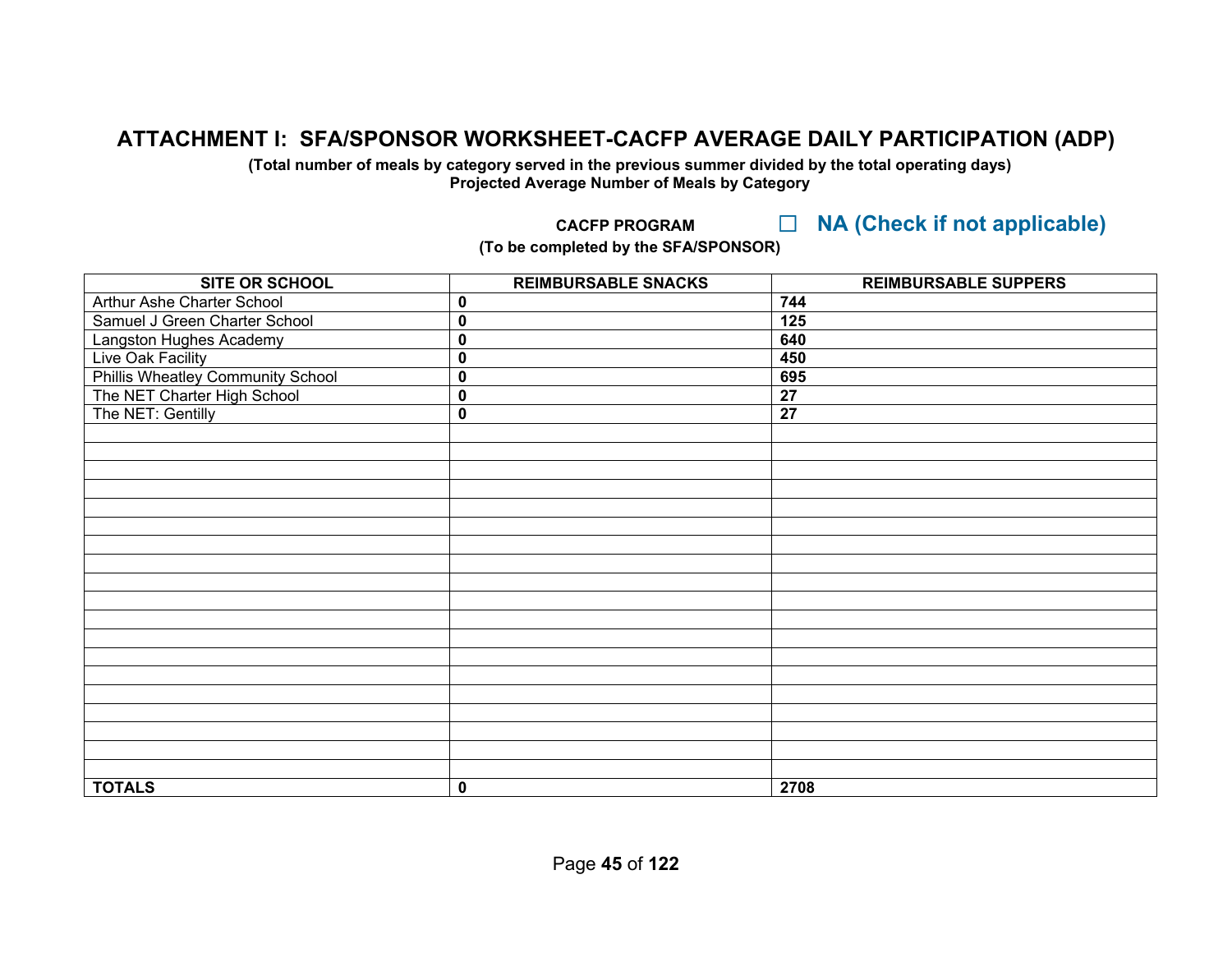# **ATTACHMENT J: SFA/SPONSOR SITE/BUILDING LISTING – GENERAL DATA**

| <b>SITE OR SCHOOL</b>             | <b>ADDRESS</b>               | <b>GRADE</b>        | <b>SELF-PREP,</b> | <b>NO OF</b>            | <b>BEGINNING AND ENDING TIMES</b> | NO. OF              |              |                |
|-----------------------------------|------------------------------|---------------------|-------------------|-------------------------|-----------------------------------|---------------------|--------------|----------------|
|                                   |                              | LEVELS <sup>1</sup> | <b>SATELLITE,</b> | <b>SERVING</b>          |                                   | <b>OF</b>           |              | <b>SERVING</b> |
|                                   |                              |                     | ETC <sup>2</sup>  | <b>PERIODS</b>          |                                   | <b>MEAL SERVICE</b> |              | <b>DAYS</b>    |
|                                   |                              |                     |                   | (LUNCH)                 |                                   |                     |              |                |
|                                   |                              |                     |                   |                         | <b>BREAKFAST</b>                  | <b>LUNCH</b>        | <b>SNACK</b> |                |
| Arthur Ashe Charter School        | 1456 Gardena Dr. New         | $K-8$               | Self-Prep         | 4                       | $8:30 - 8:50$                     | $11:55 -$           | $4:10 -$     | 180            |
|                                   | Orleans, LA 70112            |                     |                   |                         |                                   | 1:40                | 4:20         |                |
| Samuel J Green Charter            | 2319 Valence St. New Orleans | $PK-8$              | Self-Prep         | 4                       | $7:15 - 7:40$                     | $10:45 -$           | $3:15 -$     | 180            |
| School                            | <b>LA 70116</b>              |                     |                   |                         |                                   | 12:50               | 3:30         |                |
| Langston Hughes Academy           | 3519 Trafalgar St. New       | $PK-8$              | <b>Self-Prep</b>  | 5                       | $7:15 - 7:30$                     | $10:25 -$           | $2:55 -$     | 180            |
|                                   | Orleans, LA 70115            |                     |                   |                         |                                   | 12:45               | 3:05         |                |
| Live Oak Facility                 | 3128 Constance St. New       | $PK-8$              | Self-Prep         | 5                       | $7:15 - 7:30$                     | $10:25 -$           | $2:55 -$     | 180            |
|                                   | Orleans, LA 70115            |                     |                   |                         |                                   | 12:30               | 3:05         |                |
| <b>Phillis Wheatley Community</b> | 2300 Dumaine St. New         | $PK-8$              | <b>Self Prep</b>  | 5                       | $8:30 - 8:50$                     | $10:30 -$           | $4:10 -$     | 180            |
| School                            | Orleans, LA 70119            |                     |                   |                         |                                   | 1:05                | 4:20         |                |
| The NET Charter High              | 1614 Oretha Castle Haley     | $9-12$              | <b>Satellite</b>  | $\overline{\mathbf{2}}$ | $8:00 - 9:00$                     | $1:00 -$            | $4:30 -$     | 200            |
| School                            | Blvd, New Olreans, LA 70113  |                     |                   |                         |                                   | 2:00                | 5:30         |                |
| The NET: Gentilly                 | 6601 Franklin Ave. New       | $9-12$              | <b>Satellite</b>  | $\mathbf{2}$            | $8:00 - 9:00$                     | $1:00 -$            | $4:30 -$     | 200            |
|                                   | Orleans, LA 70119            |                     |                   |                         |                                   | 2:00                | 5:30         |                |
|                                   |                              |                     |                   |                         |                                   |                     |              |                |
|                                   |                              |                     |                   |                         |                                   |                     |              |                |
|                                   |                              |                     |                   |                         |                                   |                     |              |                |
|                                   |                              |                     |                   |                         |                                   |                     |              |                |
|                                   |                              |                     |                   |                         |                                   |                     |              |                |
|                                   |                              |                     |                   |                         |                                   |                     |              |                |
|                                   |                              |                     |                   |                         |                                   |                     |              |                |
|                                   |                              |                     |                   |                         |                                   |                     |              |                |
|                                   |                              |                     |                   |                         |                                   |                     |              |                |
|                                   |                              |                     |                   |                         |                                   |                     |              |                |
|                                   |                              |                     |                   |                         |                                   |                     |              |                |
|                                   |                              |                     |                   |                         |                                   |                     |              |                |
|                                   |                              |                     |                   |                         |                                   |                     |              |                |
|                                   |                              |                     |                   |                         |                                   |                     |              |                |

**(To be completed by the SFA/Sponsor)** 

<sup>&</sup>lt;sup>1</sup> List grade groups that have access to meal service.

<sup>&</sup>lt;sup>2</sup> Indicate if site or school prepares meals on site or if meals are satellited in bulk or pre-plated.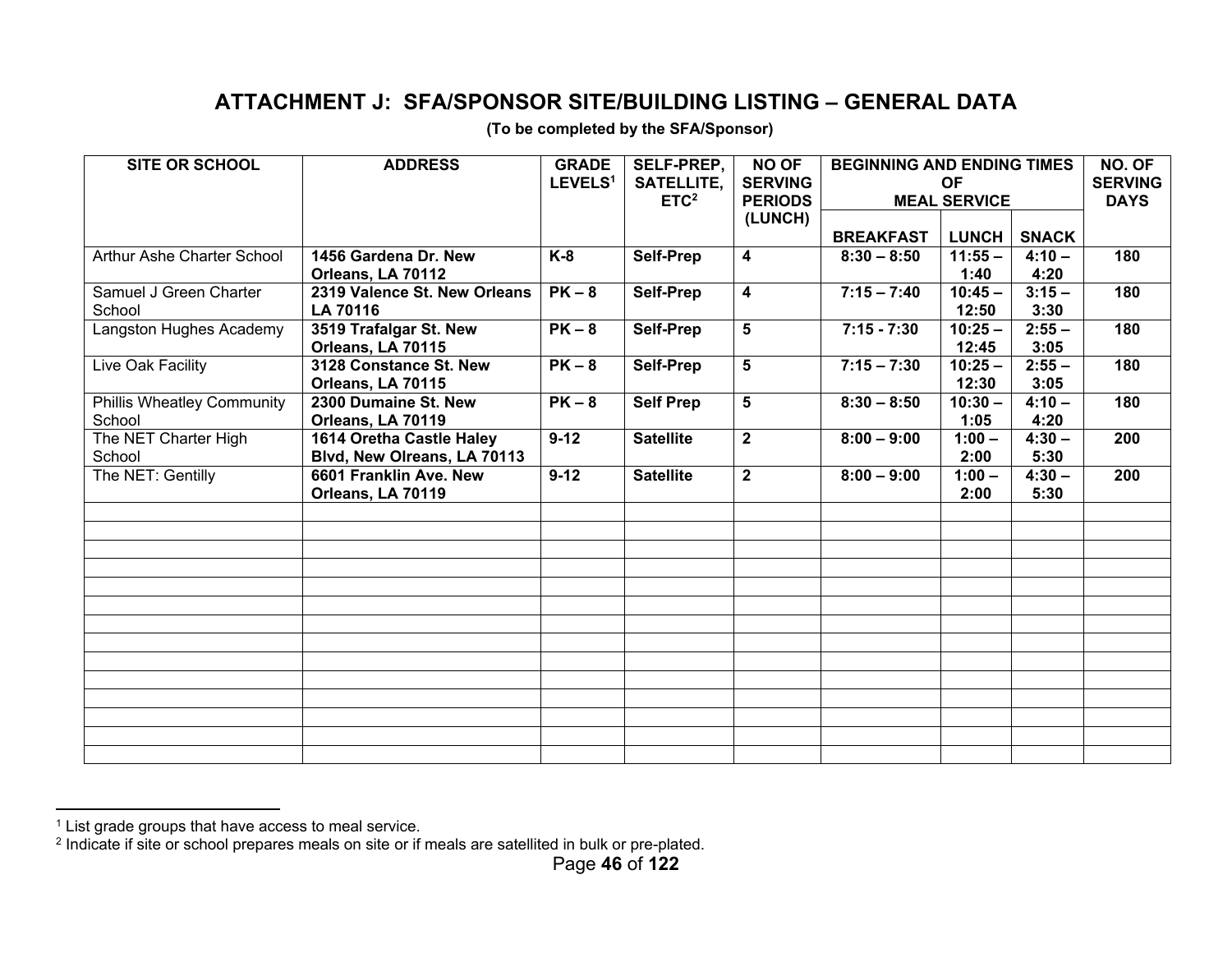# **ATTACHMENT K: SFA/SPONSOR SITE/BUILDING LISTING – SERVICES TO BE PROVIDED**

| SITE OR SCHOOL<br>Page 1                    |             | <b>BREAKFAST</b>                              |                              |                                      |                              |             |                                               | <b>LUNCH</b>                 |                                      |                              | <b>SNACK</b> | <b>SFSP</b> | <b>CACFP</b>      | <b>CACFP</b>            | <b>VEND</b> | <b>CONCE</b>  | <b>CATER</b> |
|---------------------------------------------|-------------|-----------------------------------------------|------------------------------|--------------------------------------|------------------------------|-------------|-----------------------------------------------|------------------------------|--------------------------------------|------------------------------|--------------|-------------|-------------------|-------------------------|-------------|---------------|--------------|
|                                             | <b>MEAL</b> | <b>OFFER</b><br><b>VERSUS</b><br><b>SERVE</b> | <b>EXTRA</b><br><b>SALES</b> | CON-<br><b>TRACT</b><br><b>MEALS</b> | <b>ADULT</b><br><b>MEALS</b> | <b>MEAL</b> | <b>OFFER</b><br><b>VERSUS</b><br><b>SERVE</b> | <b>EXTRA</b><br><b>SALES</b> | CON-<br><b>TRACT</b><br><b>MEALS</b> | <b>ADULT</b><br><b>MEALS</b> |              |             | At-Risk<br>Supper | At-Risk<br>Snack        | <b>ING</b>  | <b>SSIONS</b> |              |
| Arthur Ashe Charter<br>School               | x           | x                                             | X                            | X                                    | X                            | X           | X                                             | x                            | x                                    | X                            | X            | X           | X                 | x                       | X           |               | X            |
| Samuel J Green<br><b>Charter School</b>     | X           | X                                             | X                            | ×                                    | X                            | x           | X                                             | X                            | x                                    | X                            | X            | X           | X                 | X                       | X           |               | X            |
| Langston Hughes<br>Academy                  | X           | X                                             | X                            | X                                    | X                            | X           | X                                             | X                            | X                                    | X                            | X            | X           | X                 | X                       | X           |               | X            |
| Live Oak Facility                           | x           | X                                             | X                            | X                                    | x                            | x           | X                                             | X                            | X                                    | x                            | x            | x           | X                 | X                       | X           |               | X            |
| Phillis Wheatley<br><b>Community School</b> | x           | X                                             | x                            | x                                    | X                            | X           | X                                             | X                            | x                                    | X                            | X            | X           | X                 | X                       | X           |               | X            |
| The NET Charter High<br>School              | X           | X                                             | X                            | X                                    | X                            | X           | X                                             | X                            | x                                    | X                            | X            | X           | X                 | x                       | X           |               | X            |
| The NET: Gentilly                           | X           | X                                             | X                            | X                                    | X                            | X           | X                                             | X                            | x                                    | X                            | X            | X           | X                 | $\overline{\mathbf{x}}$ | X           |               | X            |
|                                             |             |                                               |                              |                                      |                              |             |                                               |                              |                                      |                              |              |             |                   |                         |             |               |              |
|                                             |             |                                               |                              |                                      |                              |             |                                               |                              |                                      |                              |              |             |                   |                         |             |               |              |
|                                             |             |                                               |                              |                                      |                              |             |                                               |                              |                                      |                              |              |             |                   |                         |             |               |              |
|                                             |             |                                               |                              |                                      |                              |             |                                               |                              |                                      |                              |              |             |                   |                         |             |               |              |
|                                             |             |                                               |                              |                                      |                              |             |                                               |                              |                                      |                              |              |             |                   |                         |             |               |              |

#### **(To be completed by the SFA/Sponsor)**

<sup>1</sup> A reimbursable meal is to be offered that meets the standard established with the menus included as part of this proposal.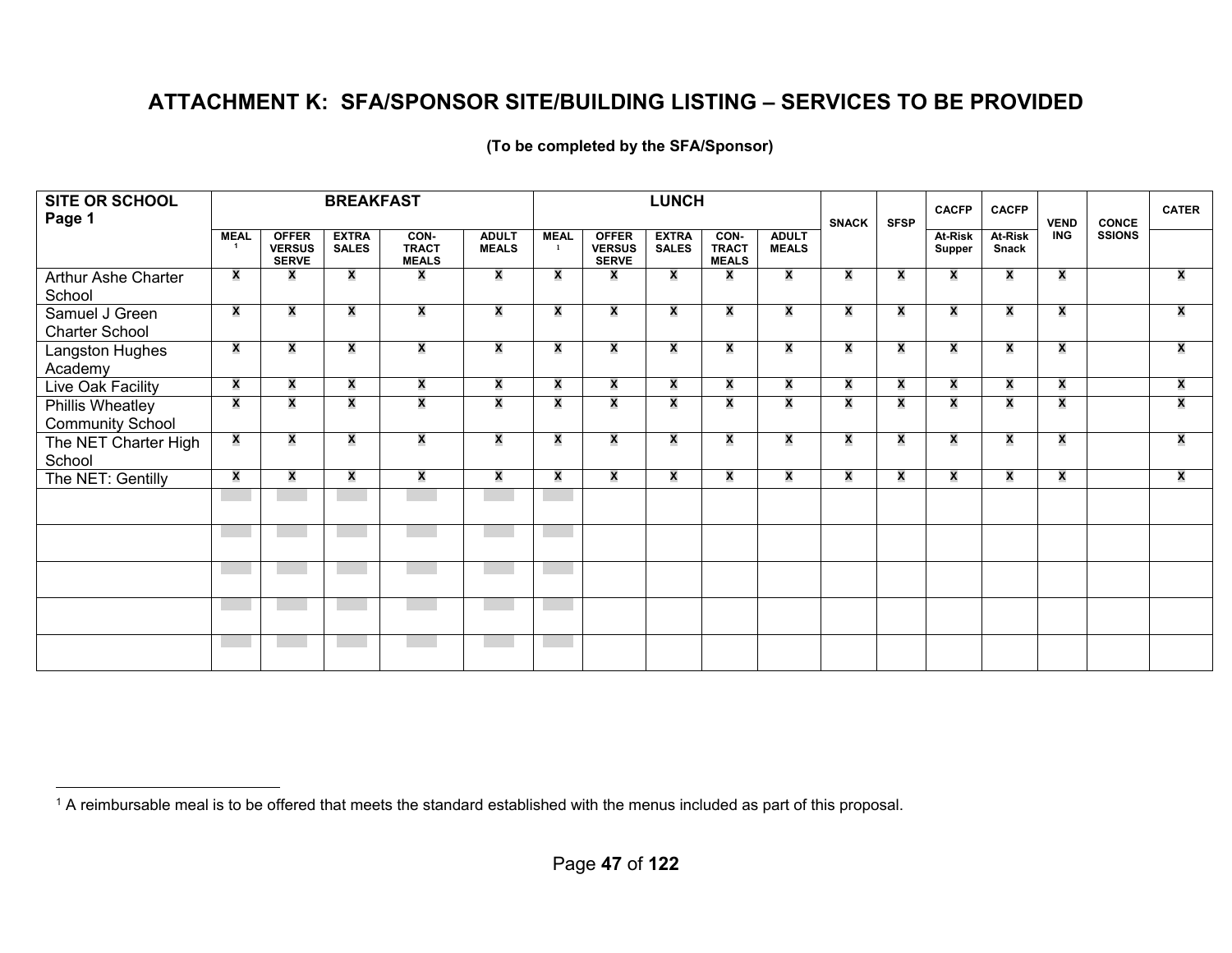## ATTACHMENT K: SFA/SPONSOR SITE/BUILDING LISTING – SERVICES TO BE PROVIDED

# **(To be completed by the SFA/Sponsor)**

| SITE OR SCHOOL<br>Page 3 | <b>BREAKFAST</b> |                                 |                       |                                       |                        |                             |                                 | <b>LUNCH</b>          |                                      |                              | <b>SNACK</b> | <b>SFSP</b> | <b>CACFP</b>      | <b>CACFP</b>            | <b>VEND</b> | <b>CONCE</b><br>SSIONS | <b>CATER</b> |
|--------------------------|------------------|---------------------------------|-----------------------|---------------------------------------|------------------------|-----------------------------|---------------------------------|-----------------------|--------------------------------------|------------------------------|--------------|-------------|-------------------|-------------------------|-------------|------------------------|--------------|
|                          | <b>MEAL</b>      | OFFER<br>VERSUS<br><b>SERVE</b> | <b>EXTRA</b><br>SALES | <b>CON-<br/>TRACT</b><br><b>MEALS</b> | <b>ADULT<br/>MEALS</b> | <b>MEAL</b><br>$\mathbf{1}$ | OFFER<br>VERSUS<br><b>SERVE</b> | <b>EXTRA</b><br>SALES | CON-<br><b>TRACT</b><br><b>MEALS</b> | <b>ADULT</b><br><b>MEALS</b> |              |             | At-Risk<br>Supper | <b>At-Risk</b><br>Snack | <b>ING</b>  |                        |              |
|                          |                  |                                 |                       |                                       |                        |                             |                                 |                       |                                      |                              |              |             |                   |                         |             |                        |              |
|                          |                  |                                 |                       |                                       |                        |                             |                                 |                       |                                      |                              |              |             |                   |                         |             |                        |              |
|                          |                  |                                 |                       |                                       |                        |                             |                                 |                       |                                      |                              |              |             |                   |                         |             |                        |              |
|                          |                  |                                 |                       |                                       |                        |                             |                                 |                       |                                      |                              |              |             |                   |                         |             |                        |              |
|                          |                  |                                 |                       |                                       |                        |                             |                                 |                       |                                      |                              |              |             |                   |                         |             |                        |              |
|                          |                  |                                 |                       |                                       |                        |                             |                                 |                       |                                      |                              |              |             |                   |                         |             |                        |              |
|                          |                  |                                 |                       |                                       |                        |                             |                                 |                       |                                      |                              |              |             |                   |                         |             |                        |              |
|                          | <b>Contract</b>  |                                 |                       |                                       |                        |                             |                                 |                       |                                      |                              |              |             |                   |                         |             |                        |              |
|                          |                  |                                 |                       |                                       |                        |                             |                                 |                       |                                      |                              |              |             |                   |                         |             |                        |              |
|                          |                  |                                 |                       |                                       |                        |                             |                                 |                       |                                      |                              |              |             |                   |                         |             |                        |              |
|                          |                  |                                 |                       |                                       |                        |                             |                                 |                       |                                      |                              |              |             |                   |                         |             |                        |              |
|                          |                  |                                 |                       |                                       |                        |                             |                                 |                       |                                      |                              |              |             |                   |                         |             |                        |              |

<sup>1</sup> A reimbursable meal is to be offered that meets the standard established with the menus included as part of this proposal.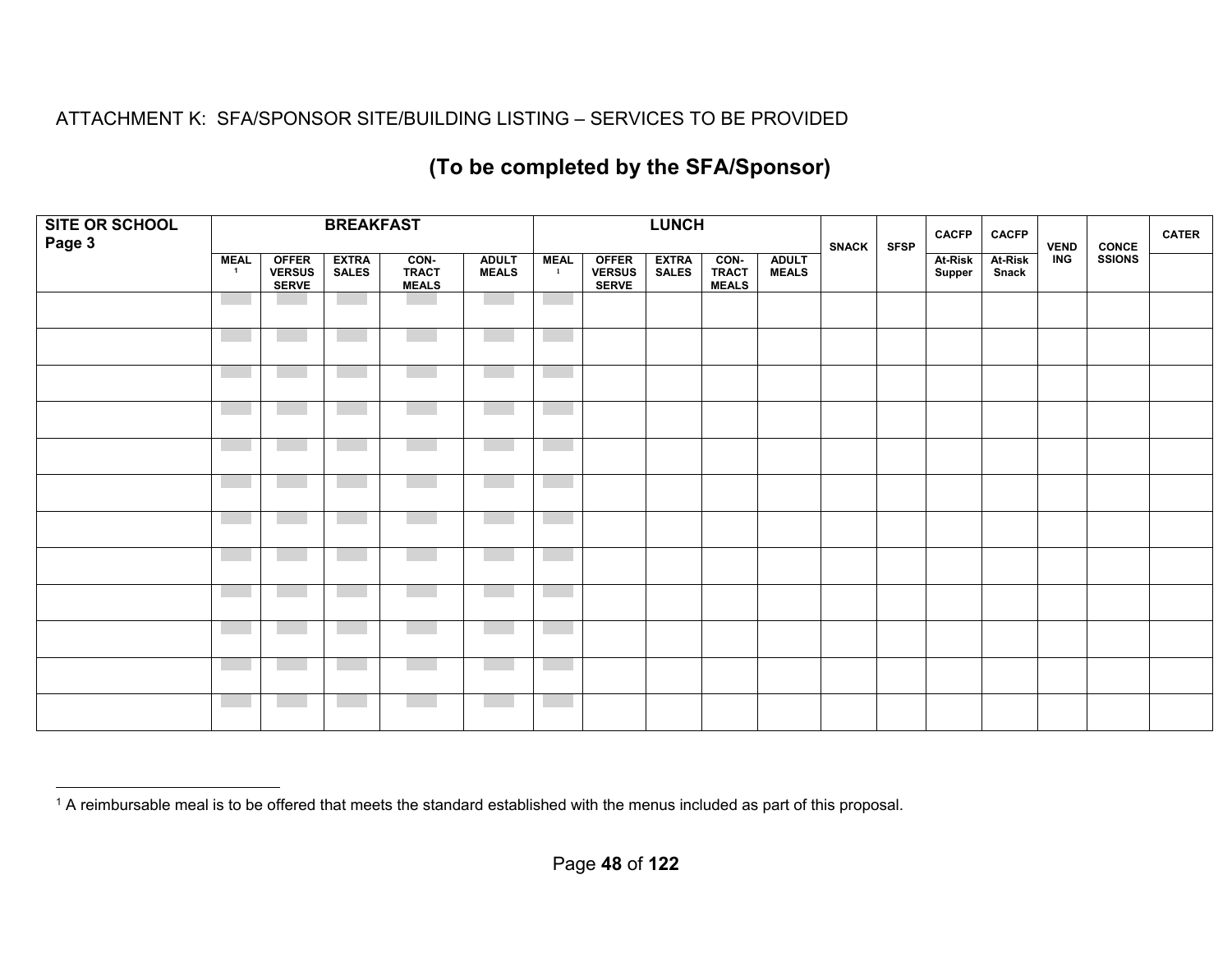## **ATTACHMENT L:** BUY AMERICAN PROVISION CERTIFICATION FORM FOR FOOD PURCHASES

The Buy American Provision ( 7 CFR Part 210.21(d)) requires School Food Authorities to purchase, to the maximum extent practical, domestically grown and processed foods. "Domestic" is defined as a product that is grown in the United States, or with processed food items, the product must be processed in the United States of food that is produced and grown domestically in the United States. Any product processed by a responsive vendor must contain over 51% of the food component, by weight or volume, from U.S. origin.

The FSMC must include all food products utilized by the company that do not meet the definition of "domestic". This document must be included as part of the FSMC proposal.

Copies of this form are available on the CNP Website under the Food Service Management Company Section entitled "Buy American Provision Certification Form for Food Purchases.

|                     |                | <b>VENDORS MUST CERTIFY EITHER: (CHECK NUMBER 1 OR 2)</b>                        |  |  |  |  |  |  |  |
|---------------------|----------------|----------------------------------------------------------------------------------|--|--|--|--|--|--|--|
|                     | 1 <sup>1</sup> | I certify that all food products utilized by my company are 100% produced in the |  |  |  |  |  |  |  |
|                     |                | U.S., or processed in the U.S. with the final processed product including over   |  |  |  |  |  |  |  |
|                     |                | 51% of food that was grown in the U.S.                                           |  |  |  |  |  |  |  |
|                     |                |                                                                                  |  |  |  |  |  |  |  |
|                     | 2.             | I certify that all food products utilized by my company are 100% produced in the |  |  |  |  |  |  |  |
|                     |                | U.S., or processed in the U.S. with the final processed product including over   |  |  |  |  |  |  |  |
|                     |                | 51% of food that was grown in the U.S. with the EXCEPTION of the following       |  |  |  |  |  |  |  |
|                     |                | items listed below                                                               |  |  |  |  |  |  |  |
|                     |                |                                                                                  |  |  |  |  |  |  |  |
| <b>NAME OF FOOD</b> |                | <b>COMPLETE BELOW AND CHECK THE APPROPRIATE REASON THE NON-</b>                  |  |  |  |  |  |  |  |
| <b>ITEM</b>         |                | DOMESTIC PRODUCT IS BID FOR EACH ITEM.                                           |  |  |  |  |  |  |  |
|                     |                |                                                                                  |  |  |  |  |  |  |  |
|                     |                | This product includes _______% U.S. Content. The product is grown in             |  |  |  |  |  |  |  |
|                     |                |                                                                                  |  |  |  |  |  |  |  |
|                     |                |                                                                                  |  |  |  |  |  |  |  |
|                     |                | The product is not produced or manufactured in the U.S. in sufficient            |  |  |  |  |  |  |  |
|                     |                | and reasonably available quantities of a satisfactory quality.                   |  |  |  |  |  |  |  |
|                     |                | <b>OR</b>                                                                        |  |  |  |  |  |  |  |
|                     |                | The cost of the U.S. product is significantly higher than the non-               |  |  |  |  |  |  |  |
|                     |                | domestic product.                                                                |  |  |  |  |  |  |  |
|                     |                |                                                                                  |  |  |  |  |  |  |  |
|                     |                | List prices and unit pack size below for item to be considered:                  |  |  |  |  |  |  |  |
|                     |                |                                                                                  |  |  |  |  |  |  |  |
|                     |                | \$<br>Price of Domestic or U.S. Grown Product Per Unit                           |  |  |  |  |  |  |  |
|                     |                |                                                                                  |  |  |  |  |  |  |  |
|                     |                | \$.<br>Price of Domestic or U.S. Grown Product Per Unit                          |  |  |  |  |  |  |  |
|                     |                |                                                                                  |  |  |  |  |  |  |  |
|                     |                |                                                                                  |  |  |  |  |  |  |  |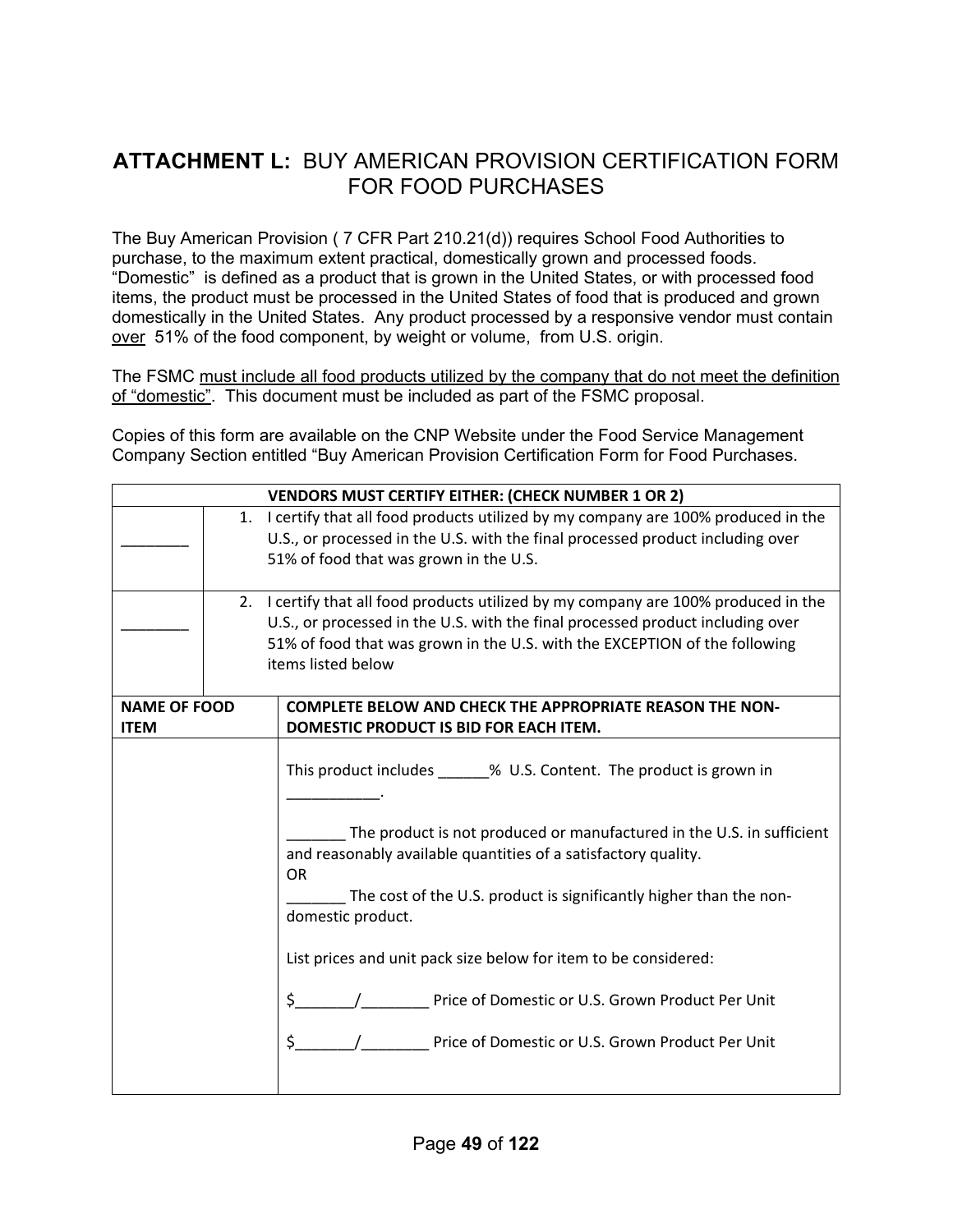## **ATTACHMENT M: MEAL PATTERN REQUIREMENTS AND NUTRITION STANDARDS**

Meals must meet meal pattern requirements as outlined in the following attachments:

- Attachment M1 The New Meal Patterns: What You Need to Know
- Attachment M2 New Meal Patterns and Dietary Specifications
- Attachment M3 Final Rule Implementation Timeline
- Attachment M4 Sodium Reduction Timeline and Amount
- Attachment M5 Vegetable Subgroup Guidance
- Attachment M6 Comparison of Current and New Regulatory Requirements SBP
- Attachment M7 After School Snack Meal Pattern
- Attachment M8 Summer Food Service Program Menu Patterns
- Attachment M9 Grains/Bread Requirements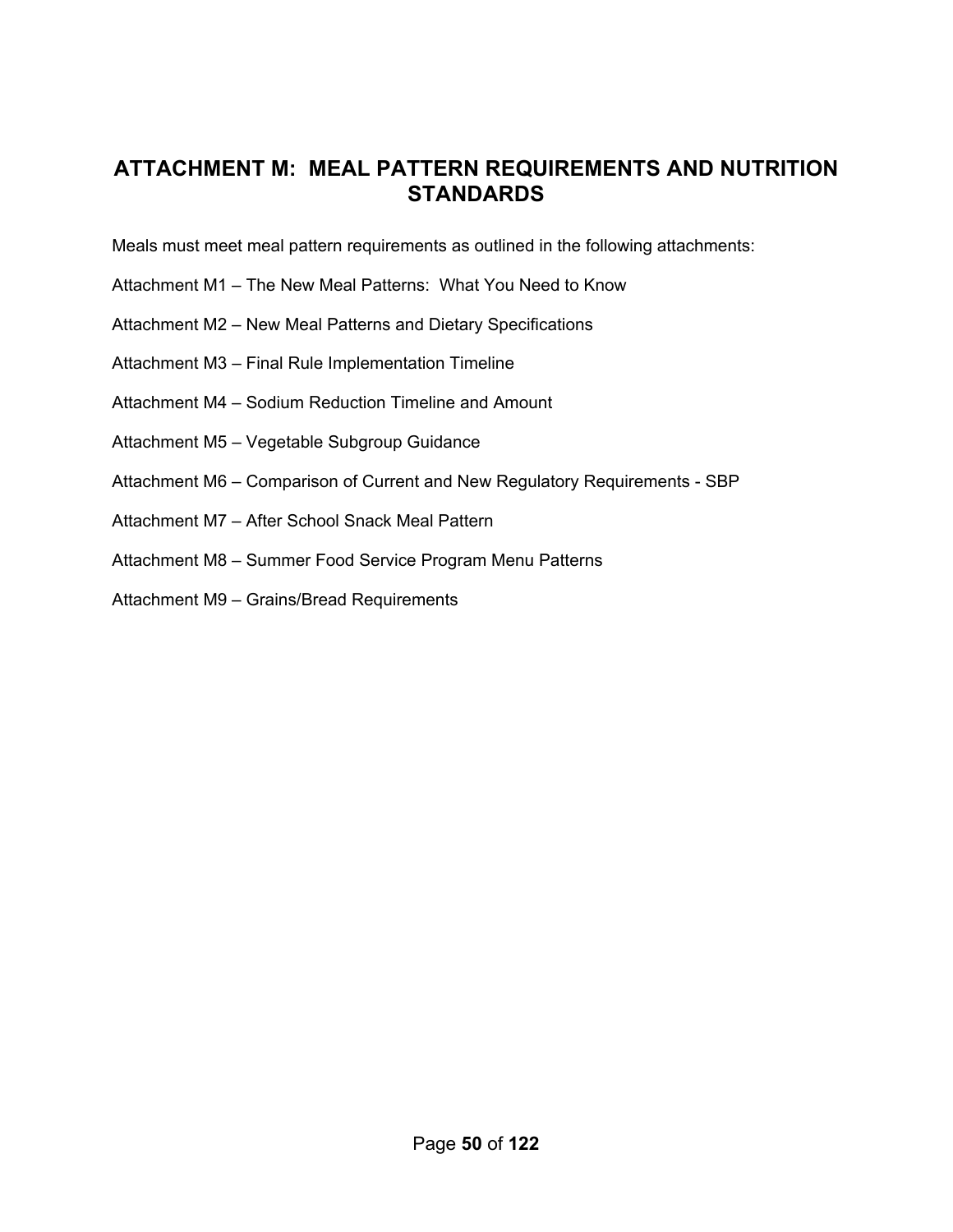## **Attachment M1 -The New School Meal Patterns: What You Need to Know**

Beginning in school year 2012-2013, schools, institutions, and food service management companies participating in the National School Lunch and Breakfast Programs must comply with the provisions outlined in the Final Rule on Nutrition Standards in the National School Lunch and School Breakfast Programs which was published in the Federal Register on January 26, 2012. The final rule and Question and Answer guidance have been posted on the Child Nutrition Program Website. Links to the documents can be accessed from the homepage at http://cnp.doe.louisiana.gov. The final rule:

- Ensures students are offered both fruits and vegetables every day of the week;
- Substantially increases offerings of whole grain-rich foods;
- Offers only fat-free or low-fat milk varieties;
- Limits calories based on the age of children being served to ensure proper portion size; and
- Increases the focus on reducing the amounts of saturated fat, trans fats, and sodium.

#### **Rule Overview**

Effective Date

- The rule became effective 60 days from publication in the Federal Register (January 26, 2012). Certain provisions of the rule are phased in over time, including some breakfast requirements, whole grain requirements, and sodium levels.
- School Breakfast Program (SBP) requirements must be implemented beginning with the start of School Year (SY) 2013-2014, or as otherwise specified.
- Requirements mandating that all flavored milk be fat-free and limiting milk to only fat-free and low-fat varieties took effect in SY 2012-2013.

#### Menu Planning

- The rule established Food Based Menu Planning as the single menu planning approach for the National School Lunch Program (NSLP) as of SY 2012-2013.
- Meals are to be planned using groups of grades K-5, 6-8, and 9-12.
- The rule established Food Based Menu Planning as the single menu planning approach for the School Breakfast Program (SBP) as of SY 2013-2014.
- Meals are to be planned using groups of grades K-5, 6-8, and 9-12.
- In the SBP, the grain ranges must be offered beginning July 1, 2013 (SY 2013-2014).
- In the SBP, calories and trans fat specifications take effect beginning July 1, 2013 (SY 2013-2014).
- The average daily amount of calories for a 5-day school week must be within the range (at least the minimum and no more than the maximum values).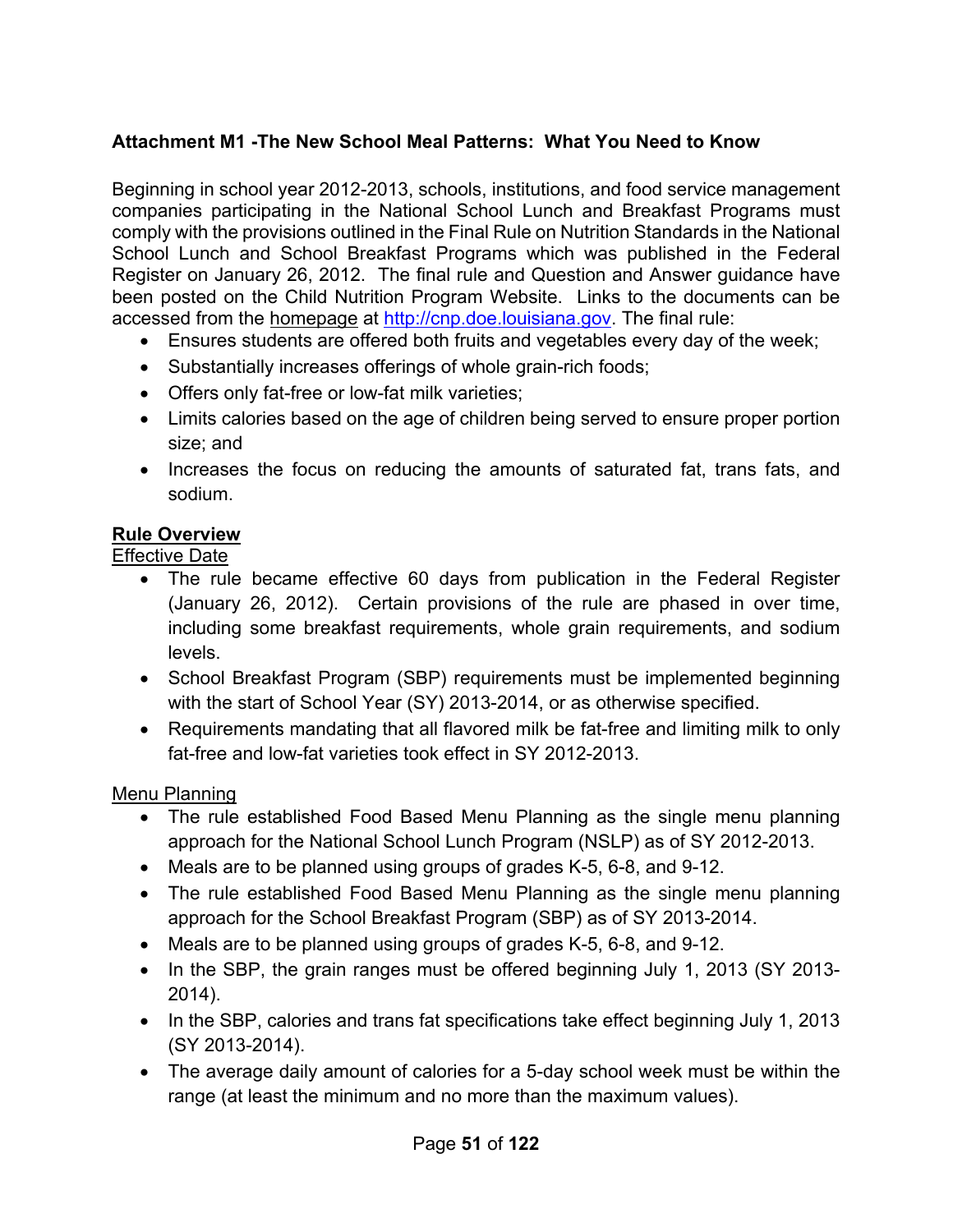Foods of minimal nutritional value and fluid milk with a fat content greater than 1% milk fat are not allowed.

## Fruits and Vegetables

- The rule establishes fruits and vegetables as separate food components.
- Fruit is required at lunch.
- Schools are required to offer 1 cup of fruit daily at breakfast beginning in SY 2014-2015.
- For breakfast, vegetables may be substituted for fruits, but the first two cups per week of any such substitution must be from the dark green, red/orange, beans and peas (legumes), or "Other" vegetable subgroups as defined in §210.10(c)(2)(iii).
- The rule requires fruit that is fresh; canned in fruit juice, water, or light syrup; frozen without added sugar; or dried.
- Schools may offer 100 percent juice, but no more than half of the per-meal fruit component may be juice.
- The rule states that "Schools should offer fresh fruit whenever possible."
- Vegetables are divided into 5 subgroups; dark green, red/orange, bean and peas (legumes), starchy, and other. All subgroups are required to be offered over the course of a week.
- Schools have the option to offer vegetables in place of all or part of the required fruit component, but starchy vegetables may be offered as substitutes only after two cups of non-starchy vegetables have been offered.
- Larger amounts of the vegetable subgroups may be served.
- The "other" vegetable requirement as defined in  $\S210.10(c)(2)(iii)(E)$  may be met with any additional amounts from the dark green, red/orange, beans and peas (legumes) vegetable subgroups
- The rule allows fresh, frozen, and canned vegetables to be used.

## Meat

- In the NSLP, the rule requires schools to offer a minimum amount of meat/meat alternate daily (1 oz. equivalent for grades K-8, 2 oz. equivalent for 9-12), and provide a weekly required amount for each age/grade group.
- The rule does not require a daily meat/meat alternate in the SBP.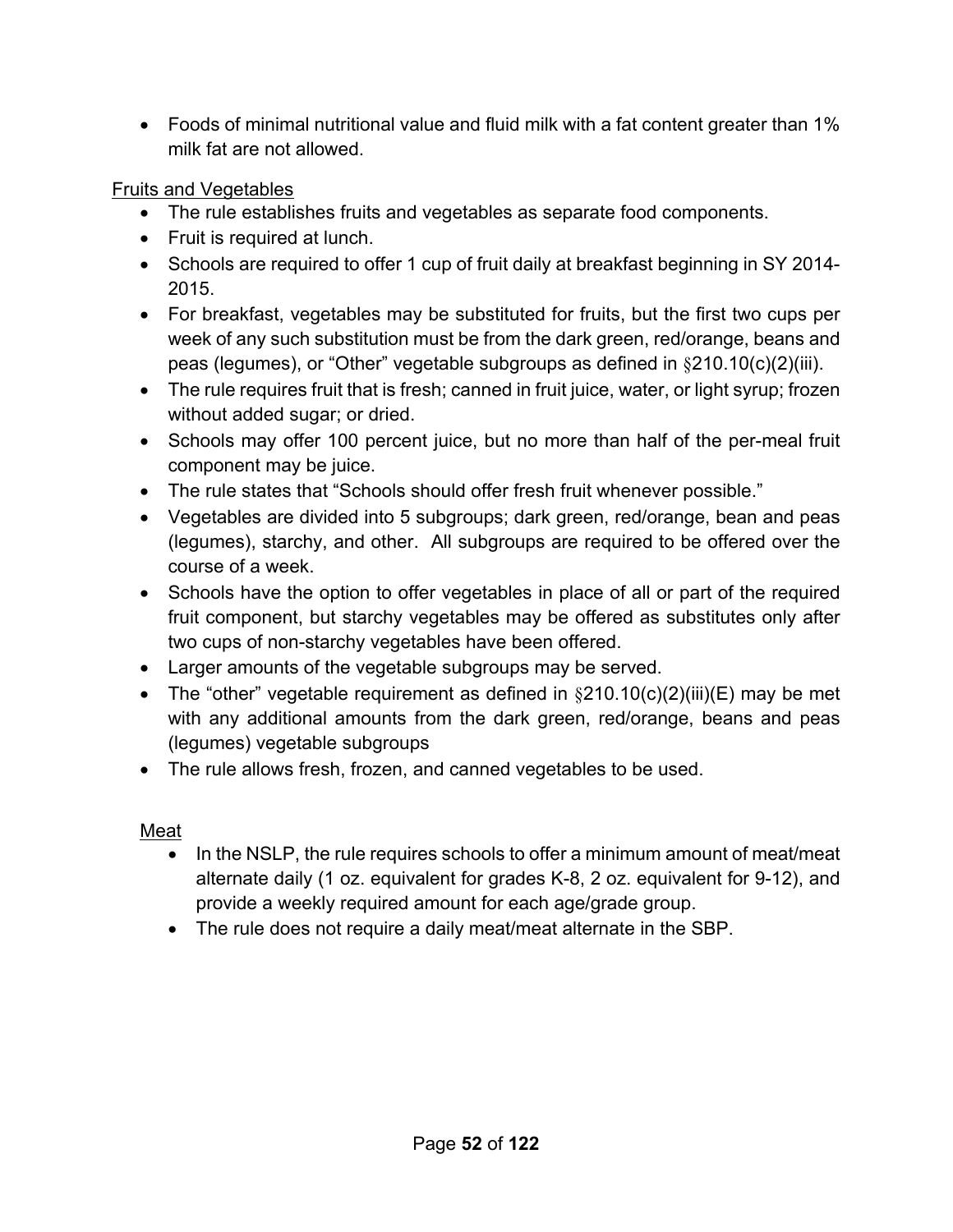## Whole Grains

- Whole grain is defined as "grains that consist of the intact, ground, cracked, or flaked grain seed whose principal anatomical components – the starchy endosperm, germ, and bran – are present in the same relative proportions as they exist in the intact grain seed."
- Criteria for Whole Grain-Rich Foods
	- Product must meet the serving size requirements in the Grains/Bread Instruction, **and**
	- Product must meet at least **one** of the following:
		- 1. Whole grains per serving must be  $\geq 8$  grams
		- 2. Product includes FDA's whole grain health claim on its packaging
		- 3. Product ingredient listing lists whole grain first
- **NSLP in SY 2013-2014 whole grain–rich products must make up half of all grain products offered to students.** In SY 2014-2015 and beyond, schools must offer only whole grain-rich products.
- SBP schools must offer the weekly grain requirements and half of the grains as whole grain-rich beginning July 1, 2013 (SY 2013-2014). All grains offered in the NSLP and the SBP must be whole grain-rich in SY 2014-2015 and beyond. Once schools meet the daily minimum grain quantity required (1 oz. equivalent for all age-grade groups) for breakfast, they are allowed to offer a meat/meat alternate in place of grains.
- The rule states a **whole grain-rich food must contain at least 50 percent whole grains and the remaining grain content of the product must be enriched.** Due to difficulties in determining the actual grain content of many grain products, the rule outlines criterion for schools to use to identify whole grain-rich foods.
- USDA states that the industry standard of identity for whole grain product (14.75 grams) will be addressed in subsequent guidance.
- The rule reduces the number of allowable grain-based desserts from five to two per week.

## **Crediting**

- Snack-type fruit products are not permitted as part of the reimbursable meal.
- Under the rule, tomato paste will be credited as a calculated volume based on the whole food equivalency.
- A  $\frac{1}{4}$  cup serving of dried fruit will be equal to  $\frac{1}{2}$  cup creditable fruit component.
- A one cup serving of leafy greens counts as  $\frac{1}{2}$  cup of vegetables.
- No more than half of the fruit or vegetable offerings may be in the form of juice.
- All juice must be 100% full-strength.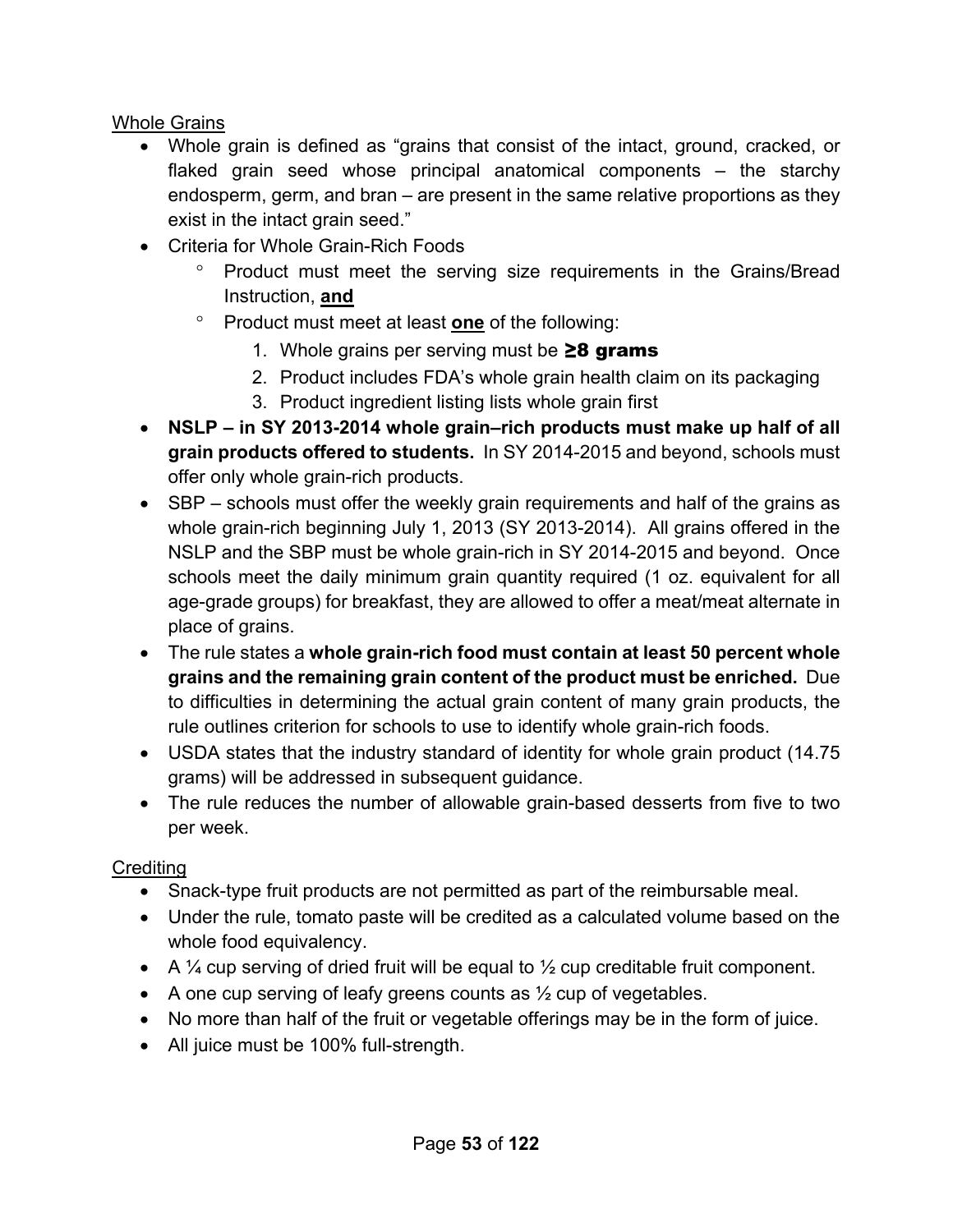- Beginning July 1, 2013 (SY 2013-2014), schools participating in SBP may substitute 1 oz. equivalent of meat/meat alternate for 1 oz. of grains after the minimum daily grains requirement is met.
- The minimum creditable serving of a fruit or vegetable is 1/8 cup.

#### Sodium

- The rule will reduce sodium levels in NSLP and SBP by 25 to 54% by SY 2022- 2023.
- Intermediate sodium specifications are established for SY 2014-15 and 2017-2018. Required intermediate specifications are found in §210.10(f)(3) for lunches and §220.8(f)(3) for breakfasts.

#### Milk

 The final rule allows flavor in fat-free milk only, and only fat-free and low-fat milk in the programs. Flavored low-fat (1 percent or  $\frac{1}{2}$  percent) milk is not allowed in the NSLP or the SBP upon implementation of the rule in SY 2012-2013.

#### Offer versus Serve

- The final rule requires the reimbursable lunch selected by a student to include a fruit. This rule became effective in SY 2012-2013.
- In the SBP, this requirement is effective in SY 2013-2014.
- The final rule allows students to take  $\frac{1}{2}$  cup of a fruit or a vegetable, rather than the full component, to have a reimbursable meal.
- If only three items are offered at breakfast, students must take all the food items to preserve the nutritional integrity of the breakfast.

## Saturated Fat and Trans Fat

- The final rule implements a saturated fat limit of less than 10 percent of all calories, based on an average over the week. This is the same saturated fat restriction currently in place in the NSLP and SBP.
- Trans fat should be 0 grams, based on an average over the week. In SBP, this trans fat specification takes effect in SY 2013-2014.

## **Calories**

- The rule implements a minimum and maximum calorie level for each grade group, to be met on average over the course of the week.
- In the NSLP, the calorie limits for each age/grade group are as follows:
	- $^{\circ}$  Grades K-5 550-650;
	- $\degree$  Grades 6-8 600-700; and
	- $\degree$  Grades 9-12 450-600.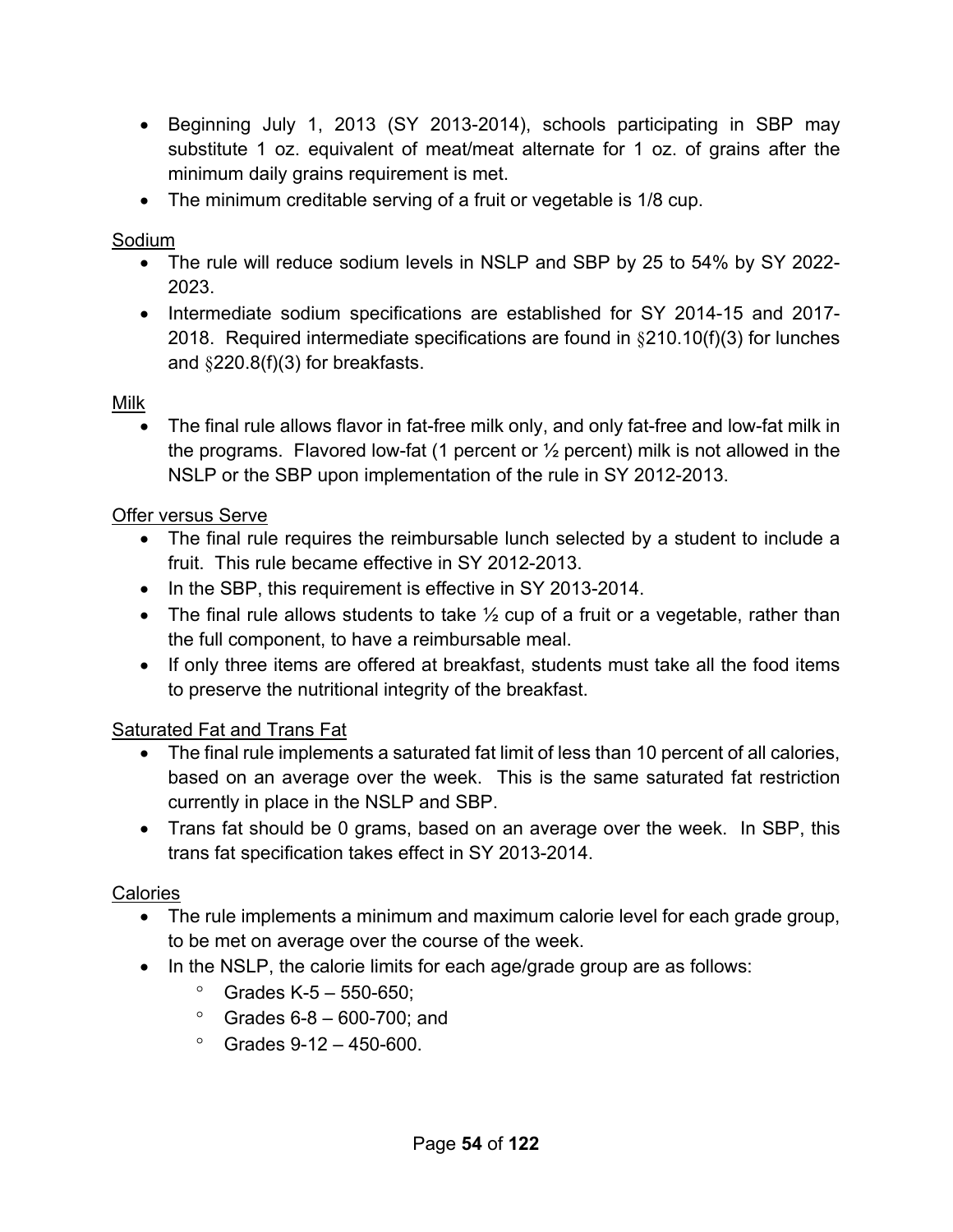- In the SBP, calorie limits are to be implemented in SY 2013-2014. The limits are as follows:
	- Grades K-5 350-500
	- Grades  $6 8 400 550$ ; and
	- $\degree$  Grades 9-12 450-600.

## Fortification

- The rule does not permit the use of formulated grain-fruit products to meet the grain and fruit components in the SBP.
- This rule does not prohibit the use of fortified cereals or cereals with fruit.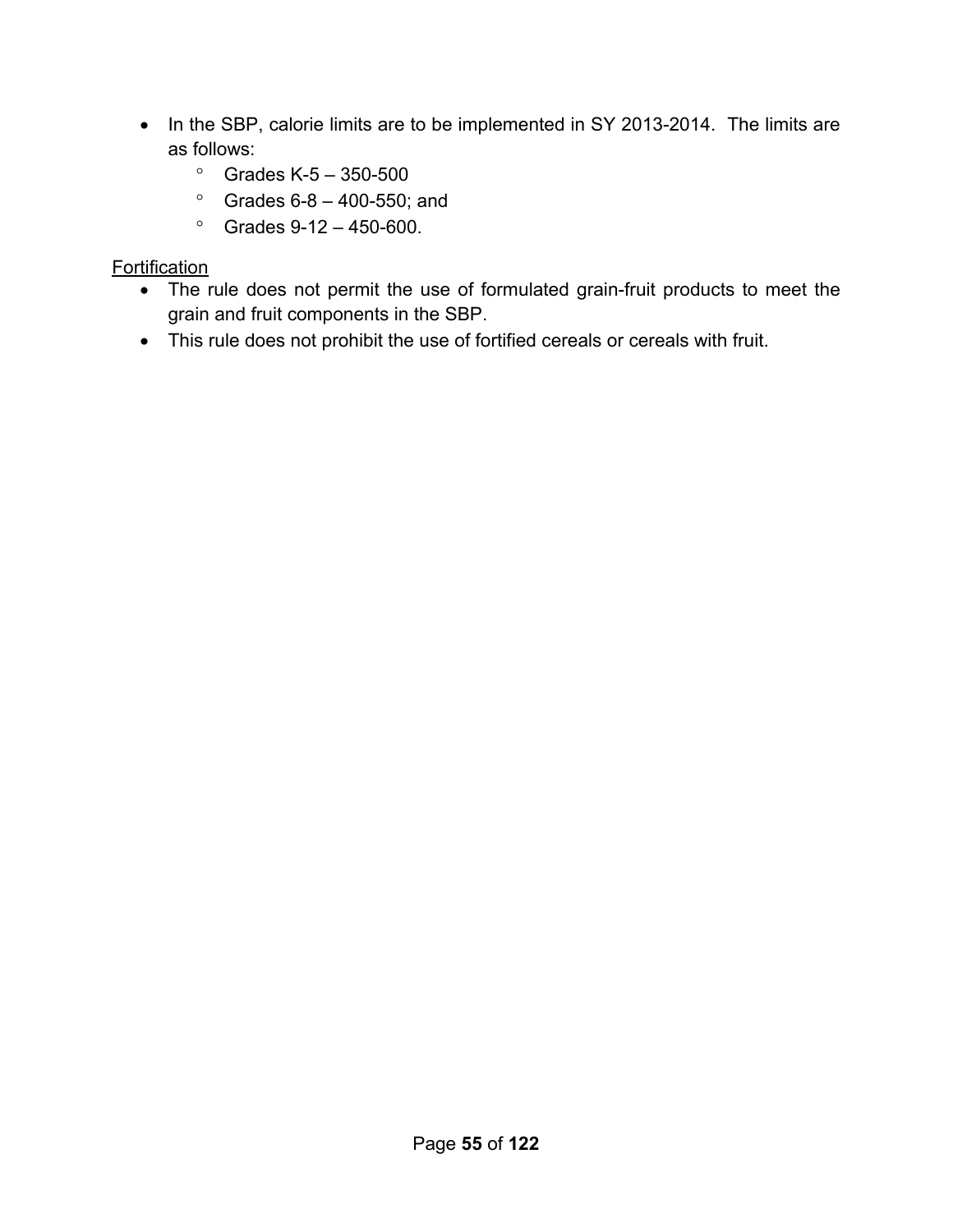#### **Attachment M2 - New Meal Patterns and Dietary Specifications**

The following meal patterns must be implemented in SY 2012-2013 for the NSLP, and phased-in the SBP as specified in the footnotes and regulatory text.

|                                   |                | <b>Breakfast Meal Pattern</b> |                |                                                                                      | <b>Lunch Meal Pattern</b>   |                          |  |  |
|-----------------------------------|----------------|-------------------------------|----------------|--------------------------------------------------------------------------------------|-----------------------------|--------------------------|--|--|
|                                   | <b>Grades</b>  | <b>Grades</b>                 | <b>Grades</b>  | <b>Grades</b>                                                                        | <b>Grades</b>               | <b>Grades</b>            |  |  |
|                                   | $K-5^a$        | $6-8a$                        | $9-12^a$       | $K-5$                                                                                | $6-8$                       | $9 - 12$                 |  |  |
| <b>Meal Pattern</b>               |                |                               |                | Amount of Food <sup>b</sup> Per Week (Minimum Per Day)                               |                             |                          |  |  |
| Fruits (cups) c, d                | $5(1)^e$       | $5(1)^e$                      | $5(1)^e$       | $2\frac{1}{2}(\frac{1}{2})$                                                          | $2\frac{1}{2}(\frac{1}{2})$ | 5(1)                     |  |  |
| Vegetables (cups) <sup>c, d</sup> | 0              | 0                             | 0              | $3\frac{3}{4}\binom{3}{4}$                                                           | $3\frac{3}{4}\binom{3}{4}$  | 5(1)                     |  |  |
| Dark Green <sup>f</sup>           | 0              | $\mathbf 0$                   | 0              | $\frac{1}{2}$                                                                        | $\frac{1}{2}$               | $\frac{1}{2}$            |  |  |
| Red Orange <sup>f</sup>           | 0              | $\mathbf 0$                   | 0              | $^{3}/_{4}$                                                                          | $^{3}/_{4}$                 | $1\frac{1}{4}$           |  |  |
| <b>Beans/Peas</b>                 |                |                               |                |                                                                                      |                             |                          |  |  |
| (Legumes) <sup>f</sup>            | 0              | 0                             | 0              | $\frac{1}{2}$                                                                        | $\frac{1}{2}$               | $\frac{1}{2}$            |  |  |
| Starchy <sup>f</sup>              | 0              | 0                             | 0              | $\overline{\frac{1}{2}}$                                                             | $\frac{1}{2}$               | $\overline{\frac{1}{2}}$ |  |  |
| Other <sup>f, g</sup>             | 0              | 0                             | 0              | $\frac{1}{2}$                                                                        | $\frac{1}{2}$               | $\frac{3}{4}$            |  |  |
| <b>Additional Veg to Reach</b>    |                |                               |                |                                                                                      |                             |                          |  |  |
| Total <sup>h</sup>                | 0              | $\mathbf{0}$                  | 0              |                                                                                      |                             | $1\frac{1}{2}$           |  |  |
| Grains (oz eq) i                  | 7-10 $(1)^j$   | $8-10(1)^j$                   | $9-10(1)^{j}$  | $8-9(1)$                                                                             | $8-10(1)$                   | $10-12(2)$               |  |  |
| <b>Meats/Meat Alternates (oz</b>  |                |                               |                |                                                                                      |                             |                          |  |  |
| eq)                               | 0 <sup>k</sup> | 0 <sup>k</sup>                | 0 <sup>k</sup> | $8-10(1)$                                                                            | $9-10(1)$                   | $10-12(2)$               |  |  |
| Fluid Milk (cups) <sup>1</sup>    | 5(1)           | 5(1)                          | 5(1)           | 5(1)                                                                                 | 5(1)                        | 5(1)                     |  |  |
|                                   |                |                               |                | Other Specifications: Daily Amount Based on Average for a 5-Day Week                 |                             |                          |  |  |
| <b>Min-max calories</b>           |                |                               |                |                                                                                      |                             |                          |  |  |
| Kcal m, n, o                      | 350-500        | 400-550                       | 450-600        | 550-650                                                                              | 600-700                     | 750-850                  |  |  |
| <b>Saturated Fat (% of total</b>  |                |                               |                |                                                                                      |                             |                          |  |  |
| calories) n, o                    | $<$ 10         | $<$ 10                        | $10$           | $10$                                                                                 | $10$                        | $10$                     |  |  |
| Sodium (mg) $n, p$                | $≤430$         | $≤470$                        | $≤500$         | $≤640$                                                                               | $≤710$                      | $≤740$                   |  |  |
| Trans fat n, o                    |                |                               |                | Nutrition label or manufacturer specifications must indicate zero grams of trans fat |                             |                          |  |  |
|                                   |                |                               |                | per serving                                                                          |                             |                          |  |  |

<sup>a</sup> In the SBP, the above age-grade groups are required beginning July 1, 2013 (SY 2013-14). In SY 2012-2013 only, schools may continue to

use the meal pattern for grades K-12 (see § 220.23).

° One quarter-cup of dried fruit counts as 1/2 cup of fruit; 1 cup of leafy greens counts as 1/2 cup of vegetables. No more than half of the fruit or vegetable offerings may be in the form of juice. All juice must be 100%

<sup>d</sup> For breakfast, vegetables may be substituted for fruits, but the first two cups per week of any such substitution must be from the dark green, red/orange, beans and peas (legumes) or "Other vegetables" subgroups as defined in §210.10(c)(2)(iii).<br>
<sup>e</sup> The fruit quantity for the SBP (5 cups per week and a minimum of 1 cup/day) is effective July 1, 2014 (SY 2014-201

Larger amounts of these vegetables may be served.

g This category consists of "Other vegetables" as defined in §210.10(c)(2)(iii)(E). For the purpose of the NSLP, "Other vegetables" requirement may be met with additional amounts from the dark green, red/orange, beans and peas (legumes) vegetable subgroups as defined in §210.10(c)(2)(iii).

h Any vegetable subgroup may be offered to meet the total weekly vegetable requirement.

<sup>1</sup>At least half of the grains offered must be whole grain-rich in the NSLP beginning July 1, 2012 (SY 2012-2013), and in the SBP beginning July 1, 2013 (SY 2013-2014). All grains must be whole grain-rich in both the NSLP and the SBP beginning July 1, 2014 (SY 2014-2015).<br><sup>J</sup> In the SBP, the grain ranges must be offered beginning July 1, 2013 (SY 2013-2014).<br><sup>K</sup> Th

meat/meat alternate for 1 oz. eq. of grains after the minimum daily grains requirement is met.<br><sup>|</sup> Fluid milk must be low-fat (1 percent milk fat or less, unflavored) or fat-free (unflavored or flavored).

"The average daily amount of calories for a 5-day school week must be within the range (at least the minimum and no more than the maximum values).

n Discretionary sources of calories (solid fats and added sugars) may be added to the meal pattern if within the specifications for calories, saturated fat, trans fat, and sodium. Foods of minimal nutritional value and fluid milk with fat content greater than 1 percent milk fat are not allowed.

° In the SBP, calories and <u>trans</u> fat specifications take effect beginning July 1, 2013 (SY 2013-2014).<br>P Final sodium specifications are to be reached by SY 2022-23 or July 1, 2022. Intermediate sodium specifications are 2015 and 2017-2018. See required intermediate specifications in §210(f)(3) for lunches and §220.8(f)(3) for breakfasts.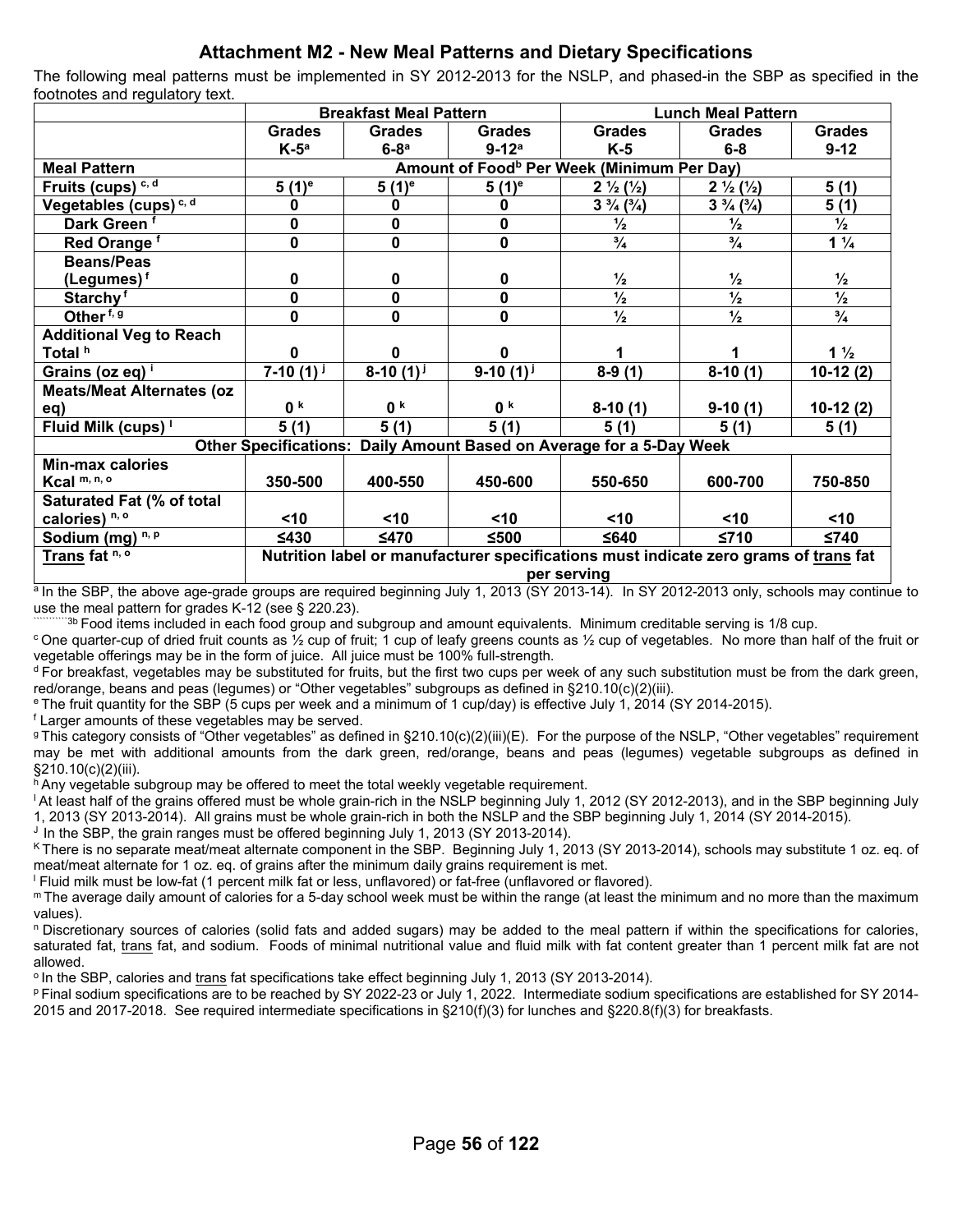#### **Attachment M3 – Final Rule Implementation Timeline**

| The following chart provides a summary of the new requirements and the required implementation dates in the NSLP and SBP. |                                     |         |         |                          |         |         |         |  |
|---------------------------------------------------------------------------------------------------------------------------|-------------------------------------|---------|---------|--------------------------|---------|---------|---------|--|
|                                                                                                                           | <b>Implementation (School Year)</b> |         |         |                          |         |         |         |  |
|                                                                                                                           |                                     |         |         | For NSLP (L) and SBP (B) |         |         |         |  |
| <b>New Requirements</b>                                                                                                   |                                     |         |         |                          |         |         |         |  |
|                                                                                                                           | 2012/13                             | 2013/14 | 2014/15 | 2015/16                  | 2016/17 | 2017/18 | 2022/23 |  |
| <b>FRUITS COMPONENT</b>                                                                                                   |                                     |         |         |                          |         |         |         |  |
| Offer fruit daily<br>$\bullet$                                                                                            | L                                   |         |         |                          |         |         |         |  |
| Fruit quantity increase to 5 cups per<br>$\bullet$                                                                        |                                     |         |         |                          |         |         |         |  |
| week (minimum 1 cup/day)                                                                                                  |                                     |         | B       |                          |         |         |         |  |
| <b>VEGETABLES COMPONENT</b>                                                                                               |                                     |         |         |                          |         |         |         |  |
| Offer vegetables subgroups weekly<br>$\bullet$                                                                            |                                     |         |         |                          |         |         |         |  |
| <b>GRAINS COMPONENT</b>                                                                                                   | L                                   |         |         |                          |         |         |         |  |
|                                                                                                                           |                                     |         |         |                          |         |         |         |  |
| Half of grains must be whole grain-<br>rich                                                                               | L                                   | B       |         |                          |         |         |         |  |
| All grains must be whole grain-rich<br>$\bullet$                                                                          |                                     |         |         |                          |         |         |         |  |
|                                                                                                                           |                                     |         | L, B    |                          |         |         |         |  |
| Offer weekly grains ranges                                                                                                | L                                   | B       |         |                          |         |         |         |  |
| <b>MEATS/MEAT ALTERNATES COMPONENT</b>                                                                                    |                                     |         |         |                          |         |         |         |  |
| Offer weekly meats/meat alternates<br>$\bullet$                                                                           |                                     |         |         |                          |         |         |         |  |
| ranges (daily min.)                                                                                                       | L                                   |         |         |                          |         |         |         |  |
| <b>MILK COMPONENT</b>                                                                                                     |                                     |         |         |                          |         |         |         |  |
| Offer only fat-free (unflavored or<br>$\bullet$                                                                           |                                     |         |         |                          |         |         |         |  |
| flavored) and low-fat (unflavored)                                                                                        |                                     |         |         |                          |         |         |         |  |
| milk<br><b>DIETARY SPECIFICATIONS</b>                                                                                     | L, B                                |         |         |                          |         |         |         |  |
| (to be met on average over a week)                                                                                        |                                     |         |         |                          |         |         |         |  |
| Calorie ranges<br>$\bullet$                                                                                               |                                     | B       |         |                          |         |         |         |  |
| Saturated fat limit (no change)<br>$\bullet$                                                                              | L, B                                |         |         |                          |         |         |         |  |
| Sodium Targets <sup>1</sup><br>$\bullet$                                                                                  |                                     |         |         |                          |         |         |         |  |
| Target 1<br>$\circ$                                                                                                       |                                     |         | L, B    |                          |         |         |         |  |
| Target 2<br>$\circ$                                                                                                       |                                     |         |         |                          |         | L, B    |         |  |
| <b>Final Target</b><br>$\circ$                                                                                            |                                     |         |         |                          |         |         | L, B    |  |
| Zero grams of trans fat per portion                                                                                       | L                                   | B       |         |                          |         |         |         |  |
| <b>MENU PLANNING</b>                                                                                                      |                                     |         |         |                          |         |         |         |  |
| A single FBMP approach                                                                                                    | L                                   | B       |         |                          |         |         |         |  |
| <b>AGE-GRADE GROUPS</b>                                                                                                   |                                     |         |         |                          |         |         |         |  |
| Establish age-grade groups, K-5, 6-                                                                                       |                                     |         |         |                          |         |         |         |  |
| 8, and 9-12                                                                                                               | L                                   | B       |         |                          |         |         |         |  |
| <b>OFFER VERSUS SERVE</b>                                                                                                 |                                     |         |         |                          |         |         |         |  |
| Reimbursable meals must contain a                                                                                         |                                     |         |         |                          |         |         |         |  |
| fruit or vegetable                                                                                                        | L                                   |         | B       |                          |         |         |         |  |
| <b>MONITORING</b>                                                                                                         |                                     |         |         |                          |         |         |         |  |
| 3-Year adm. review cycle                                                                                                  |                                     | L, B    |         |                          |         |         |         |  |
| Conduct weighted nutrient analysis on 1                                                                                   |                                     |         |         |                          |         |         |         |  |
| week of menus                                                                                                             |                                     | B       |         |                          |         |         |         |  |

<sup>1</sup> Target 2 and the final target will only be required after USDA evaluates relevant data on sodium intake and human health, as required by Section 743 of the FY 2012 Agriculture Appropriations Act.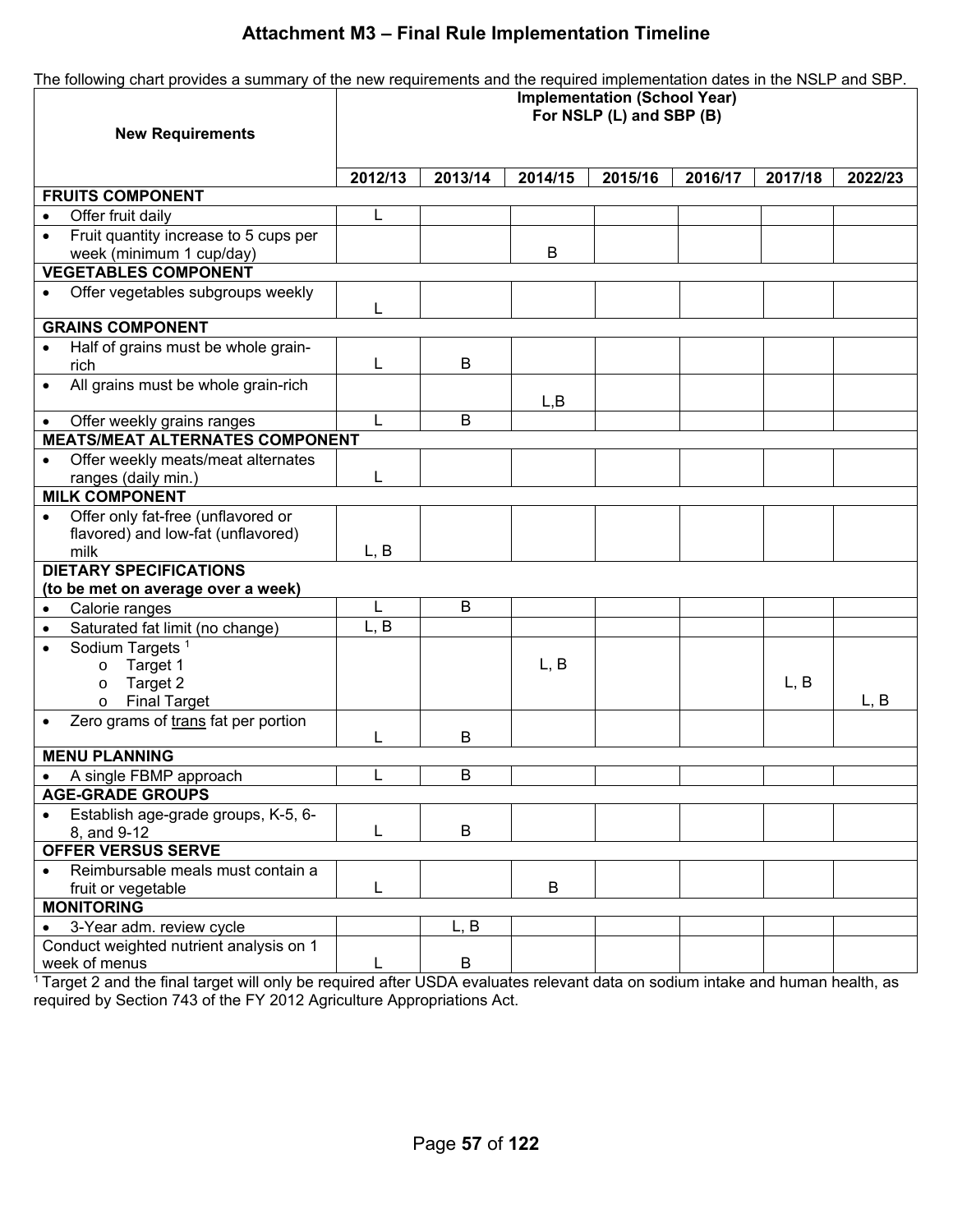| <b>Age/Grade</b><br><b>Groups</b>    | <b>Baseline:</b><br><b>Current</b><br>Average<br><b>Sodium</b><br><b>Levels As</b><br>Offered <sup>1</sup><br>(mg) | Target 1:<br><b>Meet by July</b><br>1,<br>2014<br>(SY 2014-<br>2015)<br>(mg) | Target 2:<br><b>Meet by July</b><br>1, 2017<br>(SY 2017-<br>2018)<br>(mg) | Final Target: <sup>2</sup><br><b>Meet by July</b><br>1,<br>2022<br>(SY2022-2023)<br>(mg) | % Change<br><b>(Current Levels</b><br>vs. Final<br><b>Targets</b> |  |  |  |  |  |
|--------------------------------------|--------------------------------------------------------------------------------------------------------------------|------------------------------------------------------------------------------|---------------------------------------------------------------------------|------------------------------------------------------------------------------------------|-------------------------------------------------------------------|--|--|--|--|--|
| <b>School Breakfast Program</b>      |                                                                                                                    |                                                                              |                                                                           |                                                                                          |                                                                   |  |  |  |  |  |
|                                      | 573                                                                                                                | $\leq 540$                                                                   | $\leq$ 485                                                                | $\leq$ 430                                                                               |                                                                   |  |  |  |  |  |
| $K-5$                                | (elementary)                                                                                                       | (28.4% of UL)                                                                | (25.5% of UL)                                                             | (22.6% of UL)                                                                            | $-25%$                                                            |  |  |  |  |  |
|                                      | 629                                                                                                                | < 600                                                                        | < 535                                                                     | $<$ 470                                                                                  |                                                                   |  |  |  |  |  |
| $6-8$                                | (middle)                                                                                                           | (27.3% of UL)                                                                | (24.3% of UL)                                                             | (21.4% of UL)                                                                            | $-25%$                                                            |  |  |  |  |  |
|                                      | 686                                                                                                                | < 640                                                                        | $\leq 570$                                                                | $≤500$                                                                                   |                                                                   |  |  |  |  |  |
| $9 - 12$                             | (high)                                                                                                             | (27.8% of UL)                                                                | (24.8% of UL)                                                             | (21.7% of UL)                                                                            | $-27%$                                                            |  |  |  |  |  |
| <b>National School Lunch Program</b> |                                                                                                                    |                                                                              |                                                                           |                                                                                          |                                                                   |  |  |  |  |  |
| $K-5$                                | 1,377                                                                                                              | ≤1,230                                                                       | $\leq$ 935                                                                | $≤640$                                                                                   |                                                                   |  |  |  |  |  |
|                                      | (elementary)                                                                                                       | (64.8% of UL)                                                                | (49.2% of UL)                                                             | (33.7% of UL)                                                                            | $-54%$                                                            |  |  |  |  |  |
| $6 - 8$                              | 1,520                                                                                                              | ≤1,360                                                                       | 1,035                                                                     | $≤710$                                                                                   | $-53%$                                                            |  |  |  |  |  |
|                                      | (middle)                                                                                                           | (61.8% of UL)                                                                | (47.0% of UL)                                                             | $(32.2\%)$                                                                               |                                                                   |  |  |  |  |  |
| $9 - 12$                             | 1,588                                                                                                              | ≤1,420                                                                       | ≤1,080                                                                    | $≤740$                                                                                   | $-53%$                                                            |  |  |  |  |  |
|                                      | (high)                                                                                                             | (61.7% of UL)                                                                | (47.0% of UL)                                                             | (32.2 of UL)                                                                             |                                                                   |  |  |  |  |  |

<sup>1</sup>Current Average Sodium Levels as Offered are from the School Nutrition and Dietary Assessment Study-III. Data were collected in the 2004-05 school year.

**²**The IOM final targets are based on the Tolerable Upper Intake Limits (UL) for sodium, established in the Dietary Reference Intakes (DRI) (IOM, 2004). The sodium ULs for schoolaged children are 2,300 mg (ages 14-18), 2,200 mg (ages 9-13), and 1,900 mg (ages 4-8). The final sodium targets represent the UL for each age/grade group multiplied by the percentage of nutrients supplied by each meal (approximately 21.5% for breakfast, 32% for lunch, as recommended by IOM. IOM's recommended final sodium targets for the K-5 age/grade group breakfasts and lunches are slightly higher than 21.5% and 32%, respectively of the UL because the proposed elementary school group spans part of two DRI age groups (ages 4-8 and 9-13 years).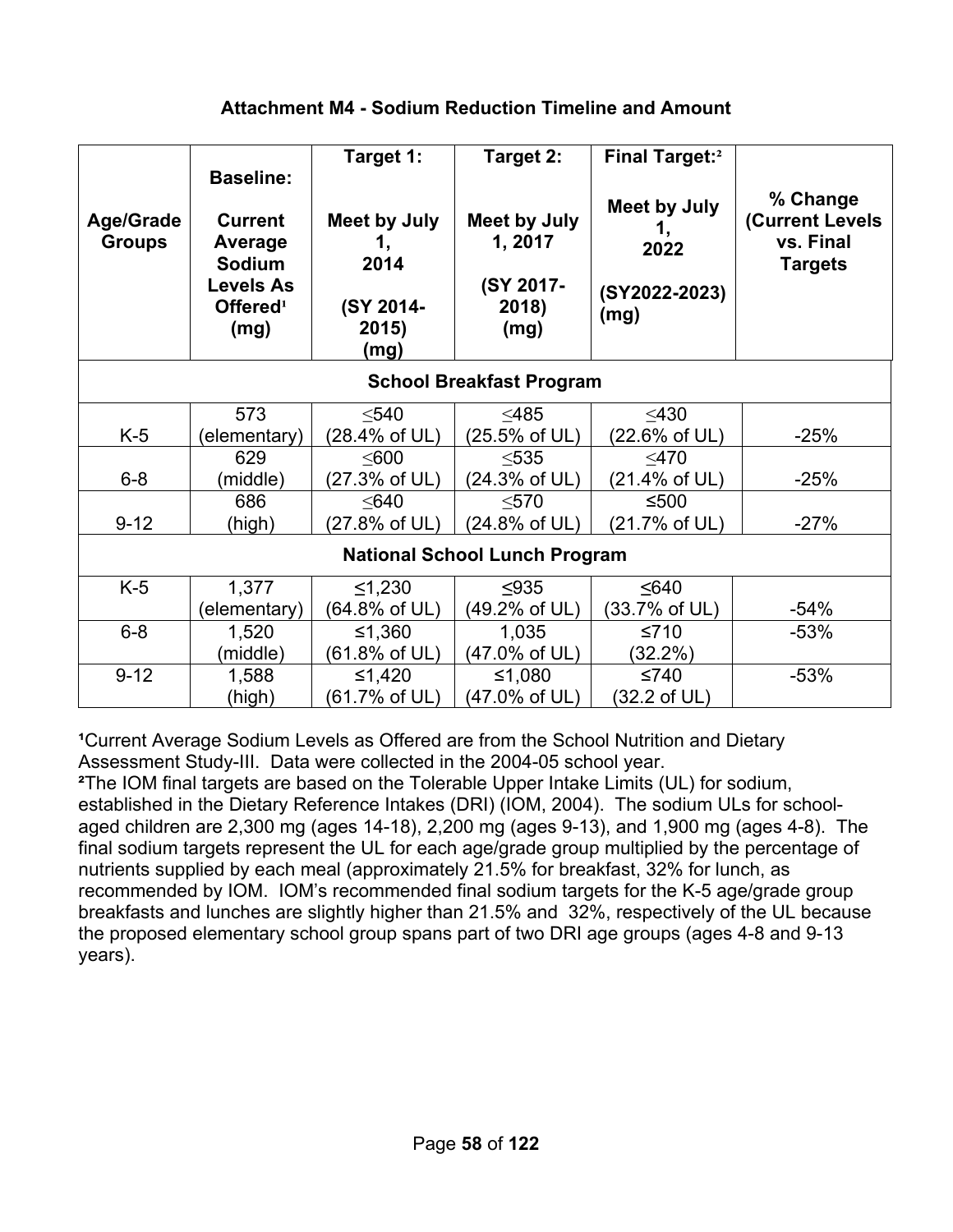# **Attachment M5 - Vegetable Subgroup Guidance**

Vegetables are organized into 5 subgroups, based on their nutrient content. Commonly eaten vegetables in each subgroup are listed below.

# **Dark Green Vegetables**

- <sup>o</sup> bok choy
- <sup>o</sup> broccoli
- $\degree$  collard greens
- dark green leafy lettuce
- $\degree$  kale
- <sup>o</sup> mesclun
- <sup>o</sup> mustard greens
- <sup>o</sup> romaine lettuce
- <sup>o</sup> spinach
- <sup>o</sup> turnip greens
- <sup>o</sup> watercress

# **Starchy Vegetables**

- ° cassava
- $\degree$  corn
- $\degree$  fresh cowpeas, field peas, black-eyed peas (not dry)
- <sup>o</sup> green bananas
- ° green peas
- <sup>o</sup> green lima beans
- <sup>o</sup> plantains
- ° potatoes
- ° taro
- water chestnuts

# **Red & Orange Vegetables**

- acorn squash
- butternut squash
- ° carrots
- hubbard squash
- $^{\circ}$  pumpkin
- $\degree$  red peppers
- <sup>o</sup> tomatoes
- <sup>o</sup> tomato juice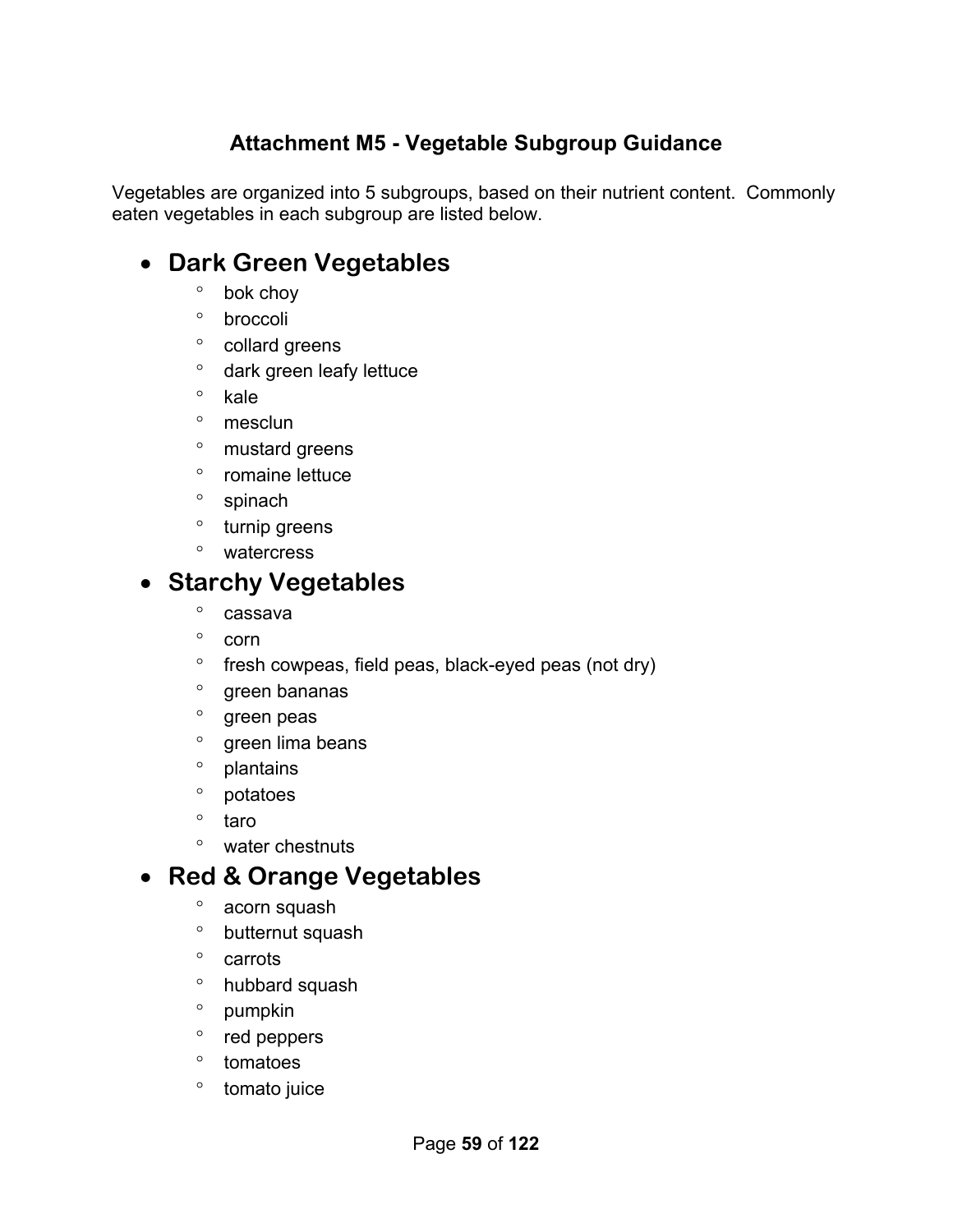# **Beans and Peas**

- black beans
- black-eyed peas (mature, dry)
- <sup>o</sup> garbanzo beans (chickpeas)
- <sup>o</sup> kidney beans
- <sup>o</sup> lentils
- <sup>o</sup> navy beans
- ° soy beans
- <sup>o</sup> split peas
- <sup>o</sup> white beans

# **Other Vegetables**

- artichokes
- asparagus
- avocado
- bean sprouts
- beets
- Brussel sprouts
- $\degree$  cabbage
- <sup>o</sup> cauliflower
- $^{\circ}$  celery
- $\degree$  cucumbers
- <sup>o</sup> eggplant
- $^{\circ}$  green beans
- <sup>o</sup> green peppers
- <sup>o</sup> iceburg (Head) lettuce
- mushrooms
- ° okra
- $^{\circ}$  parsnips
- <sup>o</sup> turnips
- $\degree$  wax beans
- <sup>o</sup> zucchini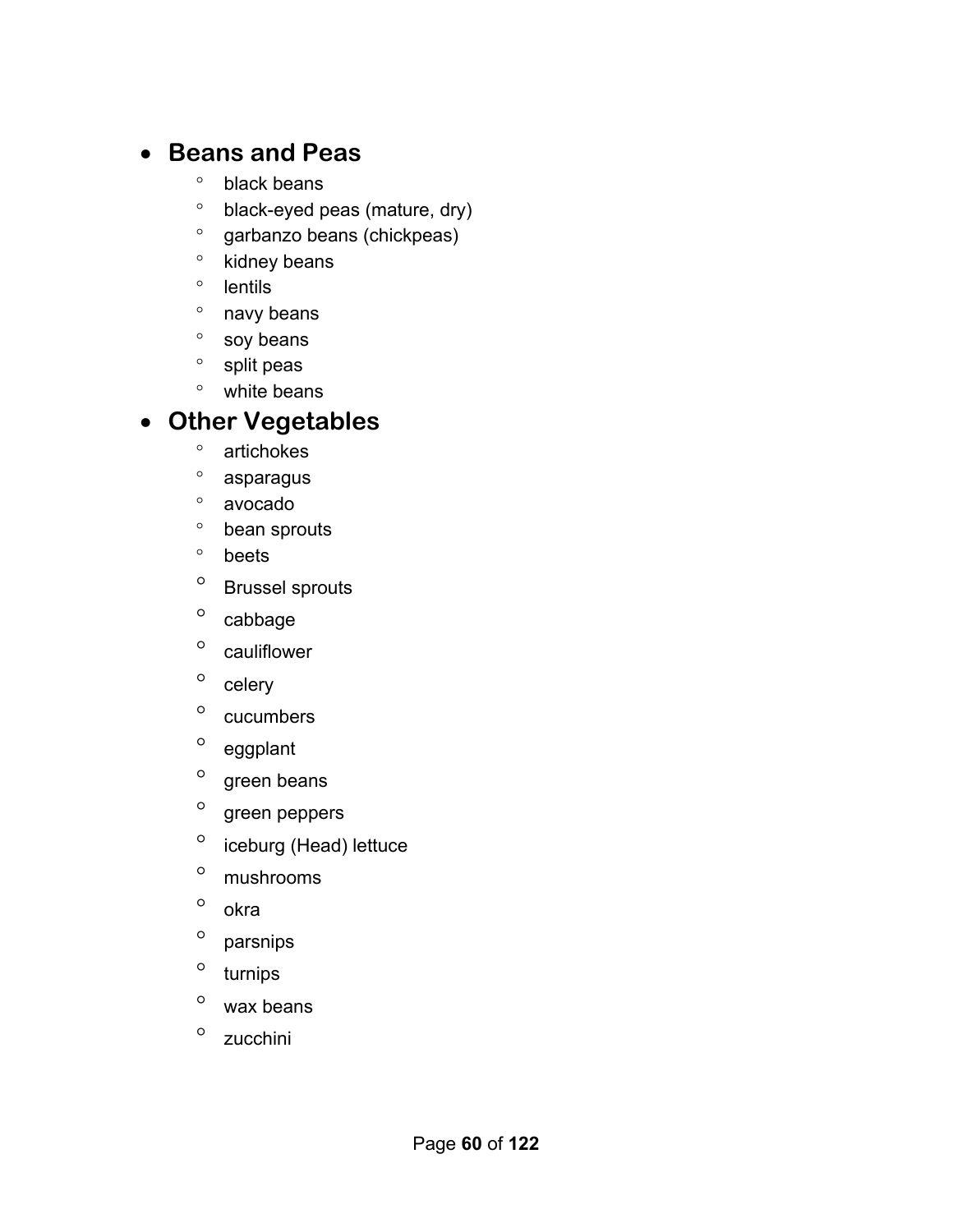#### **Attachment M6 - Final Rule "Nutrition Standards in School Breakfast Program" Jan. 2012**

| School Breakfast Program Meal Pattern       |                                                              |                                                                                                                                                                                                                                                                                                                                                                                                                    |  |  |  |  |  |  |
|---------------------------------------------|--------------------------------------------------------------|--------------------------------------------------------------------------------------------------------------------------------------------------------------------------------------------------------------------------------------------------------------------------------------------------------------------------------------------------------------------------------------------------------------------|--|--|--|--|--|--|
| Food Group                                  | Old Requirements (SY 12-13)                                  | <b>New Requirements</b><br>(Beginning SY 13-14)                                                                                                                                                                                                                                                                                                                                                                    |  |  |  |  |  |  |
| Fruit                                       | 1/2 cup per day (vegetable<br>substitution allowed)          | 1 cup per day (vegetable<br>substitution allowed)<br>Note: Quantity required SY 2014-<br>15. Students are allowed to select<br>1/ <sub>2</sub> cup of fruit under OVS.                                                                                                                                                                                                                                             |  |  |  |  |  |  |
| Grains and<br>Meat/Meat<br>Alternate (M/MA) | 2 grains, or 2 meat/meat<br>alternates, or 1 of each per day | Daily min. and weekly ranges<br>for grains:<br>Grades K-5: 1 oz. equivalent<br>min. daily (7-10 oz. weekly)<br>Grades 6-8: 1 oz. equivalent<br>min. daily (8-10 oz. weekly)<br>Grades 9-12: 1 oz. equivalent<br>min daily (9-10 oz. weekly)<br><b>Note: Weekly quantity</b><br>required SY 2013-2014.<br><b>Schools may substitute</b><br>M/MA for grains after the<br>minimum daily grains<br>requirement is met. |  |  |  |  |  |  |
| <b>Whole Grains</b>                         | Encouraged                                                   | At least half of the grains<br>must be whole grain-rich<br>beginning July 1, 2013.<br>Beginning July 1, 2014, all<br>grains must be whole grain-<br>rich.                                                                                                                                                                                                                                                          |  |  |  |  |  |  |
| <b>Milk</b>                                 | 1 cup<br>Variety of fat content; flavor not<br>restricted    | 1 cup<br>Must be fat-free (unflavored<br>or flavored) or 1% low fat<br>unflavored beginning SY<br>2012-2013                                                                                                                                                                                                                                                                                                        |  |  |  |  |  |  |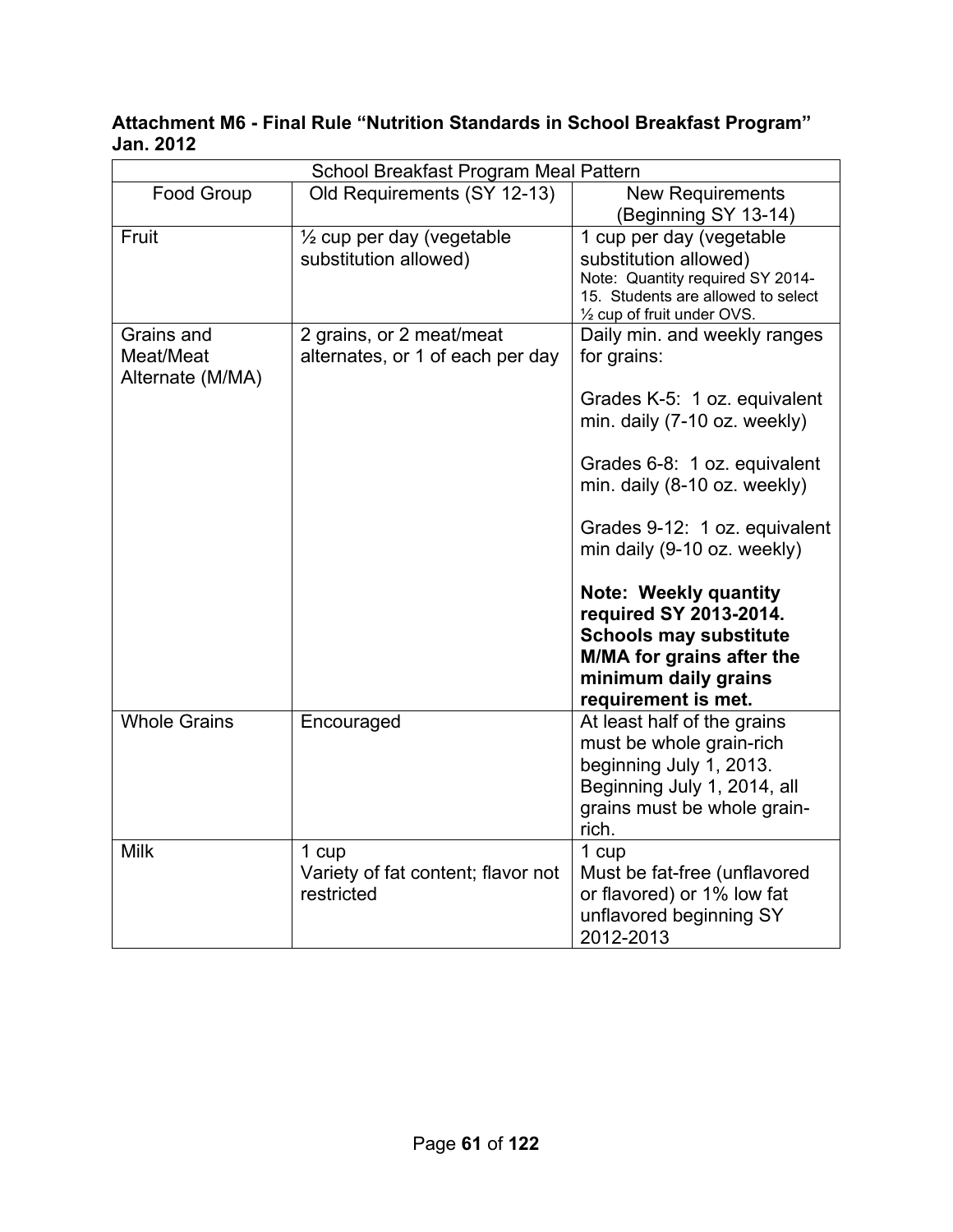## **Attachment M7: After School Snack Program**

| <b>SELECT TWO OF THE FOUR COMPONENTS FOR A REIMBURSABLE SNACK</b> |                                |                                |                                    |  |  |  |  |  |  |
|-------------------------------------------------------------------|--------------------------------|--------------------------------|------------------------------------|--|--|--|--|--|--|
|                                                                   | <b>Children</b>                | <b>Children</b>                | <b>Children</b>                    |  |  |  |  |  |  |
| Food Components and Food Items <sup>1</sup>                       | Ages 1 and 2                   | <b>Ages 3-5</b>                | Ages 6-12 $^2$                     |  |  |  |  |  |  |
| <b>Milk</b>                                                       |                                |                                |                                    |  |  |  |  |  |  |
| Fluid Milk <sup>3</sup>                                           | 4 fl oz (1/2 c)                | 4 fl oz (1/2 c)                | 8 fl oz (1 c)                      |  |  |  |  |  |  |
| Vegetable or Fruit <sup>2</sup>                                   |                                |                                |                                    |  |  |  |  |  |  |
| Juice <sup>2</sup> , fruit and/or vegetable                       | $\frac{1}{2}$ C                | $\frac{1}{2}c$                 | $\frac{3}{4}$ C                    |  |  |  |  |  |  |
| Grains/Breads <sup>4,5</sup>                                      |                                |                                |                                    |  |  |  |  |  |  |
| Bread or                                                          | $\frac{1}{2}$ slice            | $\frac{1}{2}$ slice            | 1 slice                            |  |  |  |  |  |  |
| Cornbread or biscuit or roll or muffin or                         | $\frac{1}{2}$ serving          | $\frac{1}{2}$ serving          | 1 serving                          |  |  |  |  |  |  |
| Cold dry cereal <sup>5</sup> or                                   | $\frac{1}{4}$ c or 1/3 oz      | 1/3 c or 1/2 oz                | $\frac{3}{4}$ c or 1 oz            |  |  |  |  |  |  |
| Cooked cereal grains or                                           | $\frac{1}{4}$ C                | $\frac{1}{4}$ C                | $\frac{1}{2}c$                     |  |  |  |  |  |  |
| Cooked pasta or noodles                                           | $\frac{1}{4}$ C                | $\frac{1}{4}$ C                | $\frac{1}{2}c$                     |  |  |  |  |  |  |
| Meat/Meat Alternate 6,7,8                                         |                                |                                |                                    |  |  |  |  |  |  |
| Lean Meat or poultry or fish <sup>6</sup> or                      | $\frac{1}{2}$ OZ               | $\frac{7}{2}$ OZ               | 0Z                                 |  |  |  |  |  |  |
| Alternate Protein products 7 or                                   | $\frac{1}{2}$ OZ               | $\frac{1}{2}$ OZ               | 1 oz                               |  |  |  |  |  |  |
| Cheese or                                                         | $\frac{1}{2}$ OZ               | $\frac{1}{2}$ OZ               | 0Z                                 |  |  |  |  |  |  |
| Egg (large) or                                                    | $\frac{1}{2}$ large egg        | $\frac{1}{2}$ large egg        | $\overline{\frac{7}{2}}$ large egg |  |  |  |  |  |  |
| Cooked dry beans or peas or                                       | 1/8c                           | 1/8c                           | 1/4C                               |  |  |  |  |  |  |
| Peanut or other nuts or seed butters                              |                                |                                | 2T                                 |  |  |  |  |  |  |
| Nuts and/or seeds <sup>8</sup> or                                 | $\frac{1}{2}$ OZ $\frac{8}{3}$ | $\frac{1}{2}$ 0Z $\frac{8}{3}$ | 1 oz                               |  |  |  |  |  |  |
| Yogurt <sup>9</sup>                                               | 2 oz or $\frac{1}{4}$ c        | 2 oz or $\frac{1}{4}$ c        | 4 oz or $\frac{1}{2}$ c            |  |  |  |  |  |  |

<sup>1</sup>Children age 12 and older may be served larger portions based on their greater food needs. They may not be served less the minimum quantities listed in this column.

<sup>2</sup>Serve two or more kinds of vegetables and/or fruits. Full-strength vegetable or fruit juice may be counted to meet not more than one-half of this requirement.

3Fluid milk must be low-fat(1 percent milk fat or less, unflavored) or fat-free (unflavored or flavored).

4Grains/Breads must be whole-grain or enriched, or made from whole–grain or enriched flour or meal that may include bran and germ. Cereal must be whole-grain, enriched, or fortified.

 ${}^{5}$ Either volume (cup) or weight (oz), whichever is less.

<sup>6</sup>A serving consists of the edible portion of cooked lean meat or poultry or fish

7Alternate protein products must meet requirements in Appendix A of 7 CFR Part 210.

<sup>8</sup>Nuts and seeds are generally not recommended to be served to children ages 1-3 since they present a choking hazard. If served, nuts and seeds should be finely minced.

9Yogurt may be plain or flavored, unsweetened, or sweetened – commercially prepared.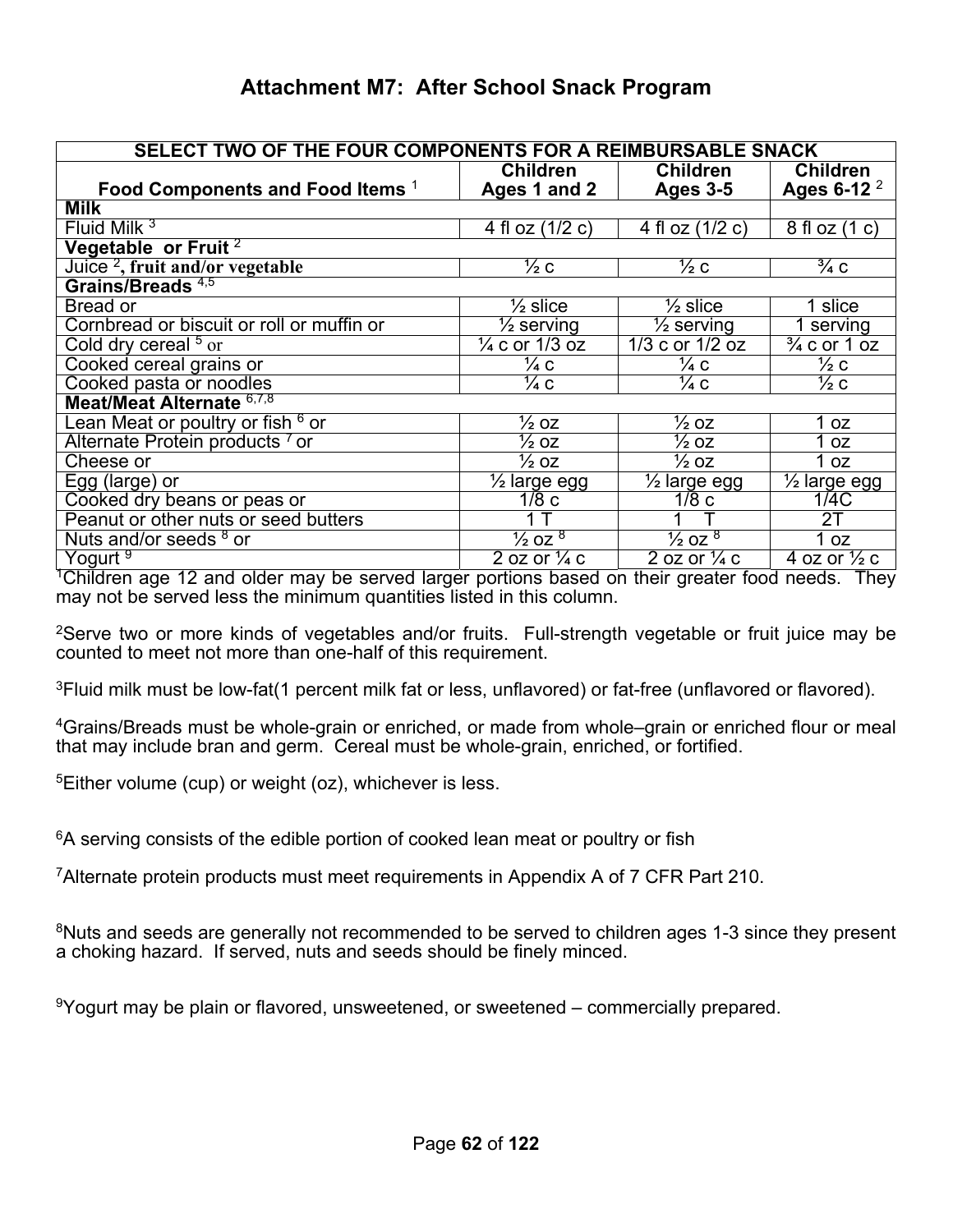## **Attachment M8: Summer Food Service Meal Patterns**

| SELECT THE APPROPRIATE COMPONENTS FOR A REIMBURSABLE MEAL |                                       |                                                      |                               |  |  |  |  |  |  |
|-----------------------------------------------------------|---------------------------------------|------------------------------------------------------|-------------------------------|--|--|--|--|--|--|
| <b>FOOD COMPONENTS</b>                                    | <b>BREAKFAST</b>                      | <b>LUNCH OR SUPPER</b>                               | <b>SNACK</b>                  |  |  |  |  |  |  |
| AND FOOD ITEMS                                            | SERVE ALL THREE                       | <b>SERVE ALL FOUR</b>                                | SERVE TWO OF THE FOUR         |  |  |  |  |  |  |
| Milk $1,2$                                                |                                       |                                                      |                               |  |  |  |  |  |  |
| Fluid milk                                                | 8 fl oz (1 cup) <sup>1</sup>          | 8 fl oz $(1 \text{ cup})^2$                          | 8 fl oz $(1 \text{ cup})^1$   |  |  |  |  |  |  |
| Vegetable or Fruit 3,4,5                                  |                                       |                                                      |                               |  |  |  |  |  |  |
|                                                           | $\frac{1}{2}c^3$                      | $\frac{3}{4}$ c $\frac{4}{4}$ total of two different | $\frac{3}{4}$ C $^{3, 4}$     |  |  |  |  |  |  |
| Juice, fruit, vegetable                                   | (juice must be full-strength          | items                                                | (juice must be full-strength) |  |  |  |  |  |  |
| Grains/Breads <sup>6,7</sup>                              |                                       |                                                      |                               |  |  |  |  |  |  |
| Bread or                                                  | slice                                 | slice                                                | 1 slice                       |  |  |  |  |  |  |
| Cornbread, or biscuit or roll or muffin or                | serving                               | serving                                              | serving                       |  |  |  |  |  |  |
| Cold dry cereal 7                                         | $\frac{3}{4}$ c or 1 oz $\frac{7}{4}$ | N/A                                                  | $\frac{3}{4}$ c or 1 oz $^7$  |  |  |  |  |  |  |
| Hot cooked cereal or                                      | $\frac{1}{2}c$                        | $\frac{1}{2}c$                                       | $\frac{1}{2}c$                |  |  |  |  |  |  |
| Cooked pasta or noodles or grains                         | $\frac{1}{2}c$                        | $\frac{1}{2}c$                                       | $\frac{1}{2}c$                |  |  |  |  |  |  |
| Meat/Meat Alternate 8, 9, 10, 11, 12                      | Optional                              |                                                      |                               |  |  |  |  |  |  |
| Lean meat or poultry or fish <sup>8</sup> or              | 1 oz                                  | 2 oz                                                 | 1 oz                          |  |  |  |  |  |  |
| Alternate protein products <sup>9</sup> or                | 1 oz                                  | 2 oz                                                 | 1 oz                          |  |  |  |  |  |  |
| Cheese                                                    | 1 oz                                  | 2 oz                                                 | 1 oz                          |  |  |  |  |  |  |
| Egg (large) or                                            | $\frac{1}{2}$ large egg               | 1 large egg                                          | $\frac{1}{2}$ large egg       |  |  |  |  |  |  |
| Cooked dry beans or peas or                               | $\frac{1}{4}$ C                       | $\frac{1}{2}c$                                       | $\frac{1}{4}$ C               |  |  |  |  |  |  |
| Peanut or other nut butters or                            | 2T                                    | 4T                                                   | 2T                            |  |  |  |  |  |  |
| Nuts and/or seeds 11                                      | ---                                   | $oz = 50\sqrt{0.10, 11}$                             | 1 oz $11$                     |  |  |  |  |  |  |
| Yogurt <sup>12</sup>                                      | 4 oz $(\frac{1}{2}c)$                 | 8 oz (1 c)                                           | 4 oz $(\frac{1}{2}c)$         |  |  |  |  |  |  |

 $\frac{1}{1}$  For Breakfast or Snack, fluid milk shall be served as a beverage, or on cereal, or use part of it for each purpose.

2 For Lunch or Supper, fluid milk shall be used as a beverage.

<sup>3</sup> Fruit or vegetable juice must be full-strength for breakfast and snacks.

<sup>4</sup> For Lunch or Supper, serve two or more kinds of vegetables and/or fruits, Full strength vegetable or fruit juice may be counted to meet not more than one-half of this requirement

 $^5$  Juice may not be served to fulfill the supplement requirement, when milk is served as the only other component.

6 Grains/Breads must be enriched or whole-grain, or made from whole-grain or enriched flour or meal that may include bran and/or germ. Cereal must be whole grain or enriched or fortified.

 $7$  Either volume (cup) or weight (oz) whichever is less.

<sup>8</sup> A serving consists of the edible portion of cooked lean meat or poultry or fish.

<sup>9</sup> Alternate protein products must meet requirements of Appendix A of 7 CFR Part 225.

<sup>10</sup> Nuts and seeds may meet no more than one-half of the total meat/meat alternate to fulfill the lunch or supper requirement.

 $^{11}$  Nuts and seeds are generally recommended to be served to children ages 1-3 since the present a choking hazard. If served, nuts and seeds should be finely minced.

<sup>12</sup> Yogurt may be plain or flavored, unsweetened or sweetened – commercially prepared.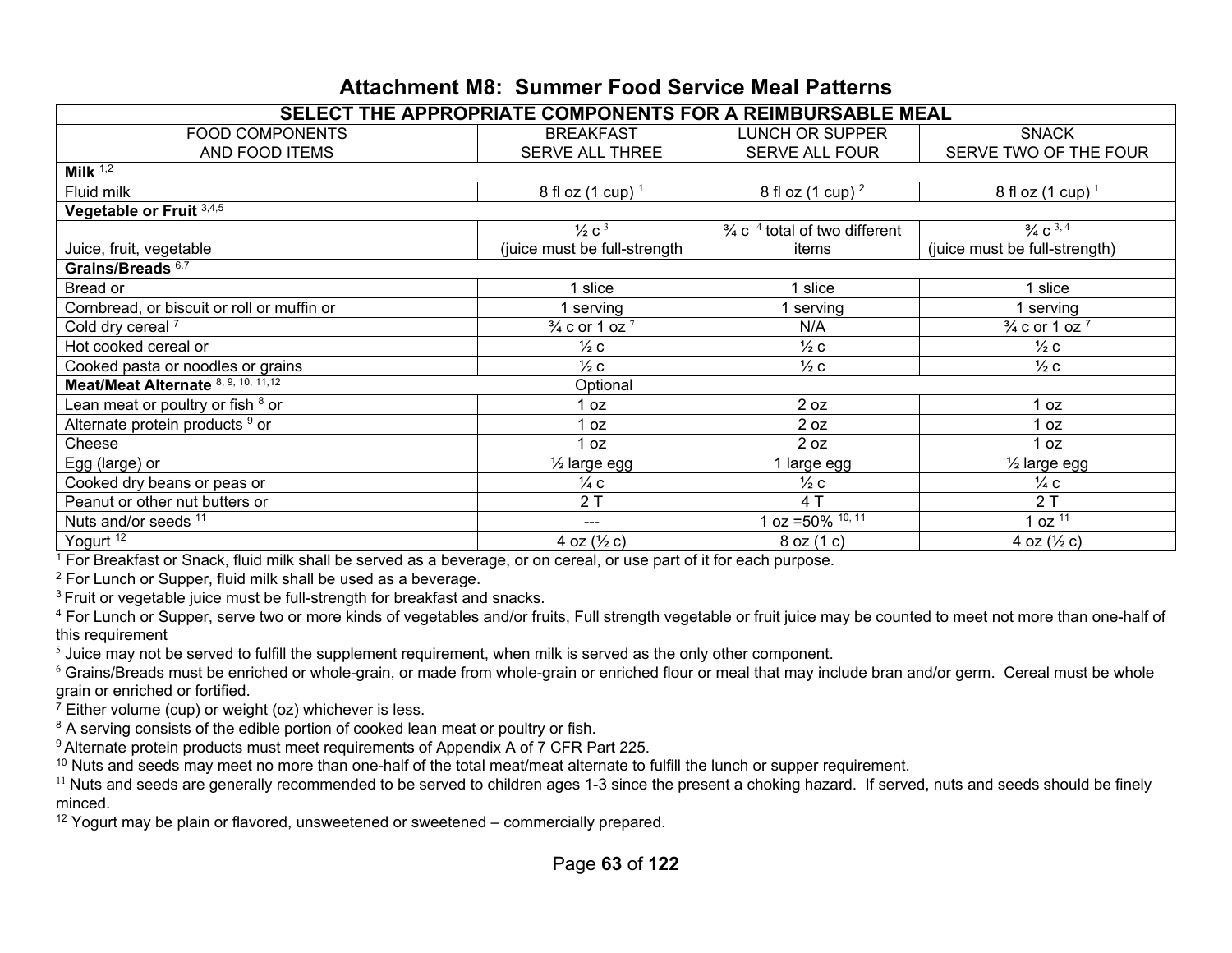## **Attachment M9: Grain/Bread Requirements**

The food-based menu planning approach for the National School Lunch Program (NSLP) and the School Breakfast Program contain a grains/bread requirement. This instruction sets forth the foods that meet the grains/breads requirement of meals served in the programs, the criteria to be used to determine crediting and the suggested equivalent minimum serving size for a wide variety of items that meet the grains/bread requirement. This instruction applies to all Child Nutrition Programs.

#### **Criteria for Determining Acceptable Grains/Breads**

The following criteria are to be used as a basis for crediting items to meet the grains/breads requirement under the Food-Based Menu Planning Approach:

- 1. All grains/breads must be enriched or whole grain or made from enriched or wholegrain meal or flour; or if it is a cereal, the product must be whole-grain, enriched, or fortified. Bran and germ are credited the same as enriched or whole grain meal or flour.
- 2. The label must indicate the product is enriched or whole-grain, made from enriched or whole-grain meal or flour as well as bran and/or germ, or fortified.
- 3. The item must be provided in quantities specified in the regulations. One quarter (1/4) of a serving is the smallest amount allowable to be credited toward the minimum quantities of grains/breads specified in program regulations.

#### **Criteria for Whole Grains**

- Whole grain is defined as "grains that consist of the intact, ground, cracked, or flaked grain seed whose principal anatomical components – the starchy endosperm, germ, and bran – are present in the same relative proportions as they exist in the intact grain seed."
- **Criteria for Whole Grain-Rich Foods** 
	- <sup>o</sup> Product must meet the serving size requirements in the Grains/Bread Instruction, **and**
	- Product must meet at least **one** of the following:
- 1. Whole grains per serving must be  $\geq 8$  grams
- 2. Product includes FDA's whole grain health claim on its packaging
- 3. Product ingredient listing lists whole grain first
- **NSLP in SY 2012-2013 and 2013-2014 whole grain–rich products must make up half of all grain products offered to students.** In SY 2014-2015 and beyond, schools must offer only whole grain-rich products.
- SBP schools must offer the weekly grain requirements and half of the grains as whole grain-rich beginning July 1, 2013 (SY 2013-2014). All grains offered in the NSLP and the SBP must be whole grain-rich in SY 2014-2015 and beyond. Once schools meet the daily minimum grain quantity required (1 oz. equivalent for all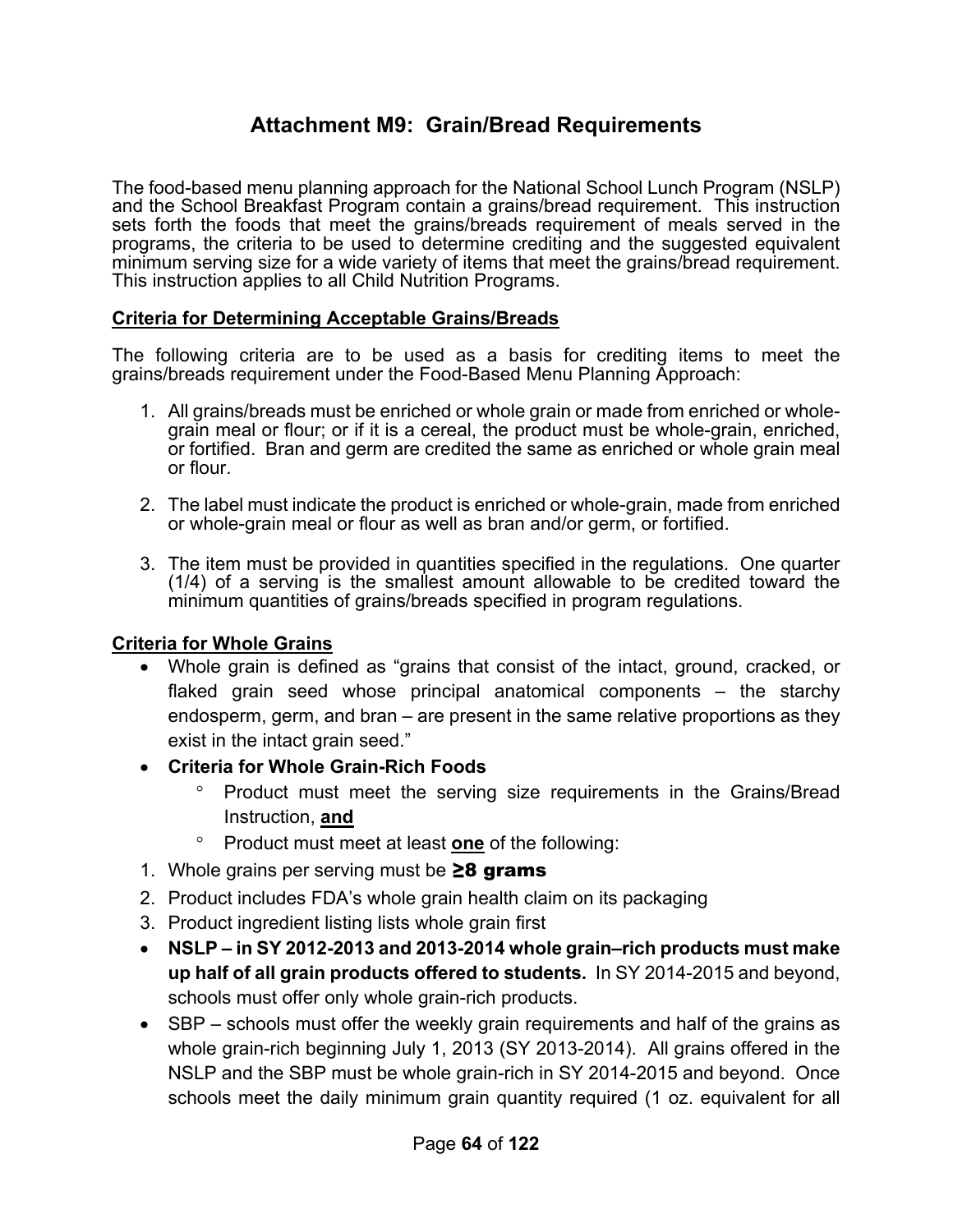age-grade groups) for breakfast, they are allowed to offer a meat/meat alternate in place of grains.

 The rule states a **whole grain-rich food must contain at least 50 percent whole grains and the remaining grain content of the product must be enriched.** Due to difficulties in determining the actual grain content of many grain products, the rule outlines criterion for schools to use to identify whole grain-rich foods.

#### **Criteria for Determining Equivalent Minimum Serving Sizes**

The following chart contains the equivalent serving sizes for a wide variety of purchased food items.

In lieu of using the minimum serving sizes listed on the chart, the contribution of grains/breads in a recipe may be calculated to determine the number of grains/breads servings the recipe provides. The crediting of a food item as a grain/bread serving is determined by the total amount of enriched or whole-grain meal and/or flour in the recipe divided by the number of servings the recipe yields. Bran and germ are calculated in the same manner as enriched or whole-grain meal or flour.

For the types of food items listed in Groups H and I of the chart to count as one full serving, the weights and volumes listed therein must be used.

#### **Foods That Qualifies as Grains/Breads**

Foods that qualify as grains/breads for the Child Nutrition Programs are foods that are enriched or whole-grain or made from enriched or whole-grain meal or flour. Such foods include, but are not limited to:

- **Breads** that are enriched or whole-grain.
- **Biscuits, bagels, rolls, tortillas, muffins, or crackers** made from whole- grain or enriched meal or flour.
- **Ready-to-eat breakfast cereals** that are whole-grain, enriched, or fortified.
- **Cereals or bread products used as an ingredient in another menu item such as crispy rice treats, oatmeal cookies, or breading on fish or poultry**  when they are whole-grain, enriched, or fortified.
- **Macaroni or noodle products (cooked)** made with enriched or whole-grain flour. Enriched macaroni products fortified with protein can be counted to meet either a grain/bread or meat/meat alternate requirement but not as both in the same meal.
- **Sweet foods such as toaster pastries, coffee cake, doughnuts, sweet rolls, cookies, cakes, or formulated grain-fruit products** when made with enriched or whole-grain meal or flour and served as permitted in the chart. When sweet foods are permitted, no more than two grain/bread serving per week may be a dessert.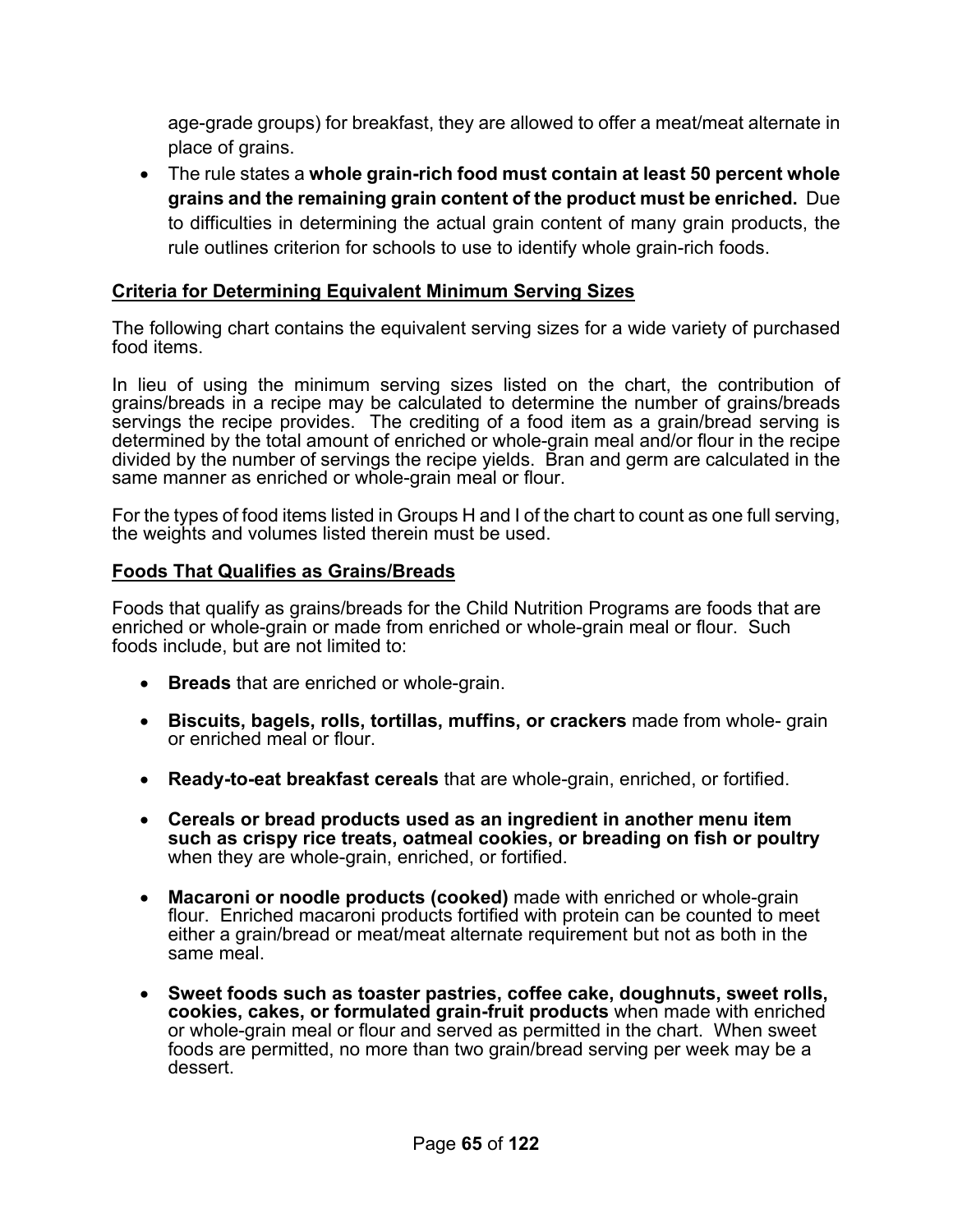- **Pie crust** when made from enriched or whole-grain meal or flour and served as permitted in the chart.
	- **Non-sweet snack products such as hard pretzels, hard bread sticks, and chips** made from whole-grain or enriched meal or flour.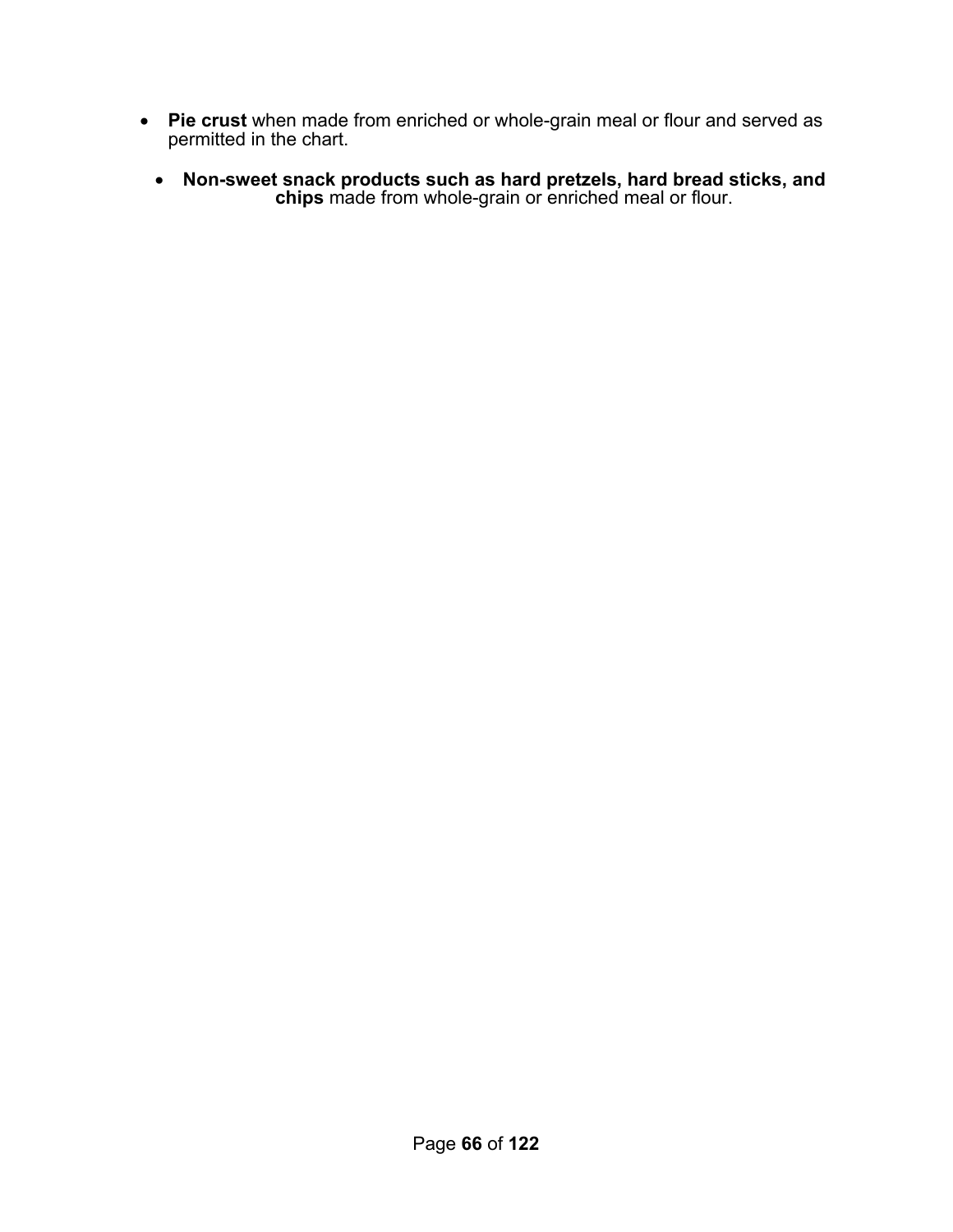#### **Grains/Breads for the Food-Based Menu Planning Approaches in the Child Nutrition Programs<sup>1</sup>**

| <b>GROUP A</b>                                                | OZ EQ FOR GROUP A                                     |
|---------------------------------------------------------------|-------------------------------------------------------|
| Bread type coating<br>$\bullet$                               | $1 \text{ oz } eq = 22 \text{ gm or } 0.8 \text{ oz}$ |
| Bread sticks (hard)                                           | $3/4$ oz eg = 17 gm or 0.6 oz                         |
| Chow mein noodles                                             | $1/2$ oz eq = 11 gm od 0.4 oz                         |
| Croutons                                                      | $1/4$ oz eq = 6 gm or 0.2 oz                          |
| Pretzels (hard)                                               |                                                       |
| Stuffing (dry) Note: weights apply to                         |                                                       |
| bread in stuffing.                                            |                                                       |
| <b>GROUP B</b>                                                | OZ EQ FOR GROUP B                                     |
| <b>Bagels</b>                                                 | $oz$ eq = 28 gm or 1.0 oz<br>1                        |
| $\bullet$                                                     |                                                       |
| Batter type coating                                           | $3/4$ oz eq = 21 gm or                                |
| <b>Biscuits</b>                                               | $0.75$ oz $1/2$ oz eq = 14 gm or $0.5$                |
| Breads (sliced whole wheat, French,                           | oz $1/4$ oz eq = 7 gm or 0.25 oz                      |
| Italian)                                                      |                                                       |
| Buns (hamburger and hot dog)                                  |                                                       |
| Sweet Crackers <sup>4</sup> (graham crackers                  |                                                       |
| - all shapes, animal crackers)                                |                                                       |
| Egg roll skins                                                |                                                       |
| English muffins                                               |                                                       |
| Pita bread (whole wheat or whole                              |                                                       |
| grain-rich)                                                   |                                                       |
| Pizza crust                                                   |                                                       |
| Pretzels (soft)                                               |                                                       |
| Rolls (whole wheat or whole grain-rich)                       |                                                       |
| Tortillas (whole wheat or whole corn)                         |                                                       |
| Tortillas chips (whole wheat or whole                         |                                                       |
| corn)                                                         |                                                       |
| Taco shells (whole wheat or whole corn)                       |                                                       |
| <b>GROUP C</b>                                                | OZ EQ FOR GROUP C                                     |
| Cookies $\frac{3}{2}$ (plain – includes vanilla wafers        | $1 oz eq = 34 gm or 1.2 oz$                           |
| Cornbread                                                     | $3/4$ oz eq = 26 gm or 0.9 oz                         |
| Corn muffins                                                  | $1/2$ oz eq = 17 gm or 0.6 oz                         |
| Croissants                                                    | $1/4$ oz eq = 9 gm or .3 oz                           |
|                                                               |                                                       |
| Pancakes                                                      |                                                       |
| Pie crust (dessert pies <sup>3</sup> , cobbler <sup>3</sup> , |                                                       |
| fruit turnovers <sup>4</sup> ,                                |                                                       |
| and meat/meat alternate pies)                                 |                                                       |
| Waffles                                                       |                                                       |
| <b>GROUP D</b>                                                | OZ EQ FOR GROUP D                                     |
| Doughnuts <sup>4</sup> (cake and yeast                        | $1 \text{ oz } eq = 55 \text{ gm or } 2.0 \text{ oz}$ |
| raised, unfrosted)                                            | $3/4$ oz eq = 42 gm or 1.5 oz                         |
| Cereal bars, breakfast bars, granola                          | $1/2$ oz eq = 28 gm or 1.0 oz                         |
| $bars4$ (plain)                                               | $1/4$ oz eq = 14 gm or 0.5 oz                         |
| Muffins (all except corn)                                     |                                                       |
| Sweet Rolls <sup>4</sup> (unfrosted)                          |                                                       |
| Toaster pastry <sup>4</sup> (unfrosted)                       |                                                       |
|                                                               |                                                       |
| <b>GROUP E</b>                                                | OZ EQ FOR GROUP E                                     |
| Cereal bars, breakfast bars, granola                          | $1 oz eq = 69 gm or 2.4 oz$                           |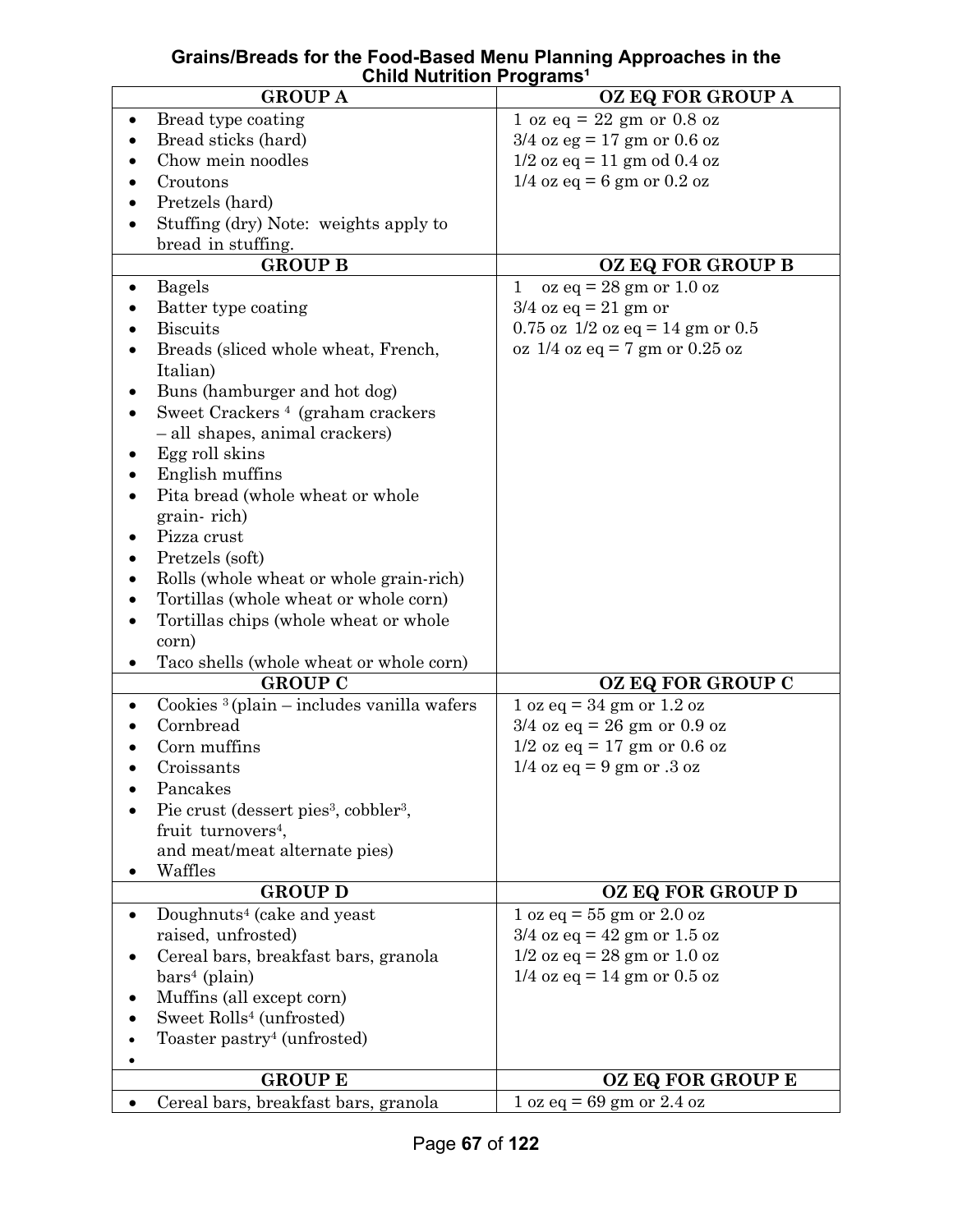| bars <sup>4</sup> (with nuts, dried fruit, and/or        | $3/4$ oz eq = 52 gm or 1.8 oz                                        |
|----------------------------------------------------------|----------------------------------------------------------------------|
| chocolate pieces)                                        | $1/2$ oz eq = 35 gm or 1.2 oz                                        |
| Cookies <sup>3</sup> (with nuts, raisins,                | $1/4$ oz eq = 18 gm or 0.6 oz                                        |
| chocolate pieces and/or fruit                            |                                                                      |
| pieces)                                                  |                                                                      |
| Doughnuts <sup>4</sup> (cake and yeast                   |                                                                      |
| raised, unfrosted)                                       |                                                                      |
| French toast                                             |                                                                      |
| Sweet Rolls <sup>4</sup> (unfrosted)                     |                                                                      |
| Toaster pastry <sup>4</sup> (unfrosted)                  |                                                                      |
| <b>GROUP F</b>                                           | OZ EQ FOR GROUP F                                                    |
| Cake <sup>3</sup> (plain, unfrosted)                     | $1 \text{ oz } eq = 82 \text{ gm or } 2.9 \text{ oz}$                |
| Coffee cake $4$                                          | $3/4$ oz eq = 62 gm or 2.2 oz                                        |
|                                                          | $1/2$ oz eq = 41 gm or 1.5 oz                                        |
|                                                          | $1/4$ oz eq = 21 gm or 0.7 oz                                        |
| <b>GROUP G</b>                                           | OZ EQ FOR GROUP G                                                    |
| Brownies <sup>3</sup> (plain)                            | $1 oz eq = 125 gm or 4.4 oz$                                         |
| Cake <sup>3</sup> (all varieties, frosted)               | $3/4$ oz eq = 94 gm or 3.3 oz                                        |
|                                                          | $1/2$ oz eq = 63 gm or 2.2 oz                                        |
|                                                          | $1/4$ oz eq = 32 gm or 1.1 oz                                        |
| <b>GROUP H</b>                                           | OZ EQ FOR GROUP H                                                    |
| Cereal Grains (barley, quinoa, etc)                      | 1 oz eq = $1/2$ cup cooked or 1 ounce $(28g)$                        |
| Breakfast cereals (cooked) <sup>5,6</sup>                | $\rm{dry}$                                                           |
| Bulgur or cracked wheat                                  |                                                                      |
| Macaroni (all shapes)                                    |                                                                      |
| Noodles (all varieties)                                  |                                                                      |
| Pasta (all shapes)                                       |                                                                      |
| Ravioli (noodle only)                                    |                                                                      |
| Rice (enriched white or brown)                           |                                                                      |
| <b>GROUP I</b>                                           | OZ EQ FOR GROUP I                                                    |
| Ready to eat breakfast cereal (cold, dry) <sup>5,6</sup> | $1 \text{ oz } eq = 1 \text{ cup or } 1 \text{ ounce for flakes}$    |
|                                                          | and rounds                                                           |
|                                                          | $1 oz eq = 1.25 cup or 1 ounce for puffed$                           |
|                                                          | cereal                                                               |
|                                                          | $1 \text{ oz } eq = 1/4 \text{ cup or } 1 \text{ ounce for granola}$ |

<sup>1</sup>Some of the following foods or their accompaniments may contain more sugar, salt, and/or fat than others. This should be a consideration when deciding how often to serve them.

²Allowed only for desserts no more than twice per week and for breakfast <sup>3</sup>Allowed for desserts no more than twice per week and for breakfasts

Refer to program regulations for the appropriate serving size for supplements served to children aged 1 through 5 in the NSLP and breakfast served under the SBP. Breakfast cereals are traditionally served as a breakfast menu item but may be served in meals other than breakfast.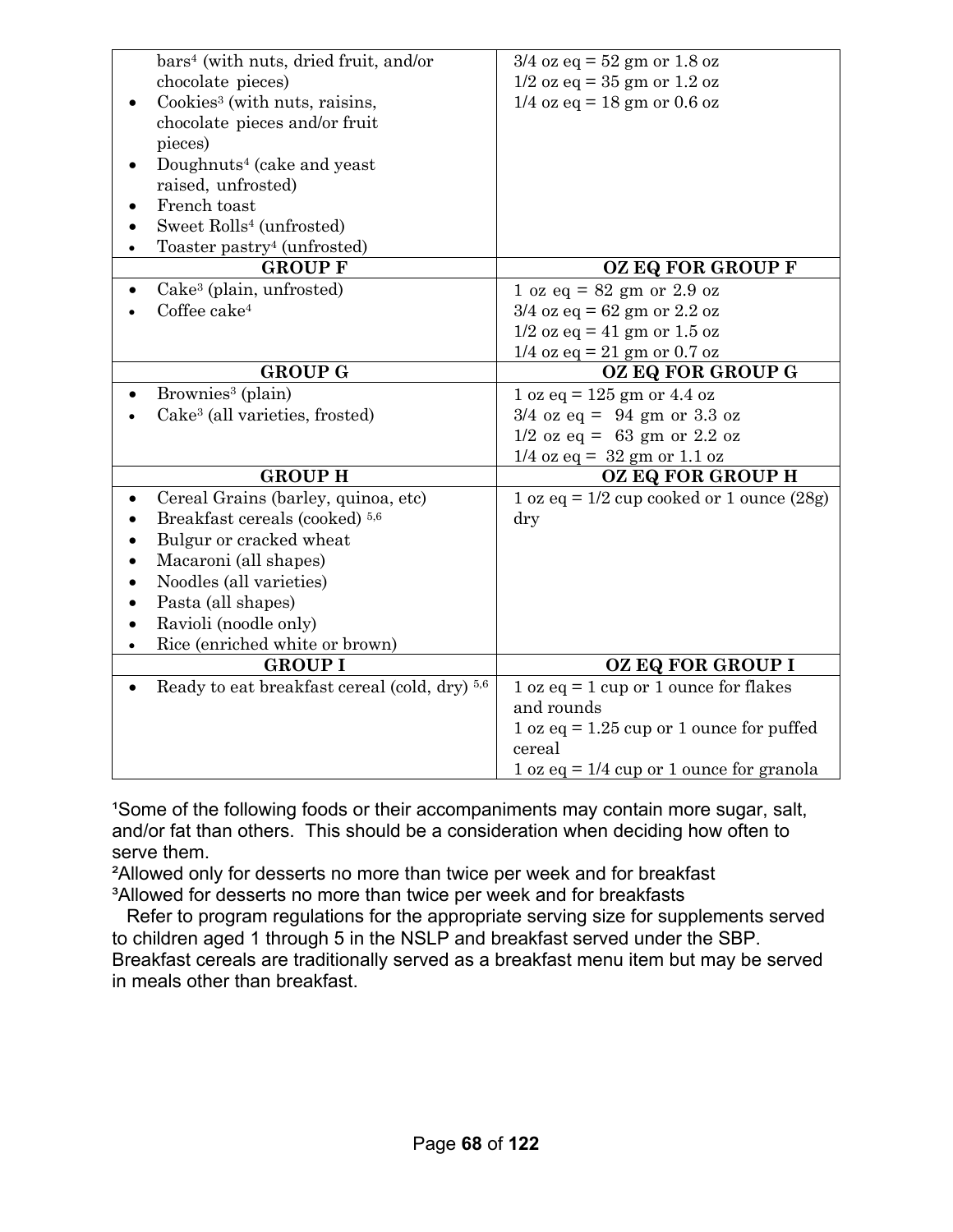## **ATTACHMENT N: PROTOTYPE 21- DAY CYCLE LUNCH MENUS**

The prototype cycle lunch menu forms on the following pages can be used. Using the prototype lunch cycle menu forms appropriate to the specific age grade groups of the students within the SFA, include in the Request for Proposal/Contract a 21-day cycle lunch menu prepared by the SFA. The SFA may allow the FSMC to submit their own menus. The menu provided in the proposal must be used for the first 21-day cycle of the new school year.

 $\boxtimes$  Check here if the SFA chooses to have each FSMC submit their own menus Attachment N1 – Prototype Lunch Menus Grades K-5 Week 1 of 21-Day Cycle Attachment N2 – Prototype Lunch Menus Grades K-5 Week 2 of 21-Day Cycle Attachment N3 – Prototype Lunch Menus Grades K-5 Week 3 of 21-Day Cycle Attachment N4 – Prototype Lunch Menus Grades K-5 Week 4 of 21-Day Cycle Attachment N5 – Prototype Lunch Menus Grades K-5 Week 5 of 21-Day Cycle Attachment N6 – Prototype Lunch Menus Grades 6-8 Week 1 of 21-Day Cycle Attachment N7 - Prototype Lunch Menus Grades 6-8 Week 2 of 21-Day Cycle Attachment N8 - Prototype Lunch Menus Grades 6-8 Week 3 of 21-Day Cycle Attachment N9 - Prototype Lunch Menus Grades 6-8 Week 4 of 21-Day Cycle Attachment N10 - Prototype Lunch Menus Grades 6-8 Week 5 of 21-Day Cycle Attachment N11 - Prototype Lunch Menus Grades 9-12 Week 1 of 21-Day Cycle Attachment N12 - Prototype Lunch Menus Grades 9-12 Week 2 of 21-Day Cycle Attachment N13 - Prototype Lunch Menus Grades 9-12 Week 3 of 21-Day Cycle Attachment N14 - Prototype Lunch Menus Grades 9-12 Week 4 of 21-Day Cycle Attachment N15 - Prototype Lunch Menus Grades 9-12 Week 5 of 21-Day Cycle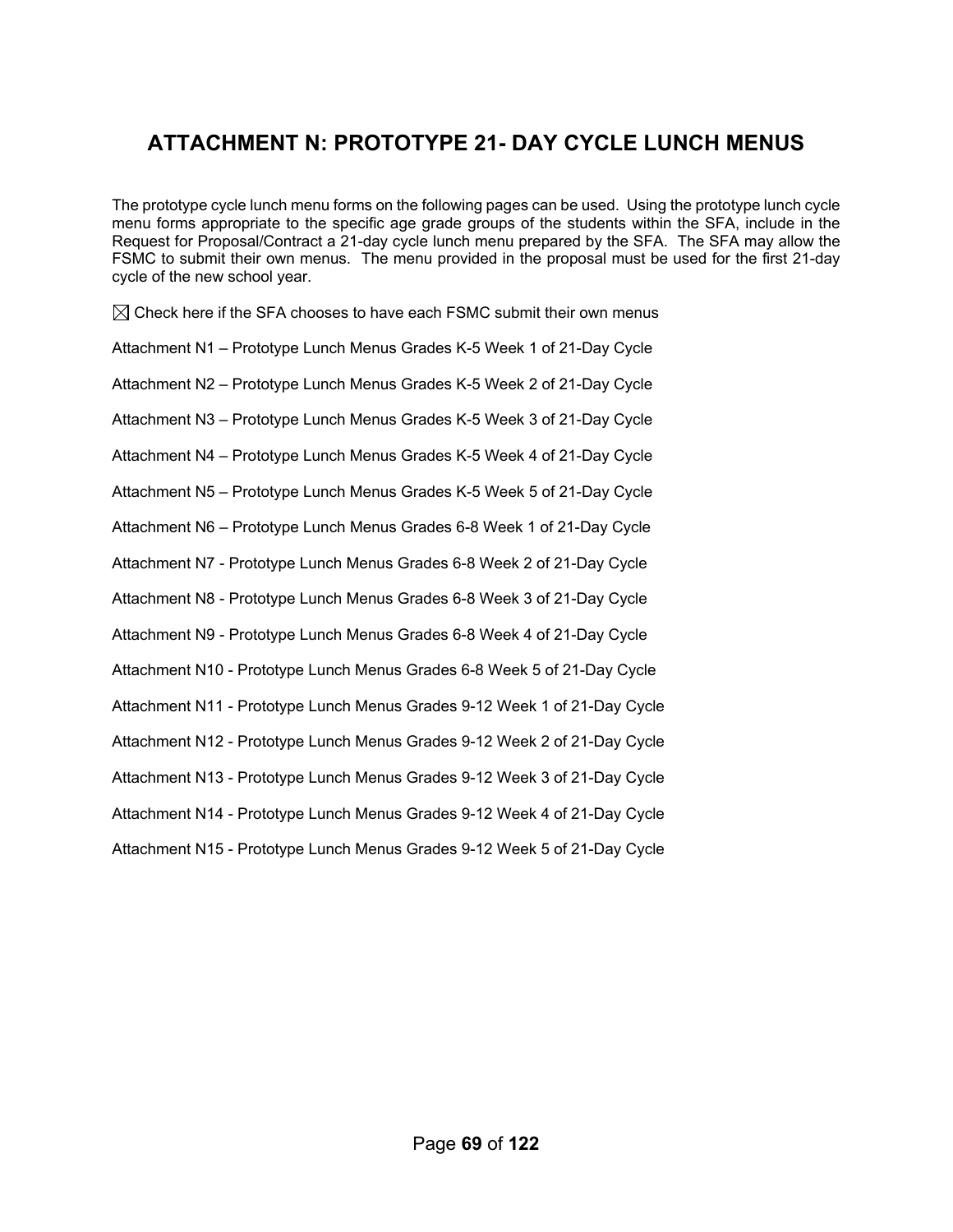#### **Attachment N1 - Prototype Lunch Menus Grades K-5 Week 1 of 21-Day Cycle**

 $\boxtimes$  NA (Check if not applicable)

| Grades K-5                                            |                                | Use this form to ensure that the menu meets the new standards. Enter each menu item under the corresponding day of the week and<br>enter the quantity in the "QTY" column as a decimal point. Add the daily totals to calculate weekly totals |                       |                       |     |                                        |     |                 |               |               |     |               |
|-------------------------------------------------------|--------------------------------|-----------------------------------------------------------------------------------------------------------------------------------------------------------------------------------------------------------------------------------------------|-----------------------|-----------------------|-----|----------------------------------------|-----|-----------------|---------------|---------------|-----|---------------|
|                                                       | Weekly (Daily)                 |                                                                                                                                                                                                                                               |                       |                       |     |                                        |     |                 |               |               |     | <b>WEEKLY</b> |
| <b>Lunch Meal Pattern</b>                             | Quantity <sup>a</sup>          | <b>MONDAY</b>                                                                                                                                                                                                                                 | QTY                   | <b>TUESDAY</b>        | QTY | WEDNESDAY                              | QTY | <b>THURSDAY</b> | QTY           | <b>FRIDAY</b> | QTY | <b>TOTALS</b> |
| Fruits $b$ (cups)                                     | 2.5(.5)                        |                                                                                                                                                                                                                                               |                       |                       |     |                                        |     |                 |               |               |     |               |
|                                                       |                                |                                                                                                                                                                                                                                               |                       |                       |     |                                        |     |                 |               |               |     |               |
| Additional fruit items                                |                                |                                                                                                                                                                                                                                               |                       |                       |     |                                        |     |                 |               |               |     |               |
| to meet the total                                     |                                |                                                                                                                                                                                                                                               |                       |                       |     |                                        |     |                 |               |               |     |               |
| Vegetables (cups)                                     | 3.75(0.75)                     |                                                                                                                                                                                                                                               |                       |                       |     |                                        |     |                 |               |               |     |               |
|                                                       |                                |                                                                                                                                                                                                                                               |                       |                       |     |                                        |     |                 |               |               |     |               |
| Dark Green <sup>c</sup>                               | 0.5                            |                                                                                                                                                                                                                                               |                       |                       |     |                                        |     |                 |               |               |     |               |
|                                                       |                                |                                                                                                                                                                                                                                               |                       |                       |     |                                        |     |                 |               |               |     |               |
| Red Orange <sup>c</sup>                               | 0.75                           |                                                                                                                                                                                                                                               |                       |                       |     |                                        |     |                 |               |               |     |               |
|                                                       |                                |                                                                                                                                                                                                                                               |                       |                       |     |                                        |     |                 |               |               |     |               |
| Beans and Peas                                        |                                |                                                                                                                                                                                                                                               |                       |                       |     |                                        |     |                 |               |               |     |               |
| (legumes) <sup>c</sup>                                | 0.5                            |                                                                                                                                                                                                                                               |                       |                       |     |                                        |     |                 |               |               |     |               |
| Starchy <sup>c</sup>                                  | 0.5                            |                                                                                                                                                                                                                                               |                       |                       |     |                                        |     |                 |               |               |     |               |
|                                                       | 0.5                            |                                                                                                                                                                                                                                               |                       |                       |     |                                        |     |                 |               |               |     |               |
| Other <sup>c, d</sup>                                 |                                |                                                                                                                                                                                                                                               |                       |                       |     |                                        |     |                 |               |               |     |               |
| Additional Veg to                                     |                                |                                                                                                                                                                                                                                               |                       |                       |     |                                        |     |                 |               |               |     |               |
| reach total <sup>e</sup>                              |                                |                                                                                                                                                                                                                                               |                       |                       |     |                                        |     |                 |               |               |     |               |
| Whole Grains (oz.                                     | $8-9(1)$                       |                                                                                                                                                                                                                                               |                       |                       |     |                                        |     |                 |               |               |     |               |
| equivalents)                                          |                                |                                                                                                                                                                                                                                               |                       |                       |     |                                        |     |                 |               |               |     |               |
| <b>Meat/Meat Alternate</b>                            |                                |                                                                                                                                                                                                                                               |                       |                       |     |                                        |     |                 |               |               |     |               |
| (oz. equivalents)                                     | $8-10(1)$                      |                                                                                                                                                                                                                                               |                       |                       |     |                                        |     |                 |               |               |     |               |
| Fluid Milk <sup>9</sup> (cups)                        | 5(1)                           |                                                                                                                                                                                                                                               |                       |                       |     |                                        |     |                 |               |               |     |               |
|                                                       |                                |                                                                                                                                                                                                                                               |                       |                       |     |                                        |     |                 |               |               |     |               |
| <b>Decimal Equivalents of commonly used fractions</b> |                                |                                                                                                                                                                                                                                               |                       |                       |     |                                        |     |                 |               |               |     |               |
| $1/8 = 0.125$                                         | $1/3 = 0.333$<br>$2/3 = 0.666$ | $\frac{1}{4}$ = 0.250                                                                                                                                                                                                                         | $\frac{1}{2} = 0.500$ | $\frac{3}{4}$ = 0.750 |     | $\frac{3}{4}$ = 0.750<br>$3/8 = 0.375$ |     | $5/8 = 0.625$   | $7/8 = 0.875$ |               |     |               |

a Food items included in each food group and subgroup and amount equivalents. Minimum creditable serving is 1/8 cup.

<sup>b</sup> One quarter-cup of dried fruit counts as 1/2 cup of fruit; 1 cup of leafy greens counts as 1/2 cup vegetables. No more than half of the fruit or vegetable offerings may be in the form of juice. All juice must be 100% f strength.

<sup>c</sup> Larger quantities of these vegetables may be served.

<sup>d</sup> This category consists of "Other vegetables" as defined in §210.10(c)(2)(iii)(E). For the purpose of the NSLP, "Other vegetables" requirement may be met with additional amounts from the dark green, red/orange, beans and peas (legumes) vegetable subgroups as defined in §210.10(c)(2)(iii).

e Any vegetable subgroup may be offered to meet the total weekly vegetable requirement.

f At least half of the grains offered must be whole grain-rich in the NSLP beginning July 1, 2012 (SY 2012-2013). All grains must be whole grain-rich in both the NSLP and SBP July 1, 2014 (SY 2014-2015). g Fluid milk must be low-fat (1 percent milk fat or less, unflavored) or fat free (unflavored or flavored).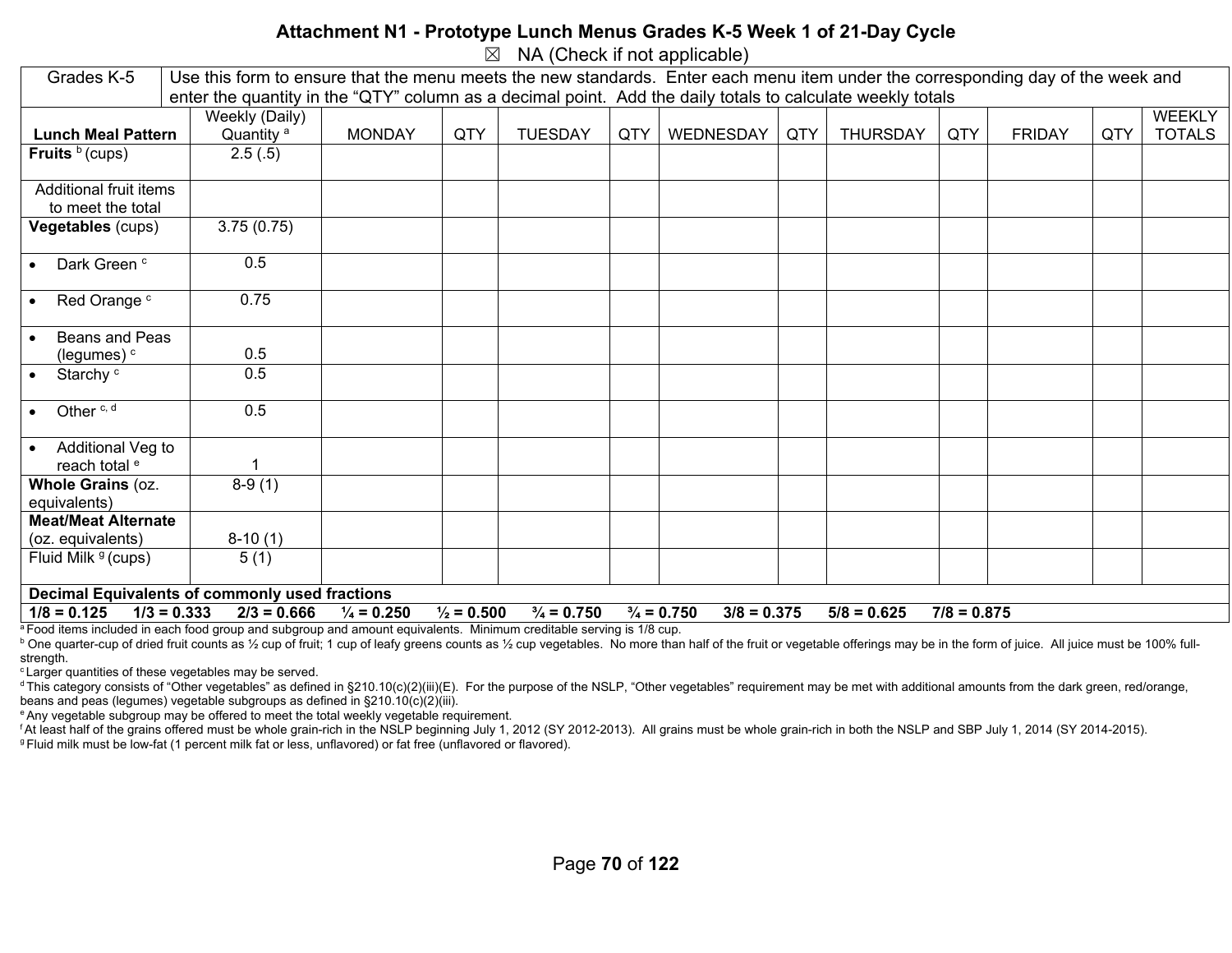## **Attachment N2 - Prototype Lunch Menus Grades K-5 Week 2 of 21-Day Cycle**

 $\boxtimes$  NA (Check if not applicable)

| Grades K-5                                            | Use this form to ensure that the menu meets the new standards. Enter each menu item under the corresponding day of the week and enter the quantity |                       |                       |                       |     |                                        |     |                 |               |               |     |               |
|-------------------------------------------------------|----------------------------------------------------------------------------------------------------------------------------------------------------|-----------------------|-----------------------|-----------------------|-----|----------------------------------------|-----|-----------------|---------------|---------------|-----|---------------|
|                                                       | in the "QTY" column as a decimal point. Add the daily totals to calculate weekly totals                                                            |                       |                       |                       |     |                                        |     |                 |               |               |     |               |
|                                                       | Weekly (Daily)                                                                                                                                     |                       |                       |                       |     |                                        |     |                 |               |               |     | <b>WEEKLY</b> |
| <b>Lunch Meal Pattern</b>                             | Quantity <sup>a</sup>                                                                                                                              | <b>MONDAY</b>         | QTY                   | <b>TUESDAY</b>        | QTY | WEDNESDAY                              | QTY | <b>THURSDAY</b> | QTY           | <b>FRIDAY</b> | QTY | <b>TOTALS</b> |
| Fruits $b$ (cups)                                     | 2.5(.5)                                                                                                                                            |                       |                       |                       |     |                                        |     |                 |               |               |     |               |
|                                                       |                                                                                                                                                    |                       |                       |                       |     |                                        |     |                 |               |               |     |               |
| Additional fruit items                                |                                                                                                                                                    |                       |                       |                       |     |                                        |     |                 |               |               |     |               |
| to meet the total                                     |                                                                                                                                                    |                       |                       |                       |     |                                        |     |                 |               |               |     |               |
| Vegetables (cups)                                     | 3.75(0.75)                                                                                                                                         |                       |                       |                       |     |                                        |     |                 |               |               |     |               |
|                                                       |                                                                                                                                                    |                       |                       |                       |     |                                        |     |                 |               |               |     |               |
| Dark Green <sup>c</sup><br>$\bullet$                  | 0.5                                                                                                                                                |                       |                       |                       |     |                                        |     |                 |               |               |     |               |
|                                                       |                                                                                                                                                    |                       |                       |                       |     |                                        |     |                 |               |               |     |               |
| Red Orange c<br>$\bullet$                             | 0.75                                                                                                                                               |                       |                       |                       |     |                                        |     |                 |               |               |     |               |
|                                                       |                                                                                                                                                    |                       |                       |                       |     |                                        |     |                 |               |               |     |               |
| Beans and Peas<br>$\bullet$                           |                                                                                                                                                    |                       |                       |                       |     |                                        |     |                 |               |               |     |               |
| (legumes) <sup>c</sup>                                | 0.5                                                                                                                                                |                       |                       |                       |     |                                        |     |                 |               |               |     |               |
| Starchy <sup>c</sup><br>$\bullet$                     | 0.5                                                                                                                                                |                       |                       |                       |     |                                        |     |                 |               |               |     |               |
|                                                       |                                                                                                                                                    |                       |                       |                       |     |                                        |     |                 |               |               |     |               |
| Other <sup>c, d</sup><br>$\bullet$                    | 0.5                                                                                                                                                |                       |                       |                       |     |                                        |     |                 |               |               |     |               |
|                                                       |                                                                                                                                                    |                       |                       |                       |     |                                        |     |                 |               |               |     |               |
| Additional Veg to                                     |                                                                                                                                                    |                       |                       |                       |     |                                        |     |                 |               |               |     |               |
| reach total <sup>e</sup>                              |                                                                                                                                                    |                       |                       |                       |     |                                        |     |                 |               |               |     |               |
| Whole Grains (oz.                                     | $8-9(1)$                                                                                                                                           |                       |                       |                       |     |                                        |     |                 |               |               |     |               |
| equivalents)                                          |                                                                                                                                                    |                       |                       |                       |     |                                        |     |                 |               |               |     |               |
| <b>Meat/Meat Alternate</b>                            |                                                                                                                                                    |                       |                       |                       |     |                                        |     |                 |               |               |     |               |
| (oz. equivalents)                                     | $8-10(1)$                                                                                                                                          |                       |                       |                       |     |                                        |     |                 |               |               |     |               |
| Fluid Milk <sup>9</sup> (cups)                        | 5(1)                                                                                                                                               |                       |                       |                       |     |                                        |     |                 |               |               |     |               |
|                                                       |                                                                                                                                                    |                       |                       |                       |     |                                        |     |                 |               |               |     |               |
| <b>Decimal Equivalents of commonly used fractions</b> |                                                                                                                                                    |                       |                       |                       |     |                                        |     |                 |               |               |     |               |
| $1/8 = 0.125$                                         | $1/3 = 0.333$<br>$2/3 = 0.666$                                                                                                                     | $\frac{1}{4}$ = 0.250 | $\frac{1}{2} = 0.500$ | $\frac{3}{4}$ = 0.750 |     | $\frac{3}{4}$ = 0.750<br>$3/8 = 0.375$ |     | $5/8 = 0.625$   | $7/8 = 0.875$ |               |     |               |

a Food items included in each food group and subgroup and amount equivalents. Minimum creditable serving is 1/8 cup.

<sup>b</sup> One quarter-cup of dried fruit counts as 1/2 cup of fruit; 1 cup of leafy greens counts as 1/2 cup vegetables. No more than half of the fruit or vegetable offerings may be in the form of juice. All juice must be 100% f strength.

<sup>c</sup> Larger quantities of these vegetables may be served.

<sup>d</sup> This category consists of "Other vegetables" as defined in §210.10(c)(2)(iii)(E). For the purpose of the NSLP, "Other vegetables" requirement may be met with additional amounts from the dark green, red/orange, beans and peas (legumes) vegetable subgroups as defined in §210.10(c)(2)(iii).

e Any vegetable subgroup may be offered to meet the total weekly vegetable requirement.

f At least half of the grains offered must be whole grain-rich in the NSLP beginning July 1, 2012 (SY 2012-2013). All grains must be whole grain-rich in both the NSLP and SBP July 1, 2014 (SY 2014-2015). g Fluid milk must be low-fat (1 percent milk fat or less, unflavored) or fat free (unflavored or flavored).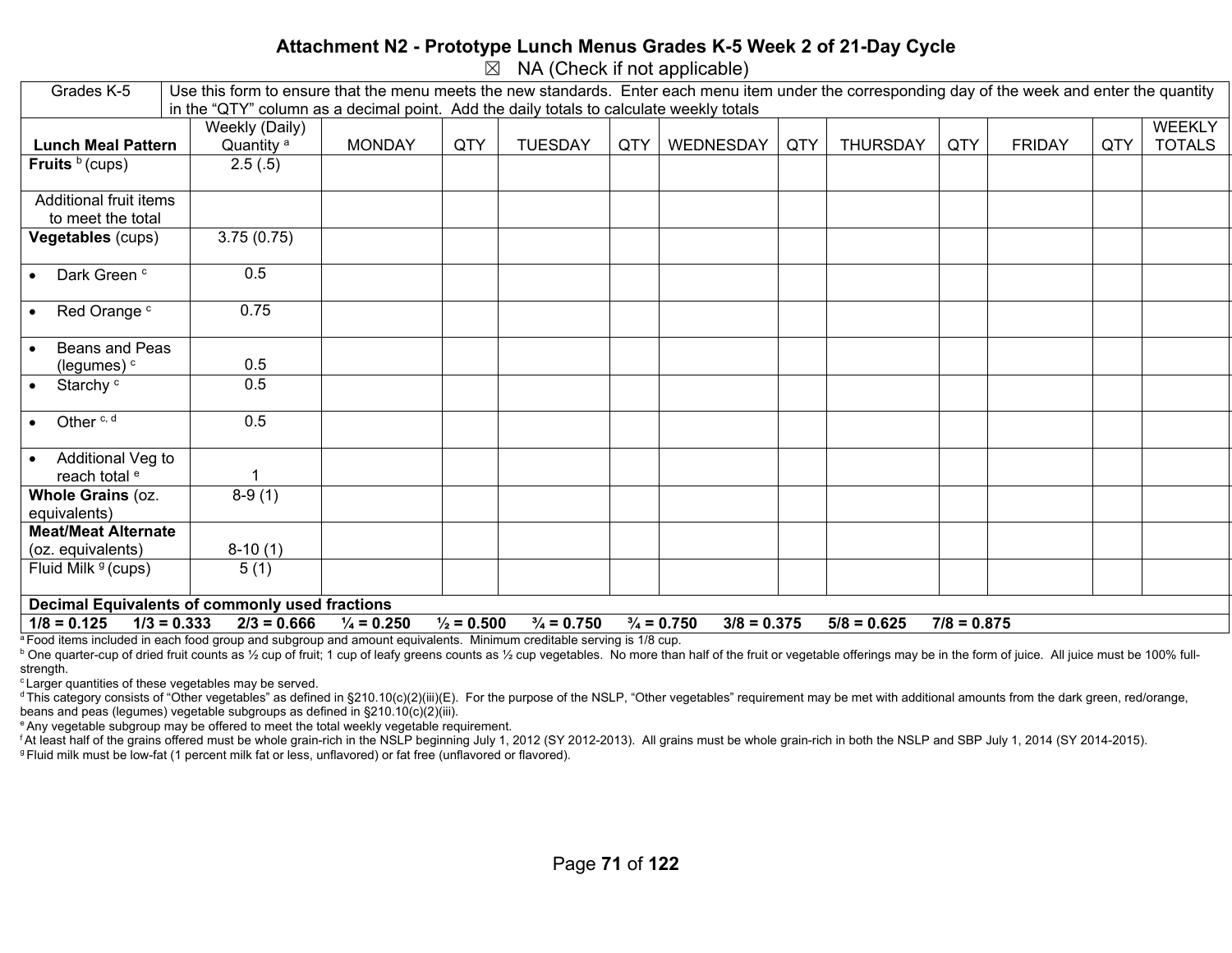## **Attachment N3 - Prototype Lunch Menus Grades K-5 Week 3 of 21-Day Cycle**

 $\boxtimes$  NA (Check if not applicable)

| Grades K-5                                                                                                                                                                                             |                                                                                                                                 | Use this form to ensure that the menu meets the new standards. Enter each menu item under the corresponding day of the week and enter the quantity<br>in the "QTY" column as a decimal point. Add the daily totals to calculate weekly totals |     |                |     |           |     |                 |     |               |     |               |  |
|--------------------------------------------------------------------------------------------------------------------------------------------------------------------------------------------------------|---------------------------------------------------------------------------------------------------------------------------------|-----------------------------------------------------------------------------------------------------------------------------------------------------------------------------------------------------------------------------------------------|-----|----------------|-----|-----------|-----|-----------------|-----|---------------|-----|---------------|--|
|                                                                                                                                                                                                        | Weekly (Daily)                                                                                                                  |                                                                                                                                                                                                                                               |     |                |     |           |     |                 |     |               |     | <b>WEEKLY</b> |  |
| <b>Lunch Meal Pattern</b>                                                                                                                                                                              | Quantity <sup>a</sup>                                                                                                           | <b>MONDAY</b>                                                                                                                                                                                                                                 | QTY | <b>TUESDAY</b> | QTY | WEDNESDAY | QTY | <b>THURSDAY</b> | QTY | <b>FRIDAY</b> | QTY | <b>TOTALS</b> |  |
| Fruits $b$ (cups)                                                                                                                                                                                      | 2.5(0.5)                                                                                                                        |                                                                                                                                                                                                                                               |     |                |     |           |     |                 |     |               |     |               |  |
| Additional fruit items                                                                                                                                                                                 |                                                                                                                                 |                                                                                                                                                                                                                                               |     |                |     |           |     |                 |     |               |     |               |  |
| to meet the total                                                                                                                                                                                      |                                                                                                                                 |                                                                                                                                                                                                                                               |     |                |     |           |     |                 |     |               |     |               |  |
| Vegetables (cups)                                                                                                                                                                                      | 3.75(0.75)                                                                                                                      |                                                                                                                                                                                                                                               |     |                |     |           |     |                 |     |               |     |               |  |
| Dark Green <sup>c</sup>                                                                                                                                                                                | 0.5                                                                                                                             |                                                                                                                                                                                                                                               |     |                |     |           |     |                 |     |               |     |               |  |
| Red Orange <sup>c</sup><br>$\bullet$                                                                                                                                                                   | 0.75                                                                                                                            |                                                                                                                                                                                                                                               |     |                |     |           |     |                 |     |               |     |               |  |
| Beans and Peas                                                                                                                                                                                         |                                                                                                                                 |                                                                                                                                                                                                                                               |     |                |     |           |     |                 |     |               |     |               |  |
| (legumes) $c$                                                                                                                                                                                          | 0.5                                                                                                                             |                                                                                                                                                                                                                                               |     |                |     |           |     |                 |     |               |     |               |  |
| Starchy <sup>c</sup><br>$\bullet$                                                                                                                                                                      | 0.5                                                                                                                             |                                                                                                                                                                                                                                               |     |                |     |           |     |                 |     |               |     |               |  |
| Other <sup>c, d</sup><br>$\bullet$                                                                                                                                                                     | 0.5                                                                                                                             |                                                                                                                                                                                                                                               |     |                |     |           |     |                 |     |               |     |               |  |
| Additional Veg to                                                                                                                                                                                      |                                                                                                                                 |                                                                                                                                                                                                                                               |     |                |     |           |     |                 |     |               |     |               |  |
| reach total <sup>e</sup>                                                                                                                                                                               | 1                                                                                                                               |                                                                                                                                                                                                                                               |     |                |     |           |     |                 |     |               |     |               |  |
| Whole Grains (oz.                                                                                                                                                                                      | $8-9(1)$                                                                                                                        |                                                                                                                                                                                                                                               |     |                |     |           |     |                 |     |               |     |               |  |
| equivalents)                                                                                                                                                                                           |                                                                                                                                 |                                                                                                                                                                                                                                               |     |                |     |           |     |                 |     |               |     |               |  |
| <b>Meat/Meat Alternate</b>                                                                                                                                                                             |                                                                                                                                 |                                                                                                                                                                                                                                               |     |                |     |           |     |                 |     |               |     |               |  |
| (oz. equivalents)                                                                                                                                                                                      | $8-10(1)$                                                                                                                       |                                                                                                                                                                                                                                               |     |                |     |           |     |                 |     |               |     |               |  |
| Fluid Milk <sup>9</sup> (cups)                                                                                                                                                                         | 5(1)                                                                                                                            |                                                                                                                                                                                                                                               |     |                |     |           |     |                 |     |               |     |               |  |
|                                                                                                                                                                                                        |                                                                                                                                 |                                                                                                                                                                                                                                               |     |                |     |           |     |                 |     |               |     |               |  |
|                                                                                                                                                                                                        | Decimal Equivalents of commonly used fractions                                                                                  |                                                                                                                                                                                                                                               |     |                |     |           |     |                 |     |               |     |               |  |
| $1/8 = 0.125$<br>$\frac{1}{2} = 0.500$<br>$\frac{3}{4}$ = 0.750<br>$1/3 = 0.333$<br>$2/3 = 0.666$<br>$\frac{1}{4}$ = 0.250<br>$\frac{3}{4}$ = 0.750<br>$3/8 = 0.375$<br>$5/8 = 0.625$<br>$7/8 = 0.875$ |                                                                                                                                 |                                                                                                                                                                                                                                               |     |                |     |           |     |                 |     |               |     |               |  |
|                                                                                                                                                                                                        | <sup>a</sup> Eage items included in each food group and subgroup and amount equivalents. Minimum creditable sensing is 1/8 cup- |                                                                                                                                                                                                                                               |     |                |     |           |     |                 |     |               |     |               |  |

a Food items included in each food group and subgroup and amount equivalents. Minimum creditable serving is 1/8 cup.

<sup>b</sup> One quarter-cup of dried fruit counts as 1/2 cup of fruit; 1 cup of leafy greens counts as 1/2 cup vegetables. No more than half of the fruit or vegetable offerings may be in the form of juice. All juice must be 100% f strength.

**CLarger quantities of these vegetables may be served.** 

<sup>d</sup> This category consists of "Other vegetables" as defined in §210.10(c)(2)(iii)(E). For the purpose of the NSLP, "Other vegetables" requirement may be met with additional amounts from the dark green, red/orange, beans and peas (legumes) vegetable subgroups as defined in §210.10(c)(2)(iii).

e Any vegetable subgroup may be offered to meet the total weekly vegetable requirement.

f At least half of the grains offered must be whole grain-rich in the NSLP beginning July 1, 2012 (SY 2012-2013). All grains must be whole grain-rich in both the NSLP and SBP July 1, 2014 (SY 2014-2015). g Fluid milk must be low-fat (1 percent milk fat or less, unflavored) or fat free (unflavored or flavored).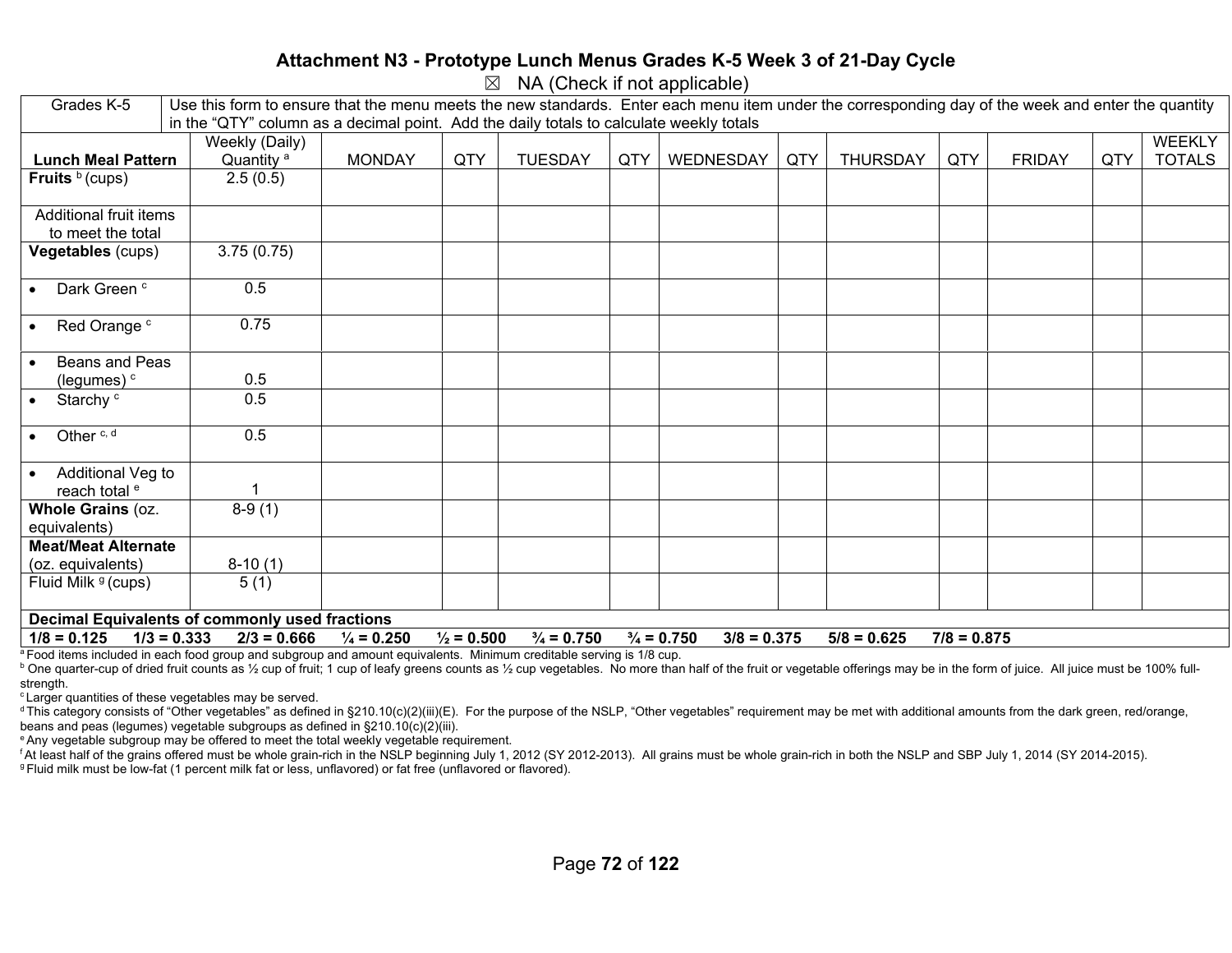### **Attachment N4 - Prototype Lunch Menus Grades K-5 Week 4 of 21-Day Cycle**

 $\boxtimes$  NA (Check if not applicable)

| Grades K-5                 | Use this form to ensure that the menu meets the new standards. Enter each menu item under the corresponding day of the week and<br>enter the quantity in the "QTY" column as a decimal point. Add the daily totals to calculate weekly totals |                       |                       |                       |     |                                        |     |                 |               |               |     |               |
|----------------------------|-----------------------------------------------------------------------------------------------------------------------------------------------------------------------------------------------------------------------------------------------|-----------------------|-----------------------|-----------------------|-----|----------------------------------------|-----|-----------------|---------------|---------------|-----|---------------|
|                            |                                                                                                                                                                                                                                               |                       |                       |                       |     |                                        |     |                 |               |               |     |               |
|                            | Weekly (Daily)                                                                                                                                                                                                                                |                       |                       |                       |     |                                        |     |                 |               |               |     | <b>WEEKLY</b> |
| <b>Lunch Meal Pattern</b>  | Quantity <sup>a</sup>                                                                                                                                                                                                                         | <b>MONDAY</b>         | QTY                   | <b>TUESDAY</b>        | QTY | WEDNESDAY                              | QTY | <b>THURSDAY</b> | QTY           | <b>FRIDAY</b> | QTY | <b>TOTALS</b> |
| Fruits $b$ (cups)          | 2.5(0.5)                                                                                                                                                                                                                                      |                       |                       |                       |     |                                        |     |                 |               |               |     |               |
| Additional fruit items     |                                                                                                                                                                                                                                               |                       |                       |                       |     |                                        |     |                 |               |               |     |               |
| to meet the total          |                                                                                                                                                                                                                                               |                       |                       |                       |     |                                        |     |                 |               |               |     |               |
| <b>Vegetables (cups)</b>   | 3.75(0.75)                                                                                                                                                                                                                                    |                       |                       |                       |     |                                        |     |                 |               |               |     |               |
| Dark Green <sup>c</sup>    | 0.5                                                                                                                                                                                                                                           |                       |                       |                       |     |                                        |     |                 |               |               |     |               |
| Red Orange <sup>c</sup>    | 0.75                                                                                                                                                                                                                                          |                       |                       |                       |     |                                        |     |                 |               |               |     |               |
| Beans and Peas             |                                                                                                                                                                                                                                               |                       |                       |                       |     |                                        |     |                 |               |               |     |               |
| (legumes) <sup>c</sup>     | 0.5                                                                                                                                                                                                                                           |                       |                       |                       |     |                                        |     |                 |               |               |     |               |
| Starchy <sup>c</sup>       | 0.5                                                                                                                                                                                                                                           |                       |                       |                       |     |                                        |     |                 |               |               |     |               |
| Other <sup>c, d</sup>      | 0.5                                                                                                                                                                                                                                           |                       |                       |                       |     |                                        |     |                 |               |               |     |               |
| Additional Veg to          |                                                                                                                                                                                                                                               |                       |                       |                       |     |                                        |     |                 |               |               |     |               |
| reach total <sup>e</sup>   |                                                                                                                                                                                                                                               |                       |                       |                       |     |                                        |     |                 |               |               |     |               |
| Whole Grains (oz.          | $8-9(1)$                                                                                                                                                                                                                                      |                       |                       |                       |     |                                        |     |                 |               |               |     |               |
| equivalents)               |                                                                                                                                                                                                                                               |                       |                       |                       |     |                                        |     |                 |               |               |     |               |
| <b>Meat/Meat Alternate</b> |                                                                                                                                                                                                                                               |                       |                       |                       |     |                                        |     |                 |               |               |     |               |
| (oz. equivalents)          | $8-10(1)$                                                                                                                                                                                                                                     |                       |                       |                       |     |                                        |     |                 |               |               |     |               |
| Fluid Milk $9$ (cups)      | 5(1)                                                                                                                                                                                                                                          |                       |                       |                       |     |                                        |     |                 |               |               |     |               |
|                            |                                                                                                                                                                                                                                               |                       |                       |                       |     |                                        |     |                 |               |               |     |               |
|                            | <b>Decimal Equivalents of commonly used fractions</b>                                                                                                                                                                                         |                       |                       |                       |     |                                        |     |                 |               |               |     |               |
| $1/8 = 0.125$              | $2/3 = 0.666$<br>$1/3 = 0.333$                                                                                                                                                                                                                | $\frac{1}{4}$ = 0.250 | $\frac{1}{2} = 0.500$ | $\frac{3}{4}$ = 0.750 |     | $\frac{3}{4}$ = 0.750<br>$3/8 = 0.375$ |     | $5/8 = 0.625$   | $7/8 = 0.875$ |               |     |               |
|                            | Enod items included in each food group and subgroup and amount equivalents. Minimum creditable serving is 1/8 cup                                                                                                                             |                       |                       |                       |     |                                        |     |                 |               |               |     |               |

a Food items included in each food group and subgroup and amount equivalents. Minimum creditable serving is 1/8 cup.

<sup>b</sup> One quarter-cup of dried fruit counts as 1/2 cup of fruit; 1 cup of leafy greens counts as 1/2 cup vegetables. No more than half of the fruit or vegetable offerings may be in the form of juice. All juice must be 100% f strength.

<sup>c</sup> Larger quantities of these vegetables may be served.

<sup>d</sup> This category consists of "Other vegetables" as defined in §210.10(c)(2)(iii)(E). For the purpose of the NSLP, "Other vegetables" requirement may be met with additional amounts from the dark green, red/orange, beans and peas (legumes) vegetable subgroups as defined in §210.10(c)(2)(iii).

e Any vegetable subgroup may be offered to meet the total weekly vegetable requirement.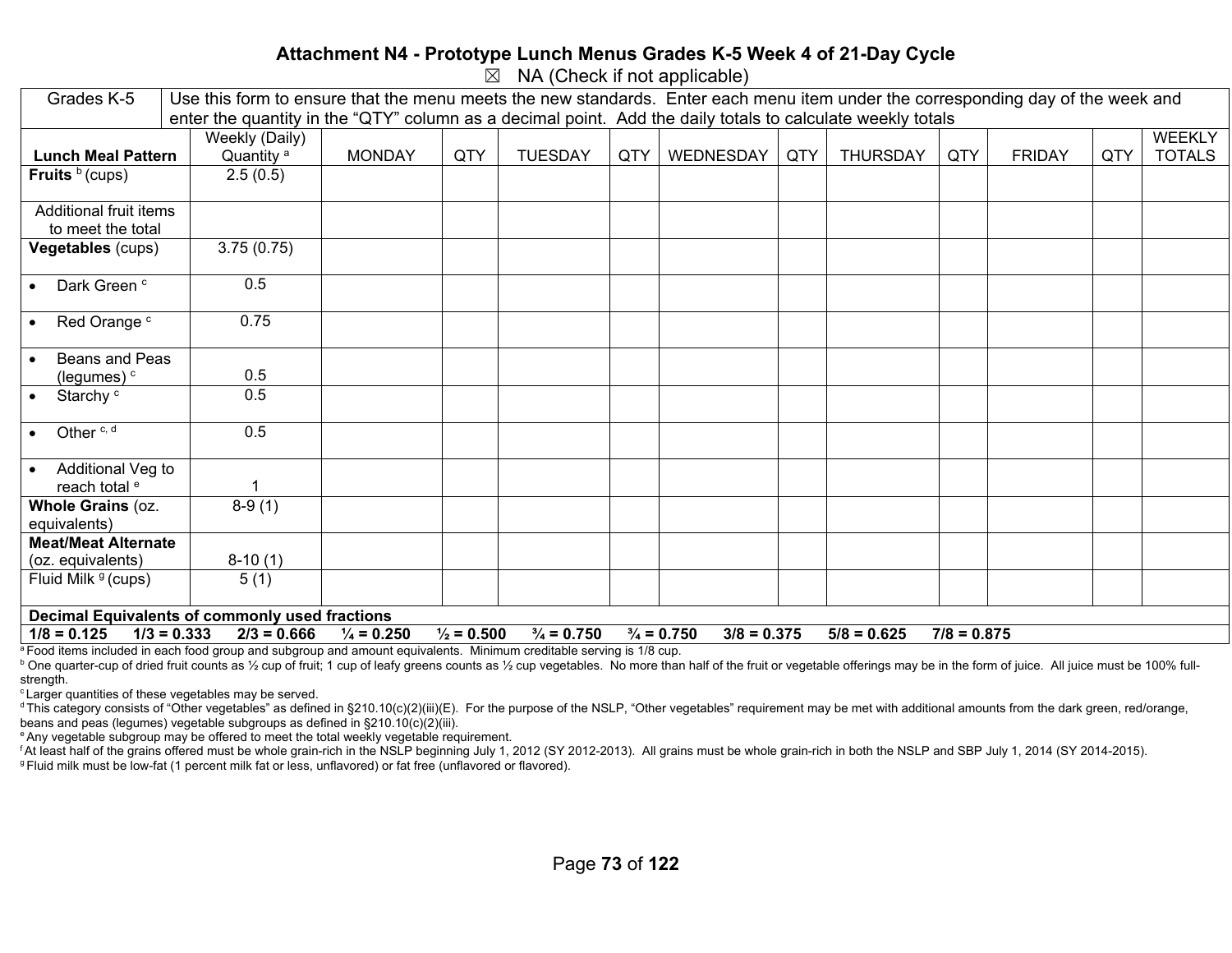#### **Attachment N5 - Prototype Lunch Menus Grades K-5 Week 5 of 21-Day Cycle**

 $\boxtimes$  NA (Check if not applicable)

| Grades K-5                     | Use this form to ensure that the menu meets the new standards. Enter each menu item under the corresponding day of the week and<br>enter the quantity in the "QTY" column as a decimal point. Add the daily totals to calculate weekly totals |                       |                       |                       |     |                                        |     |                 |               |               |     |               |
|--------------------------------|-----------------------------------------------------------------------------------------------------------------------------------------------------------------------------------------------------------------------------------------------|-----------------------|-----------------------|-----------------------|-----|----------------------------------------|-----|-----------------|---------------|---------------|-----|---------------|
|                                |                                                                                                                                                                                                                                               |                       |                       |                       |     |                                        |     |                 |               |               |     |               |
|                                | Weekly (Daily)                                                                                                                                                                                                                                |                       |                       |                       |     |                                        |     |                 |               |               |     | <b>WEEKLY</b> |
| <b>Lunch Meal Pattern</b>      | Quantity <sup>a</sup>                                                                                                                                                                                                                         | <b>MONDAY</b>         | QTY                   | <b>TUESDAY</b>        | QTY | <b>WEDNESDAY</b>                       | QTY | <b>THURSDAY</b> | QTY           | <b>FRIDAY</b> | QTY | <b>TOTALS</b> |
| Fruits $b$ (cups)              | 2.5(0.5)                                                                                                                                                                                                                                      |                       |                       |                       |     |                                        |     |                 |               |               |     |               |
| Additional fruit items         |                                                                                                                                                                                                                                               |                       |                       |                       |     |                                        |     |                 |               |               |     |               |
| to meet the total              |                                                                                                                                                                                                                                               |                       |                       |                       |     |                                        |     |                 |               |               |     |               |
| Vegetables (cups)              | 3.75(0.75)                                                                                                                                                                                                                                    |                       |                       |                       |     |                                        |     |                 |               |               |     |               |
| Dark Green <sup>c</sup>        | 0.5                                                                                                                                                                                                                                           |                       |                       |                       |     |                                        |     |                 |               |               |     |               |
| Red Orange <sup>c</sup>        | 0.75                                                                                                                                                                                                                                          |                       |                       |                       |     |                                        |     |                 |               |               |     |               |
| Beans and Peas                 |                                                                                                                                                                                                                                               |                       |                       |                       |     |                                        |     |                 |               |               |     |               |
| (legumes) <sup>c</sup>         | 0.5                                                                                                                                                                                                                                           |                       |                       |                       |     |                                        |     |                 |               |               |     |               |
| Starchy <sup>c</sup>           | 0.5                                                                                                                                                                                                                                           |                       |                       |                       |     |                                        |     |                 |               |               |     |               |
| Other <sup>c, d</sup>          | 0.5                                                                                                                                                                                                                                           |                       |                       |                       |     |                                        |     |                 |               |               |     |               |
| Additional Veg to              |                                                                                                                                                                                                                                               |                       |                       |                       |     |                                        |     |                 |               |               |     |               |
| reach total <sup>e</sup>       |                                                                                                                                                                                                                                               |                       |                       |                       |     |                                        |     |                 |               |               |     |               |
| Whole Grains (oz.              | $8-9(1)$                                                                                                                                                                                                                                      |                       |                       |                       |     |                                        |     |                 |               |               |     |               |
| equivalents)                   |                                                                                                                                                                                                                                               |                       |                       |                       |     |                                        |     |                 |               |               |     |               |
| <b>Meat/Meat Alternate</b>     |                                                                                                                                                                                                                                               |                       |                       |                       |     |                                        |     |                 |               |               |     |               |
| (oz. equivalents)              | $8-10(1)$                                                                                                                                                                                                                                     |                       |                       |                       |     |                                        |     |                 |               |               |     |               |
| Fluid Milk <sup>9</sup> (cups) | 5(1)                                                                                                                                                                                                                                          |                       |                       |                       |     |                                        |     |                 |               |               |     |               |
|                                |                                                                                                                                                                                                                                               |                       |                       |                       |     |                                        |     |                 |               |               |     |               |
|                                | <b>Decimal Equivalents of commonly used fractions</b>                                                                                                                                                                                         |                       |                       |                       |     |                                        |     |                 |               |               |     |               |
| $1/8 = 0.125$                  | $1/3 = 0.333$<br>$2/3 = 0.666$                                                                                                                                                                                                                | $\frac{1}{4}$ = 0.250 | $\frac{1}{2} = 0.500$ | $\frac{3}{4}$ = 0.750 |     | $\frac{3}{4}$ = 0.750<br>$3/8 = 0.375$ |     | $5/8 = 0.625$   | $7/8 = 0.875$ |               |     |               |
|                                | <sup>a</sup> Eagel items included in each food aroun and subgroup and amount equivalents. Minimum creditable sensing is 1/8 cup                                                                                                               |                       |                       |                       |     |                                        |     |                 |               |               |     |               |

a Food items included in each food group and subgroup and amount equivalents. Minimum creditable serving is 1/8 cup.

<sup>b</sup> One quarter-cup of dried fruit counts as 1/2 cup of fruit; 1 cup of leafy greens counts as 1/2 cup vegetables. No more than half of the fruit or vegetable offerings may be in the form of juice. All juice must be 100% f strength.

c Larger quantities of these vegetables may be served.

d This category consists of "Other vegetables" as defined in §210.10(c)(2)(iii)(E). For the purpose of the NSLP, "Other vegetables" requirement may be met with additional amounts from the dark green, red/orange, beans and peas (legumes) vegetable subgroups as defined in §210.10(c)(2)(iii).

e Any vegetable subgroup may be offered to meet the total weekly vegetable requirement.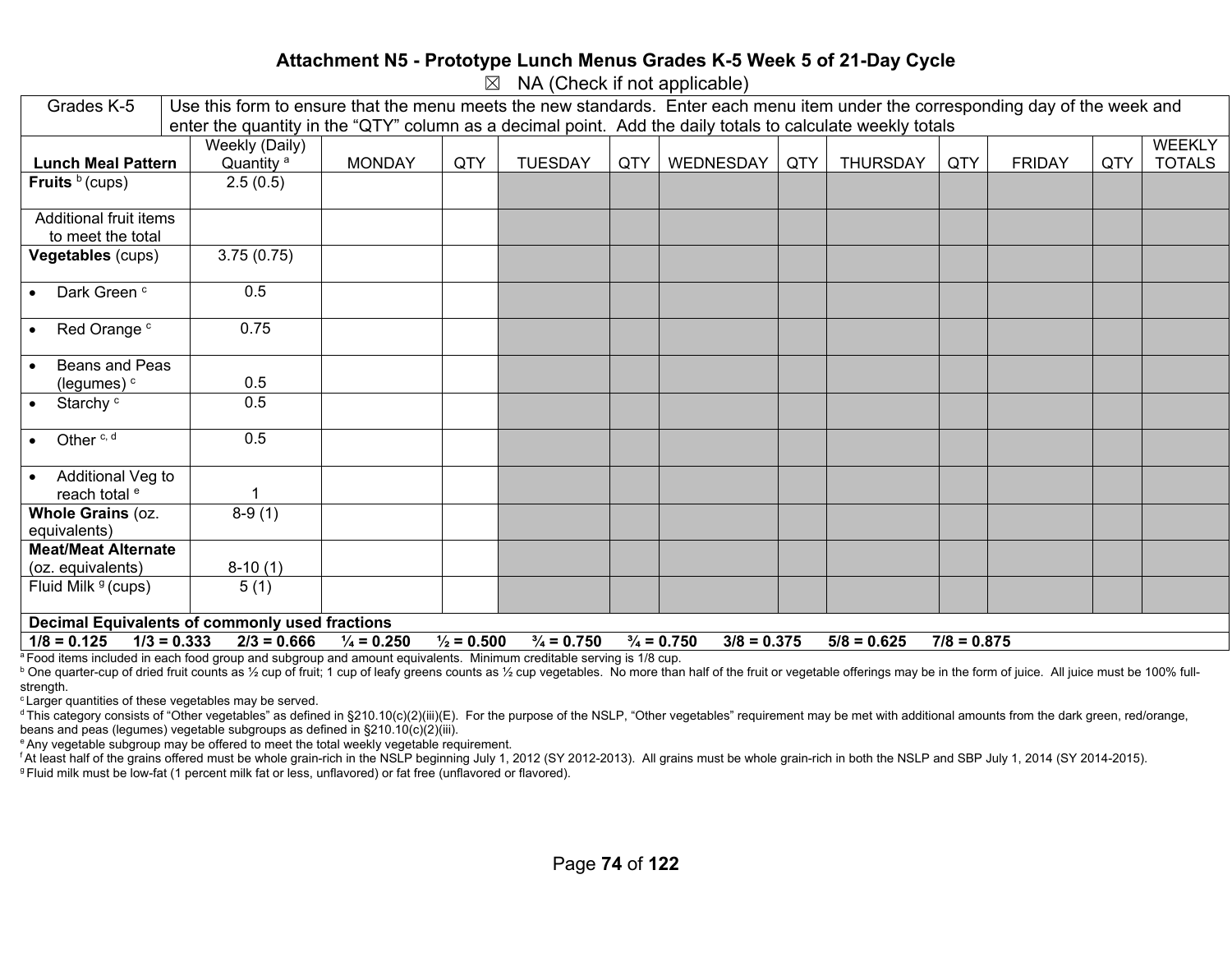#### **Attachment N6 - Prototype Lunch Menus Grades 6-8 Week 1 of 21-Day Cycle**

 $\overline{\boxtimes}$  NA (Check if not applicable)

| Grades 6-8                                                  | Use this form to ensure that the menu meets the new standards. Enter each menu item under the corresponding day of the week and enter the quantity<br>in the "QTY" column as a decimal point. Add the daily totals to calculate weekly totals |                       |                       |                       |     |                                        |     |                 |               |               |     |               |  |
|-------------------------------------------------------------|-----------------------------------------------------------------------------------------------------------------------------------------------------------------------------------------------------------------------------------------------|-----------------------|-----------------------|-----------------------|-----|----------------------------------------|-----|-----------------|---------------|---------------|-----|---------------|--|
|                                                             |                                                                                                                                                                                                                                               |                       |                       |                       |     |                                        |     |                 |               |               |     |               |  |
|                                                             | Weekly (Daily)                                                                                                                                                                                                                                |                       |                       |                       |     |                                        |     |                 |               |               |     | <b>WEEKLY</b> |  |
| <b>Lunch Meal Pattern</b>                                   | Quantity <sup>a</sup>                                                                                                                                                                                                                         | <b>MONDAY</b>         | QTY                   | <b>TUESDAY</b>        | QTY | WEDNESDAY                              | QTY | <b>THURSDAY</b> | QTY           | <b>FRIDAY</b> | QTY | <b>TOTALS</b> |  |
| Fruits $b$ (cups)                                           | 2.5(0.5)                                                                                                                                                                                                                                      |                       |                       |                       |     |                                        |     |                 |               |               |     |               |  |
|                                                             |                                                                                                                                                                                                                                               |                       |                       |                       |     |                                        |     |                 |               |               |     |               |  |
| Additional fruit items                                      |                                                                                                                                                                                                                                               |                       |                       |                       |     |                                        |     |                 |               |               |     |               |  |
| to meet the total                                           |                                                                                                                                                                                                                                               |                       |                       |                       |     |                                        |     |                 |               |               |     |               |  |
| Vegetables (cups)                                           | 3.75(0.75)                                                                                                                                                                                                                                    |                       |                       |                       |     |                                        |     |                 |               |               |     |               |  |
|                                                             |                                                                                                                                                                                                                                               |                       |                       |                       |     |                                        |     |                 |               |               |     |               |  |
| Dark Green <sup>c</sup><br>$\bullet$                        | 0.5                                                                                                                                                                                                                                           |                       |                       |                       |     |                                        |     |                 |               |               |     |               |  |
|                                                             |                                                                                                                                                                                                                                               |                       |                       |                       |     |                                        |     |                 |               |               |     |               |  |
| Red Orange c<br>$\bullet$                                   | 0.75                                                                                                                                                                                                                                          |                       |                       |                       |     |                                        |     |                 |               |               |     |               |  |
| Beans and Peas                                              |                                                                                                                                                                                                                                               |                       |                       |                       |     |                                        |     |                 |               |               |     |               |  |
|                                                             | 0.5                                                                                                                                                                                                                                           |                       |                       |                       |     |                                        |     |                 |               |               |     |               |  |
| (legumes) <sup>c</sup><br>Starchy <sup>c</sup><br>$\bullet$ | 0.5                                                                                                                                                                                                                                           |                       |                       |                       |     |                                        |     |                 |               |               |     |               |  |
|                                                             |                                                                                                                                                                                                                                               |                       |                       |                       |     |                                        |     |                 |               |               |     |               |  |
| Other <sup>c, d</sup><br>$\bullet$                          | 0.5                                                                                                                                                                                                                                           |                       |                       |                       |     |                                        |     |                 |               |               |     |               |  |
|                                                             |                                                                                                                                                                                                                                               |                       |                       |                       |     |                                        |     |                 |               |               |     |               |  |
| Additional Veg to<br>$\bullet$                              |                                                                                                                                                                                                                                               |                       |                       |                       |     |                                        |     |                 |               |               |     |               |  |
| reach total <sup>e</sup>                                    |                                                                                                                                                                                                                                               |                       |                       |                       |     |                                        |     |                 |               |               |     |               |  |
| Whole Grains (oz.                                           | $8-10(1)$                                                                                                                                                                                                                                     |                       |                       |                       |     |                                        |     |                 |               |               |     |               |  |
| equivalents)                                                |                                                                                                                                                                                                                                               |                       |                       |                       |     |                                        |     |                 |               |               |     |               |  |
| <b>Meat/Meat Alternate</b>                                  |                                                                                                                                                                                                                                               |                       |                       |                       |     |                                        |     |                 |               |               |     |               |  |
| (oz. equivalents)                                           | $9-10(1)$                                                                                                                                                                                                                                     |                       |                       |                       |     |                                        |     |                 |               |               |     |               |  |
| Fluid Milk <sup>9</sup> (cups)                              | 5(1)                                                                                                                                                                                                                                          |                       |                       |                       |     |                                        |     |                 |               |               |     |               |  |
|                                                             |                                                                                                                                                                                                                                               |                       |                       |                       |     |                                        |     |                 |               |               |     |               |  |
|                                                             | Decimal Equivalents of commonly used fractions                                                                                                                                                                                                |                       |                       |                       |     |                                        |     |                 |               |               |     |               |  |
| $1/8 = 0.125$                                               | $2/3 = 0.666$<br>$1/3 = 0.333$<br><sup>a</sup> Eood items included in each food aroun and subaroun and amount equivalents. Minimum creditable serving is 1/8 cup                                                                              | $\frac{1}{4}$ = 0.250 | $\frac{1}{2} = 0.500$ | $\frac{3}{4}$ = 0.750 |     | $\frac{3}{4}$ = 0.750<br>$3/8 = 0.375$ |     | $5/8 = 0.625$   | $7/8 = 0.875$ |               |     |               |  |

a Food items included in each food group and subgroup and amount equivalents. Minimum creditable serving is 1/8 cup.  $b$  One quarter-cup of dried fruit counts as ½ cup of fruit; 1 cup of leafy greens counts as ½ cup vegetables. No more than half of the fruit or vegetable offerings may be in the form of juice. All juice must be 100% full

strength.

c Larger quantities of these vegetables may be served.

 $d$  This category consists of "Other vegetables" as defined in §210.10(c)(2)(iii)(E). For the purpose of the NSLP, "Other vegetables" requirement may be met with additional amounts from the dark green, red/orange, beans and peas (legumes) vegetable subgroups as defined in §210.10(c)(2)(iii).

e Any vegetable subgroup may be offered to meet the total weekly vegetable requirement.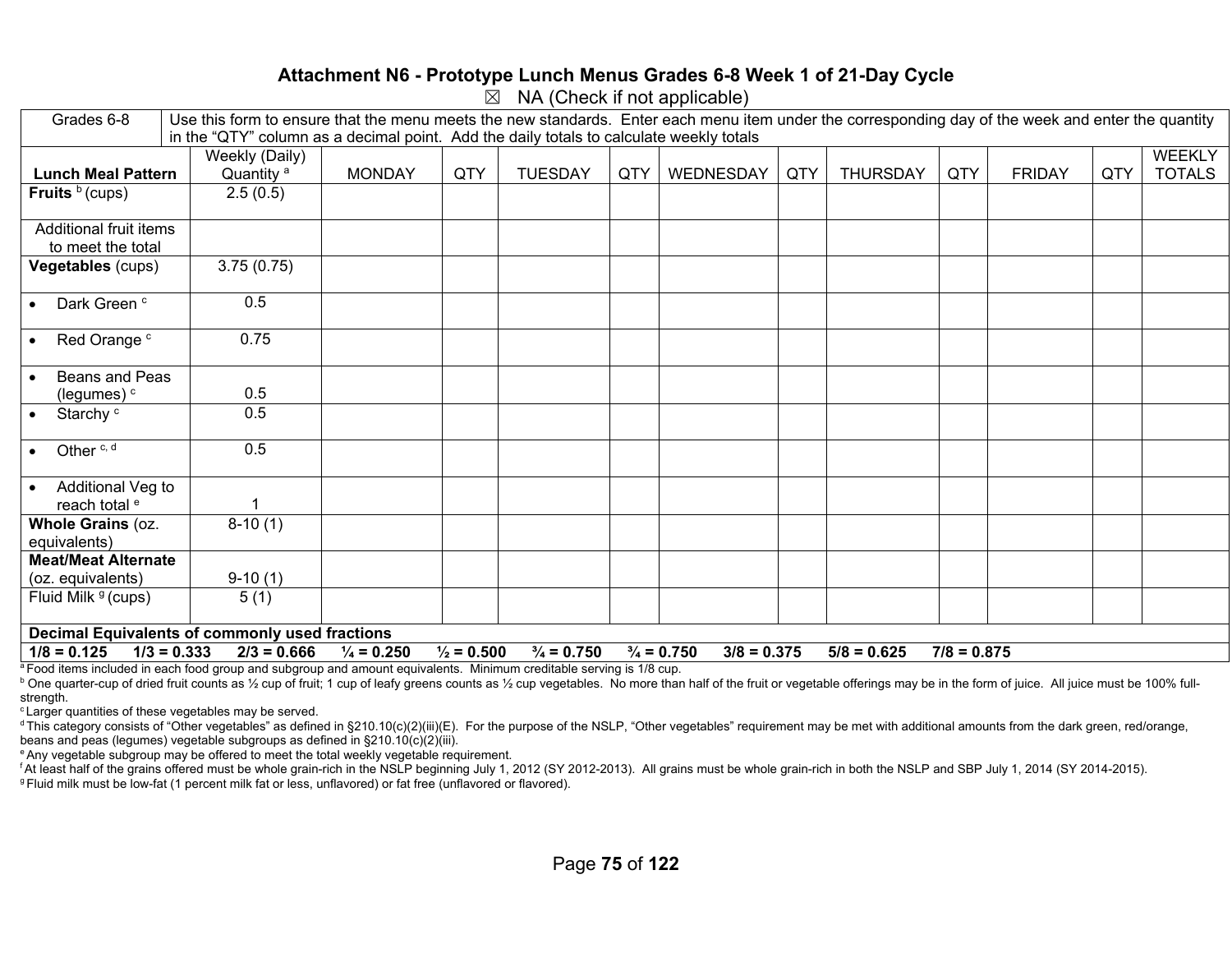#### **Attachment N7 - Prototype Lunch Menus Grades 6-8 Week 2 of 21-Day Cycle**

 $\boxtimes$  NA (Check if not applicable)

| Grades 6-8                           | Use this form to ensure that the menu meets the new standards. Enter each menu item under the corresponding day of the week and enter the quantity |                       |                       |                       |     |                                        |     |                 |               |               |     |               |
|--------------------------------------|----------------------------------------------------------------------------------------------------------------------------------------------------|-----------------------|-----------------------|-----------------------|-----|----------------------------------------|-----|-----------------|---------------|---------------|-----|---------------|
|                                      | in the "QTY" column as a decimal point. Add the daily totals to calculate weekly totals                                                            |                       |                       |                       |     |                                        |     |                 |               |               |     |               |
|                                      | Weekly (Daily)                                                                                                                                     |                       |                       |                       |     |                                        |     |                 |               |               |     | <b>WEEKLY</b> |
| <b>Lunch Meal Pattern</b>            | Quantity <sup>a</sup>                                                                                                                              | <b>MONDAY</b>         | QTY                   | <b>TUESDAY</b>        | QTY | WEDNESDAY                              | QTY | <b>THURSDAY</b> | QTY           | <b>FRIDAY</b> | QTY | <b>TOTALS</b> |
| Fruits $b$ (cups)                    | 2.5(0.5)                                                                                                                                           |                       |                       |                       |     |                                        |     |                 |               |               |     |               |
|                                      |                                                                                                                                                    |                       |                       |                       |     |                                        |     |                 |               |               |     |               |
| Additional fruit items               |                                                                                                                                                    |                       |                       |                       |     |                                        |     |                 |               |               |     |               |
| to meet the total                    |                                                                                                                                                    |                       |                       |                       |     |                                        |     |                 |               |               |     |               |
| Vegetables (cups)                    | 3.75(0.75)                                                                                                                                         |                       |                       |                       |     |                                        |     |                 |               |               |     |               |
|                                      |                                                                                                                                                    |                       |                       |                       |     |                                        |     |                 |               |               |     |               |
| Dark Green <sup>c</sup>              | 0.5                                                                                                                                                |                       |                       |                       |     |                                        |     |                 |               |               |     |               |
|                                      |                                                                                                                                                    |                       |                       |                       |     |                                        |     |                 |               |               |     |               |
| Red Orange <sup>c</sup><br>$\bullet$ | 0.75                                                                                                                                               |                       |                       |                       |     |                                        |     |                 |               |               |     |               |
|                                      |                                                                                                                                                    |                       |                       |                       |     |                                        |     |                 |               |               |     |               |
| Beans and Peas                       |                                                                                                                                                    |                       |                       |                       |     |                                        |     |                 |               |               |     |               |
| (legumes) <sup>c</sup>               | 0.5                                                                                                                                                |                       |                       |                       |     |                                        |     |                 |               |               |     |               |
| Starchy <sup>c</sup><br>$\bullet$    | 0.5                                                                                                                                                |                       |                       |                       |     |                                        |     |                 |               |               |     |               |
|                                      |                                                                                                                                                    |                       |                       |                       |     |                                        |     |                 |               |               |     |               |
| Other <sup>c, d</sup><br>$\bullet$   | 0.5                                                                                                                                                |                       |                       |                       |     |                                        |     |                 |               |               |     |               |
|                                      |                                                                                                                                                    |                       |                       |                       |     |                                        |     |                 |               |               |     |               |
| Additional Veg to                    |                                                                                                                                                    |                       |                       |                       |     |                                        |     |                 |               |               |     |               |
| reach total <sup>e</sup>             |                                                                                                                                                    |                       |                       |                       |     |                                        |     |                 |               |               |     |               |
| Whole Grains (oz.                    | $8-10(1)$                                                                                                                                          |                       |                       |                       |     |                                        |     |                 |               |               |     |               |
| equivalents)                         |                                                                                                                                                    |                       |                       |                       |     |                                        |     |                 |               |               |     |               |
| <b>Meat/Meat Alternate</b>           |                                                                                                                                                    |                       |                       |                       |     |                                        |     |                 |               |               |     |               |
| (oz. equivalents)                    | $9-10(1)$                                                                                                                                          |                       |                       |                       |     |                                        |     |                 |               |               |     |               |
| Fluid Milk <sup>9</sup> (cups)       | 5(1)                                                                                                                                               |                       |                       |                       |     |                                        |     |                 |               |               |     |               |
|                                      |                                                                                                                                                    |                       |                       |                       |     |                                        |     |                 |               |               |     |               |
|                                      | Decimal Equivalents of commonly used fractions                                                                                                     |                       |                       |                       |     |                                        |     |                 |               |               |     |               |
| $1/8 = 0.125$                        | $1/3 = 0.333$<br>$2/3 = 0.666$                                                                                                                     | $\frac{1}{4}$ = 0.250 | $\frac{1}{2} = 0.500$ | $\frac{3}{4}$ = 0.750 |     | $\frac{3}{4}$ = 0.750<br>$3/8 = 0.375$ |     | $5/8 = 0.625$   | $7/8 = 0.875$ |               |     |               |
|                                      |                                                                                                                                                    |                       |                       |                       |     |                                        |     |                 |               |               |     |               |

a Food items included in each food group and subgroup and amount equivalents. Minimum creditable serving is 1/8 cup.

<sup>b</sup> One quarter-cup of dried fruit counts as 1/2 cup of fruit; 1 cup of leafy greens counts as 1/2 cup vegetables. No more than half of the fruit or vegetable offerings may be in the form of juice. All juice must be 100% f strength.

<sup>c</sup> Larger quantities of these vegetables may be served.

<sup>d</sup> This category consists of "Other vegetables" as defined in §210.10(c)(2)(iii)(E). For the purpose of the NSLP, "Other vegetables" requirement may be met with additional amounts from the dark green, red/orange, beans and peas (legumes) vegetable subgroups as defined in §210.10(c)(2)(iii).

e Any vegetable subgroup may be offered to meet the total weekly vegetable requirement.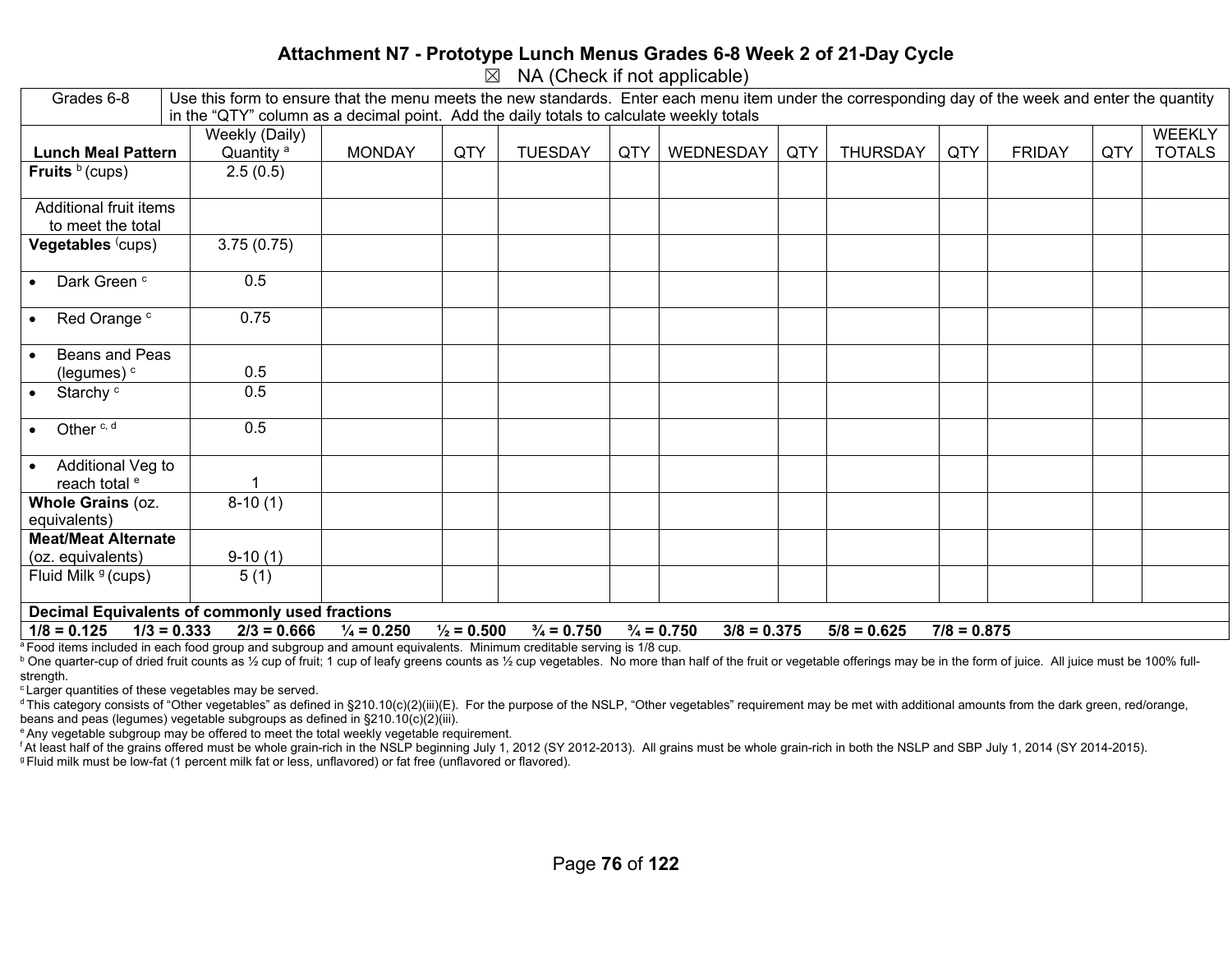#### **Attachment N8 - Prototype Lunch Menus Grades 6-8 Week 3 of 21-Day Cycle**

 $\boxtimes$  NA (Check if not applicable)

| Grades 6-8                                      |                                                                                         | Use this form to ensure that the menu meets the new standards. Enter each menu item under the corresponding day of the week and enter the quantity<br>in the "QTY" column as a decimal point. Add the daily totals to calculate weekly totals |                       |                       |     |                                        |     |                 |               |               |     |                                |  |  |
|-------------------------------------------------|-----------------------------------------------------------------------------------------|-----------------------------------------------------------------------------------------------------------------------------------------------------------------------------------------------------------------------------------------------|-----------------------|-----------------------|-----|----------------------------------------|-----|-----------------|---------------|---------------|-----|--------------------------------|--|--|
| <b>Lunch Meal Pattern</b>                       | Weekly (Daily)<br>Quantity <sup>a</sup>                                                 | <b>MONDAY</b>                                                                                                                                                                                                                                 | QTY                   | <b>TUESDAY</b>        | QTY | WEDNESDAY                              | QTY | <b>THURSDAY</b> | QTY           | <b>FRIDAY</b> | QTY | <b>WEEKLY</b><br><b>TOTALS</b> |  |  |
| Fruits $b$ (cups)                               | 2.5(0.5)                                                                                |                                                                                                                                                                                                                                               |                       |                       |     |                                        |     |                 |               |               |     |                                |  |  |
| Additional fruit items<br>to meet the total     |                                                                                         |                                                                                                                                                                                                                                               |                       |                       |     |                                        |     |                 |               |               |     |                                |  |  |
| Vegetables (cups)                               | 3.75(0.75)                                                                              |                                                                                                                                                                                                                                               |                       |                       |     |                                        |     |                 |               |               |     |                                |  |  |
| Dark Green <sup>c</sup>                         | 0.5                                                                                     |                                                                                                                                                                                                                                               |                       |                       |     |                                        |     |                 |               |               |     |                                |  |  |
| Red Orange c<br>$\bullet$                       | 0.75                                                                                    |                                                                                                                                                                                                                                               |                       |                       |     |                                        |     |                 |               |               |     |                                |  |  |
| Beans and Peas<br>(legumes) <sup>c</sup>        | 0.5                                                                                     |                                                                                                                                                                                                                                               |                       |                       |     |                                        |     |                 |               |               |     |                                |  |  |
| Starchy <sup>c</sup>                            | 0.5                                                                                     |                                                                                                                                                                                                                                               |                       |                       |     |                                        |     |                 |               |               |     |                                |  |  |
| Other <sup>c, d</sup>                           | 0.5                                                                                     |                                                                                                                                                                                                                                               |                       |                       |     |                                        |     |                 |               |               |     |                                |  |  |
| Additional Veg to<br>reach total <sup>e</sup>   |                                                                                         |                                                                                                                                                                                                                                               |                       |                       |     |                                        |     |                 |               |               |     |                                |  |  |
| Whole Grains (oz.<br>equivalents)               | $8-10(1)$                                                                               |                                                                                                                                                                                                                                               |                       |                       |     |                                        |     |                 |               |               |     |                                |  |  |
| <b>Meat/Meat Alternate</b><br>(oz. equivalents) | $9-10(1)$                                                                               |                                                                                                                                                                                                                                               |                       |                       |     |                                        |     |                 |               |               |     |                                |  |  |
| Fluid Milk <sup>9</sup> (cups)                  | 5(1)                                                                                    |                                                                                                                                                                                                                                               |                       |                       |     |                                        |     |                 |               |               |     |                                |  |  |
| $1/8 = 0.125$                                   | <b>Decimal Equivalents of commonly used fractions</b><br>$1/3 = 0.333$<br>$2/3 = 0.666$ | $\frac{1}{4}$ = 0.250                                                                                                                                                                                                                         | $\frac{1}{2} = 0.500$ | $\frac{3}{4}$ = 0.750 |     | $\frac{3}{4}$ = 0.750<br>$3/8 = 0.375$ |     | $5/8 = 0.625$   | $7/8 = 0.875$ |               |     |                                |  |  |
|                                                 |                                                                                         |                                                                                                                                                                                                                                               |                       |                       |     |                                        |     |                 |               |               |     |                                |  |  |

a Food items included in each food group and subgroup and amount equivalents. Minimum creditable serving is 1/8 cup.

<sup>b</sup> One quarter-cup of dried fruit counts as 1/2 cup of fruit; 1 cup of leafy greens counts as 1/2 cup vegetables. No more than half of the fruit or vegetable offerings may be in the form of juice. All juice must be 100% f strength.

c Larger quantities of these vegetables may be served.

<sup>d</sup> This category consists of "Other vegetables" as defined in §210.10(c)(2)(iii)(E). For the purpose of the NSLP, "Other vegetables" requirement may be met with additional amounts from the dark green, red/orange, beans and peas (legumes) vegetable subgroups as defined in §210.10(c)(2)(iii).

e Any vegetable subgroup may be offered to meet the total weekly vegetable requirement.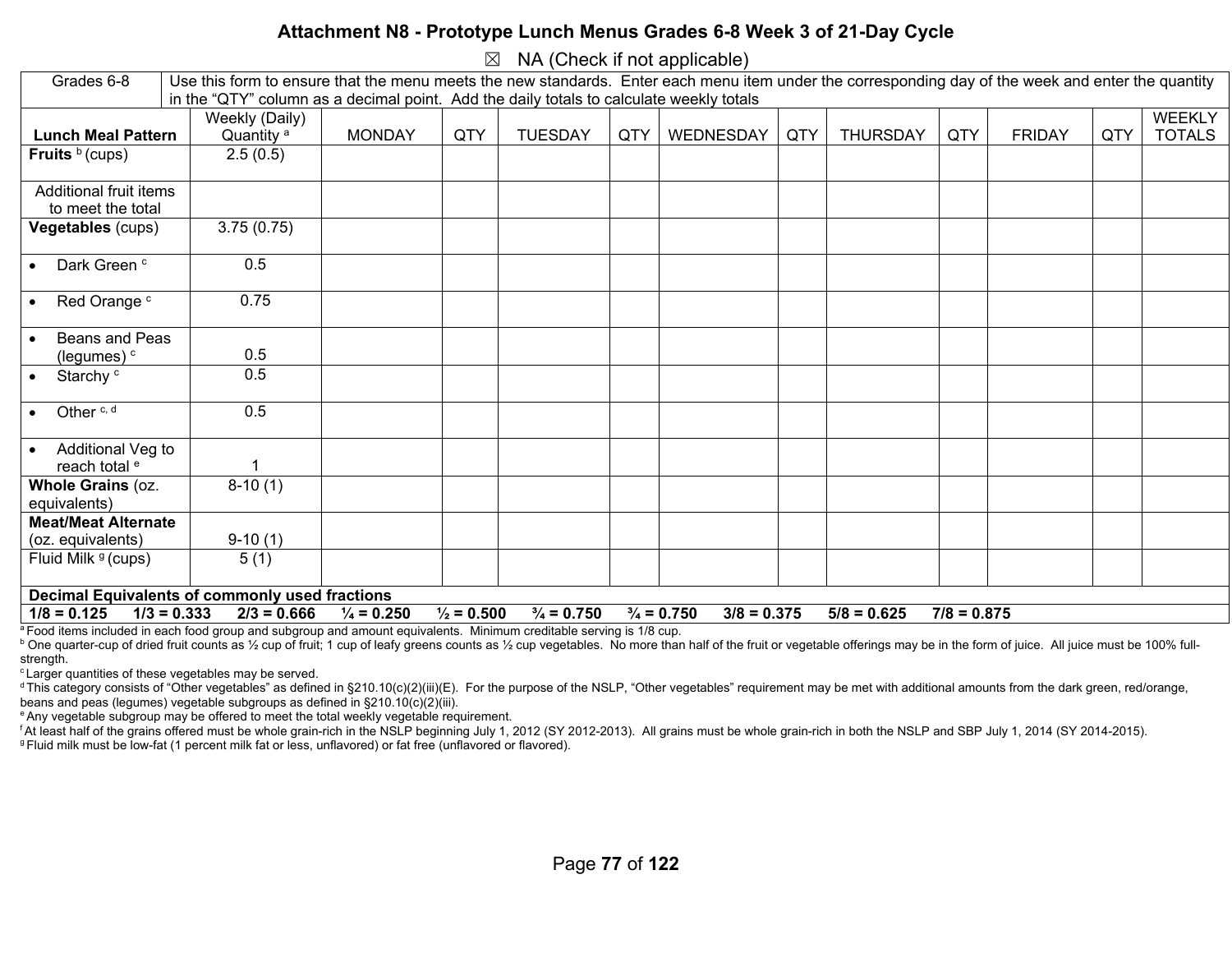#### **Attachment N9 - Prototype Lunch Menus Grades 6-8 Week 4 of 21-Day Cycle**

 $\overline{\boxtimes}$  NA (Check if not applicable)

| Grades 6-8                                                  | Use this form to ensure that the menu meets the new standards. Enter each menu item under the corresponding day of the week and enter the quantity<br>in the "QTY" column as a decimal point. Add the daily totals to calculate weekly totals |                       |                       |                       |     |                                        |     |                 |               |               |     |               |  |
|-------------------------------------------------------------|-----------------------------------------------------------------------------------------------------------------------------------------------------------------------------------------------------------------------------------------------|-----------------------|-----------------------|-----------------------|-----|----------------------------------------|-----|-----------------|---------------|---------------|-----|---------------|--|
|                                                             |                                                                                                                                                                                                                                               |                       |                       |                       |     |                                        |     |                 |               |               |     |               |  |
|                                                             | Weekly (Daily)                                                                                                                                                                                                                                |                       |                       |                       |     |                                        |     |                 |               |               |     | <b>WEEKLY</b> |  |
| <b>Lunch Meal Pattern</b>                                   | Quantity <sup>a</sup>                                                                                                                                                                                                                         | <b>MONDAY</b>         | QTY                   | <b>TUESDAY</b>        | QTY | WEDNESDAY                              | QTY | <b>THURSDAY</b> | QTY           | <b>FRIDAY</b> | QTY | <b>TOTALS</b> |  |
| Fruits $b$ (cups)                                           | 2.5(0.5)                                                                                                                                                                                                                                      |                       |                       |                       |     |                                        |     |                 |               |               |     |               |  |
|                                                             |                                                                                                                                                                                                                                               |                       |                       |                       |     |                                        |     |                 |               |               |     |               |  |
| Additional fruit items                                      |                                                                                                                                                                                                                                               |                       |                       |                       |     |                                        |     |                 |               |               |     |               |  |
| to meet the total                                           |                                                                                                                                                                                                                                               |                       |                       |                       |     |                                        |     |                 |               |               |     |               |  |
| Vegetables (cups)                                           | 3.75(0.75)                                                                                                                                                                                                                                    |                       |                       |                       |     |                                        |     |                 |               |               |     |               |  |
|                                                             |                                                                                                                                                                                                                                               |                       |                       |                       |     |                                        |     |                 |               |               |     |               |  |
| Dark Green <sup>c</sup><br>$\bullet$                        | 0.5                                                                                                                                                                                                                                           |                       |                       |                       |     |                                        |     |                 |               |               |     |               |  |
|                                                             |                                                                                                                                                                                                                                               |                       |                       |                       |     |                                        |     |                 |               |               |     |               |  |
| Red Orange c<br>$\bullet$                                   | 0.75                                                                                                                                                                                                                                          |                       |                       |                       |     |                                        |     |                 |               |               |     |               |  |
| Beans and Peas                                              |                                                                                                                                                                                                                                               |                       |                       |                       |     |                                        |     |                 |               |               |     |               |  |
|                                                             | 0.5                                                                                                                                                                                                                                           |                       |                       |                       |     |                                        |     |                 |               |               |     |               |  |
| (legumes) <sup>c</sup><br>Starchy <sup>c</sup><br>$\bullet$ | 0.5                                                                                                                                                                                                                                           |                       |                       |                       |     |                                        |     |                 |               |               |     |               |  |
|                                                             |                                                                                                                                                                                                                                               |                       |                       |                       |     |                                        |     |                 |               |               |     |               |  |
| Other <sup>c, d</sup><br>$\bullet$                          | 0.5                                                                                                                                                                                                                                           |                       |                       |                       |     |                                        |     |                 |               |               |     |               |  |
|                                                             |                                                                                                                                                                                                                                               |                       |                       |                       |     |                                        |     |                 |               |               |     |               |  |
| Additional Veg to<br>$\bullet$                              |                                                                                                                                                                                                                                               |                       |                       |                       |     |                                        |     |                 |               |               |     |               |  |
| reach total <sup>e</sup>                                    |                                                                                                                                                                                                                                               |                       |                       |                       |     |                                        |     |                 |               |               |     |               |  |
| Whole Grains (oz.                                           | $8-10(1)$                                                                                                                                                                                                                                     |                       |                       |                       |     |                                        |     |                 |               |               |     |               |  |
| equivalents)                                                |                                                                                                                                                                                                                                               |                       |                       |                       |     |                                        |     |                 |               |               |     |               |  |
| <b>Meat/Meat Alternate</b>                                  |                                                                                                                                                                                                                                               |                       |                       |                       |     |                                        |     |                 |               |               |     |               |  |
| (oz. equivalents)                                           | $9-10(1)$                                                                                                                                                                                                                                     |                       |                       |                       |     |                                        |     |                 |               |               |     |               |  |
| Fluid Milk <sup>9</sup> (cups)                              | 5(1)                                                                                                                                                                                                                                          |                       |                       |                       |     |                                        |     |                 |               |               |     |               |  |
|                                                             |                                                                                                                                                                                                                                               |                       |                       |                       |     |                                        |     |                 |               |               |     |               |  |
|                                                             | Decimal Equivalents of commonly used fractions                                                                                                                                                                                                |                       |                       |                       |     |                                        |     |                 |               |               |     |               |  |
| $1/8 = 0.125$                                               | $2/3 = 0.666$<br>$1/3 = 0.333$<br><sup>a</sup> Eood items included in each food aroun and subaroun and amount equivalents. Minimum creditable serving is 1/8 cup                                                                              | $\frac{1}{4}$ = 0.250 | $\frac{1}{2} = 0.500$ | $\frac{3}{4}$ = 0.750 |     | $\frac{3}{4}$ = 0.750<br>$3/8 = 0.375$ |     | $5/8 = 0.625$   | $7/8 = 0.875$ |               |     |               |  |

a Food items included in each food group and subgroup and amount equivalents. Minimum creditable serving is 1/8 cup.  $b$  One quarter-cup of dried fruit counts as ½ cup of fruit; 1 cup of leafy greens counts as ½ cup vegetables. No more than half of the fruit or vegetable offerings may be in the form of juice. All juice must be 100% full

strength.

c Larger quantities of these vegetables may be served.

 $d$  This category consists of "Other vegetables" as defined in §210.10(c)(2)(iii)(E). For the purpose of the NSLP, "Other vegetables" requirement may be met with additional amounts from the dark green, red/orange, beans and peas (legumes) vegetable subgroups as defined in §210.10(c)(2)(iii).

e Any vegetable subgroup may be offered to meet the total weekly vegetable requirement.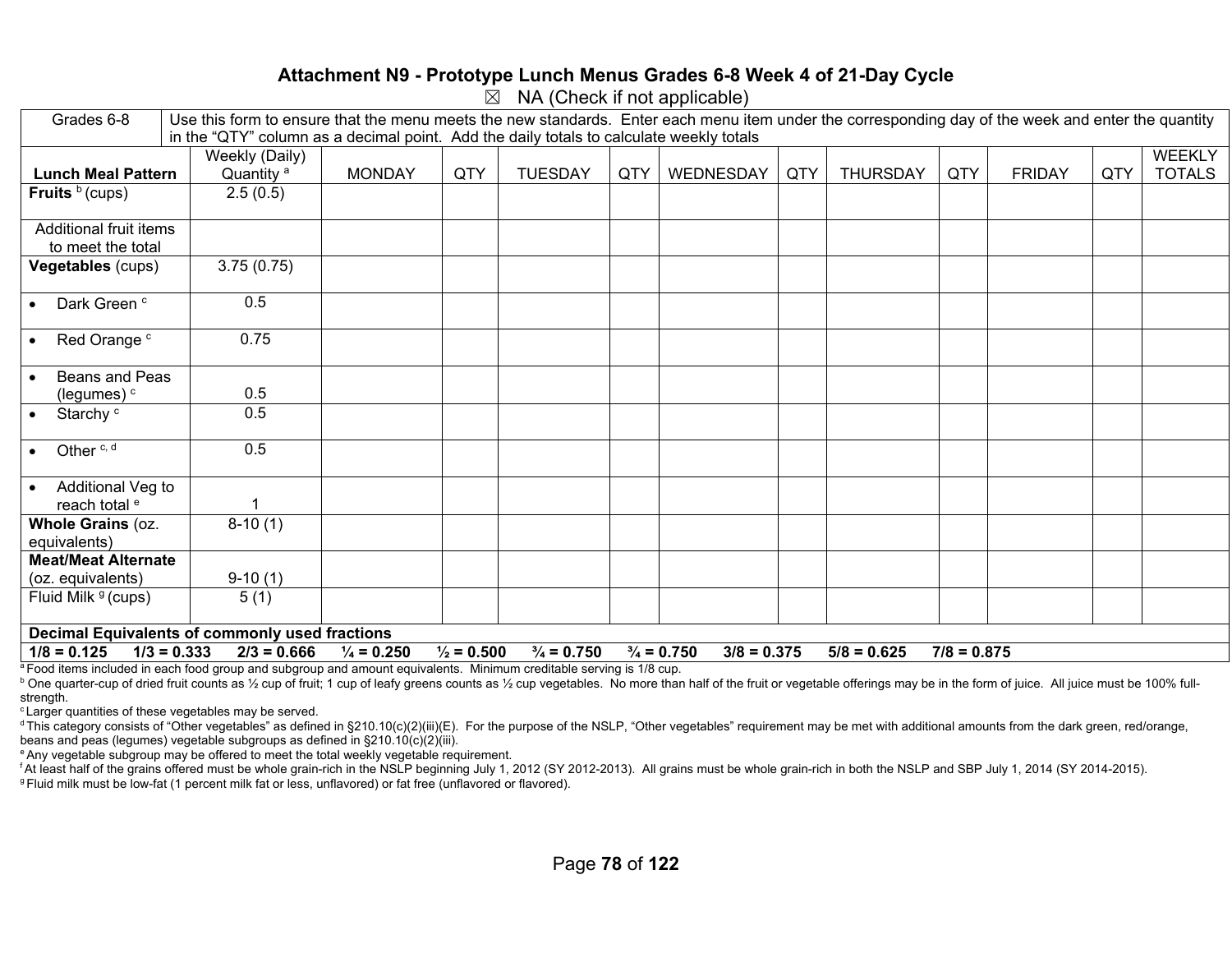#### **Attachment N10 - Prototype Lunch Menus Grades 6-8 Week 5 of 21-Day Cycle**

 $\boxtimes$  NA (Check if not applicable)

| Grades 6-8                     | Use this form to ensure that the menu meets the new standards. Enter each menu item under the corresponding day of the week and enter the quantity<br>in the "QTY" column as a decimal point. Add the daily totals to calculate weekly totals |                       |                       |                       |     |                                        |     |                 |               |               |     |               |  |
|--------------------------------|-----------------------------------------------------------------------------------------------------------------------------------------------------------------------------------------------------------------------------------------------|-----------------------|-----------------------|-----------------------|-----|----------------------------------------|-----|-----------------|---------------|---------------|-----|---------------|--|
|                                |                                                                                                                                                                                                                                               |                       |                       |                       |     |                                        |     |                 |               |               |     |               |  |
|                                | Weekly (Daily)                                                                                                                                                                                                                                |                       |                       |                       |     |                                        |     |                 |               |               |     | <b>WEEKLY</b> |  |
| <b>Lunch Meal Pattern</b>      | Quantity <sup>a</sup>                                                                                                                                                                                                                         | <b>MONDAY</b>         | QTY                   | <b>TUESDAY</b>        | QTY | WEDNESDAY                              | QTY | <b>THURSDAY</b> | QTY           | <b>FRIDAY</b> | QTY | <b>TOTALS</b> |  |
| Fruits $b$ (cups)              | 2.5(0.5)                                                                                                                                                                                                                                      |                       |                       |                       |     |                                        |     |                 |               |               |     |               |  |
|                                |                                                                                                                                                                                                                                               |                       |                       |                       |     |                                        |     |                 |               |               |     |               |  |
| Additional fruit items         |                                                                                                                                                                                                                                               |                       |                       |                       |     |                                        |     |                 |               |               |     |               |  |
| to meet the total              |                                                                                                                                                                                                                                               |                       |                       |                       |     |                                        |     |                 |               |               |     |               |  |
| Vegetables (cups)              | 3.75(0.75)                                                                                                                                                                                                                                    |                       |                       |                       |     |                                        |     |                 |               |               |     |               |  |
|                                |                                                                                                                                                                                                                                               |                       |                       |                       |     |                                        |     |                 |               |               |     |               |  |
| Dark Green <sup>c</sup>        | 0.5                                                                                                                                                                                                                                           |                       |                       |                       |     |                                        |     |                 |               |               |     |               |  |
|                                |                                                                                                                                                                                                                                               |                       |                       |                       |     |                                        |     |                 |               |               |     |               |  |
| Red Orange <sup>c</sup>        | 0.75                                                                                                                                                                                                                                          |                       |                       |                       |     |                                        |     |                 |               |               |     |               |  |
|                                |                                                                                                                                                                                                                                               |                       |                       |                       |     |                                        |     |                 |               |               |     |               |  |
| Beans and Peas                 |                                                                                                                                                                                                                                               |                       |                       |                       |     |                                        |     |                 |               |               |     |               |  |
| (legumes) <sup>c</sup>         | 0.5                                                                                                                                                                                                                                           |                       |                       |                       |     |                                        |     |                 |               |               |     |               |  |
| Starchy <sup>c</sup>           | 0.5                                                                                                                                                                                                                                           |                       |                       |                       |     |                                        |     |                 |               |               |     |               |  |
|                                |                                                                                                                                                                                                                                               |                       |                       |                       |     |                                        |     |                 |               |               |     |               |  |
| Other <sup>c, d</sup>          | 0.5                                                                                                                                                                                                                                           |                       |                       |                       |     |                                        |     |                 |               |               |     |               |  |
|                                |                                                                                                                                                                                                                                               |                       |                       |                       |     |                                        |     |                 |               |               |     |               |  |
| Additional Veg to              |                                                                                                                                                                                                                                               |                       |                       |                       |     |                                        |     |                 |               |               |     |               |  |
| reach total <sup>e</sup>       |                                                                                                                                                                                                                                               |                       |                       |                       |     |                                        |     |                 |               |               |     |               |  |
| Whole Grains (oz.              | $8-10(1)$                                                                                                                                                                                                                                     |                       |                       |                       |     |                                        |     |                 |               |               |     |               |  |
| equivalents)                   |                                                                                                                                                                                                                                               |                       |                       |                       |     |                                        |     |                 |               |               |     |               |  |
| <b>Meat/Meat Alternate</b>     |                                                                                                                                                                                                                                               |                       |                       |                       |     |                                        |     |                 |               |               |     |               |  |
| (oz. equivalents)              | $9-10(1)$                                                                                                                                                                                                                                     |                       |                       |                       |     |                                        |     |                 |               |               |     |               |  |
| Fluid Milk <sup>9</sup> (cups) | 5(1)                                                                                                                                                                                                                                          |                       |                       |                       |     |                                        |     |                 |               |               |     |               |  |
|                                |                                                                                                                                                                                                                                               |                       |                       |                       |     |                                        |     |                 |               |               |     |               |  |
|                                | Decimal Equivalents of commonly used fractions                                                                                                                                                                                                |                       |                       |                       |     |                                        |     |                 |               |               |     |               |  |
| $1/8 = 0.125$<br>$1/3 = 0.333$ | $2/3 = 0.666$                                                                                                                                                                                                                                 | $\frac{1}{4}$ = 0.250 | $\frac{1}{2} = 0.500$ | $\frac{3}{4}$ = 0.750 |     | $\frac{3}{4}$ = 0.750<br>$3/8 = 0.375$ |     | $5/8 = 0.625$   | $7/8 = 0.875$ |               |     |               |  |

a Food items included in each food group and subgroup and amount equivalents. Minimum creditable serving is 1/8 cup.

<sup>b</sup> One quarter-cup of dried fruit counts as 1/2 cup of fruit; 1 cup of leafy greens counts as 1/2 cup vegetables. No more than half of the fruit or vegetable offerings may be in the form of juice. All juice must be 100% f strength.

<sup>c</sup> Larger quantities of these vegetables may be served.

<sup>d</sup> This category consists of "Other vegetables" as defined in §210.10(c)(2)(iii)(E). For the purpose of the NSLP, "Other vegetables" requirement may be met with additional amounts from the dark green, red/orange, beans and peas (legumes) vegetable subgroups as defined in §210.10(c)(2)(iii).

e Any vegetable subgroup may be offered to meet the total weekly vegetable requirement.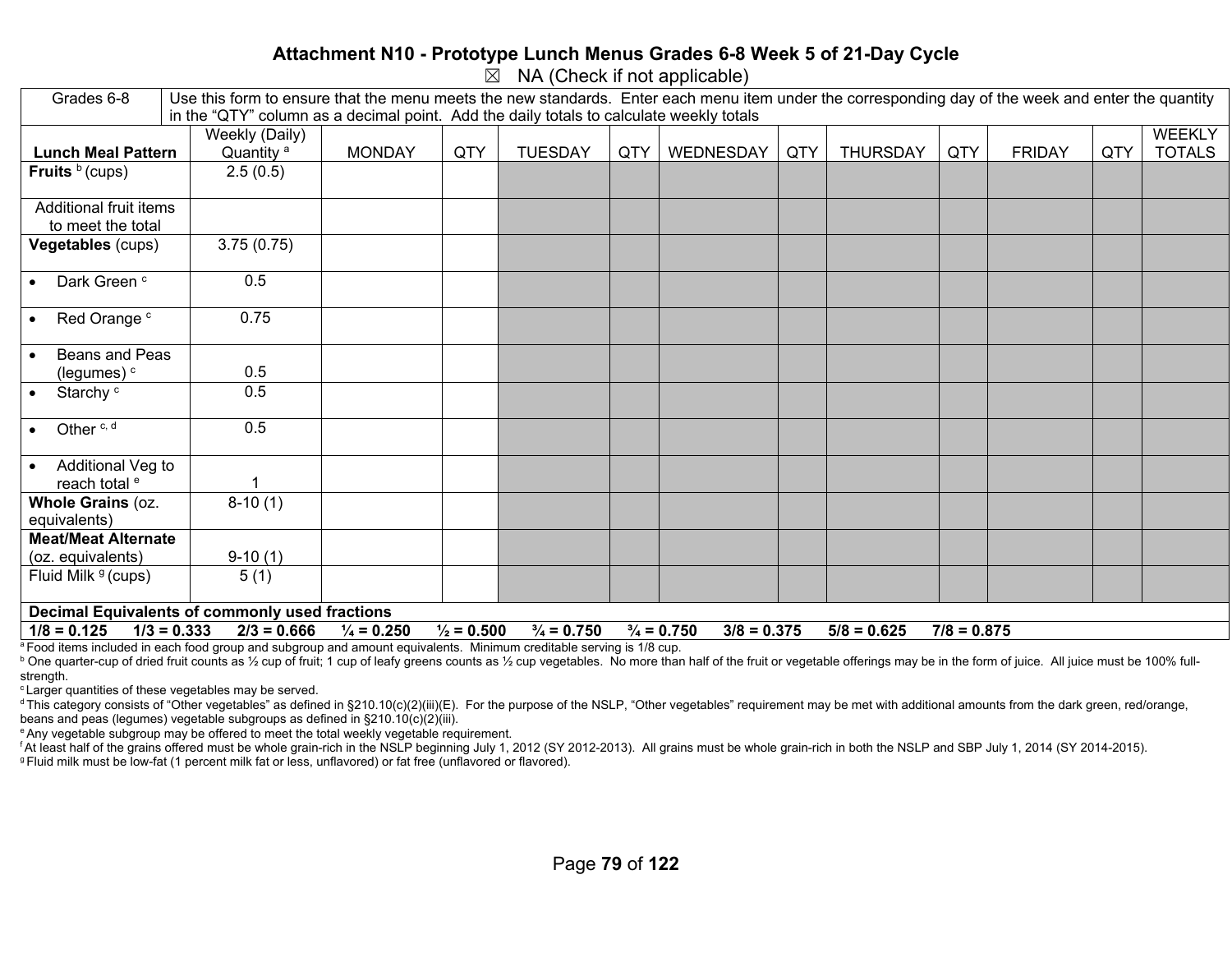#### **Attachment N11 - Prototype Lunch Menus Grades 9-12 Week 1 of 21-Day Cycle**

 $\boxtimes$  NA (Check if not applicable)

| Grades 9-12                    | Use this form to ensure that the menu meets the new standards. Enter each menu item under the corresponding day of the week and enter the quantity                                    |               |     |                |     |                  |     |                 |     |               |     |               |
|--------------------------------|---------------------------------------------------------------------------------------------------------------------------------------------------------------------------------------|---------------|-----|----------------|-----|------------------|-----|-----------------|-----|---------------|-----|---------------|
|                                | in the "QTY" column as a decimal point. Add the daily totals to calculate weekly totals                                                                                               |               |     |                |     |                  |     |                 |     |               |     |               |
|                                | Weekly (Daily)                                                                                                                                                                        |               |     |                |     |                  |     |                 |     |               |     | <b>WEEKLY</b> |
| <b>Lunch Meal Pattern</b>      | Quantity <sup>a</sup>                                                                                                                                                                 | <b>MONDAY</b> | QTY | <b>TUESDAY</b> | QTY | <b>WEDNESDAY</b> | QTY | <b>THURSDAY</b> | QTY | <b>FRIDAY</b> | QTY | <b>TOTALS</b> |
| Fruits $b$ (cups)              | 5(1.0)                                                                                                                                                                                |               |     |                |     |                  |     |                 |     |               |     |               |
|                                |                                                                                                                                                                                       |               |     |                |     |                  |     |                 |     |               |     |               |
| Additional fruit items         |                                                                                                                                                                                       |               |     |                |     |                  |     |                 |     |               |     |               |
| to meet the total              |                                                                                                                                                                                       |               |     |                |     |                  |     |                 |     |               |     |               |
| Vegetables (cups)              | 5(1.0)                                                                                                                                                                                |               |     |                |     |                  |     |                 |     |               |     |               |
|                                |                                                                                                                                                                                       |               |     |                |     |                  |     |                 |     |               |     |               |
| Dark Green <sup>c</sup>        | 0.5                                                                                                                                                                                   |               |     |                |     |                  |     |                 |     |               |     |               |
|                                |                                                                                                                                                                                       |               |     |                |     |                  |     |                 |     |               |     |               |
| Red Orange <sup>c</sup>        | 1.25                                                                                                                                                                                  |               |     |                |     |                  |     |                 |     |               |     |               |
|                                |                                                                                                                                                                                       |               |     |                |     |                  |     |                 |     |               |     |               |
| Beans and Peas                 |                                                                                                                                                                                       |               |     |                |     |                  |     |                 |     |               |     |               |
| (legumes) <sup>c</sup>         | 0.5                                                                                                                                                                                   |               |     |                |     |                  |     |                 |     |               |     |               |
| Starchy <sup>c</sup>           | 0.5                                                                                                                                                                                   |               |     |                |     |                  |     |                 |     |               |     |               |
|                                |                                                                                                                                                                                       |               |     |                |     |                  |     |                 |     |               |     |               |
| Other <sup>c, d</sup>          | 0.75                                                                                                                                                                                  |               |     |                |     |                  |     |                 |     |               |     |               |
|                                |                                                                                                                                                                                       |               |     |                |     |                  |     |                 |     |               |     |               |
| Additional Veg to              |                                                                                                                                                                                       |               |     |                |     |                  |     |                 |     |               |     |               |
| reach total <sup>e</sup>       | 1.5                                                                                                                                                                                   |               |     |                |     |                  |     |                 |     |               |     |               |
| Whole Grains (oz.              | $10-12(2)$                                                                                                                                                                            |               |     |                |     |                  |     |                 |     |               |     |               |
| equivalents)                   |                                                                                                                                                                                       |               |     |                |     |                  |     |                 |     |               |     |               |
| <b>Meat/Meat Alternate</b>     |                                                                                                                                                                                       |               |     |                |     |                  |     |                 |     |               |     |               |
| (oz. equivalents)              | $10-12(2)$                                                                                                                                                                            |               |     |                |     |                  |     |                 |     |               |     |               |
| Fluid Milk <sup>9</sup> (cups) | 5(1)                                                                                                                                                                                  |               |     |                |     |                  |     |                 |     |               |     |               |
|                                |                                                                                                                                                                                       |               |     |                |     |                  |     |                 |     |               |     |               |
|                                | <b>Decimal Equivalents of commonly used fractions</b>                                                                                                                                 |               |     |                |     |                  |     |                 |     |               |     |               |
| $1/8 = 0.125$                  | $\frac{3}{4}$ = 0.750<br>$\frac{3}{4}$ = 0.750<br>$1/3 = 0.333$<br>$2/3 = 0.666$<br>$\frac{1}{4}$ = 0.250<br>$\frac{1}{2} = 0.500$<br>$3/8 = 0.375$<br>$5/8 = 0.625$<br>$7/8 = 0.875$ |               |     |                |     |                  |     |                 |     |               |     |               |

a Food items included in each food group and subgroup and amount equivalents. Minimum creditable serving is 1/8 cup.

<sup>b</sup> One quarter-cup of dried fruit counts as 1/2 cup of fruit; 1 cup of leafy greens counts as 1/2 cup vegetables. No more than half of the fruit or vegetable offerings may be in the form of juice. All juice must be 100% f strength.

<sup>c</sup> Larger quantities of these vegetables may be served.

<sup>d</sup> This category consists of "Other vegetables" as defined in §210.10(c)(2)(iii)(E). For the purpose of the NSLP, "Other vegetables" requirement may be met with additional amounts from the dark green, red/orange, beans and peas (legumes) vegetable subgroups as defined in §210.10(c)(2)(iii).

e Any vegetable subgroup may be offered to meet the total weekly vegetable requirement.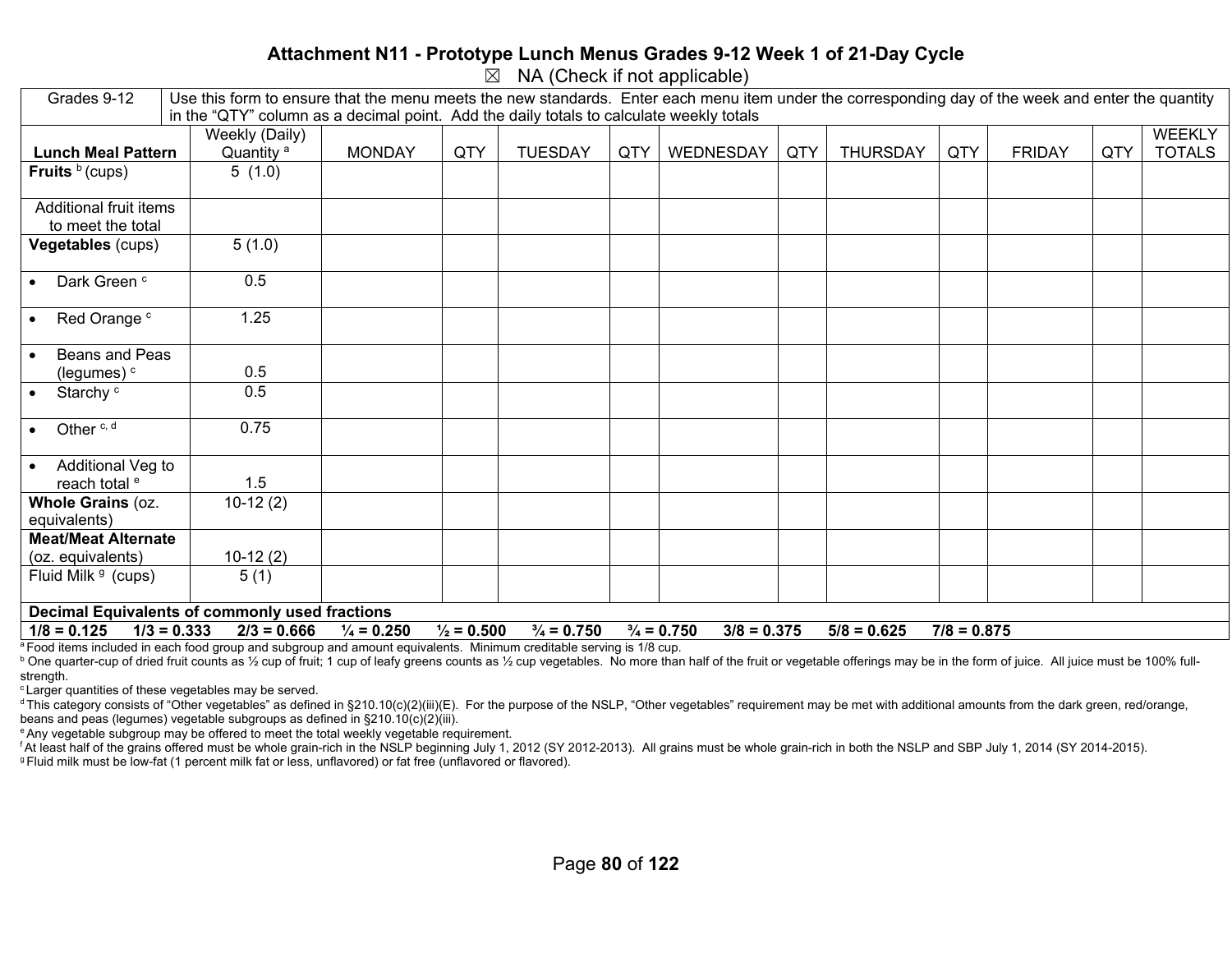#### **Attachment N12 - Prototype Lunch Menus Grades 9-12 Week 2 of 21-Day Cycle**

 $\boxtimes$  NA (Check if not applicable)

| Grades 9-12                                                                                                                                                                                            | Use this form to ensure that the menu meets the new standards. Enter each menu item under the corresponding day of the week and enter the quantity |               |     |                |     |           |     |                 |     |               |     |               |
|--------------------------------------------------------------------------------------------------------------------------------------------------------------------------------------------------------|----------------------------------------------------------------------------------------------------------------------------------------------------|---------------|-----|----------------|-----|-----------|-----|-----------------|-----|---------------|-----|---------------|
|                                                                                                                                                                                                        | in the "QTY" column as a decimal point. Add the daily totals to calculate weekly totals                                                            |               |     |                |     |           |     |                 |     |               |     |               |
|                                                                                                                                                                                                        | Weekly (Daily)                                                                                                                                     |               |     |                |     |           |     |                 |     |               |     | <b>WEEKLY</b> |
| <b>Lunch Meal Pattern</b>                                                                                                                                                                              | Quantity <sup>a</sup>                                                                                                                              | <b>MONDAY</b> | QTY | <b>TUESDAY</b> | QTY | WEDNESDAY | QTY | <b>THURSDAY</b> | QTY | <b>FRIDAY</b> | QTY | <b>TOTALS</b> |
| Fruits $b$ (cups)                                                                                                                                                                                      | 5(1.0)                                                                                                                                             |               |     |                |     |           |     |                 |     |               |     |               |
|                                                                                                                                                                                                        |                                                                                                                                                    |               |     |                |     |           |     |                 |     |               |     |               |
| Additional fruit items                                                                                                                                                                                 |                                                                                                                                                    |               |     |                |     |           |     |                 |     |               |     |               |
| to meet the total                                                                                                                                                                                      |                                                                                                                                                    |               |     |                |     |           |     |                 |     |               |     |               |
| Vegetables (cups)                                                                                                                                                                                      | 5(1.0)                                                                                                                                             |               |     |                |     |           |     |                 |     |               |     |               |
|                                                                                                                                                                                                        |                                                                                                                                                    |               |     |                |     |           |     |                 |     |               |     |               |
| Dark Green <sup>c</sup>                                                                                                                                                                                | 0.5                                                                                                                                                |               |     |                |     |           |     |                 |     |               |     |               |
|                                                                                                                                                                                                        |                                                                                                                                                    |               |     |                |     |           |     |                 |     |               |     |               |
| Red Orange <sup>c</sup>                                                                                                                                                                                | 1.25                                                                                                                                               |               |     |                |     |           |     |                 |     |               |     |               |
|                                                                                                                                                                                                        |                                                                                                                                                    |               |     |                |     |           |     |                 |     |               |     |               |
| Beans and Peas                                                                                                                                                                                         |                                                                                                                                                    |               |     |                |     |           |     |                 |     |               |     |               |
| (legumes) <sup>c</sup>                                                                                                                                                                                 | 0.5                                                                                                                                                |               |     |                |     |           |     |                 |     |               |     |               |
| Starchy <sup>c</sup>                                                                                                                                                                                   | 0.5                                                                                                                                                |               |     |                |     |           |     |                 |     |               |     |               |
|                                                                                                                                                                                                        |                                                                                                                                                    |               |     |                |     |           |     |                 |     |               |     |               |
| Other <sup>c, d</sup>                                                                                                                                                                                  | 0.75                                                                                                                                               |               |     |                |     |           |     |                 |     |               |     |               |
|                                                                                                                                                                                                        |                                                                                                                                                    |               |     |                |     |           |     |                 |     |               |     |               |
| Additional Veg to                                                                                                                                                                                      |                                                                                                                                                    |               |     |                |     |           |     |                 |     |               |     |               |
| reach total <sup>e</sup>                                                                                                                                                                               | 1.5                                                                                                                                                |               |     |                |     |           |     |                 |     |               |     |               |
| Whole Grains (oz.                                                                                                                                                                                      | $10-12(2)$                                                                                                                                         |               |     |                |     |           |     |                 |     |               |     |               |
| equivalents)                                                                                                                                                                                           |                                                                                                                                                    |               |     |                |     |           |     |                 |     |               |     |               |
| <b>Meat/Meat Alternate</b>                                                                                                                                                                             |                                                                                                                                                    |               |     |                |     |           |     |                 |     |               |     |               |
| (oz. equivalents)                                                                                                                                                                                      | $10-12(2)$                                                                                                                                         |               |     |                |     |           |     |                 |     |               |     |               |
| Fluid Milk <sup>9</sup> (cups)                                                                                                                                                                         | 5(1)                                                                                                                                               |               |     |                |     |           |     |                 |     |               |     |               |
|                                                                                                                                                                                                        |                                                                                                                                                    |               |     |                |     |           |     |                 |     |               |     |               |
|                                                                                                                                                                                                        | <b>Decimal Equivalents of commonly used fractions</b>                                                                                              |               |     |                |     |           |     |                 |     |               |     |               |
| $1/8 = 0.125$<br>$1/3 = 0.333$<br>$2/3 = 0.666$<br>$\frac{3}{4}$ = 0.750<br>$\frac{3}{4}$ = 0.750<br>$7/8 = 0.875$<br>$\frac{1}{4}$ = 0.250<br>$\frac{1}{2} = 0.500$<br>$3/8 = 0.375$<br>$5/8 = 0.625$ |                                                                                                                                                    |               |     |                |     |           |     |                 |     |               |     |               |

a Food items included in each food group and subgroup and amount equivalents. Minimum creditable serving is 1/8 cup.

<sup>b</sup> One quarter-cup of dried fruit counts as 1/2 cup of fruit; 1 cup of leafy greens counts as 1/2 cup vegetables. No more than half of the fruit or vegetable offerings may be in the form of juice. All juice must be 100% f strength.

<sup>c</sup> Larger quantities of these vegetables may be served.

<sup>d</sup> This category consists of "Other vegetables" as defined in §210.10(c)(2)(iii)(E). For the purpose of the NSLP, "Other vegetables" requirement may be met with additional amounts from the dark green, red/orange, beans and peas (legumes) vegetable subgroups as defined in §210.10(c)(2)(iii).

e Any vegetable subgroup may be offered to meet the total weekly vegetable requirement.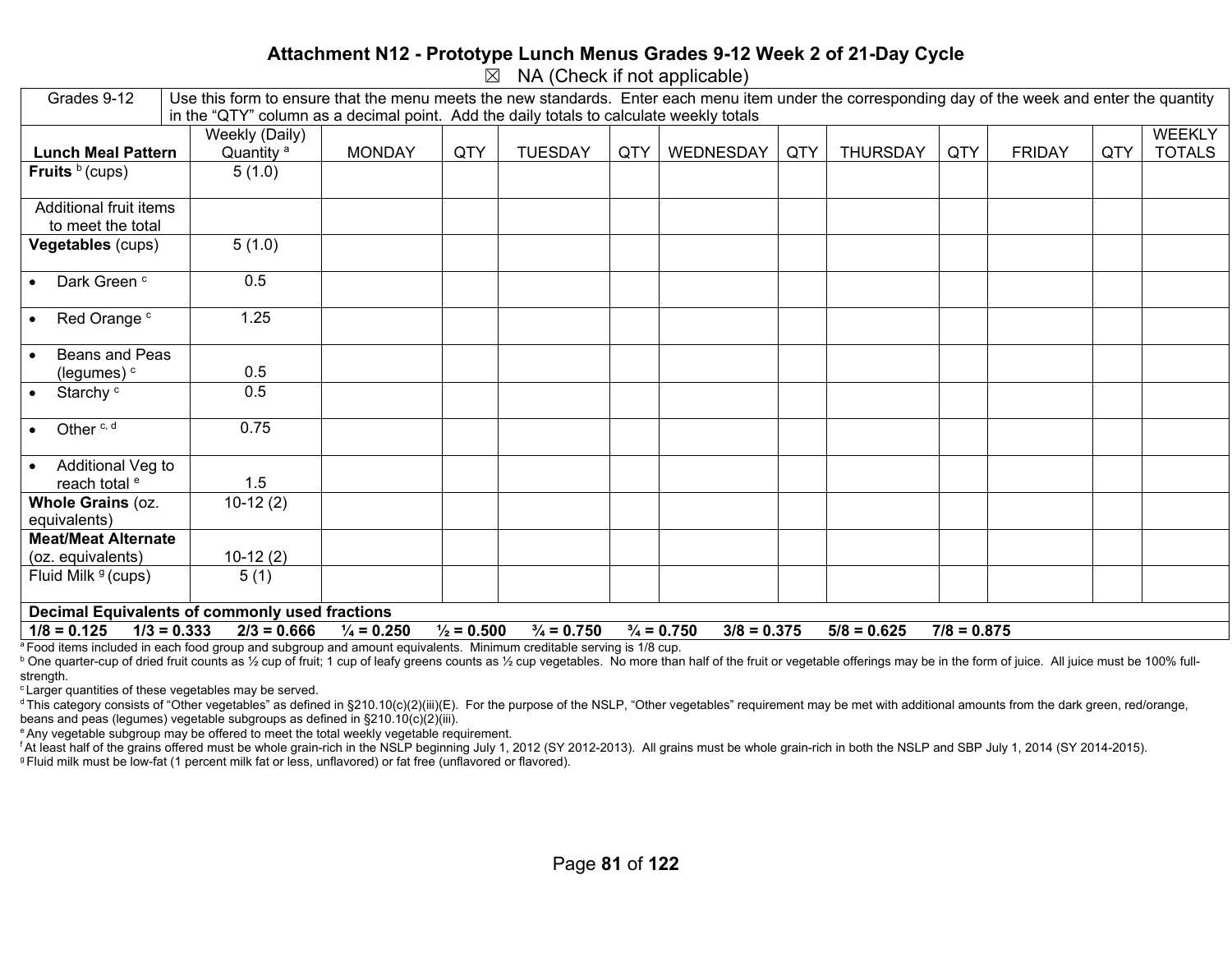#### **Attachment N13 - Prototype Lunch Menus Grades 9-12 Week 3 of 21-Day Cycle**

 $\boxtimes$  NA (Check if not applicable)

| Grades 9-12                                                                                                                                                                                            | Use this form to ensure that the menu meets the new standards. Enter each menu item under the corresponding day of the week and enter the quantity |               |     |                |     |           |     |                 |     |               |     |               |
|--------------------------------------------------------------------------------------------------------------------------------------------------------------------------------------------------------|----------------------------------------------------------------------------------------------------------------------------------------------------|---------------|-----|----------------|-----|-----------|-----|-----------------|-----|---------------|-----|---------------|
|                                                                                                                                                                                                        | in the "QTY" column as a decimal point. Add the daily totals to calculate weekly totals                                                            |               |     |                |     |           |     |                 |     |               |     |               |
|                                                                                                                                                                                                        | Weekly (Daily)                                                                                                                                     |               |     |                |     |           |     |                 |     |               |     | <b>WEEKLY</b> |
| <b>Lunch Meal Pattern</b>                                                                                                                                                                              | Quantity <sup>a</sup>                                                                                                                              | <b>MONDAY</b> | QTY | <b>TUESDAY</b> | QTY | WEDNESDAY | QTY | <b>THURSDAY</b> | QTY | <b>FRIDAY</b> | QTY | <b>TOTALS</b> |
| Fruits $b$ (cups)                                                                                                                                                                                      | 5(1.0)                                                                                                                                             |               |     |                |     |           |     |                 |     |               |     |               |
|                                                                                                                                                                                                        |                                                                                                                                                    |               |     |                |     |           |     |                 |     |               |     |               |
| Additional fruit items                                                                                                                                                                                 |                                                                                                                                                    |               |     |                |     |           |     |                 |     |               |     |               |
| to meet the total                                                                                                                                                                                      |                                                                                                                                                    |               |     |                |     |           |     |                 |     |               |     |               |
| Vegetables (cups)                                                                                                                                                                                      | 5(1.0)                                                                                                                                             |               |     |                |     |           |     |                 |     |               |     |               |
|                                                                                                                                                                                                        |                                                                                                                                                    |               |     |                |     |           |     |                 |     |               |     |               |
| Dark Green <sup>c</sup>                                                                                                                                                                                | 0.5                                                                                                                                                |               |     |                |     |           |     |                 |     |               |     |               |
|                                                                                                                                                                                                        |                                                                                                                                                    |               |     |                |     |           |     |                 |     |               |     |               |
| Red Orange <sup>c</sup>                                                                                                                                                                                | 1.25                                                                                                                                               |               |     |                |     |           |     |                 |     |               |     |               |
|                                                                                                                                                                                                        |                                                                                                                                                    |               |     |                |     |           |     |                 |     |               |     |               |
| Beans and Peas                                                                                                                                                                                         |                                                                                                                                                    |               |     |                |     |           |     |                 |     |               |     |               |
| (legumes) <sup>c</sup>                                                                                                                                                                                 | 0.5                                                                                                                                                |               |     |                |     |           |     |                 |     |               |     |               |
| Starchy <sup>c</sup>                                                                                                                                                                                   | 0.5                                                                                                                                                |               |     |                |     |           |     |                 |     |               |     |               |
|                                                                                                                                                                                                        |                                                                                                                                                    |               |     |                |     |           |     |                 |     |               |     |               |
| Other <sup>c, d</sup>                                                                                                                                                                                  | 0.75                                                                                                                                               |               |     |                |     |           |     |                 |     |               |     |               |
|                                                                                                                                                                                                        |                                                                                                                                                    |               |     |                |     |           |     |                 |     |               |     |               |
| Additional Veg to                                                                                                                                                                                      |                                                                                                                                                    |               |     |                |     |           |     |                 |     |               |     |               |
| reach total <sup>e</sup>                                                                                                                                                                               | 1.5                                                                                                                                                |               |     |                |     |           |     |                 |     |               |     |               |
| Whole Grains (oz.                                                                                                                                                                                      | $10-12(2)$                                                                                                                                         |               |     |                |     |           |     |                 |     |               |     |               |
| equivalents)                                                                                                                                                                                           |                                                                                                                                                    |               |     |                |     |           |     |                 |     |               |     |               |
| <b>Meat/Meat Alternate</b>                                                                                                                                                                             |                                                                                                                                                    |               |     |                |     |           |     |                 |     |               |     |               |
| (oz. equivalents)                                                                                                                                                                                      | $10-12(2)$                                                                                                                                         |               |     |                |     |           |     |                 |     |               |     |               |
| Fluid Milk <sup>9</sup> (cups)                                                                                                                                                                         | 5(1)                                                                                                                                               |               |     |                |     |           |     |                 |     |               |     |               |
|                                                                                                                                                                                                        |                                                                                                                                                    |               |     |                |     |           |     |                 |     |               |     |               |
|                                                                                                                                                                                                        | <b>Decimal Equivalents of commonly used fractions</b>                                                                                              |               |     |                |     |           |     |                 |     |               |     |               |
| $1/8 = 0.125$<br>$1/3 = 0.333$<br>$2/3 = 0.666$<br>$\frac{3}{4}$ = 0.750<br>$\frac{3}{4}$ = 0.750<br>$7/8 = 0.875$<br>$\frac{1}{4}$ = 0.250<br>$\frac{1}{2} = 0.500$<br>$3/8 = 0.375$<br>$5/8 = 0.625$ |                                                                                                                                                    |               |     |                |     |           |     |                 |     |               |     |               |

a Food items included in each food group and subgroup and amount equivalents. Minimum creditable serving is 1/8 cup.

<sup>b</sup> One quarter-cup of dried fruit counts as 1/2 cup of fruit; 1 cup of leafy greens counts as 1/2 cup vegetables. No more than half of the fruit or vegetable offerings may be in the form of juice. All juice must be 100% f strength.

<sup>c</sup> Larger quantities of these vegetables may be served.

<sup>d</sup> This category consists of "Other vegetables" as defined in §210.10(c)(2)(iii)(E). For the purpose of the NSLP, "Other vegetables" requirement may be met with additional amounts from the dark green, red/orange, beans and peas (legumes) vegetable subgroups as defined in §210.10(c)(2)(iii).

e Any vegetable subgroup may be offered to meet the total weekly vegetable requirement.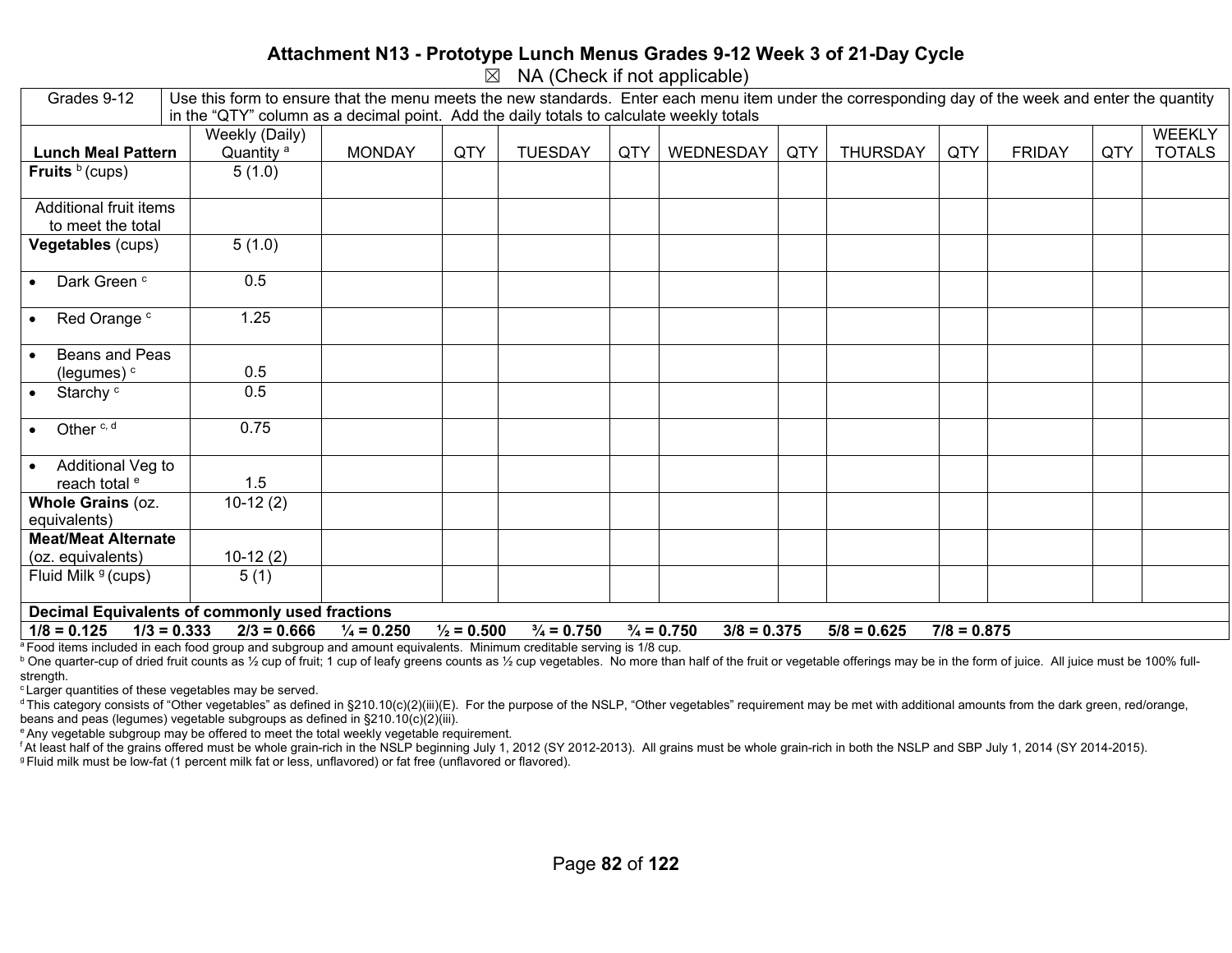#### **Attachment N14 - Prototype Lunch Menus Grades 9-12 Week 4 of 21-Day Cycle**

 $\boxtimes$  NA (Check if not applicable)

| Grades 9-12                    | Use this form to ensure that the menu meets the new standards. Enter each menu item under the corresponding day of the week and enter the quantity                                    |               |     |                |     |           |     |                 |     |               |     |               |
|--------------------------------|---------------------------------------------------------------------------------------------------------------------------------------------------------------------------------------|---------------|-----|----------------|-----|-----------|-----|-----------------|-----|---------------|-----|---------------|
|                                | in the "QTY" column as a decimal point. Add the daily totals to calculate weekly totals                                                                                               |               |     |                |     |           |     |                 |     |               |     |               |
|                                | Weekly (Daily)                                                                                                                                                                        |               |     |                |     |           |     |                 |     |               |     | <b>WEEKLY</b> |
| <b>Lunch Meal Pattern</b>      | Quantity <sup>a</sup>                                                                                                                                                                 | <b>MONDAY</b> | QTY | <b>TUESDAY</b> | QTY | WEDNESDAY | QTY | <b>THURSDAY</b> | QTY | <b>FRIDAY</b> | QTY | <b>TOTALS</b> |
| Fruits $b$ (cups)              | 5(1.0)                                                                                                                                                                                |               |     |                |     |           |     |                 |     |               |     |               |
|                                |                                                                                                                                                                                       |               |     |                |     |           |     |                 |     |               |     |               |
| Additional fruit items         |                                                                                                                                                                                       |               |     |                |     |           |     |                 |     |               |     |               |
| to meet the total              |                                                                                                                                                                                       |               |     |                |     |           |     |                 |     |               |     |               |
| Vegetables (cups)              | 5(1.0)                                                                                                                                                                                |               |     |                |     |           |     |                 |     |               |     |               |
|                                |                                                                                                                                                                                       |               |     |                |     |           |     |                 |     |               |     |               |
| Dark Green <sup>c</sup>        | 0.5                                                                                                                                                                                   |               |     |                |     |           |     |                 |     |               |     |               |
|                                |                                                                                                                                                                                       |               |     |                |     |           |     |                 |     |               |     |               |
| Red Orange <sup>c</sup>        | 1.25                                                                                                                                                                                  |               |     |                |     |           |     |                 |     |               |     |               |
|                                |                                                                                                                                                                                       |               |     |                |     |           |     |                 |     |               |     |               |
| Beans and Peas                 | 0.5                                                                                                                                                                                   |               |     |                |     |           |     |                 |     |               |     |               |
| (legumes) <sup>c</sup>         |                                                                                                                                                                                       |               |     |                |     |           |     |                 |     |               |     |               |
| Starchy <sup>c</sup>           | 0.5                                                                                                                                                                                   |               |     |                |     |           |     |                 |     |               |     |               |
| Other <sup>c, d</sup>          | 0.75                                                                                                                                                                                  |               |     |                |     |           |     |                 |     |               |     |               |
|                                |                                                                                                                                                                                       |               |     |                |     |           |     |                 |     |               |     |               |
| Additional Veg to              |                                                                                                                                                                                       |               |     |                |     |           |     |                 |     |               |     |               |
| reach total <sup>e</sup>       | 1.5                                                                                                                                                                                   |               |     |                |     |           |     |                 |     |               |     |               |
| Whole Grains (oz.              | $10-12(2)$                                                                                                                                                                            |               |     |                |     |           |     |                 |     |               |     |               |
| equivalents)                   |                                                                                                                                                                                       |               |     |                |     |           |     |                 |     |               |     |               |
| <b>Meat/Meat Alternate</b>     |                                                                                                                                                                                       |               |     |                |     |           |     |                 |     |               |     |               |
| (oz. equivalents)              | $10-12(2)$                                                                                                                                                                            |               |     |                |     |           |     |                 |     |               |     |               |
| Fluid Milk <sup>9</sup> (cups) | 5(1)                                                                                                                                                                                  |               |     |                |     |           |     |                 |     |               |     |               |
|                                |                                                                                                                                                                                       |               |     |                |     |           |     |                 |     |               |     |               |
|                                | <b>Decimal Equivalents of commonly used fractions</b>                                                                                                                                 |               |     |                |     |           |     |                 |     |               |     |               |
| $1/8 = 0.125$                  | $\frac{3}{4}$ = 0.750<br>$\frac{3}{4}$ = 0.750<br>$1/3 = 0.333$<br>$2/3 = 0.666$<br>$\frac{1}{4}$ = 0.250<br>$\frac{1}{2} = 0.500$<br>$3/8 = 0.375$<br>$5/8 = 0.625$<br>$7/8 = 0.875$ |               |     |                |     |           |     |                 |     |               |     |               |

a Food items included in each food group and subgroup and amount equivalents. Minimum creditable serving is 1/8 cup.

<sup>b</sup> One quarter-cup of dried fruit counts as 1/2 cup of fruit; 1 cup of leafy greens counts as 1/2 cup vegetables. No more than half of the fruit or vegetable offerings may be in the form of juice. All juice must be 100% f strength.

<sup>c</sup> Larger quantities of these vegetables may be served.

<sup>d</sup> This category consists of "Other vegetables" as defined in §210.10(c)(2)(iii)(E). For the purpose of the NSLP, "Other vegetables" requirement may be met with additional amounts from the dark green, red/orange, beans and peas (legumes) vegetable subgroups as defined in §210.10(c)(2)(iii).

e Any vegetable subgroup may be offered to meet the total weekly vegetable requirement.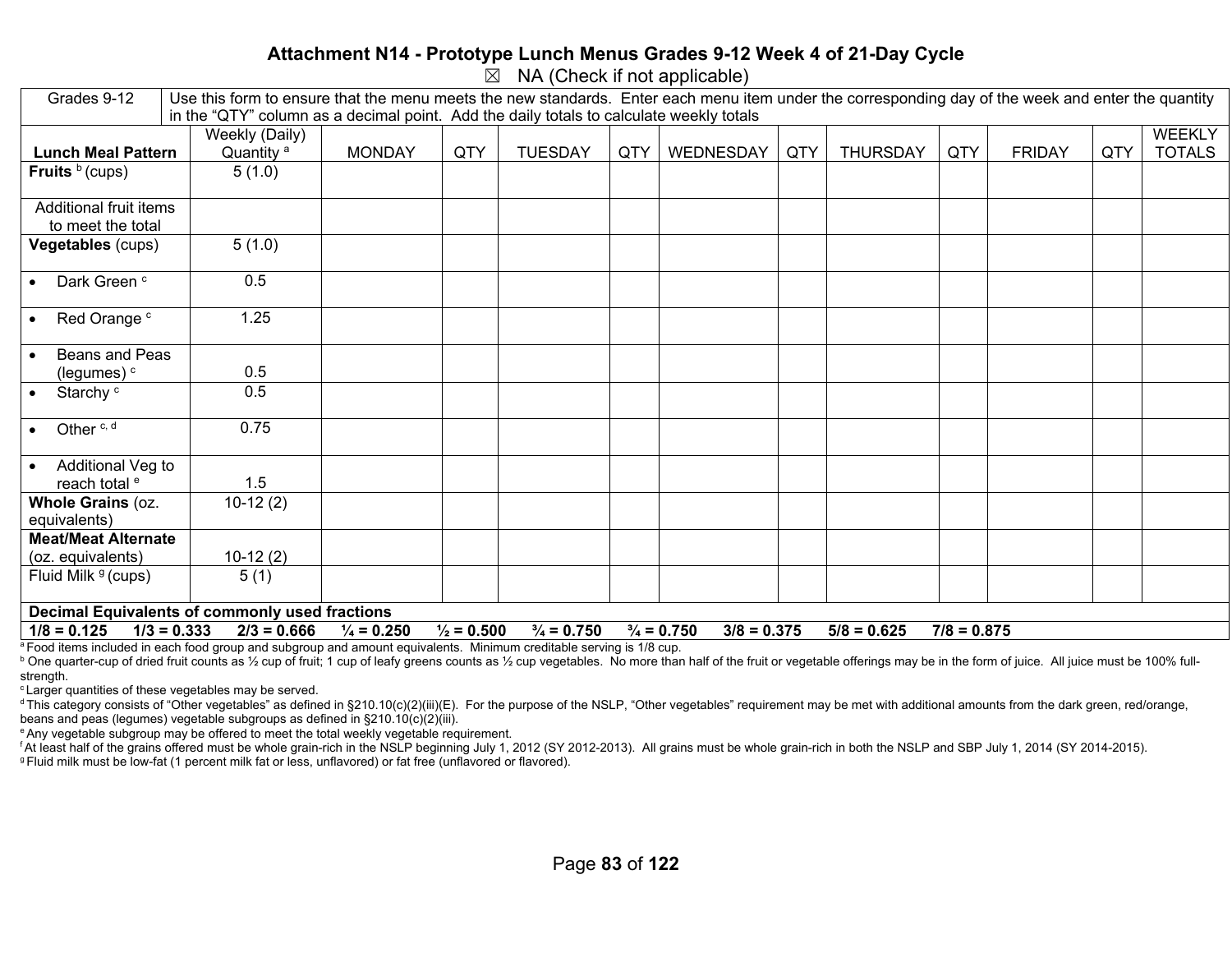#### **Attachment N15 - Prototype Lunch Menus Grades 9-12 Week 5 of 21-Day Cycle**

 $\overline{\boxtimes}$  NA (Check if not applicable)

| Grades 9-12                                                                                                         | Use this form to ensure that the menu meets the new standards. Enter each menu item under the corresponding day of the week and enter the quantity<br>in the "QTY" column as a decimal point. Add the daily totals to calculate weekly totals |                       |                       |                       |                       |     |                                        |     |                 |               |               |     |               |
|---------------------------------------------------------------------------------------------------------------------|-----------------------------------------------------------------------------------------------------------------------------------------------------------------------------------------------------------------------------------------------|-----------------------|-----------------------|-----------------------|-----------------------|-----|----------------------------------------|-----|-----------------|---------------|---------------|-----|---------------|
|                                                                                                                     |                                                                                                                                                                                                                                               |                       |                       |                       |                       |     |                                        |     |                 |               |               |     |               |
|                                                                                                                     |                                                                                                                                                                                                                                               | Weekly (Daily)        |                       |                       |                       |     |                                        |     |                 |               |               |     | WEEKLY        |
| <b>Lunch Meal Pattern</b>                                                                                           |                                                                                                                                                                                                                                               | Quantity <sup>a</sup> | <b>MONDAY</b>         | QTY                   | <b>TUESDAY</b>        | QTY | WEDNESDAY                              | QTY | <b>THURSDAY</b> | QTY           | <b>FRIDAY</b> | QTY | <b>TOTALS</b> |
| Fruits $b$ (cups)                                                                                                   |                                                                                                                                                                                                                                               | 5(1.0)                |                       |                       |                       |     |                                        |     |                 |               |               |     |               |
| Additional fruit items                                                                                              |                                                                                                                                                                                                                                               |                       |                       |                       |                       |     |                                        |     |                 |               |               |     |               |
| to meet the total                                                                                                   |                                                                                                                                                                                                                                               |                       |                       |                       |                       |     |                                        |     |                 |               |               |     |               |
| Vegetables (cups)                                                                                                   |                                                                                                                                                                                                                                               | 5(1.0)                |                       |                       |                       |     |                                        |     |                 |               |               |     |               |
| Dark Green <sup>c</sup>                                                                                             |                                                                                                                                                                                                                                               | 0.5                   |                       |                       |                       |     |                                        |     |                 |               |               |     |               |
| Red Orange <sup>c</sup>                                                                                             |                                                                                                                                                                                                                                               | 1.25                  |                       |                       |                       |     |                                        |     |                 |               |               |     |               |
| Beans and Peas<br>(legumes) <sup>c</sup>                                                                            |                                                                                                                                                                                                                                               | 0.5                   |                       |                       |                       |     |                                        |     |                 |               |               |     |               |
| Starchy <sup>c</sup>                                                                                                |                                                                                                                                                                                                                                               | 0.5                   |                       |                       |                       |     |                                        |     |                 |               |               |     |               |
| Other <sup>c, d</sup>                                                                                               |                                                                                                                                                                                                                                               | 0.75                  |                       |                       |                       |     |                                        |     |                 |               |               |     |               |
| Additional Veg to<br>reach total <sup>e</sup>                                                                       |                                                                                                                                                                                                                                               | 1.5                   |                       |                       |                       |     |                                        |     |                 |               |               |     |               |
| Whole Grains (oz.<br>equivalents)                                                                                   |                                                                                                                                                                                                                                               | $10-12(2)$            |                       |                       |                       |     |                                        |     |                 |               |               |     |               |
| <b>Meat/Meat Alternate</b>                                                                                          |                                                                                                                                                                                                                                               |                       |                       |                       |                       |     |                                        |     |                 |               |               |     |               |
| (oz. equivalents)                                                                                                   |                                                                                                                                                                                                                                               | $10-12(2)$            |                       |                       |                       |     |                                        |     |                 |               |               |     |               |
| Fluid Milk <sup>9</sup> (cups)                                                                                      |                                                                                                                                                                                                                                               | 5(1)                  |                       |                       |                       |     |                                        |     |                 |               |               |     |               |
| Decimal Equivalents of commonly used fractions                                                                      |                                                                                                                                                                                                                                               |                       |                       |                       |                       |     |                                        |     |                 |               |               |     |               |
| $1/8 = 0.125$                                                                                                       | $1/3 = 0.333$                                                                                                                                                                                                                                 | $2/3 = 0.666$         | $\frac{1}{4}$ = 0.250 | $\frac{1}{2} = 0.500$ | $\frac{3}{4}$ = 0.750 |     | $\frac{3}{4}$ = 0.750<br>$3/8 = 0.375$ |     | $5/8 = 0.625$   | $7/8 = 0.875$ |               |     |               |
| Prood items included in each food group and subgroup and amount equivalents. Minimum creditable serving is 1/8 cup. |                                                                                                                                                                                                                                               |                       |                       |                       |                       |     |                                        |     |                 |               |               |     |               |

 $^{\text{b}}$  One quarter-cup of dried fruit counts as ½ cup of fruit; 1 cup of leafy greens counts as ½ cup vegetables. No more than half of the fruit or vegetable offerings may be in the form of juice. All juice must be 100%

strength.

c Larger quantities of these vegetables may be served.

 $d$  This category consists of "Other vegetables" as defined in §210.10(c)(2)(iii)(E). For the purpose of the NSLP, "Other vegetables" requirement may be met with additional amounts from the dark green, red/orange, beans and peas (legumes) vegetable subgroups as defined in §210.10(c)(2)(iii).

e Any vegetable subgroup may be offered to meet the total weekly vegetable requirement.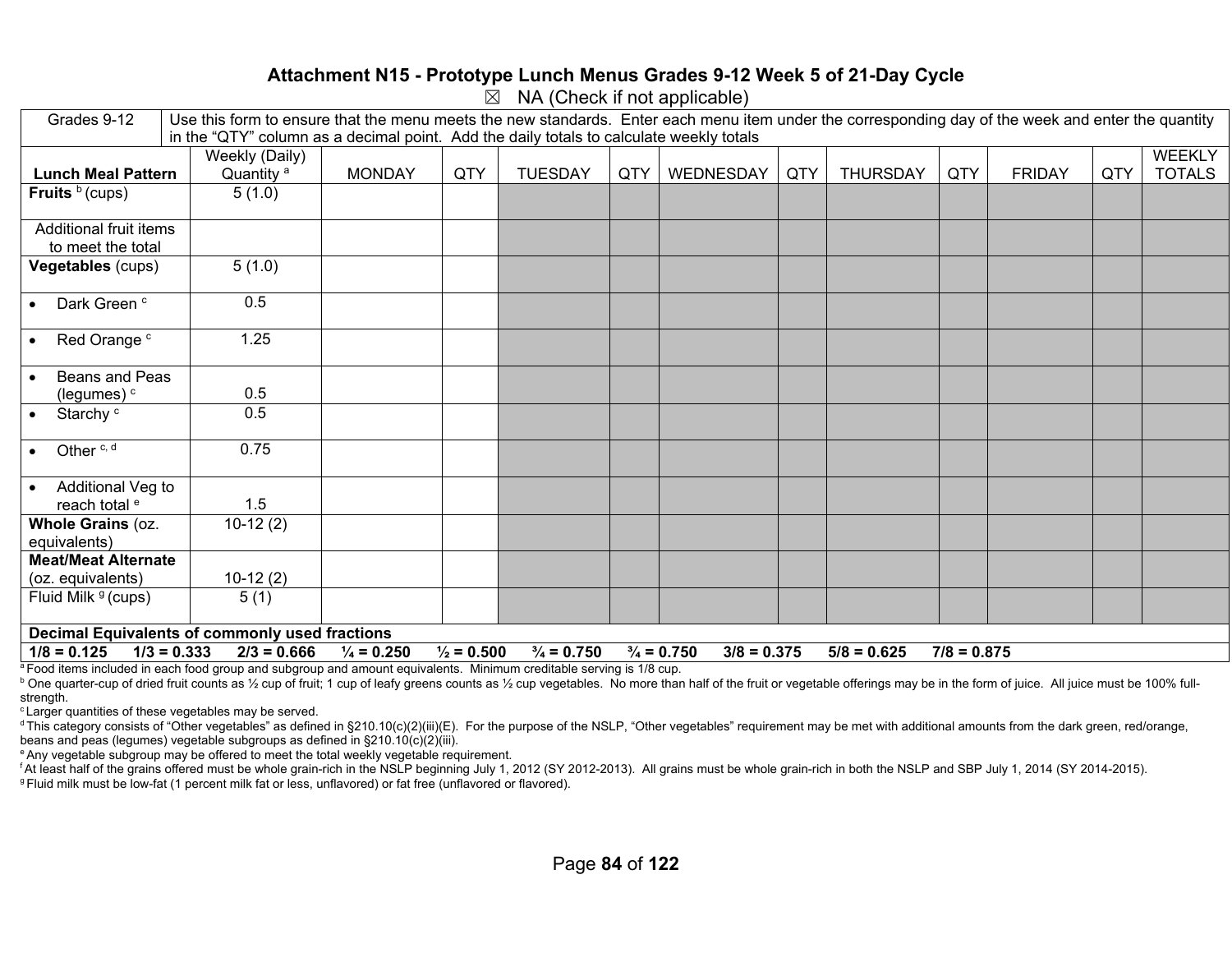### **ATTACHMENT O: PROTOTYPE 21 DAY CYCLE BREAKFAST MENUS**

The prototype cycle breakfast menu forms on the following pages can be used. Using the prototype lunch cycle menu forms appropriate to the specific age grade groups of the students within the SFA, include in the Request for Proposal/Contract a 21-day cycle lunch menu prepared by the SFA. The SFA may allow the FSMC to submit their own menus. The menu provided in the proposal must be used for the first 21 day cycle of the new school year.

 $\boxtimes$  Check here if the SFA chooses to have each FSMC submit their own menus

Attachment O1 – Prototype Breakfast Menus Grades K-5 Week 1 of 21-Day Cycle Attachment O2 – Prototype Breakfast Menus Grades K-4 Week 2 of 21-Day Cycle Attachment O3 – Prototype Breakfast Menus Grades K-5 Week 3 of 21-Day Cycle Attachment O4 – Prototype Breakfast Menus Grades K-5 Week 4 of 21-Day Cycle Attachment O5 – Prototype Breakfast Menus Grades K-5 Week 5 of 21-Day Cycle Attachment O6 – Prototype Breakfast Menus Grades 6-8 Week 1 of 21-Day Cycle Attachment O7 – Prototype Breakfast Menus Grades 6-8 Week 2 of 21-Day Cycle Attachment O8 – Prototype Breakfast Menus Grades 6-8 Week 3 of 21-Day Cycle Attachment O9 – Prototype Breakfast Menus Grades 6-8 Week 4 of 21-Day Cycle Attachment O10 – Prototype Breakfast Menus Grades 6-8 Week 5 of 21-Day Cycle Attachment O11 – Prototype Breakfast Menus Grades 9-12 Week 1 of 21-Day Cycle Attachment O12 – Prototype Breakfast Menus Grades 9-12 Week 2 of 21-Day Cycle Attachment O13 – Prototype Breakfast Menus Grades 9-12 Week 3 of 21-Day Cycle Attachment O14 – Prototype Breakfast Menus Grades 9-12 Week 4 of 21-Day Cycle Attachment O15 – Prototype Breakfast Menus Grades 9-12 Week 5 of 21-Day Cycle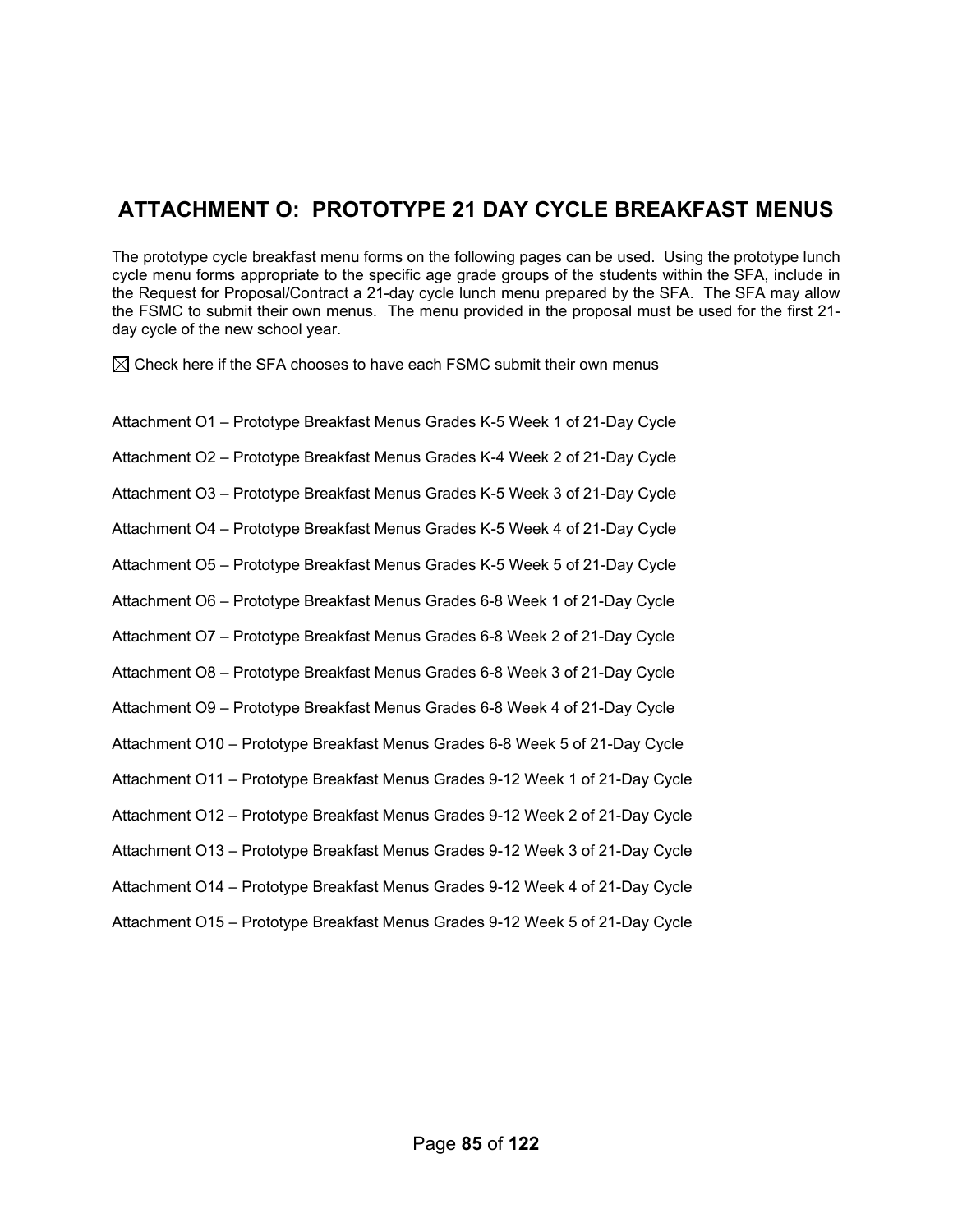#### **Attachment O1 - Prototype Breakfast Menus Grades K-5 Week 1 of 21-Day Cycle**

 $\boxtimes$  NA (Check if not applicable)

| Grades K-5 <sup>a</sup>                               | Use this form to ensure that the menu meets the new standards. Enter each menu item under the corresponding day of the week and enter the quantity |                       |                       |                       |     |                                        |     |                 |               |               |     |               |
|-------------------------------------------------------|----------------------------------------------------------------------------------------------------------------------------------------------------|-----------------------|-----------------------|-----------------------|-----|----------------------------------------|-----|-----------------|---------------|---------------|-----|---------------|
|                                                       | in the "QTY" column as a decimal point. Add the daily totals to calculate weekly totals                                                            |                       |                       |                       |     |                                        |     |                 |               |               |     |               |
|                                                       | Weekly (Daily)                                                                                                                                     |                       |                       |                       |     |                                        |     |                 |               |               |     | <b>WEEKLY</b> |
| <b>Breakfast Meal</b>                                 | Quantity <sup>b</sup>                                                                                                                              |                       |                       |                       |     |                                        |     |                 |               |               |     | <b>TOTALS</b> |
| <b>Pattern</b>                                        |                                                                                                                                                    | <b>MONDAY</b>         | QTY                   | <b>TUESDAY</b>        | QTY | WEDNESDAY                              | QTY | <b>THURSDAY</b> | QTY           | <b>FRIDAY</b> | QTY |               |
| Fruits $c, d$ (cups)                                  | $5(1)$ <sup>e</sup>                                                                                                                                |                       |                       |                       |     |                                        |     |                 |               |               |     |               |
|                                                       |                                                                                                                                                    |                       |                       |                       |     |                                        |     |                 |               |               |     |               |
| Additional fruit items                                |                                                                                                                                                    |                       |                       |                       |     |                                        |     |                 |               |               |     |               |
| to meet the total                                     |                                                                                                                                                    |                       |                       |                       |     |                                        |     |                 |               |               |     |               |
| Vegetables <sup>c, d</sup>                            | $\mathbf 0$                                                                                                                                        |                       |                       |                       |     |                                        |     |                 |               |               |     |               |
|                                                       |                                                                                                                                                    |                       |                       |                       |     |                                        |     |                 |               |               |     |               |
| Dark Green <sup>f</sup>                               | $\mathbf 0$                                                                                                                                        |                       |                       |                       |     |                                        |     |                 |               |               |     |               |
|                                                       |                                                                                                                                                    |                       |                       |                       |     |                                        |     |                 |               |               |     |               |
| Red Orange <sup>f</sup><br>$\bullet$                  | $\mathbf 0$                                                                                                                                        |                       |                       |                       |     |                                        |     |                 |               |               |     |               |
|                                                       |                                                                                                                                                    |                       |                       |                       |     |                                        |     |                 |               |               |     |               |
| Beans and Peas                                        |                                                                                                                                                    |                       |                       |                       |     |                                        |     |                 |               |               |     |               |
| (legumes) <sup>f</sup>                                | 0                                                                                                                                                  |                       |                       |                       |     |                                        |     |                 |               |               |     |               |
| Starchy <sup>f</sup><br>$\bullet$                     | $\mathbf 0$                                                                                                                                        |                       |                       |                       |     |                                        |     |                 |               |               |     |               |
|                                                       |                                                                                                                                                    |                       |                       |                       |     |                                        |     |                 |               |               |     |               |
| Other <sup>f, g</sup>                                 | $\mathbf 0$                                                                                                                                        |                       |                       |                       |     |                                        |     |                 |               |               |     |               |
|                                                       |                                                                                                                                                    |                       |                       |                       |     |                                        |     |                 |               |               |     |               |
| Additional Veg to<br>$\bullet$                        |                                                                                                                                                    |                       |                       |                       |     |                                        |     |                 |               |               |     |               |
| reach total                                           | $\mathbf 0$                                                                                                                                        |                       |                       |                       |     |                                        |     |                 |               |               |     |               |
| Whole Grains (oz.                                     | 7-10 $(1)^{i}$                                                                                                                                     |                       |                       |                       |     |                                        |     |                 |               |               |     |               |
| equivalents)                                          |                                                                                                                                                    |                       |                       |                       |     |                                        |     |                 |               |               |     |               |
| <b>Meat/Meat Alternate</b>                            |                                                                                                                                                    |                       |                       |                       |     |                                        |     |                 |               |               |     |               |
| (oz. equivalents)                                     | 0 <sup>j</sup>                                                                                                                                     |                       |                       |                       |     |                                        |     |                 |               |               |     |               |
| Fluid Milk <sup>k</sup> (cups)                        | 5(1)                                                                                                                                               |                       |                       |                       |     |                                        |     |                 |               |               |     |               |
|                                                       |                                                                                                                                                    |                       |                       |                       |     |                                        |     |                 |               |               |     |               |
| <b>Decimal Equivalents of commonly used fractions</b> |                                                                                                                                                    |                       |                       |                       |     |                                        |     |                 |               |               |     |               |
| $1/8 = 0.125$<br>$1/3 = 0.333$                        | $2/3 = 0.666$                                                                                                                                      | $\frac{1}{4}$ = 0.250 | $\frac{1}{2} = 0.500$ | $\frac{3}{4}$ = 0.750 |     | $\frac{3}{4}$ = 0.750<br>$3/8 = 0.375$ |     | $5/8 = 0.625$   | $7/8 = 0.875$ |               |     |               |

a In the SBP, the Grades K-5, Grades 6-8, and Grades 9-12 are the age-grade groups required for menu planning beginning July 1, 2013 (SY 2013-2014). In SY 2012-13 only, schools may continue to use the meal patter for grade §220.23).

b Food items included in each food group and subgroup and amount equivalents. Minimum creditable serving is 1/8 cup.

° One quarter-cup of dried fruit counts as 1/2 cup of fruit; 1 cup of leafy greens counts as 1/2 cup vegetables. No more than half of the fruit or vegetable offerings may be in the form of juice. All juice must be 100% ful

<sup>d</sup> For breakfast, vegetables may be substituted for fruits, but the first two cups per week of any such substitution must be from the dark green, red/orange, beans and peas (legumes), or "Other vegetables" subgroups as de e The fruit quantity for the SBP (5 cups per week and a minimum of 1 cup/day) is effective July 1, 2014 (SY 2014-2015).

f Larger quantities of these vegetables may be served.

<sup>9</sup> This category consists of "Other vegetables" as defined in §210.10(c)(2)(iii)(E).

h All grains must be whole grain-rich in both the NSLP and SBP July 1, 2014 (SY 2014-2015).

<sup>1</sup> In the SBP, the grain ranges must be offered beginning July 1, 2013.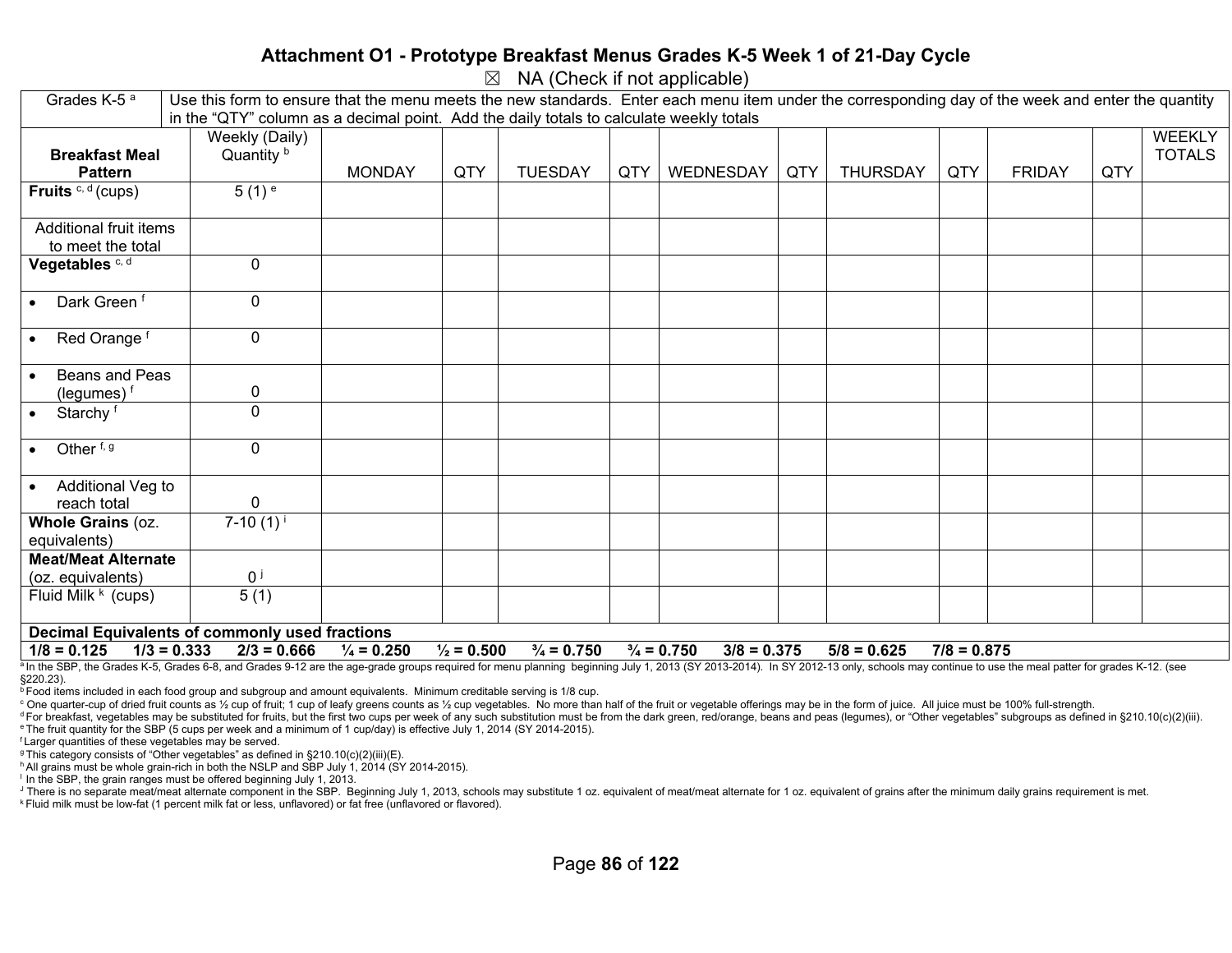#### **Attachment O2 - Prototype Breakfast Menus Grades K-5 Week 2 of 21-Day Cycle**

 $\boxtimes$  NA (Check if not applicable)

| Grades K-5 <sup>a</sup>                               | Use this form to ensure that the menu meets the new standards. Enter each menu item under the corresponding day of the week and enter the quantity |                       |                       |                       |     |                                        |     |                 |               |               |     |               |
|-------------------------------------------------------|----------------------------------------------------------------------------------------------------------------------------------------------------|-----------------------|-----------------------|-----------------------|-----|----------------------------------------|-----|-----------------|---------------|---------------|-----|---------------|
|                                                       | in the "QTY" column as a decimal point. Add the daily totals to calculate weekly totals                                                            |                       |                       |                       |     |                                        |     |                 |               |               |     |               |
|                                                       | Weekly (Daily)                                                                                                                                     |                       |                       |                       |     |                                        |     |                 |               |               |     | <b>WEEKLY</b> |
| <b>Breakfast Meal</b>                                 | Quantity <sup>b</sup>                                                                                                                              |                       |                       |                       |     |                                        |     |                 |               |               |     | <b>TOTALS</b> |
| <b>Pattern</b>                                        |                                                                                                                                                    | <b>MONDAY</b>         | QTY                   | <b>TUESDAY</b>        | QTY | WEDNESDAY                              | QTY | <b>THURSDAY</b> | QTY           | <b>FRIDAY</b> | QTY |               |
| Fruits $c, d$ (cups)                                  | $5(1)$ <sup>e</sup>                                                                                                                                |                       |                       |                       |     |                                        |     |                 |               |               |     |               |
|                                                       |                                                                                                                                                    |                       |                       |                       |     |                                        |     |                 |               |               |     |               |
| Additional fruit items                                |                                                                                                                                                    |                       |                       |                       |     |                                        |     |                 |               |               |     |               |
| to meet the total                                     |                                                                                                                                                    |                       |                       |                       |     |                                        |     |                 |               |               |     |               |
| Vegetables <sup>c, d</sup>                            | $\mathbf 0$                                                                                                                                        |                       |                       |                       |     |                                        |     |                 |               |               |     |               |
|                                                       |                                                                                                                                                    |                       |                       |                       |     |                                        |     |                 |               |               |     |               |
| Dark Green <sup>f</sup>                               | $\mathbf 0$                                                                                                                                        |                       |                       |                       |     |                                        |     |                 |               |               |     |               |
|                                                       |                                                                                                                                                    |                       |                       |                       |     |                                        |     |                 |               |               |     |               |
| Red Orange <sup>f</sup><br>$\bullet$                  | $\mathbf 0$                                                                                                                                        |                       |                       |                       |     |                                        |     |                 |               |               |     |               |
|                                                       |                                                                                                                                                    |                       |                       |                       |     |                                        |     |                 |               |               |     |               |
| Beans and Peas                                        |                                                                                                                                                    |                       |                       |                       |     |                                        |     |                 |               |               |     |               |
| (legumes) <sup>f</sup>                                | 0                                                                                                                                                  |                       |                       |                       |     |                                        |     |                 |               |               |     |               |
| Starchy <sup>f</sup><br>$\bullet$                     | $\mathbf 0$                                                                                                                                        |                       |                       |                       |     |                                        |     |                 |               |               |     |               |
|                                                       |                                                                                                                                                    |                       |                       |                       |     |                                        |     |                 |               |               |     |               |
| Other <sup>f, g</sup>                                 | $\mathbf 0$                                                                                                                                        |                       |                       |                       |     |                                        |     |                 |               |               |     |               |
|                                                       |                                                                                                                                                    |                       |                       |                       |     |                                        |     |                 |               |               |     |               |
| Additional Veg to<br>$\bullet$                        |                                                                                                                                                    |                       |                       |                       |     |                                        |     |                 |               |               |     |               |
| reach total                                           | $\mathbf 0$                                                                                                                                        |                       |                       |                       |     |                                        |     |                 |               |               |     |               |
| Whole Grains (oz.                                     | 7-10 $(1)^{i}$                                                                                                                                     |                       |                       |                       |     |                                        |     |                 |               |               |     |               |
| equivalents)                                          |                                                                                                                                                    |                       |                       |                       |     |                                        |     |                 |               |               |     |               |
| <b>Meat/Meat Alternate</b>                            |                                                                                                                                                    |                       |                       |                       |     |                                        |     |                 |               |               |     |               |
| (oz. equivalents)                                     | 0 <sup>j</sup>                                                                                                                                     |                       |                       |                       |     |                                        |     |                 |               |               |     |               |
| Fluid Milk <sup>k</sup> (cups)                        | 5(1)                                                                                                                                               |                       |                       |                       |     |                                        |     |                 |               |               |     |               |
|                                                       |                                                                                                                                                    |                       |                       |                       |     |                                        |     |                 |               |               |     |               |
| <b>Decimal Equivalents of commonly used fractions</b> |                                                                                                                                                    |                       |                       |                       |     |                                        |     |                 |               |               |     |               |
| $1/8 = 0.125$<br>$1/3 = 0.333$                        | $2/3 = 0.666$                                                                                                                                      | $\frac{1}{4}$ = 0.250 | $\frac{1}{2} = 0.500$ | $\frac{3}{4}$ = 0.750 |     | $\frac{3}{4}$ = 0.750<br>$3/8 = 0.375$ |     | $5/8 = 0.625$   | $7/8 = 0.875$ |               |     |               |

a In the SBP, the Grades K-5, Grades 6-8, and Grades 9-12 are the age-grade groups required for menu planning beginning July 1, 2013 (SY 2013-2014). In SY 2012-13 only, schools may continue to use the meal patter for grade §220.23).

b Food items included in each food group and subgroup and amount equivalents. Minimum creditable serving is 1/8 cup.

° One quarter-cup of dried fruit counts as 1/2 cup of fruit; 1 cup of leafy greens counts as 1/2 cup vegetables. No more than half of the fruit or vegetable offerings may be in the form of juice. All juice must be 100% ful

<sup>d</sup> For breakfast, vegetables may be substituted for fruits, but the first two cups per week of any such substitution must be from the dark green, red/orange, beans and peas (legumes), or "Other vegetables" subgroups as de e The fruit quantity for the SBP (5 cups per week and a minimum of 1 cup/day) is effective July 1, 2014 (SY 2014-2015).

f Larger quantities of these vegetables may be served.

<sup>9</sup> This category consists of "Other vegetables" as defined in §210.10(c)(2)(iii)(E).

h All grains must be whole grain-rich in both the NSLP and SBP July 1, 2014 (SY 2014-2015).

<sup>1</sup> In the SBP, the grain ranges must be offered beginning July 1, 2013.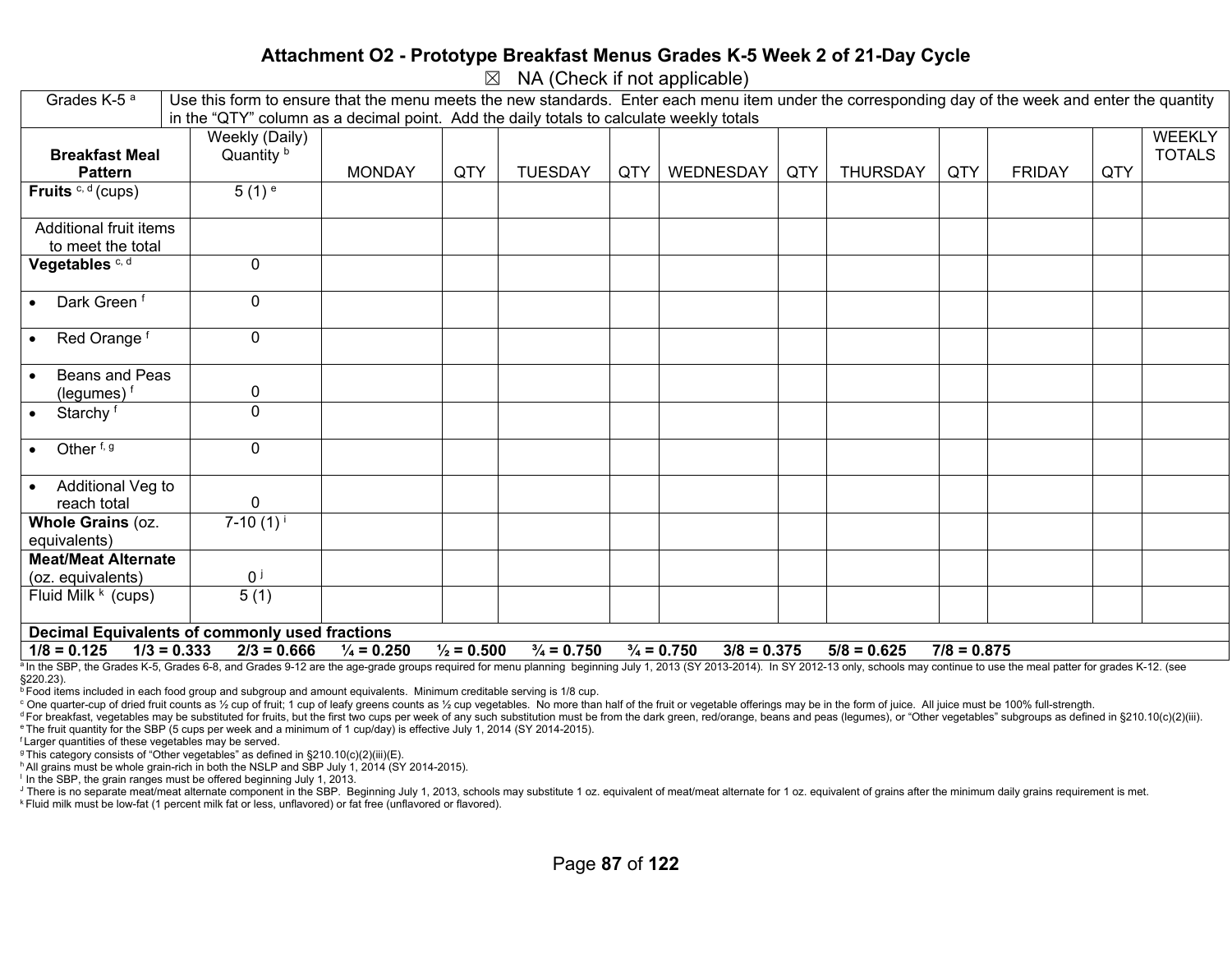#### **Attachment O3 - Prototype Breakfast Menus Grades K-5 Week 3 of 21-Day Cycle**

 $\boxtimes$  NA (Check if not applicable)

| Grades $K$ - $5^a$                             | Use this form to ensure that the menu meets the new standards. Enter each menu item under the corresponding day of the week and enter the quantity |                       |                       |                       |     |                                        |     |                 |               |               |     |               |
|------------------------------------------------|----------------------------------------------------------------------------------------------------------------------------------------------------|-----------------------|-----------------------|-----------------------|-----|----------------------------------------|-----|-----------------|---------------|---------------|-----|---------------|
|                                                | in the "QTY" column as a decimal point. Add the daily totals to calculate weekly totals                                                            |                       |                       |                       |     |                                        |     |                 |               |               |     |               |
|                                                | Weekly (Daily)                                                                                                                                     |                       |                       |                       |     |                                        |     |                 |               |               |     | <b>WEEKLY</b> |
| <b>Breakfast Meal</b>                          | Quantity <sup>b</sup>                                                                                                                              |                       |                       |                       |     |                                        |     |                 |               |               |     | <b>TOTALS</b> |
| <b>Pattern</b>                                 |                                                                                                                                                    | <b>MONDAY</b>         | QTY                   | <b>TUESDAY</b>        | QTY | <b>WEDNESDAY</b>                       | QTY | <b>THURSDAY</b> | QTY           | <b>FRIDAY</b> | QTY |               |
| Fruits $c, d$ (cups)                           | $5(1)$ <sup>e</sup>                                                                                                                                |                       |                       |                       |     |                                        |     |                 |               |               |     |               |
|                                                |                                                                                                                                                    |                       |                       |                       |     |                                        |     |                 |               |               |     |               |
| Additional fruit items                         |                                                                                                                                                    |                       |                       |                       |     |                                        |     |                 |               |               |     |               |
| to meet the total                              |                                                                                                                                                    |                       |                       |                       |     |                                        |     |                 |               |               |     |               |
| Vegetables <sup>c, d</sup>                     | $\mathbf 0$                                                                                                                                        |                       |                       |                       |     |                                        |     |                 |               |               |     |               |
|                                                |                                                                                                                                                    |                       |                       |                       |     |                                        |     |                 |               |               |     |               |
| Dark Green <sup>f</sup>                        | $\mathbf 0$                                                                                                                                        |                       |                       |                       |     |                                        |     |                 |               |               |     |               |
|                                                |                                                                                                                                                    |                       |                       |                       |     |                                        |     |                 |               |               |     |               |
| Red Orange <sup>f</sup><br>$\bullet$           | $\mathbf 0$                                                                                                                                        |                       |                       |                       |     |                                        |     |                 |               |               |     |               |
|                                                |                                                                                                                                                    |                       |                       |                       |     |                                        |     |                 |               |               |     |               |
| Beans and Peas                                 |                                                                                                                                                    |                       |                       |                       |     |                                        |     |                 |               |               |     |               |
| (legumes) <sup>f</sup>                         | 0                                                                                                                                                  |                       |                       |                       |     |                                        |     |                 |               |               |     |               |
| Starchy <sup>f</sup><br>$\bullet$              | $\mathbf 0$                                                                                                                                        |                       |                       |                       |     |                                        |     |                 |               |               |     |               |
|                                                |                                                                                                                                                    |                       |                       |                       |     |                                        |     |                 |               |               |     |               |
| Other <sup>f, g</sup>                          | $\mathbf 0$                                                                                                                                        |                       |                       |                       |     |                                        |     |                 |               |               |     |               |
|                                                |                                                                                                                                                    |                       |                       |                       |     |                                        |     |                 |               |               |     |               |
| Additional Veg to                              |                                                                                                                                                    |                       |                       |                       |     |                                        |     |                 |               |               |     |               |
| reach total                                    | $\mathbf 0$                                                                                                                                        |                       |                       |                       |     |                                        |     |                 |               |               |     |               |
| Whole Grains (oz.                              | 7-10 $(1)^{i}$                                                                                                                                     |                       |                       |                       |     |                                        |     |                 |               |               |     |               |
| equivalents)                                   |                                                                                                                                                    |                       |                       |                       |     |                                        |     |                 |               |               |     |               |
| <b>Meat/Meat Alternate</b>                     |                                                                                                                                                    |                       |                       |                       |     |                                        |     |                 |               |               |     |               |
| (oz. equivalents)                              | 0 <sup>j</sup>                                                                                                                                     |                       |                       |                       |     |                                        |     |                 |               |               |     |               |
| Fluid Milk <sup>k</sup> (cups)                 | 5(1)                                                                                                                                               |                       |                       |                       |     |                                        |     |                 |               |               |     |               |
|                                                |                                                                                                                                                    |                       |                       |                       |     |                                        |     |                 |               |               |     |               |
| Decimal Equivalents of commonly used fractions |                                                                                                                                                    |                       |                       |                       |     |                                        |     |                 |               |               |     |               |
| $1/8 = 0.125$<br>$1/3 = 0.333$                 | $2/3 = 0.666$                                                                                                                                      | $\frac{1}{4}$ = 0.250 | $\frac{1}{2} = 0.500$ | $\frac{3}{4}$ = 0.750 |     | $\frac{3}{4}$ = 0.750<br>$3/8 = 0.375$ |     | $5/8 = 0.625$   | $7/8 = 0.875$ |               |     |               |

a In the SBP, the Grades K-5, Grades 6-8, and Grades 9-12 are the age-grade groups required for menu planning beginning July 1, 2013 (SY 2013-2014). In SY 2012-13 only, schools may continue to use the meal patter for grade §220.23).

b Food items included in each food group and subgroup and amount equivalents. Minimum creditable serving is 1/8 cup.

° One quarter-cup of dried fruit counts as 1/2 cup of fruit; 1 cup of leafy greens counts as 1/2 cup vegetables. No more than half of the fruit or vegetable offerings may be in the form of juice. All juice must be 100% ful

<sup>d</sup> For breakfast, vegetables may be substituted for fruits, but the first two cups per week of any such substitution must be from the dark green, red/orange, beans and peas (legumes), or "Other vegetables" subgroups as de e The fruit quantity for the SBP (5 cups per week and a minimum of 1 cup/day) is effective July 1, 2014 (SY 2014-2015).

f Larger quantities of these vegetables may be served.

<sup>9</sup> This category consists of "Other vegetables" as defined in §210.10(c)(2)(iii)(E).

h All grains must be whole grain-rich in both the NSLP and SBP July 1, 2014 (SY 2014-2015).

<sup>1</sup> In the SBP, the grain ranges must be offered beginning July 1, 2013.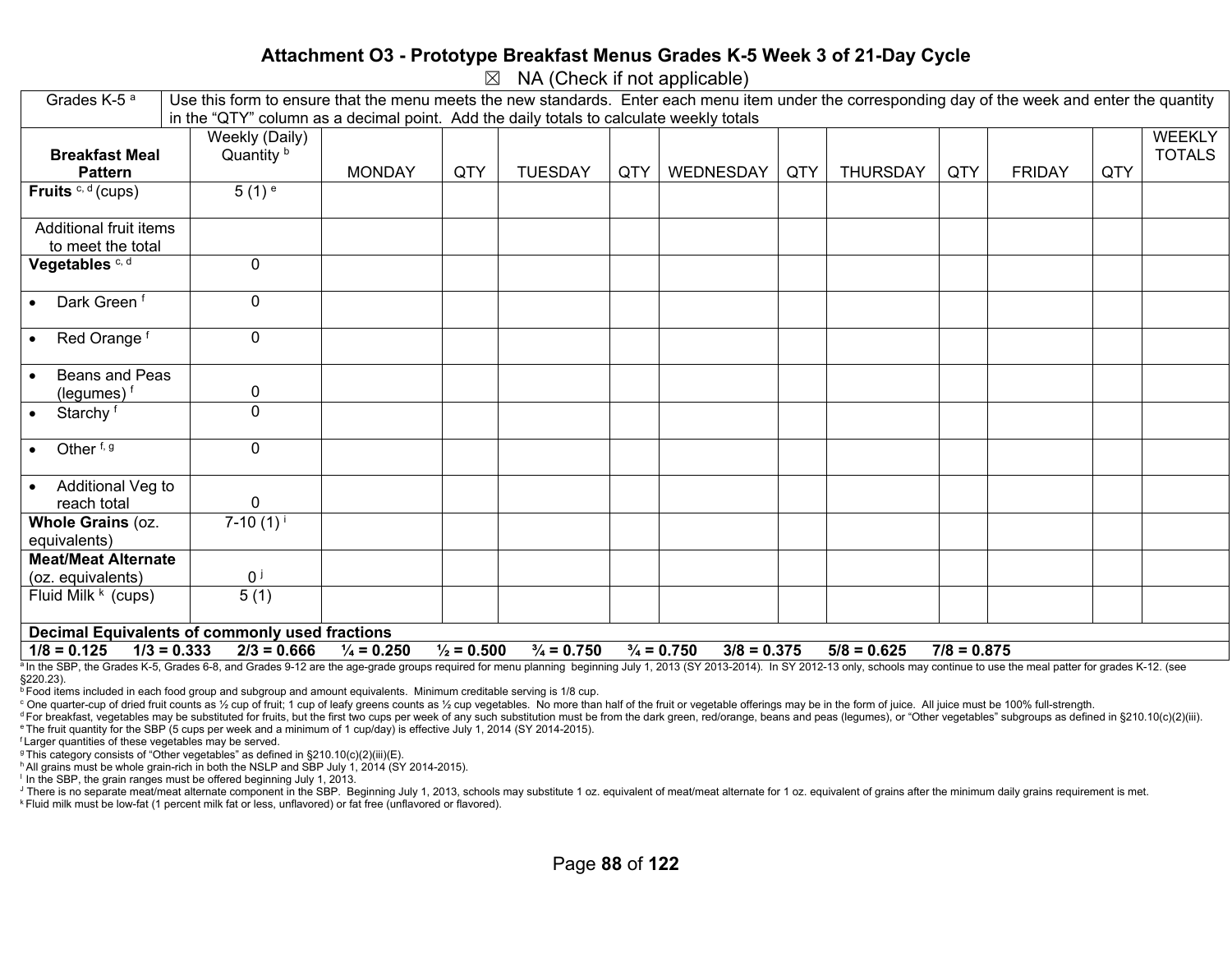#### **Attachment O4 - Prototype Breakfast Menus Grades K-5 Week 4 of 21-Day Cycle**

 $\boxtimes$  NA (Check if not applicable)

| Grades K-5 <sup>a</sup>                               | Use this form to ensure that the menu meets the new standards. Enter each menu item under the corresponding day of the week and enter the quantity |                       |                       |                       |     |                                        |     |                 |               |               |     |               |
|-------------------------------------------------------|----------------------------------------------------------------------------------------------------------------------------------------------------|-----------------------|-----------------------|-----------------------|-----|----------------------------------------|-----|-----------------|---------------|---------------|-----|---------------|
|                                                       | in the "QTY" column as a decimal point. Add the daily totals to calculate weekly totals                                                            |                       |                       |                       |     |                                        |     |                 |               |               |     |               |
|                                                       | Weekly (Daily)                                                                                                                                     |                       |                       |                       |     |                                        |     |                 |               |               |     | <b>WEEKLY</b> |
| <b>Breakfast Meal</b>                                 | Quantity <sup>b</sup>                                                                                                                              |                       |                       |                       |     |                                        |     |                 |               |               |     | <b>TOTALS</b> |
| <b>Pattern</b>                                        |                                                                                                                                                    | <b>MONDAY</b>         | QTY                   | <b>TUESDAY</b>        | QTY | WEDNESDAY                              | QTY | <b>THURSDAY</b> | QTY           | <b>FRIDAY</b> | QTY |               |
| Fruits $c, d$ (cups)                                  | $5(1)$ <sup>e</sup>                                                                                                                                |                       |                       |                       |     |                                        |     |                 |               |               |     |               |
|                                                       |                                                                                                                                                    |                       |                       |                       |     |                                        |     |                 |               |               |     |               |
| Additional fruit items                                |                                                                                                                                                    |                       |                       |                       |     |                                        |     |                 |               |               |     |               |
| to meet the total                                     |                                                                                                                                                    |                       |                       |                       |     |                                        |     |                 |               |               |     |               |
| Vegetables <sup>c, d</sup>                            | $\mathbf 0$                                                                                                                                        |                       |                       |                       |     |                                        |     |                 |               |               |     |               |
|                                                       |                                                                                                                                                    |                       |                       |                       |     |                                        |     |                 |               |               |     |               |
| Dark Green <sup>f</sup>                               | $\mathbf 0$                                                                                                                                        |                       |                       |                       |     |                                        |     |                 |               |               |     |               |
|                                                       |                                                                                                                                                    |                       |                       |                       |     |                                        |     |                 |               |               |     |               |
| Red Orange <sup>f</sup><br>$\bullet$                  | $\mathbf 0$                                                                                                                                        |                       |                       |                       |     |                                        |     |                 |               |               |     |               |
|                                                       |                                                                                                                                                    |                       |                       |                       |     |                                        |     |                 |               |               |     |               |
| Beans and Peas                                        |                                                                                                                                                    |                       |                       |                       |     |                                        |     |                 |               |               |     |               |
| (legumes) <sup>f</sup>                                | 0                                                                                                                                                  |                       |                       |                       |     |                                        |     |                 |               |               |     |               |
| Starchy <sup>f</sup><br>$\bullet$                     | $\mathbf 0$                                                                                                                                        |                       |                       |                       |     |                                        |     |                 |               |               |     |               |
|                                                       |                                                                                                                                                    |                       |                       |                       |     |                                        |     |                 |               |               |     |               |
| Other <sup>f, g</sup>                                 | $\mathbf 0$                                                                                                                                        |                       |                       |                       |     |                                        |     |                 |               |               |     |               |
|                                                       |                                                                                                                                                    |                       |                       |                       |     |                                        |     |                 |               |               |     |               |
| Additional Veg to<br>$\bullet$                        |                                                                                                                                                    |                       |                       |                       |     |                                        |     |                 |               |               |     |               |
| reach total                                           | $\mathbf 0$                                                                                                                                        |                       |                       |                       |     |                                        |     |                 |               |               |     |               |
| Whole Grains (oz.                                     | 7-10 $(1)^{i}$                                                                                                                                     |                       |                       |                       |     |                                        |     |                 |               |               |     |               |
| equivalents)                                          |                                                                                                                                                    |                       |                       |                       |     |                                        |     |                 |               |               |     |               |
| <b>Meat/Meat Alternate</b>                            |                                                                                                                                                    |                       |                       |                       |     |                                        |     |                 |               |               |     |               |
| (oz. equivalents)                                     | 0 <sup>j</sup>                                                                                                                                     |                       |                       |                       |     |                                        |     |                 |               |               |     |               |
| Fluid Milk <sup>k</sup> (cups)                        | 5(1)                                                                                                                                               |                       |                       |                       |     |                                        |     |                 |               |               |     |               |
|                                                       |                                                                                                                                                    |                       |                       |                       |     |                                        |     |                 |               |               |     |               |
| <b>Decimal Equivalents of commonly used fractions</b> |                                                                                                                                                    |                       |                       |                       |     |                                        |     |                 |               |               |     |               |
| $1/8 = 0.125$<br>$1/3 = 0.333$                        | $2/3 = 0.666$                                                                                                                                      | $\frac{1}{4}$ = 0.250 | $\frac{1}{2} = 0.500$ | $\frac{3}{4}$ = 0.750 |     | $\frac{3}{4}$ = 0.750<br>$3/8 = 0.375$ |     | $5/8 = 0.625$   | $7/8 = 0.875$ |               |     |               |

a In the SBP, the Grades K-5, Grades 6-8, and Grades 9-12 are the age-grade groups required for menu planning beginning July 1, 2013 (SY 2013-2014). In SY 2012-13 only, schools may continue to use the meal patter for grade §220.23).

 $\overline{b}$  Food items included in each food group and subgroup and amount equivalents. Minimum creditable serving is 1/8 cup.

° One quarter-cup of dried fruit counts as 1/2 cup of fruit; 1 cup of leafy greens counts as 1/2 cup vegetables. No more than half of the fruit or vegetable offerings may be in the form of juice. All juice must be 100% ful

<sup>d</sup> For breakfast, vegetables may be substituted for fruits, but the first two cups per week of any such substitution must be from the dark green, red/orange, beans and peas (legumes), or "Other vegetables" subgroups as de e The fruit quantity for the SBP (5 cups per week and a minimum of 1 cup/day) is effective July 1, 2014 (SY 2014-2015).

f Larger quantities of these vegetables may be served.

<sup>9</sup> This category consists of "Other vegetables" as defined in §210.10(c)(2)(iii)(E).

h All grains must be whole grain-rich in both the NSLP and SBP July 1, 2014 (SY 2014-2015).

<sup>1</sup> In the SBP, the grain ranges must be offered beginning July 1, 2013.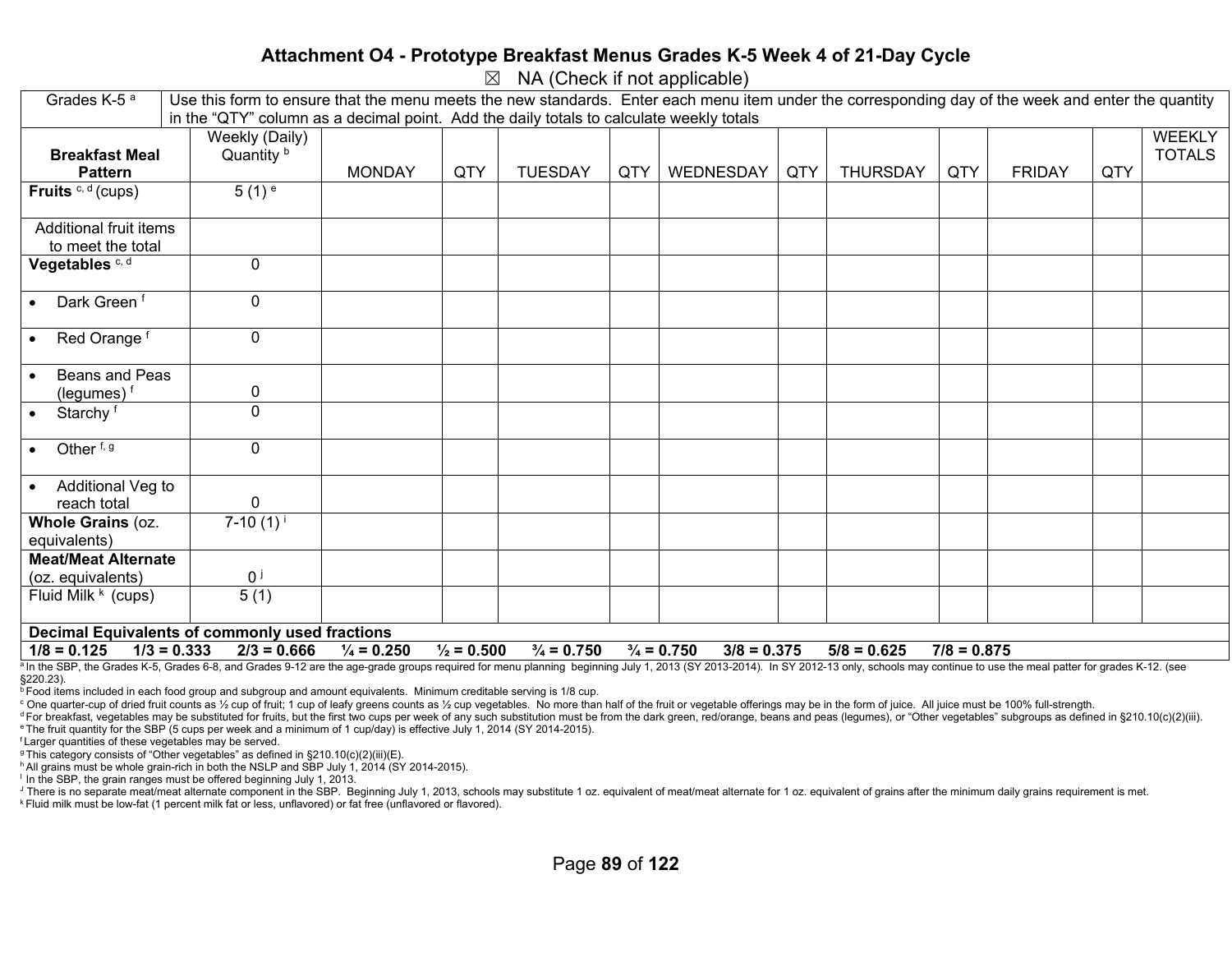#### **Attachment O5 - Prototype Breakfast Menus Grades K-5 Week 5 of 21-Day Cycle**

 $\boxtimes$  NA (Check if not applicable)

| Grades K-5 <sup>a</sup>              | Use this form to ensure that the menu meets the new standards. Enter each menu item under the corresponding day of the week and enter the quantity |                       |                       |                       |     |                                        |     |                 |               |               |     |               |
|--------------------------------------|----------------------------------------------------------------------------------------------------------------------------------------------------|-----------------------|-----------------------|-----------------------|-----|----------------------------------------|-----|-----------------|---------------|---------------|-----|---------------|
|                                      | in the "QTY" column as a decimal point. Add the daily totals to calculate weekly totals                                                            |                       |                       |                       |     |                                        |     |                 |               |               |     |               |
|                                      | Weekly (Daily)                                                                                                                                     |                       |                       |                       |     |                                        |     |                 |               |               |     | <b>WEEKLY</b> |
| <b>Breakfast Meal</b>                | Quantity b                                                                                                                                         |                       |                       |                       |     |                                        |     |                 |               |               |     | <b>TOTALS</b> |
| <b>Pattern</b>                       |                                                                                                                                                    | <b>MONDAY</b>         | QTY                   | <b>TUESDAY</b>        | QTY | WEDNESDAY                              | QTY | <b>THURSDAY</b> | QTY           | <b>FRIDAY</b> | QTY |               |
| Fruits $c, d$ (cups)                 | $5(1)$ <sup>e</sup>                                                                                                                                |                       |                       |                       |     |                                        |     |                 |               |               |     |               |
|                                      |                                                                                                                                                    |                       |                       |                       |     |                                        |     |                 |               |               |     |               |
| Additional fruit items               |                                                                                                                                                    |                       |                       |                       |     |                                        |     |                 |               |               |     |               |
| to meet the total                    |                                                                                                                                                    |                       |                       |                       |     |                                        |     |                 |               |               |     |               |
| Vegetables <sup>c, d</sup>           | $\mathbf 0$                                                                                                                                        |                       |                       |                       |     |                                        |     |                 |               |               |     |               |
| Dark Green <sup>f</sup>              | $\mathbf 0$                                                                                                                                        |                       |                       |                       |     |                                        |     |                 |               |               |     |               |
| Red Orange <sup>f</sup><br>$\bullet$ | $\mathbf 0$                                                                                                                                        |                       |                       |                       |     |                                        |     |                 |               |               |     |               |
| Beans and Peas                       |                                                                                                                                                    |                       |                       |                       |     |                                        |     |                 |               |               |     |               |
| (legumes) <sup>f</sup>               | 0                                                                                                                                                  |                       |                       |                       |     |                                        |     |                 |               |               |     |               |
| Starchy <sup>f</sup><br>$\bullet$    | $\mathbf 0$                                                                                                                                        |                       |                       |                       |     |                                        |     |                 |               |               |     |               |
| Other <sup>f, g</sup>                | $\mathbf 0$                                                                                                                                        |                       |                       |                       |     |                                        |     |                 |               |               |     |               |
| Additional Veg to                    |                                                                                                                                                    |                       |                       |                       |     |                                        |     |                 |               |               |     |               |
| reach total                          | $\mathbf 0$                                                                                                                                        |                       |                       |                       |     |                                        |     |                 |               |               |     |               |
| Whole Grains (oz.                    | 7-10 $(1)^{i}$                                                                                                                                     |                       |                       |                       |     |                                        |     |                 |               |               |     |               |
| equivalents)                         |                                                                                                                                                    |                       |                       |                       |     |                                        |     |                 |               |               |     |               |
| <b>Meat/Meat Alternate</b>           |                                                                                                                                                    |                       |                       |                       |     |                                        |     |                 |               |               |     |               |
| (oz. equivalents)                    | 0 <sup>j</sup>                                                                                                                                     |                       |                       |                       |     |                                        |     |                 |               |               |     |               |
| Fluid Milk <sup>k</sup> (cups)       | 5(1)                                                                                                                                               |                       |                       |                       |     |                                        |     |                 |               |               |     |               |
|                                      |                                                                                                                                                    |                       |                       |                       |     |                                        |     |                 |               |               |     |               |
|                                      | <b>Decimal Equivalents of commonly used fractions</b>                                                                                              |                       |                       |                       |     |                                        |     |                 |               |               |     |               |
| $1/8 = 0.125$                        | $1/3 = 0.333$<br>$2/3 = 0.666$                                                                                                                     | $\frac{1}{4}$ = 0.250 | $\frac{1}{2} = 0.500$ | $\frac{3}{4}$ = 0.750 |     | $\frac{3}{4}$ = 0.750<br>$3/8 = 0.375$ |     | $5/8 = 0.625$   | $7/8 = 0.875$ |               |     |               |

a In the SBP, the Grades K-5, Grades 6-8, and Grades 9-12 are the age-grade groups required for menu planning beginning July 1, 2013 (SY 2013-2014). In SY 2012-13 only, schools may continue to use the meal patter for grade §220.23).

b Food items included in each food group and subgroup and amount equivalents. Minimum creditable serving is 1/8 cup.

° One quarter-cup of dried fruit counts as 1/2 cup of fruit; 1 cup of leafy greens counts as 1/2 cup vegetables. No more than half of the fruit or vegetable offerings may be in the form of juice. All juice must be 100% ful

<sup>d</sup> For breakfast, vegetables may be substituted for fruits, but the first two cups per week of any such substitution must be from the dark green, red/orange, beans and peas (legumes), or "Other vegetables" subgroups as de e The fruit quantity for the SBP (5 cups per week and a minimum of 1 cup/day) is effective July 1, 2014 (SY 2014-2015).

f Larger quantities of these vegetables may be served.

<sup>9</sup> This category consists of "Other vegetables" as defined in §210.10(c)(2)(iii)(E).

h All grains must be whole grain-rich in both the NSLP and SBP July 1, 2014 (SY 2014-2015).

<sup>1</sup> In the SBP, the grain ranges must be offered beginning July 1, 2013.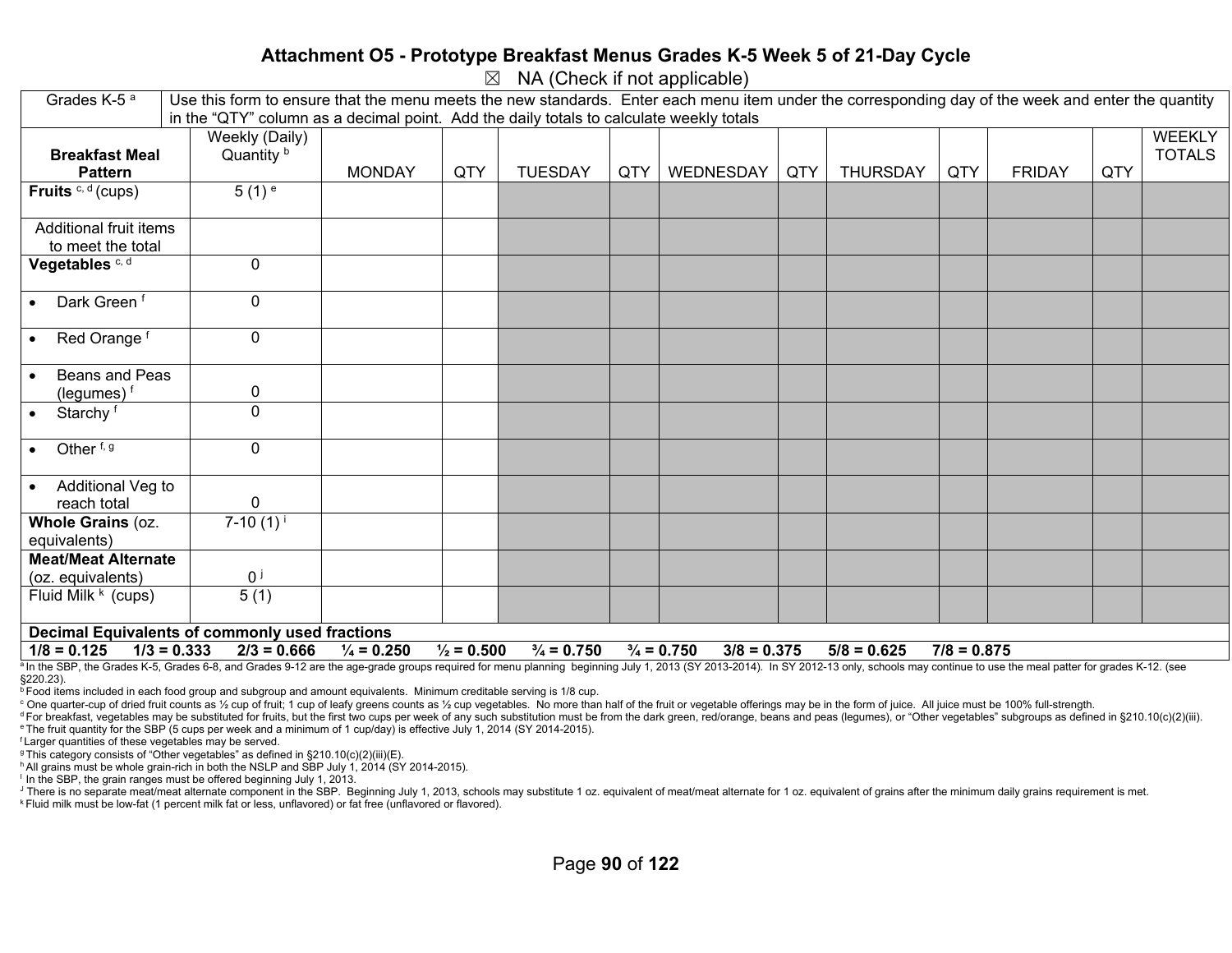#### **Attachment O6 - Prototype Breakfast Menus Grades 6-8 Week 1 of 21-Day Cycle**

 $\boxtimes$  NA (Check if not applicable)

| Grades 6-8 <sup>a</sup>                               | Use this form to ensure that the menu meets the new standards. Enter each menu item under the corresponding day of the week and enter the quantity |                       |                       |                       |     |                                        |     |                 |               |               |     |               |
|-------------------------------------------------------|----------------------------------------------------------------------------------------------------------------------------------------------------|-----------------------|-----------------------|-----------------------|-----|----------------------------------------|-----|-----------------|---------------|---------------|-----|---------------|
|                                                       | in the "QTY" column as a decimal point. Add the daily totals to calculate weekly totals                                                            |                       |                       |                       |     |                                        |     |                 |               |               |     |               |
|                                                       | Weekly (Daily)                                                                                                                                     |                       |                       |                       |     |                                        |     |                 |               |               |     | <b>WEEKLY</b> |
| <b>Breakfast Meal</b>                                 | Quantity <sup>b</sup>                                                                                                                              |                       |                       |                       |     |                                        |     |                 |               |               |     | <b>TOTALS</b> |
| <b>Pattern</b>                                        |                                                                                                                                                    | <b>MONDAY</b>         | QTY                   | <b>TUESDAY</b>        | QTY | WEDNESDAY                              | QTY | <b>THURSDAY</b> | QTY           | <b>FRIDAY</b> | QTY |               |
| Fruits $c, d$ (cups)                                  | $5(1)$ <sup>e</sup>                                                                                                                                |                       |                       |                       |     |                                        |     |                 |               |               |     |               |
|                                                       |                                                                                                                                                    |                       |                       |                       |     |                                        |     |                 |               |               |     |               |
| Additional fruit items                                |                                                                                                                                                    |                       |                       |                       |     |                                        |     |                 |               |               |     |               |
| to meet the total                                     |                                                                                                                                                    |                       |                       |                       |     |                                        |     |                 |               |               |     |               |
| Vegetables <sup>c, d</sup>                            | $\mathbf 0$                                                                                                                                        |                       |                       |                       |     |                                        |     |                 |               |               |     |               |
|                                                       |                                                                                                                                                    |                       |                       |                       |     |                                        |     |                 |               |               |     |               |
| Dark Green <sup>f</sup>                               | $\mathbf 0$                                                                                                                                        |                       |                       |                       |     |                                        |     |                 |               |               |     |               |
|                                                       |                                                                                                                                                    |                       |                       |                       |     |                                        |     |                 |               |               |     |               |
| Red Orange <sup>f</sup><br>$\bullet$                  | $\mathbf 0$                                                                                                                                        |                       |                       |                       |     |                                        |     |                 |               |               |     |               |
|                                                       |                                                                                                                                                    |                       |                       |                       |     |                                        |     |                 |               |               |     |               |
| Beans and Peas                                        |                                                                                                                                                    |                       |                       |                       |     |                                        |     |                 |               |               |     |               |
| (legumes) <sup>f</sup>                                | 0                                                                                                                                                  |                       |                       |                       |     |                                        |     |                 |               |               |     |               |
| Starchy <sup>f</sup><br>$\bullet$                     | $\mathbf 0$                                                                                                                                        |                       |                       |                       |     |                                        |     |                 |               |               |     |               |
|                                                       |                                                                                                                                                    |                       |                       |                       |     |                                        |     |                 |               |               |     |               |
| Other <sup>f, g</sup>                                 | $\mathbf 0$                                                                                                                                        |                       |                       |                       |     |                                        |     |                 |               |               |     |               |
|                                                       |                                                                                                                                                    |                       |                       |                       |     |                                        |     |                 |               |               |     |               |
| Additional Veg to<br>$\bullet$                        |                                                                                                                                                    |                       |                       |                       |     |                                        |     |                 |               |               |     |               |
| reach total                                           | 0                                                                                                                                                  |                       |                       |                       |     |                                        |     |                 |               |               |     |               |
| Whole Grains (oz.                                     | $8-10(1)^{i}$                                                                                                                                      |                       |                       |                       |     |                                        |     |                 |               |               |     |               |
| equivalents)                                          |                                                                                                                                                    |                       |                       |                       |     |                                        |     |                 |               |               |     |               |
| <b>Meat/Meat Alternate</b>                            |                                                                                                                                                    |                       |                       |                       |     |                                        |     |                 |               |               |     |               |
| (oz. equivalents)                                     | 0 <sup>j</sup>                                                                                                                                     |                       |                       |                       |     |                                        |     |                 |               |               |     |               |
| Fluid Milk <sup>k</sup> (cups)                        | 5(1)                                                                                                                                               |                       |                       |                       |     |                                        |     |                 |               |               |     |               |
|                                                       |                                                                                                                                                    |                       |                       |                       |     |                                        |     |                 |               |               |     |               |
| <b>Decimal Equivalents of commonly used fractions</b> |                                                                                                                                                    |                       |                       |                       |     |                                        |     |                 |               |               |     |               |
| $1/8 = 0.125$<br>$1/3 = 0.333$                        | $2/3 = 0.666$                                                                                                                                      | $\frac{1}{4}$ = 0.250 | $\frac{1}{2} = 0.500$ | $\frac{3}{4}$ = 0.750 |     | $\frac{3}{4}$ = 0.750<br>$3/8 = 0.375$ |     | $5/8 = 0.625$   | $7/8 = 0.875$ |               |     |               |

a In the SBP, the Grades K-5, Grades 6-8, and Grades 9-12 are the age-grade groups required for menu planning beginning July 1, 2013 (SY 2013-2014). In SY 2012-13 only, schools may continue to use the meal patter for grade §220.23).

b Food items included in each food group and subgroup and amount equivalents. Minimum creditable serving is 1/8 cup.

° One quarter-cup of dried fruit counts as 1/2 cup of fruit; 1 cup of leafy greens counts as 1/2 cup vegetables. No more than half of the fruit or vegetable offerings may be in the form of juice. All juice must be 100% ful

<sup>d</sup> For breakfast, vegetables may be substituted for fruits, but the first two cups per week of any such substitution must be from the dark green, red/orange, beans and peas (legumes), or "Other vegetables" subgroups as de e The fruit quantity for the SBP (5 cups per week and a minimum of 1 cup/day) is effective July 1, 2014 (SY 2014-2015).

f Larger quantities of these vegetables may be served.

<sup>9</sup> This category consists of "Other vegetables" as defined in §210.10(c)(2)(iii)(E).

h All grains must be whole grain-rich in both the NSLP and SBP July 1, 2014 (SY 2014-2015).

<sup>1</sup> In the SBP, the grain ranges must be offered beginning July 1, 2013.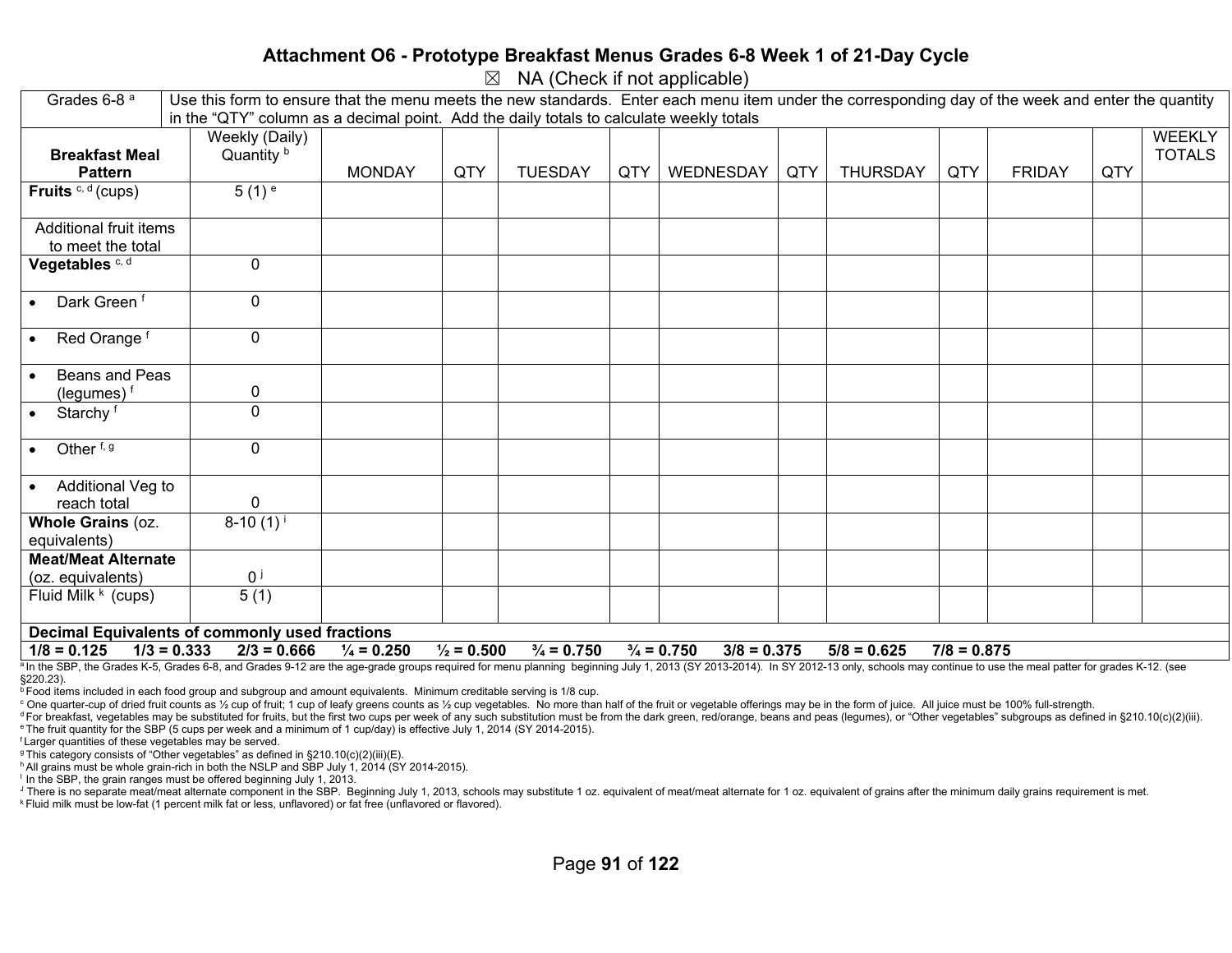#### **Attachment O7 - Prototype Breakfast Menus Grades 6-8 Week 2 of 21-Day Cycle**

 $\boxtimes$  NA (Check if not applicable)

| Grades 6-8 <sup>a</sup>                               | Use this form to ensure that the menu meets the new standards. Enter each menu item under the corresponding day of the week and enter the quantity |                       |                       |                       |     |                                        |     |                 |               |               |     |               |
|-------------------------------------------------------|----------------------------------------------------------------------------------------------------------------------------------------------------|-----------------------|-----------------------|-----------------------|-----|----------------------------------------|-----|-----------------|---------------|---------------|-----|---------------|
|                                                       | in the "QTY" column as a decimal point. Add the daily totals to calculate weekly totals                                                            |                       |                       |                       |     |                                        |     |                 |               |               |     |               |
|                                                       | Weekly (Daily)                                                                                                                                     |                       |                       |                       |     |                                        |     |                 |               |               |     | <b>WEEKLY</b> |
| <b>Breakfast Meal</b>                                 | Quantity <sup>b</sup>                                                                                                                              |                       |                       |                       |     |                                        |     |                 |               |               |     | <b>TOTALS</b> |
| <b>Pattern</b>                                        |                                                                                                                                                    | <b>MONDAY</b>         | QTY                   | <b>TUESDAY</b>        | QTY | WEDNESDAY                              | QTY | <b>THURSDAY</b> | QTY           | <b>FRIDAY</b> | QTY |               |
| Fruits $c, d$ (cups)                                  | $5(1)$ <sup>e</sup>                                                                                                                                |                       |                       |                       |     |                                        |     |                 |               |               |     |               |
|                                                       |                                                                                                                                                    |                       |                       |                       |     |                                        |     |                 |               |               |     |               |
| Additional fruit items                                |                                                                                                                                                    |                       |                       |                       |     |                                        |     |                 |               |               |     |               |
| to meet the total                                     |                                                                                                                                                    |                       |                       |                       |     |                                        |     |                 |               |               |     |               |
| Vegetables <sup>c, d</sup>                            | $\mathbf 0$                                                                                                                                        |                       |                       |                       |     |                                        |     |                 |               |               |     |               |
|                                                       |                                                                                                                                                    |                       |                       |                       |     |                                        |     |                 |               |               |     |               |
| Dark Green <sup>f</sup>                               | $\mathbf 0$                                                                                                                                        |                       |                       |                       |     |                                        |     |                 |               |               |     |               |
|                                                       |                                                                                                                                                    |                       |                       |                       |     |                                        |     |                 |               |               |     |               |
| Red Orange <sup>f</sup><br>$\bullet$                  | $\mathbf 0$                                                                                                                                        |                       |                       |                       |     |                                        |     |                 |               |               |     |               |
|                                                       |                                                                                                                                                    |                       |                       |                       |     |                                        |     |                 |               |               |     |               |
| Beans and Peas                                        |                                                                                                                                                    |                       |                       |                       |     |                                        |     |                 |               |               |     |               |
| (legumes) <sup>f</sup>                                | 0                                                                                                                                                  |                       |                       |                       |     |                                        |     |                 |               |               |     |               |
| Starchy <sup>f</sup><br>$\bullet$                     | $\mathbf 0$                                                                                                                                        |                       |                       |                       |     |                                        |     |                 |               |               |     |               |
|                                                       |                                                                                                                                                    |                       |                       |                       |     |                                        |     |                 |               |               |     |               |
| Other <sup>f, g</sup>                                 | $\mathbf 0$                                                                                                                                        |                       |                       |                       |     |                                        |     |                 |               |               |     |               |
|                                                       |                                                                                                                                                    |                       |                       |                       |     |                                        |     |                 |               |               |     |               |
| Additional Veg to<br>$\bullet$                        |                                                                                                                                                    |                       |                       |                       |     |                                        |     |                 |               |               |     |               |
| reach total                                           | 0                                                                                                                                                  |                       |                       |                       |     |                                        |     |                 |               |               |     |               |
| Whole Grains (oz.                                     | $8-10(1)^{i}$                                                                                                                                      |                       |                       |                       |     |                                        |     |                 |               |               |     |               |
| equivalents)                                          |                                                                                                                                                    |                       |                       |                       |     |                                        |     |                 |               |               |     |               |
| <b>Meat/Meat Alternate</b>                            |                                                                                                                                                    |                       |                       |                       |     |                                        |     |                 |               |               |     |               |
| (oz. equivalents)                                     | 0 <sup>j</sup>                                                                                                                                     |                       |                       |                       |     |                                        |     |                 |               |               |     |               |
| Fluid Milk <sup>k</sup> (cups)                        | 5(1)                                                                                                                                               |                       |                       |                       |     |                                        |     |                 |               |               |     |               |
|                                                       |                                                                                                                                                    |                       |                       |                       |     |                                        |     |                 |               |               |     |               |
| <b>Decimal Equivalents of commonly used fractions</b> |                                                                                                                                                    |                       |                       |                       |     |                                        |     |                 |               |               |     |               |
| $1/8 = 0.125$<br>$1/3 = 0.333$                        | $2/3 = 0.666$                                                                                                                                      | $\frac{1}{4}$ = 0.250 | $\frac{1}{2} = 0.500$ | $\frac{3}{4}$ = 0.750 |     | $\frac{3}{4}$ = 0.750<br>$3/8 = 0.375$ |     | $5/8 = 0.625$   | $7/8 = 0.875$ |               |     |               |

a In the SBP, the Grades K-5, Grades 6-8, and Grades 9-12 are the age-grade groups required for menu planning beginning July 1, 2013 (SY 2013-2014). In SY 2012-13 only, schools may continue to use the meal patter for grade §220.23).

b Food items included in each food group and subgroup and amount equivalents. Minimum creditable serving is 1/8 cup.

° One quarter-cup of dried fruit counts as 1/2 cup of fruit; 1 cup of leafy greens counts as 1/2 cup vegetables. No more than half of the fruit or vegetable offerings may be in the form of juice. All juice must be 100% ful

<sup>d</sup> For breakfast, vegetables may be substituted for fruits, but the first two cups per week of any such substitution must be from the dark green, red/orange, beans and peas (legumes), or "Other vegetables" subgroups as de e The fruit quantity for the SBP (5 cups per week and a minimum of 1 cup/day) is effective July 1, 2014 (SY 2014-2015).

f Larger quantities of these vegetables may be served.

<sup>9</sup> This category consists of "Other vegetables" as defined in §210.10(c)(2)(iii)(E).

h All grains must be whole grain-rich in both the NSLP and SBP July 1, 2014 (SY 2014-2015).

<sup>1</sup> In the SBP, the grain ranges must be offered beginning July 1, 2013.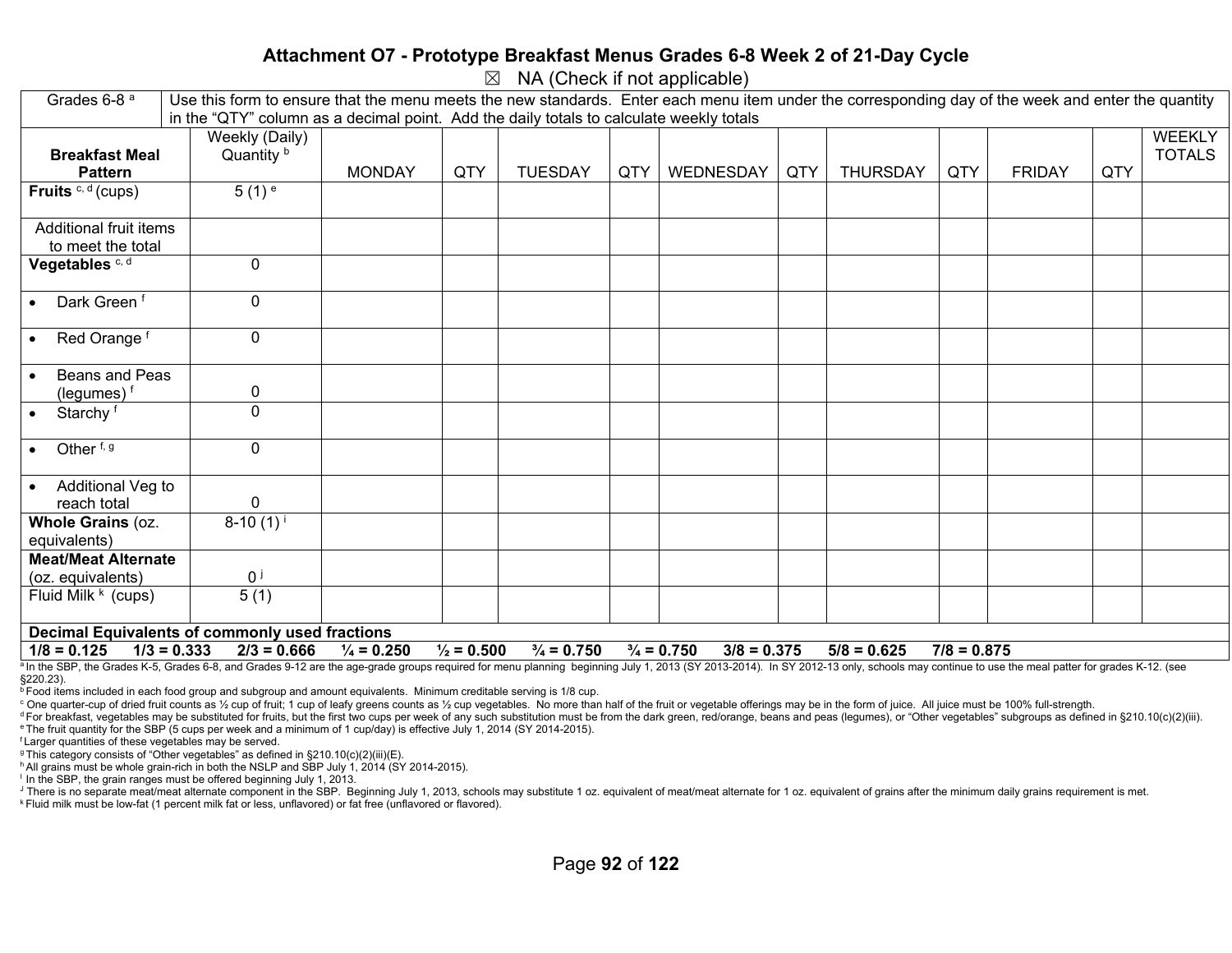#### **Attachment O8 - Prototype Breakfast Menus Grades 6-8 Week 3 of 21-Day Cycle**

 $\boxtimes$  NA (Check if not applicable)

| Grades 6-8 <sup>a</sup>                               | Use this form to ensure that the menu meets the new standards. Enter each menu item under the corresponding day of the week and enter the quantity |                       |                       |                       |     |                                        |     |                 |               |               |     |               |
|-------------------------------------------------------|----------------------------------------------------------------------------------------------------------------------------------------------------|-----------------------|-----------------------|-----------------------|-----|----------------------------------------|-----|-----------------|---------------|---------------|-----|---------------|
|                                                       | in the "QTY" column as a decimal point. Add the daily totals to calculate weekly totals                                                            |                       |                       |                       |     |                                        |     |                 |               |               |     |               |
|                                                       | Weekly (Daily)                                                                                                                                     |                       |                       |                       |     |                                        |     |                 |               |               |     | <b>WEEKLY</b> |
| <b>Breakfast Meal</b>                                 | Quantity <sup>b</sup>                                                                                                                              |                       |                       |                       |     |                                        |     |                 |               |               |     | <b>TOTALS</b> |
| <b>Pattern</b>                                        |                                                                                                                                                    | <b>MONDAY</b>         | QTY                   | <b>TUESDAY</b>        | QTY | WEDNESDAY                              | QTY | <b>THURSDAY</b> | QTY           | <b>FRIDAY</b> | QTY |               |
| Fruits $c, d$ (cups)                                  | $5(1)$ <sup>e</sup>                                                                                                                                |                       |                       |                       |     |                                        |     |                 |               |               |     |               |
|                                                       |                                                                                                                                                    |                       |                       |                       |     |                                        |     |                 |               |               |     |               |
| Additional fruit items                                |                                                                                                                                                    |                       |                       |                       |     |                                        |     |                 |               |               |     |               |
| to meet the total                                     |                                                                                                                                                    |                       |                       |                       |     |                                        |     |                 |               |               |     |               |
| Vegetables <sup>c, d</sup>                            | $\mathbf 0$                                                                                                                                        |                       |                       |                       |     |                                        |     |                 |               |               |     |               |
|                                                       |                                                                                                                                                    |                       |                       |                       |     |                                        |     |                 |               |               |     |               |
| Dark Green <sup>f</sup>                               | $\mathbf 0$                                                                                                                                        |                       |                       |                       |     |                                        |     |                 |               |               |     |               |
|                                                       |                                                                                                                                                    |                       |                       |                       |     |                                        |     |                 |               |               |     |               |
| Red Orange <sup>f</sup><br>$\bullet$                  | $\mathbf 0$                                                                                                                                        |                       |                       |                       |     |                                        |     |                 |               |               |     |               |
|                                                       |                                                                                                                                                    |                       |                       |                       |     |                                        |     |                 |               |               |     |               |
| Beans and Peas                                        |                                                                                                                                                    |                       |                       |                       |     |                                        |     |                 |               |               |     |               |
| (legumes) <sup>f</sup>                                | 0                                                                                                                                                  |                       |                       |                       |     |                                        |     |                 |               |               |     |               |
| Starchy <sup>f</sup><br>$\bullet$                     | $\mathbf 0$                                                                                                                                        |                       |                       |                       |     |                                        |     |                 |               |               |     |               |
|                                                       |                                                                                                                                                    |                       |                       |                       |     |                                        |     |                 |               |               |     |               |
| Other <sup>f, g</sup>                                 | $\mathbf 0$                                                                                                                                        |                       |                       |                       |     |                                        |     |                 |               |               |     |               |
|                                                       |                                                                                                                                                    |                       |                       |                       |     |                                        |     |                 |               |               |     |               |
| Additional Veg to<br>$\bullet$                        |                                                                                                                                                    |                       |                       |                       |     |                                        |     |                 |               |               |     |               |
| reach total                                           | 0                                                                                                                                                  |                       |                       |                       |     |                                        |     |                 |               |               |     |               |
| Whole Grains (oz.                                     | $8-10(1)^{i}$                                                                                                                                      |                       |                       |                       |     |                                        |     |                 |               |               |     |               |
| equivalents)                                          |                                                                                                                                                    |                       |                       |                       |     |                                        |     |                 |               |               |     |               |
| <b>Meat/Meat Alternate</b>                            |                                                                                                                                                    |                       |                       |                       |     |                                        |     |                 |               |               |     |               |
| (oz. equivalents)                                     | 0 <sup>j</sup>                                                                                                                                     |                       |                       |                       |     |                                        |     |                 |               |               |     |               |
| Fluid Milk <sup>k</sup> (cups)                        | 5(1)                                                                                                                                               |                       |                       |                       |     |                                        |     |                 |               |               |     |               |
|                                                       |                                                                                                                                                    |                       |                       |                       |     |                                        |     |                 |               |               |     |               |
| <b>Decimal Equivalents of commonly used fractions</b> |                                                                                                                                                    |                       |                       |                       |     |                                        |     |                 |               |               |     |               |
| $1/8 = 0.125$<br>$1/3 = 0.333$                        | $2/3 = 0.666$                                                                                                                                      | $\frac{1}{4}$ = 0.250 | $\frac{1}{2} = 0.500$ | $\frac{3}{4}$ = 0.750 |     | $\frac{3}{4}$ = 0.750<br>$3/8 = 0.375$ |     | $5/8 = 0.625$   | $7/8 = 0.875$ |               |     |               |

a In the SBP, the Grades K-5, Grades 6-8, and Grades 9-12 are the age-grade groups required for menu planning beginning July 1, 2013 (SY 2013-2014). In SY 2012-13 only, schools may continue to use the meal patter for grade §220.23).

b Food items included in each food group and subgroup and amount equivalents. Minimum creditable serving is 1/8 cup.

° One quarter-cup of dried fruit counts as 1/2 cup of fruit; 1 cup of leafy greens counts as 1/2 cup vegetables. No more than half of the fruit or vegetable offerings may be in the form of juice. All juice must be 100% ful

<sup>d</sup> For breakfast, vegetables may be substituted for fruits, but the first two cups per week of any such substitution must be from the dark green, red/orange, beans and peas (legumes), or "Other vegetables" subgroups as de e The fruit quantity for the SBP (5 cups per week and a minimum of 1 cup/day) is effective July 1, 2014 (SY 2014-2015).

f Larger quantities of these vegetables may be served.

<sup>9</sup> This category consists of "Other vegetables" as defined in §210.10(c)(2)(iii)(E).

h All grains must be whole grain-rich in both the NSLP and SBP July 1, 2014 (SY 2014-2015).

<sup>1</sup> In the SBP, the grain ranges must be offered beginning July 1, 2013.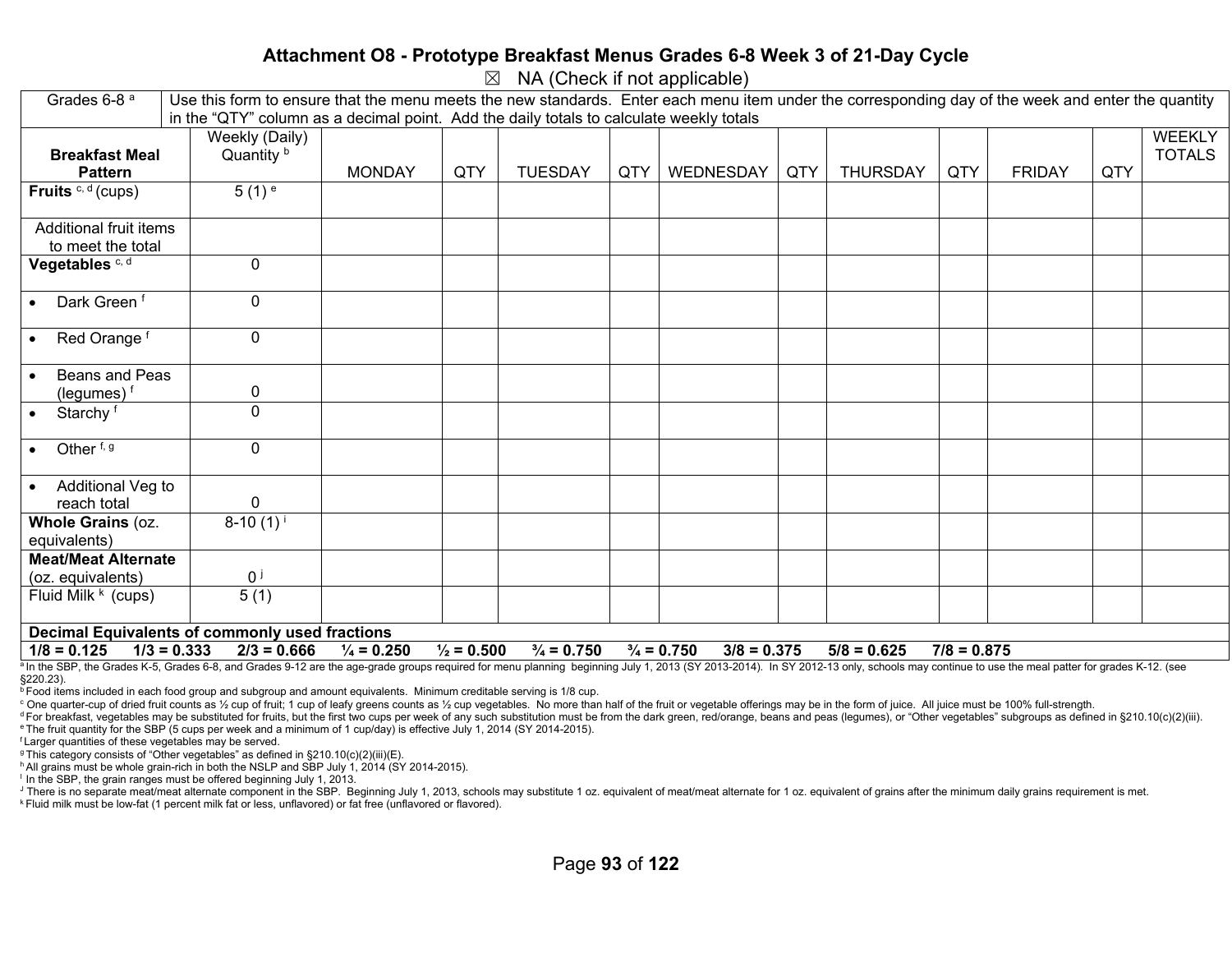#### **Attachment O9 - Prototype Breakfast Menus Grades 6-8 Week 4 of 21-Day Cycle**

 $\boxtimes$  NA (Check if not applicable)

| Grades 6-8 <sup>a</sup>                               | Use this form to ensure that the menu meets the new standards. Enter each menu item under the corresponding day of the week and enter the quantity |                       |                       |                       |     |                                        |     |                 |               |               |     |               |
|-------------------------------------------------------|----------------------------------------------------------------------------------------------------------------------------------------------------|-----------------------|-----------------------|-----------------------|-----|----------------------------------------|-----|-----------------|---------------|---------------|-----|---------------|
|                                                       | in the "QTY" column as a decimal point. Add the daily totals to calculate weekly totals                                                            |                       |                       |                       |     |                                        |     |                 |               |               |     |               |
|                                                       | Weekly (Daily)                                                                                                                                     |                       |                       |                       |     |                                        |     |                 |               |               |     | <b>WEEKLY</b> |
| <b>Breakfast Meal</b>                                 | Quantity <sup>b</sup>                                                                                                                              |                       |                       |                       |     |                                        |     |                 |               |               |     | <b>TOTALS</b> |
| <b>Pattern</b>                                        |                                                                                                                                                    | <b>MONDAY</b>         | QTY                   | <b>TUESDAY</b>        | QTY | WEDNESDAY                              | QTY | <b>THURSDAY</b> | QTY           | <b>FRIDAY</b> | QTY |               |
| Fruits $c, d$ (cups)                                  | $5(1)$ <sup>e</sup>                                                                                                                                |                       |                       |                       |     |                                        |     |                 |               |               |     |               |
|                                                       |                                                                                                                                                    |                       |                       |                       |     |                                        |     |                 |               |               |     |               |
| Additional fruit items                                |                                                                                                                                                    |                       |                       |                       |     |                                        |     |                 |               |               |     |               |
| to meet the total                                     |                                                                                                                                                    |                       |                       |                       |     |                                        |     |                 |               |               |     |               |
| Vegetables <sup>c, d</sup>                            | $\mathbf 0$                                                                                                                                        |                       |                       |                       |     |                                        |     |                 |               |               |     |               |
|                                                       |                                                                                                                                                    |                       |                       |                       |     |                                        |     |                 |               |               |     |               |
| Dark Green <sup>f</sup>                               | $\mathbf 0$                                                                                                                                        |                       |                       |                       |     |                                        |     |                 |               |               |     |               |
|                                                       |                                                                                                                                                    |                       |                       |                       |     |                                        |     |                 |               |               |     |               |
| Red Orange <sup>f</sup><br>$\bullet$                  | $\mathbf 0$                                                                                                                                        |                       |                       |                       |     |                                        |     |                 |               |               |     |               |
|                                                       |                                                                                                                                                    |                       |                       |                       |     |                                        |     |                 |               |               |     |               |
| Beans and Peas                                        |                                                                                                                                                    |                       |                       |                       |     |                                        |     |                 |               |               |     |               |
| (legumes) <sup>f</sup>                                | 0                                                                                                                                                  |                       |                       |                       |     |                                        |     |                 |               |               |     |               |
| Starchy <sup>f</sup><br>$\bullet$                     | $\mathbf 0$                                                                                                                                        |                       |                       |                       |     |                                        |     |                 |               |               |     |               |
|                                                       |                                                                                                                                                    |                       |                       |                       |     |                                        |     |                 |               |               |     |               |
| Other <sup>f, g</sup>                                 | $\mathbf 0$                                                                                                                                        |                       |                       |                       |     |                                        |     |                 |               |               |     |               |
|                                                       |                                                                                                                                                    |                       |                       |                       |     |                                        |     |                 |               |               |     |               |
| Additional Veg to<br>$\bullet$                        |                                                                                                                                                    |                       |                       |                       |     |                                        |     |                 |               |               |     |               |
| reach total                                           | 0                                                                                                                                                  |                       |                       |                       |     |                                        |     |                 |               |               |     |               |
| Whole Grains (oz.                                     | $8-10(1)^{i}$                                                                                                                                      |                       |                       |                       |     |                                        |     |                 |               |               |     |               |
| equivalents)                                          |                                                                                                                                                    |                       |                       |                       |     |                                        |     |                 |               |               |     |               |
| <b>Meat/Meat Alternate</b>                            |                                                                                                                                                    |                       |                       |                       |     |                                        |     |                 |               |               |     |               |
| (oz. equivalents)                                     | 0 <sup>j</sup>                                                                                                                                     |                       |                       |                       |     |                                        |     |                 |               |               |     |               |
| Fluid Milk <sup>k</sup> (cups)                        | 5(1)                                                                                                                                               |                       |                       |                       |     |                                        |     |                 |               |               |     |               |
|                                                       |                                                                                                                                                    |                       |                       |                       |     |                                        |     |                 |               |               |     |               |
| <b>Decimal Equivalents of commonly used fractions</b> |                                                                                                                                                    |                       |                       |                       |     |                                        |     |                 |               |               |     |               |
| $1/8 = 0.125$<br>$1/3 = 0.333$                        | $2/3 = 0.666$                                                                                                                                      | $\frac{1}{4}$ = 0.250 | $\frac{1}{2} = 0.500$ | $\frac{3}{4}$ = 0.750 |     | $\frac{3}{4}$ = 0.750<br>$3/8 = 0.375$ |     | $5/8 = 0.625$   | $7/8 = 0.875$ |               |     |               |

a In the SBP, the Grades K-5, Grades 6-8, and Grades 9-12 are the age-grade groups required for menu planning beginning July 1, 2013 (SY 2013-2014). In SY 2012-13 only, schools may continue to use the meal patter for grade §220.23).

b Food items included in each food group and subgroup and amount equivalents. Minimum creditable serving is 1/8 cup.

° One quarter-cup of dried fruit counts as 1/2 cup of fruit; 1 cup of leafy greens counts as 1/2 cup vegetables. No more than half of the fruit or vegetable offerings may be in the form of juice. All juice must be 100% ful

<sup>d</sup> For breakfast, vegetables may be substituted for fruits, but the first two cups per week of any such substitution must be from the dark green, red/orange, beans and peas (legumes), or "Other vegetables" subgroups as de e The fruit quantity for the SBP (5 cups per week and a minimum of 1 cup/day) is effective July 1, 2014 (SY 2014-2015).

f Larger quantities of these vegetables may be served.

<sup>9</sup> This category consists of "Other vegetables" as defined in §210.10(c)(2)(iii)(E).

h All grains must be whole grain-rich in both the NSLP and SBP July 1, 2014 (SY 2014-2015).

<sup>1</sup> In the SBP, the grain ranges must be offered beginning July 1, 2013.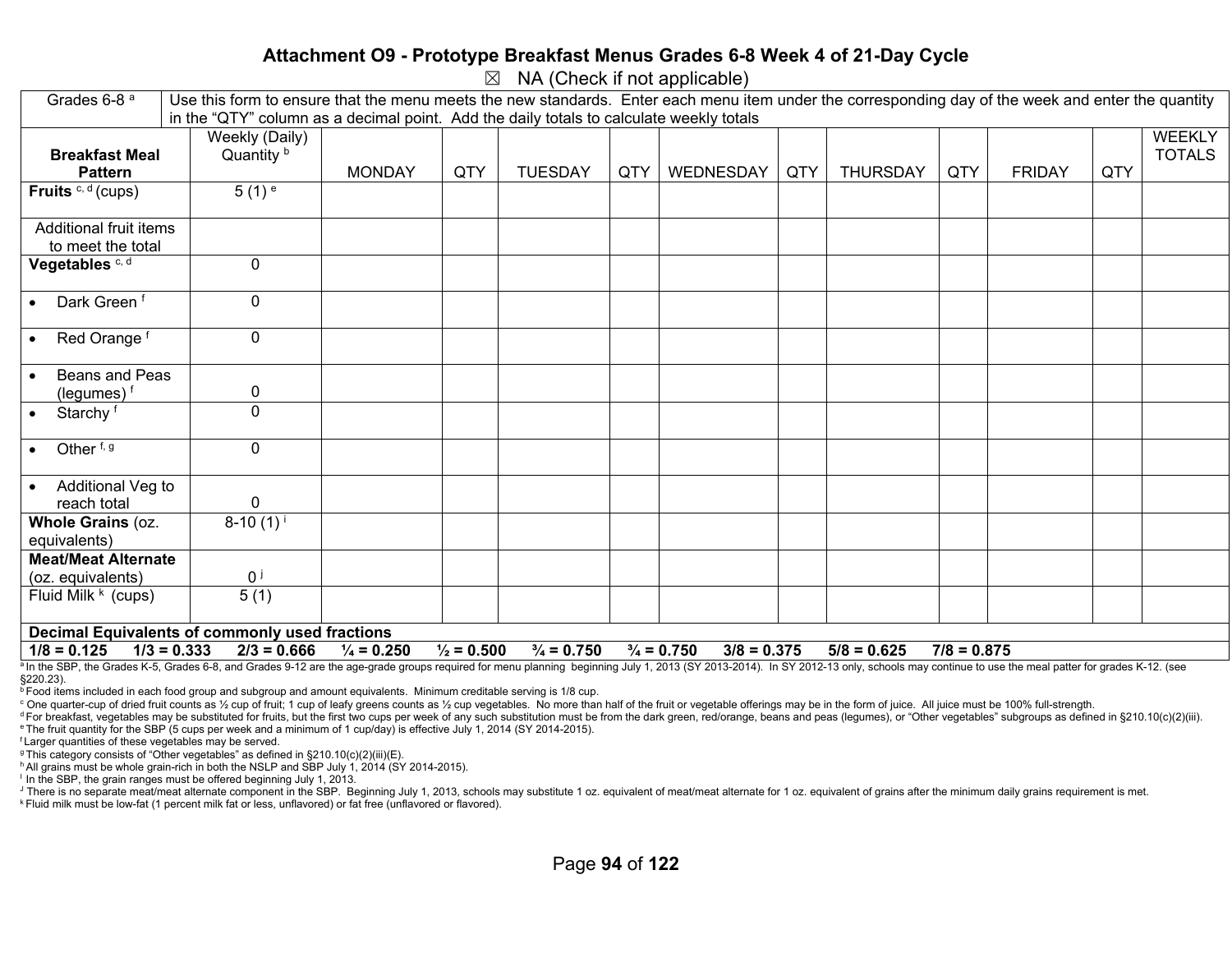#### **Attachment O10 - Prototype Breakfast Menus Grades 6-8 Week 5 of 21-Day Cycle**

 $\boxtimes$  NA (Check if not applicable)

| Grades $6-8$ <sup>a</sup>            | Use this form to ensure that the menu meets the new standards. Enter each menu item under the corresponding day of the week and enter the quantity |                       |                       |                       |     |                                        |            |                 |               |               |     |               |
|--------------------------------------|----------------------------------------------------------------------------------------------------------------------------------------------------|-----------------------|-----------------------|-----------------------|-----|----------------------------------------|------------|-----------------|---------------|---------------|-----|---------------|
|                                      | in the "QTY" column as a decimal point. Add the daily totals to calculate weekly totals                                                            |                       |                       |                       |     |                                        |            |                 |               |               |     |               |
|                                      | Weekly (Daily)                                                                                                                                     |                       |                       |                       |     |                                        |            |                 |               |               |     | WEEKLY        |
| <b>Breakfast Meal</b>                | Quantity <sup>b</sup>                                                                                                                              |                       |                       |                       |     |                                        |            |                 |               |               |     | <b>TOTALS</b> |
| <b>Pattern</b>                       |                                                                                                                                                    | <b>MONDAY</b>         | QTY                   | <b>TUESDAY</b>        | QTY | WEDNESDAY                              | <b>QTY</b> | <b>THURSDAY</b> | QTY           | <b>FRIDAY</b> | QTY |               |
| Fruits $c, d$ (cups)                 | $5(1)$ <sup>e</sup>                                                                                                                                |                       |                       |                       |     |                                        |            |                 |               |               |     |               |
|                                      |                                                                                                                                                    |                       |                       |                       |     |                                        |            |                 |               |               |     |               |
| Additional fruit items               |                                                                                                                                                    |                       |                       |                       |     |                                        |            |                 |               |               |     |               |
| to meet the total                    |                                                                                                                                                    |                       |                       |                       |     |                                        |            |                 |               |               |     |               |
| Vegetables <sup>c, d</sup>           | $\mathbf 0$                                                                                                                                        |                       |                       |                       |     |                                        |            |                 |               |               |     |               |
| Dark Green <sup>f</sup>              | $\mathbf 0$                                                                                                                                        |                       |                       |                       |     |                                        |            |                 |               |               |     |               |
| Red Orange <sup>f</sup><br>$\bullet$ | $\pmb{0}$                                                                                                                                          |                       |                       |                       |     |                                        |            |                 |               |               |     |               |
| Beans and Peas                       | 0                                                                                                                                                  |                       |                       |                       |     |                                        |            |                 |               |               |     |               |
| (legumes) <sup>f</sup>               |                                                                                                                                                    |                       |                       |                       |     |                                        |            |                 |               |               |     |               |
| Starchy <sup>f</sup>                 | $\mathbf 0$                                                                                                                                        |                       |                       |                       |     |                                        |            |                 |               |               |     |               |
| Other <sup>f, g</sup>                | $\pmb{0}$                                                                                                                                          |                       |                       |                       |     |                                        |            |                 |               |               |     |               |
| Additional Veg to                    |                                                                                                                                                    |                       |                       |                       |     |                                        |            |                 |               |               |     |               |
| reach total                          | $\pmb{0}$                                                                                                                                          |                       |                       |                       |     |                                        |            |                 |               |               |     |               |
| Whole Grains (oz.                    | $8-10(1)^{i}$                                                                                                                                      |                       |                       |                       |     |                                        |            |                 |               |               |     |               |
| equivalents)                         |                                                                                                                                                    |                       |                       |                       |     |                                        |            |                 |               |               |     |               |
| <b>Meat/Meat Alternate</b>           |                                                                                                                                                    |                       |                       |                       |     |                                        |            |                 |               |               |     |               |
| (oz. equivalents)                    | 0 <sup>j</sup>                                                                                                                                     |                       |                       |                       |     |                                        |            |                 |               |               |     |               |
| Fluid Milk <sup>k</sup> (cups)       | 5(1)                                                                                                                                               |                       |                       |                       |     |                                        |            |                 |               |               |     |               |
|                                      |                                                                                                                                                    |                       |                       |                       |     |                                        |            |                 |               |               |     |               |
|                                      | <b>Decimal Equivalents of commonly used fractions</b>                                                                                              |                       |                       |                       |     |                                        |            |                 |               |               |     |               |
| $1/8 = 0.125$                        | $1/3 = 0.333$<br>$2/3 = 0.666$                                                                                                                     | $\frac{1}{4}$ = 0.250 | $\frac{1}{2} = 0.500$ | $\frac{3}{4}$ = 0.750 |     | $\frac{3}{4}$ = 0.750<br>$3/8 = 0.375$ |            | $5/8 = 0.625$   | $7/8 = 0.875$ |               |     |               |

a In the SBP, the Grades K-5, Grades 6-8, and Grades 9-12 are the age-grade groups required for menu planning beginning July 1, 2013 (SY 2013-2014). In SY 2012-13 only, schools may continue to use the meal patter for grade §220.23).

b Food items included in each food group and subgroup and amount equivalents. Minimum creditable serving is 1/8 cup.

° One quarter-cup of dried fruit counts as 1/2 cup of fruit; 1 cup of leafy greens counts as 1/2 cup vegetables. No more than half of the fruit or vegetable offerings may be in the form of juice. All juice must be 100% ful

<sup>d</sup> For breakfast, vegetables may be substituted for fruits, but the first two cups per week of any such substitution must be from the dark green, red/orange, beans and peas (legumes), or "Other vegetables" subgroups as de e The fruit quantity for the SBP (5 cups per week and a minimum of 1 cup/day) is effective July 1, 2014 (SY 2014-2015).

f Larger quantities of these vegetables may be served.

<sup>9</sup> This category consists of "Other vegetables" as defined in §210.10(c)(2)(iii)(E).

h All grains must be whole grain-rich in both the NSLP and SBP July 1, 2014 (SY 2014-2015).

<sup>1</sup> In the SBP, the grain ranges must be offered beginning July 1, 2013.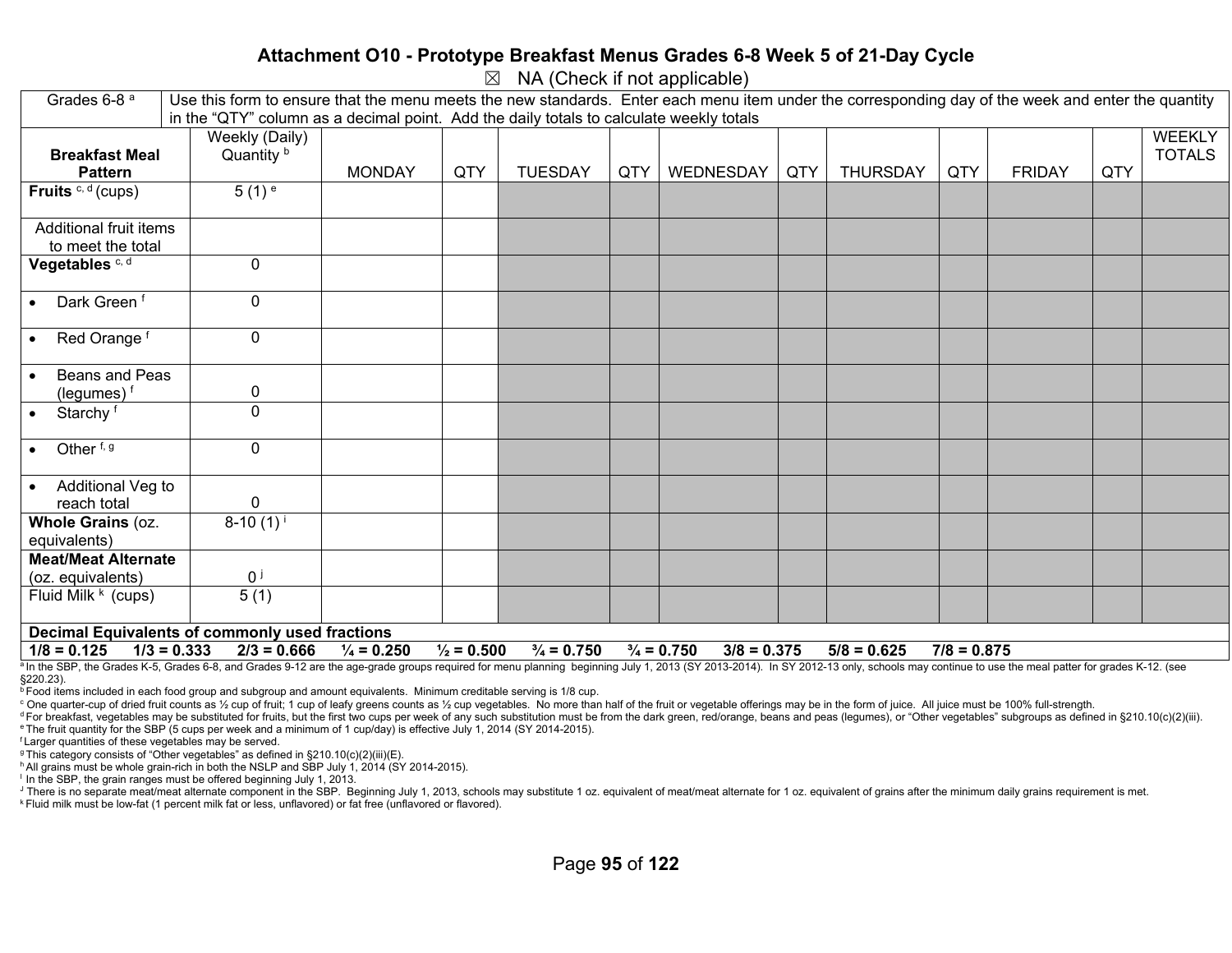#### **Attachment O11 - Prototype Breakfast Menus Grades 9-12 Week 1 of 21-Day Cycle**

 $\boxtimes$  NA (Check if not applicable)

| Grades 9-12 <sup>a</sup>                                                                                                                                                                                                                                                  | Use this form to ensure that the menu meets the new standards. Enter each menu item under the corresponding day of the week and enter the quantity |                       |                       |                       |     |                                        |     |                 |               |               |     |               |
|---------------------------------------------------------------------------------------------------------------------------------------------------------------------------------------------------------------------------------------------------------------------------|----------------------------------------------------------------------------------------------------------------------------------------------------|-----------------------|-----------------------|-----------------------|-----|----------------------------------------|-----|-----------------|---------------|---------------|-----|---------------|
|                                                                                                                                                                                                                                                                           | in the "QTY" column as a decimal point. Add the daily totals to calculate weekly totals                                                            |                       |                       |                       |     |                                        |     |                 |               |               |     |               |
|                                                                                                                                                                                                                                                                           | Weekly (Daily)                                                                                                                                     |                       |                       |                       |     |                                        |     |                 |               |               |     | <b>WEEKLY</b> |
| <b>Breakfast Meal</b>                                                                                                                                                                                                                                                     | Quantity <sup>b</sup>                                                                                                                              |                       |                       |                       |     |                                        |     |                 |               |               |     | <b>TOTALS</b> |
| <b>Pattern</b>                                                                                                                                                                                                                                                            |                                                                                                                                                    | <b>MONDAY</b>         | QTY                   | <b>TUESDAY</b>        | QTY | WEDNESDAY                              | QTY | <b>THURSDAY</b> | QTY           | <b>FRIDAY</b> | QTY |               |
| Fruits $c, d$ (cups)                                                                                                                                                                                                                                                      | $5(1)$ <sup>e</sup>                                                                                                                                |                       |                       |                       |     |                                        |     |                 |               |               |     |               |
| Additional fruit items                                                                                                                                                                                                                                                    |                                                                                                                                                    |                       |                       |                       |     |                                        |     |                 |               |               |     |               |
| to meet the total                                                                                                                                                                                                                                                         |                                                                                                                                                    |                       |                       |                       |     |                                        |     |                 |               |               |     |               |
| Vegetables <sup>c, d</sup>                                                                                                                                                                                                                                                | $\mathbf 0$                                                                                                                                        |                       |                       |                       |     |                                        |     |                 |               |               |     |               |
| Dark Green <sup>f</sup><br>$\bullet$                                                                                                                                                                                                                                      | $\mathbf 0$                                                                                                                                        |                       |                       |                       |     |                                        |     |                 |               |               |     |               |
| Red Orange <sup>f</sup><br>$\bullet$                                                                                                                                                                                                                                      | $\mathbf 0$                                                                                                                                        |                       |                       |                       |     |                                        |     |                 |               |               |     |               |
| Beans and Peas<br>$\bullet$<br>(legumes) $f$                                                                                                                                                                                                                              | 0                                                                                                                                                  |                       |                       |                       |     |                                        |     |                 |               |               |     |               |
| Starchy <sup>f</sup><br>$\bullet$                                                                                                                                                                                                                                         | $\overline{0}$                                                                                                                                     |                       |                       |                       |     |                                        |     |                 |               |               |     |               |
|                                                                                                                                                                                                                                                                           |                                                                                                                                                    |                       |                       |                       |     |                                        |     |                 |               |               |     |               |
| Other $f, g$<br>$\bullet$                                                                                                                                                                                                                                                 | $\mathbf 0$                                                                                                                                        |                       |                       |                       |     |                                        |     |                 |               |               |     |               |
| Additional Veg to<br>$\bullet$                                                                                                                                                                                                                                            |                                                                                                                                                    |                       |                       |                       |     |                                        |     |                 |               |               |     |               |
| reach total                                                                                                                                                                                                                                                               | $\pmb{0}$                                                                                                                                          |                       |                       |                       |     |                                        |     |                 |               |               |     |               |
| Grains (oz.                                                                                                                                                                                                                                                               |                                                                                                                                                    |                       |                       |                       |     |                                        |     |                 |               |               |     |               |
| equivalents) <sup>h</sup> Half of                                                                                                                                                                                                                                         |                                                                                                                                                    |                       |                       |                       |     |                                        |     |                 |               |               |     |               |
| all grains served                                                                                                                                                                                                                                                         | 9-10 $(1)^{i}$                                                                                                                                     |                       |                       |                       |     |                                        |     |                 |               |               |     |               |
| must be whole grain                                                                                                                                                                                                                                                       |                                                                                                                                                    |                       |                       |                       |     |                                        |     |                 |               |               |     |               |
| <b>Meat/Meat Alternate</b>                                                                                                                                                                                                                                                |                                                                                                                                                    |                       |                       |                       |     |                                        |     |                 |               |               |     |               |
| (oz. equivalents)                                                                                                                                                                                                                                                         | $0^{\mathrm{j}}$                                                                                                                                   |                       |                       |                       |     |                                        |     |                 |               |               |     |               |
| Fluid Milk <sup>k</sup> (cups)                                                                                                                                                                                                                                            | 5(1)                                                                                                                                               |                       |                       |                       |     |                                        |     |                 |               |               |     |               |
|                                                                                                                                                                                                                                                                           |                                                                                                                                                    |                       |                       |                       |     |                                        |     |                 |               |               |     |               |
|                                                                                                                                                                                                                                                                           | Decimal Equivalents of commonly used fractions                                                                                                     |                       |                       |                       |     |                                        |     |                 |               |               |     |               |
| $1/8 = 0.125$<br>$1/3 = 0.333$<br><sup>a</sup> In the SRP the Grades K-5, Grades 6-8, and Grades 9-12 are the age-grade groups required for menu planning, beginning, luly 1, 2013 (SY 2013-2014). In SY 2012-13 only, schools may continue to use the meal natter for gr | $2/3 = 0.666$                                                                                                                                      | $\frac{1}{4}$ = 0.250 | $\frac{1}{2} = 0.500$ | $\frac{3}{4}$ = 0.750 |     | $\frac{3}{4}$ = 0.750<br>$3/8 = 0.375$ |     | $5/8 = 0.625$   | $7/8 = 0.875$ |               |     |               |

<sup>a</sup> In the SBP, the Grades K-5, Grades 6-8, and Grades 9-12 are the age-grade groups required for menu planning beginning July 1, 2013 (SY 2013-2014). In SY 2012-13 only, schools may continue to use the meal patter for gra §220.23).

<sup>b</sup> Food items included in each food group and subgroup and amount equivalents. Minimum creditable serving is 1/8 cup.

° One quarter-cup of dried fruit counts as 1/2 cup of fruit; 1 cup of leafy greens counts as 1/2 cup vegetables. No more than half of the fruit or vegetable offerings may be in the form of juice. All juice must be 100% ful

<sup>d</sup> For breakfast, vegetables may be substituted for fruits, but the first two cups per week of any such substitution must be from the dark green, red/orange, beans and peas (legumes), or "Other vegetables" subgroups as de e The fruit quantity for the SBP (5 cups per week and a minimum of 1 cup/day) is effective July 1, 2014 (SY 2014-2015).

f Larger quantities of these vegetables may be served.

g This category consists of "Other vegetables" as defined in §210.10(c)(2)(iii)(E).

h All grains must be whole grain-rich in both the NSLP and SBP July 1, 2014 (SY 2014-2015).

<sup>1</sup> In the SBP, the grain ranges must be offered beginning July 1, 2013.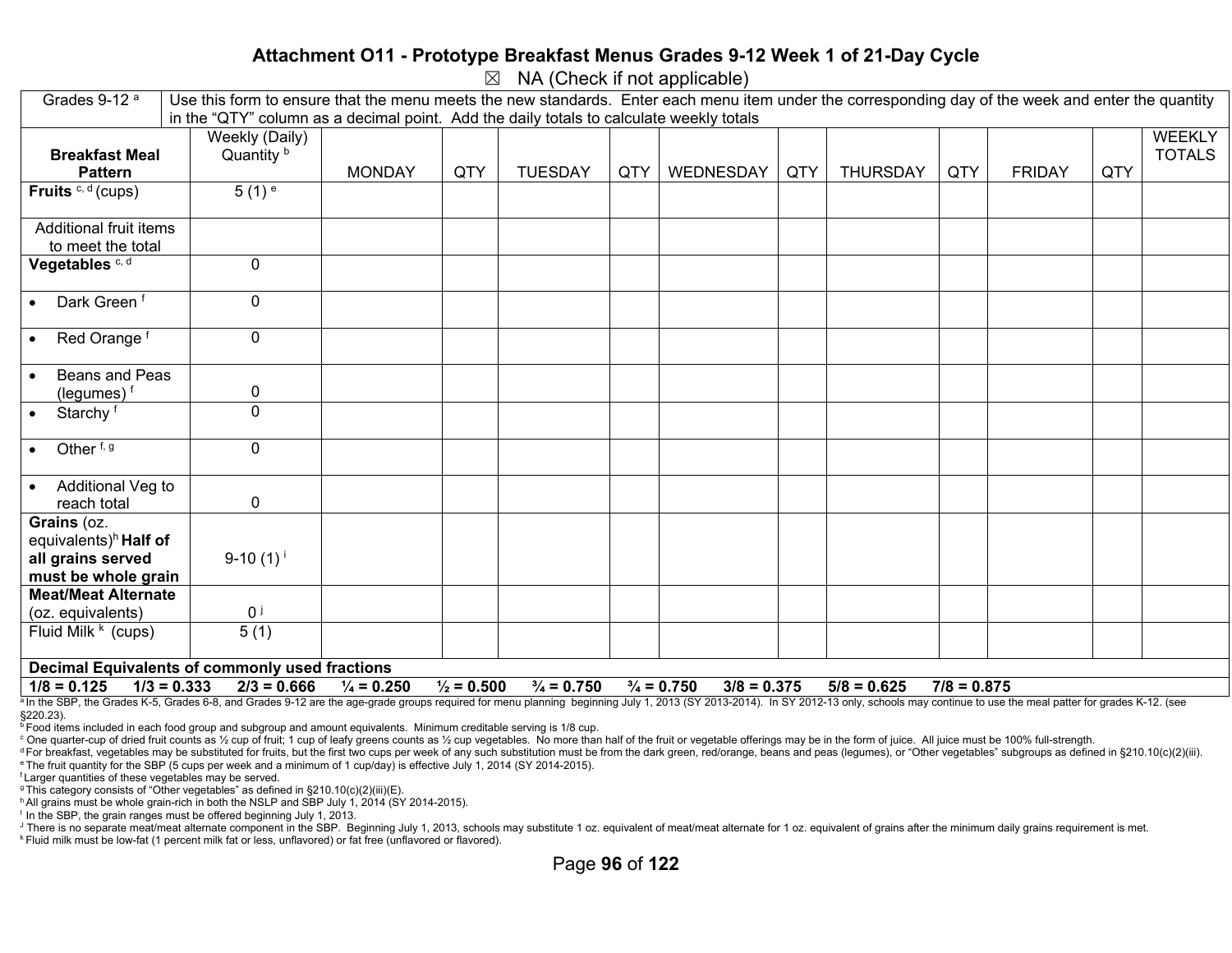#### **Attachment O12 - Prototype Breakfast Menus Grades 9-12 Week 2 of 21-Day Cycle**

 $\boxtimes$  NA (Check if not applicable)

| Grades 9-12 <sup>a</sup>             | Use this form to ensure that the menu meets the new standards. Enter each menu item under the corresponding day of the week and enter the quantity                                                                                      |                       |                       |                       |     |                                        |     |                 |               |               |     |               |
|--------------------------------------|-----------------------------------------------------------------------------------------------------------------------------------------------------------------------------------------------------------------------------------------|-----------------------|-----------------------|-----------------------|-----|----------------------------------------|-----|-----------------|---------------|---------------|-----|---------------|
|                                      | in the "QTY" column as a decimal point. Add the daily totals to calculate weekly totals                                                                                                                                                 |                       |                       |                       |     |                                        |     |                 |               |               |     |               |
|                                      | Weekly (Daily)                                                                                                                                                                                                                          |                       |                       |                       |     |                                        |     |                 |               |               |     | <b>WEEKLY</b> |
| <b>Breakfast Meal</b>                | Quantity b                                                                                                                                                                                                                              |                       |                       |                       |     |                                        |     |                 |               |               |     | <b>TOTALS</b> |
| <b>Pattern</b>                       |                                                                                                                                                                                                                                         | <b>MONDAY</b>         | QTY                   | <b>TUESDAY</b>        | QTY | WEDNESDAY                              | QTY | <b>THURSDAY</b> | QTY           | <b>FRIDAY</b> | QTY |               |
| Fruits $c, d$ (cups)                 | $5(1)$ <sup>e</sup>                                                                                                                                                                                                                     |                       |                       |                       |     |                                        |     |                 |               |               |     |               |
|                                      |                                                                                                                                                                                                                                         |                       |                       |                       |     |                                        |     |                 |               |               |     |               |
| Additional fruit items               |                                                                                                                                                                                                                                         |                       |                       |                       |     |                                        |     |                 |               |               |     |               |
| to meet the total                    |                                                                                                                                                                                                                                         |                       |                       |                       |     |                                        |     |                 |               |               |     |               |
| Vegetables <sup>c, d</sup>           | $\mathbf 0$                                                                                                                                                                                                                             |                       |                       |                       |     |                                        |     |                 |               |               |     |               |
| Dark Green <sup>f</sup><br>$\bullet$ | $\mathbf 0$                                                                                                                                                                                                                             |                       |                       |                       |     |                                        |     |                 |               |               |     |               |
|                                      |                                                                                                                                                                                                                                         |                       |                       |                       |     |                                        |     |                 |               |               |     |               |
| Red Orange <sup>f</sup><br>$\bullet$ | $\mathbf 0$                                                                                                                                                                                                                             |                       |                       |                       |     |                                        |     |                 |               |               |     |               |
| Beans and Peas<br>$\bullet$          |                                                                                                                                                                                                                                         |                       |                       |                       |     |                                        |     |                 |               |               |     |               |
| (legumes) <sup>f</sup>               | 0                                                                                                                                                                                                                                       |                       |                       |                       |     |                                        |     |                 |               |               |     |               |
| Starchy <sup>f</sup><br>$\bullet$    | $\mathbf 0$                                                                                                                                                                                                                             |                       |                       |                       |     |                                        |     |                 |               |               |     |               |
|                                      |                                                                                                                                                                                                                                         |                       |                       |                       |     |                                        |     |                 |               |               |     |               |
| Other <sup>f, g</sup><br>$\bullet$   | $\mathbf 0$                                                                                                                                                                                                                             |                       |                       |                       |     |                                        |     |                 |               |               |     |               |
| Additional Veg to<br>$\bullet$       |                                                                                                                                                                                                                                         |                       |                       |                       |     |                                        |     |                 |               |               |     |               |
| reach total                          | 0                                                                                                                                                                                                                                       |                       |                       |                       |     |                                        |     |                 |               |               |     |               |
| Grains (oz.                          |                                                                                                                                                                                                                                         |                       |                       |                       |     |                                        |     |                 |               |               |     |               |
| equivalents) <sup>h</sup> Half of    |                                                                                                                                                                                                                                         |                       |                       |                       |     |                                        |     |                 |               |               |     |               |
| all grains served                    | 9-10 $(1)^{i}$                                                                                                                                                                                                                          |                       |                       |                       |     |                                        |     |                 |               |               |     |               |
| must be whole grain                  |                                                                                                                                                                                                                                         |                       |                       |                       |     |                                        |     |                 |               |               |     |               |
| <b>Meat/Meat Alternate</b>           |                                                                                                                                                                                                                                         |                       |                       |                       |     |                                        |     |                 |               |               |     |               |
| (oz. equivalents)                    | $0^{\mathrm{j}}$                                                                                                                                                                                                                        |                       |                       |                       |     |                                        |     |                 |               |               |     |               |
| Fluid Milk <sup>k</sup> (cups)       | 5(1)                                                                                                                                                                                                                                    |                       |                       |                       |     |                                        |     |                 |               |               |     |               |
|                                      |                                                                                                                                                                                                                                         |                       |                       |                       |     |                                        |     |                 |               |               |     |               |
|                                      | Decimal Equivalents of commonly used fractions                                                                                                                                                                                          |                       |                       |                       |     |                                        |     |                 |               |               |     |               |
| $1/8 = 0.125$                        | $1/3 = 0.333$<br>$2/3 = 0.666$                                                                                                                                                                                                          | $\frac{1}{4}$ = 0.250 | $\frac{1}{2} = 0.500$ | $\frac{3}{4}$ = 0.750 |     | $\frac{3}{4}$ = 0.750<br>$3/8 = 0.375$ |     | $5/8 = 0.625$   | $7/8 = 0.875$ |               |     |               |
|                                      | <sup>a</sup> In the SRP the Grades K-5, Grades 6-8, and Grades 9-12 are the age-grade groups required for menu planning, beginning, luly 1, 2013 (SY 2013-2014). In SY 2012-13 only, schools may continue to use the meal natter for gr |                       |                       |                       |     |                                        |     |                 |               |               |     |               |

<sup>a</sup> In the SBP, the Grades K-5, Grades 6-8, and Grades 9-12 are the age-grade groups required for menu planning beginning July 1, 2013 (SY 2013-2014). In SY 2012-13 only, schools may continue to use the meal patter for gra §220.23).

<sup>b</sup> Food items included in each food group and subgroup and amount equivalents. Minimum creditable serving is 1/8 cup.

° One quarter-cup of dried fruit counts as 1/2 cup of fruit; 1 cup of leafy greens counts as 1/2 cup vegetables. No more than half of the fruit or vegetable offerings may be in the form of juice. All juice must be 100% ful

<sup>d</sup> For breakfast, vegetables may be substituted for fruits, but the first two cups per week of any such substitution must be from the dark green, red/orange, beans and peas (legumes), or "Other vegetables" subgroups as de e The fruit quantity for the SBP (5 cups per week and a minimum of 1 cup/day) is effective July 1, 2014 (SY 2014-2015).

f Larger quantities of these vegetables may be served.

g This category consists of "Other vegetables" as defined in §210.10(c)(2)(iii)(E).

h All grains must be whole grain-rich in both the NSLP and SBP July 1, 2014 (SY 2014-2015).

<sup>1</sup> In the SBP, the grain ranges must be offered beginning July 1, 2013.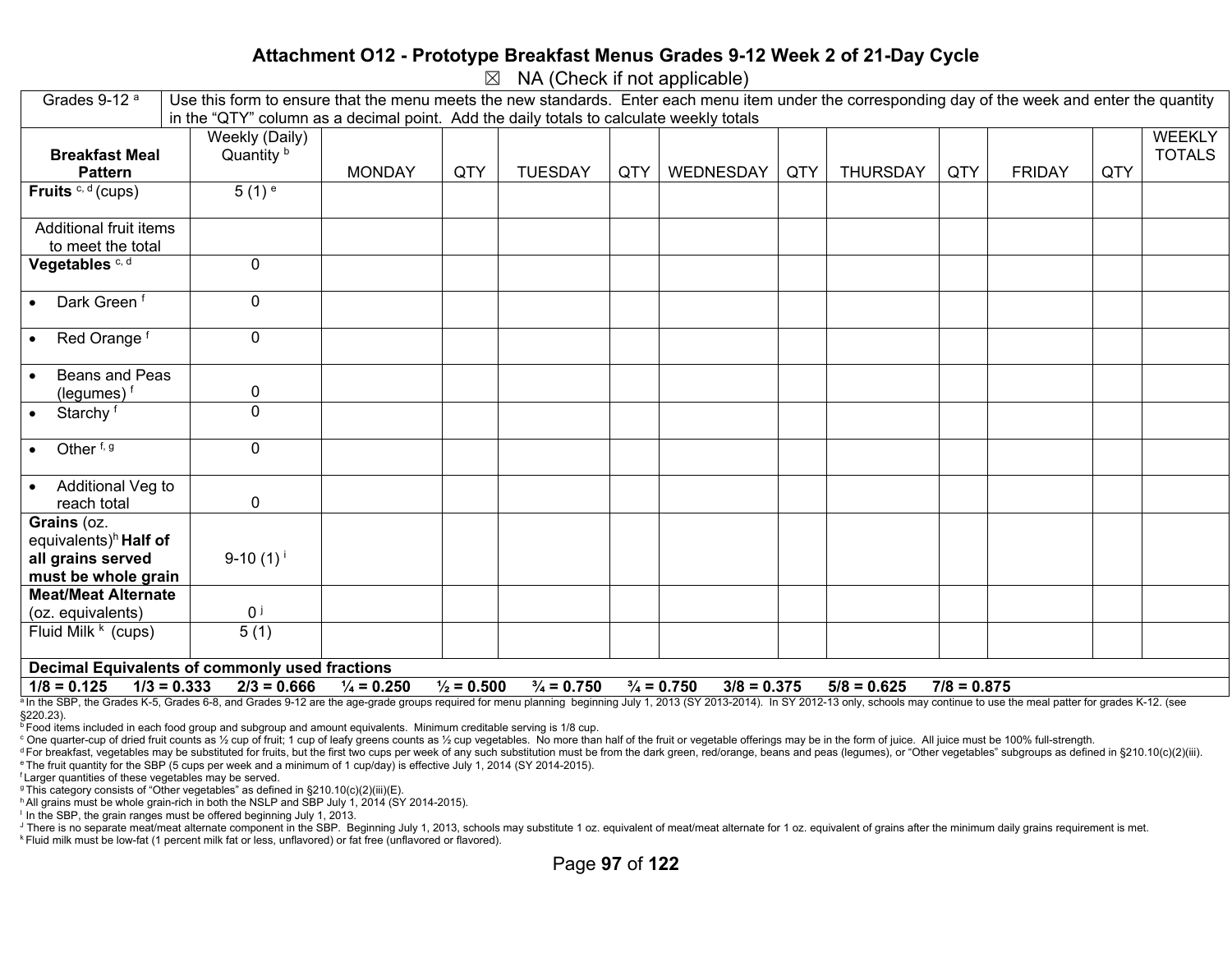#### **Attachment O13 - Prototype Breakfast Menus Grades 9-12 Week 3 of 21-Day Cycle**

 $\boxtimes$  NA (Check if not applicable)

| Grades 9-12 <sup>a</sup><br>Use this form to ensure that the menu meets the new standards. Enter each menu item under the corresponding day of the week and enter the quantity |                                                                                                                                                                                                                                                                           |                       |                       |                       |     |                                        |     |                 |               |               |     |               |
|--------------------------------------------------------------------------------------------------------------------------------------------------------------------------------|---------------------------------------------------------------------------------------------------------------------------------------------------------------------------------------------------------------------------------------------------------------------------|-----------------------|-----------------------|-----------------------|-----|----------------------------------------|-----|-----------------|---------------|---------------|-----|---------------|
|                                                                                                                                                                                | in the "QTY" column as a decimal point. Add the daily totals to calculate weekly totals                                                                                                                                                                                   |                       |                       |                       |     |                                        |     |                 |               |               |     |               |
|                                                                                                                                                                                | Weekly (Daily)                                                                                                                                                                                                                                                            |                       |                       |                       |     |                                        |     |                 |               |               |     | <b>WEEKLY</b> |
| <b>Breakfast Meal</b>                                                                                                                                                          | Quantity <sup>b</sup>                                                                                                                                                                                                                                                     |                       |                       |                       |     |                                        |     |                 |               |               |     | <b>TOTALS</b> |
| <b>Pattern</b>                                                                                                                                                                 |                                                                                                                                                                                                                                                                           | <b>MONDAY</b>         | QTY                   | <b>TUESDAY</b>        | QTY | WEDNESDAY                              | QTY | <b>THURSDAY</b> | QTY           | <b>FRIDAY</b> | QTY |               |
| Fruits $c, d$ (cups)                                                                                                                                                           | $5(1)$ <sup>e</sup>                                                                                                                                                                                                                                                       |                       |                       |                       |     |                                        |     |                 |               |               |     |               |
| Additional fruit items                                                                                                                                                         |                                                                                                                                                                                                                                                                           |                       |                       |                       |     |                                        |     |                 |               |               |     |               |
| to meet the total                                                                                                                                                              |                                                                                                                                                                                                                                                                           |                       |                       |                       |     |                                        |     |                 |               |               |     |               |
| Vegetables <sup>c, d</sup>                                                                                                                                                     | $\mathbf 0$                                                                                                                                                                                                                                                               |                       |                       |                       |     |                                        |     |                 |               |               |     |               |
| Dark Green <sup>f</sup><br>$\bullet$                                                                                                                                           | $\mathbf 0$                                                                                                                                                                                                                                                               |                       |                       |                       |     |                                        |     |                 |               |               |     |               |
| Red Orange <sup>f</sup><br>$\bullet$                                                                                                                                           | $\mathbf 0$                                                                                                                                                                                                                                                               |                       |                       |                       |     |                                        |     |                 |               |               |     |               |
| Beans and Peas<br>$\bullet$<br>(legumes) $f$                                                                                                                                   | 0                                                                                                                                                                                                                                                                         |                       |                       |                       |     |                                        |     |                 |               |               |     |               |
| Starchy <sup>f</sup><br>$\bullet$                                                                                                                                              | $\overline{0}$                                                                                                                                                                                                                                                            |                       |                       |                       |     |                                        |     |                 |               |               |     |               |
|                                                                                                                                                                                |                                                                                                                                                                                                                                                                           |                       |                       |                       |     |                                        |     |                 |               |               |     |               |
| Other $f, g$<br>$\bullet$                                                                                                                                                      | $\mathbf 0$                                                                                                                                                                                                                                                               |                       |                       |                       |     |                                        |     |                 |               |               |     |               |
| Additional Veg to<br>$\bullet$                                                                                                                                                 |                                                                                                                                                                                                                                                                           |                       |                       |                       |     |                                        |     |                 |               |               |     |               |
| reach total                                                                                                                                                                    | $\pmb{0}$                                                                                                                                                                                                                                                                 |                       |                       |                       |     |                                        |     |                 |               |               |     |               |
| Grains (oz.                                                                                                                                                                    |                                                                                                                                                                                                                                                                           |                       |                       |                       |     |                                        |     |                 |               |               |     |               |
| equivalents) <sup>h</sup> Half of                                                                                                                                              |                                                                                                                                                                                                                                                                           |                       |                       |                       |     |                                        |     |                 |               |               |     |               |
| all grains served                                                                                                                                                              | 9-10 $(1)^{i}$                                                                                                                                                                                                                                                            |                       |                       |                       |     |                                        |     |                 |               |               |     |               |
| must be whole grain                                                                                                                                                            |                                                                                                                                                                                                                                                                           |                       |                       |                       |     |                                        |     |                 |               |               |     |               |
| <b>Meat/Meat Alternate</b>                                                                                                                                                     |                                                                                                                                                                                                                                                                           |                       |                       |                       |     |                                        |     |                 |               |               |     |               |
| (oz. equivalents)                                                                                                                                                              | $0^{\mathrm{j}}$                                                                                                                                                                                                                                                          |                       |                       |                       |     |                                        |     |                 |               |               |     |               |
| Fluid Milk <sup>k</sup> (cups)                                                                                                                                                 | 5(1)                                                                                                                                                                                                                                                                      |                       |                       |                       |     |                                        |     |                 |               |               |     |               |
|                                                                                                                                                                                |                                                                                                                                                                                                                                                                           |                       |                       |                       |     |                                        |     |                 |               |               |     |               |
|                                                                                                                                                                                | Decimal Equivalents of commonly used fractions                                                                                                                                                                                                                            |                       |                       |                       |     |                                        |     |                 |               |               |     |               |
| $1/8 = 0.125$                                                                                                                                                                  | $1/3 = 0.333$<br>$2/3 = 0.666$<br><sup>a</sup> In the SRP the Grades K-5, Grades 6-8, and Grades 9-12 are the age-grade groups required for menu planning, beginning, luly 1, 2013 (SY 2013-2014). In SY 2012-13 only, schools may continue to use the meal natter for gr | $\frac{1}{4}$ = 0.250 | $\frac{1}{2} = 0.500$ | $\frac{3}{4}$ = 0.750 |     | $\frac{3}{4}$ = 0.750<br>$3/8 = 0.375$ |     | $5/8 = 0.625$   | $7/8 = 0.875$ |               |     |               |

<sup>a</sup> In the SBP, the Grades K-5, Grades 6-8, and Grades 9-12 are the age-grade groups required for menu planning beginning July 1, 2013 (SY 2013-2014). In SY 2012-13 only, schools may continue to use the meal patter for gra §220.23).

<sup>b</sup> Food items included in each food group and subgroup and amount equivalents. Minimum creditable serving is 1/8 cup.

° One quarter-cup of dried fruit counts as 1/2 cup of fruit; 1 cup of leafy greens counts as 1/2 cup vegetables. No more than half of the fruit or vegetable offerings may be in the form of juice. All juice must be 100% ful

<sup>d</sup> For breakfast, vegetables may be substituted for fruits, but the first two cups per week of any such substitution must be from the dark green, red/orange, beans and peas (legumes), or "Other vegetables" subgroups as de e The fruit quantity for the SBP (5 cups per week and a minimum of 1 cup/day) is effective July 1, 2014 (SY 2014-2015).

f Larger quantities of these vegetables may be served.

g This category consists of "Other vegetables" as defined in §210.10(c)(2)(iii)(E).

h All grains must be whole grain-rich in both the NSLP and SBP July 1, 2014 (SY 2014-2015).

<sup>1</sup> In the SBP, the grain ranges must be offered beginning July 1, 2013.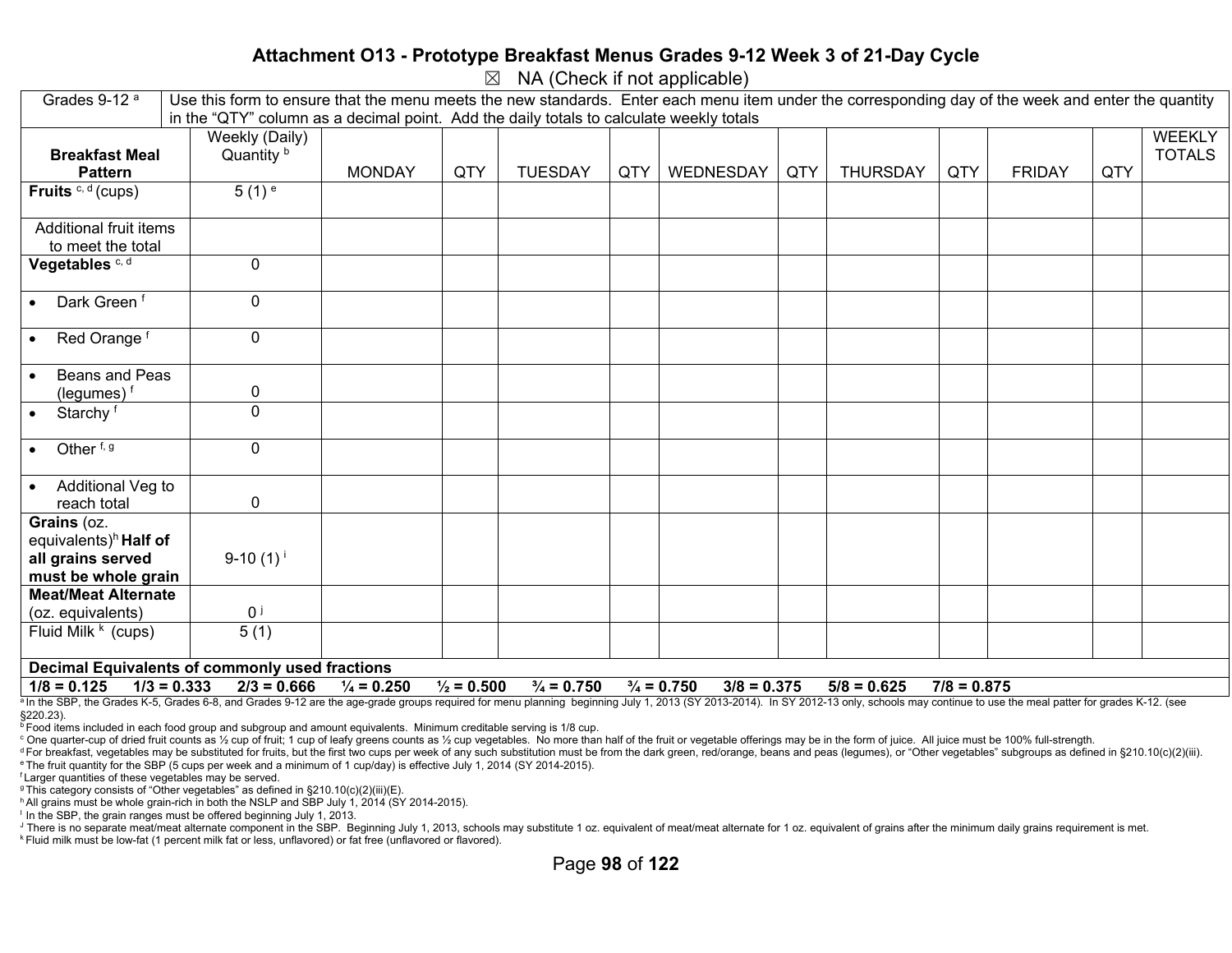#### **Attachment O14 - Prototype Breakfast Menus Grades 9-12 Week 4 of 21-Day Cycle**

 $\boxtimes$  NA (Check if not applicable)

| Grades 9-12 <sup>a</sup><br>Use this form to ensure that the menu meets the new standards. Enter each menu item under the corresponding day of the week and enter the quantity |                                                                                                                                                                                                                                                                           |                       |                       |                       |     |                                        |     |                 |               |               |     |               |
|--------------------------------------------------------------------------------------------------------------------------------------------------------------------------------|---------------------------------------------------------------------------------------------------------------------------------------------------------------------------------------------------------------------------------------------------------------------------|-----------------------|-----------------------|-----------------------|-----|----------------------------------------|-----|-----------------|---------------|---------------|-----|---------------|
|                                                                                                                                                                                | in the "QTY" column as a decimal point. Add the daily totals to calculate weekly totals                                                                                                                                                                                   |                       |                       |                       |     |                                        |     |                 |               |               |     |               |
|                                                                                                                                                                                | Weekly (Daily)                                                                                                                                                                                                                                                            |                       |                       |                       |     |                                        |     |                 |               |               |     | <b>WEEKLY</b> |
| <b>Breakfast Meal</b>                                                                                                                                                          | Quantity <sup>b</sup>                                                                                                                                                                                                                                                     |                       |                       |                       |     |                                        |     |                 |               |               |     | <b>TOTALS</b> |
| <b>Pattern</b>                                                                                                                                                                 |                                                                                                                                                                                                                                                                           | <b>MONDAY</b>         | QTY                   | <b>TUESDAY</b>        | QTY | WEDNESDAY                              | QTY | <b>THURSDAY</b> | QTY           | <b>FRIDAY</b> | QTY |               |
| Fruits $c, d$ (cups)                                                                                                                                                           | $5(1)$ <sup>e</sup>                                                                                                                                                                                                                                                       |                       |                       |                       |     |                                        |     |                 |               |               |     |               |
| Additional fruit items                                                                                                                                                         |                                                                                                                                                                                                                                                                           |                       |                       |                       |     |                                        |     |                 |               |               |     |               |
| to meet the total                                                                                                                                                              |                                                                                                                                                                                                                                                                           |                       |                       |                       |     |                                        |     |                 |               |               |     |               |
| Vegetables <sup>c, d</sup>                                                                                                                                                     | $\mathbf 0$                                                                                                                                                                                                                                                               |                       |                       |                       |     |                                        |     |                 |               |               |     |               |
| Dark Green <sup>f</sup><br>$\bullet$                                                                                                                                           | $\mathbf 0$                                                                                                                                                                                                                                                               |                       |                       |                       |     |                                        |     |                 |               |               |     |               |
| Red Orange <sup>f</sup><br>$\bullet$                                                                                                                                           | $\mathbf 0$                                                                                                                                                                                                                                                               |                       |                       |                       |     |                                        |     |                 |               |               |     |               |
| Beans and Peas<br>$\bullet$<br>(legumes) $f$                                                                                                                                   | 0                                                                                                                                                                                                                                                                         |                       |                       |                       |     |                                        |     |                 |               |               |     |               |
| Starchy <sup>f</sup><br>$\bullet$                                                                                                                                              | $\overline{0}$                                                                                                                                                                                                                                                            |                       |                       |                       |     |                                        |     |                 |               |               |     |               |
|                                                                                                                                                                                |                                                                                                                                                                                                                                                                           |                       |                       |                       |     |                                        |     |                 |               |               |     |               |
| Other $f, g$<br>$\bullet$                                                                                                                                                      | $\mathbf 0$                                                                                                                                                                                                                                                               |                       |                       |                       |     |                                        |     |                 |               |               |     |               |
| Additional Veg to<br>$\bullet$                                                                                                                                                 |                                                                                                                                                                                                                                                                           |                       |                       |                       |     |                                        |     |                 |               |               |     |               |
| reach total                                                                                                                                                                    | $\pmb{0}$                                                                                                                                                                                                                                                                 |                       |                       |                       |     |                                        |     |                 |               |               |     |               |
| Grains (oz.                                                                                                                                                                    |                                                                                                                                                                                                                                                                           |                       |                       |                       |     |                                        |     |                 |               |               |     |               |
| equivalents) <sup>h</sup> Half of                                                                                                                                              |                                                                                                                                                                                                                                                                           |                       |                       |                       |     |                                        |     |                 |               |               |     |               |
| all grains served                                                                                                                                                              | 9-10 $(1)^{i}$                                                                                                                                                                                                                                                            |                       |                       |                       |     |                                        |     |                 |               |               |     |               |
| must be whole grain                                                                                                                                                            |                                                                                                                                                                                                                                                                           |                       |                       |                       |     |                                        |     |                 |               |               |     |               |
| <b>Meat/Meat Alternate</b>                                                                                                                                                     |                                                                                                                                                                                                                                                                           |                       |                       |                       |     |                                        |     |                 |               |               |     |               |
| (oz. equivalents)                                                                                                                                                              | $0^{\mathrm{j}}$                                                                                                                                                                                                                                                          |                       |                       |                       |     |                                        |     |                 |               |               |     |               |
| Fluid Milk <sup>k</sup> (cups)                                                                                                                                                 | 5(1)                                                                                                                                                                                                                                                                      |                       |                       |                       |     |                                        |     |                 |               |               |     |               |
|                                                                                                                                                                                |                                                                                                                                                                                                                                                                           |                       |                       |                       |     |                                        |     |                 |               |               |     |               |
|                                                                                                                                                                                | Decimal Equivalents of commonly used fractions                                                                                                                                                                                                                            |                       |                       |                       |     |                                        |     |                 |               |               |     |               |
| $1/8 = 0.125$                                                                                                                                                                  | $1/3 = 0.333$<br>$2/3 = 0.666$<br><sup>a</sup> In the SRP the Grades K-5, Grades 6-8, and Grades 9-12 are the age-grade groups required for menu planning, beginning, luly 1, 2013 (SY 2013-2014). In SY 2012-13 only, schools may continue to use the meal natter for gr | $\frac{1}{4}$ = 0.250 | $\frac{1}{2} = 0.500$ | $\frac{3}{4}$ = 0.750 |     | $\frac{3}{4}$ = 0.750<br>$3/8 = 0.375$ |     | $5/8 = 0.625$   | $7/8 = 0.875$ |               |     |               |

<sup>a</sup> In the SBP, the Grades K-5, Grades 6-8, and Grades 9-12 are the age-grade groups required for menu planning beginning July 1, 2013 (SY 2013-2014). In SY 2012-13 only, schools may continue to use the meal patter for gra §220.23).

<sup>b</sup> Food items included in each food group and subgroup and amount equivalents. Minimum creditable serving is 1/8 cup.

° One quarter-cup of dried fruit counts as 1/2 cup of fruit; 1 cup of leafy greens counts as 1/2 cup vegetables. No more than half of the fruit or vegetable offerings may be in the form of juice. All juice must be 100% ful

<sup>d</sup> For breakfast, vegetables may be substituted for fruits, but the first two cups per week of any such substitution must be from the dark green, red/orange, beans and peas (legumes), or "Other vegetables" subgroups as de e The fruit quantity for the SBP (5 cups per week and a minimum of 1 cup/day) is effective July 1, 2014 (SY 2014-2015).

f Larger quantities of these vegetables may be served.

g This category consists of "Other vegetables" as defined in §210.10(c)(2)(iii)(E).

h All grains must be whole grain-rich in both the NSLP and SBP July 1, 2014 (SY 2014-2015).

<sup>1</sup> In the SBP, the grain ranges must be offered beginning July 1, 2013.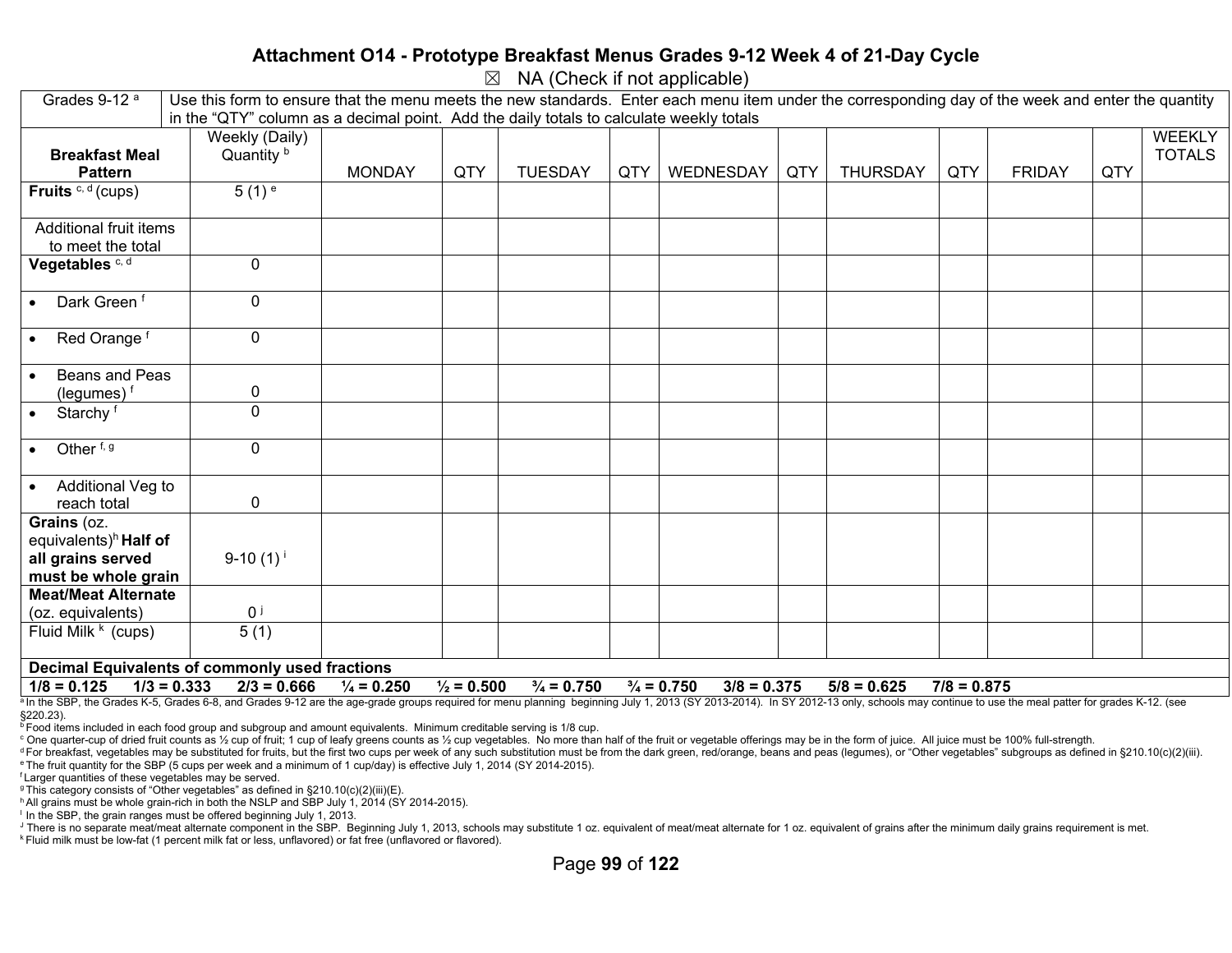#### **Attachment O15 - Prototype Breakfast Menus Grades 9-12 Week 5 of 21-Day Cycle**

 $\boxtimes$  NA (Check if not applicable)

| Grades 9-12 <sup>a</sup><br>Use this form to ensure that the menu meets the new standards. Enter each menu item under the corresponding day of the week and enter the quantity                                                 |                        |                       |                       |                       |     |                                        |     |                 |                          |               |     |               |
|--------------------------------------------------------------------------------------------------------------------------------------------------------------------------------------------------------------------------------|------------------------|-----------------------|-----------------------|-----------------------|-----|----------------------------------------|-----|-----------------|--------------------------|---------------|-----|---------------|
| in the "QTY" column as a decimal point. Add the daily totals to calculate weekly totals                                                                                                                                        |                        |                       |                       |                       |     |                                        |     |                 |                          |               |     |               |
|                                                                                                                                                                                                                                | Weekly (Daily)         |                       |                       |                       |     |                                        |     |                 |                          |               |     | <b>WEEKLY</b> |
| <b>Breakfast Meal</b>                                                                                                                                                                                                          | Quantity <sup>b</sup>  |                       |                       |                       |     |                                        |     |                 |                          |               |     | <b>TOTALS</b> |
| <b>Pattern</b>                                                                                                                                                                                                                 |                        | <b>MONDAY</b>         | QTY                   | <b>TUESDAY</b>        | QTY | WEDNESDAY                              | QTY | <b>THURSDAY</b> | QTY                      | <b>FRIDAY</b> | QTY |               |
| Fruits $c, d$ (cups)                                                                                                                                                                                                           | $5(1)$ <sup>e</sup>    |                       |                       |                       |     |                                        |     |                 |                          |               |     |               |
| Additional fruit items                                                                                                                                                                                                         |                        |                       |                       |                       |     |                                        |     |                 |                          |               |     |               |
| to meet the total                                                                                                                                                                                                              |                        |                       |                       |                       |     |                                        |     |                 |                          |               |     |               |
| Vegetables <sup>c, d</sup>                                                                                                                                                                                                     | $\mathbf 0$            |                       |                       |                       |     |                                        |     |                 |                          |               |     |               |
| Dark Green <sup>f</sup>                                                                                                                                                                                                        | $\mathbf 0$            |                       |                       |                       |     |                                        |     |                 |                          |               |     |               |
| Red Orange <sup>f</sup>                                                                                                                                                                                                        | $\pmb{0}$              |                       |                       |                       |     |                                        |     |                 |                          |               |     |               |
| Beans and Peas                                                                                                                                                                                                                 |                        |                       |                       |                       |     |                                        |     |                 |                          |               |     |               |
| (legumes) f                                                                                                                                                                                                                    | 0                      |                       |                       |                       |     |                                        |     |                 |                          |               |     |               |
| Starchy <sup>f</sup>                                                                                                                                                                                                           | $\mathbf 0$            |                       |                       |                       |     |                                        |     |                 |                          |               |     |               |
| Other <sup>f, g</sup><br>$\bullet$                                                                                                                                                                                             | $\mathbf 0$            |                       |                       |                       |     |                                        |     |                 |                          |               |     |               |
| Additional Veg to                                                                                                                                                                                                              |                        |                       |                       |                       |     |                                        |     |                 |                          |               |     |               |
| reach total                                                                                                                                                                                                                    | $\pmb{0}$              |                       |                       |                       |     |                                        |     |                 |                          |               |     |               |
| Grains (oz.                                                                                                                                                                                                                    |                        |                       |                       |                       |     |                                        |     |                 |                          |               |     |               |
| equivalents) <sup>h</sup> Half of                                                                                                                                                                                              |                        |                       |                       |                       |     |                                        |     |                 |                          |               |     |               |
| all grains served                                                                                                                                                                                                              | $9-10(1)$ <sup>i</sup> |                       |                       |                       |     |                                        |     |                 |                          |               |     |               |
| must be whole grain                                                                                                                                                                                                            |                        |                       |                       |                       |     |                                        |     |                 |                          |               |     |               |
| <b>Meat/Meat Alternate</b>                                                                                                                                                                                                     |                        |                       |                       |                       |     |                                        |     |                 |                          |               |     |               |
| (oz. equivalents)                                                                                                                                                                                                              | 0 <sup>j</sup>         |                       |                       |                       |     |                                        |     |                 |                          |               |     |               |
| Fluid Milk <sup>k</sup> (cups)                                                                                                                                                                                                 | 5(1)                   |                       |                       |                       |     |                                        |     |                 |                          |               |     |               |
| <b>Decimal Equivalents of commonly used fractions</b>                                                                                                                                                                          |                        |                       |                       |                       |     |                                        |     |                 |                          |               |     |               |
| $1/8 = 0.125$<br>$1/3 = 0.333$                                                                                                                                                                                                 | $2/3 = 0.666$          | $\frac{1}{4} = 0.250$ | $\frac{1}{2} = 0.500$ | $\frac{3}{4}$ = 0.750 |     | $\frac{3}{4}$ = 0.750<br>$3/8 = 0.375$ |     | $5/8 = 0.625$   | $\overline{7/8} = 0.875$ |               |     |               |
| a In the SBP, the Grades K-5, Grades 6-8, and Grades 9-12 are the age-grade groups required for menu planning beginning July 1, 2013 (SY 2013-2014). In SY 2012-13 only, schools may continue to use the meal patter for grade |                        |                       |                       |                       |     |                                        |     |                 |                          |               |     |               |

§220.23).

<sup>b</sup> Food items included in each food group and subgroup and amount equivalents. Minimum creditable serving is 1/8 cup.

° One quarter-cup of dried fruit counts as 1/2 cup of fruit; 1 cup of leafy greens counts as 1/2 cup vegetables. No more than half of the fruit or vegetable offerings may be in the form of juice. All juice must be 100% ful

<sup>d</sup> For breakfast, vegetables may be substituted for fruits, but the first two cups per week of any such substitution must be from the dark green, red/orange, beans and peas (legumes), or "Other vegetables" subgroups as de e The fruit quantity for the SBP (5 cups per week and a minimum of 1 cup/day) is effective July 1, 2014 (SY 2014-2015).

f Larger quantities of these vegetables may be served.

g This category consists of "Other vegetables" as defined in §210.10(c)(2)(iii)(E).

h All grains must be whole grain-rich in both the NSLP and SBP July 1, 2014 (SY 2014-2015).

<sup>1</sup> In the SBP, the grain ranges must be offered beginning July 1, 2013.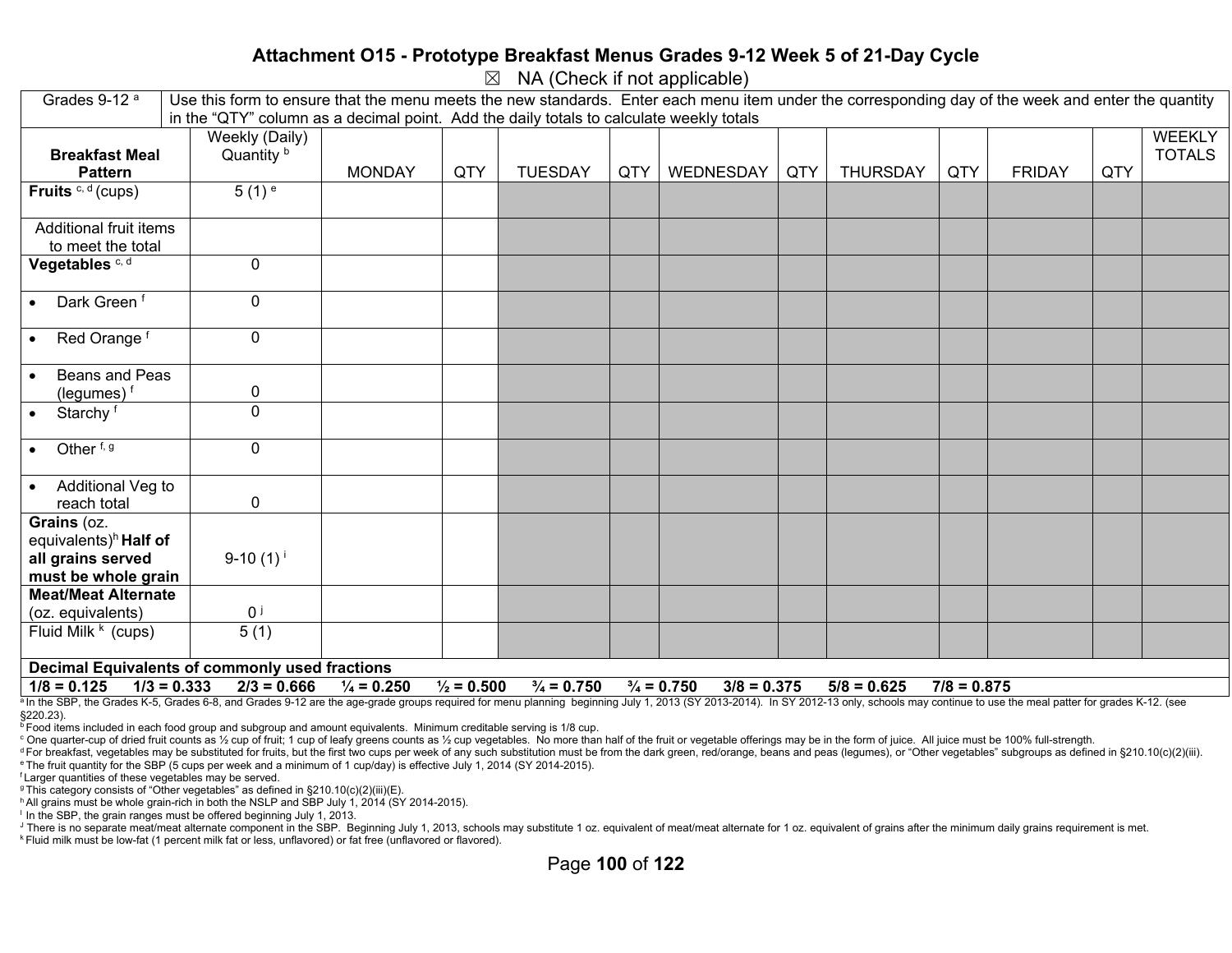### **ATTACHMENT P: PROTOTYPE 21- DAY CYCLE SNACK MENU**

The prototype cycle snack menu forms on the following pages **MUST** be used. Include a 21-day cycle snack menu prepared by the SFA. This menu must be used for the first 21-day cycle of the new school year. **Beginning SY 2012-2013, schools participating in the After School Snack Program must offer unflavored fat free milk or low-fat milk (no more than 1 percent fat), flavored or unflavored, when serving milk as a snack meal component.** 

Attachment P1- 21-Day Cycle Snack Menu (Ages 3-5) Attachment P2 – 21-Day Cycle Snack Menu (Ages 6-12)

| 1 milk                         | 1 cup     | fluid milk                                   |
|--------------------------------|-----------|----------------------------------------------|
| 1 fruit/vegetable              | 3/4 cup   | juice, <sup>1</sup> fruit and/or vegetable   |
| 1 grains/bread <sup>2</sup>    | 1 slice   | bread or                                     |
|                                | 1 serving | cornbread or biscuit or roll or muffin or    |
|                                | 3/4 cup   | cold dry cereal or                           |
|                                | $1/2$ cup | hot cooked cereal or                         |
|                                | $1/2$ cup | pasta or noodles or grains                   |
| 1 meat/meat alternate<br>1 oz. |           | lean meat or poultry or fish <sup>3</sup> or |
|                                | 1 oz.     | alternate protein product or                 |
|                                | 1 oz.     | cheese or                                    |
|                                | 1/2 large | egg or                                       |
|                                | $1/4$ cup | cooked dry beans or peas or                  |
|                                | 2 Tbsp.   | peanut or other nut or seed butter or        |
|                                | 1 oz.     | nuts and/or seeds or                         |
|                                | 4 oz.     | yogurt <sup>4</sup>                          |

#### **Snack (Supplement) Meal Pattern**

| Select Two of the Four Components for a Reimbursable Snack |
|------------------------------------------------------------|
|                                                            |

1 Fruit or vegetable juice must be full-strength. Juice cannot be served when milk is the only other snack component.

<sup>2</sup> Breads and grains must be made from whole-grain or enriched meal or flour. Cereal must be wholegrain or enriched or fortified.

 $3\overline{3}$  A serving consists of the edible portion of cooked lean meat or poultry or fish.

4 Yogurt may be plain or flavored, unsweetened or sweetened.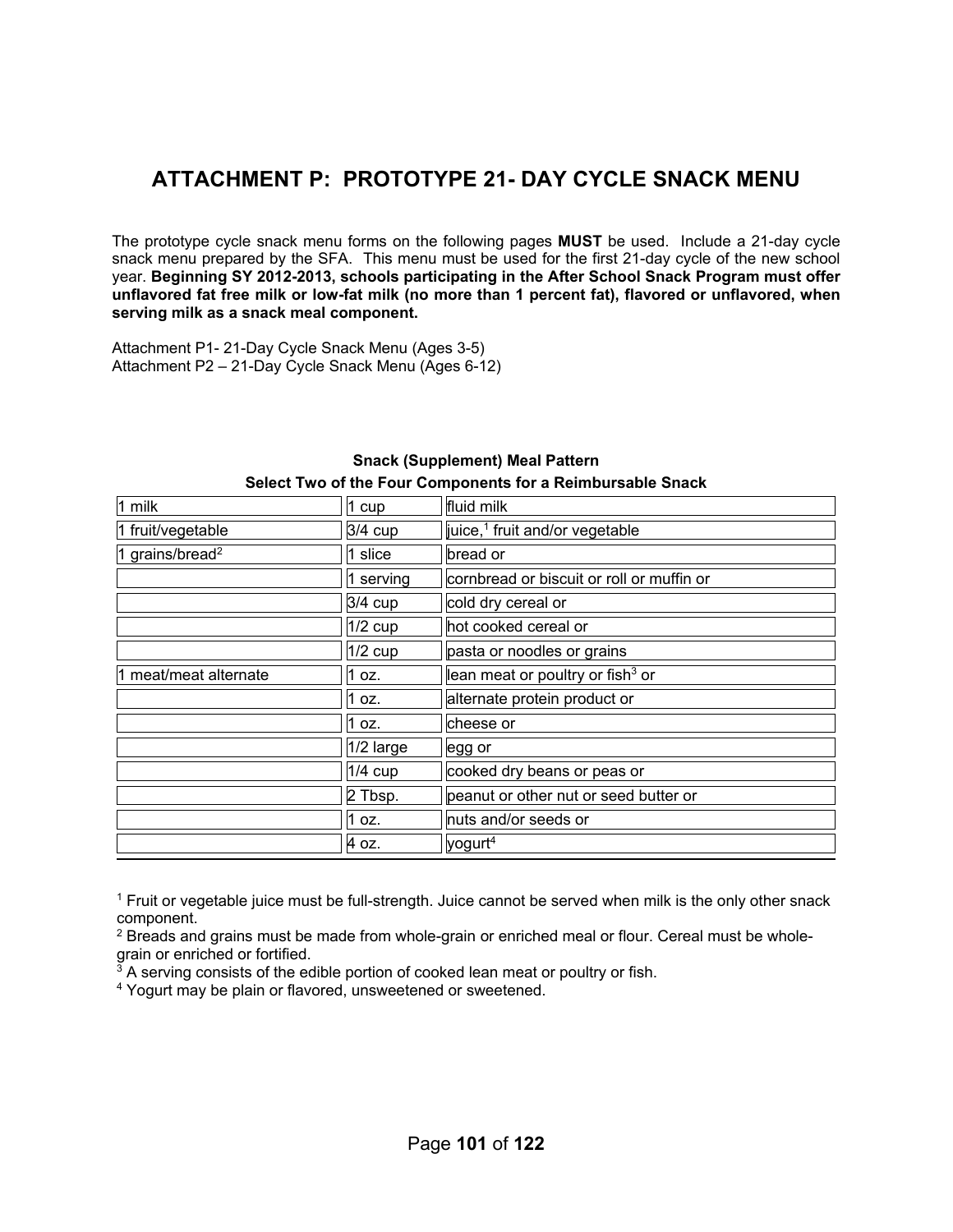# **Attachment P1 - 21-Day Cycle Menu – Snack (Ages 3-5)**

| $\Box$<br>NA (Check if not applicable) |                               |                 | $\boxtimes$ Check here if the SFA chooses to have each FSMC submit their own menus |                 |  |  |
|----------------------------------------|-------------------------------|-----------------|------------------------------------------------------------------------------------|-----------------|--|--|
| $\overline{1}$                         | $\overline{2}$                | 3               | 4                                                                                  | 5               |  |  |
| M/MA:                                  | M/MA:                         | M/MA:           | M/MA:                                                                              | M/MA:           |  |  |
| F/V 1:                                 | FN 1:                         | FN 1:           | FN 1:                                                                              | FN 1:           |  |  |
| $F/V2$ :                               | $F/V2$ :                      | $F/V2$ :        | $F/V2$ :                                                                           | $F/V2$ :        |  |  |
| $G/B$ :                                | $G/B$ :                       | $G/B$ :         | $G/B$ :                                                                            | $G/B$ :         |  |  |
| G/B                                    | G/B                           | G/B             | G/B                                                                                | G/B             |  |  |
| Other:                                 | Other:                        | Other:          | Other:                                                                             | Other:          |  |  |
| 8 oz Milk                              | 8 oz Milk                     | 8 oz Milk       | 8 oz Milk                                                                          | 8 oz Milk       |  |  |
| $6\phantom{1}$                         | $\overline{7}$                | 8               | 9                                                                                  | 10              |  |  |
| M/MA:                                  | M/MA:                         | M/MA:           | M/MA:                                                                              | M/MA:           |  |  |
| F/V 1:                                 | F/V 1:                        | FN 1:           | FN 1:                                                                              | FN 1:           |  |  |
| $F/V2$ :                               | $F/V2$ :                      | $F/V2$ :        | $F/V2$ :                                                                           | $F/V2$ :        |  |  |
| $G/B$ :                                | $G/B$ :                       | $G/B$ :         | $G/B$ :                                                                            | $G/B$ :         |  |  |
| $\mathsf{G/B}$                         | G/B                           | G/B             | G/B                                                                                | G/B             |  |  |
| Other:                                 | Other:                        | Other:          | Other:                                                                             | Other:          |  |  |
| 8 oz Milk                              | 8 oz Milk                     | 8 oz Milk       | 8 oz Milk                                                                          | 8 oz Milk       |  |  |
| 11                                     | 12                            | $\overline{13}$ | $\overline{14}$                                                                    | $\overline{15}$ |  |  |
| M/MA:                                  | M/MA:                         | M/MA:           | M/MA:                                                                              | M/MA:           |  |  |
| F/V 1:                                 | FN 1:                         | F/V 1:          | FN 1:                                                                              | F/V 1:          |  |  |
| $F/V2$ :                               | $F/V2$ :                      | $F/V2$ :        | $F/V2$ :                                                                           | $F/V2$ :        |  |  |
| $G/B$ :                                | $G/B$ :                       | $G/B$ :         | $G/B$ :                                                                            | $G/B$ :         |  |  |
| G/B                                    | G/B                           | G/B             | G/B                                                                                | G/B             |  |  |
| Other:                                 | Other:                        | Other:          | Other:                                                                             | Other:          |  |  |
| 8 oz Milk                              | 8 oz Milk                     | 8 oz Milk       | 8 oz Milk                                                                          | 8 oz Milk       |  |  |
| 16                                     | $\overline{17}$               | $\overline{18}$ | $\overline{19}$                                                                    | $\overline{20}$ |  |  |
| M/MA:                                  | M/MA:                         | M/MA:           | M/MA:                                                                              | M/MA:           |  |  |
| F/V 1:                                 | FN 1:                         | FN 1:           | FN 1:                                                                              | FN 1:           |  |  |
| $F/V2$ :                               | $F/V2$ :                      | $F/V2$ :        | $F/V2$ :                                                                           | $F/V2$ :        |  |  |
| $G/B$ :                                | $G/B$ :                       | $G/B$ :         | $G/B$ :                                                                            | $G/B$ :         |  |  |
| G/B                                    | G/B                           | G/B             | G/B                                                                                | G/B             |  |  |
| Other:                                 | Other:                        | Other:          | Other:                                                                             | Other:          |  |  |
| 8 oz Milk                              | 8 oz Milk                     | 8 oz Milk       | 8 oz Milk                                                                          | 8 oz Milk       |  |  |
| 21                                     | M/MA: Meat/Meat               |                 |                                                                                    |                 |  |  |
| M/MA:                                  | alternate                     |                 |                                                                                    |                 |  |  |
| F/V 1:                                 | F/V: Fruit/Vegetable          |                 |                                                                                    |                 |  |  |
| $F/V2$ :                               | GB: Grain/Bread               |                 |                                                                                    |                 |  |  |
| $G/B$ :                                | The contractor must           |                 |                                                                                    |                 |  |  |
| G/B                                    | adhere to this 21 day cycle   |                 |                                                                                    |                 |  |  |
| Other:                                 | for the first 21 days of meal |                 |                                                                                    |                 |  |  |
| 8 oz Milk                              | service.                      |                 |                                                                                    |                 |  |  |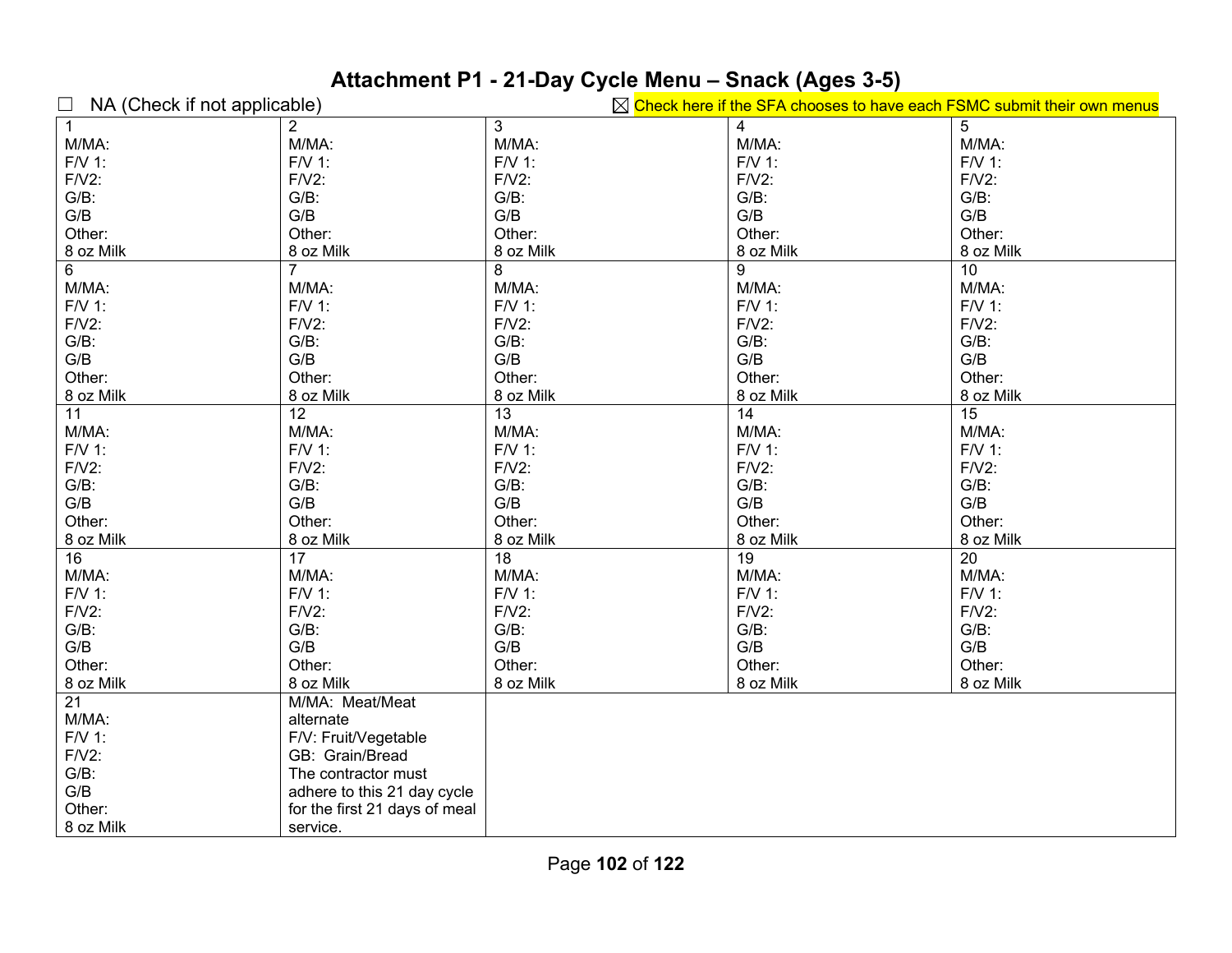# **Attachment P2 - 21-Day Cycle Menu – Snack (Ages 6-12)**

| $\Box$<br>NA (Check if not applicable) |                              |                 | $\boxtimes$ Check here if the SFA chooses to have each FSMC submit their own menus |                 |  |  |  |
|----------------------------------------|------------------------------|-----------------|------------------------------------------------------------------------------------|-----------------|--|--|--|
| $\overline{1}$                         | $\overline{2}$               | 3               | 4                                                                                  | 5               |  |  |  |
| M/MA:                                  | M/MA:                        | M/MA:           | M/MA:                                                                              | M/MA:           |  |  |  |
| F/V 1:                                 | FN 1:                        | F/V 1:          | FN 1:                                                                              | F/V 1:          |  |  |  |
| $F/V2$ :                               | $F/V2$ :                     | $F/V2$ :        | $F/V2$ :                                                                           | $F/V2$ :        |  |  |  |
| $G/B$ :                                | $G/B$ :                      | $G/B$ :         | $G/B$ :                                                                            | $G/B$ :         |  |  |  |
| G/B                                    | G/B                          | G/B             | G/B                                                                                | G/B             |  |  |  |
| Other:                                 | Other:                       | Other:          | Other:                                                                             | Other:          |  |  |  |
| 8 oz Milk                              | 8 oz Milk                    | 8 oz Milk       | 8 oz Milk                                                                          | 8 oz Milk       |  |  |  |
| 6                                      | 7                            | 8               | 9                                                                                  | 10              |  |  |  |
| M/MA:                                  | M/MA:                        | M/MA:           | M/MA:                                                                              | M/MA:           |  |  |  |
| F/V 1:                                 | $F/V$ 1:                     | $F/V$ 1:        | FN 1:                                                                              | F/V 1:          |  |  |  |
| $F/V2$ :                               | $F/V2$ :                     | $F/V2$ :        | $F/V2$ :                                                                           | $F/V2$ :        |  |  |  |
| $G/B$ :                                | $G/B$ :                      | $G/B$ :         | G/B:                                                                               | $G/B$ :         |  |  |  |
| G/B                                    | G/B                          | G/B             | G/B                                                                                | G/B             |  |  |  |
| Other:                                 | Other:                       | Other:          | Other:                                                                             | Other:          |  |  |  |
| 8 oz Milk                              | 8 oz Milk                    | 8 oz Milk       | 8 oz Milk                                                                          | 8 oz Milk       |  |  |  |
| $\overline{11}$                        | $\overline{12}$              | $\overline{13}$ | $\overline{14}$                                                                    | $\overline{15}$ |  |  |  |
| M/MA:                                  | M/MA:                        | M/MA:           | M/MA:                                                                              | M/MA:           |  |  |  |
| FN 1:                                  | FN 1:                        | FN 1:           | FN 1:                                                                              | F/V 1:          |  |  |  |
| $F/V2$ :                               | $F/V2$ :                     | $F/V2$ :        | $F/V2$ :                                                                           | $F/V2$ :        |  |  |  |
| $G/B$ :                                | $G/B$ :                      | $G/B$ :         | $G/B$ :                                                                            | $G/B$ :         |  |  |  |
| G/B                                    | G/B                          | G/B             | G/B                                                                                | G/B             |  |  |  |
| Other:                                 | Other:                       | Other:          | Other:                                                                             | Other:          |  |  |  |
| 8 oz Milk                              | 8 oz Milk                    | 8 oz Milk       | 8 oz Milk                                                                          | 8 oz Milk       |  |  |  |
| 16                                     | $\overline{17}$              | 18              | $\overline{19}$                                                                    | $\overline{20}$ |  |  |  |
| M/MA:                                  | M/MA:                        | M/MA:           | M/MA:                                                                              | M/MA:           |  |  |  |
| F/V 1:                                 | $F/V$ 1:                     | FN 1:           | FN 1:                                                                              | F/V 1:          |  |  |  |
| $F/V2$ :                               | $F/V2$ :                     | $F/V2$ :        | $F/V2$ :                                                                           | $F/V2$ :        |  |  |  |
| $G/B$ :                                | $G/B$ :                      | $G/B$ :         | $G/B$ :                                                                            | $G/B$ :         |  |  |  |
| G/B                                    | G/B                          | G/B             | G/B                                                                                | G/B             |  |  |  |
| Other:                                 | Other:                       | Other:          | Other:                                                                             | Other:          |  |  |  |
| 8 oz Milk                              | 8 oz Milk                    | 8 oz Milk       | 8 oz Milk                                                                          | 8 oz Milk       |  |  |  |
| $\overline{21}$                        | M/MA: Meat/Meat alternate    |                 |                                                                                    |                 |  |  |  |
| M/MA:                                  | F/V: Fruit/Vegetable         |                 |                                                                                    |                 |  |  |  |
| F/V 1:                                 | GB: Grain/Bread              |                 |                                                                                    |                 |  |  |  |
| $F/V2$ :                               | The contractor must adhere   |                 |                                                                                    |                 |  |  |  |
| $G/B$ :                                | to this 21 day cycle for the |                 |                                                                                    |                 |  |  |  |
| G/B                                    | first 21 days of meal        |                 |                                                                                    |                 |  |  |  |
| Other:                                 | service.                     |                 |                                                                                    |                 |  |  |  |
| 8 oz Milk                              |                              |                 |                                                                                    |                 |  |  |  |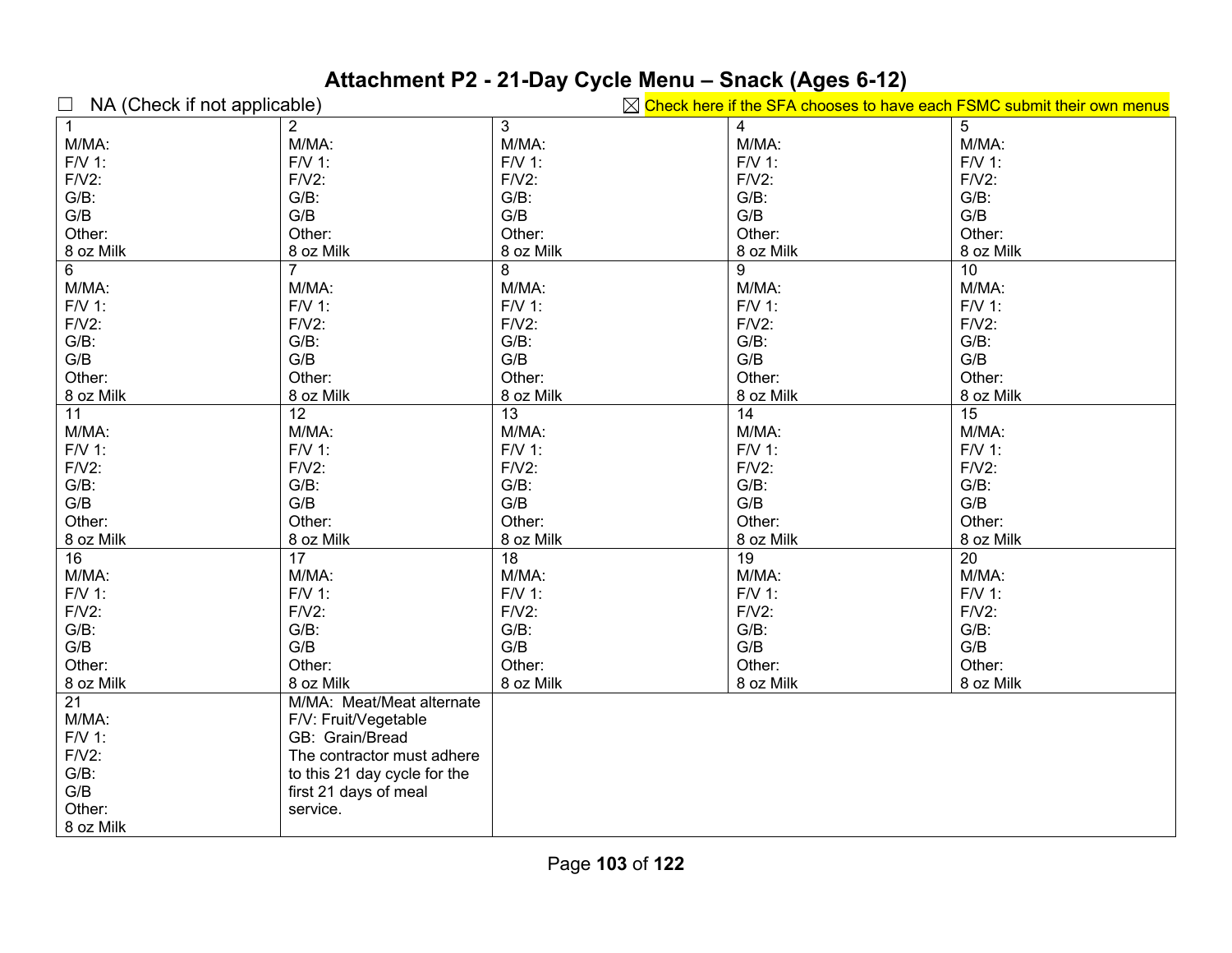## **ATTACHMENT Q: PROTOYPE 21-DAY CYCLE SFSP MENUS**

The prototype cycle Summer Food Service Program menu forms on the following pages **MUST** be used. Attach a 21-day cycle SFSP menu prepared by the SFA/Sponsor. These menus must be used for the first 21-day cycle of the summer.

Attachment Q1 – 21-Day Cycle Menu SFSP Lunch Attachment Q2 – 21-Day Cycle Menu SFSP Breakfast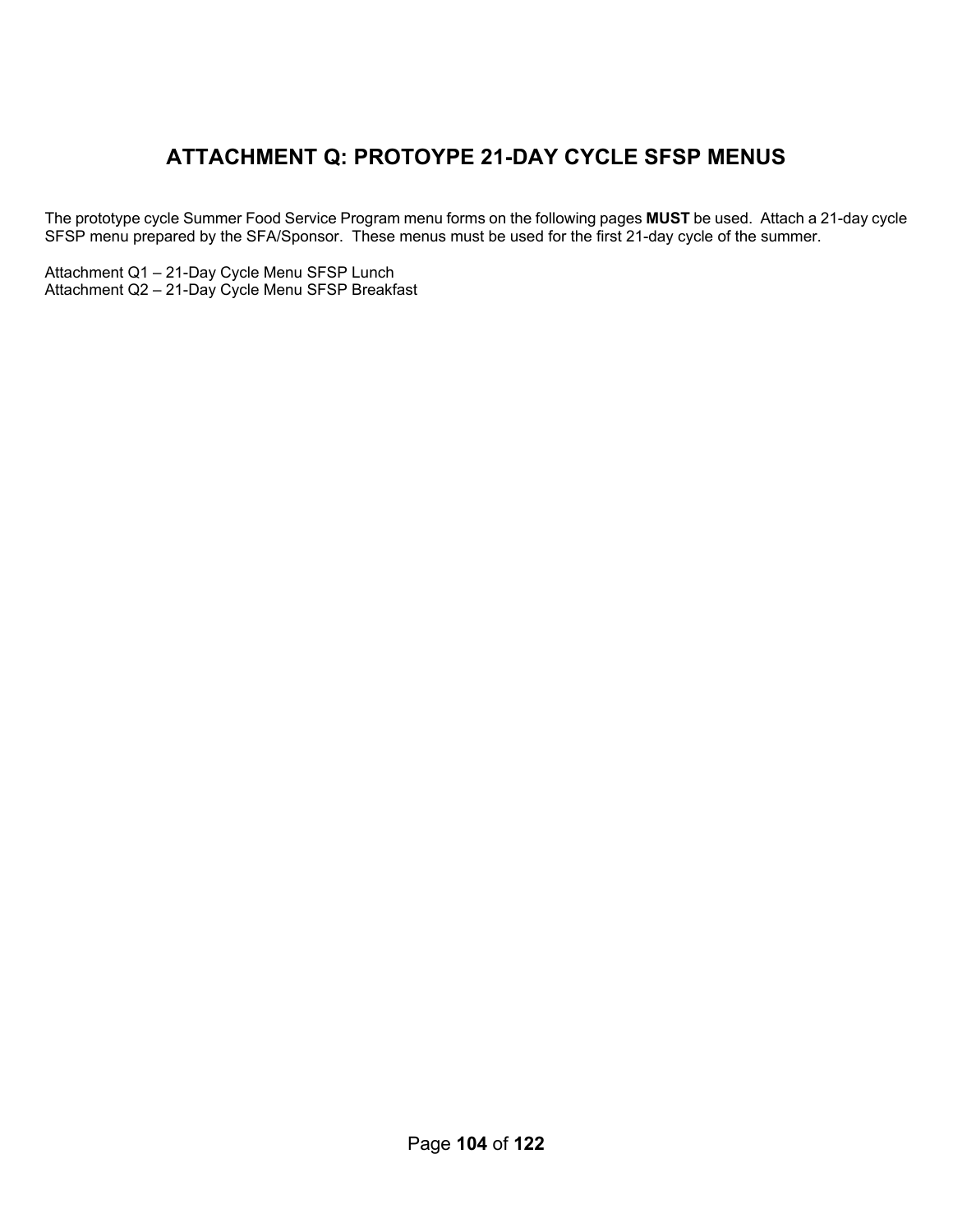# **Attachment Q1 - 21-Day Cycle Menu – SFSP Lunch**

|                 | NA (Check if not applicable)   |                 | $\boxtimes$ Check here if the SFA chooses to have each FSMC submit their own menus |                 |
|-----------------|--------------------------------|-----------------|------------------------------------------------------------------------------------|-----------------|
| $\overline{1}$  | 2                              | 3               | 4                                                                                  | 5               |
| M/MA:           | M/MA:                          | M/MA:           | M/MA:                                                                              | M/MA:           |
| F/V 1:          | FN 1:                          | FN 1:           | FN 1:                                                                              | FN 1:           |
| $F/V2$ :        | $F/V2$ :                       | $F/V2$ :        | $F/V2$ :                                                                           | $F/V2$ :        |
| $G/B$ :         | $G/B$ :                        | $G/B$ :         | $G/B$ :                                                                            | $G/B$ :         |
| G/B             | G/B                            | G/B             | G/B                                                                                | G/B             |
| Other:          | Other:                         | Other:          | Other:                                                                             | Other:          |
| 8 oz Milk       | 8 oz Milk                      | 8 oz Milk       | 8 oz Milk                                                                          | 8 oz Milk       |
| 6               | $\overline{7}$                 | 8               | 9                                                                                  | 10              |
| M/MA:           | M/MA:                          | M/MA:           | M/MA:                                                                              | M/MA:           |
| F/V 1:          | $F/V$ 1:                       | F/V 1:          | FN 1:                                                                              | FN 1:           |
| $F/V2$ :        | $F/V2$ :                       | $F/V2$ :        | $F/V2$ :                                                                           | $F/V2$ :        |
| $G/B$ :         | $G/B$ :                        | $G/B$ :         | $G/B$ :                                                                            | $G/B$ :         |
| G/B             | G/B                            | G/B             | G/B                                                                                | G/B             |
| Other:          | Other:                         | Other:          | Other:                                                                             | Other:          |
| 8 oz Milk       | 8 oz Milk                      | 8 oz Milk       | 8 oz Milk                                                                          | 8 oz Milk       |
| $\overline{11}$ | $\overline{12}$                | $\overline{13}$ | $\overline{14}$                                                                    | $\overline{15}$ |
| M/MA:           | M/MA:                          | M/MA:           | M/MA:                                                                              | M/MA:           |
| $F/V$ 1:        | FN 1:                          | F/V 1:          | FN 1:                                                                              | FN 1:           |
| $F/V2$ :        | $F/V2$ :                       | $F/V2$ :        | $F/V2$ :                                                                           | $F/V2$ :        |
| $G/B$ :         | $G/B$ :                        | $G/B$ :         | $G/B$ :                                                                            | $G/B$ :         |
| G/B             | G/B                            | G/B             | G/B                                                                                | G/B             |
| Other:          | Other:                         | Other:          | Other:                                                                             | Other:          |
| 8 oz Milk       | 8 oz Milk                      | 8 oz Milk       | 8 oz Milk                                                                          | 8 oz Milk       |
| 16              | $\overline{17}$                | 18              | $\overline{19}$                                                                    | $\overline{20}$ |
| M/MA:           | M/MA:                          | M/MA:           | M/MA:                                                                              | M/MA:           |
| F/V 1:          | FN 1:                          | F/V 1:          | FN 1:                                                                              | FN 1:           |
| $F/V2$ :        | $F/V2$ :                       | $F/V2$ :        | $F/V2$ :                                                                           | $F/V2$ :        |
| $G/B$ :         | $G/B$ :                        | $G/B$ :         | $G/B$ :                                                                            | $G/B$ :         |
| G/B             | G/B                            | G/B             | G/B                                                                                | G/B             |
| Other:          | Other:                         | Other:          | Other:                                                                             | Other:          |
| 8 oz Milk       | 8 oz Milk                      | 8 oz Milk       | 8 oz Milk                                                                          | 8 oz Milk       |
| $\overline{21}$ | M/MA: Meat/Meat alternate      |                 |                                                                                    |                 |
| M/MA:           | F/V: Fruit/Vegetable           |                 |                                                                                    |                 |
| F/V 1:          | GB: Grain/Bread                |                 |                                                                                    |                 |
| $F/V2$ :        | The contractor must adhere     |                 |                                                                                    |                 |
| $G/B$ :         | to this 21 day cycle for the   |                 |                                                                                    |                 |
| G/B             | first 21 days of meal service. |                 |                                                                                    |                 |
| Other:          |                                |                 |                                                                                    |                 |
| 8 oz Milk       |                                |                 |                                                                                    |                 |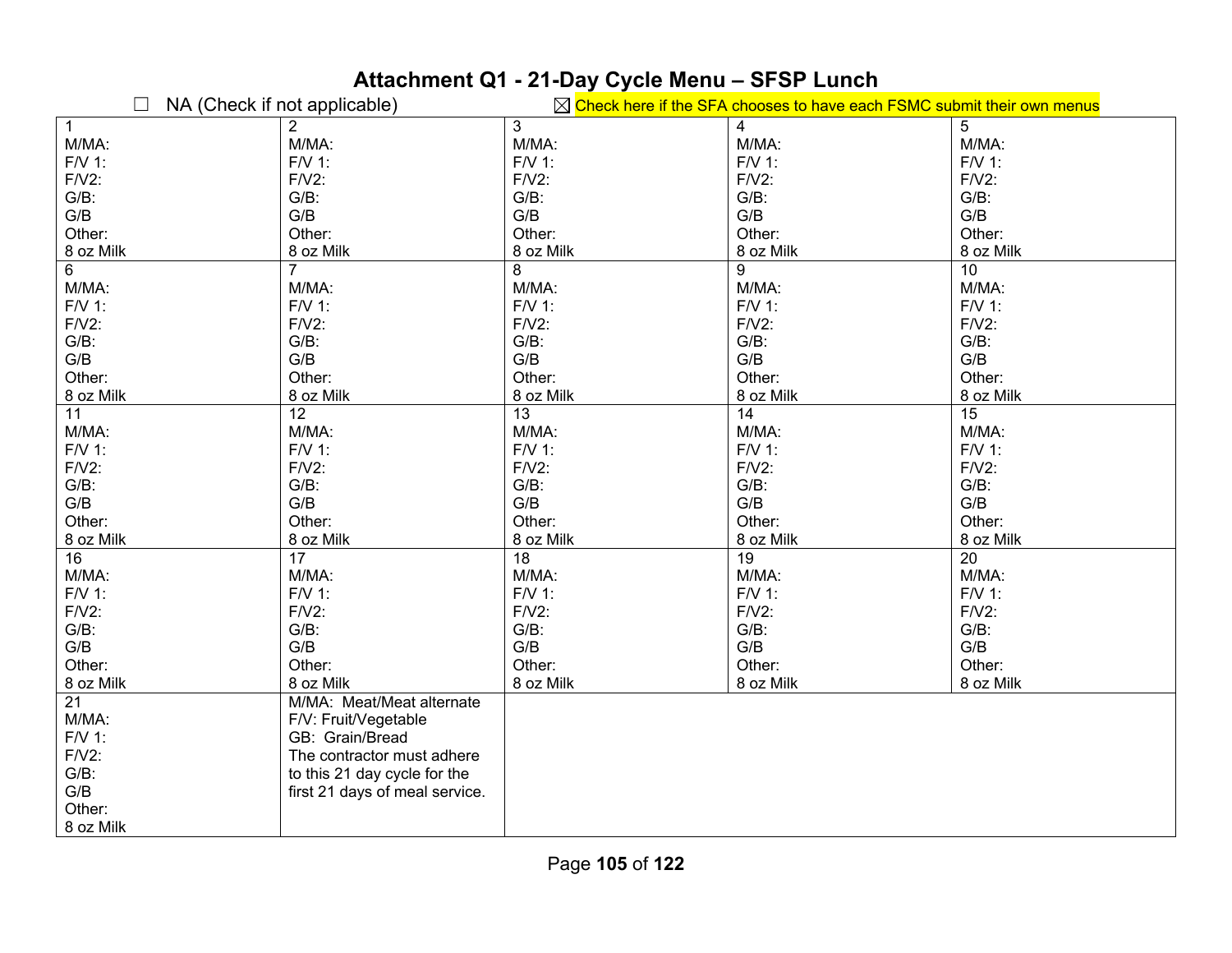# **Attachment Q2 - 21-Day Cycle Menu – SFSP Breakfast**

| $\Box$<br>NA (Check if not applicable) |                                |                 | $\boxtimes$ Check here if the SFA chooses to have each FSMC submit their own menus |                 |  |  |
|----------------------------------------|--------------------------------|-----------------|------------------------------------------------------------------------------------|-----------------|--|--|
| $\mathbf{1}$                           | $\overline{2}$                 | 3               | 4                                                                                  | 5               |  |  |
| M/MA:                                  | M/MA:                          | M/MA:           | M/MA:                                                                              | M/MA:           |  |  |
| F/V 1:                                 | F/V 1:                         | FN 1:           | $F/V$ 1:                                                                           | FN 1:           |  |  |
| $F/V2$ :                               | $F/V2$ :                       | $F/V2$ :        | $F/V2$ :                                                                           | $F/V2$ :        |  |  |
| $G/B$ :                                | $G/B$ :                        | $G/B$ :         | $G/B$ :                                                                            | $G/B$ :         |  |  |
| $\mathsf{G/B}$                         | G/B                            | G/B             | G/B                                                                                | G/B             |  |  |
| Other:                                 | Other:                         | Other:          | Other:                                                                             | Other:          |  |  |
| 8 oz Milk                              | 8 oz Milk                      | 8 oz Milk       | 8 oz Milk                                                                          | 8 oz Milk       |  |  |
| $6\phantom{a}$                         | $\overline{7}$                 | 8               | 9                                                                                  | 10 <sup>1</sup> |  |  |
| M/MA:                                  | M/MA:                          | M/MA:           | M/MA:                                                                              | M/MA:           |  |  |
| F/V 1:                                 | FN 1:                          | FN 1:           | FN 1:                                                                              | FN 1:           |  |  |
| $F/V2$ :                               | $F/V2$ :                       | $F/V2$ :        | $F/V2$ :                                                                           | $F/V2$ :        |  |  |
| $G/B$ :                                | $G/B$ :                        | $G/B$ :         | $G/B$ :                                                                            | $G/B$ :         |  |  |
| G/B                                    | G/B                            | G/B             | G/B                                                                                | G/B             |  |  |
| Other:                                 | Other:                         | Other:          | Other:                                                                             | Other:          |  |  |
| 8 oz Milk                              | 8 oz Milk                      | 8 oz Milk       | 8 oz Milk                                                                          | 8 oz Milk       |  |  |
| 11                                     | $\overline{12}$                | $\overline{13}$ | $\overline{14}$                                                                    | 15              |  |  |
| M/MA:                                  | M/MA:                          | M/MA:           | M/MA:                                                                              | M/MA:           |  |  |
| F/V 1:                                 | FN 1:                          | FN 1:           | FN 1:                                                                              | FN 1:           |  |  |
| $F/V2$ :                               | $F/V2$ :                       | $F/V2$ :        | $F/V2$ :                                                                           | $F/V2$ :        |  |  |
| $G/B$ :                                | $G/B$ :                        | $G/B$ :         | $G/B$ :                                                                            | $G/B$ :         |  |  |
| $\mathsf{G/B}$                         | G/B                            | G/B             | G/B                                                                                | G/B             |  |  |
| Other:                                 | Other:                         | Other:          | Other:                                                                             | Other:          |  |  |
| 8 oz Milk                              | 8 oz Milk                      | 8 oz Milk       | 8 oz Milk                                                                          | 8 oz Milk       |  |  |
| 16                                     | $\overline{17}$                | $\overline{18}$ | $\overline{19}$                                                                    | $\overline{20}$ |  |  |
| M/MA:                                  | M/MA:                          | M/MA:           | M/MA:                                                                              | M/MA:           |  |  |
| F/V 1:                                 | FN 1:                          | FN 1:           | FN 1:                                                                              | FN 1:           |  |  |
| $F/V2$ :                               | $F/V2$ :                       | $F/V2$ :        | $F/V2$ :                                                                           | $F/V2$ :        |  |  |
| $G/B$ :                                | $G/B$ :                        | $G/B$ :         | $G/B$ :                                                                            | $G/B$ :         |  |  |
| G/B                                    | G/B                            | G/B             | G/B                                                                                | G/B             |  |  |
| Other:                                 | Other:                         | Other:          | Other:                                                                             | Other:          |  |  |
| 8 oz Milk                              | 8 oz Milk                      | 8 oz Milk       | 8 oz Milk                                                                          | 8 oz Milk       |  |  |
| 21                                     | M/MA: Meat/Meat alternate      |                 |                                                                                    |                 |  |  |
| M/MA:                                  | F/V: Fruit/Vegetable           |                 |                                                                                    |                 |  |  |
| F/V 1:                                 | GB: Grain/Bread                |                 |                                                                                    |                 |  |  |
| $F/V2$ :                               | The contractor must adhere     |                 |                                                                                    |                 |  |  |
| $G/B$ :                                | to this 21 day cycle for the   |                 |                                                                                    |                 |  |  |
| G/B                                    | first 21 days of meal service. |                 |                                                                                    |                 |  |  |
| Other:                                 |                                |                 |                                                                                    |                 |  |  |
| 8 oz Milk                              |                                |                 |                                                                                    |                 |  |  |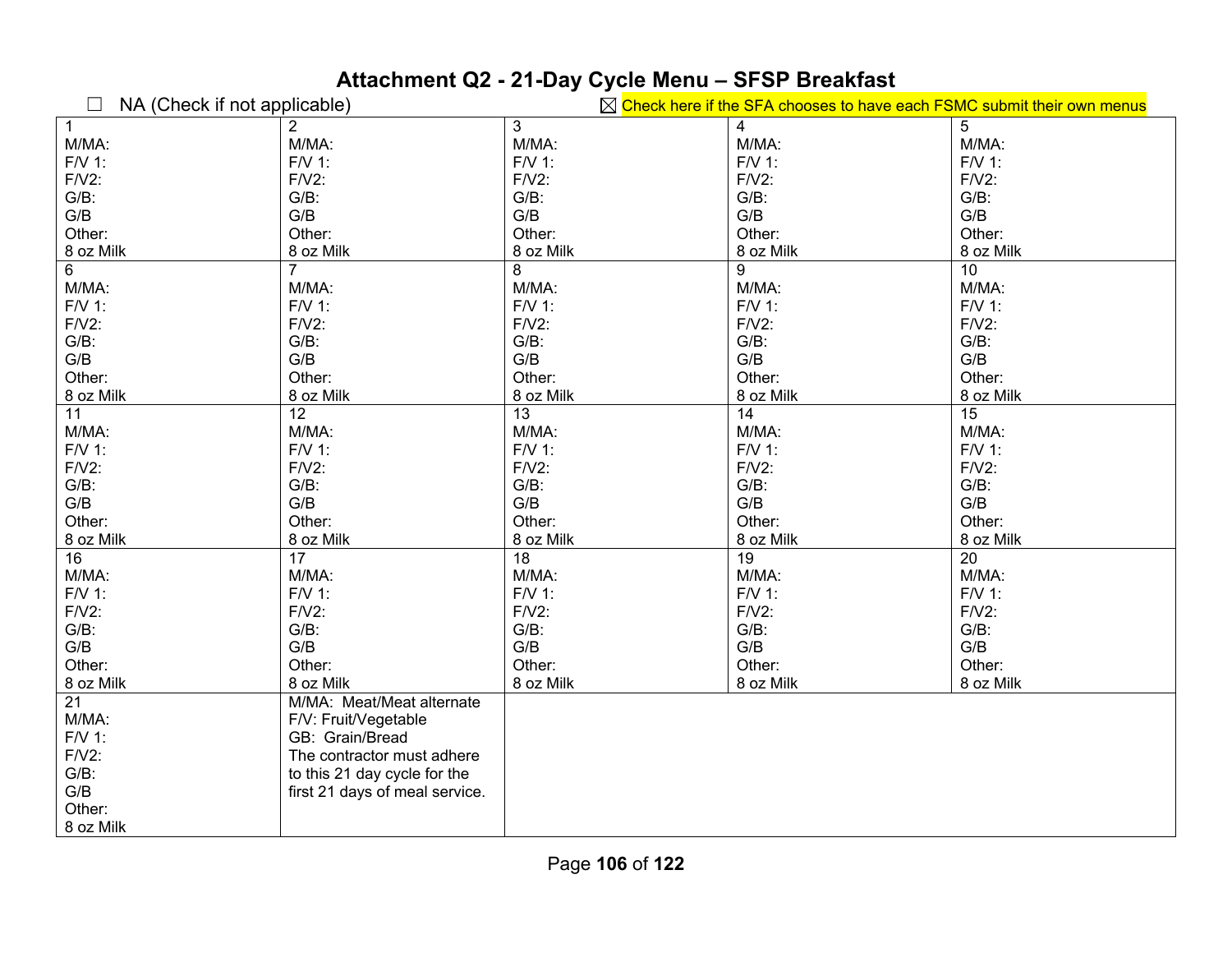### **ATTACHMENT R: SUMMER FOOD SERVICE PROGRAM MEAL PATTERNS**

| SELECT THE APPROPRIATE COMPONENTS FOR A REIMBURSABLE MEAL |                                        |                                                      |                               |  |  |  |  |  |
|-----------------------------------------------------------|----------------------------------------|------------------------------------------------------|-------------------------------|--|--|--|--|--|
| <b>FOOD COMPONENTS</b>                                    | <b>BREAKFAST</b>                       | <b>LUNCH OR SUPPER</b>                               | <b>SNACK</b>                  |  |  |  |  |  |
| AND FOOD ITEMS                                            | SERVE ALL THREE                        | <b>SERVE ALL FOUR</b>                                | SERVE TWO OF THE FOUR         |  |  |  |  |  |
| Milk $1,2$                                                |                                        |                                                      |                               |  |  |  |  |  |
| Fluid milk                                                | 8 fl oz $(1 \text{ cup})$ <sup>1</sup> | 8 fl oz $(1 \text{ cup})^2$                          | 8 fl oz $(1 \text{ cup})^1$   |  |  |  |  |  |
| Vegetable or Fruit 3,4,5                                  |                                        |                                                      |                               |  |  |  |  |  |
|                                                           | $\frac{1}{2}c^3$                       | $\frac{3}{4}$ c $\frac{4}{4}$ total of two different | $\frac{3}{4}$ C $^{3, 4}$     |  |  |  |  |  |
| Juice, fruit, vegetable                                   | (juice must be full-strength           | items                                                | (juice must be full-strength) |  |  |  |  |  |
| Grains/Breads <sup>6,7</sup>                              |                                        |                                                      |                               |  |  |  |  |  |
| Bread or                                                  | 1 slice                                | slice                                                | l slice                       |  |  |  |  |  |
| Cornbread, or biscuit or roll or muffin or                | serving                                | serving                                              | serving                       |  |  |  |  |  |
| Cold dry cereal 7                                         | $\frac{3}{4}$ c or 1 oz $\frac{7}{4}$  | N/A                                                  | $\frac{3}{4}$ c or 1 oz $^7$  |  |  |  |  |  |
| Hot cooked cereal or                                      | $\frac{1}{2}c$                         | $\frac{1}{2}c$                                       | $\frac{1}{2}c$                |  |  |  |  |  |
| Cooked pasta or noodles or grains                         | $\frac{1}{2}c$                         | $\frac{1}{2}c$                                       | $\frac{1}{2}c$                |  |  |  |  |  |
| Meat/Meat Alternate 8, 9, 10, 11, 12                      | Optional                               |                                                      |                               |  |  |  |  |  |
| Lean meat or poultry or fish <sup>8</sup> or              | 1 oz                                   | 2 oz                                                 | 1 oz                          |  |  |  |  |  |
| Alternate protein products <sup>9</sup> or                | 1 oz                                   | 2 oz                                                 | 0Z                            |  |  |  |  |  |
| Cheese                                                    | 1 oz                                   | 2 oz                                                 | 1 oz                          |  |  |  |  |  |
| Egg (large) or                                            | $\frac{1}{2}$ large egg                | large egg                                            | $\frac{1}{2}$ large egg       |  |  |  |  |  |
| Cooked dry beans or peas or                               | $\frac{1}{4}$ C                        | $\frac{1}{2}c$                                       | $\frac{1}{4}$ C               |  |  |  |  |  |
| Peanut or other nut butters or                            | 2T                                     | 4 T                                                  | 2T                            |  |  |  |  |  |
| Nuts and/or seeds 11                                      | ---                                    | $oz = 50\%$ $\frac{10, 11}{ }$                       | 1 oz $1\overline{1}$          |  |  |  |  |  |
| Yogurt $12$                                               | 4 oz $(\frac{1}{2}c)$                  | 8 oz (1 c)                                           | 4 oz $(\frac{1}{2}c)$         |  |  |  |  |  |

<sup>1</sup> For Breakfast or Snack, fluid milk shall be served as a beverage, or on cereal, or use part of it for each purpose.

2 For Lunch or Supper, fluid milk shall be used as a beverage.

<sup>3</sup> Fruit or vegetable juice must be full-strength for breakfast and snacks.

<sup>4</sup> For Lunch or Supper, serve two or more kinds of vegetables and/or fruits, Full strength vegetable or fruit juice may be counted to meet not more than one-half of this requirement

 $^5$  Juice may not be served to fulfill the supplement requirement, when milk is served as the only other component.

 $^6$  Grains/Breads must be enriched or whole-grain, or made from whole-grain or enriched flour or meal that may include bran and/or germ. Cereal must be whole grain or enriched or fortified.

 $7$  Either volume (cup) or weight (oz) whichever is less.

<sup>8</sup> A serving consists of the edible portion of cooked lean meat or poultry or fish.

<sup>9</sup> Alternate protein products must meet requirements of Appendix A of 7 CFR Part 225.

<sup>10</sup> Nuts and seeds may meet no more than one-half of the total meat/meat alternate to fulfill the lunch or supper requirement.

 $^{11}$  Nuts and seeds are generally recommended to be served to children ages 1-3 since the present a choking hazard. If served, nuts and seeds should be finely minced. <sup>12</sup> Yogurt may be plain or flavored, unsweetened or sweetened – commercially prepared.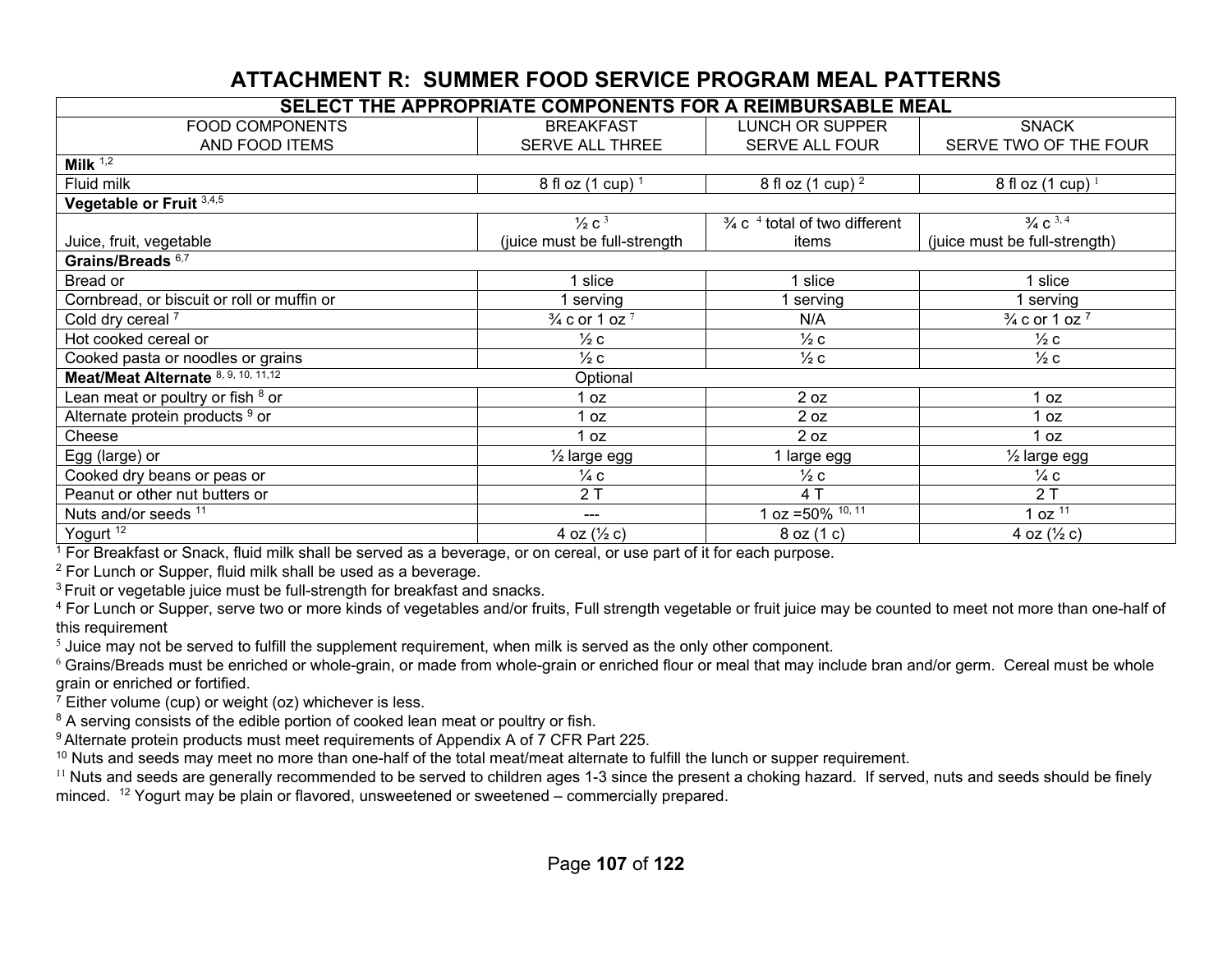### **ATTACHMENT S-1- MEAL PATTERN-CACFP AT-RISK SUPPER**

| <b>At-Risk Supper</b>                                                                                                                                                                                                                                                                          |                                                                                    |                                                                                    |                                                   |  |  |  |  |  |
|------------------------------------------------------------------------------------------------------------------------------------------------------------------------------------------------------------------------------------------------------------------------------------------------|------------------------------------------------------------------------------------|------------------------------------------------------------------------------------|---------------------------------------------------|--|--|--|--|--|
| <b>Food Components</b>                                                                                                                                                                                                                                                                         | Ages $1-2$                                                                         | <b>Ages 3-5</b>                                                                    | Ages 6-12 and 13-18                               |  |  |  |  |  |
| Milk<br>fluid milk                                                                                                                                                                                                                                                                             | $1/2$ cup                                                                          | $3/4$ cup                                                                          | l cup                                             |  |  |  |  |  |
| Fruits                                                                                                                                                                                                                                                                                         | $1/8$ cup                                                                          | $\frac{1}{4}$ cup                                                                  | $1/4$ cup                                         |  |  |  |  |  |
| Vegetables                                                                                                                                                                                                                                                                                     | $1/8$ cup                                                                          | 1⁄4 cup                                                                            | $\frac{1}{2}$ cup                                 |  |  |  |  |  |
| Grains/Bread                                                                                                                                                                                                                                                                                   | 1/ <sub>2</sub> serving/<br>1/ <sub>2</sub> oz equivalent as of<br>October 1, 2019 | 1/ <sub>2</sub> serving/<br>1/ <sub>2</sub> oz equivalent as of<br>October 1, 2019 | serving/<br>oz equivalent as of October<br>, 2019 |  |  |  |  |  |
| Meat/meat Alternate<br>Unflavored whole milk must be served to 1 year olds; unflavored low-fat or fat-free milk must be served to children 2 through 5 years old; and unflavored<br>1.<br>low-fat, unflavored fat-free, or flavored fat-free milk must be served to children 6 years and older | 1 oz                                                                               | 1 ½ oz                                                                             | $2$ oz                                            |  |  |  |  |  |

- 2. Juice is limited to once per day
- 3. At least one serving of grains must be whole grain-rich
- 4. Grain-based desserts do not count towards the grain components
- 5. Yogurt must contain no more than 23 grams of sugar per 6 oz
- 6. Breakfast cereals must contain no more than 6 grams of sugar per dry ounce
- 7. Offer versus Serve may be utilized
- 8. Frying is not allowed as a way of preparing foods on-site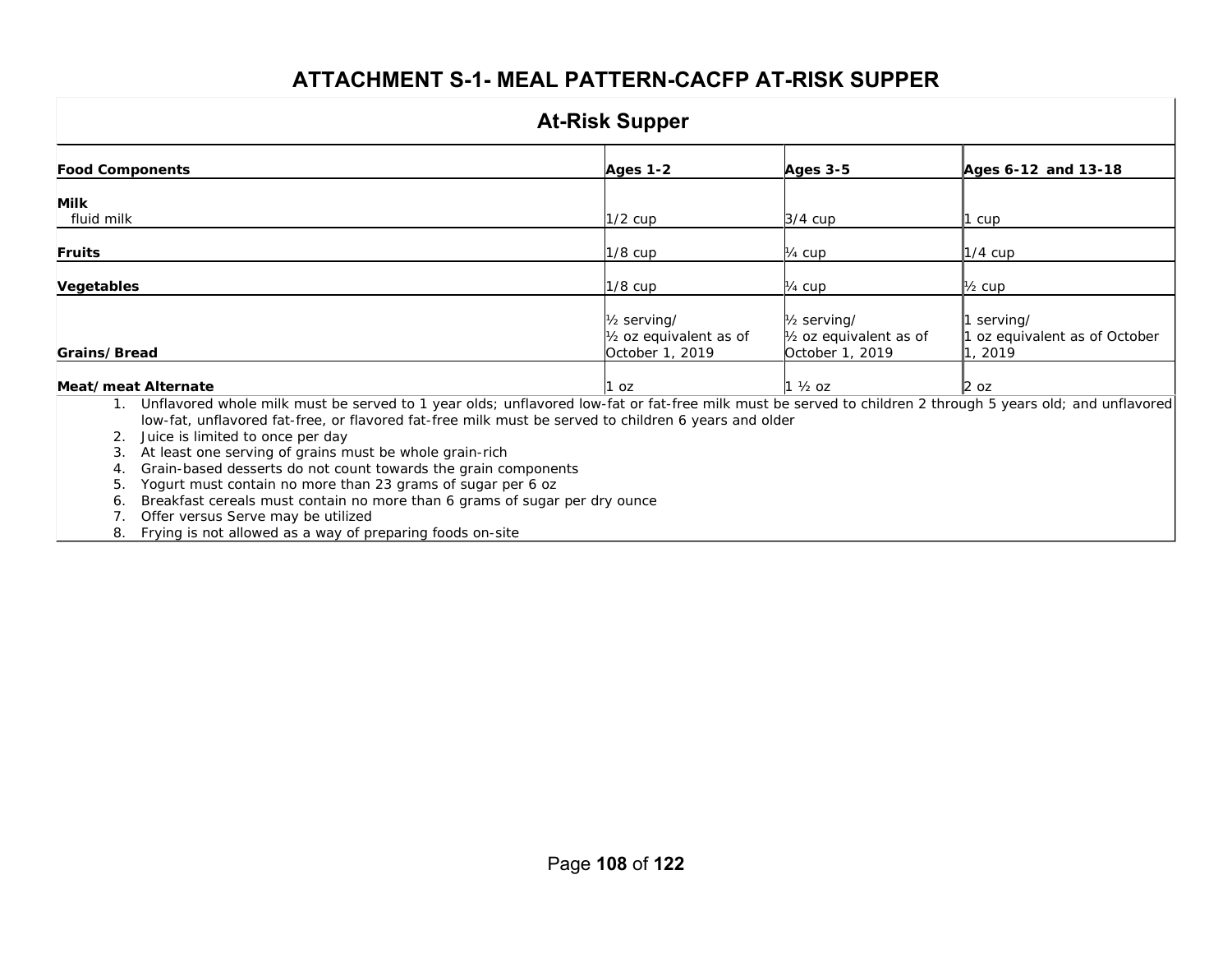### **ATTACHMENT S-2 - MEAL PATTERN-CACFP AT-RISK AFTER SCHOOL SNACK**

|                                                                                                                                                                                                                                                                                                                                                                                                                                                                                                                                                                                                                          | <b>Snack-Select Two of the Five Components for a Reimbursable Snack</b>            |                                                                                    |                                                    |
|--------------------------------------------------------------------------------------------------------------------------------------------------------------------------------------------------------------------------------------------------------------------------------------------------------------------------------------------------------------------------------------------------------------------------------------------------------------------------------------------------------------------------------------------------------------------------------------------------------------------------|------------------------------------------------------------------------------------|------------------------------------------------------------------------------------|----------------------------------------------------|
| <b>Food Components</b>                                                                                                                                                                                                                                                                                                                                                                                                                                                                                                                                                                                                   | <b>Ages 1-2</b>                                                                    | $Ages$ 3-5                                                                         | Ages 6-12 <sup>1</sup>                             |
| <b>Milk</b>                                                                                                                                                                                                                                                                                                                                                                                                                                                                                                                                                                                                              |                                                                                    |                                                                                    |                                                    |
| fluid milk                                                                                                                                                                                                                                                                                                                                                                                                                                                                                                                                                                                                               | $1/2$ cup                                                                          | $1/2$ cup                                                                          | cup                                                |
| <b>Fruits</b>                                                                                                                                                                                                                                                                                                                                                                                                                                                                                                                                                                                                            | $1/2$ cup                                                                          | $1/2$ cup                                                                          | $3/4$ cup                                          |
| Vegetables                                                                                                                                                                                                                                                                                                                                                                                                                                                                                                                                                                                                               | $1/2$ cup                                                                          | $1/2$ cup                                                                          | $3/4$ cup                                          |
| Grains/Bread                                                                                                                                                                                                                                                                                                                                                                                                                                                                                                                                                                                                             | 1/ <sub>2</sub> serving/<br>1/ <sub>2</sub> oz equivalent as of<br>October 1, 2019 | 1/ <sub>2</sub> serving/<br>1/ <sub>2</sub> oz equivalent as of<br>October 1, 2019 | serving/<br>oz equivalent as of October<br>l, 2019 |
| Meat/meat Alternate                                                                                                                                                                                                                                                                                                                                                                                                                                                                                                                                                                                                      | $1/2$ oz                                                                           | $1/2$ oz                                                                           | l oz                                               |
| Unflavored whole milk must be served to 1 year olds; unflavored low-fat or fat-free milk must be served to children 2 through 5 years old; and unflavored<br>low-fat, unflavored fat-free, or flavored fat-free milk must be served to children 6 years and older<br>Juice is limited to once per day<br>At least one serving of grains must be whole grain-rich<br>3.<br>Grain-based desserts do not count towards the grain components<br>Yogurt must contain no more than 23 grams of sugar per 6 oz<br>5.<br>Breakfast cereals must contain no more than 6 grams of sugar per dry ounce<br>6.<br>$\bigcap_{i=1}^{n}$ |                                                                                    |                                                                                    |                                                    |

- 7. Offer versus Serve may be utilized
- 8. Frying is not allowed as a way of preparing foods on-site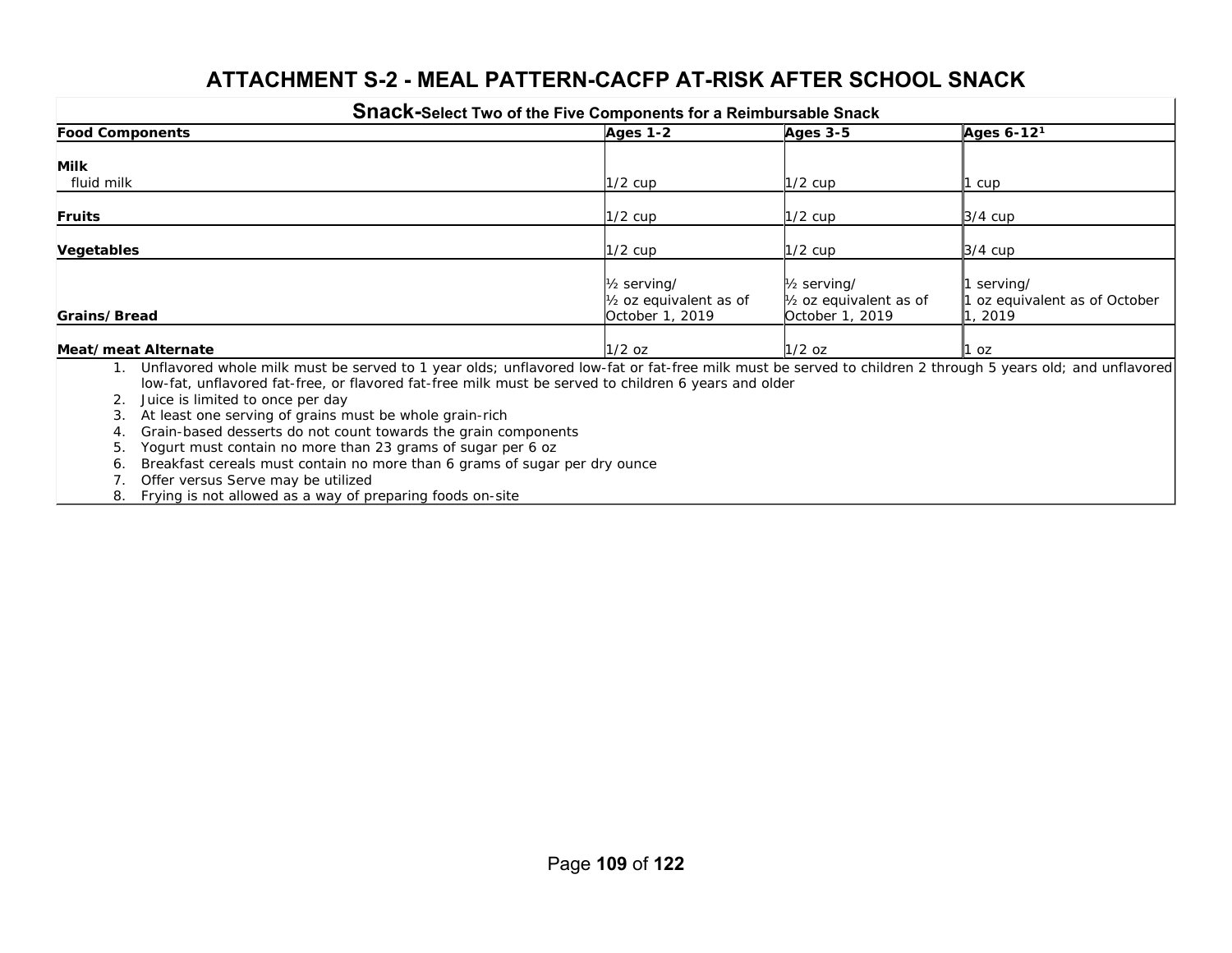## **ATTACHMENT T-PROGRAM (CACFP) MENUS**

 The prototype cycle Summer Food Service Program menu forms on the following pages **MUST** be used. Attach a 21-day cycle SFSP menu prepared by the SFA/SPONSOR. These menus must be used for the first 21-day cycle of the summer.

 Attachment T1 – 21-Day Cycle Menu CACFP At-Risk Supper Attachment T2 – 21-Day Cycle Menu CACFP At-Risk Snack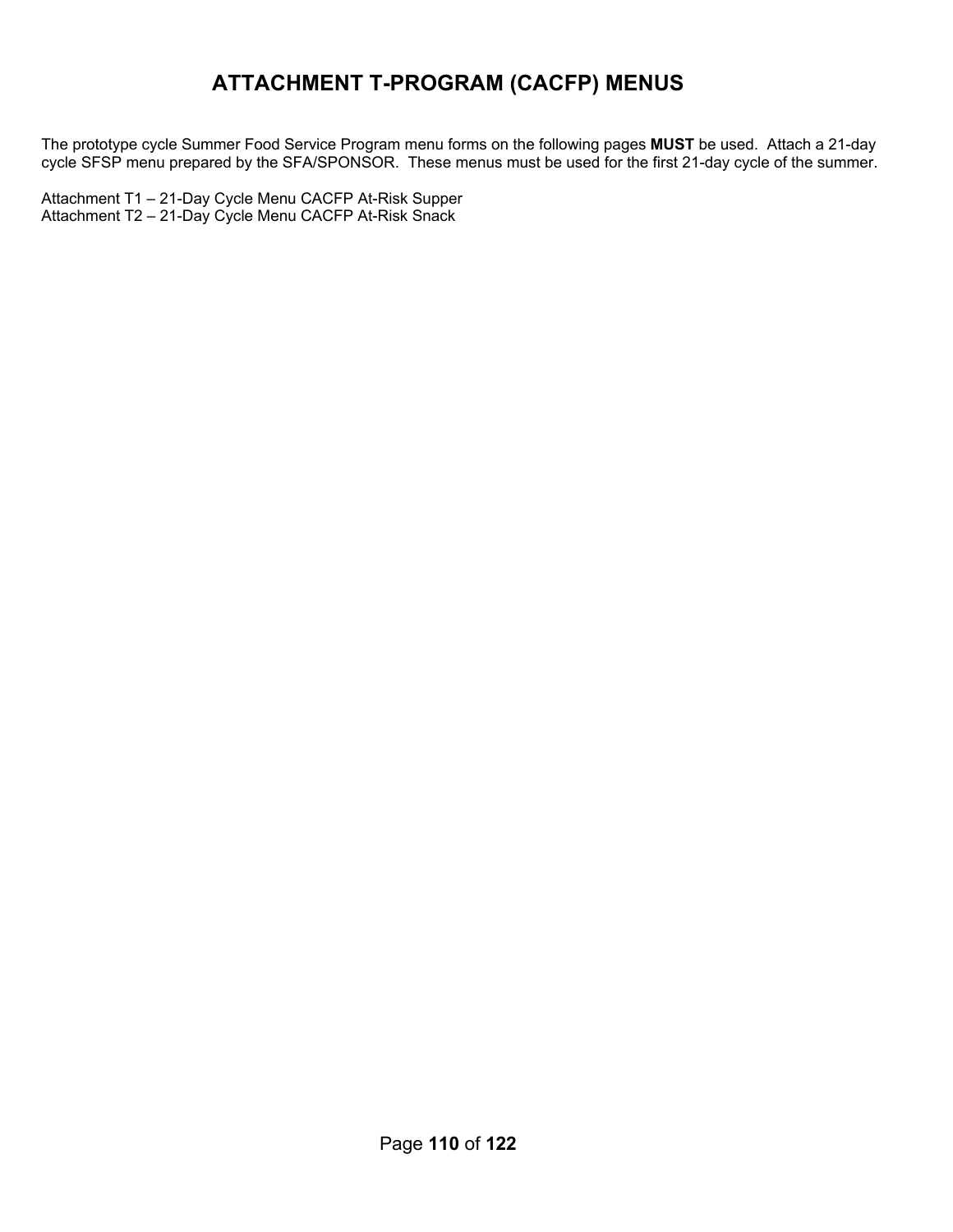# **Attachment T1 - 21-Day Cycle Menu – CACFP At-Risk Supper**

| NA (Check if not applicable) |                                    |                 | $\boxtimes$ Check here if the SFA chooses to have each FSMC submit their own menus |                 |
|------------------------------|------------------------------------|-----------------|------------------------------------------------------------------------------------|-----------------|
| $\mathbf{1}$                 | 2                                  | 3               | 4                                                                                  | 5               |
| M/MA:                        | M/MA:                              | M/MA:           | M/MA:                                                                              | M/MA:           |
| $Fr$ :                       | Fr:                                | Fr:             | Fr:                                                                                | Fr:             |
| Veg:                         | Veg:                               | Veg:            | Veg:                                                                               | Veg:            |
| $G/B$ :                      | $G/B$ :                            | $G/B$ :         | $G/B$ :                                                                            | $G/B$ :         |
| G/B                          | G/B                                | G/B             | G/B                                                                                | G/B             |
| Other:                       | Other:                             | Other:          | Other:                                                                             | Other:          |
| Milk                         | Milk                               | Milk            | Milk                                                                               | Milk            |
| 6                            | $\overline{7}$                     | 8               | $\overline{9}$                                                                     | 10              |
| M/MA:                        | M/MA:                              | M/MA:           | M/MA:                                                                              | M/MA:           |
| $Fr$ :                       | $Fr$ :                             | $Fr$ :          | Fr:                                                                                | Fr:             |
| Veg:                         | Veg:                               | Veg:            | Veg:                                                                               | Veg:            |
|                              |                                    |                 |                                                                                    |                 |
| G/B:                         | $G/B$ :                            | $G/B$ :         | $G/B$ :                                                                            | G/B:            |
| G/B                          | G/B                                | G/B             | G/B                                                                                | $\mathsf{G/B}$  |
| Other:                       | Other:                             | Other:          | Other:                                                                             | Other:          |
| Milk                         | Milk                               | Milk            | Milk                                                                               | Milk            |
| 11                           | $\overline{12}$                    | $\overline{13}$ | $\overline{14}$                                                                    | $\overline{15}$ |
| M/MA:                        | M/MA:                              | M/MA:           | M/MA:                                                                              | M/MA:           |
| $Fr$ :                       | $Fr$ :                             | Fr:             | Fr:                                                                                | Fr:             |
| Veg:                         | Veg:                               | Veg:            | Veg:                                                                               | Veg:            |
| $G/B$ :                      | $G/B$ :                            | $G/B$ :         | $G/B$ :                                                                            | G/B:            |
| G/B                          | G/B                                | G/B             | G/B                                                                                | G/B             |
| Other:                       | Other:                             | Other:          | Other:                                                                             | Other:          |
| Milk                         | Milk                               | Milk            | Milk                                                                               | Milk            |
| $\overline{16}$              | 17                                 | $\overline{18}$ | 19                                                                                 | 20              |
| M/MA:                        | M/MA:                              | M/MA:           | M/MA:                                                                              | M/MA:           |
| $Fr$ :                       | $Fr$ :                             | Fr:             | Fr:                                                                                | Fr:             |
| Veg:                         | Veg:                               | Veg:            | Veg:                                                                               | Veg:            |
| G/B:                         | $G/B$ :                            | $G/B$ :         | $G/B$ :                                                                            | $G/B$ :         |
| G/B                          | G/B                                | G/B             | G/B                                                                                | G/B             |
| Other:                       | Other:                             | Other:          | Other:                                                                             | Other:          |
| Milk                         | Milk                               | Milk            | Milk                                                                               | Milk            |
| $\overline{21}$              | M/MA: Meat/Meat alternate          |                 |                                                                                    |                 |
| M/MA:                        | Fr: Fruit                          |                 |                                                                                    |                 |
| $Fr$ :                       | Veg:Vegetable                      |                 |                                                                                    |                 |
| Veg:                         | GB: Grain/Bread                    |                 |                                                                                    |                 |
| $G/\overline{B}$ :           | The contractor must adhere to      |                 |                                                                                    |                 |
| G/B                          |                                    |                 |                                                                                    |                 |
|                              | this 21 day cycle for the first 21 |                 |                                                                                    |                 |
| Other:                       | days of meal service.              |                 |                                                                                    |                 |
| Milk                         |                                    |                 |                                                                                    |                 |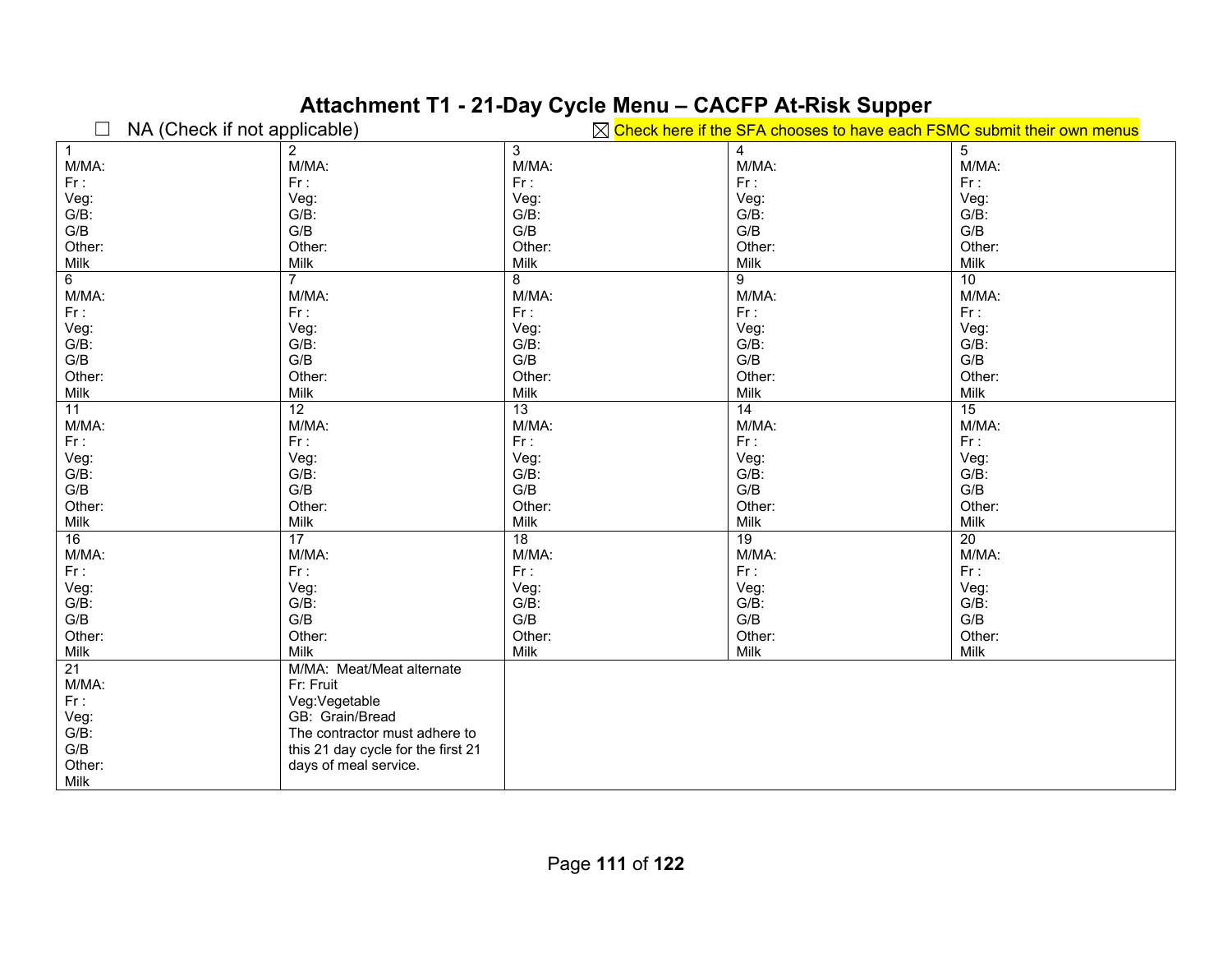# **Attachment T2 - 21-Day Cycle Menu – CACFP At-Risk Snack**

| NA (Check if not applicable) |                                    |         | $\boxtimes$ Check here if the SFA chooses to have each FSMC submit their own menus |             |
|------------------------------|------------------------------------|---------|------------------------------------------------------------------------------------|-------------|
| $\mathbf{1}$                 | $\overline{2}$                     | 3       | 4                                                                                  | $\,$ 5 $\,$ |
| M/MA:                        | M/MA:                              | M/MA:   | M/MA:                                                                              | M/MA:       |
| $Fr$ :                       | $Fr$ :                             | $Fr$ :  | $Fr$ :                                                                             | Fr:         |
| Veg:                         | Veg:                               | Veg:    | Veg:                                                                               | Veg:        |
| $G/B$ :                      | $G/B$ :                            | $G/B$ : | $G/B$ :                                                                            | $G/B$ :     |
| G/B                          | G/B                                | G/B     | G/B                                                                                | G/B         |
| Other:                       | Other:                             | Other:  | Other:                                                                             | Other:      |
| Milk                         | Milk                               | Milk    | Milk                                                                               | Milk        |
| 6                            | $\overline{7}$                     | 8       | 9                                                                                  | 10          |
| M/MA:                        | M/MA:                              | M/MA:   | M/MA:                                                                              | M/MA:       |
| $Fr$ :                       | $Fr$ :                             | $Fr$ :  | Fr:                                                                                | Fr:         |
| Veg:                         | Veg:                               | Veg:    | Veg:                                                                               | Veg:        |
| $G/B$ :                      | $G/B$ :                            | $G/B$ : | G/B:                                                                               | $G/B$ :     |
| G/B                          | G/B                                | G/B     | G/B                                                                                | G/B         |
| Other:                       | Other:                             | Other:  | Other:                                                                             | Other:      |
| Milk                         | Milk                               | Milk    | Milk                                                                               | Milk        |
| 11                           | 12                                 | 13      | $\overline{14}$                                                                    | 15          |
| M/MA:                        | M/MA:                              | M/MA:   | M/MA:                                                                              | M/MA:       |
| $Fr$ :                       | $Fr$ :                             | $Fr$ :  | Fr:                                                                                | Fr:         |
| Veg:                         | Veg:                               | Veg:    | Veg:                                                                               | Veg:        |
| $G/\overline{B}$ :           | $G/B$ :                            | $G/B$ : | $G/B$ :                                                                            | G/B:        |
| G/B                          | G/B                                | G/B     | G/B                                                                                | G/B         |
| Other:                       | Other:                             | Other:  | Other:                                                                             | Other:      |
| Milk                         | Milk                               | Milk    | Milk                                                                               | Milk        |
| 16                           | 17                                 | 18      | 19                                                                                 | 20          |
| M/MA:                        | M/MA:                              | M/MA:   | M/MA:                                                                              | M/MA:       |
| $Fr$ :                       | $Fr$ :                             | $Fr$ :  | Fr:                                                                                | Fr:         |
| Veg:                         | Veg:                               | Veg:    | Veg:                                                                               | Veg:        |
| $G/\overline{B}$ :           | $G/B$ :                            | $G/B$ : | G/B:                                                                               | $G/B$ :     |
| G/B                          | G/B                                | G/B     | G/B                                                                                | G/B         |
| Other:                       | Other:                             | Other:  | Other:                                                                             | Other:      |
| Milk                         | Milk                               | Milk    | Milk                                                                               | Milk        |
| 21                           | M/MA: Meat/Meat alternate          |         |                                                                                    |             |
| M/MA:                        | Fr: Fruit                          |         |                                                                                    |             |
| $Fr$ :                       | Veg:Vegetable                      |         |                                                                                    |             |
| Veg:                         | GB: Grain/Bread                    |         |                                                                                    |             |
| $G/\breve{B}$ :              | The contractor must adhere to      |         |                                                                                    |             |
| G/B                          | this 21 day cycle for the first 21 |         |                                                                                    |             |
| Other:                       | days of meal service.              |         |                                                                                    |             |
| Milk                         |                                    |         |                                                                                    |             |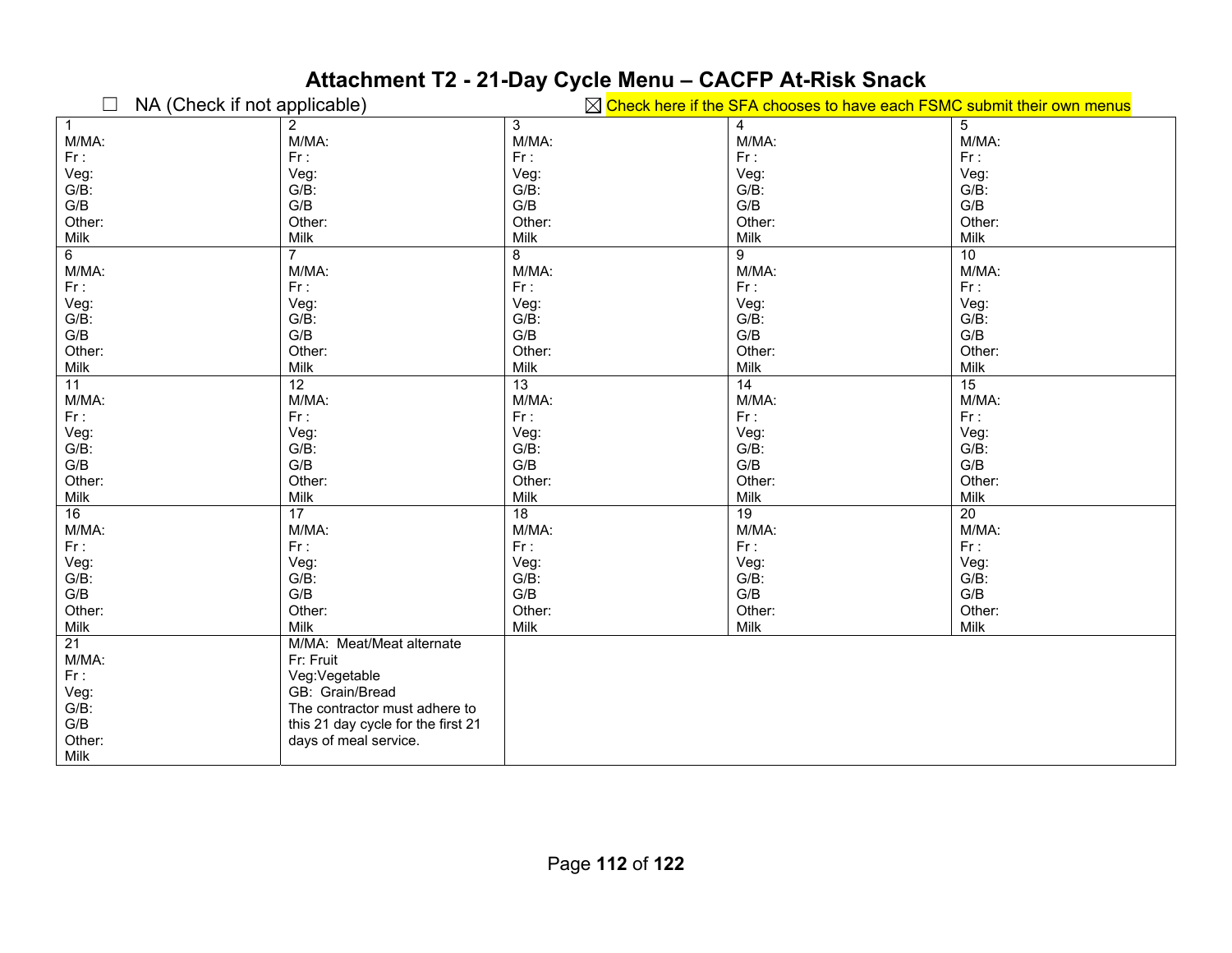## **ATTACHMENT U: INDEPENDENT PRICE DETERMINATION CERTIFICATE**

Both the School Food Authority (SFA)/Sponsor and the Food Service Management Company (Offerer) shall execute this Independent Price Determination Certificate.

Name of Food Service Management Company Name of School Food Authority/Sponsor

FirstLine Schools, Inc.

- A. By submission of this offer, the Offerer certifies, and in the case of a joint offer, each party thereto certifies as to its own organization, that in connection with this procurement:
	- 1. The prices in this offer have been arrived at independently, without consultation, communication, or agreement for the purpose of restricting competition, as to any matter relating to such prices with any other Offerer or with any competitor.
	- 2. Unless otherwise required by law, the prices which have been quoted in this offer have not been knowingly disclosed to the Offerer and will not knowingly be disclosed by the Offerer prior to opening in the case of an advertised procurement or prior to award in the case of a negotiated procurement, directly or indirectly to any other Offerer for the purpose of restricting competition.
	- 3. No attempt has been made or will be made by the Offerer to induce any person or firm to submit or not submit an offer for the purpose of restricting competition.
- B. Each person signing this offer on behalf of the Offerer certifies that:
	- 1. He or she is the person in the Offerer's organization responsible within the organization for the decision as to the prices being offered herein and has not participated, and will not participate, in any action contrary to A.1 through A.3 above; or
	- 2. He or she is not the person in other Offerer's organization responsible within the organization for the decision as to the prices being offered herein, but that he or she has been authorized in writing to act as agent for the persons responsible for such decision in certifying that such persons have not participated and will not participate in any action contrary to A.1 through A.3 above, and as their agent does hereby certify; and he or she has not participated, and will not participate, in any action contrary to A.1 through A.3 above.

**To the best of my knowledge, this Offerer, its affiliates, subsidiaries, officers, directors, and employees are not currently under investigation by any government agency and have not in the last three years been convicted of or found liable for any act prohibited by state or federal law in any jurisdiction, involving conspiracy or collusion with respect to bidding on any public contract, except as follows:** 

\_\_\_\_\_\_\_\_\_\_\_\_\_\_\_\_\_\_\_\_\_\_\_\_\_\_\_\_\_\_\_\_\_\_\_\_\_\_\_\_\_\_\_ \_\_\_\_\_\_\_\_\_\_\_\_\_\_\_\_\_\_\_\_\_\_\_\_\_\_\_\_\_\_\_\_\_\_ Signature of Food Service Management Company's Title Title Title Date Authorized Representative

**In accepting this offer, the SFA/SPONSOR certifies that no representative of the SFA/SPONSOR has taken any action that may have jeopardized the independence of the offer referred above.** 

| Signature of School Food Authority/Sponsor                                   | Title | Date |
|------------------------------------------------------------------------------|-------|------|
| Authorized Representative                                                    |       |      |
| NOTE: Accepting a offerer's offer does not constitute award of the contract. |       |      |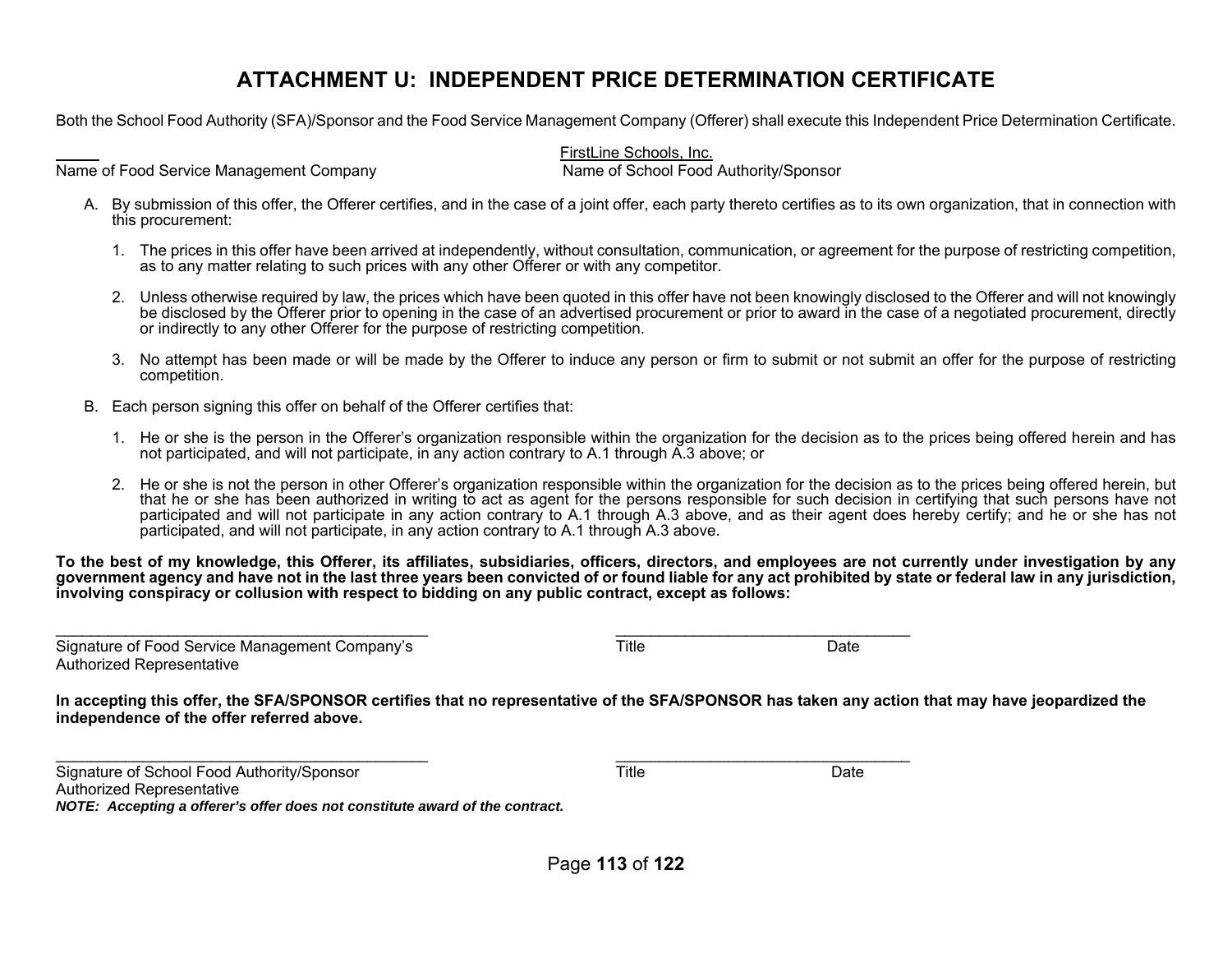## **ATTACHMENT V: SUSPENSION AND DEBARMENT CERTIFICATION UNITED STATES DEPARTMENT OF AGRICULTURE (USDA)**

#### **Certification Regarding Debarment, Suspension, Ineligibility, and Voluntary Exclusion - Lower-Tier Transaction**

This certification is required by the regulations implementing Executive Order 12549, Debarment and Suspension, Title 2 CFR Part 200.212 and Appendix ll of 2 CFR Part 200). The regulations were published as Part IV of the January 30, 1989, *Federal Register* (pages 4722-4733). Copies of the regulations may be obtained by contacting the USDA agency with which this transaction originated.

#### **(Before completing certification, read instructions on next page.)**

- 1. The prospective lower-tier participant certifies, by submission of this proposal, that neither it nor its principals are presently debarred, suspended, proposed for debarment, declared ineligible, or voluntarily excluded from participation in this transaction by any federal department or agency.
- 2. Where the prospective lower-tier participant is unable to certify to any of the statements in this certification, such prospective participant shall attach an explanation to this proposal.

 $\_$  , and the set of the set of the set of the set of the set of the set of the set of the set of the set of the set of the set of the set of the set of the set of the set of the set of the set of the set of the set of th

 $\_$  . The contribution of the contribution of  $\mathcal{L}_\mathbf{z}$  , and the contribution of the contribution of  $\mathcal{L}_\mathbf{z}$ Organization Name PR/Award Number or Project Name

Name(s) and Titles of Authorized Representative(s)

 $\_$  , and the contribution of the contribution of  $\mathcal{L}_\mathbf{z}$  , and the contribution of the contribution of  $\mathcal{L}_\mathbf{z}$ Signatures Date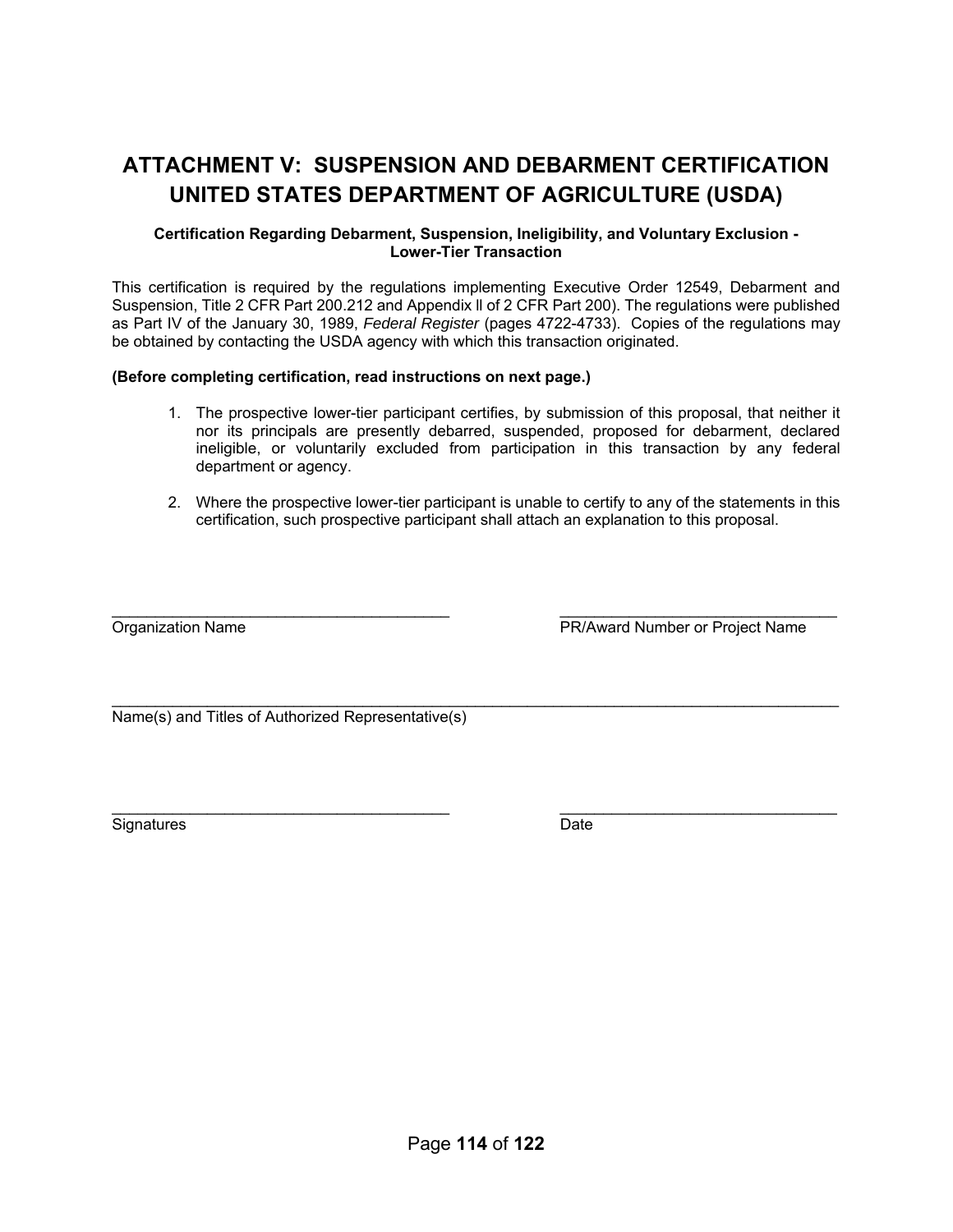## **INSTRUCTIONS FOR SUSPENSION DEBARMENT CERTIFICATION**

By signing and submitting this form, the prospective lower-tier participant is providing the certification set out on the previous page in accordance with these instructions.

The certification in this clause is a material representation of fact upon which reliance was placed when this transaction was entered into. If it is later determined that the prospective lower-tier participant knowingly rendered an erroneous certification, in addition to other remedies available to the federal government, the department or agency with which this transaction originated may pursue available remedies, including suspension and/or debarment.

The prospective lower-tier participant shall provide immediate written notice to the person to which this proposal is submitted if at any time the prospective lower-tier participant learns that its certification was erroneous when submitted or has become erroneous by reason of changed circumstances.

The terms *covered transaction, debarred, suspended, ineligible, lower-tier covered transaction, participant, person, primary covered transaction, principal, proposal, and voluntarily excluded,* as used in this clause, have the meanings set out in the Definitions and Coverage sections of rules implementing Executive Order 12549. You may contact the person to which this proposal is submitted for assistance in obtaining a copy of those regulations.

The prospective lower-tier participant agrees by submitting this form that, should the proposed covered transaction be entered into, it shall not knowingly enter into any lower-tier covered transaction with a person who is debarred, suspended, declared ineligible, or voluntarily excluded from participation in this covered transaction, unless authorized by the department or agency with which this transaction originated.

The prospective lower-tier participant further agrees by submitting this form that he or she will include this clause titled *Certification Regarding Debarment, Suspension, Ineligibility, and Voluntary Exclusion – Lower-Tier Covered Transactions, w*ithout modification, in all lower-tier covered transactions and in all solicitations for lower-tier covered transactions.

A participant in a covered transaction may rely upon a certification of a prospective participant in a lower-tier covered transaction that is not debarred, suspended, ineligible, or voluntarily excluded from the covered transaction, unless it knows that the certification is erroneous. A participant may decide the method and frequency by which it determines the eligibility of its principles. Each participant may, but is not required to, check the Nonprocurement List.

Nothing contained in the foregoing shall be construed to require establishment of a system of records in order to render in good faith the certification required by this clause. The knowledge and information of a participant are not required to exceed that which is normally possessed by a prudent person in the ordinary course of business dealings.

Except for transactions authorized under paragraph 5 of these instructions, if a participant in a covered transaction knowingly enters into a lower-tier covered transaction with a person who is suspended, debarred, ineligible, or voluntarily excluded from participation in this transaction, in addition to other remedies available to the federal government, the department or agency with which this transaction originated may pursue available remedies, including suspension and/or debarment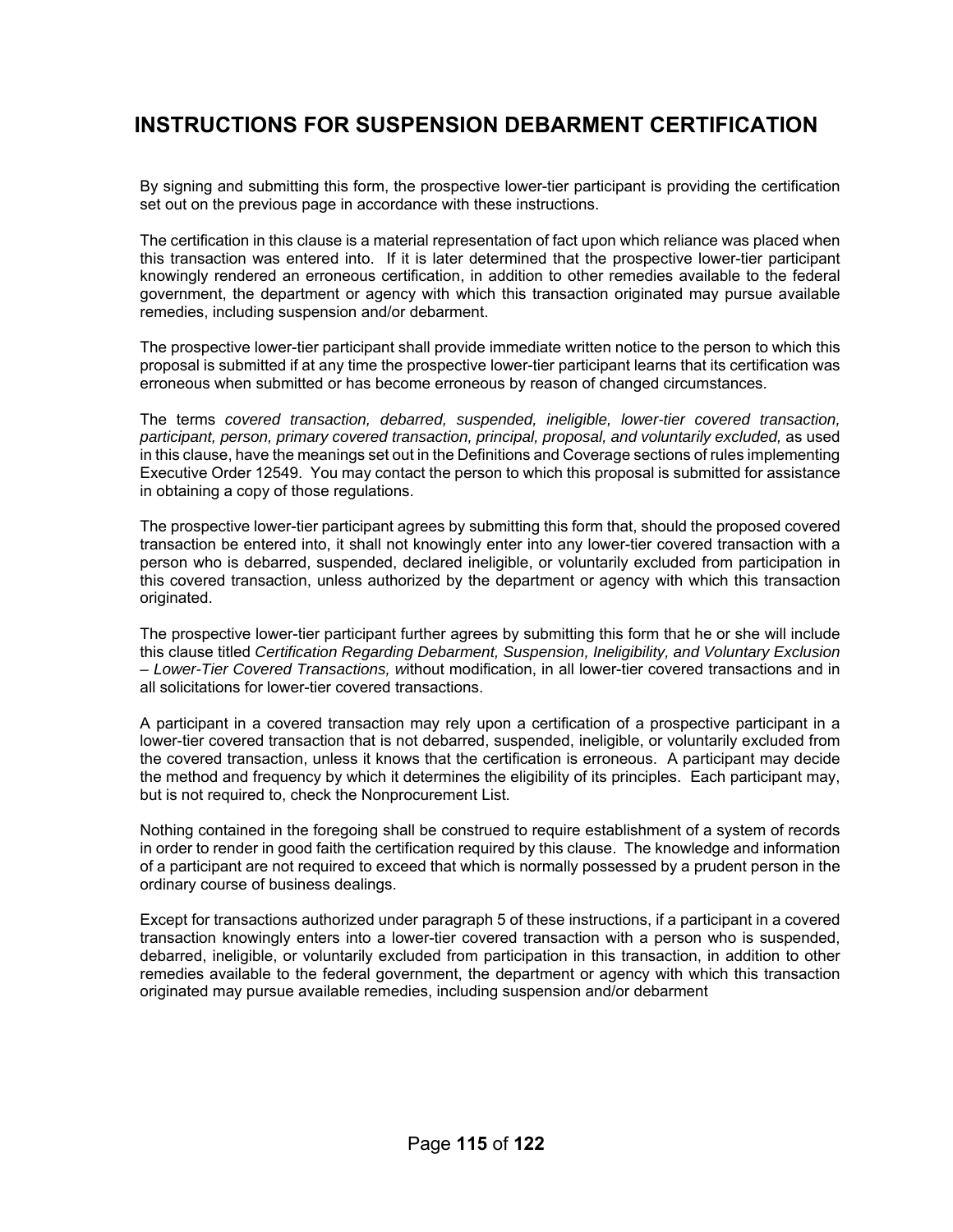## **ATTACHMENT W: LOBBYING CERTIFICATION**

Applicable to Grants, Subgrants, Cooperative Agreements, and Contracts Exceeding \$100,000 in federal funds.

Submission of this certification is a prerequisite for making or entering into this transaction and is imposed by Section 1352, Title 31, U.S. Code. This certification is a material representation of fact upon which reliance was placed when this transaction was made or entered into. Any person who fails to file the required certification shall be subject to a civil penalty of not less than \$10,000 and not more than \$100,000 for each such failure.

The undersigned certifies, to the best of his or her knowledge and belief, that:

\_\_\_\_\_\_\_\_\_\_\_\_\_\_\_\_\_\_\_\_\_\_\_\_\_\_\_\_\_\_\_\_\_\_\_\_\_\_\_\_\_\_\_\_\_\_\_\_

\_\_\_\_\_\_\_\_\_\_\_\_\_\_\_\_\_\_\_\_\_\_\_\_\_\_\_\_\_\_\_\_\_\_\_\_\_\_\_\_\_\_\_\_\_\_\_\_

\_\_\_\_\_\_\_\_\_\_\_\_\_\_\_\_\_\_\_\_\_\_\_\_\_\_\_\_\_\_\_\_\_\_\_\_\_\_\_\_\_\_\_\_\_\_\_\_

\_\_\_\_\_\_\_\_\_\_\_\_\_\_\_\_\_\_\_\_\_\_\_\_\_\_\_\_\_\_\_\_\_\_\_\_\_\_\_\_\_\_\_\_\_\_\_\_

- 1. No federal appropriated funds have been paid or will be paid by or on behalf of the undersigned, to any person for influencing or attempting to influence an officer or employee of any agency, a Member of Congress, an officer or employee of Congress, or an employee of a Member of Congress in connection with awarding of a federal contract, the making of a federal grant, the making of a federal loan, the entering into a cooperative agreement, and the extension, continuation, renewal, amendment, or modification of a federal contract, grant, loan, or cooperative agreement.
- 2. If any funds other than federal appropriated funds have been paid or will be paid to any person for influencing or attempting to influence and officer or employee of any agency, a Member of Congress, an officer or employee of the undersigned shall complete and submit Standard Form LLL, *Disclosure Form to Report Lobbying*, in accordance with its instructions.
- 3. The undersigned shall require that the language of this certification be included in the award documents for all covered subawards exceeding \$100,000 in federal funds at all appropriate tiers and that all subrecipients shall certify and disclose accordingly.

Name/Address of Organization

\_\_\_\_\_\_\_\_\_\_\_\_\_\_\_\_\_\_\_\_\_\_\_\_\_\_\_\_\_\_\_\_\_\_\_\_\_\_\_\_\_\_\_\_\_\_\_\_\_\_\_\_\_\_\_\_\_\_\_\_\_\_\_\_\_\_\_\_\_\_\_\_\_\_\_\_\_\_\_\_\_\_\_\_ Name/Title of Submitting Official

Signature Date **Date** 

\_\_\_\_\_\_\_\_\_\_\_\_\_\_\_\_\_\_\_\_\_\_\_\_\_\_\_\_\_\_\_\_\_\_\_\_\_\_\_\_\_\_\_ \_\_\_\_\_\_\_\_\_\_\_\_\_\_\_\_\_\_\_\_\_\_\_\_\_\_\_\_\_\_\_\_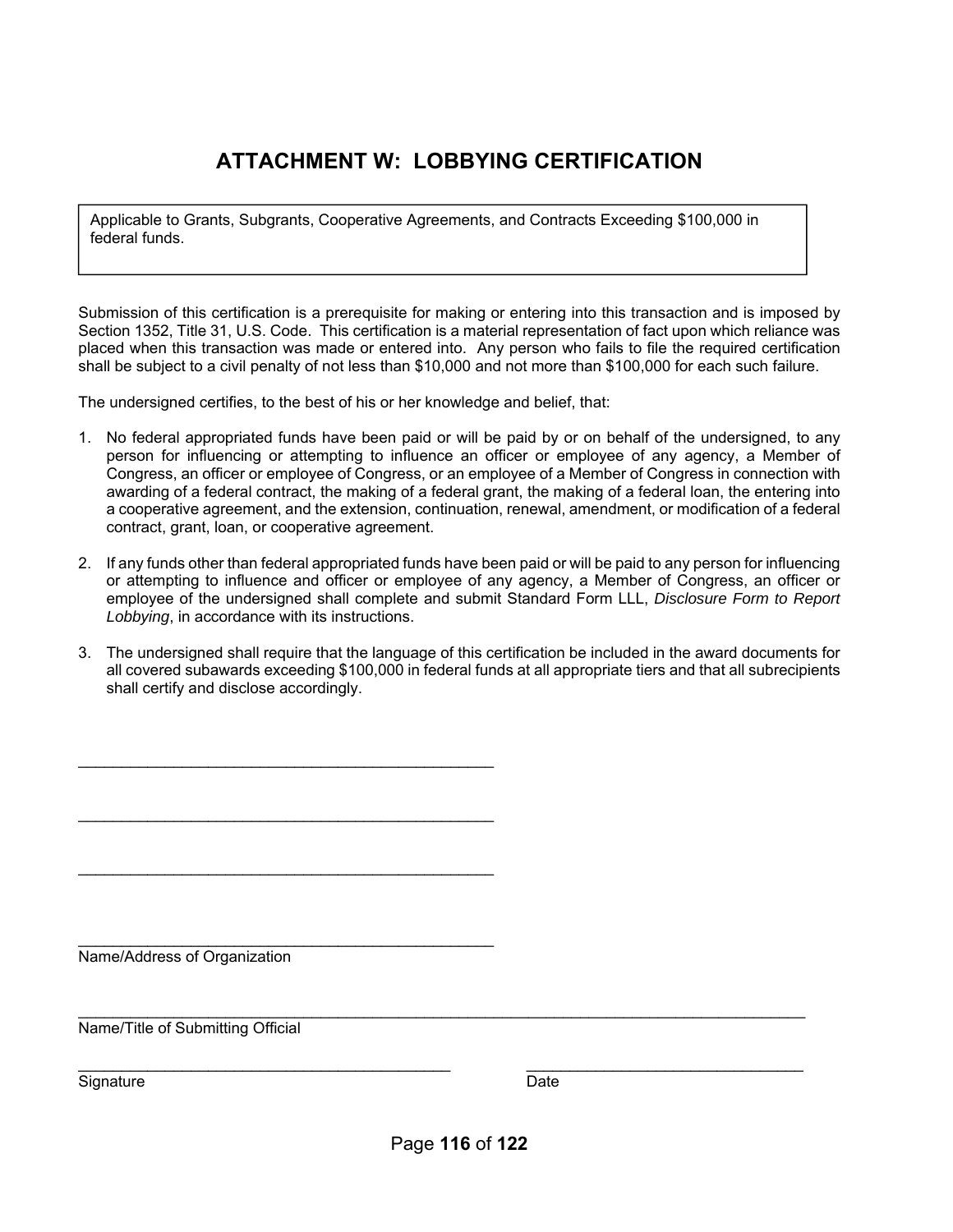## **ATTACHMENT X: DISCLOSURE OF LOBBYING ACTIVITIES**

| STANDARD FORM –LLL                                                                                                                                                                                                                                                                                                         | <b>APPROVED BY OMB</b>                                               |                                   |                                                                                                                                       |  |
|----------------------------------------------------------------------------------------------------------------------------------------------------------------------------------------------------------------------------------------------------------------------------------------------------------------------------|----------------------------------------------------------------------|-----------------------------------|---------------------------------------------------------------------------------------------------------------------------------------|--|
|                                                                                                                                                                                                                                                                                                                            | TO 31 U.S.C. 1352                                                    |                                   | COMPLETE THIS FORM TO DISCLOSE LOBBYING ACTIVITIES PURSUANT                                                                           |  |
| 1. Type of Federal Action                                                                                                                                                                                                                                                                                                  | (SEE NEXT PAGE FOR PUBLIC DISCLOSURE)<br>2. Status of Federal Action |                                   | 3. Report Type                                                                                                                        |  |
| $\Box$ a. Contract<br>b. Grant<br>c. Cooperative Agreement<br>d. Loan<br>e. Loan Guarantee<br>f. Loan Insurance                                                                                                                                                                                                            | $\Box$ a. Bid/Offer/Application<br>b. Initial Award<br>c. Postaward  |                                   | $\Box$ a. Initial Filing<br>b. Material Change<br>For Material Change Only:<br>Year: Quarter: _______<br>Date of Last Report: _______ |  |
| 4. Name and Address of Reporting Entity:                                                                                                                                                                                                                                                                                   |                                                                      |                                   | 5. If Reporting Entity in No. 4 is Subawardee, Enter                                                                                  |  |
| $\Box$ Prime<br>Congressional District, if known: __________                                                                                                                                                                                                                                                               | $\square$ Subawardee<br>Tier_________, if known                      |                                   | <b>Name and Address of Prime:</b><br>Congressional District, if known: __________                                                     |  |
| 6. Federal Department/Agency:                                                                                                                                                                                                                                                                                              |                                                                      |                                   | 7. Federal Program Name/Description:                                                                                                  |  |
| 8. Federal Action Number: (if known)                                                                                                                                                                                                                                                                                       |                                                                      |                                   | CFDA Number, if applicable:<br>9. Award Amount: (if known)                                                                            |  |
| 10. a. Name and Address of Lobbying Entity: (if<br>individual, last name, first name, MI)                                                                                                                                                                                                                                  |                                                                      |                                   | b. Individual Performing Services: (including address<br>if different from No. 10 a) (Last name, first name, MI)                      |  |
| 11. Amount of Payment: (check all that apply)                                                                                                                                                                                                                                                                              |                                                                      |                                   | 13. Type of Payment: (check all that apply)                                                                                           |  |
| S and the set of the set of the set of the set of the set of the set of the set of the set of the set of the set of the set of the set of the set of the set of the set of the set of the set of the set of the set of the set                                                                                             |                                                                      |                                   | $\Box$ a. Retainer                                                                                                                    |  |
| Actual $\square$                                                                                                                                                                                                                                                                                                           | Planned $\square$                                                    |                                   | $\Box$ b. One-Time Fee<br>$\Box$ c. Commission                                                                                        |  |
| 12. Form of payment: (check all that apply)                                                                                                                                                                                                                                                                                |                                                                      |                                   |                                                                                                                                       |  |
| a. Cash<br>Nature______________                                                                                                                                                                                                                                                                                            |                                                                      | $\Box$ d. Contingency Fee         |                                                                                                                                       |  |
|                                                                                                                                                                                                                                                                                                                            | b. In-kind (specify) Value                                           |                                   | $\Box$ e. Deferred                                                                                                                    |  |
|                                                                                                                                                                                                                                                                                                                            |                                                                      |                                   | $\Box$ f. Other: (specify) ________                                                                                                   |  |
| employees, or members) contracted for payment indicated in Item 11.                                                                                                                                                                                                                                                        | (Attach Continuation Sheets if necessary)                            |                                   | 14. Brief Description of services performed or to be performed and date(s) of service, including officer(s),                          |  |
| 15. Continuation Sheets Attached:                                                                                                                                                                                                                                                                                          | Yes $\Box$                                                           | No $\square$                      |                                                                                                                                       |  |
| 16. Information requested through this form is authorized by<br>Title 31 U.S.C. Section 1352. The disclosure of lobbying<br>activities is a material representation of fact upon which<br>evidence was placed by the above when this transaction<br>was made or entered into. This disclosure is required                  |                                                                      |                                   |                                                                                                                                       |  |
| pursuant to 31 U.S.C. 1352. The information will be<br>reported to the Congress semiannually and will be<br>available for public inspection. Any person who fails to file<br>the required disclosures shall be subject to a civil penalty<br>of no less than \$10,000 and no more than \$100,000 for<br>each such failure. |                                                                      | Date:                             | Telephone Number: ____________________________                                                                                        |  |
| Federal Use Only                                                                                                                                                                                                                                                                                                           |                                                                      | Authorized for Local Reproduction |                                                                                                                                       |  |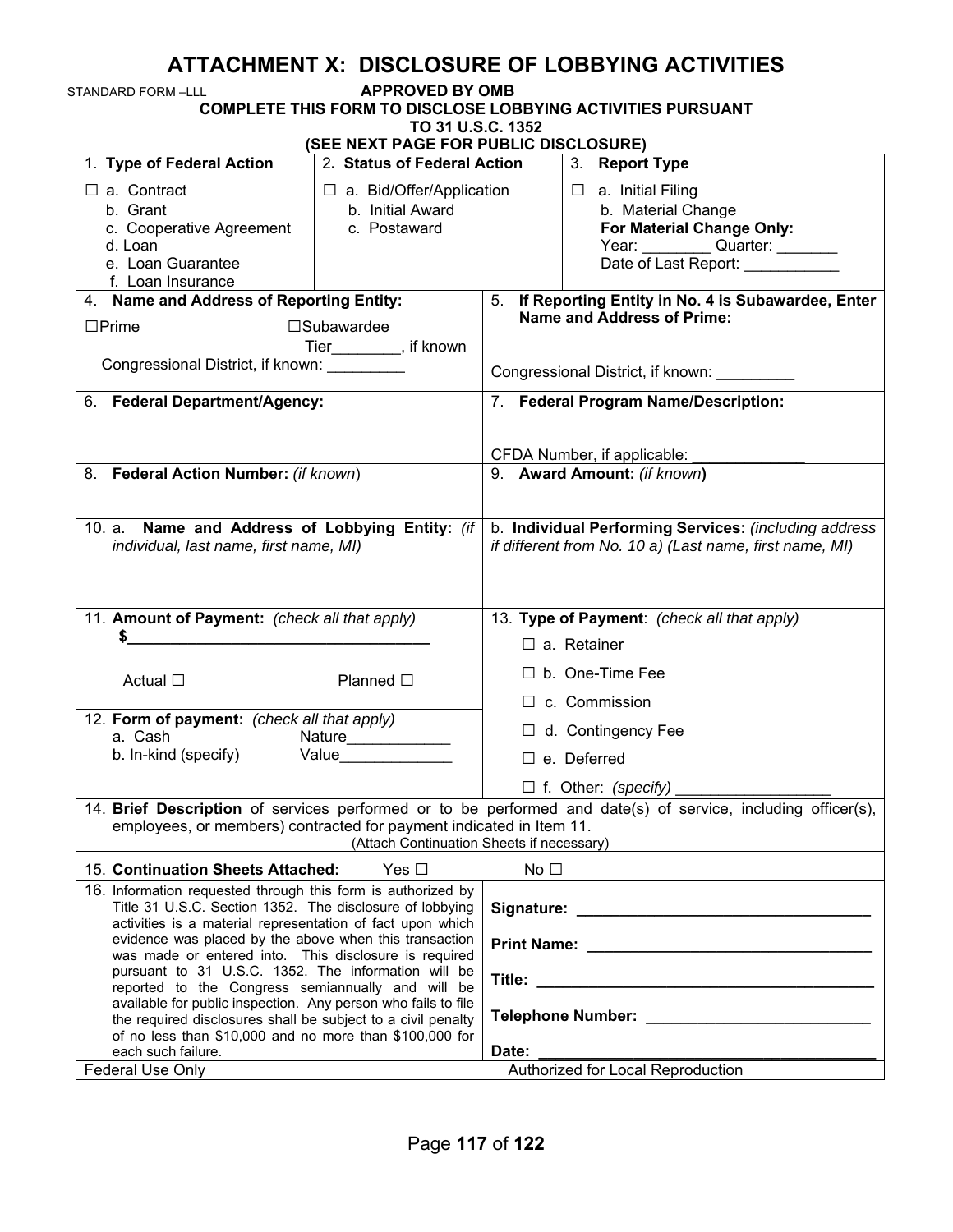### **ATTACHMENT Y: COMPLETION OF DISCLOSURE OF LOBBYING ACTIVITIES FORM**

This disclosure form shall be completed by the reporting entity, whether subawardee or prime federal recipient, at the initiation or receipt of a covered federal action or a material change in a previous filing, pursuant to Title 31 U.S.C. Section 1352. The filing of a form is required for each payment or agreement to make payment to any lobbying entity for influencing or attempting to influence an officer or employee of any agency, a Member of Congress, an officer or employee of Congress, or an employee of a Member of Congress in connection with a covered federal action. Use a Continuation Sheet for additional information if the space on the form is inadequate. Complete all items that apply for both the initial filing and material change report. Refer to the implementing guidance published by the Office of Management and Budget (OMB) for additional information.

- 1. Identify the type of covered federal action for which lobbying activity is and/or has been secured to influence the outcome of a covered federal action.
- 2. Identify the status of the covered federal action.
- 3. Identify the appropriate classification of this report. If this is a follow-up report caused by a material change to the information previously reported, enter the year and quarter in which the change occurred. Enter the date of the last previously submitted report by this reporting entity for this covered action.
- 4. Enter the full name, address, city, state, and zip code of the reporting entity. Include Congressional District, if known. Check the appropriate classification of the reporting entity that designates if it is, or expects to be, a prime or subaward recipient. Identify the tier of the subawardee, e.g., the first subawardee of the prime is the first tier. Subawards include, but are not limited to, subcontracts, subgrants, and contract awards under grants.
- 5. If the organization filing the report in Item 4 checks *Subawardee*, then enter the full name, address, city, state, and zip code of the prime federal recipient. Include Congressional District, if known.
- 6. Enter the name of the federal agency making the award or loan commitment. Include at least one organizational level below agency name, if know. For example: Department of Transportation, United States Coast Guard.
- 7. Enter the federal program name or description for the covered federal action (Item1). If known, enter the full Catalog of Federal Domestic Assistance (CFDA) number for grants, cooperative agreements, loans, and loan commitments.
- 8. Enter the most appropriate federal identifying number available for the federal action identified in Item 1; e.g., Request for Proposal (RFP) number; grant announcement number; the contract, grant, or loan award number; the application control number assigned by the federal agency. Include prefixes; e.g., *RFP-DE-90- 001.*
- 9. For a covered federal action where there has been an award or loan commitment by the federal agency, enter the federal amount of the award/loan commitment for the prime entity identified in Item 4 or Item 5.
	- a. Enter the full name, address, city, state, and zip code of the lobbying entity engaged by the reporting entity identified in Item 4 to influence the covered federal action.
	- b. Enter the full name of the individual performing services, and include full address if different from 10a. Enter last name, first name, and middle initial (MI).
- 10. Enter the amount of compensation paid or reasonably expected to be paid by the reporting entity (Item 4) to the lobbying entity (Item 10). Indicate whether the payment has been made (actual) or will be made (planned). Check all boxes that apply. If this is a material change report, enter the cumulative amount of payment made or planned to be made.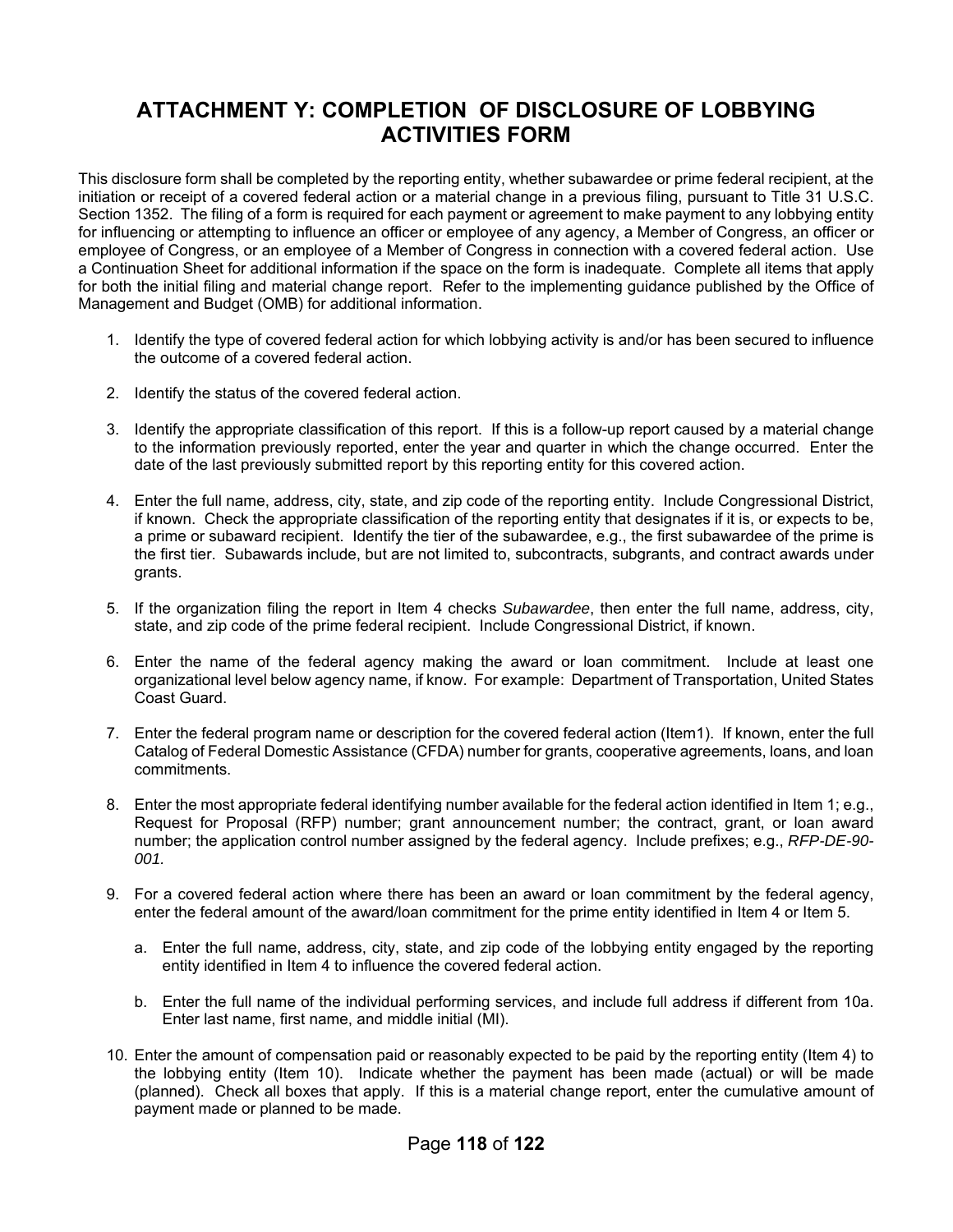- 11. Check the appropriate item. Check all items that apply. If payment is made through an in-kind contribution, specify the nature and value of the in-kind payment.
- 12. Check the appropriate box. Check all boxes that appl6y. If other, specify nature.
- 13. Provide a specific and detailed description of the services that the lobbyist has performed, or will be expected to perform, and the dates of any services rendered. Include all preparatory and related activity, not just time spent in actual contact with federal officials. Identify the federal officials or employees contacted or the officers, employees, or Members of Congress that were contacted.
- 14. Check whether Continuation Sheets are enclosed.
- 15. The certifying official shall sign and date the form, print his/her name, title, and telephone number.

Public reporting burden for this collection of information is estimated to average 30 minutes per response, including time for reviewing instructions, searching data sources, gathering and maintaining the data needed, and completing and reviewing the collection of information. Send comments regarding the burden estimate or any other aspect of collection of information, including suggestions for reducing this burden, to the Office of Management and Budget, Paperwork Reduction Project (0348-0046), Washington, D.C. 20503.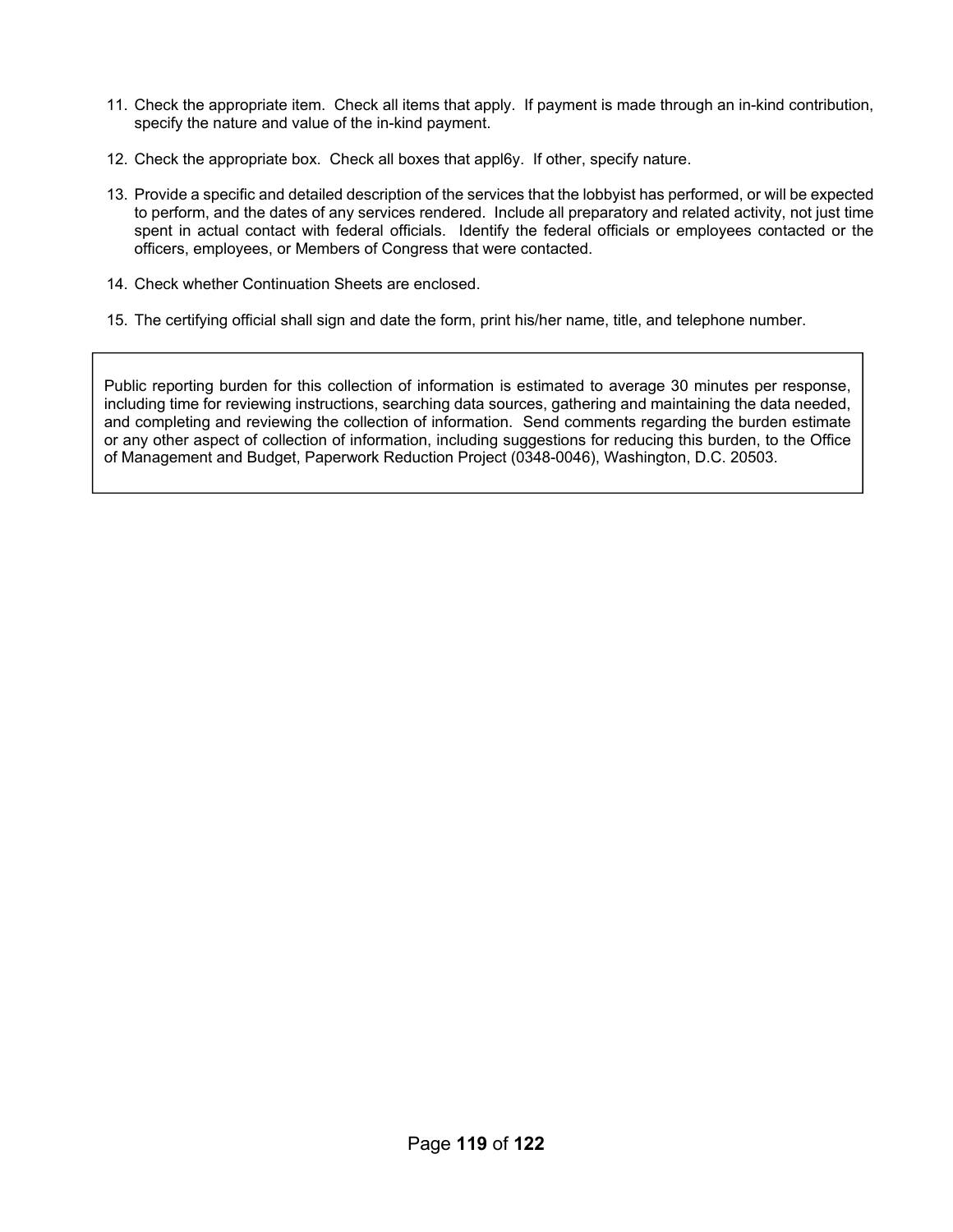## **ATTACHMENT Z: FSMC MONTHLY LUNCH EQUIVALENCY WORKSHEET**

#### **Month/Year: \_\_\_\_\_\_\_\_\_\_\_\_\_\_\_\_\_\_\_\_\_\_**

Once this contract has been awarded, this form is to be used by the food service management company (FSMC) to show the school district the calculations for determining the lunch equivalents for each month.

1. Actual Meal Counts: Based on meal counts – for the purpose of making the meal count computation, include all Child Nutrition Programs (i.e., National School Lunch Program (NSLP) meals, School Breakfast Program (SBP) meals, After School Snack Program (ASSP) meals, Child And Adult Care Food Program (CACFP),and Summer Food Service Program (SFSP) meals, (if applicable). The number of lunches, breakfasts (2 breakfasts equals 1 lunch) and snacks (5 snacks equals 1 lunch) served to children shall be determined by actual count.

|                                                                                                                                                                                         | Based on <b>Exercise Service</b>                       |          | <b>Days of Services</b> |
|-----------------------------------------------------------------------------------------------------------------------------------------------------------------------------------------|--------------------------------------------------------|----------|-------------------------|
| <b>Breakfast Meals</b><br>Contract Breakfasts __________<br><b>SBP Breakfasts</b><br><b>SFSP Breakfasts</b><br><b>Adult Breakfasts</b><br><b>Total Breakfasts</b><br><b>Lunch Meals</b> | $\div$<br>$\overline{2}$                               | $=$      | Lunch Equivalent        |
|                                                                                                                                                                                         |                                                        |          |                         |
| <b>Contract Lunches</b><br><b>NSLP Lunches</b><br><b>SFSP Lunches</b><br><b>Adult Lunches</b><br><b>Total Lunches</b><br><b>Dinner Meals</b>                                            | $\mathcal{L} = \mathcal{L} \times \mathcal{L}$         | $\equiv$ | Lunch Equivalent        |
| <b>Contract Lunches</b><br><b>CACFP Dinners</b><br><b>Adult Dinners</b><br><b>Total Dinners</b>                                                                                         | the company of the company                             | =        | Lunch Equivalent        |
| <b>Snack Meals</b><br><b>Contract Snacks</b><br><b>NSLP Snacks</b><br><b>SFSP Snacks</b><br><b>CACFP Snacks</b><br><b>Adult Snacks</b><br><b>Total Snacks</b>                           | <b>Contract Contract</b><br>$\sim$ 100 $\mu$<br>÷<br>5 | =        | Lunch Equivalent        |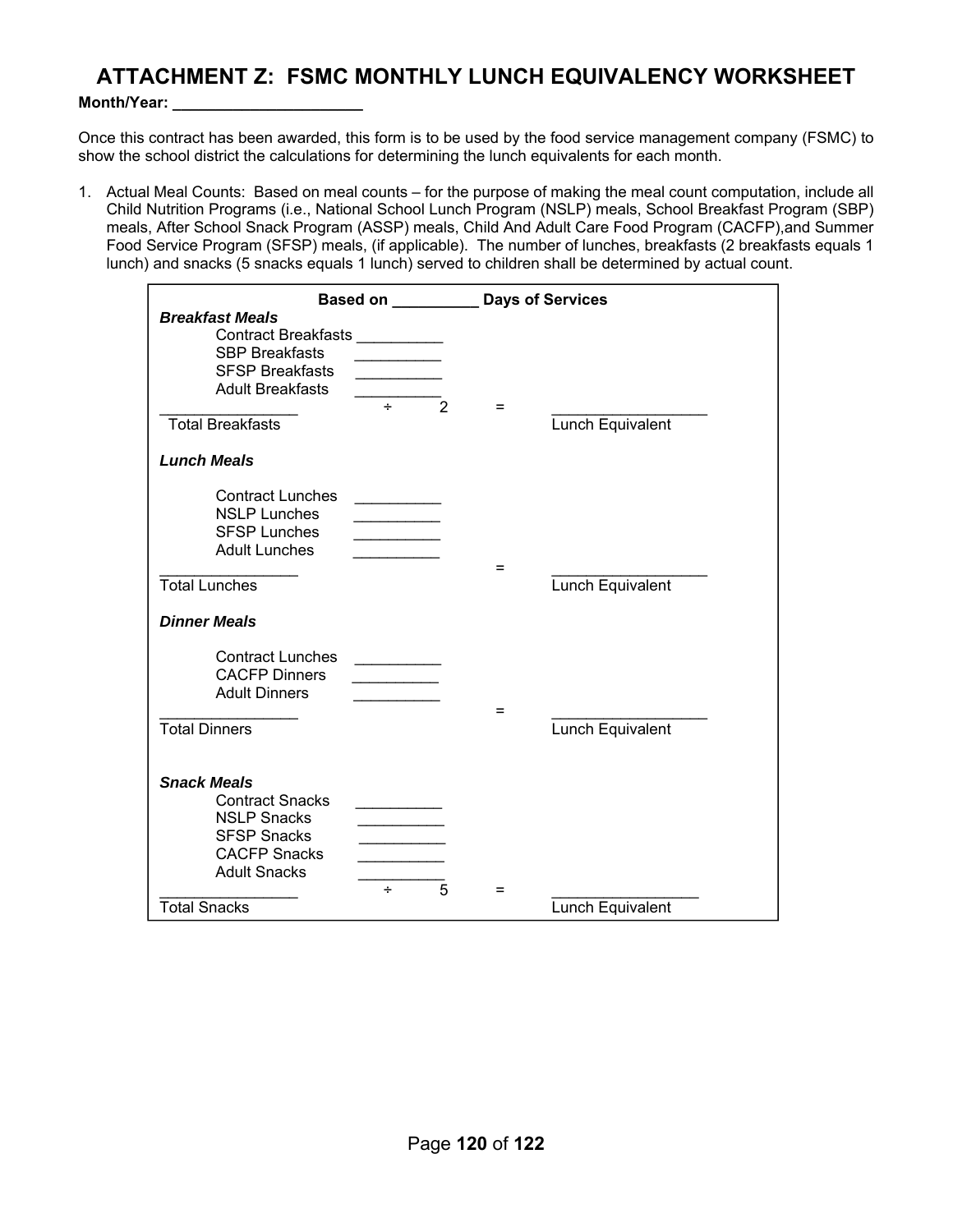2. Extra Revenue: Based on extra revenue received – extra CNP revenue shall include extra sales to students and adults, and revenue from catering, vending/concessions.

|                    |                                                 | Based on <b>Days</b> of Services                                 |                                                    |
|--------------------|-------------------------------------------------|------------------------------------------------------------------|----------------------------------------------------|
|                    | Total Revenue from Extra Sales (If Applicable): |                                                                  | \$.                                                |
|                    |                                                 | Total Revenue from Catering/Vending/Concessions (If Applicable): |                                                    |
|                    | <b>Total Extra CNP Revenue</b>                  |                                                                  |                                                    |
| \$                 | ÷<br><b>Total Extra CNP Revenue</b>             | Lunch Equivalent Rate<br>(Section I, Item BB - page 12)          | Lunch Equivalent<br>Rate Based on Extra<br>Revenue |
| <b>Grand Total</b> |                                                 |                                                                  |                                                    |

|                             |                   | ⋍                           |
|-----------------------------|-------------------|-----------------------------|
| Lunch Equivalents           | Lunch Equivalents | <b>Grand Total of Lunch</b> |
| <b>Based on Meal Counts</b> | Based on Extra    | Equivalents                 |
| (Item 1 Above)              | Revenue (Item 2)  |                             |
|                             | Above)            |                             |
|                             |                   |                             |